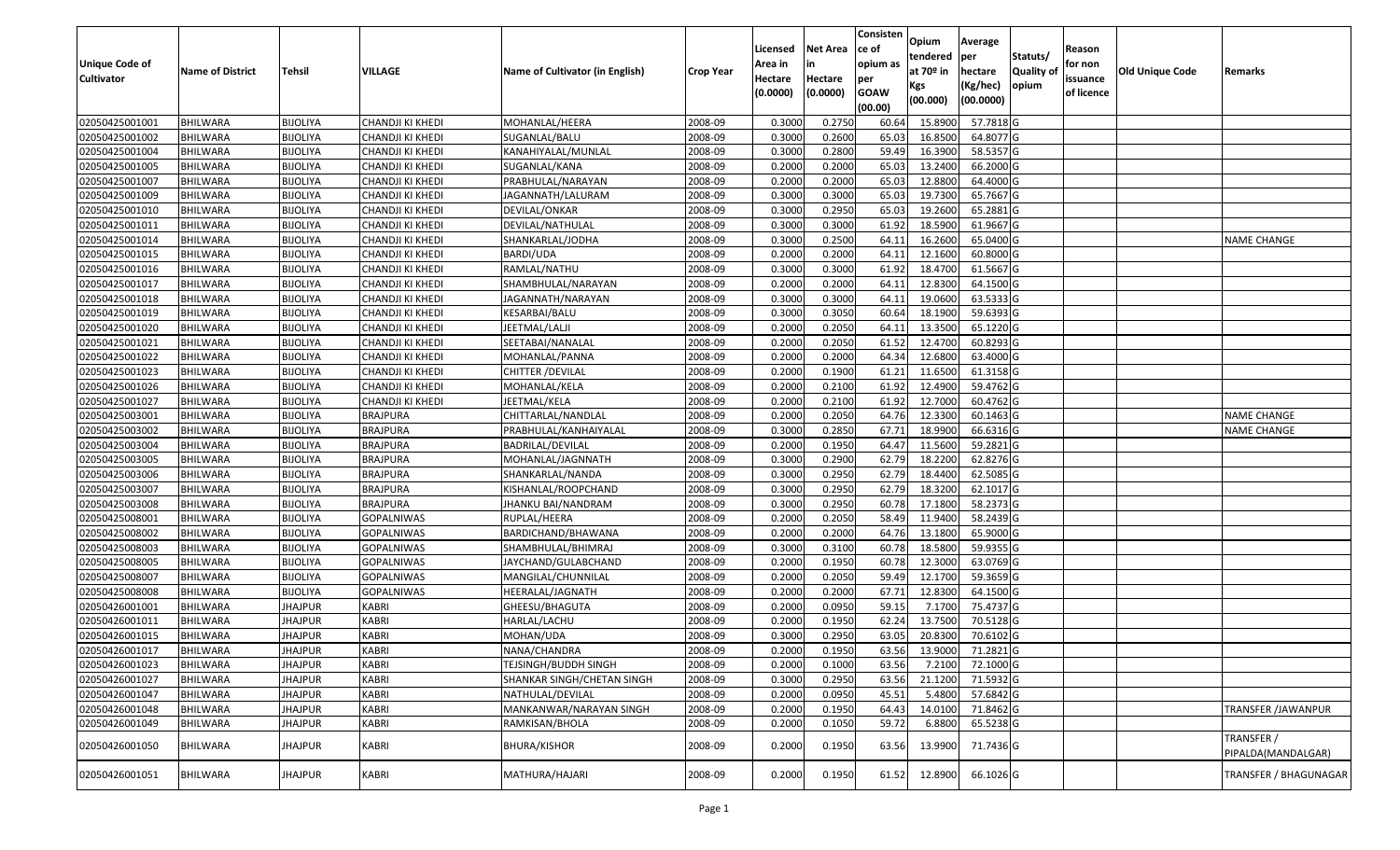|                                            |                                    |                          |                    |                                        |                    | Licensed                       | <b>Net Area</b>           | Consisten<br>ce of             | Opium<br>tendered            | Average<br>per         | Statuts/                  | Reason                            |                 |                            |
|--------------------------------------------|------------------------------------|--------------------------|--------------------|----------------------------------------|--------------------|--------------------------------|---------------------------|--------------------------------|------------------------------|------------------------|---------------------------|-----------------------------------|-----------------|----------------------------|
| <b>Unique Code of</b><br><b>Cultivator</b> | <b>Name of District</b>            | Tehsil                   | VILLAGE            | <b>Name of Cultivator (in English)</b> | <b>Crop Year</b>   | Area in<br>Hectare<br>(0.0000) | in<br>Hectare<br>(0.0000) | opium as<br>per<br><b>GOAW</b> | at 70 <sup>o</sup> in<br>Kgs | hectare<br>(Kg/hec)    | <b>Quality o</b><br>opium | for non<br>issuance<br>of licence | Old Unique Code | Remarks                    |
|                                            |                                    |                          |                    |                                        |                    |                                |                           | (00.00)                        | (00.000)                     | (00.0000)              |                           |                                   |                 |                            |
| 02050426001052                             | <b>BHILWARA</b>                    | <b>JHAJPUR</b>           | KABRI              | HAJARI/PRATAP                          | 2008-09            | 0.2000                         | 0.1950                    | 61.1                           | 12.8100                      | 65.6923 G              |                           |                                   |                 | TRANSFER / HANESILIYA      |
| 02050426001053                             | <b>BHILWARA</b>                    | <b>JHAJPUR</b>           | <b>KABRI</b>       | SHANKAR/HARDEV                         | 2008-09            | 0.2000                         | 0.1950                    | 62.10                          | 13.2600                      | 68.0000 G              |                           |                                   | 02050426007008  | TRANSFER                   |
| 02050426001054                             | <b>BHILWARA</b>                    | <b>JHAJPUR</b>           | <b>KABRI</b>       | DEVILAL/MANGILAL                       | 2008-09            | 0.2000                         | 0.1950                    | 62.85                          | 13.8000                      | 70.7692 G              |                           |                                   | 02050426007005  | TRANSFER                   |
| 02050427001003                             | <b>BHILWARA</b>                    | MANDALGARH               | VITTHALPURA        | FEPPIBAI/LAXMAN                        | 2008-09            | 0.2000                         | 0.2000                    | 61.94                          | 12.6000                      | 63.0000 G              |                           |                                   |                 |                            |
| 02050427001007                             | <b>BHILWARA</b>                    | MANDALGARH               | VITTHALPURA        | BHURA/MATHURA                          | 2008-09            | 0.2000                         | 0.2000                    | 61.94                          | 12.4100                      | 62.0500 G              |                           |                                   |                 |                            |
| 02050427001012                             | <b>BHILWARA</b>                    | MANDALGARH               | <b>VITTHALPURA</b> | HANGAMIBAI/HAJRI                       | 2008-09            | 0.2000                         | 0.1950                    | 60.55                          | 12.3500                      | 63.3333 G              |                           |                                   |                 | <b>NAME CHANGE</b>         |
| 02050427001014                             | BHILWARA                           | MANDALGARH               | VITTHALPURA        | DHAPUBAI/BAKATAVAR                     | 2008-09            | 0.3000                         | 0.3000                    | 61.00                          | 19.4000                      | 64.6667 G              |                           |                                   |                 |                            |
| 02050427001018                             | <b>BHILWARA</b>                    | MANDALGARH               | <b>VITTHALPURA</b> | MADHO/GOPAL                            | 2008-09            | 0.2000                         | 0.2000                    | 48.28                          | 10.1800                      | 50.9000 G              |                           |                                   |                 |                            |
| 02050427001038                             | <b>BHILWARA</b>                    | MANDALGARH               | VITTHALPURA        | BALU/CHAGNA                            | 2008-09            | 0.2000                         | 0.2000                    | 60.55                          | 11.7300                      | 58.6500 G              |                           |                                   |                 | TRANSFER /<br>RAISINGHPURA |
| 02050427001039                             | <b>BHILWARA</b>                    | MANDALGARH               | <b>VITTHALPURA</b> | HAJARI/NANA                            | 2008-09            | 0.3000                         | 0.3050                    | 55.27                          | 16.8600                      | 55.2787 G              |                           |                                   | 02050523006064  | TRANSFER                   |
| 02050427001040                             | <b>BHILWARA</b>                    | MANDALGARH               | VITTHALPURA        | KANA /RAMA                             | 2008-09            | 0.3000                         | 0.3000                    | 53.52                          | 16.2500                      | 54.1667 G              |                           |                                   | 02050428003143  | TRANSFER                   |
| 02050427004003                             | <b>BHILWARA</b>                    | MANDALGARH               | SARANA             | RAMESHWAR/DAYACHAND                    | 2008-09            | 0.2000                         | 0.2000                    | 61.85                          | 13.0500                      | 65.2500 G              |                           |                                   |                 | <b>NAME CHANGE</b>         |
| 02050427004004                             | <b>BHILWARA</b>                    | MANDALGARH               | <b>SARANA</b>      | GULAAB BAI/KHANIYALAL                  | 2008-09            | 0.3000                         | 0.3000                    | 64.68                          | 20.3400                      | 67.8000 G              |                           |                                   |                 |                            |
| 02050427004007                             | <b>BHILWARA</b>                    | MANDALGARH               | SARANA             | RAMSHWER/ONKAR                         | 2008-09            | 0.2000                         | 0.2000                    | 64.68                          | 12.9000                      | 64.5000 G              |                           |                                   |                 |                            |
| 02050427004008                             | <b>BHILWARA</b>                    | MANDALGARH               | SARANA             | FULIBAI/RAMKUNWAR                      | 2008-09            | 0.2000                         | 0.2000                    | 61.85                          | 12.6900                      | 63.4500 G              |                           |                                   |                 | <b>NAME CHANGE</b>         |
| 02050427004009                             | <b>BHILWARA</b>                    | MANDALGARH               | SARANA             | DEVI/JITA                              | 2008-09            | 0.2000                         | 0.1950                    | 61.85                          | 12.7700                      | 65.4872 G              |                           |                                   |                 |                            |
| 02050427004010                             | <b>BHILWARA</b>                    | MANDALGARH               | SARANA             | MANGIBAI/GOPI                          | 2008-09            | 0.2000                         | 0.2000                    | 61.85                          | 12.5600                      | 62.8000 G              |                           |                                   |                 |                            |
| 02050427004011                             | <b>BHILWARA</b>                    | MANDALGARH               | SARANA             | MADHAV/DEVI                            | 2008-09            | 0.2000                         | 0.2000                    | 60.62                          | 12.5500                      | 62.7500 G              |                           |                                   |                 |                            |
| 02050427004012                             | <b>BHILWARA</b>                    | MANDALGARH               | SARANA             | RAMSHWER/GODHU                         | 2008-09            | 0.2000                         | 0.2000                    | 64.68                          | 13.7700                      | 68.8500 G              |                           |                                   |                 |                            |
| 02050427004014                             | <b>BHILWARA</b>                    | MANDALGARH               | SARANA             | SANTOK BAI/PYARCHAND                   | 2008-09            | 0.2000                         | 0.2000                    | 64.68                          | 13.5300                      | 67.6500 G              |                           |                                   |                 |                            |
| 02050427004016                             | <b>BHILWARA</b>                    | MANDALGARH               | SARANA             | SORTI BAI/DHULA                        | 2008-09            | 0.2000                         | 0.2050                    | 64.68                          | 13.7100                      | 66.8780 G              |                           |                                   |                 |                            |
| 02050427004018                             | <b>BHILWARA</b>                    | MANDALGARH               | SARANA             | MOTI/CHOGA JAT                         | 2008-09            | 0.2000                         | 0.2000                    | 63.53                          | 12.8300                      | 64.1500 G              |                           |                                   |                 |                            |
| 02050427004019                             | <b>BHILWARA</b>                    | MANDALGARH               | SARANA             | GOTU/CHOGA JAT                         | 2008-09            | 0.2000                         | 0.2050                    | 60.62                          | 13.0900                      | 63.8537 G              |                           |                                   |                 |                            |
| 02050427004023                             | <b>BHILWARA</b>                    | MANDALGARH               | SARANA             | LADIDEVI/MAGNA                         | 2008-09            | 0.2000                         | 0.2000                    | 63.53                          | 13.8700                      | 69.3500 G              |                           |                                   |                 |                            |
| 02050427004025<br>02050427004026           | <b>BHILWARA</b>                    | MANDALGARH<br>MANDALGARH | SARANA             | KALU/MATHURA                           | 2008-09            | 0.2000<br>0.2000               | 0.2000<br>0.2000          | 60.62<br>65.41                 | 12.4600<br>12.9500           | 62.3000 G<br>64.7500 G |                           |                                   |                 |                            |
| 02050427004030                             | <b>BHILWARA</b><br><b>BHILWARA</b> | MANDALGARH               | SARANA<br>SARANA   | MODU/BHAJJA                            | 2008-09<br>2008-09 | 0.2000                         | 0.2000                    | 63.53                          | 13.5200                      | 67.6000 G              |                           |                                   |                 |                            |
| 02050427004031                             | <b>BHILWARA</b>                    | MANDALGARH               | SARANA             | BHOJA/MATHURA<br>DHNNA/MATHURA         | 2008-09            | 0.2000                         | 0.2000                    | 58.05                          | 12.3100                      | 61.5500 G              |                           |                                   |                 |                            |
| 02050427004032                             | <b>BHILWARA</b>                    | MANDALGARH               | SARANA             | MATHURA/DALU                           | 2008-09            | 0.2000                         | 0.2000                    | 65.77                          | 13.2000                      | 66.0000 G              |                           |                                   |                 |                            |
| 02050427004045                             | <b>BHILWARA</b>                    | MANDALGARH               | SARANA             | RAMPRASAD/MADHVA                       | 2008-09            | 0.2000                         | 0.2000                    | 63.53                          | 13.0700                      | 65.3500 G              |                           |                                   |                 |                            |
| 02050427004046                             | <b>BHILWARA</b>                    | MANDALGARH               | SARANA             | HEERA/NARAYAN                          | 2008-09            | 0.2000                         | 0.2000                    | 65.77                          | 13.4600                      | 67.3000 G              |                           |                                   |                 |                            |
| 02050427004049                             | <b>BHILWARA</b>                    | MANDALGARH               | SARANA             | RAMESHWAR/CHOGA                        | 2008-09            | 0.2000                         | 0.2000                    | 61.85                          | 12.5300                      | 62.6500 G              |                           |                                   |                 |                            |
| 02050427004052                             | <b>BHILWARA</b>                    | MANDALGARH               | SARANA             | MAGANLAL/SUKA                          | 2008-09            | 0.2000                         | 0.1950                    | 65.77                          | 13.2400                      | 67.8974 G              |                           |                                   |                 |                            |
| 02050427004054                             | <b>BHILWARA</b>                    | MANDALGARH               | SARANA             | EKLING/MADAV                           | 2008-09            | 0.2000                         | 0.2000                    | 60.62                          | 12.4000                      | 62.0000 G              |                           |                                   |                 |                            |
| 02050427004062                             | <b>BHILWARA</b>                    | MANDALGARH               | SARANA             | RAMSUKH/MATHURA                        | 2008-09            | 0.2000                         | 0.2000                    | 60.62                          | 13.1600                      | 65.8000 G              |                           |                                   |                 |                            |
| 02050427004071                             | <b>BHILWARA</b>                    | MANDALGARH               | SARANA             | RUPA/KALU                              | 2008-09            | 0.3000                         | 0.3000                    |                                | 63.53 19.3700                | 64.5667 G              |                           |                                   |                 |                            |
| 02050427004083                             | <b>BHILWARA</b>                    | MANDALGARH               | SARANA             | RADHESHYAM/PYARCHAND                   | 2008-09            | 0.2000                         | 0.1950                    | 63.83                          | 13.1200                      | 67.2821 G              |                           |                                   |                 |                            |
| 02050427004088                             | <b>BHILWARA</b>                    | MANDALGARH               | SARANA             | SARJOO BAI/NANDA                       | 2008-09            | 0.2000                         | 0.1900                    | 58.05                          | 3.5200                       | 18.5263 G              |                           |                                   |                 |                            |
| 02050427004095                             | <b>BHILWARA</b>                    | MANDALGARH               | SARANA             | SOHANI BAI/MANGU                       | 2008-09            | 0.3000                         | 0.3000                    | 59.93                          | 18.8200                      | 62.7333 G              |                           |                                   |                 |                            |
| 02050427004097                             | <b>BHILWARA</b>                    | MANDALGARH               | SARANA             | MATHURA/JAWANA                         | 2008-09            | 0.2000                         | 0.2100                    | 59.93                          | 13.3800                      | 63.7143 G              |                           |                                   |                 | TRANSFER/SURAS             |
| 02050427004102                             | <b>BHILWARA</b>                    | MANDALGARH               | SARANA             | RAMCHANDAR/JAGRUP                      | 2008-09            | 0.2000                         | 0.1950                    | 63.83                          | 12.6700                      | 64.9744 G              |                           |                                   |                 | TRANSFER/RAISINGHPURA      |
| 02050427005003                             | <b>BHILWARA</b>                    | MANDALGARH               | <b>SURAS</b>       | EJANBAI/HEERA                          | 2008-09            | 0.2000                         | 0.1900                    | 65.63                          | 13.1800                      | 69.3684 G              |                           |                                   |                 |                            |
| 02050427005004                             | <b>BHILWARA</b>                    | MANDALGARH               | <b>SURAS</b>       | GOKAL/NANDA                            | 2008-09            | 0.2000                         | 0.2000                    | 61.47                          | 12.9300                      | 64.6500 G              |                           |                                   |                 |                            |
| 02050427005008                             | <b>BHILWARA</b>                    | MANDALGARH               | <b>SURAS</b>       | DEVI/RAJYA                             | 2008-09            | 0.3000                         | 0.3000                    | 62.89                          | 19.2300                      | 64.1000 G              |                           |                                   |                 |                            |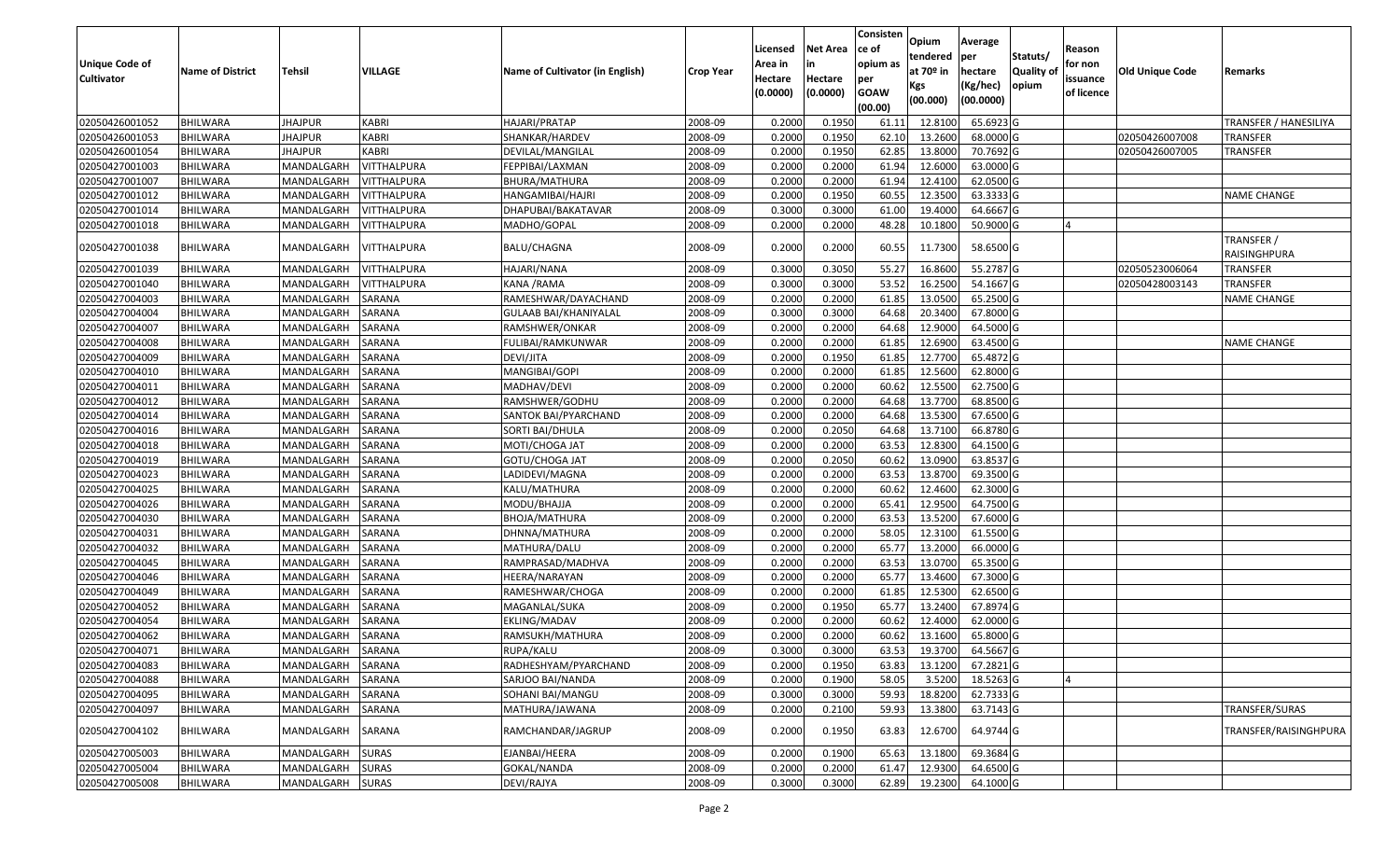|                                  |                             |                              |                              |                                               |                    |                  |                  | Consisten      | Opium              | Average                |                  |            |                 |                    |
|----------------------------------|-----------------------------|------------------------------|------------------------------|-----------------------------------------------|--------------------|------------------|------------------|----------------|--------------------|------------------------|------------------|------------|-----------------|--------------------|
|                                  |                             |                              |                              |                                               |                    | Licensed         | <b>Net Area</b>  | ce of          | tendered           | per                    | Statuts/         | Reason     |                 |                    |
| Unique Code of                   | <b>Name of District</b>     | <b>Tehsil</b>                | VILLAGE                      | Name of Cultivator (in English)               | <b>Crop Year</b>   | Area in          |                  | opium as       | at $70°$ in        | hectare                | <b>Quality o</b> | for non    | Old Unique Code | Remarks            |
| <b>Cultivator</b>                |                             |                              |                              |                                               |                    | Hectare          | Hectare          | per            | Kgs                | (Kg/hec)               | opium            | issuance   |                 |                    |
|                                  |                             |                              |                              |                                               |                    | (0.0000)         | (0.0000)         | <b>GOAW</b>    | (00.000)           | (00.0000)              |                  | of licence |                 |                    |
|                                  |                             |                              |                              |                                               |                    |                  |                  | (00.00)        |                    |                        |                  |            |                 |                    |
| 02050427005011                   | BHILWARA                    | MANDALGARH                   | <b>SURAS</b>                 | CHOGA/MOHAN                                   | 2008-09            | 0.2000           | 0.2000           | 65.42          | 13.300             | 66.5000G               |                  |            |                 |                    |
| 02050427005018                   | <b>BHILWARA</b>             | MANDALGARH                   | <b>SURAS</b>                 | KISNA/BHOLA                                   | 2008-09            | 0.2000           | 0.2000           | 61.43          | 12.3300            | 61.6500 G              |                  |            |                 |                    |
| 02050427005039                   | BHILWARA                    | MANDALGARH                   | <b>SURAS</b>                 | HAJARI/KALU                                   | 2008-09            | 0.2000           | 0.1950           | 66.38          | 12.9600            | 66.4615 G              |                  |            |                 |                    |
| 02050427005044                   | <b>BHILWARA</b>             | MANDALGARH                   | <b>SURAS</b>                 | BALU/BHERU                                    | 2008-09            | 0.3000           | 0.2900           | 61.07          | 19.2700            | 66.4483 G              |                  |            |                 |                    |
| 02050427005048<br>02050427005056 | BHILWARA<br><b>BHILWARA</b> | MANDALGARH<br>MANDALGARH     | <b>SURAS</b><br><b>SURAS</b> | MOHAN/GHEESA                                  | 2008-09            | 0.3000<br>0.2000 | 0.2950<br>0.1900 | 59.32<br>62.06 | 18.9900<br>12.1600 | 64.3729 G<br>64.0000 G |                  |            |                 |                    |
|                                  |                             |                              | <b>SURAS</b>                 | MULCHAND/KASHIRAM                             | 2008-09            | 0.2000           | 0.2000           | 61.5           | 12.8100            | 64.0500 G              |                  |            |                 | <b>NAME CHANGE</b> |
| 02050427005063<br>02050427005064 | BHILWARA<br><b>BHILWARA</b> | MANDALGARH<br>MANDALGARH     | <b>SURAS</b>                 | PYARA/MODA<br>GANGABAI/GHEESU                 | 2008-09<br>2008-09 | 0.3000           | 0.3000           | 49.22          | 15.1100            | 50.3667 G              |                  |            |                 |                    |
|                                  |                             |                              |                              |                                               | 2008-09            | 0.2000           | 0.1950           |                | 11.8600            | 60.8205 G              |                  |            |                 |                    |
| 02050427005065                   | BHILWARA                    | MANDALGARH                   | <b>SURAS</b>                 | MOHAN/BHUWANA                                 |                    |                  |                  | 61.26          |                    |                        |                  |            |                 |                    |
| 02050427005067                   | <b>BHILWARA</b>             | MANDALGARH                   | <b>SURAS</b>                 | KANA/RUPA                                     | 2008-09            | 0.2000<br>0.2000 | 0.1950           | 56.93          | 10.7400            | 55.0769 G              |                  |            |                 |                    |
| 02050427006001                   | BHILWARA<br><b>BHILWARA</b> | MANDALGARH<br>MANDALGARH     | LODHIYANA                    | HARLAL/RUPA KUMAWAT                           | 2008-09            | 0.2000           | 0.2000<br>0.2000 | 61.53<br>65.77 | 12.6500<br>13.1700 | 63.2500 G<br>65.8500 G |                  |            |                 |                    |
| 02050427006006                   |                             |                              | LODHIYANA                    | KANA/MEGHA                                    | 2008-09            |                  |                  |                |                    |                        |                  |            |                 |                    |
| 02050427006007<br>02050427006008 | <b>BHILWARA</b>             | MANDALGARH                   | LODHIYANA                    | MANGU/GANESH                                  | 2008-09            | 0.2000           | 0.2000           | 61.53          | 12.7000            | 63.5000G               |                  |            |                 |                    |
|                                  | <b>BHILWARA</b>             | MANDALGARH                   | LODHIYANA                    | SUDIBAI/RUPA                                  | 2008-09            | 0.2000           | 0.1900           | 61.95          | 12.0400            | 63.3684 G              |                  |            |                 |                    |
| 02050427006013                   | BHILWARA                    | MANDALGARH                   | LODHIYANA                    | RAMCHANDAR/UDA                                | 2008-09            | 0.2000           | 0.2000           | 61.95          | 12.4700            | 62.3500 G              |                  |            |                 |                    |
| 02050427006020                   | <b>BHILWARA</b>             | MANDALGARH                   | LODHIYANA                    | MANGILAL/RUPA                                 | 2008-09            | 0.2000           | 0.1950           | 65.77          | 13.3000            | 68.2051 G<br>63.0000G  |                  |            |                 |                    |
| 02050427006024                   | BHILWARA                    | MANDALGARH                   | LODHIYANA                    | SHANKAR/RAMA                                  | 2008-09            | 0.2000           | 0.2000           | 61.95          | 12.6000            |                        |                  |            |                 | TRANSFER/JOJAWA    |
| 02050428001001                   | BHILWARA                    | <b>KOTRI</b>                 | SAWAIPUR                     | SHAYAMLAL/RAMESHWAR                           | 2008-09            | 0.3000           | 0.3000           | 64.88          | 19.5900            | 65.3000G               |                  |            |                 |                    |
| 02050428001003                   | <b>BHILWARA</b>             | <b>KOTRI</b>                 | SAWAIPUR                     | CHUNNIBAI/MANGU                               | 2008-09            | 0.300            | 0.2950           | 68.95          | 21.4100            | 72.5763 G              |                  |            |                 |                    |
| 02050428001004                   | BHILWARA                    | <b>KOTRI</b>                 | SAWAIPUR                     | NANDA/MOHAN MALI                              | 2008-09            | 0.3000           | 0.2950           | 64.88          | 19.7700            | 67.0169 G              |                  |            |                 |                    |
| 02050428001009                   | <b>BHILWARA</b>             | <b>KOTRI</b>                 | SAWAIPUR                     | MOHAN/MAGNA SUTHAR                            | 2008-09            | 0.2000           | 0.1950           | 70.25          | 12.9000            | 66.1538 G              |                  |            |                 |                    |
| 02050428001018                   | <b>BHILWARA</b>             | <b>KOTRI</b>                 | SAWAIPUR                     | GIRDHARI/MOHANDAS                             | 2008-09            | 0.300            | 0.3000           | 66.38          | 18.6400            | 62.1333 G              |                  |            |                 |                    |
| 02050428001022                   | <b>BHILWARA</b>             | <b>KOTRI</b>                 | SAWAIPUR                     | DHAPUDEVI/HAZARI                              | 2008-09            | 0.3000<br>0.3000 | 0.2900<br>0.3000 | 64.88<br>65.3  | 19.0200<br>19.7100 | 65.5862 G<br>65.7000 G |                  |            |                 |                    |
| 02050428001034                   | <b>BHILWARA</b>             | <b>KOTRI</b>                 | SAWAIPUR                     | THAMUBAI/BHAGIRATH                            | 2008-09            |                  |                  |                |                    |                        |                  |            |                 |                    |
| 02050428001035                   | <b>BHILWARA</b>             | <b>KOTRI</b>                 | SAWAIPUR                     | SUKHDEO/LALU KUMAWAT                          | 2008-09            | 0.2000           | 0.1950           | 67.89          | 13.2600            | 68.0000G               |                  |            |                 |                    |
| 02050428001039<br>02050428001045 | BHILWARA<br><b>BHILWARA</b> | <b>KOTRI</b><br><b>KOTRI</b> | SAWAIPUR                     | SAWAIRAM/NARAYAN JAT                          | 2008-09            | 0.3000<br>0.2000 | 0.2950<br>0.2000 | 62.59<br>66.38 | 19.2300<br>13.3500 | 65.1864 G<br>66.7500 G |                  |            |                 |                    |
|                                  |                             |                              | SAWAIPUR                     | GOPAL/BANSHILAL SROTRIYA                      | 2008-09            | 0.2000           | 0.1950           | 64.88          | 13.1400            | 67.3846 G              |                  |            |                 |                    |
| 02050428001051                   | BHILWARA<br><b>BHILWARA</b> | <b>KOTRI</b><br><b>KOTRI</b> | SAWAIPUR<br>SAWAIPUR         | RAMLAL/BAKTAVAR JAT                           | 2008-09            | 0.2000           | 0.1950           | 65.44          |                    | 68.0000G               |                  |            |                 |                    |
| 02050428001054<br>02050428001068 | BHILWARA                    | <b>KOTRI</b>                 | SAWAIPUR                     | <b>BALU/RUGNATH JAT</b><br>MATHURA/CHHOGA JAT | 2008-09<br>2008-09 | 0.2000           | 0.1950           | 65.44          | 13.2600<br>13.1200 | 67.2821 G              |                  |            |                 |                    |
| 02050428001080                   | BHILWARA                    | <b>KOTRI</b>                 | SAWAIPUR                     | BALU/HAZARI                                   | 2008-09            | 0.3000           | 0.2950           | 67.89          | 20.3200            | 68.8814 G              |                  |            |                 | <b>NAME CHANGE</b> |
| 02050428001085                   |                             | <b>KOTRI</b>                 | SAWAIPUR                     | JADAVBAI/BANSHILAL GADRI                      | 2008-09            | 0.3000           | 0.2950           | 66.38          | 20.4700            | 69.3898 G              |                  |            |                 |                    |
| 02050428001088                   | BHILWARA<br><b>BHILWARA</b> | <b>KOTRI</b>                 | SAWAIPUR                     | BANSHI/MAGNA SUTHAR                           | 2008-09            | 0.3000           | 0.2950           | 65.44          | 19.7800            | 67.0508G               |                  |            |                 |                    |
| 02050428001094                   | BHILWARA                    | <b>KOTRI</b>                 | SAWAIPUR                     | DHANNA/KAJOD MALI                             | 2008-09            | 0.3000           | 0.3000           | 65.3           | 20.6500            | 68.8333 G              |                  |            |                 |                    |
| 02050428001096                   | BHILWARA                    | <b>KOTRI</b>                 | SAWAIPUR                     | BADRI/HAMEERA JAT                             | 2008-09            | 0.2000           | 0.2000           | 64.42          | 13.0100            | 65.0500 G              |                  |            |                 |                    |
| 02050428001098                   | BHILWARA                    | <b>KOTRI</b>                 | SAWAIPUR                     | RAMSHUKH/MAHARAM JAT                          | 2008-09            | 0.3000           | 0.2950           | 67.89          | 20.3000            | 68.8136 G              |                  |            |                 |                    |
| 02050428001100                   | <b>BHILWARA</b>             | <b>KOTRI</b>                 | SAWAIPUR                     | MATHURA/BALU                                  | 2008-09            | 0.3000           | 0.2000           |                | 65.31 13.5500      | 67.7500 G              |                  |            |                 |                    |
| 02050428001102                   | <b>BHILWARA</b>             | <b>KOTRI</b>                 | SAWAIPUR                     | MANGUGIR/HEERA GIR                            | 2008-09            | 0.3000           | 0.2900           | 71.09          | 20.6100            | 71.0690 G              |                  |            |                 |                    |
| 02050428001107                   | <b>BHILWARA</b>             | <b>KOTRI</b>                 | SAWAIPUR                     | <b>BHERU/LALU JAT</b>                         | 2008-09            | 0.2000           | 0.0000           | 0.00           | 0.0000             | $0.0000$ F             |                  |            |                 |                    |
| 02050428001109                   | <b>BHILWARA</b>             | <b>KOTRI</b>                 | SAWAIPUR                     | BALU/BAKTAWAR                                 | 2008-09            | 0.2000           | 0.2100           | 65.31          | 13.9800            | 66.5714 G              |                  |            |                 |                    |
| 02050428001111                   | <b>BHILWARA</b>             | <b>KOTRI</b>                 | SAWAIPUR                     | SAWAIRAM/NANDA JAT                            | 2008-09            | 0.3000           | 0.3000           | 65.44          | 19.4500            | 64.8333 G              |                  |            |                 |                    |
| 02050428001112                   | <b>BHILWARA</b>             | <b>KOTRI</b>                 | SAWAIPUR                     | RAMSUKH/NAULA JAT                             | 2008-09            | 0.3000           | 0.3000           | 64.42          | 20.0900            | 66.9667 G              |                  |            |                 |                    |
| 02050428001116                   | <b>BHILWARA</b>             | <b>KOTRI</b>                 | SAWAIPUR                     | NATHUDAS/MOHANDAS                             | 2008-09            | 0.2000           | 0.1950           | 68.74          | 13.7000            | 70.2564 G              |                  |            |                 |                    |
| 02050428001118                   | <b>BHILWARA</b>             | <b>KOTRI</b>                 | SAWAIPUR                     | LADU/MODA BALAI                               | 2008-09            | 0.3000           | 0.2950           | 67.86          | 20.6900            | 70.1356 G              |                  |            |                 |                    |
| 02050428001120                   | <b>BHILWARA</b>             | <b>KOTRI</b>                 | SAWAIPUR                     | CHANDA/MAGNA GADRI                            | 2008-09            | 0.2000           | 0.2000           | 70.25          | 14.0900            | 70.4500 G              |                  |            |                 |                    |
| 02050428001125                   | <b>BHILWARA</b>             | <b>KOTRI</b>                 | SAWAIPUR                     | HARDEVA/KUKA JAT                              | 2008-09            | 0.3000           | 0.3000           | 67.86          | 20.4000            | 68.0000 G              |                  |            |                 |                    |
|                                  |                             |                              |                              |                                               |                    |                  |                  |                |                    |                        |                  |            |                 |                    |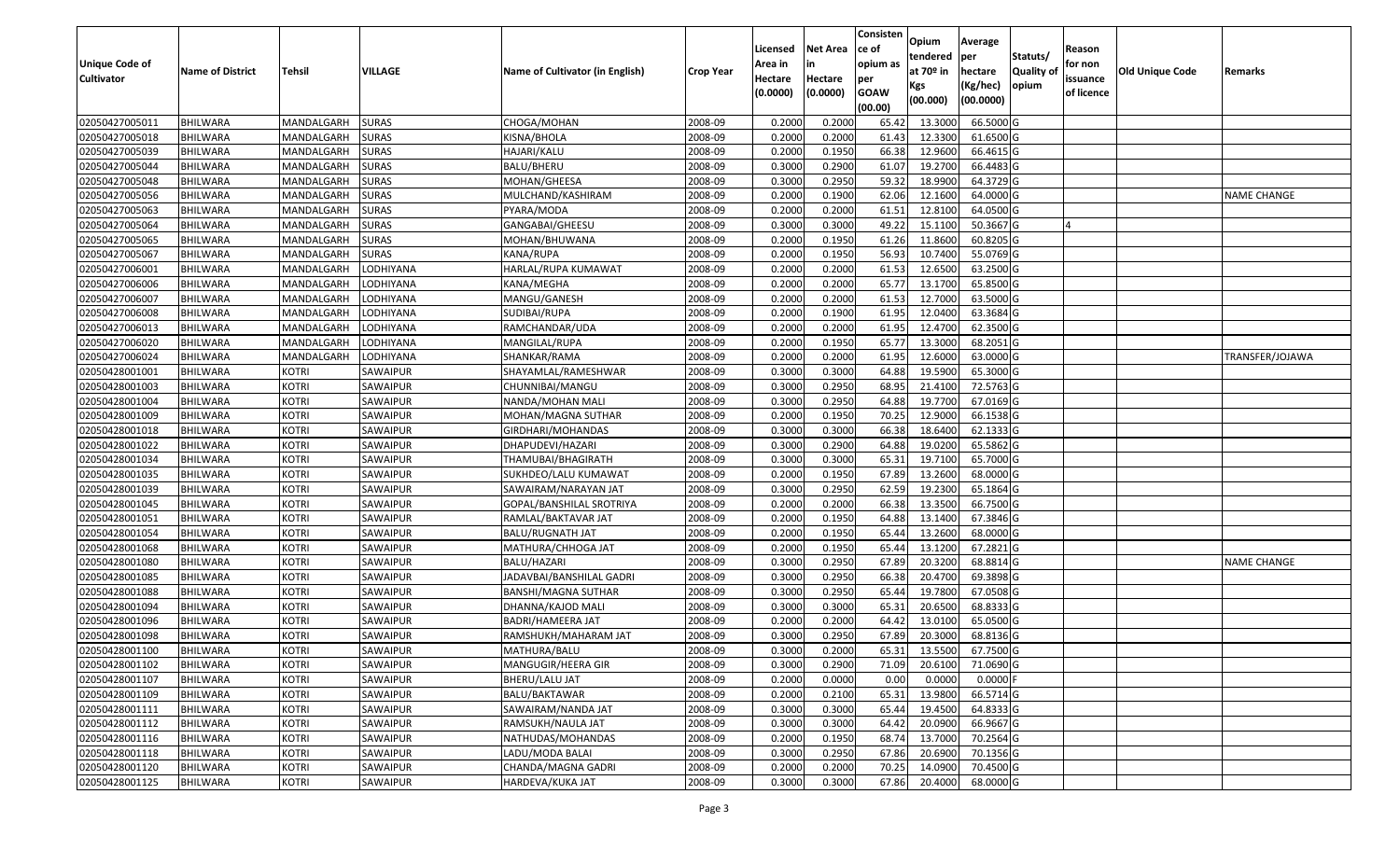|                                  |                         |               |                             |                                     |                  |          |                 | Consisten   | Opium         | Average   |                  |            |                        |                    |
|----------------------------------|-------------------------|---------------|-----------------------------|-------------------------------------|------------------|----------|-----------------|-------------|---------------|-----------|------------------|------------|------------------------|--------------------|
|                                  |                         |               |                             |                                     |                  | Licensed | <b>Net Area</b> | ce of       | tendered      | per       | Statuts/         | Reason     |                        |                    |
| <b>Unique Code of</b>            | <b>Name of District</b> | <b>Tehsil</b> | VILLAGE                     | Name of Cultivator (in English)     | <b>Crop Year</b> | Area in  | in              | opium as    | at $70°$ in   | hectare   | <b>Quality o</b> | for non    | <b>Old Unique Code</b> | Remarks            |
| <b>Cultivator</b>                |                         |               |                             |                                     |                  | Hectare  | Hectare         | per         | Kgs           | (Kg/hec)  | opium            | issuance   |                        |                    |
|                                  |                         |               |                             |                                     |                  | (0.0000) | (0.0000)        | <b>GOAW</b> | (00.000)      | (00.0000) |                  | of licence |                        |                    |
|                                  |                         |               |                             |                                     |                  |          |                 | (00.00)     |               |           |                  |            |                        |                    |
| 02050428001127                   | <b>BHILWARA</b>         | <b>KOTRI</b>  | SAWAIPUR                    | JUGRAJ/SHOBHALAL JAIN               | 2008-09          | 0.3000   | 0.2900          | 67.32       | 19.6100       | 67.6207 G |                  |            |                        |                    |
| 02050428001128                   | <b>BHILWARA</b>         | <b>KOTRI</b>  | SAWAIPUR                    | KANA/KAJOD MALI                     | 2008-09          | 0.3000   | 0.2950          | 67.89       | 21.2700       | 72.1017 G |                  |            |                        |                    |
| 02050428001132                   | <b>BHILWARA</b>         | <b>KOTRI</b>  | SAWAIPUR<br><b>SAWAIPUR</b> | MEGHA/NAWLA JAT                     | 2008-09          | 0.2000   | 0.2050          | 64.88       | 13.8100       | 67.3659 G |                  |            |                        |                    |
| 02050428001137<br>02050428001140 | <b>BHILWARA</b>         | <b>KOTRI</b>  |                             | RAMLAL/KAJOD MALI                   | 2008-09          | 0.3000   | 0.2900          | 65.44       | 19.6300       | 67.6897 G |                  |            |                        |                    |
|                                  | BHILWARA                | <b>KOTRI</b>  | SAWAIPUR                    | NANALAL/HEERA<br>SOHANLAL/KALYANMAL | 2008-09          | 0.3000   | 0.2900          | 61.95       | 18.5500       | 63.9655 G |                  |            |                        |                    |
| 02050428001143                   | <b>BHILWARA</b>         | <b>KOTRI</b>  | SAWAIPUR                    |                                     | 2008-09          | 0.3000   | 0.3000          | 70.49       | 21.4800       | 71.6000G  |                  |            |                        |                    |
| 02050428001144                   | BHILWARA                | <b>KOTRI</b>  | SAWAIPUR                    | MOHANKANWER/DOULAT SINGH            | 2008-09          | 0.2000   | 0.1950          | 67.89       | 13.2400       | 67.8974 G |                  |            |                        |                    |
| 02050428002003                   | <b>BHILWARA</b>         | <b>KOTRI</b>  | <b>BADLA</b>                | SHANKARDAS/GANGARAMDAS              | 2008-09          | 0.2000   | 0.1950          | 66.08       | 13.1600       | 67.4872 G |                  |            |                        | <b>NAME CHANGE</b> |
| 02050428002007                   | BHILWARA                | <b>KOTRI</b>  | <b>BADLA</b>                | JAGDISH/RAMA                        | 2008-09          | 0.2000   | 0.1950          | 66.08       | 13.2700       | 68.0513 G |                  |            |                        |                    |
| 02050428002008                   | BHILWARA                | <b>KOTRI</b>  | <b>BADLA</b>                | KELI DEVI/BALU                      | 2008-09          | 0.2000   | 0.2050          | 66.08       | 13.5200       | 65.9512G  |                  |            |                        |                    |
| 02050428002009                   | BHILWARA                | <b>KOTRI</b>  | <b>BADLA</b>                | LADHU/NANDA                         | 2008-09          | 0.2000   | 0.1950          | 66.08       | 12.8400       | 65.8462 G |                  |            |                        |                    |
| 02050428002012                   | <b>BHILWARA</b>         | <b>KOTRI</b>  | <b>BADLA</b>                | NANDA/NARAYAN                       | 2008-09          | 0.3000   | 0.2950          | 66.08       | 20.3600       | 69.0169 G |                  |            |                        |                    |
| 02050428002013                   | <b>BHILWARA</b>         | <b>KOTRI</b>  | <b>BADLA</b>                | SUKA/POKHAR                         | 2008-09          | 0.3000   | 0.2950          | 60.55       | 18.3800       | 62.3051 G |                  |            |                        |                    |
| 02050428002019                   | <b>BHILWARA</b>         | <b>KOTRI</b>  | <b>BADLA</b>                | BALIBAI/BHAVANISHANKAR              | 2008-09          | 0.2000   | 0.1950          | 66.59       | 13.2500       | 67.9487 G |                  |            |                        |                    |
| 02050428002024                   | BHILWARA                | <b>KOTRI</b>  | <b>BADLA</b>                | SARVANSINGH/RAMSINGH                | 2008-09          | 0.2000   | 0.1950          | 72.45       | 14.5200       | 74.4615 G |                  |            |                        |                    |
| 02050428002027                   | <b>BHILWARA</b>         | <b>KOTRI</b>  | <b>BADLA</b>                | RAMLAL/MANGHULAL JAT                | 2008-09          | 0.3000   | 0.2850          | 72.45       | 22.6600       | 79.5088 G |                  |            |                        |                    |
| 02050428002031                   | <b>BHILWARA</b>         | <b>KOTRI</b>  | <b>BADLA</b>                | DHANSINGH/MADANSINGH                | 2008-09          | 0.2000   | 0.2000          | 66.59       | 13.2600       | 66.3000 G |                  |            |                        |                    |
| 02050428002032                   | <b>BHILWARA</b>         | <b>KOTRI</b>  | <b>BADLA</b>                | KANHAIYALAL/LADHU                   | 2008-09          | 0.2000   | 0.1950          | 66.59       | 13.4900       | 69.1795 G |                  |            |                        |                    |
| 02050428002034                   | BHILWARA                | <b>KOTRI</b>  | <b>BADLA</b>                | NANDA/MANGULAL (CHOTA)              | 2008-09          | 0.2000   | 0.1950          | 66.59       | 13.3000       | 68.2051 G |                  |            |                        |                    |
| 02050428002037                   | BHILWARA                | <b>KOTRI</b>  | <b>BADLA</b>                | BHANWARLAL/RAMA                     | 2008-09          | 0.2000   | 0.1950          | 65.5        | 12.9500       | 66.4103 G |                  |            |                        |                    |
| 02050428002039                   | BHILWARA                | <b>KOTRI</b>  | <b>BADLA</b>                | LAKHMA/KASHI JI                     | 2008-09          | 0.3000   | 0.2950          | 67.85       | 20.7700       | 70.4068G  |                  |            |                        |                    |
| 02050428002040                   | BHILWARA                | <b>KOTRI</b>  | <b>BADLA</b>                | MODIRAM/RAMLAL                      | 2008-09          | 0.2000   | 0.1950          | 66.59       | 13.3200       | 68.3077 G |                  |            |                        |                    |
| 02050428002045                   | <b>BHILWARA</b>         | <b>KOTRI</b>  | <b>BADLA</b>                | KANAHIYALAL/DEVILAL                 | 2008-09          | 0.2000   | 0.2000          | 63.7        | 13.0200       | 65.1000G  |                  |            |                        |                    |
| 02050428002049                   | BHILWARA                | <b>KOTRI</b>  | <b>BADLA</b>                | RAMESHWAR/KANAHIYALAL               | 2008-09          | 0.3000   | 0.2950          | 66.7        | 20.5600       | 69.6949 G |                  |            |                        |                    |
| 02050428002053                   | <b>BHILWARA</b>         | <b>KOTRI</b>  | <b>BADLA</b>                | CHANDU/BALA                         | 2008-09          | 0.3000   | 0.3000          | 66.7        | 20.0900       | 66.9667 G |                  |            |                        |                    |
| 02050428002060                   | BHILWARA                | <b>KOTRI</b>  | <b>BADLA</b>                | RAMCHANDAR/BHURA                    | 2008-09          | 0.3000   | 0.2950          | 66.7        | 20.7500       | 70.3390 G |                  |            |                        |                    |
| 02050428002061                   | <b>BHILWARA</b>         | <b>KOTRI</b>  | <b>BADLA</b>                | KANA/CHAGANA JAT                    | 2008-09          | 0.2000   | 0.2000          | 72.45       | 14.7600       | 73.8000G  |                  |            |                        |                    |
| 02050428002062                   | <b>BHILWARA</b>         | <b>KOTRI</b>  | <b>BADLA</b>                | BHERU/NARAYAN                       | 2008-09          | 0.3000   | 0.2950          | 63.7        | 19.9500       | 67.6271 G |                  |            |                        |                    |
| 02050428002063                   | <b>BHILWARA</b>         | <b>KOTRI</b>  | <b>BADLA</b>                | GOPAL/MANGU                         | 2008-09          | 0.2000   | 0.1950          | 72.45       | 14.6700       | 75.2308 G |                  |            |                        | <b>NAME CHANGE</b> |
| 02050428002064                   | BHILWARA                | <b>KOTRI</b>  | <b>BADLA</b>                | MULA/RUPA GADRI                     | 2008-09          | 0.2000   | 0.1950          | 63.7        | 12.4000       | 63.5897 G |                  |            |                        |                    |
| 02050428002069                   | <b>BHILWARA</b>         | <b>KOTRI</b>  | <b>BADLA</b>                | LADHU NATH/KANA NATH                | 2008-09          | 0.3000   | 0.2950          | 65.07       | 20.3100       | 68.8475 G |                  |            |                        |                    |
| 02050428002070                   | BHILWARA                | <b>KOTRI</b>  | <b>BADLA</b>                | DEVI A/S RUPA S/O MANGU             | 2008-09          | 0.2000   | 0.1950          | 65.07       | 12.5850       | 64.5385 G |                  |            |                        | <b>NAME CHANGE</b> |
| 02050428002074                   | <b>BHILWARA</b>         | <b>KOTRI</b>  | <b>BADLA</b>                | JADAVBAI/PEMA                       | 2008-09          | 0.2000   | 0.2000          | 66.7        | 13.7800       | 68.9000 G |                  |            |                        |                    |
| 02050428002081                   | BHILWARA                | <b>KOTRI</b>  | <b>BADLA</b>                | HEERA/DHALLA URF DEVA               | 2008-09          | 0.2000   | 0.2000          | 65.07       | 13.000        | 65.0000G  |                  |            |                        | <b>NAME CHANGE</b> |
| 02050428002084                   | BHILWARA                | <b>KOTRI</b>  | <b>BADLA</b>                | JDAILAL/PRATAP                      | 2008-09          | 0.2000   | 0.2000          | 66.7        | 13.9100       | 69.5500 G |                  |            |                        |                    |
| 02050428002086                   | BHILWARA                | <b>KOTRI</b>  | <b>BADLA</b>                | RAMESHWAR/MANGILAL                  | 2008-09          | 0.2000   | 0.1950          | 67.50       | 13.6600       | 70.0513 G |                  |            |                        |                    |
| 02050428002087                   | <b>BHILWARA</b>         | <b>KOTRI</b>  | <b>BADLA</b>                | UDA/MAGNA                           | 2008-09          | 0.2000   | 0.1950          |             | 65.07 13.0100 | 66.7179 G |                  |            |                        |                    |
| 02050428002089                   | <b>BHILWARA</b>         | <b>KOTRI</b>  | <b>BADLA</b>                | SAJANA DEVI/DEVILAL                 | 2008-09          | 0.2000   | 0.1950          | 65.07       | 13.2600       | 68.0000 G |                  |            |                        |                    |
| 02050428002091                   | <b>BHILWARA</b>         | <b>KOTRI</b>  | <b>BADLA</b>                | SHANKARLAL/MAGNA JAT                | 2008-09          | 0.2000   | 0.1950          | 66.92       | 13.6200       | 69.8462 G |                  |            |                        | <b>NAME CHANGE</b> |
| 02050428002094                   | <b>BHILWARA</b>         | <b>KOTRI</b>  | <b>BADLA</b>                | KAILASH/MITTHU                      | 2008-09          | 0.3000   | 0.3000          | 66.92       | 20.7400       | 69.1333 G |                  |            |                        |                    |
| 02050428002095                   | <b>BHILWARA</b>         | <b>KOTRI</b>  | <b>BADLA</b>                | LADUGIRI/KASHI GIRI                 | 2008-09          | 0.2000   | 0.2000          | 66.92       | 13.8300       | 69.1500 G |                  |            |                        |                    |
| 02050428002097                   | <b>BHILWARA</b>         | <b>KOTRI</b>  | <b>BADLA</b>                | BHERUSINGH/RAMSINGH                 | 2008-09          | 0.2000   | 0.2000          | 66.92       | 13.7900       | 68.9500 G |                  |            |                        |                    |
| 02050428002098                   | <b>BHILWARA</b>         | <b>KOTRI</b>  | <b>BADLA</b>                | <b>GOPAL/HAJARI JAT</b>             | 2008-09          | 0.2000   | 0.2000          | 67.85       | 14.2900       | 71.4500 G |                  |            |                        |                    |
| 02050428002100                   | <b>BHILWARA</b>         | <b>KOTRI</b>  | <b>BADLA</b>                | PYARI/LALA JAT                      | 2008-09          | 0.2000   | 0.1950          | 67.85       | 13.5900       | 69.6923 G |                  |            |                        |                    |
| 02050428002108                   | <b>BHILWARA</b>         | <b>KOTRI</b>  | BADLA                       | MATHURA/NANDA                       | 2008-09          | 0.2000   | 0.2000          | 66.95       | 13.8200       | 69.1000 G |                  |            |                        |                    |
| 02050428002111                   | <b>BHILWARA</b>         | <b>KOTRI</b>  | <b>BADLA</b>                | KISHOR/GOKAL                        | 2008-09          | 0.2000   | 0.2000          | 66.95       | 14.1500       | 70.7500 G |                  |            |                        |                    |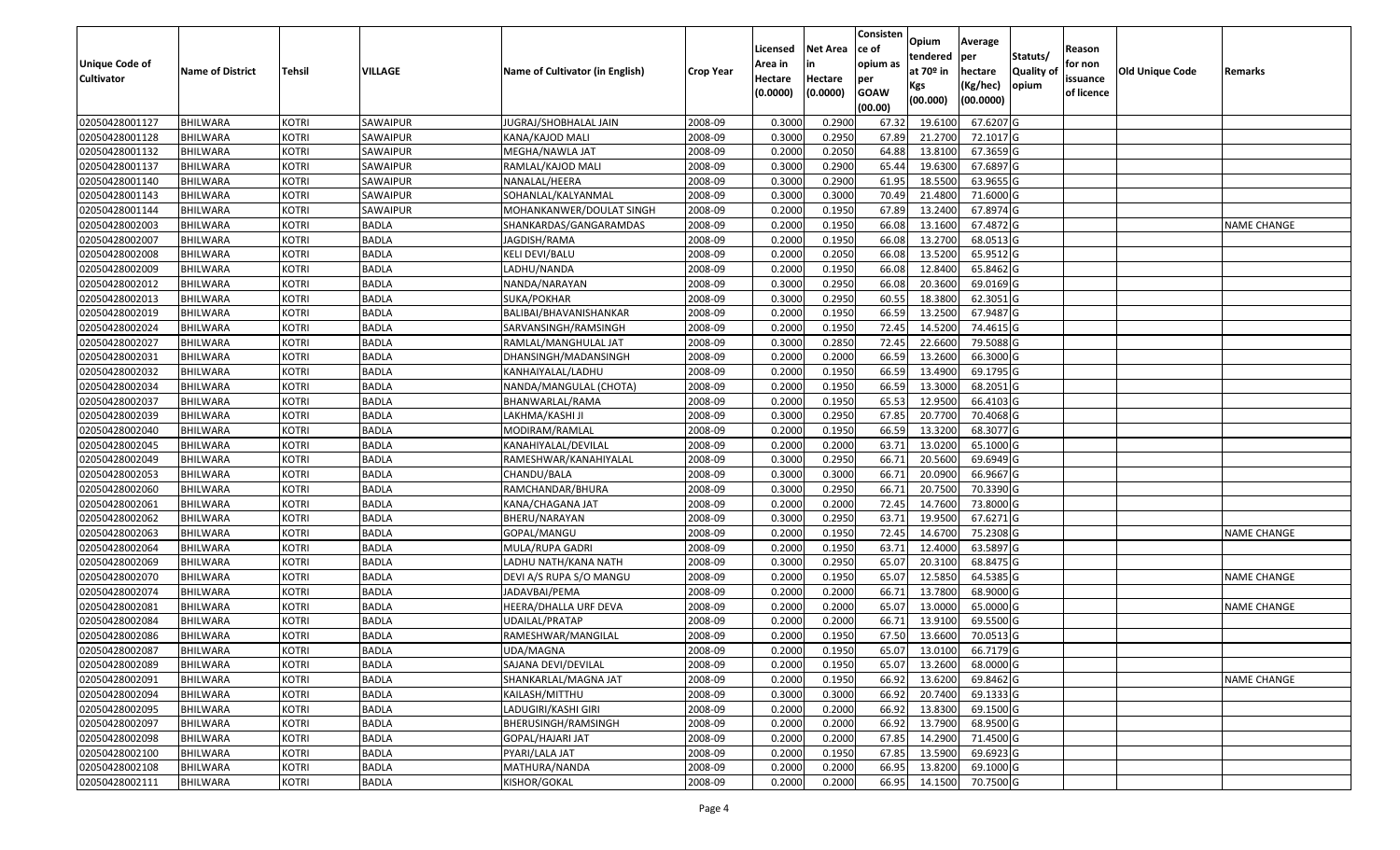| Unique Code of |                         |              |              |                                 |                  | Licensed<br>Area in | Net Area            | Consisten<br>ce of<br>opium as | Opium<br>tendered            | Average<br>per                   | Statuts/            | Reason<br>for non      |                        |                         |
|----------------|-------------------------|--------------|--------------|---------------------------------|------------------|---------------------|---------------------|--------------------------------|------------------------------|----------------------------------|---------------------|------------------------|------------------------|-------------------------|
| Cultivator     | <b>Name of District</b> | Tehsil       | VILLAGE      | Name of Cultivator (in English) | <b>Crop Year</b> | Hectare<br>(0.0000) | Hectare<br>(0.0000) | per<br><b>GOAW</b><br>(00.00)  | at 70º in<br>Kgs<br>(00.000) | hectare<br>(Kg/hec)<br>(00.0000) | Quality of<br>opium | issuance<br>of licence | <b>Old Unique Code</b> | Remarks                 |
| 02050428002112 | <b>BHILWARA</b>         | <b>KOTRI</b> | <b>BADLA</b> | JAMNALAL/RAMSUKH                | 2008-09          | 0.2000              | 0.2000              | 67.77                          | 13.5200                      | 67.6000 G                        |                     |                        |                        |                         |
| 02050428002114 | <b>BHILWARA</b>         | <b>KOTRI</b> | <b>BADLA</b> | KANHAIYALAL/RAMA                | 2008-09          | 0.2000              | 0.2000              | 67.50                          | 13.7900                      | 68.9500 G                        |                     |                        |                        |                         |
| 02050428002115 | BHILWARA                | <b>KOTRI</b> | <b>BADLA</b> | RAMESWAR/BALU                   | 2008-09          | 0.2000              | 0.1950              | 66.95                          | 13.2700                      | 68.0513 G                        |                     |                        |                        |                         |
| 02050428002120 | <b>BHILWARA</b>         | <b>KOTRI</b> | <b>BADLA</b> | URJAN/HAJARI                    | 2008-09          | 0.2000              | 0.1950              | 66.95                          | 13.8700                      | 71.1282 G                        |                     |                        |                        |                         |
| 02050428002123 | <b>BHILWARA</b>         | <b>KOTRI</b> | <b>BADLA</b> | RAMNATH/BHURANATH               | 2008-09          | 0.2000              | 0.1850              | 68.33                          | 13.430                       | 72.5945 G                        |                     |                        |                        |                         |
| 02050428002125 | <b>BHILWARA</b>         | <b>KOTRI</b> | <b>BADLA</b> | BHERULAL/MODA                   | 2008-09          | 0.3000              | 0.3050              | 68.33                          | 21.7800                      | 71.4090 G                        |                     |                        |                        |                         |
| 02050428002150 | BHILWARA                | <b>KOTRI</b> | <b>BADLA</b> | SHIVNATH/HEERANATH              | 2008-09          | 0.3000              | 0.2800              | 67.1                           | 20.0300                      | 71.5357 G                        |                     |                        |                        |                         |
| 02050428002151 | <b>BHILWARA</b>         | <b>KOTRI</b> | <b>BADLA</b> | BALU/RAMA                       | 2008-09          | 0.2000              | 0.2000              | 68.33                          | 14.1300                      | 70.6500 G                        |                     |                        |                        |                         |
| 02050428002158 | BHILWARA                | <b>KOTRI</b> | <b>BADLA</b> | GANESH/KALU DOULI               | 2008-09          | 0.3000              | 0.3000              | 61.53                          | 18.8600                      | 62.8667 G                        |                     |                        |                        |                         |
| 02050428002159 | <b>BHILWARA</b>         | <b>KOTRI</b> | <b>BADLA</b> | SUKKHA/DHOKAL                   | 2008-09          | 0.2000              | 0.2050              | 67.05                          | 13.8700                      | 67.6585 G                        |                     |                        |                        |                         |
| 02050428002160 | BHILWARA                | <b>KOTRI</b> | <b>BADLA</b> | RAMKUNWARDAS/BHAGIRATHDAS       | 2008-09          | 0.2000              | 0.1900              | 68.33                          | 13.9100                      | 73.2105 G                        |                     |                        |                        |                         |
| 02050428002162 | <b>BHILWARA</b>         | <b>KOTRI</b> | <b>BADLA</b> | MANGU/KHANA NAYAK               | 2008-09          | 0.2000              | 0.1950              | 61.53                          | 12.5000                      | 64.1026 G                        |                     |                        |                        |                         |
| 02050428002183 | <b>BHILWARA</b>         | <b>KOTRI</b> | <b>BADLA</b> | PYRANATH/HEERANATH              | 2008-09          | 0.2000              | 0.1850              | 67.15                          | 13.2300                      | 71.5130 G                        |                     |                        |                        |                         |
| 02050428002191 | <b>BHILWARA</b>         | <b>KOTRI</b> | <b>BADLA</b> | RUKMA/KANA BALAI                | 2008-09          | 0.3000              | 0.2950              | 68.33                          | 20.6800                      | 70.1017 G                        |                     |                        |                        |                         |
| 02050428002192 | <b>BHILWARA</b>         | <b>KOTRI</b> | <b>BADLA</b> | RAMESHWAR/MANGU                 | 2008-09          | 0.3000              | 0.2950              | 67.15                          | 20.5800                      | 69.7627 G                        |                     |                        |                        |                         |
| 02050428002194 | <b>BHILWARA</b>         | <b>KOTRI</b> | <b>BADLA</b> | BALU/HARDEV                     | 2008-09          | 0.2000              | 0.1950              | 61.53                          | 12.2300                      | 62.7179 G                        |                     |                        |                        |                         |
| 02050428002209 | <b>BHILWARA</b>         | <b>KOTRI</b> | <b>BADLA</b> | ANOP BAI/HAJARI                 | 2008-09          | 0.2000              | 0.2000              | 64.38                          | 13.5200                      | 67.6000 G                        |                     |                        |                        | <b>TRANSFER / AKOLA</b> |
| 02050428002210 | <b>BHILWARA</b>         | <b>KOTRI</b> | <b>BADLA</b> | KAMLA BAI/NAGINA RAM            | 2008-09          | 0.2000              | 0.2000              | 64.38                          | 13.2700                      | 66.3500 G                        |                     |                        |                        |                         |
| 02050428002216 | <b>BHILWARA</b>         | <b>KOTRI</b> | <b>BADLA</b> | SUKA /NANDA                     | 2008-09          | 0.3000              | 0.2950              | 67.85                          | 20.7700                      | 70.4068 G                        |                     |                        |                        |                         |
| 02050428002217 | <b>BHILWARA</b>         | <b>KOTRI</b> | <b>BADLA</b> | BHERULAL/HAJARI                 | 2008-09          | 0.2000              | 0.2000              | 67.85                          | 14.2100                      | 71.0500 G                        |                     |                        |                        | TRANSFER / BAN KA KHERA |
| 02050428002218 | BHILWARA                | <b>KOTRI</b> | BADLA        | GOPAL/BARDA                     | 2008-09          | 0.2000              | 0.2000              | 67.50                          | 13.6900                      | 68.4500 G                        |                     |                        |                        | TRANSFER / BAN KA KHERA |
| 02050428002219 | BHILWARA                | <b>KOTRI</b> | BADLA        | AMBHALAL/BHERU                  | 2008-09          | 0.2000              | 0.1950              | 67.50                          | 13.9100                      | 71.3333 G                        |                     |                        |                        | TRANSFER / BAN KA KHERA |
| 02050428002220 | <b>BHILWARA</b>         | KOTRI        | BADLA        | HERDEV/LALU                     | 2008-09          | 0.2000              | 0.2000              | 67.50                          | 13.8400                      | 69.2000 G                        |                     |                        |                        | TRANSFER / BAN KA KHERA |
| 02050428002221 | <b>BHILWARA</b>         | <b>KOTRI</b> | <b>BADLA</b> | NARAYAN/LALU                    | 2008-09          | 0.3000              | 0.2950              | 60.55                          | 19.5400                      | 66.2373 G                        |                     |                        |                        |                         |
| 02050428002222 | <b>BHILWARA</b>         | <b>KOTRI</b> | <b>BADLA</b> | BANCHILAL/HAJARI                | 2008-09          | 0.2000              | 0.2000              | 72.45                          | 15.0100                      | 75.0500 G                        |                     |                        |                        |                         |
| 02050428002223 | <b>BHILWARA</b>         | <b>KOTRI</b> | <b>BADLA</b> | JANKILAL/LALDAS                 | 2008-09          | 0.2000              | 0.1950              | 67.15                          | 13.4800                      | 69.1282 G                        |                     |                        |                        | TRANSFER / REN          |
| 02050428002225 | <b>BHILWARA</b>         | <b>KOTRI</b> | <b>BADLA</b> | BALU/HAJARI                     | 2008-09          | 0.2000              | 0.2000              | 73.27                          | 15.4200                      | 77.1000 G                        |                     |                        |                        | TRANSFER / REN          |
| 02050428002226 | BHILWARA                | <b>KOTRI</b> | <b>BADLA</b> | MOHAN/SHAMBHU                   | 2008-09          | 0.3000              | 0.3000              | 72.29                          | 21.7100                      | 72.3667 G                        |                     |                        |                        | TRANSFER / REN          |
| 02050428003001 | <b>BHILWARA</b>         | <b>KOTRI</b> | KHAJINA      | SURAJMAL/RAMSUKH                | 2008-09          | 0.3000              | 0.2950              | 64.08                          | 19.4300                      | 65.8644 G                        |                     |                        |                        |                         |
| 02050428003003 | <b>BHILWARA</b>         | <b>KOTRI</b> | KHAJINA      | MOTI/HARLAL                     | 2008-09          | 0.2000              | 0.1950              | 64.42                          | 13.0800                      | 67.0769 G                        |                     |                        |                        |                         |
| 02050428003004 | BHILWARA                | <b>KOTRI</b> | KHAJINA      | RAMLAL/BALU                     | 2008-09          | 0.2000              | 0.1950              | 63.81                          | 12.970                       | 66.5128 G                        |                     |                        |                        |                         |
| 02050428003005 | <b>BHILWARA</b>         | <b>KOTRI</b> | KHAJINA      | BALU/RAMBAKSH JAT               | 2008-09          | 0.2000              | 0.2000              | 65.78                          | 13.3100                      | 66.5500 G                        |                     |                        |                        |                         |
| 02050428003006 | <b>BHILWARA</b>         | <b>KOTRI</b> | KHAJINA      | GOKAL/NARAYAN                   | 2008-09          | 0.3000              | 0.3000              | 59.99                          | 19.3000                      | 64.3333 G                        |                     |                        |                        |                         |
| 02050428003010 | <b>BHILWARA</b>         | <b>KOTRI</b> | KHAJINA      | LADULAL/CHHAGNA                 | 2008-09          | 0.3000              | 0.2650              | 68.08                          | 18.7200                      | 70.6415 G                        |                     |                        |                        |                         |
| 02050428003013 | <b>BHILWARA</b>         | <b>KOTRI</b> | KHAJINA      | SURAJMAL/RAMA                   | 2008-09          | 0.2000              | 0.2000              | 65.78                          | 13.5400                      | 67.7000 G                        |                     |                        |                        |                         |
| 02050428003015 | <b>BHILWARA</b>         | <b>KOTRI</b> | KHAJINA      | VERMA/JAGGA                     | 2008-09          | 0.3000              | 0.3000              | 66.25                          | 19.9900                      | 66.6333 G                        |                     |                        |                        |                         |
| 02050428003016 | <b>BHILWARA</b>         | <b>KOTRI</b> | KHAJINA      | NATHU/BHERU                     | 2008-09          | 0.3000              | 0.3000              | 61.43                          | 18.8900                      | 62.9667 G                        |                     |                        |                        |                         |
| 02050428003018 | <b>BHILWARA</b>         | <b>KOTRI</b> | KHAJINA      | MANGI BAI/HERDEV                | 2008-09          | 0.2000              | 0.2000              | 65.78                          | 13.2800                      | 66.4000 G                        |                     |                        |                        | <b>NAME CHANGE</b>      |
| 02050428003019 | <b>BHILWARA</b>         | <b>KOTRI</b> | KHAJINA      | ONKARLAL/KISHNA                 | 2008-09          | 0.2000              | 0.1950              | 66.25                          | 13.4700                      | 69.0769 G                        |                     |                        |                        |                         |
| 02050428003021 | <b>BHILWARA</b>         | <b>KOTRI</b> | KHAJINA      | BADRILAL/RUPA                   | 2008-09          | 0.3000              | 0.2950              | 68.58                          | 21.4500                      | 72.7119 G                        |                     |                        |                        |                         |
| 02050428003022 | <b>BHILWARA</b>         | <b>KOTRI</b> | KHAJINA      | DEVILAL/LAKSHMAN                | 2008-09          | 0.2000              | 0.1950              | 67.01                          | 13.6800                      | 70.1538 G                        |                     |                        |                        |                         |
| 02050428003024 | <b>BHILWARA</b>         | <b>KOTRI</b> | KHAJINA      | KALYAN/PRATAP                   | 2008-09          | 0.3000              | 0.2950              | 64.09                          | 19.3600                      | 65.6271 G                        |                     |                        |                        |                         |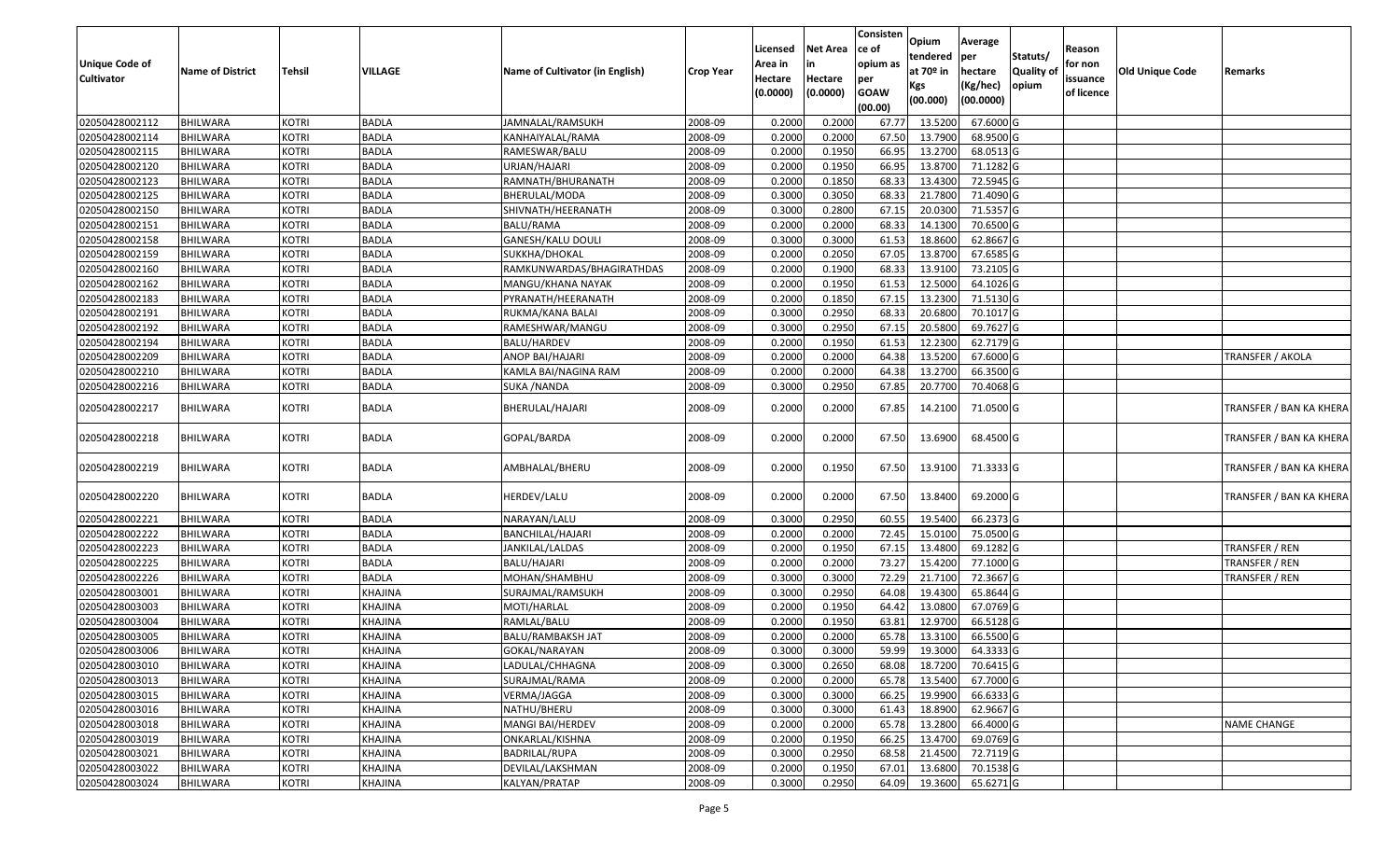|                                  |                                    |                              |                    |                                               |                    |                  |                  | Consisten      | Opium              | Average                 |                  |            |                        |                    |
|----------------------------------|------------------------------------|------------------------------|--------------------|-----------------------------------------------|--------------------|------------------|------------------|----------------|--------------------|-------------------------|------------------|------------|------------------------|--------------------|
|                                  |                                    |                              |                    |                                               |                    | Licensed         | <b>Net Area</b>  | ce of          | tendered           | per                     | Statuts/         | Reason     |                        |                    |
| Unique Code of                   | <b>Name of District</b>            | <b>Tehsil</b>                | VILLAGE            | Name of Cultivator (in English)               | <b>Crop Year</b>   | Area in          | in               | opium as       | at $70°$ in        | hectare                 | <b>Quality o</b> | for non    | <b>Old Unique Code</b> | Remarks            |
| <b>Cultivator</b>                |                                    |                              |                    |                                               |                    | Hectare          | Hectare          | per            | Kgs                | (Kg/hec)                | opium            | issuance   |                        |                    |
|                                  |                                    |                              |                    |                                               |                    | (0.0000)         | (0.0000)         | <b>GOAW</b>    | (00.000)           | (00.0000)               |                  | of licence |                        |                    |
|                                  |                                    |                              |                    |                                               |                    |                  |                  | (00.00)        |                    |                         |                  |            |                        |                    |
| 02050428003025<br>02050428003026 | <b>BHILWARA</b>                    | <b>KOTRI</b>                 | KHAJINA            | PREMA/RAMA                                    | 2008-09            | 0.2000<br>0.3000 | 0.2000<br>0.3000 | 63.3           | 12.7800<br>18.4700 | 63.9000 G<br>61.5667 G  |                  |            |                        |                    |
|                                  | <b>BHILWARA</b><br>BHILWARA        | <b>KOTRI</b><br><b>KOTRI</b> | KHAJINA<br>KHAJINA | HARKUBAI/RAMA                                 | 2008-09            | 0.2000           | 0.2000           | 61.08<br>64.23 | 13.0100            | 65.0500 G               |                  |            |                        |                    |
| 02050428003029<br>02050428003035 | <b>BHILWARA</b>                    | <b>KOTRI</b>                 | <b>KHAJINA</b>     | RAMESHWARLAL/RAMSUKH<br>LADULAL/MAGNARAM      | 2008-09<br>2008-09 | 0.3000           | 0.2950           | 60.3           | 19.1600            | 64.9492 G               |                  |            |                        |                    |
| 02050428003037                   | BHILWARA                           | <b>KOTRI</b>                 | KHAJINA            | NARSINGH/RAMAJI                               | 2008-09            | 0.3000           | 0.2950           | 63.8           | 19.6700            | 66.6780 G               |                  |            |                        |                    |
| 02050428003038                   | <b>BHILWARA</b>                    | <b>KOTRI</b>                 | KHAJINA            | GOPILAL/BALUJI                                | 2008-09            | 0.3000           | 0.2950           | 64.09          | 19.1600            | 64.9492 G               |                  |            |                        |                    |
| 02050428003040                   | BHILWARA                           | <b>KOTRI</b>                 | KHAJINA            |                                               | 2008-09            | 0.2000           | 0.2000           | 64.09          | 12.7000            | 63.5000 G               |                  |            |                        |                    |
| 02050428003041                   | <b>BHILWARA</b>                    | <b>KOTRI</b>                 | <b>KHAJINA</b>     | LAXMAN/RUPA<br>KESHARBAI/LAXMAN               | 2008-09            | 0.2000           | 0.2000           | 64.09          | 12.9700            | 64.8500 G               |                  |            |                        |                    |
| 02050428003042                   | BHILWARA                           | <b>KOTRI</b>                 | KHAJINA            | BADRI/RAMBAKSH                                | 2008-09            | 0.2000           | 0.1950           | 66.25          | 13.5400            | 69.4359 G               |                  |            |                        |                    |
| 02050428003043                   | BHILWARA                           | <b>KOTRI</b>                 | KHAJINA            | KALU/BALU JAT                                 | 2008-09            | 0.3000           | 0.2950           | 62.70          | 19.6400            | 66.5763 G               |                  |            |                        |                    |
| 02050428003044                   | BHILWARA                           | <b>KOTRI</b>                 | KHAJINA            | MODA/CHHITAR                                  | 2008-09            | 0.3000           | 0.3000           | 62.70          | 18.9900            | 63.3000 G               |                  |            |                        |                    |
| 02050428003046                   | <b>BHILWARA</b>                    | <b>KOTRI</b>                 | KHAJINA            | UDAILAL/RAMSUKH                               | 2008-09            | 0.2000           | 0.2000           | 62.70          | 12.4600            | 62.3000G                |                  |            |                        |                    |
| 02050428003047                   | <b>BHILWARA</b>                    | <b>KOTRI</b>                 |                    |                                               |                    | 0.2000           | 0.2000           | 64.23          | 13.2800            | 66.4000 G               |                  |            |                        |                    |
| 02050428003049                   |                                    | <b>KOTRI</b>                 | KHAJINA            | CHHAGNA/CHHOGAJI                              | 2008-09<br>2008-09 | 0.3000           | 0.3000           | 62.70          | 18.9200            | 63.0667 G               |                  |            |                        |                    |
|                                  | BHILWARA                           | <b>KOTRI</b>                 | KHAJINA<br>KHAJINA | LADULAL/BALULAL                               |                    | 0.2000           | 0.1950           | 67.01          | 13.7000            | 70.2564 G               |                  |            |                        |                    |
| 02050428003050                   | BHILWARA<br><b>BHILWARA</b>        | <b>KOTRI</b>                 | KHAJINA            | PRABHULAL/RAMA JAT                            | 2008-09<br>2008-09 | 0.3000           | 0.2950           | 64.95          | 21.0300            | 71.2881 G               |                  |            |                        |                    |
| 02050428003051                   |                                    |                              |                    | RAMPAL/UDA                                    |                    | 0.2000           | 0.1950           | 64.95          | 13.3800            | 68.6154 G               |                  |            |                        |                    |
| 02050428003052<br>02050428003055 | <b>BHILWARA</b><br>BHILWARA        | <b>KOTRI</b><br><b>KOTRI</b> | KHAJINA<br>KHAJINA | RAMKUMAR/UDAJI JAT<br>JYOTI SWAROOP/JAGGA JAT | 2008-09<br>2008-09 | 0.2000           | 0.2000           | 64.95          | 13.3100            | 66.5500 G               |                  |            |                        |                    |
|                                  |                                    |                              |                    |                                               |                    |                  |                  |                |                    |                         |                  |            |                        |                    |
| 02050428003057                   | BHILWARA                           | <b>KOTRI</b>                 | KHAJINA            | UDAYLAL/RAMLAL JAT                            | 2008-09            | 0.3000           | 0.2950           | 66.25<br>62.70 | 20.2200            | 68.5424 G<br>66.2333 G  |                  |            |                        |                    |
| 02050428003059                   | BHILWARA                           | <b>KOTRI</b>                 | KHAJINA            | RAIMAL/SRIRAM JAT                             | 2008-09            | 0.3000           | 0.3000           |                | 19.8700            |                         |                  |            |                        |                    |
| 02050428003060                   | <b>BHILWARA</b>                    | <b>KOTRI</b>                 | KHAJINA            | BALU/HAZARI JAT                               | 2008-09            | 0.3000           | 0.3000           | 63.02          | 19.7400            | 65.8000 G               |                  |            |                        |                    |
| 02050428003061                   | BHILWARA                           | <b>KOTRI</b>                 | KHAJINA            | HARILAL/UDA                                   | 2008-09            | 0.2000<br>0.3000 | 0.1950           | 64.23          | 12.9700            | 66.5128 G               |                  |            |                        |                    |
| 02050428003063                   | <b>BHILWARA</b>                    | <b>KOTRI</b><br><b>KOTRI</b> | KHAJINA            | SHANKERLAL/ONKAR                              | 2008-09            | 0.3000           | 0.2950<br>0.3000 | 64.23<br>64.44 | 19.6500            | 66.6102 G<br>63.6000 G  |                  |            |                        |                    |
| 02050428003064                   | BHILWARA                           |                              | KHAJINA            | UDA/JWARA                                     | 2008-09            |                  |                  |                | 19.0800            |                         |                  |            |                        |                    |
| 02050428003065                   | <b>BHILWARA</b>                    | <b>KOTRI</b>                 | <b>KHAJINA</b>     | <b>GHEESI BAI//MANGILAL</b>                   | 2008-09            | 0.3000           | 0.2950           | 60.06          | 18.4400            | 62.5085 G               |                  |            |                        |                    |
| 02050428003066                   | BHILWARA                           | <b>KOTRI</b>                 | KHAJINA            | MANGU/NANDA                                   | 2008-09            | 0.3000           | 0.2950           | 64.44          | 19.5600            | 66.3051G                |                  |            |                        |                    |
| 02050428003068                   | <b>BHILWARA</b>                    | <b>KOTRI</b>                 | KHAJINA            | NANDA/BHUWANA                                 | 2008-09            | 0.2000<br>0.2000 | 0.2000<br>0.2000 | 62.08<br>62.08 | 12.7800<br>12.5500 | 63.9000 G<br>62.7500 G  |                  |            |                        |                    |
| 02050428003070                   | BHILWARA<br><b>BHILWARA</b>        | <b>KOTRI</b><br><b>KOTRI</b> | KHAJINA<br>KHAJINA | LAXMAN/RAMSUKH                                | 2008-09<br>2008-09 | 0.3000           | 0.3000           | 62.08          | 19.6000            |                         |                  |            |                        |                    |
| 02050428003071<br>02050428003072 | <b>BHILWARA</b>                    | <b>KOTRI</b>                 | KHAJINA            | RAMESHWAR/NANDA                               | 2008-09            | 0.3000           | 0.3000           | 64.44          | 19.7000            | 65.3333 G<br>65.6667 G  |                  |            |                        |                    |
| 02050428003075                   |                                    | <b>KOTRI</b>                 | KHAJINA            | BHURALAL/BHOLA                                | 2008-09            | 0.2000           | 0.1950           | 59.39          | 12.1100            | 62.1026 G               |                  |            |                        |                    |
|                                  | BHILWARA                           |                              |                    | DEVI/NANDA                                    |                    | 0.3000           | 0.2950           | 64.4           | 20.0800            | 68.0678 G               |                  |            |                        |                    |
| 02050428003077<br>02050428003078 | BHILWARA<br><b>BHILWARA</b>        | <b>KOTRI</b><br><b>KOTRI</b> | KHAJINA<br>KHAJINA | GANESH/RAMCHANDRA<br>SHIVNARAYAN/MANGILAL     | 2008-09<br>2008-09 | 0.3000           | 0.2950           | 61.08          | 18.0800            | 61.2881 G               |                  |            |                        |                    |
| 02050428003085                   | BHILWARA                           | <b>KOTRI</b>                 | KHAJINA            | PREM BAI/DEVILAL                              | 2008-09            | 0.3000           | 0.3000           | 66.48          | 20.5400            | 68.4667 G               |                  |            |                        | <b>NAME CHANGE</b> |
| 02050428003086                   | BHILWARA                           | <b>KOTRI</b>                 | <b>KHAJINA</b>     | DEVILAL/RAMSUKH                               | 2008-09            | 0.2000           | 0.2000           | 64.23          | 13.0200            | 65.1000 G               |                  |            |                        |                    |
| 02050428003087                   | BHILWARA                           | <b>KOTRI</b>                 | KHAJINA            |                                               | 2008-09            | 0.3000           | 0.2950           | 64.08          | 19.1600            | 64.9492 G               |                  |            |                        |                    |
| 02050428003089                   | <b>BHILWARA</b>                    | <b>KOTRI</b>                 | KHAJINA            | RAMESHWAR/GOPI<br>DEVILAL/NARAYAN             | 2008-09            | 0.2000           | 0.1950           | 65.80          | 13.3500            | 68.4615 G               |                  |            |                        |                    |
|                                  |                                    |                              |                    |                                               | 2008-09            | 0.2000           |                  |                | 12.8100            |                         |                  |            |                        | <b>NAME CHANGE</b> |
| 02050428003090                   | <b>BHILWARA</b>                    | <b>KOTRI</b>                 | KHAJINA            | JETU BAI/KALYAN                               |                    |                  | 0.2000           | 62.08          |                    | 64.0500 G               |                  |            |                        |                    |
| 02050428003092                   | <b>BHILWARA</b>                    | <b>KOTRI</b>                 | KHAJINA            | KAILASH/MAHADEV                               | 2008-09            | 0.3000           | 0.3000           | 59.39          | 18.1200            | 60.4000 G               |                  |            |                        |                    |
| 02050428003097                   | <b>BHILWARA</b>                    | <b>KOTRI</b>                 | KHAJINA            | PRATAP/KAJOD                                  | 2008-09            | 0.2000           | 0.2000           | 65.80          | 13.0600            | 65.3000 G               |                  |            |                        |                    |
| 02050428003098<br>02050428003099 | <b>BHILWARA</b><br><b>BHILWARA</b> | <b>KOTRI</b><br><b>KOTRI</b> | KHAJINA            | GITA/LALU LAL<br>NANI BAI/BHERULAL            | 2008-09<br>2008-09 | 0.2000<br>0.3000 | 0.0000<br>0.3050 | 0.00<br>66.48  | 0.0000<br>20.8800  | $0.0000$ F<br>68.4590 G |                  |            |                        | <b>NAME CHANGE</b> |
|                                  |                                    |                              | <b>KHAJINA</b>     |                                               |                    |                  |                  |                |                    |                         |                  |            |                        |                    |
| 02050428003100                   | <b>BHILWARA</b>                    | <b>KOTRI</b>                 | KHAJINA            | UDA/SRIRAM                                    | 2008-09            | 0.3000           | 0.3000           | 64.44          | 20.6400            | 68.8000 G               |                  |            |                        |                    |
| 02050428003103                   | <b>BHILWARA</b>                    | <b>KOTRI</b>                 | KHAJINA            | HAJARI/KALYAN                                 | 2008-09            | 0.3000           | 0.3000           | 62.08          | 19.3500            | 64.5000 G               |                  |            |                        |                    |
| 02050428003109                   | <b>BHILWARA</b>                    | <b>KOTRI</b>                 | KHAJINA            | RAMCHANDRA/PRATAP                             | 2008-09            | 0.2000           | 0.2000           | 66.48          | 13.7200            | 68.6000 G               |                  |            |                        |                    |
| 02050428003110                   | <b>BHILWARA</b>                    | <b>KOTRI</b>                 | KHAJINA            | BHERU/MAGNA                                   | 2008-09            | 0.3000           | 0.3000           | 61.95          | 18.7400            | 62.4667 G               |                  |            |                        |                    |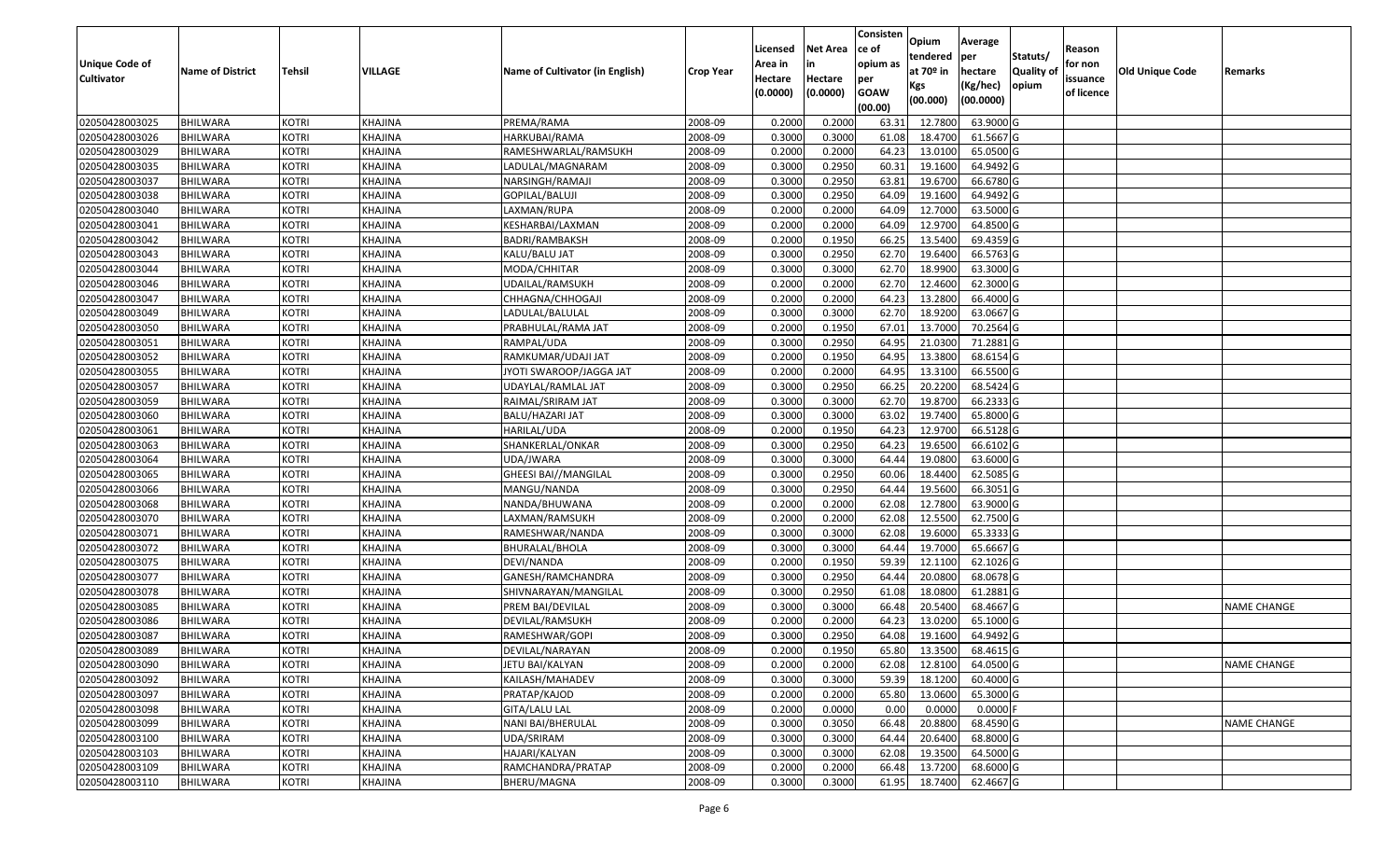| <b>Unique Code of</b><br><b>Cultivator</b> | <b>Name of District</b> | Tehsil         | VILLAGE          | Name of Cultivator (in English) | <b>Crop Year</b> | Licensed<br>Area in<br>Hectare | Net Area<br>in<br>Hectare | Consisten<br>ce of<br>opium as<br>per | Opium<br>tendered<br>at 70º in<br>Kgs | Average<br>per<br>hectare<br>(Kg/hec) | Statuts/<br><b>Quality of</b><br>opium | Reason<br>for non<br>issuance | Old Unique Code | Remarks                                                         |
|--------------------------------------------|-------------------------|----------------|------------------|---------------------------------|------------------|--------------------------------|---------------------------|---------------------------------------|---------------------------------------|---------------------------------------|----------------------------------------|-------------------------------|-----------------|-----------------------------------------------------------------|
|                                            |                         |                |                  |                                 |                  | (0.0000)                       | (0.0000)                  | <b>GOAW</b><br>(00.00)                | (00.000)                              | (00.0000)                             |                                        | of licence                    |                 |                                                                 |
| 02050428003111                             | <b>BHILWARA</b>         | <b>KOTRI</b>   | KHAJINA          | MATHURA/RAMA                    | 2008-09          | 0.2000                         | 0.2000                    | 66.48                                 | 13.4600                               | 67.3000 G                             |                                        |                               |                 |                                                                 |
| 02050428003112                             | BHILWARA                | <b>KOTRI</b>   | KHAJINA          | PREM BAI/NARAYAN                | 2008-09          | 0.2000                         | 0.1950                    | 65.80                                 | 13.4400                               | 68.9231 G                             |                                        |                               |                 |                                                                 |
| 02050428003113                             | BHILWARA                | <b>KOTRI</b>   | KHAJINA          | HARKUBAI/KALU                   | 2008-09          | 0.2000                         | 0.2000                    | 61.48                                 | 12.3300                               | 61.6500 G                             |                                        |                               |                 |                                                                 |
| 02050428003114                             | <b>BHILWARA</b>         | <b>KOTRI</b>   | KHAJINA          | JYANI BAI/CHATRA                | 2008-09          | 0.3000                         | 0.2950                    | 66.48                                 | 20.7700                               | 70.4068 G                             |                                        |                               |                 |                                                                 |
| 02050428003116                             | BHILWARA                | <b>KOTRI</b>   | KHAJINA          | CHANDU/HARLAL                   | 2008-09          | 0.3000                         | 0.2950                    | 63.84                                 | 19.4700                               | 66.0000 G                             |                                        |                               |                 |                                                                 |
| 02050428003118                             | <b>BHILWARA</b>         | <b>KOTRI</b>   | KHAJINA          | NARSINGH/HAJARI                 | 2008-09          | 0.2000                         | 0.1950                    | 63.84                                 | 13.0300                               | 66.8205 G                             |                                        |                               |                 | TRANSFER / AKOLA                                                |
| 02050428003120                             | BHILWARA                | <b>KOTRI</b>   | KHAJINA          | PANNA/DHULA                     | 2008-09          | 0.3000                         | 0.2950                    | 61.95                                 | 19.4300                               | 65.8644 G                             |                                        |                               |                 |                                                                 |
| 02050428003121                             | <b>BHILWARA</b>         | <b>KOTRI</b>   | KHAJINA          | PRAVEEN/MOHAN                   | 2008-09          | 0.2000                         | 0.2000                    | 59.82                                 | 12.4100                               | 62.0500 G                             |                                        |                               |                 |                                                                 |
| 02050428003122                             | BHILWARA                | <b>KOTRI</b>   | KHAJINA          | BHANWARLAL/RAMESHWAR            | 2008-09          | 0.2000                         | 0.2000                    | 64.21                                 | 11.000                                | 55.0000 G                             |                                        |                               |                 |                                                                 |
| 02050428003125                             | BHILWARA                | <b>KOTRI</b>   | KHAJINA          | UDAYLAL/BHERU                   | 2008-09          | 0.2000                         | 0.2000                    | 61.95                                 | 12.5600                               | 62.8000 G                             |                                        |                               |                 |                                                                 |
| 02050428003126                             | BHILWARA                | <b>KOTRI</b>   | KHAJINA          | HEERA/BHERU                     | 2008-09          | 0.2000                         | 0.2050                    | 61.95                                 | 12.7000                               | 61.9512 G                             |                                        |                               |                 |                                                                 |
| 02050428003127                             | <b>BHILWARA</b>         | <b>KOTRI</b>   | KHAJINA          | BRAHMA/MANGILAL                 | 2008-09          | 0.2000                         | 0.1950                    | 61.95                                 | 12.4900                               | 64.0513 G                             |                                        |                               |                 |                                                                 |
| 02050428003131                             | <b>BHILWARA</b>         | <b>KOTRI</b>   | KHAJINA          | RAMESHWER/DEVI                  | 2008-09          | 0.2000                         | 0.1900                    | 59.39                                 | 11.5000                               | 60.5263 G                             |                                        |                               |                 | <b>TRANSFER / RANIKHERA</b>                                     |
| 02050428003133                             | <b>BHILWARA</b>         | <b>KOTRI</b>   | KHAJINA          | DHANNA/MISHRI                   | 2008-09          | 0.2000                         | 0.2050                    | 59.39                                 | 12.4900                               | 60.9268 G                             |                                        |                               |                 |                                                                 |
| 02050428003134                             | BHILWARA                | <b>KOTRI</b>   | KHAJINA          | KANA/MAGNA                      | 2008-09          | 0.3000                         | 0.2850                    | 65.80                                 | 18.9800                               | 66.5965 G                             |                                        |                               |                 |                                                                 |
| 02050428003135                             | <b>BHILWARA</b>         | <b>KOTRI</b>   | KHAJINA          | MISHRI/BADRI                    | 2008-09          | 0.2000                         | 0.2000                    | 59.93                                 | 12.4300                               | 62.1500 G                             |                                        |                               |                 |                                                                 |
| 02050428003136                             | <b>BHILWARA</b>         | <b>KOTRI</b>   | KHAJINA          | UDA/MANGILAL                    | 2008-09          | 0.2000                         | 0.2000                    | 61.44                                 | 12.3300                               | 61.6500 G                             |                                        |                               |                 |                                                                 |
| 02050428003137                             | <b>BHILWARA</b>         | <b>KOTRI</b>   | KHAJINA          | UDA/RAMA                        | 2008-09          | 0.3000                         | 0.3000                    | 64.95                                 | 19.6300                               | 65.4333 G                             |                                        |                               |                 |                                                                 |
| 02050428003138                             | BHILWARA                | <b>KOTRI</b>   | KHAJINA          | RAMCHANDAR/BALU                 | 2008-09          | 0.3000                         | 0.2950                    | 63.84                                 | 19.9900                               | 67.7627 G                             |                                        |                               |                 | TRANSFER / AKOLA                                                |
| 02050428003139                             | BHILWARA                | <b>KOTRI</b>   | KHAJINA          | DEVI/NARU                       | 2008-09          | 0.3000                         | 0.2950                    | 59.93                                 | 18.6300                               | 63.1525 G                             |                                        |                               |                 | TRANSFER / AKOLA                                                |
| 02050428003140                             | <b>BHILWARA</b>         | <b>KOTRI</b>   | <b>KHAJINA</b>   | BHURA/HERLAL                    | 2008-09          | 0.2000                         | 0.1950                    | 63.83                                 | 13.0500                               | 66.9231 G                             |                                        |                               |                 |                                                                 |
| 02050428003141                             | BHILWARA                | <b>KOTRI</b>   | KHAJINA          | PREMBAI/GOPAL                   | 2008-09          | 0.3000                         | 0.2900                    | 63.84                                 | 19.3000                               | 66.5517 G                             |                                        |                               |                 |                                                                 |
| 02050428003142                             | <b>BHILWARA</b>         | <b>KOTRI</b>   | KHAJINA          | HEERA/SAVIRAM                   | 2008-09          | 0.2000                         | 0.2000                    | 63.84                                 | 12.4900                               | 62.4500 G                             |                                        |                               |                 | TRANSFER / SURAS                                                |
| 02050428003144                             | <b>BHILWARA</b>         | <b>KOTRI</b>   | KHAJINA          | <b>BHOLU/KANA</b>               | 2008-09          | 0.2000                         | 0.2000                    | 59.30                                 | 11.7900                               | 58.9500 G                             |                                        |                               |                 |                                                                 |
| 02050428003145                             | <b>BHILWARA</b>         | <b>KOTRI</b>   | KHAJINA          | KANA/RADHAKISAN                 | 2008-09          | 0.3000                         | 0.3000                    | 63.83                                 | 20.3500                               | 67.8333 G                             |                                        |                               |                 |                                                                 |
| 02050428003146                             | <b>BHILWARA</b>         | <b>KOTRI</b>   | KHAJINA          | NARAYAN/JAWARA                  | 2008-09          | 0.3000                         | 0.2950                    | 59.93                                 | 18.3600                               | 62.2373 G                             |                                        |                               |                 |                                                                 |
| 02050428003147                             | <b>BHILWARA</b>         | <b>KOTRI</b>   | KHAJINA          | MADHO/KAJOD                     | 2008-09          | 0.2000                         | 0.2000                    | 63.65                                 | 13.4000                               | 67.0000 G                             |                                        |                               |                 |                                                                 |
| 02050428003148                             | BHILWARA                | <b>KOTRI</b>   | KHAJINA          | PREMA/HEERA                     | 2008-09          | 0.3000                         | 0.2950                    | 60.60                                 | 18.3900                               | 62.3390 G                             |                                        |                               |                 |                                                                 |
| 02050428003149                             | <b>BHILWARA</b>         | <b>KOTRI</b>   | KHAJINA          | JAGDISH/RAMNATH                 | 2008-09          | 0.2000                         | 0.2000                    | 68.83                                 | 13.2900                               | 66.4500 G                             |                                        |                               |                 |                                                                 |
| 02050428005001                             | BHILWARA                | <b>KOTRI</b>   | AKOLA            | HAZARI/MODA                     | 2008-09          | 0.2000                         | 0.2000                    | 67.86                                 | 13.8200                               | 69.1000 G                             |                                        |                               |                 |                                                                 |
| 02050428005002                             | <b>BHILWARA</b>         | <b>KOTRI</b>   | AKOLA            | PUKHRAJ/CHHAGANLAL              | 2008-09          | 0.3000                         | 0.3050                    | 67.86                                 | 20.8700                               | 68.4262 G                             |                                        |                               |                 |                                                                 |
| 02050428005004                             | <b>BHILWARA</b>         | <b>KOTRI</b>   | AKOLA            | KALU LAL/HAZARI LAL             | 2008-09          | 0.2000                         | 0.2000                    | 67.86                                 | 13.9500                               | 69.7500 G                             |                                        |                               |                 |                                                                 |
| 02050428005006                             | <b>BHILWARA</b>         | <b>KOTRI</b>   | AKOLA            | KALYANMAL/RAMCHANDRA            | 2008-09          | 0.3000                         | 0.3050                    | 68.33                                 | 19.8800                               | 65.1803 G                             |                                        |                               |                 |                                                                 |
| 02050428005008                             | BHILWARA                | <b>KOTRI</b>   | AKOLA            | <b>BADRI LAL/ SURJA</b>         | 2008-09          | 0.2000                         | 0.2050                    | 65.77                                 | 13.7600                               | 67.1220 G                             |                                        |                               |                 |                                                                 |
| 02050428005012                             | <b>BHILWARA</b>         | <b>KOTRI</b>   | AKOLA            | PRATAP/GOKUL                    | 2008-09          | 0.3000                         | 0.3000                    | 63.77                                 | 19.4500                               | 64.8333 G                             |                                        |                               |                 |                                                                 |
| 02050428005013                             | <b>BHILWARA</b>         | <b>KOTRI</b>   | AKOLA            | MANGU/UDA                       | 2008-09          | 0.3000                         | 0.2950                    | 65.77                                 | 19.8900                               | 67.4237 G                             |                                        |                               |                 |                                                                 |
| 02050428005015                             | BHILWARA                | <b>KOTRI</b>   | AKOLA            | JAGNATH/NANDA                   | 2008-09          | 0.3000                         | 0.3000                    | 65.77                                 | 20.1900                               | 67.3000 G                             |                                        |                               |                 |                                                                 |
| 02050521001005                             | <b>CHITTORGARH</b>      | <b>GANGRAR</b> | <b>TUMBADIYA</b> | BHERU LAL/ MANGI LAL            | 2008-09          | 0.2000                         | 0.2000                    | 70.82                                 | 14.3500                               | 71.7500 G                             |                                        |                               |                 |                                                                 |
| 02050521001015                             | <b>CHITTORGARH</b>      | <b>GANGRAR</b> | TUMBADIYA        | EJANBAI/BADRILAL DHAKER         | 2008-09          | 0.2000                         | 0.2000                    | 68.11                                 | 14.1100                               | 70.5500 G                             |                                        |                               |                 |                                                                 |
| 02050521001019                             | <b>CHITTORGARH</b>      | <b>GANGRAR</b> | <b>TUMBADIYA</b> | CHANDIBAI/MANGILAL              | 2008-09          | 0.2000                         | 0.2050                    | 70.26                                 | 14.7600                               | 72.0000 G                             |                                        |                               |                 |                                                                 |
| 02050521001024                             | <b>CHITTORGARH</b>      | <b>GANGRAR</b> | TUMBADIYA        | <b>BARJI BAI/KISHNA</b>         | 2008-09          | 0.2000                         | 0.2000                    | 67.67                                 | 13.7400                               | 68.7000 G                             |                                        |                               |                 | TRANSFER /<br><b>JAISINGHPURA</b><br>(GANGRAR) & NAME<br>CHANGE |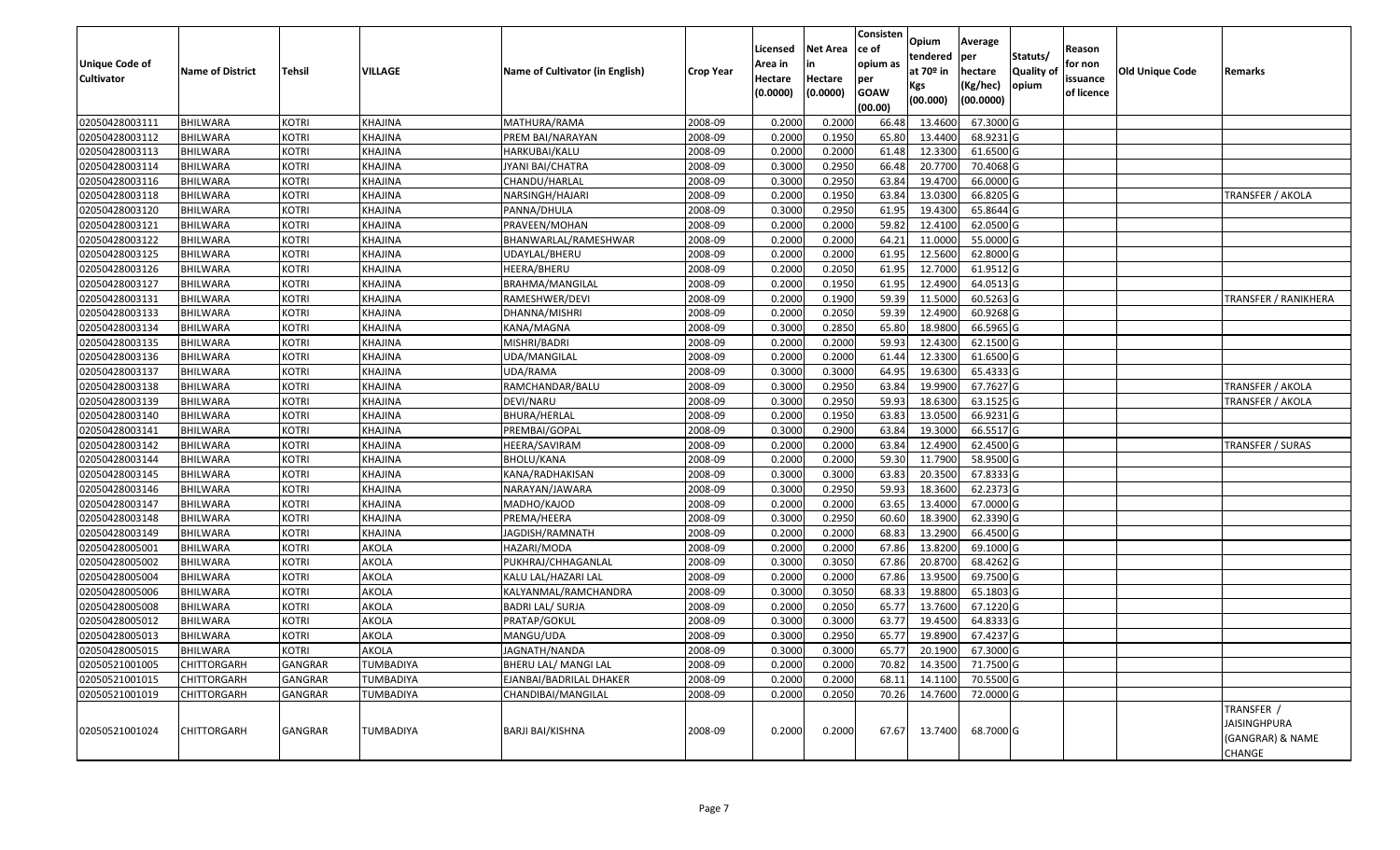| <b>Unique Code of</b><br><b>Cultivator</b> | <b>Name of District</b> | <b>Tehsil</b>  | VILLAGE                | Name of Cultivator (in English) | <b>Crop Year</b> | Licensed<br>Area in<br>Hectare<br>(0.0000) | <b>Net Area</b><br>in<br>Hectare<br>(0.0000) | Consisten<br>ce of<br>opium as<br>per<br><b>GOAW</b><br>(00.00) | Opium<br>tendered<br>at $70°$ in<br>Kgs<br>(00.000) | Average<br>per<br>hectare<br>(Kg/hec)<br>(00.0000) | Statuts/<br>Quality of<br>opium | Reason<br>for non<br>issuance<br>of licence | <b>Old Unique Code</b> | Remarks                                                         |
|--------------------------------------------|-------------------------|----------------|------------------------|---------------------------------|------------------|--------------------------------------------|----------------------------------------------|-----------------------------------------------------------------|-----------------------------------------------------|----------------------------------------------------|---------------------------------|---------------------------------------------|------------------------|-----------------------------------------------------------------|
| 02050521001027                             | CHITTORGARH             | GANGRAR        | TUMBADIYA              | GENDI BAI /JAYKISHAN            | 2008-09          | 0.2000                                     | 0.2050                                       | 67.83                                                           | 13.5700                                             | 66.1951 G                                          |                                 |                                             |                        | TRANSFER /<br>JAISINGHPURA (GANGRAR)                            |
| 02050521001029                             | CHITTORGARH             | <b>GANGRAR</b> | TUMBADIYA              | PYARI BAI / UDAYRAM             | 2008-09          | 0.2000                                     | 0.2000                                       | 66.27                                                           | 13.5300                                             | 67.6500 G                                          |                                 |                                             |                        | TRANSFER /<br><b>JAISINGHPURA</b><br>(GANGRAR) & NAME<br>CHANGE |
| 02050521001031                             | CHITTORGARH             | <b>GANGRAR</b> | TUMBADIYA              | BHAWANIRAM/GHEESA               | 2008-09          | 0.3000                                     | 0.3000                                       | 67.62                                                           | 21.6800                                             | 72.2667 G                                          |                                 |                                             |                        | TRANSFER / BHANAPI<br>(GANRAR)                                  |
| 02050521002003                             | CHITTORGARH             | <b>GANGRAR</b> | CHOGAWADI              | NARAYAN / BHERU LAL             | 2008-09          | 0.300                                      | 0.3000                                       | 61.64                                                           | 18.3700                                             | 61.2333 G                                          |                                 |                                             |                        |                                                                 |
| 02050521002007                             | CHITTORGARH             | <b>GANGRAR</b> | CHOGAWADI              | NARAYAN / HAJARI                | 2008-09          | 0.3000                                     | 0.2950                                       | 64.99                                                           | 19.8700                                             | 67.3559 G                                          |                                 |                                             |                        |                                                                 |
| 02050521002009                             | CHITTORGARH             | <b>GANGRAR</b> | CHOGAWADI              | NANDRAM/KHURAJ JAT              | 2008-09          | 0.2000                                     | 0.1950                                       | 61.64                                                           | 11.9900                                             | 61.4872 G                                          |                                 |                                             |                        |                                                                 |
| 02050521002011                             | <b>CHITTORGARH</b>      | <b>GANGRAR</b> | CHOGAWADI              | MADHU / GOKAL                   | 2008-09          | 0.3000                                     | 0.3000                                       | 66.89                                                           | 20.1500                                             | 67.1667 G                                          |                                 |                                             |                        |                                                                 |
| 02050521002012                             | <b>CHITTORGARH</b>      | <b>GANGRAR</b> | CHOGAWADI              | KISHNA/BHERU                    | 2008-09          | 0.2000                                     | 0.1950                                       | 62.80                                                           | 12.4800                                             | 64.0000 G                                          |                                 |                                             |                        |                                                                 |
| 02050521002013                             | <b>CHITTORGARH</b>      | <b>GANGRAR</b> | CHOGAWADI              | RAYCHAND/POKHAR                 | 2008-09          | 0.3000                                     | 0.3050                                       | 66.89                                                           | 20.8600                                             | 68.3934 G                                          |                                 |                                             |                        |                                                                 |
| 02050521002015                             | <b>CHITTORGARH</b>      | <b>GANGRAR</b> | CHOGAWADI              | BHAWANI/EKLING                  | 2008-09          | 0.3000                                     | 0.3000                                       | 61.64                                                           | 18.4800                                             | 61.6000 G                                          |                                 |                                             |                        |                                                                 |
| 02050521002016                             | CHITTORGARH             | <b>GANGRAR</b> | CHOGAWADI              | CHAMPALAL/KHURAJ                | 2008-09          | 0.2000                                     | 0.2000                                       | 61.64                                                           | 12.3900                                             | 61.9500 G                                          |                                 |                                             |                        |                                                                 |
| 02050521002018                             | <b>CHITTORGARH</b>      | <b>GANGRAR</b> | CHOGAWADI              | DALU/LALU                       | 2008-09          | 0.3000                                     | 0.3000                                       | 61.64                                                           | 19.0000                                             | 63.3333 G                                          |                                 |                                             |                        |                                                                 |
| 02050521002024                             | CHITTORGARH             | GANGRAR        | CHOGAWADI              | SOSAR BAI/PRABHULAL             | 2008-09          | 0.2000                                     | 0.2000                                       | 64.99                                                           | 12.9500                                             | 64.7500 G                                          |                                 |                                             |                        |                                                                 |
| 02050521002031                             | CHITTORGARH             | GANGRAR        | CHOGAWADI              | KAMLA BAI/MOHANLAL              | 2008-09          | 0.3000                                     | 0.2900                                       | 64.99                                                           | 19.0400                                             | 65.6552 G                                          |                                 |                                             |                        |                                                                 |
| 02050521002032                             | CHITTORGARH             | <b>GANGRAR</b> | CHOGAWADI              | CHHOGALAL/JETAJI                | 2008-09          | 0.3000                                     | 0.3000                                       | 66.89                                                           | 19.0000                                             | 63.3333 G                                          |                                 |                                             |                        |                                                                 |
| 02050521002036                             | CHITTORGARH             | <b>GANGRAR</b> | CHOGAWADI              | CHATARBHUJ/HAZARI               | 2008-09          | 0.3000                                     | 0.3050                                       | 62.80                                                           | 20.030                                              | 65.6721 G                                          |                                 |                                             |                        |                                                                 |
| 02050521002039                             | CHITTORGARH             | GANGRAR        | CHOGAWADI              | RAMLAL/HAZARI                   | 2008-09          | 0.3000                                     | 0.3000                                       | 64.99                                                           | 20.1200                                             | 67.0667 G                                          |                                 |                                             |                        |                                                                 |
| 02050521002040                             | CHITTORGARH             | <b>GANGRAR</b> | CHOGAWADI              | PARBHU/MEGA                     | 2008-09          | 0.3000                                     | 0.3000                                       | 62.80                                                           | 19.8000                                             | 66.0000G                                           |                                 |                                             |                        |                                                                 |
| 02050521002043                             | <b>CHITTORGARH</b>      | <b>GANGRAR</b> | CHOGAWADI              | MADHU/MEGA                      | 2008-09          | 0.3000                                     | 0.3000                                       | 64.99                                                           | 20.3300                                             | 67.7667 G                                          |                                 |                                             |                        |                                                                 |
| 02050521002044                             | CHITTORGARH             | GANGRAR        | CHOGAWADI              | RAMLAL/NARAYAN                  | 2008-09          | 0.2000                                     | 0.2050                                       | 61.22                                                           | 12.6300                                             | 61.6098 G                                          |                                 |                                             |                        |                                                                 |
| 02050521002054                             | CHITTORGARH             | GANGRAR        | CHOGAWADI              | VENIRAM/HAZARI JAT              | 2008-09          | 0.2000                                     | 0.2000                                       | 66.89                                                           | 13.4200                                             | 67.1000 G                                          |                                 |                                             |                        |                                                                 |
| 02050521002057                             | CHITTORGARH             | GANGRAR        | CHOGAWADI              | LAHARULAL/HARLAL                | 2008-09          | 0.2000                                     | 0.2000                                       | 61.64                                                           | 11.2300                                             | 56.1500 G                                          |                                 |                                             |                        |                                                                 |
| 02050521002058                             | CHITTORGARH             | <b>GANGRAR</b> | CHOGAWADI              | DALCHAND/HARLAL                 | 2008-09          | 0.3000                                     | 0.3000                                       | 59.29                                                           | 18.1000                                             | 60.3333 G                                          |                                 |                                             |                        |                                                                 |
| 02050521002068                             | CHITTORGARH             | GANGRAR        | CHOGAWADI              | MAGNIRAM/MOTILAL                | 2008-09          | 0.2000                                     | 0.2000                                       | 52.32                                                           | 3.2900                                              | 16.4500 G                                          |                                 |                                             | 02050521006002         | TRANSFER / TRANSFER /<br>SUWANIYA (GANGRAR)                     |
| 02050521002069                             | <b>CHITTORGARH</b>      | <b>GANGRAR</b> | CHOGAWADI              | BHERULAL/ONKAR                  | 2008-09          | 0.3000                                     | 0.2950                                       | 64.00                                                           | 18.7000                                             | 63.4230 G                                          |                                 |                                             | 02050521006011         | TRANSFER / TRANSFER<br>SUWANIYA (GANGRAR)                       |
| 02050521002070                             | CHITTORGARH             | GANGRAR        | CHOGAWADI              | <b>GHISI BAI / BHERULAL</b>     | 2008-09          | 0.3000                                     | 0.2950                                       | 65.54                                                           | 19.1200                                             | 64.7333 G                                          |                                 |                                             | 02050521006012         | TRANSFER / TRANSFER<br>SUWANIYA (GANGRAR)                       |
| 02050521002071                             | <b>CHITTORGARH</b>      | GANGRAR        | CHOGAWADI              | SONI BAI/MAGNIRAM               | 2008-09          | 0.3000                                     | 0.2900                                       | 62.72                                                           | 18.3300                                             | 63.2069 G                                          |                                 |                                             | 02050521006013         | TRANSFER / TRANSFER<br>SUWANIYA (GANGRAR)                       |
| 02050521002072                             | <b>CHITTORGARH</b>      | GANGRAR        | CHOGAWADI              | HEERALAL/TEKCHAND               | 2008-09          | 0.2000                                     | 0.1950                                       | 62.80                                                           | 12.4500                                             | 63.8462 G                                          |                                 |                                             | 02050521006029         | TRANSFER / TRANSFER<br>SUWANIYA (GANGRAR)                       |
| 02050521003001                             | CHITTORGARH             | <b>GANGRAR</b> | BHATAWARA KALAN        | LAL SINGH/ PAHAD SINGH          | 2008-09          | 0.2000                                     | 0.1900                                       | 60.35                                                           | 12.4400                                             | 65.4737 G                                          |                                 |                                             |                        |                                                                 |
| 02050521003005                             | <b>CHITTORGARH</b>      | <b>GANGRAR</b> | <b>BHATAWARA KALAN</b> | MADHU LAL / GULAB               | 2008-09          | 0.2000                                     | 0.2000                                       | 59.92                                                           | 11.9100                                             | 59.5500 G                                          |                                 |                                             |                        |                                                                 |
| 02050521003006                             | <b>CHITTORGARH</b>      | <b>GANGRAR</b> | BHATAWARA KALAN        | <b>BAL CHAND/ MOHAN LAL</b>     | 2008-09          | 0.2000                                     | 0.2000                                       | 61.98                                                           | 4.6300                                              | 23.1500 G                                          |                                 |                                             |                        |                                                                 |
| 02050521003007                             | <b>CHITTORGARH</b>      | <b>GANGRAR</b> | BHATAWARA KALAN        | SHIV LAL/ HARI SHANKAR          | 2008-09          | 0.2000                                     | 0.1950                                       | 55.32                                                           | 11.1200                                             | 57.0250 G                                          |                                 |                                             |                        |                                                                 |
| 02050521003008                             | CHITTORGARH             | <b>GANGRAR</b> | BHATAWARA KALAN        | GOPAL / CHAMPA LAL              | 2008-09          | 0.2000                                     | 0.2000                                       | 58.49                                                           | 12.2600                                             | 61.3000 G                                          |                                 |                                             |                        |                                                                 |
| 02050521003010                             | CHITTORGARH             | GANGRAR        | BHATAWARA KALAN        | PAHAD SINGH / JALAM SINGH       | 2008-09          | 0.2000                                     | 0.1900                                       | 54.43                                                           | 5.0500                                              | 26.5789 G                                          |                                 |                                             |                        |                                                                 |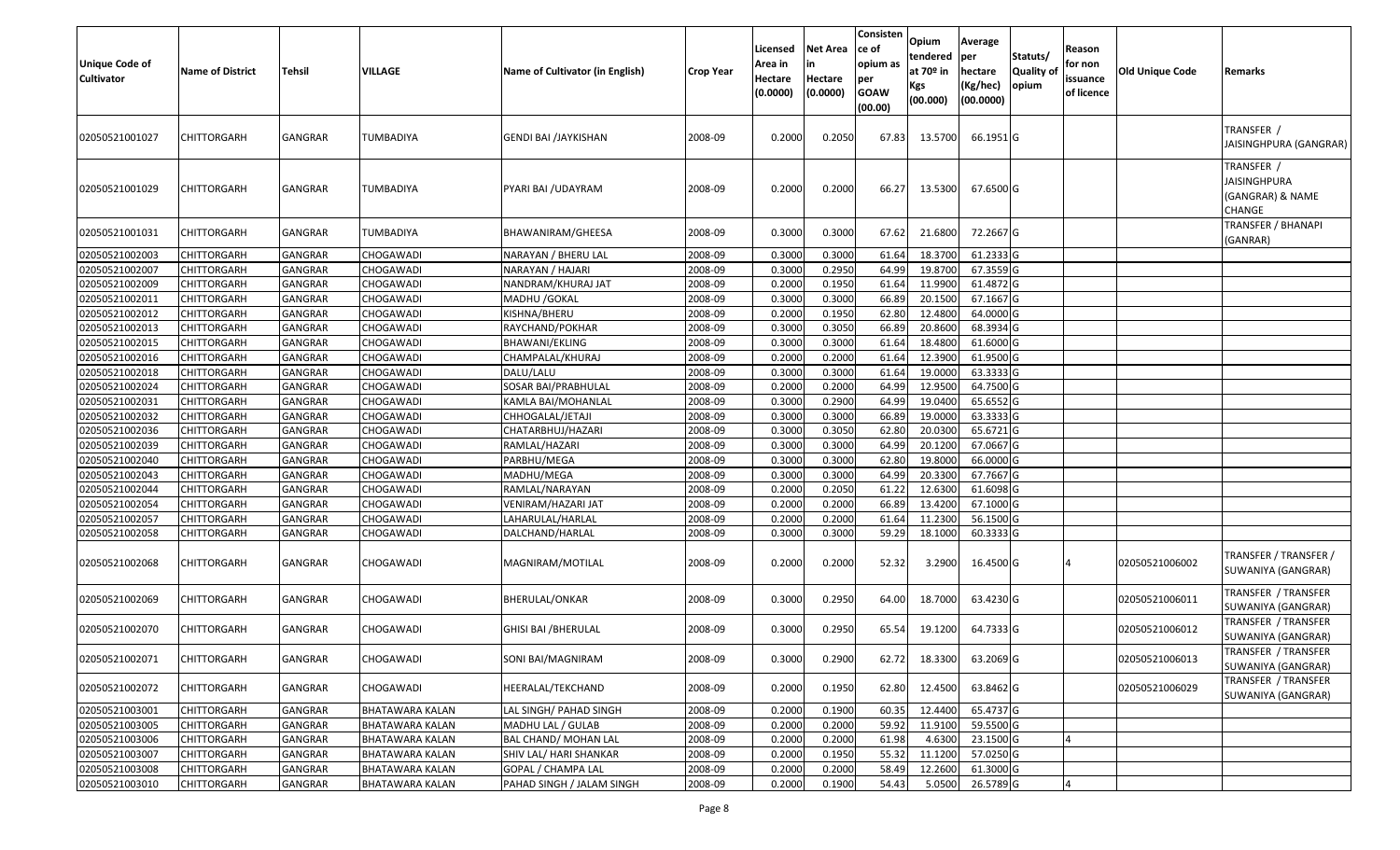| <b>Unique Code of</b><br><b>Cultivator</b> | <b>Name of District</b> | <b>Tehsil</b> | VILLAGE                | Name of Cultivator (in English) | <b>Crop Year</b> | Licensed<br>Area in<br>Hectare<br>(0.0000) | <b>Net Area</b><br>in<br>Hectare<br>(0.0000) | Consisten<br>ce of<br>opium as<br>per<br><b>GOAW</b><br>(00.00) | Opium<br>tendered<br>at 70º in<br>Kgs<br>(00.000) | Average<br>per<br>hectare<br>(Kg/hec)<br>(00.0000) | Statuts/<br><b>Quality of</b><br>opium | Reason<br>for non<br>issuance<br>of licence | Old Unique Code | Remarks                                |
|--------------------------------------------|-------------------------|---------------|------------------------|---------------------------------|------------------|--------------------------------------------|----------------------------------------------|-----------------------------------------------------------------|---------------------------------------------------|----------------------------------------------------|----------------------------------------|---------------------------------------------|-----------------|----------------------------------------|
| 02050521003012                             | <b>CHITTORGARH</b>      | GANGRAR       | BHATAWARA KALAN        | PARVATI DEVI/KAILASHCHANDRA     | 2008-09          | 0.2000                                     | 0.1850                                       | 60.66                                                           | 11.4900                                           | 62.1081 G                                          |                                        |                                             |                 | <b>NAME CHANGE</b>                     |
| 02050521003015                             | <b>CHITTORGARH</b>      | GANGRAR       | BHATAWARA KALAN        | TULSI / PYARA                   | 2008-09          | 0.2000                                     | 0.2000                                       | 55.32                                                           | 6.7000                                            | 33.5000 G                                          |                                        |                                             |                 |                                        |
| 02050521003019                             | <b>CHITTORGARH</b>      | GANGRAR       | BHATAWARA KALAN        | SITARAM/MODIRAM                 | 2008-09          | 0.2000                                     | 0.1950                                       | 55.32                                                           | 11.1600                                           | 57.2308 G                                          |                                        |                                             |                 | TRANSFER / bhatwara<br>khurd (GANGRAR) |
| 02050521003020                             | <b>CHITTORGARH</b>      | GANGRAR       | BHATAWARA KALAN        | JEETMAL/MEGA                    | 2008-09          | 0.3000                                     | 0.3000                                       | 56.25                                                           | 17.3000                                           | 57.6667 G                                          |                                        |                                             |                 | TRANSFER / bhatwara<br>khurd (GANGRAR) |
| 02050521004003                             | <b>CHITTORGARH</b>      | GANGRAR       | BOLO KA SANWATA        | CHHOGA / NARAYAN                | 2008-09          | 0.2000                                     | 0.1950                                       | 57.52                                                           | 11.2800                                           | 57.8462 G                                          |                                        |                                             |                 |                                        |
| 02050521004004                             | <b>CHITTORGARH</b>      | GANGRAR       | BOLO KA SANWATA        | <b>UDAY RAM / HAJARI</b>        | 2008-09          | 0.2000                                     | 0.2000                                       | 58.24                                                           | 11.7400                                           | 58.7000 G                                          |                                        |                                             |                 |                                        |
| 02050521004005                             | <b>CHITTORGARH</b>      | GANGRAR       | <b>BOLO KA SANWATA</b> | KALURAM/BALDEV                  | 2008-09          | 0.2000                                     | 0.1950                                       | 60.94                                                           | 13.1200                                           | 67.2821 G                                          |                                        |                                             |                 |                                        |
| 02050521004006                             | <b>CHITTORGARH</b>      | GANGRAR       | <b>BOLO KA SANWATA</b> | JEETMAL / PANNA                 | 2008-09          | 0.2000                                     | 0.2000                                       | 60.37                                                           | 12.3600                                           | 61.8000 G                                          |                                        |                                             |                 |                                        |
| 02050521004008                             | <b>CHITTORGARH</b>      | GANGRAR       | BOLO KA SANWATA        | PYARI BAI/RAMA                  | 2008-09          | 0.2000                                     | 0.1950                                       | 59.82                                                           | 11.8500                                           | 60.7692 G                                          |                                        |                                             |                 |                                        |
| 02050521004009                             | <b>CHITTORGARH</b>      | GANGRAR       | <b>BOLO KA SANWATA</b> | KALURAM/BALU JAT                | 2008-09          | 0.2000                                     | 0.1950                                       | 61.28                                                           | 12.3900                                           | 63.5385 G                                          |                                        |                                             |                 |                                        |
| 02050521004010                             | <b>CHITTORGARH</b>      | GANGRAR       | <b>BOLO KA SANWATA</b> | AMARA / RAMCHANDRA JAT          | 2008-09          | 0.2000                                     | 0.1950                                       | 65.57                                                           | 12.7500                                           | 65.3846 G                                          |                                        |                                             |                 |                                        |
| 02050521004012                             | <b>CHITTORGARH</b>      | GANGRAR       | <b>BOLO KA SANWATA</b> | CHANDI BAI / MADHU              | 2008-09          | 0.2000                                     | 0.1850                                       | 60.35                                                           | 12.0300                                           | 65.0270 G                                          |                                        |                                             |                 |                                        |
| 02050521004013                             | <b>CHITTORGARH</b>      | GANGRAR       | <b>BOLO KA SANWATA</b> | BHERU/JAGNNATH                  | 2008-09          | 0.2000                                     | 0.2050                                       | 54.67                                                           | 11.0800                                           | 54.0488 G                                          |                                        |                                             |                 |                                        |
| 02050521004014                             | <b>CHITTORGARH</b>      | GANGRAR       | <b>BOLO KA SANWATA</b> | MANGU/DHOKAL                    | 2008-09          | 0.2000                                     | 0.2000                                       | 62.7                                                            | 12.9200                                           | 64.6000 G                                          |                                        |                                             |                 |                                        |
| 02050521004015                             | <b>CHITTORGARH</b>      | GANGRAR       | <b>BOLO KA SANWATA</b> | <b>BADRILAL/ONKAR</b>           | 2008-09          | 0.2000                                     | 0.2000                                       | 60.37                                                           | 11.9800                                           | 59.9000 G                                          |                                        |                                             |                 |                                        |
| 02050521004016                             | <b>CHITTORGARH</b>      | GANGRAR       | <b>BOLO KA SANWATA</b> | BARJI BAI/KALURAM               | 2008-09          | 0.2000                                     | 0.1900                                       | 72.99                                                           | 14.7700                                           | 77.7368 G                                          |                                        |                                             |                 |                                        |
| 02050521004018                             | <b>CHITTORGARH</b>      | GANGRAR       | BOLO KA SANWATA        | <b>BHURA /JETA</b>              | 2008-09          | 0.2000                                     | 0.1950                                       | 55.56                                                           | 11.2200                                           | 57.5385 G                                          |                                        |                                             |                 |                                        |
| 02050521004019                             | <b>CHITTORGARH</b>      | GANGRAR       | <b>BOLO KA SANWATA</b> | HANSU/NANU JAT                  | 2008-09          | 0.2000                                     | 0.0000                                       | 0.00                                                            | 0.0000                                            | $0.0000$ F                                         |                                        |                                             |                 |                                        |
| 02050521004021                             | <b>CHITTORGARH</b>      | GANGRAR       | <b>BOLO KA SANWATA</b> | MOHANLAL/JAGNATH                | 2008-09          | 0.2000                                     | 0.2000                                       | 57.61                                                           | 11.9300                                           | 59.6500 G                                          |                                        |                                             |                 |                                        |
| 02050521004024                             | <b>CHITTORGARH</b>      | GANGRAR       | BOLO KA SANWATA        | JAMNI BAI/SHOBHA                | 2008-09          | 0.2000                                     | 0.1900                                       | 61.05                                                           | 12.2300                                           | 64.3684 G                                          |                                        |                                             |                 |                                        |
| 02050521004030                             | <b>CHITTORGARH</b>      | GANGRAR       | BOLO KA SANWATA        | BHAGWANI BAI/LAXMAN             | 2008-09          | 0.2000                                     | 0.1900                                       | 57.92                                                           | 11.5600                                           | 60.8421 G                                          |                                        |                                             |                 |                                        |
| 02050521004033                             | <b>CHITTORGARH</b>      | GANGRAR       | BOLO KA SANWATA        | KESAR BAI/BHURA                 | 2008-09          | 0.2000                                     | 0.2000                                       | 61.49                                                           | 12.3300                                           | 61.6500 G                                          |                                        |                                             |                 |                                        |
| 02050521004037                             | <b>CHITTORGARH</b>      | GANGRAR       | <b>BOLO KA SANWATA</b> | RAMLAL/JAGNATH JAT              | 2008-09          | 0.2000                                     | 0.1900                                       | 54.11                                                           | 4.2700                                            | 22.4737 G                                          |                                        |                                             |                 |                                        |
| 02050521004039                             | <b>CHITTORGARH</b>      | GANGRAR       | <b>BOLO KA SANWATA</b> | CHAMPALAL/HAZARI JAT            | 2008-09          | 0.2000                                     | 0.2000                                       | 59.12                                                           | 12.2300                                           | 61.1500 G                                          |                                        |                                             |                 |                                        |
| 02050521004041                             | <b>CHITTORGARH</b>      | GANGRAR       | BOLO KA SANWATA        | GULABI BAI/DALCHAND             | 2008-09          | 0.2000                                     | 0.1900                                       | 57.61                                                           | 11.7600                                           | 61.8940 G                                          |                                        |                                             |                 | <b>NAME CHANGE</b>                     |
| 02050521004044                             | <b>CHITTORGARH</b>      | GANGRAR       | BOLO KA SANWATA        | AMARCHAND/GOPAL GURJAR          | 2008-09          | 0.2000                                     | 0.2050                                       | 66.75                                                           | 13.5400                                           | 66.0488 G                                          |                                        |                                             |                 |                                        |
| 02050521004047                             | <b>CHITTORGARH</b>      | GANGRAR       | <b>BOLO KA SANWATA</b> | BHERULAL/HAZARI                 | 2008-09          | 0.2000                                     | 0.2000                                       | 64.39                                                           | 13.3500                                           | 66.7500 G                                          |                                        |                                             |                 |                                        |
| 02050521004049                             | <b>CHITTORGARH</b>      | GANGRAR       | BOLO KA SANWATA        | RADHA BAI/NARAYAN               | 2008-09          | 0.2000                                     | 0.2000                                       | 61.37                                                           | 12.1100                                           | 60.5500 G                                          |                                        |                                             |                 | <b>NAME CHANGE</b>                     |
| 02050521004052                             | <b>CHITTORGARH</b>      | GANGRAR       | <b>BOLO KA SANWATA</b> | RADHI BAI/NATHULAL              | 2008-09          | 0.2000                                     | 0.1950                                       | 58.1                                                            | 11.4300                                           | 58.6154 G                                          |                                        |                                             |                 | NAME CHANGE                            |
| 02050521004055                             | <b>CHITTORGARH</b>      | GANGRAR       | <b>BOLO KA SANWATA</b> | <b>BHERU/NATHU REGAR</b>        | 2008-09          | 0.2000                                     | 0.1950                                       | 65.57                                                           | 13.2600                                           | 68.0000 G                                          |                                        |                                             |                 |                                        |
| 02050521004057                             | <b>CHITTORGARH</b>      | GANGRAR       | <b>BOLO KA SANWATA</b> | ROOPLAL/JETA REGAR              | 2008-09          | 0.2000                                     | 0.2000                                       | 60.35                                                           | 11.8700                                           | 59.3500 G                                          |                                        |                                             |                 |                                        |
| 02050521004058                             | <b>CHITTORGARH</b>      | GANGRAR       | <b>BOLO KA SANWATA</b> | BHAGWANLAL/NATHU REGAR          | 2008-09          | 0.2000                                     | 0.1850                                       | 60.98                                                           | 11.9300                                           | 64.4865 G                                          |                                        |                                             |                 |                                        |
| 02050521004059                             | <b>CHITTORGARH</b>      | GANGRAR       | <b>BOLO KA SANWATA</b> | NANURAM/NATHU REGAR             | 2008-09          | 0.2000                                     | 0.1950                                       | 58.30                                                           | 11.6700                                           | 59.8462 G                                          |                                        |                                             |                 |                                        |
| 02050521004062                             | <b>CHITTORGARH</b>      | GANGRAR       | BOLO KA SANWATA        | MANGILAL/GEESHA                 | 2008-09          | 0.2000                                     | 0.2000                                       | 64.69                                                           | 12.8400                                           | 64.2000 G                                          |                                        |                                             |                 |                                        |
| 02050521004063                             | CHITTORGARH             | GANGRAR       | <b>BOLO KA SANWATA</b> | DALCHAND/MANGU REGAR            | 2008-09          | 0.3000                                     | 0.2950                                       | 62.40                                                           | 19.2100                                           | 65.1186 G                                          |                                        |                                             |                 |                                        |
| 02050521004069                             | <b>CHITTORGARH</b>      | GANGRAR       | <b>BOLO KA SANWATA</b> | <b>BANSI /JAGNATH</b>           | 2008-09          | 0.2000                                     | 0.2000                                       | 65.57                                                           | 13.0100                                           | 65.0500 G                                          |                                        |                                             |                 |                                        |
| 02050521005007                             | <b>CHITTORGARH</b>      | GANGRAR       | KACHANARIYA            | MANGU / NATHU JAT               | 2008-09          | 0.3000                                     | 0.0000                                       | 0.00                                                            | 0.0000                                            | $0.0000$ F                                         |                                        |                                             |                 |                                        |
| 02050521005008                             | <b>CHITTORGARH</b>      | GANGRAR       | KACHANARIYA            | LADU LAL/ LEHARU JAT            | 2008-09          | 0.2000                                     | 0.2000                                       | 61.12                                                           | 12.4600                                           | 62.3000 G                                          |                                        |                                             |                 |                                        |
| 02050521005013                             | <b>CHITTORGARH</b>      | GANGRAR       | KACHANARIYA            | NANI BAI/KISHAN                 | 2008-09          | 0.3000                                     | 0.2900                                       | 61.12                                                           | 18.4100                                           | 63.4828 G                                          |                                        |                                             |                 |                                        |
| 02050521005015                             | <b>CHITTORGARH</b>      | GANGRAR       | KACHANARIYA            | BHERU LAL/ AMBA LAL             | 2008-09          | 0.3000                                     | 0.0000                                       | 0.00                                                            | 0.0000                                            | $0.0000$ F                                         |                                        |                                             |                 |                                        |
| 02050521005018                             | <b>CHITTORGARH</b>      | GANGRAR       | KACHANARIYA            | BHURI BAI/NANDRAM               | 2008-09          | 0.2000                                     | 0.2000                                       | 57.61                                                           | 11.7000                                           | 58.5000 G                                          |                                        |                                             |                 |                                        |
| 02050521005019                             | <b>CHITTORGARH</b>      | GANGRAR       | KACHANARIYA            | SHANKAR / MADHU                 | 2008-09          | 0.2000                                     | 0.2000                                       | 70.05                                                           | 14.1600                                           | 70.8000 G                                          |                                        |                                             |                 |                                        |
| 02050521005021                             | <b>CHITTORGARH</b>      | GANGRAR       | KACHANARIYA            | BHERA / ROADA CHAMAR            | 2008-09          | 0.2000                                     | 0.2000                                       | 70.11                                                           | 14.0900                                           | 70.4500 G                                          |                                        |                                             |                 |                                        |
| 02050521005022                             | <b>CHITTORGARH</b>      | GANGRAR       | KACHANARIYA            | <b>UDAYA RAM / ONKAR</b>        | 2008-09          | 0.3000                                     | 0.3050                                       | 64.51                                                           | 19.4300                                           | 63.7049 G                                          |                                        |                                             |                 |                                        |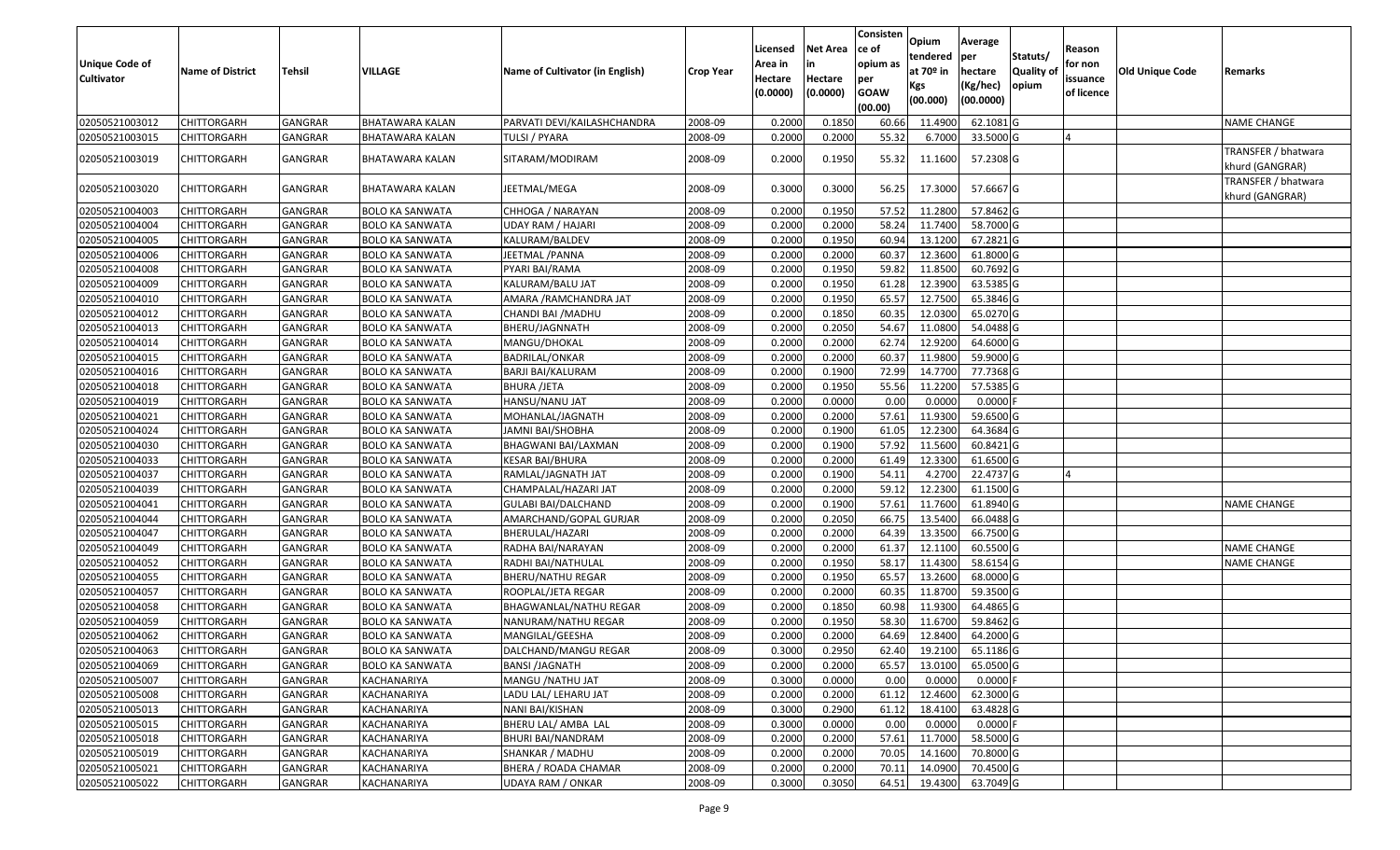| <b>Unique Code of</b><br><b>Cultivator</b> | <b>Name of District</b> | Tehsil         | VILLAGE     | Name of Cultivator (in English) | <b>Crop Year</b> | Licensed<br>Area in<br>Hectare<br>(0.0000) | <b>Net Area</b><br>in<br>Hectare<br>(0.0000) | Consisten<br>ce of<br>opium as<br>per<br><b>GOAW</b> | Opium<br>tendered<br>at 70º in<br>Kgs | Average<br>per<br>hectare<br>(Kg/hec) | Statuts/<br>Quality of<br>opium | Reason<br>for non<br>issuance<br>of licence | Old Unique Code | Remarks |
|--------------------------------------------|-------------------------|----------------|-------------|---------------------------------|------------------|--------------------------------------------|----------------------------------------------|------------------------------------------------------|---------------------------------------|---------------------------------------|---------------------------------|---------------------------------------------|-----------------|---------|
|                                            |                         |                |             |                                 |                  |                                            |                                              | (00.00)                                              | (00.000)                              | (00.0000)                             |                                 |                                             |                 |         |
| 02050521005028                             | <b>CHITTORGARH</b>      | <b>GANGRAR</b> | KACHANARIYA | RATAN LAL / GIRDHARI GURAJR     | 2008-09          | 0.2000                                     | 0.2000                                       | 61.12                                                | 12.4500                               | 62.2500 G                             |                                 |                                             |                 |         |
| 02050521005029                             | <b>CHITTORGARH</b>      | GANGRAR        | KACHANARIYA | BHERU LAL / NARAYAN JAT         | 2008-09          | 0.2000                                     | 0.1950                                       | 60.35                                                | 12.0200                               | 61.6410 G                             |                                 |                                             |                 |         |
| 02050521005031                             | <b>CHITTORGARH</b>      | GANGRAR        | KACHANARIYA | HEERA/ BHURA                    | 2008-09          | 0.2000                                     | 0.1900                                       | 68.66                                                | 13.5200                               | 71.1579 G                             |                                 |                                             |                 |         |
| 02050521005032                             | <b>CHITTORGARH</b>      | <b>GANGRAR</b> | KACHANARIYA | KALU RAM / DEVI LAL             | 2008-09          | 0.2000                                     | 0.2050                                       | 60.35                                                | 12.4100                               | 60.5366 G                             |                                 |                                             |                 |         |
| 02050521005033                             | <b>CHITTORGARH</b>      | GANGRAR        | KACHANARIYA | LAXMAN / DEV JI JAT             | 2008-09          | 0.2000                                     | 0.2050                                       | 60.3                                                 | 12.6400                               | 61.6585 G                             |                                 |                                             |                 |         |
| 02050521005035                             | <b>CHITTORGARH</b>      | <b>GANGRAR</b> | KACHANARIYA | LEHRU / GISHA BALAI             | 2008-09          | 0.2000                                     | 0.1950                                       | 57.61                                                | 5.1500                                | 26.4103 G                             |                                 |                                             |                 |         |
| 02050521005036                             | CHITTORGARH             | GANGRAR        | KACHANARIYA | HAJARI / GOKAL BALAI            | 2008-09          | 0.2000                                     | 0.1000                                       | 62.57                                                | 6.5500                                | 65.5000 G                             |                                 |                                             |                 |         |
| 02050521005037                             | <b>CHITTORGARH</b>      | GANGRAR        | KACHANARIYA | MANGI LAL/ BHERU GUJAR          | 2008-09          | 0.2000                                     | 0.2000                                       | 65.54                                                | 12.6800                               | 63.4000 G                             |                                 |                                             |                 |         |
| 02050521005038                             | <b>CHITTORGARH</b>      | GANGRAR        | KACHANARIYA | LAHRI BAI/NANDRAM               | 2008-09          | 0.2000                                     | 0.1800                                       | 65.54                                                | 11.8400                               | 65.7778 G                             |                                 |                                             |                 |         |
| 02050521005039                             | <b>CHITTORGARH</b>      | GANGRAR        | KACHANARIYA | BHERU LAL/ MOHAN LAL SUTHAR     | 2008-09          | 0.3000                                     | 0.2900                                       | 64.5                                                 | 18.8000                               | 64.8276 G                             |                                 |                                             |                 |         |
| 02050521005040                             | <b>CHITTORGARH</b>      | GANGRAR        | KACHANARIYA | GIRDHARI / TULCHHA JAT          | 2008-09          | 0.2000                                     | 0.0000                                       | 0.00                                                 | 0.0000                                | 0.0000                                |                                 |                                             |                 |         |
| 02050521005042                             | <b>CHITTORGARH</b>      | GANGRAR        | KACHANARIYA | NARU LAL/ BHONA CHAMAR          | 2008-09          | 0.3000                                     | 0.0900                                       | 64.51                                                | 5.7500                                | 63.8889 G                             |                                 |                                             |                 |         |
| 02050521005045                             | <b>CHITTORGARH</b>      | GANGRAR        | KACHANARIYA | SHANKAR LAL/ RANGLAL GUJAR      | 2008-09          | 0.2000                                     | 0.1950                                       | 64.51                                                | 12.4500                               | 63.8462 G                             |                                 |                                             |                 |         |
| 02050521005046                             | <b>CHITTORGARH</b>      | GANGRAR        | KACHANARIYA | NARAYAN / TEKA GUJAR            | 2008-09          | 0.2000                                     | 0.1850                                       | 64.51                                                | 12.1200                               | 65.5135 G                             |                                 |                                             |                 |         |
| 02050521005047                             | CHITTORGARH             | GANGRAR        | KACHANARIYA | BHERU / DHANNA GUJAR            | 2008-09          | 0.2000                                     | 0.1950                                       | 57.61                                                | 11.3200                               | 58.0513 G                             |                                 |                                             |                 |         |
| 02050521005051                             | <b>CHITTORGARH</b>      | GANGRAR        | KACHANARIYA | SHANKAR LAL / MOHAN SUTHAR      | 2008-09          | 0.3000                                     | 0.2850                                       | 66.89                                                | 19.2300                               | 67.4737 G                             |                                 |                                             |                 |         |
| 02050521005052                             | <b>CHITTORGARH</b>      | GANGRAR        | KACHANARIYA | GIRDHARI/ GOKAL GUJAR           | 2008-09          | 0.2000                                     | 0.1950                                       | 65.54                                                | 12.9300                               | 66.3077 G                             |                                 |                                             |                 |         |
| 02050521005054                             | <b>CHITTORGARH</b>      | GANGRAR        | KACHANARIYA | MATHURA DAS/ UDAY DAS           | 2008-09          | 0.3000                                     | 0.3000                                       | 65.54                                                | 19.0400                               | 63.4667 G                             |                                 |                                             |                 |         |
| 02050521005055                             | <b>CHITTORGARH</b>      | GANGRAR        | KACHANARIYA | NARAYAN / HEERA JAT             | 2008-09          | 0.2000                                     | 0.1850                                       | 68.59                                                | 12.7500                               | 68.9189 G                             |                                 |                                             |                 |         |
| 02050521005066                             | <b>CHITTORGARH</b>      | <b>GANGRAR</b> | KACHANARIYA | NATHU LAL/ KALU RAM JAT         | 2008-09          | 0.2000                                     | 0.2050                                       | 61.12                                                | 12.5800                               | 61.3659 G                             |                                 |                                             |                 |         |
| 02050521005071                             | <b>CHITTORGARH</b>      | GANGRAR        | KACHANARIYA | NARAYAN / GOPI GUJAR            | 2008-09          | 0.2000                                     | 0.1700                                       | 71.84                                                | 12.4300                               | 73.1176 G                             |                                 |                                             |                 |         |
| 02050521005073                             | <b>CHITTORGARH</b>      | GANGRAR        | KACHANARIYA | POKHAR/GHEESA                   | 2008-09          | 0.3000                                     | 0.3000                                       | 57.61                                                | 17.2100                               | 57.3667 G                             |                                 |                                             |                 |         |
| 02050521005077                             | <b>CHITTORGARH</b>      | GANGRAR        | KACHANARIYA | MADHO/TULSIRAM                  | 2008-09          | 0.3000                                     | 0.2700                                       | 61.12                                                | 16.0200                               | 59.3333 G                             |                                 |                                             |                 |         |
| 02050521007001                             | <b>CHITTORGARH</b>      | GANGRAR        | KHARKHANDA  | NATHULAL/LABHU JAT              | 2008-09          | 0.2000                                     | 0.2000                                       | 55.12                                                | 11.2300                               | 56.1500 G                             |                                 |                                             |                 |         |
| 02050521007011                             | <b>CHITTORGARH</b>      | GANGRAR        | KHARKHANDA  | PIRU/BHERU                      | 2008-09          | 0.3000                                     | 0.2750                                       | 62.43                                                | 17.8900                               | 65.0545 G                             |                                 |                                             |                 |         |
| 02050521007020                             | <b>CHITTORGARH</b>      | GANGRAR        | KHARKHANDA  | NANURAM/BHERU JAT               | 2008-09          | 0.3000                                     | 0.3000                                       | 64.41                                                | 19.2500                               | 64.1667 G                             |                                 |                                             |                 |         |
| 02050521007022                             | <b>CHITTORGARH</b>      | GANGRAR        | KHARKHANDA  | CHANDI BAI/KHUMA                | 2008-09          | 0.3000                                     | 0.2850                                       | 62.80                                                | 18.2000                               | 63.8596 G                             |                                 |                                             |                 |         |
| 02050521007027                             | <b>CHITTORGARH</b>      | GANGRAR        | KHARKHANDA  | CHOGA/ UDHA BALAI               | 2008-09          | 0.3000                                     | 0.0000                                       | 0.00                                                 | 0.0000                                | 0.0000                                |                                 |                                             |                 |         |
| 02050521007040                             | <b>CHITTORGARH</b>      | <b>GANGRAR</b> | KHARKHANDA  | MADANLAL/MITHULAL SHARMA        | 2008-09          | 0.2000                                     | 0.1900                                       | 58.17                                                | 11.1100                               | 58.4737 G                             |                                 |                                             |                 |         |
| 02050521007042                             | <b>CHITTORGARH</b>      | <b>GANGRAR</b> | KHARKHANDA  | BHAWANIRAM GASHI JAT            | 2008-09          | 0.2000                                     | 0.1950                                       | 65.57                                                | 13.2100                               | 67.7436 G                             |                                 |                                             |                 |         |
| 02050521007043                             | <b>CHITTORGARH</b>      | GANGRAR        | KHARKHANDA  | BALU/ PARBHU                    | 2008-09          | 0.2000                                     | 0.1950                                       | 53.94                                                | 10.3400                               | 53.0256 G                             |                                 |                                             |                 |         |
| 02050521007048                             | CHITTORGARH             | GANGRAR        | KHARKHANDA  | HASU/RAMLAL                     | 2008-09          | 0.2000                                     | 0.2000                                       | 61.01                                                | 12.4900                               | 62.4500 G                             |                                 |                                             |                 |         |
| 02050521007052                             | <b>CHITTORGARH</b>      | GANGRAR        | KHARKHANDA  | PRABHU JI/AMBA                  | 2008-09          | 0.3000                                     | 0.3000                                       | 59.02                                                | 18.1800                               | 60.6000 G                             |                                 |                                             |                 |         |
| 02050521007063                             | <b>CHITTORGARH</b>      | GANGRAR        | KHARKHANDA  | MAGNA/GOPAL RAGAR               | 2008-09          | 0.3000                                     | 0.3000                                       | 63.24                                                | 12.7200                               | 42.4000                               |                                 |                                             |                 |         |
| 02050521007064                             | CHITTORGARH             | GANGRAR        | KHARKHANDA  | GOVINDRAM/NAGJIRAM              | 2008-09          | 0.2000                                     | 0.2000                                       | 61.0                                                 | 12.5600                               | 62.8000 G                             |                                 |                                             |                 |         |
| 02050521007073                             | <b>CHITTORGARH</b>      | GANGRAR        | KHARKHANDA  | MANGU CHUNA                     | 2008-09          | 0.2000                                     | 0.2000                                       | 60.37                                                | 12.6300                               | 63.1500 G                             |                                 |                                             |                 |         |
| 02050521007074                             | <b>CHITTORGARH</b>      | GANGRAR        | KHARKHANDA  | NARULAL/UDAYRAM                 | 2008-09          | 0.3000                                     | 0.2850                                       |                                                      | 57.91 16.6300                         | 58.3509 G                             |                                 |                                             |                 |         |
| 02050521007077                             | <b>CHITTORGARH</b>      | <b>GANGRAR</b> | KHARKHANDA  | RAMLAL/GOPI                     | 2008-09          | 0.3000                                     | 0.2800                                       | 61.17                                                | 18.5500                               | 66.2500 G                             |                                 |                                             |                 |         |
| 02050521007078                             | <b>CHITTORGARH</b>      | GANGRAR        | KHARKHANDA  | VERDA/BHURA                     | 2008-09          | 0.2000                                     | 0.1900                                       | 57.91                                                | 11.5100                               | 60.5789 G                             |                                 |                                             |                 |         |
| 02050521007080                             | <b>CHITTORGARH</b>      | GANGRAR        | KHARKHANDA  | SHOBHALAL/LAHARUJI              | 2008-09          | 0.2000                                     | 0.0200                                       | 67.62                                                | 1.4800                                | 74.0000G                              |                                 |                                             |                 |         |
| 02050521007081                             | <b>CHITTORGARH</b>      | GANGRAR        | KHARKHANDA  | HANSI BAI/NANU                  | 2008-09          | 0.2000                                     | 0.2000                                       | 63.97                                                | 12.8700                               | 64.3500 G                             |                                 |                                             |                 |         |
| 02050521007084                             | <b>CHITTORGARH</b>      | <b>GANGRAR</b> | KHARKHANDA  | MADHU/DEVJI JAT                 | 2008-09          | 0.2000                                     | 0.2050                                       | 65.57                                                | 13.7300                               | 66.9756 G                             |                                 |                                             |                 |         |
| 02050521007085                             | <b>CHITTORGARH</b>      | GANGRAR        | KHARKHANDA  | BHERU/MAGNAJI JAT               | 2008-09          | 0.3000                                     | 0.2950                                       | 57.55                                                | 17.4000                               | 58.9831 G                             |                                 |                                             |                 |         |
| 02050521007086                             | <b>CHITTORGARH</b>      | GANGRAR        | KHARKHANDA  | BALURAM/BARDA JI JAT            | 2008-09          | 0.3000                                     | 0.2950                                       | 57.91                                                | 17.9300                               | 60.7797 G                             |                                 |                                             |                 |         |
| 02050521007088                             | <b>CHITTORGARH</b>      | GANGRAR        | KHARKHANDA  | UDAYRAM/TULSIRAM JAT            | 2008-09          | 0.3000                                     | 0.3000                                       | 57.91                                                | 17.8800                               | 59.6000 G                             |                                 |                                             |                 |         |
| 02050521007090                             | <b>CHITTORGARH</b>      | GANGRAR        | KHARKHANDA  | HEERALAL/HAZARI LAL             | 2008-09          | 0.2000                                     | 0.2000                                       |                                                      | 57.91 11.9200                         | 59.6000 G                             |                                 |                                             |                 |         |
|                                            |                         |                |             |                                 |                  |                                            |                                              |                                                      |                                       |                                       |                                 |                                             |                 |         |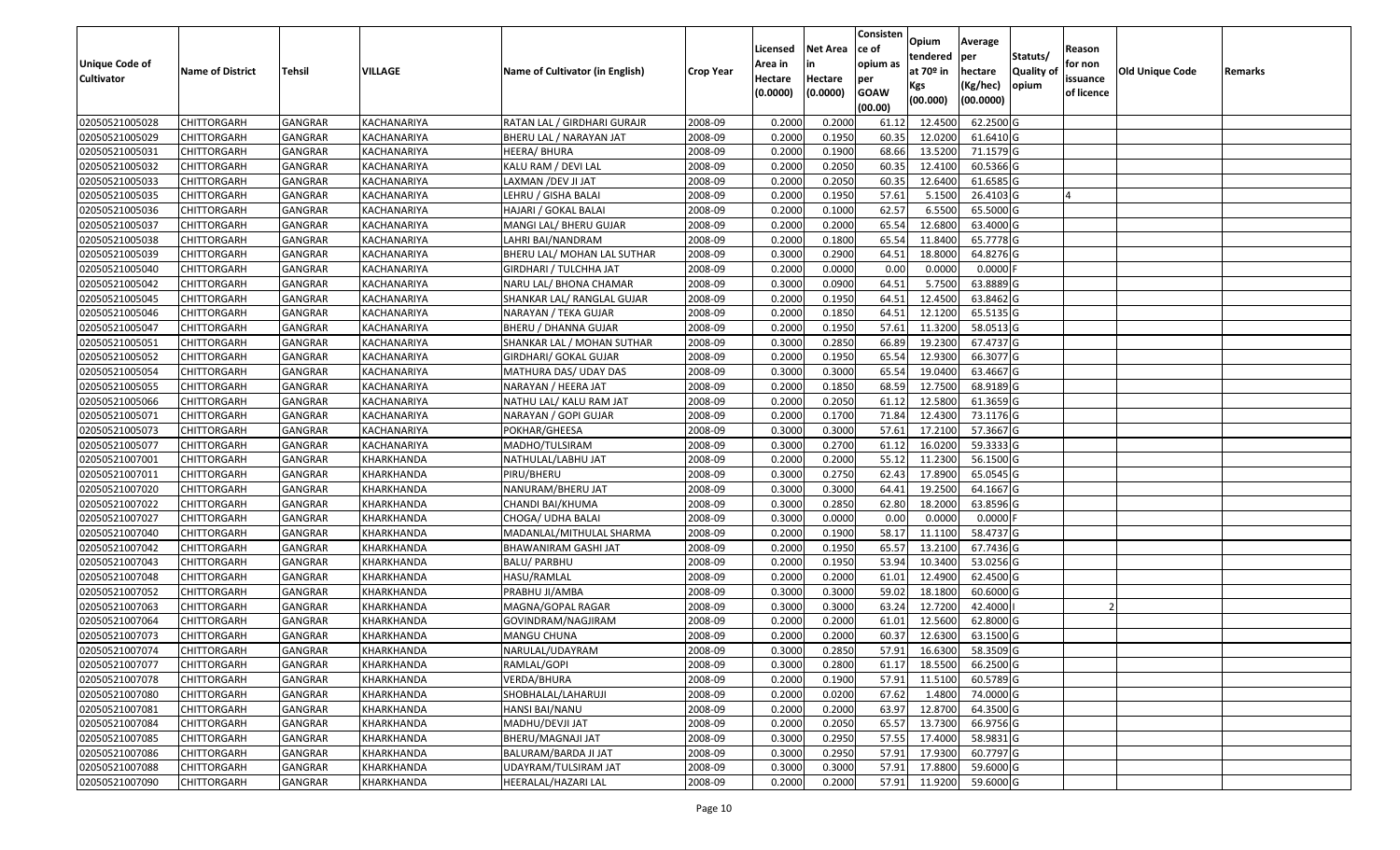| <b>Unique Code of</b> |                         |                |            |                                 |                  | Licensed<br>Area in | <b>Net Area</b><br>in | Consisten<br>lce of<br>opium as | Opium<br>tendered            | Average<br>per                   | Statuts/                  | Reason<br>for non      |                 |         |
|-----------------------|-------------------------|----------------|------------|---------------------------------|------------------|---------------------|-----------------------|---------------------------------|------------------------------|----------------------------------|---------------------------|------------------------|-----------------|---------|
| <b>Cultivator</b>     | <b>Name of District</b> | Tehsil         | VILLAGE    | Name of Cultivator (in English) | <b>Crop Year</b> | Hectare<br>(0.0000) | Hectare<br>(0.0000)   | per<br><b>GOAW</b><br>(00.00)   | at 70º in<br>Kgs<br>(00.000) | hectare<br>(Kg/hec)<br>(00.0000) | <b>Quality o</b><br>opium | issuance<br>of licence | Old Unique Code | Remarks |
| 02050521007092        | <b>CHITTORGARH</b>      | GANGRAR        | KHARKHANDA | MITULAL/LAHARU JAT              | 2008-09          | 0.3000              | 0.105                 | 63.97                           | 7.6200                       | 72.5714 G                        |                           |                        |                 |         |
| 02050521007099        | <b>CHITTORGARH</b>      | GANGRAR        | KHARKHANDA | DHANNA/LAHARU JAT               | 2008-09          | 0.2000              | 0.1950                | 62.20                           | 12.9000                      | 66.1538 G                        |                           |                        |                 |         |
| 02050521007100        | <b>CHITTORGARH</b>      | GANGRAR        | KHARKHANDA | RAMESHAR/LAHARU JAT             | 2008-09          | 0.2000              | 0.1950                | 60.79                           | 12.5800                      | 64.5128 G                        |                           |                        |                 |         |
| 02050521007103        | <b>CHITTORGARH</b>      | <b>GANGRAR</b> | KHARKHANDA | KISHNA/NANDRAM BHRAMAN          | 2008-09          | 0.3000              | 0.3050                | 61.17                           | 19.0600                      | 62.4918 G                        |                           |                        |                 |         |
| 02050521007105        | <b>CHITTORGARH</b>      | GANGRAR        | KHARKHANDA | CHOGA/HANSU JAT                 | 2008-09          | 0.2000              | 0.2000                | 61.17                           | 12.6700                      | 63.3500 G                        |                           |                        |                 |         |
| 02050521007106        | <b>CHITTORGARH</b>      | <b>GANGRAR</b> | KHARKHANDA | DHANNA/RAMLAL JAT               | 2008-09          | 0.2000              | 0.2000                | 63.97                           | 12.9500                      | 64.7500 G                        |                           |                        |                 |         |
| 02050521007108        | CHITTORGARH             | GANGRAR        | KHARKHANDA | TULSIRAM/JAWARMAL               | 2008-09          | 0.3000              | 0.3000                | 61.17                           | 18.9700                      | 63.2333 G                        |                           |                        |                 |         |
| 02050521007110        | <b>CHITTORGARH</b>      | GANGRAR        | KHARKHANDA | CHANDI BAI/LEHARIBAI            | 2008-09          | 0.3000              | 0.2950                | 58.49                           | 17.5200                      | 59.3898 G                        |                           |                        |                 |         |
| 02050521007111        | <b>CHITTORGARH</b>      | GANGRAR        | KHARKHANDA | NANU/MEGAJI                     | 2008-09          | 0.2000              | 0.2000                | 57.55                           | 11.8500                      | 59.2500 G                        |                           |                        |                 |         |
| 02050521007112        | <b>CHITTORGARH</b>      | GANGRAR        | KHARKHANDA | BHURA/GIRDHARI                  | 2008-09          | 0.2000              | 0.2000                | 58.49                           | 12.1900                      | 60.9500 G                        |                           |                        |                 |         |
| 02050521007113        | <b>CHITTORGARH</b>      | GANGRAR        | KHARKHANDA | AMBALAL/KAJOD NAI               | 2008-09          | 0.2000              | 0.2000                | 58.49                           | 11.9600                      | 59.8000 G                        |                           |                        |                 |         |
| 02050521007116        | <b>CHITTORGARH</b>      | GANGRAR        | KHARKHANDA | SHAMBHULAL/DHANAJI              | 2008-09          | 0.3000              | 0.2800                | 65.57                           | 18.9900                      | 67.8214 G                        |                           |                        |                 |         |
| 02050521007122        | <b>CHITTORGARH</b>      | GANGRAR        | KHARKHANDA | KAJOD/GOKAL                     | 2008-09          | 0.2000              | 0.2000                | 57.52                           | 11.5300                      | 57.6500 G                        |                           |                        |                 |         |
| 02050521007127        | <b>CHITTORGARH</b>      | GANGRAR        | KHARKHANDA | LAXMAN/GANESH                   | 2008-09          | 0.2000              | 0.1950                | 57.52                           | 11.5900                      | 59.4359 G                        |                           |                        |                 |         |
| 02050521007128        | CHITTORGARH             | GANGRAR        | KHARKHANDA | CHAMPALAL/DALU                  | 2008-09          | 0.3000              | 0.2900                | 58.49                           | 16.7000                      | 57.5862 G                        |                           |                        |                 |         |
| 02050521007129        | <b>CHITTORGARH</b>      | GANGRAR        | KHARKHANDA | VINODKUMAR/AMBALAL              | 2008-09          | 0.2000              | 0.2000                | 61.17                           | 12.7600                      | 63.8000 G                        |                           |                        |                 |         |
| 02050521007130        | <b>CHITTORGARH</b>      | GANGRAR        | KHARKHANDA | RAJENDARKUMAR/AMBALAL           | 2008-09          | 0.2000              | 0.1900                | 58.49                           | 11.3400                      | 59.6842 G                        |                           |                        |                 |         |
| 02050521007132        | <b>CHITTORGARH</b>      | GANGRAR        | KHARKHANDA | RAMA/KAJOD                      | 2008-09          | 0.2000              | 0.2000                | 58.59                           | 11.7400                      | 58.7000 G                        |                           |                        |                 |         |
| 02050521007133        | <b>CHITTORGARH</b>      | GANGRAR        | KHARKHANDA | GOPALLAL/JAMUNALAL              | 2008-09          | 0.3000              | 0.2900                | 57.55                           | 17.6500                      | 60.8621 G                        |                           |                        |                 |         |
| 02050521007134        | <b>CHITTORGARH</b>      | <b>GANGRAR</b> | KHARKHANDA | BHERULAL/DALU                   | 2008-09          | 0.3000              | 0.2950                | 60.37                           | 18.7000                      | 63.3898 G                        |                           |                        |                 |         |
| 02050521007136        | <b>CHITTORGARH</b>      | GANGRAR        | KHARKHANDA | <b>JITU/RAMAJI</b>              | 2008-09          | 0.3000              | 0.0000                | 0.00                            | 0.0000                       | 0.0000                           |                           |                        |                 |         |
| 02050521007137        | <b>CHITTORGARH</b>      | GANGRAR        | KHARKHANDA | GANGA BAI/GULAB                 | 2008-09          | 0.2000              | 0.1950                | 57.55                           | 11.6700                      | 59.8462 G                        |                           |                        |                 |         |
| 02050521007138        | <b>CHITTORGARH</b>      | GANGRAR        | KHARKHANDA | RUPA/UDA                        | 2008-09          | 0.3000              | 0.2950                | 58.47                           | 17.6500                      | 59.8305 G                        |                           |                        |                 |         |
| 02050521007139        | <b>CHITTORGARH</b>      | GANGRAR        | KHARKHANDA | LAHARU/LALU BALAI               | 2008-09          | 0.2000              | 0.2000                | 57.55                           | 11.8300                      | 59.1500 G                        |                           |                        |                 |         |
| 02050521007141        | <b>CHITTORGARH</b>      | <b>GANGRAR</b> | KHARKHANDA | SITARAM/NANURAM                 | 2008-09          | 0.2000              | 0.2000                | 57.52                           | 11.8400                      | 59.2000 G                        |                           |                        |                 |         |
| 02050521007142        | <b>CHITTORGARH</b>      | GANGRAR        | KHARKHANDA | RATANLAL/DHANNA                 | 2008-09          | 0.2000              | 0.1950                | 57.55                           | 11.6100                      | 59.5385 G                        |                           |                        |                 |         |
| 02050521007143        | <b>CHITTORGARH</b>      | <b>GANGRAR</b> | KHARKHANDA | BAKSU/DHOKAL TELI               | 2008-09          | 0.3000              | 0.2900                | 60.3                            | 17.9900                      | 62.0345 G                        |                           |                        |                 |         |
| 02050521007146        | <b>CHITTORGARH</b>      | GANGRAR        | KHARKHANDA | RAMESHAR/MITTU                  | 2008-09          | 0.3000              | 0.2950                | 57.52                           | 17.1900                      | 58.2712 G                        |                           |                        |                 |         |
| 02050521007148        | <b>CHITTORGARH</b>      | <b>GANGRAR</b> | KHARKHANDA | RATAN/VARDA                     | 2008-09          | 0.3000              | 0.2850                | 59.27                           | 18.1300                      | 63.6140 G                        |                           |                        |                 |         |
| 02050521007151        | <b>CHITTORGARH</b>      | <b>GANGRAR</b> | KHARKHANDA | GOPAL/MOHAN JAT                 | 2008-09          | 0.2000              | 0.2000                | 59.49                           | 12.0800                      | 60.4000 G                        |                           |                        |                 |         |
| 02050521007153        | <b>CHITTORGARH</b>      | GANGRAR        | KHARKHANDA | SATAYNARAYAN/GIRDHARI           | 2008-09          | 0.2000              | 0.1900                | 61.0                            | 11.7400                      | 61.7895 G                        |                           |                        |                 |         |
| 02050521007154        | CHITTORGARH             | GANGRAR        | KHARKHANDA | HANSU/MITTU                     | 2008-09          | 0.2000              | 0.1950                | 62.28                           | 12.6400                      | 64.8205 G                        |                           |                        |                 |         |
| 02050521007155        | <b>CHITTORGARH</b>      | GANGRAR        | KHARKHANDA | RATANLAL/ONKARLAL               | 2008-09          | 0.2000              | 0.2000                | 61.01                           | 12.3600                      | 61.8000 G                        |                           |                        |                 |         |
| 02050521007156        | <b>CHITTORGARH</b>      | GANGRAR        | KHARKHANDA | RATANLAL/BHAWANIRAM             | 2008-09          | 0.2000              | 0.1950                | 64.41                           | 12.9200                      | 66.2564 G                        |                           |                        |                 |         |
| 02050521007164        | <b>CHITTORGARH</b>      | GANGRAR        | KHARKHANDA | HEERA/DUDHA                     | 2008-09          | 0.2000              | 0.2000                | 55.83                           | 11.3700                      | 56.8500 G                        |                           |                        |                 |         |
| 02050521007166        | <b>CHITTORGARH</b>      | GANGRAR        | KHARKHANDA | NARULAL/BHURAJI                 | 2008-09          | 0.2000              | 0.2000                | 64.41                           | 13.0300                      | 65.1500 G                        |                           |                        |                 |         |
| 02050521007171        | <b>CHITTORGARH</b>      | GANGRAR        | KHARKHANDA | <b>BHERU/GOKAL</b>              | 2008-09          | 0.3000              | 0.3000                |                                 |                              | 55.83 16.0700 53.5667 G          |                           |                        |                 |         |
| 02050521007174        | <b>CHITTORGARH</b>      | <b>GANGRAR</b> | KHARKHANDA | JAMUNA LAL/UDAYLAL              | 2008-09          | 0.3000              | 0.2900                | 58.15                           | 17.7300                      | 61.1379 G                        |                           |                        |                 |         |
| 02050521007175        | CHITTORGARH             | GANGRAR        | KHARKHANDA | <b>BHURALAL/KAJOD TELI</b>      | 2008-09          | 0.2000              | 0.1900                | 61.01                           | 12.3000                      | 64.7368 G                        |                           |                        |                 |         |
| 02050521007176        | <b>CHITTORGARH</b>      | GANGRAR        | KHARKHANDA | SOHANI BAI/TEJRAM               | 2008-09          | 0.2000              | 0.2000                | 58.15                           | 11.9400                      | 59.7000 G                        |                           |                        |                 |         |
| 02050521007177        | <b>CHITTORGARH</b>      | GANGRAR        | KHARKHANDA | CHANDIBAI/BHAGIRATH             | 2008-09          | 0.2000              | 0.1950                | 59.35                           | 11.3500                      | 58.2051 G                        |                           |                        |                 |         |
| 02050521007178        | <b>CHITTORGARH</b>      | <b>GANGRAR</b> | KHARKHANDA | MADHOLAL/JATU                   | 2008-09          | 0.3000              | 0.2950                | 60.41                           | 18.1400                      | 61.4915 G                        |                           |                        |                 |         |
| 02050521007180        | <b>CHITTORGARH</b>      | GANGRAR        | KHARKHANDA | RAMESHARLAL/BHERULAL            | 2008-09          | 0.2000              | 0.1900                | 62.28                           | 12.7000                      | 66.8421 G                        |                           |                        |                 |         |
| 02050521007181        | <b>CHITTORGARH</b>      | GANGRAR        | KHARKHANDA | GOPALLAL/MOHANLAL SHARMA        | 2008-09          | 0.2000              | 0.1950                | 58.00                           | 11.6400                      | 59.6923 G                        |                           |                        |                 |         |
| 02050521007183        | <b>CHITTORGARH</b>      | GANGRAR        | KHARKHANDA | PRABHULAL/HAZARI(HARJI)         | 2008-09          | 0.2000              | 0.1850                | 58.00                           | 11.3900                      | 61.5676 G                        |                           |                        |                 |         |
| 02050521007185        | <b>CHITTORGARH</b>      | GANGRAR        | KHARKHANDA | NATHULAL/DHANNA                 | 2008-09          | 0.2000              | 0.1000                | 64.02                           | 6.7700                       | 67.7000 G                        |                           |                        |                 |         |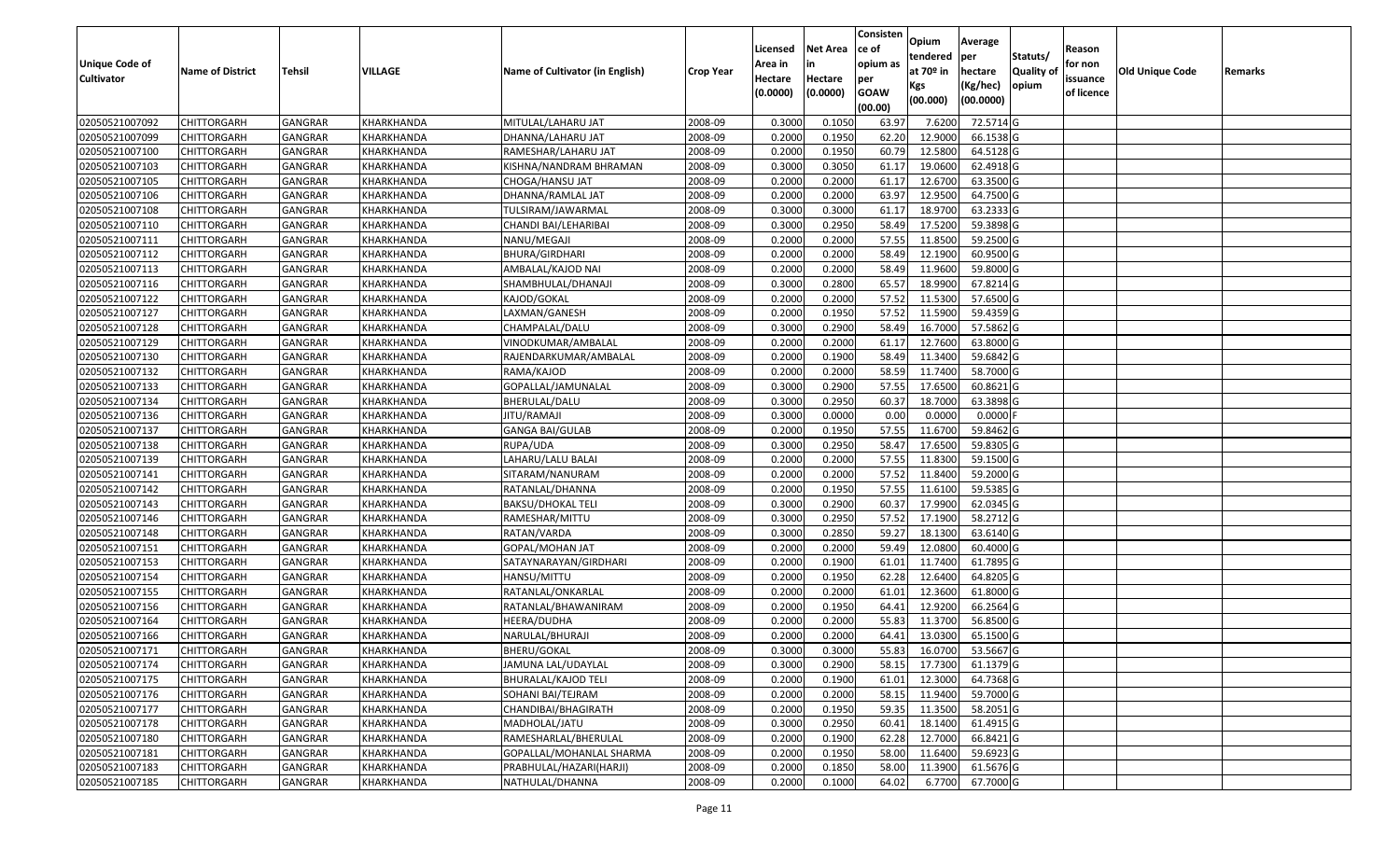| <b>Unique Code of</b><br><b>Cultivator</b> | <b>Name of District</b> | Tehsil         | VILLAGE    | Name of Cultivator (in English) | <b>Crop Year</b> | Licensed<br>Area in<br>Hectare<br>(0.0000) | <b>Net Area</b><br>in<br>Hectare<br>(0.0000) | Consisten<br>ce of<br>opium as<br>per<br><b>GOAW</b> | Opium<br>tendered<br>at 70º in<br>Kgs | Average<br>per<br>hectare<br>(Kg/hec) | Statuts/<br>Quality of<br>opium | Reason<br>for non<br>issuance<br>of licence | Old Unique Code | Remarks            |
|--------------------------------------------|-------------------------|----------------|------------|---------------------------------|------------------|--------------------------------------------|----------------------------------------------|------------------------------------------------------|---------------------------------------|---------------------------------------|---------------------------------|---------------------------------------------|-----------------|--------------------|
|                                            |                         |                |            |                                 |                  |                                            |                                              | (00.00)                                              | (00.000)                              | (00.0000)                             |                                 |                                             |                 |                    |
| 02050521007186                             | <b>CHITTORGARH</b>      | <b>GANGRAR</b> | KHARKHANDA | ONKAR/JITU                      | 2008-09          | 0.2000                                     | 0.2000                                       | 62.28                                                | 12.7800                               | 63.9000 G                             |                                 |                                             |                 |                    |
| 02050521007190                             | <b>CHITTORGARH</b>      | GANGRAR        | KHARKHANDA | AASHISH / KISHAN/GHHOGALAL      | 2008-09          | 0.3000                                     | 0.2850                                       | 65.05                                                | 19.0500                               | 66.8421 G                             |                                 |                                             |                 |                    |
| 02050521007191                             | <b>CHITTORGARH</b>      | GANGRAR        | KHARKHANDA | JAMKU BAI/NARU                  | 2008-09          | 0.2000                                     | 0.2000                                       | 58.00                                                | 11.8900                               | 59.4500 G                             |                                 |                                             |                 | <b>NAME CHANGE</b> |
| 02050521007192                             | <b>CHITTORGARH</b>      | <b>GANGRAR</b> | KHARKHANDA | RAMCHANDRA/NATHULAL             | 2008-09          | 0.3000                                     | 0.2950                                       | 64.41                                                | 19.4100                               | 65.7966 G                             |                                 |                                             |                 |                    |
| 02050521007195                             | <b>CHITTORGARH</b>      | GANGRAR        | KHARKHANDA | MOHANLAL/MADHAVLAL              | 2008-09          | 0.2000                                     | 0.1950                                       | 58.00                                                | 11.3800                               | 58.3590 G                             |                                 |                                             |                 |                    |
| 02050521007199                             | <b>CHITTORGARH</b>      | <b>GANGRAR</b> | KHARKHANDA | <b>BARJI BAI/ BHAGIRATH</b>     | 2008-09          | 0.2000                                     | 0.2000                                       | 62.54                                                | 13.8000                               | 69.0000 G                             |                                 |                                             |                 |                    |
| 02050521007201                             | CHITTORGARH             | GANGRAR        | KHARKHANDA | VENIRAM/NAGJIRAM                | 2008-09          | 0.2000                                     | 0.2000                                       | 62.54                                                | 13.4400                               | 67.2000 G                             |                                 |                                             |                 |                    |
| 02050521007204                             | <b>CHITTORGARH</b>      | GANGRAR        | KHARKHANDA | GAHRULAL/BHUWANA                | 2008-09          | 0.2000                                     | 0.1900                                       | 65.17                                                | 13.6800                               | 72.0000 G                             |                                 |                                             |                 |                    |
| 02050521007205                             | <b>CHITTORGARH</b>      | GANGRAR        | KHARKHANDA | HANSRAJ/CHAMPALAL               | 2008-09          | 0.3000                                     | 0.3000                                       | 56.88                                                | 12.5600                               | 41.8667                               |                                 |                                             |                 |                    |
| 02050521007206                             | <b>CHITTORGARH</b>      | GANGRAR        | KHARKHANDA | UDAYRAM/DALUJI                  | 2008-09          | 0.2000                                     | 0.1850                                       | 61.74                                                | 12.0500                               | 65.1351 G                             |                                 |                                             |                 |                    |
| 02050521007210                             | <b>CHITTORGARH</b>      | GANGRAR        | KHARKHANDA | JAMANALAL / GORDHANLAL          | 2008-09          | 0.2000                                     | 0.2000                                       | 55.83                                                | 11.2400                               | 56.2000 G                             |                                 |                                             |                 |                    |
| 02050521007211                             | <b>CHITTORGARH</b>      | GANGRAR        | KHARKHANDA | HARJU BAI/HAZARI BHIL           | 2008-09          | 0.3000                                     | 0.3000                                       | 57.64                                                | 18.2800                               | 60.9333 G                             |                                 |                                             |                 |                    |
| 02050521007213                             | <b>CHITTORGARH</b>      | GANGRAR        | KHARKHANDA | LAHARU/RAMCHANDRA               | 2008-09          | 0.2000                                     | 0.1950                                       | 62.54                                                | 12.3400                               | 63.2821 G                             |                                 |                                             |                 |                    |
| 02050521007216                             | <b>CHITTORGARH</b>      | GANGRAR        | KHARKHANDA | CHAMPALAL/UDAYRAM               | 2008-09          | 0.3000                                     | 0.3000                                       | 62.28                                                | 19.0900                               | 63.6333 G                             |                                 |                                             |                 |                    |
| 02050521007217                             | CHITTORGARH             | GANGRAR        | KHARKHANDA | RATAN/JODHA                     | 2008-09          | 0.3000                                     | 0.2950                                       | 60.10                                                | 18.2000                               | 61.6949 G                             |                                 |                                             |                 |                    |
| 02050521007218                             | <b>CHITTORGARH</b>      | GANGRAR        | KHARKHANDA | SHUKHA/KALU                     | 2008-09          | 0.3000                                     | 0.3000                                       | 55.83                                                | 17.4900                               | 58.3000 G                             |                                 |                                             |                 |                    |
| 02050521007219                             | <b>CHITTORGARH</b>      | GANGRAR        | KHARKHANDA | BHERU/HAZARI PURBIYA            | 2008-09          | 0.3000                                     | 0.3000                                       | 63.04                                                | 19.2400                               | 64.1333 G                             |                                 |                                             |                 |                    |
| 02050521007220                             | <b>CHITTORGARH</b>      | GANGRAR        | KHARKHANDA | MANGU/GIRDHARI                  | 2008-09          | 0.3000                                     | 0.2950                                       | 63.96                                                | 18.7800                               | 63.6610 G                             |                                 |                                             |                 |                    |
| 02050521007222                             | <b>CHITTORGARH</b>      | GANGRAR        | KHARKHANDA | SOHANLAL/KELAJI                 | 2008-09          | 0.2000                                     | 0.1950                                       | 55.83                                                | 4.6200                                | 23.6923 G                             |                                 |                                             |                 |                    |
| 02050521007223                             | <b>CHITTORGARH</b>      | <b>GANGRAR</b> | KHARKHANDA | SHANKARLAL/PYARCHAND            | 2008-09          | 0.3000                                     | 0.2800                                       | 64.41                                                | 18.7900                               | 67.1071 G                             |                                 |                                             |                 |                    |
| 02050521007224                             | <b>CHITTORGARH</b>      | GANGRAR        | KHARKHANDA | TULSIRAM/HARLAL                 | 2008-09          | 0.2000                                     | 0.1950                                       | 58.50                                                | 11.8300                               | 60.6667 G                             |                                 |                                             |                 |                    |
| 02050521007225                             | <b>CHITTORGARH</b>      | GANGRAR        | KHARKHANDA | SURESHKUMAR/RAMSHVRUP           | 2008-09          | 0.2000                                     | 0.1950                                       | 66.55                                                | 14.2900                               | 73.2821 G                             |                                 |                                             |                 |                    |
| 02050521007226                             | <b>CHITTORGARH</b>      | GANGRAR        | KHARKHANDA | SHAMBHULAL/GOPILAL              | 2008-09          | 0.2000                                     | 0.2000                                       | 58.49                                                | 12.0200                               | 60.1000 G                             |                                 |                                             |                 |                    |
| 02050521007229                             | <b>CHITTORGARH</b>      | GANGRAR        | KHARKHANDA | HANSU/MEGA                      | 2008-09          | 0.2000                                     | 0.1950                                       | 63.21                                                | 12.6000                               | 64.6154 G                             |                                 |                                             |                 |                    |
| 02050521007230                             | <b>CHITTORGARH</b>      | GANGRAR        | KHARKHANDA | MADHU(MADHAVLAL)/HEERALAL       | 2008-09          | 0.2000                                     | 0.1950                                       | 58.70                                                | 11.9500                               | 61.2821 G                             |                                 |                                             |                 |                    |
| 02050521007231                             | <b>CHITTORGARH</b>      | GANGRAR        | KHARKHANDA | BHERU/MADHULUHAR                | 2008-09          | 0.2000                                     | 0.2000                                       | 65.32                                                | 13.5000                               | 67.5000 G                             |                                 |                                             |                 |                    |
| 02050521007232                             | <b>CHITTORGARH</b>      | GANGRAR        | KHARKHANDA | KHEMRAJ/DALUJI                  | 2008-09          | 0.2000                                     | 0.1950                                       | 58.49                                                | 11.8700                               | 60.8718 G                             |                                 |                                             |                 |                    |
| 02050521007233                             | <b>CHITTORGARH</b>      | GANGRAR        | KHARKHANDA | KISNA/KALU                      | 2008-09          | 0.2000                                     | 0.1950                                       | 58.49                                                | 11.8900                               | 60.9744 G                             |                                 |                                             |                 |                    |
| 02050521007242                             | <b>CHITTORGARH</b>      | <b>GANGRAR</b> | KHARKHANDA | CHAMPALAL/MITHUJI JAT           | 2008-09          | 0.2000                                     | 0.2000                                       | 62.54                                                | 12.8700                               | 64.3500 G                             |                                 |                                             |                 |                    |
| 02050521007250                             | <b>CHITTORGARH</b>      | <b>GANGRAR</b> | KHARKHANDA | DEVILAL/MADHU                   | 2008-09          | 0.3000                                     | 0.2850                                       | 61.02                                                | 17.6500                               | 61.9298 G                             |                                 |                                             |                 |                    |
| 02050521007251                             | <b>CHITTORGARH</b>      | GANGRAR        | KHARKHANDA | RAMI BAI/GOMA--2ND              | 2008-09          | 0.2000                                     | 0.1900                                       | 58.49                                                | 11.2800                               | 59.3684 G                             |                                 |                                             |                 |                    |
| 02050521007270                             | CHITTORGARH             | GANGRAR        | KHARKHANDA | GOPILAL/DHANNA SHARMA           | 2008-09          | 0.3000                                     | 0.2950                                       | 62.54                                                | 19.0600                               | 64.6102 G                             |                                 |                                             |                 |                    |
| 02050521007273                             | <b>CHITTORGARH</b>      | GANGRAR        | KHARKHANDA | NANU / JAYRAM BHIL              | 2008-09          | 0.2000                                     | 0.2000                                       | 58.70                                                | 11.9800                               | 59.9000 G                             |                                 |                                             |                 |                    |
| 02050521007276                             | <b>CHITTORGARH</b>      | GANGRAR        | KHARKHANDA | NARU LAL/ HIRA LAL JAT          | 2008-09          | 0.3000                                     | 0.2850                                       | 58.70                                                | 17.1300                               | 60.1053 G                             |                                 |                                             |                 |                    |
| 02050521007281                             | CHITTORGARH             | GANGRAR        | KHARKHANDA | KAMLABAI /ONKAR                 | 2008-09          | 0.2000                                     | 0.1950                                       | 62.09                                                | 12.6000                               | 64.6154 G                             |                                 |                                             |                 |                    |
| 02050521007282                             | <b>CHITTORGARH</b>      | GANGRAR        | KHARKHANDA | SHAMBHU / BHUWANA               | 2008-09          | 0.2000                                     | 0.2000                                       | 61.74                                                | 13.3200                               | 66.6000 G                             |                                 |                                             |                 |                    |
| 02050521007283                             | <b>CHITTORGARH</b>      | GANGRAR        | KHARKHANDA | SHYAM LAL/ MEGHA                | 2008-09          | 0.2000                                     | 0.2000                                       | 62.28                                                | 12.7000                               | 63.5000 G                             |                                 |                                             |                 |                    |
| 02050521007289                             | <b>CHITTORGARH</b>      | GANGRAR        | KHARKHANDA | MAGNA / HAJARI                  | 2008-09          | 0.3000                                     | 0.3000                                       | 50.58                                                | 5.7900                                | 19.3000                               |                                 |                                             |                 |                    |
| 02050521007291                             | <b>CHITTORGARH</b>      | GANGRAR        | KHARKHANDA | BADAMI BAI/ BHUWANI             | 2008-09          | 0.2000                                     | 0.0700                                       | 63.97                                                | 4.7200                                | 67.4286 G                             |                                 |                                             |                 |                    |
| 02050521007292                             | <b>CHITTORGARH</b>      | GANGRAR        | KHARKHANDA | SHELANDAR KUMAR/ BANSHI LAL     | 2008-09          | 0.3000                                     | 0.2950                                       | 58.70                                                | 17.4400                               | 59.1186 G                             |                                 |                                             |                 |                    |
| 02050521007294                             | <b>CHITTORGARH</b>      | GANGRAR        | KHARKHANDA | KISHANLAL/RATTAJI               | 2008-09          | 0.2000                                     | 0.1000                                       | 63.97                                                | 6.6400                                | 66.4000 G                             |                                 |                                             |                 |                    |
| 02050521007295                             | <b>CHITTORGARH</b>      | <b>GANGRAR</b> | KHARKHANDA | NATHULAL/NANURAM BALAI          | 2008-09          | 0.2000                                     | 0.1950                                       | 63.47                                                | 12.7600                               | 65.4359 G                             |                                 |                                             |                 |                    |
| 02050521007297                             | <b>CHITTORGARH</b>      | GANGRAR        | KHARKHANDA | DALU/BARDA TELI                 | 2008-09          | 0.3000                                     | 0.2900                                       | 58.15                                                | 17.1900                               | 59.2759 G                             |                                 |                                             |                 |                    |
| 02050521007298                             | <b>CHITTORGARH</b>      | GANGRAR        | KHARKHANDA | NANU/BARDA                      | 2008-09          | 0.3000                                     | 0.2950                                       | 40.85                                                | 4.8000                                | 16.2712                               |                                 |                                             |                 |                    |
| 02050521007304                             | <b>CHITTORGARH</b>      | GANGRAR        | KHARKHANDA | HAJARI/MODA PURBIYA             | 2008-09          | 0.2000                                     | 0.0000                                       | 0.00                                                 | 0.0000                                | 0.0000                                |                                 |                                             |                 |                    |
| 02050521007306                             | <b>CHITTORGARH</b>      | <b>GANGRAR</b> | KHARKHANDA | KHURAJ/DEVA                     | 2008-09          | 0.3000                                     | 0.2800                                       | 42.64                                                | 5.3300                                | 19.0357                               |                                 |                                             |                 |                    |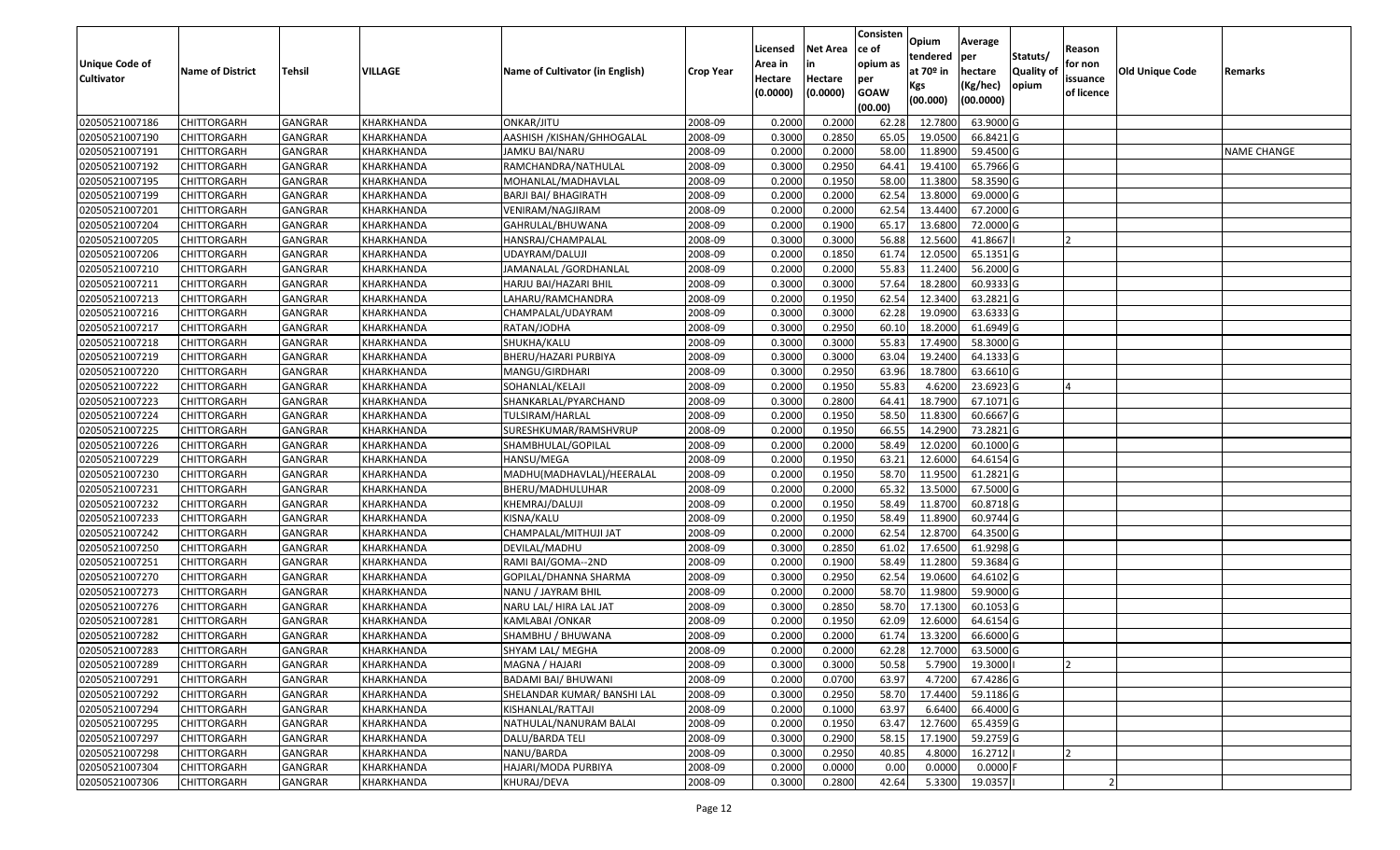| <b>Unique Code of</b><br><b>Cultivator</b> | <b>Name of District</b> | <b>Tehsil</b>  | VILLAGE    | Name of Cultivator (in English)       | <b>Crop Year</b> | Licensed<br>Area in<br>Hectare<br>(0.0000) | <b>Net Area</b><br>in<br>Hectare<br>(0.0000) | Consisten<br>ce of<br>opium as<br>per<br><b>GOAW</b><br>(00.00) | Opium<br>tendered<br>at $70°$ in<br>Kgs<br>(00.000) | Average<br>per<br>hectare<br>(Kg/hec)<br>(00.0000) | Statuts/<br>Quality of<br>opium | Reason<br>for non<br>issuance<br>of licence | <b>Old Unique Code</b> | Remarks            |
|--------------------------------------------|-------------------------|----------------|------------|---------------------------------------|------------------|--------------------------------------------|----------------------------------------------|-----------------------------------------------------------------|-----------------------------------------------------|----------------------------------------------------|---------------------------------|---------------------------------------------|------------------------|--------------------|
| 02050521007309                             | <b>CHITTORGARH</b>      | <b>GANGRAR</b> | KHARKHANDA | SHANKARLAL/MADHULAL                   | 2008-09          | 0.3000                                     | 0.2900                                       | 61.49                                                           | 18.7200                                             | 64.5517 G                                          |                                 |                                             |                        |                    |
| 02050521007311                             | CHITTORGARH             | <b>GANGRAR</b> | KHARKHANDA | TULSI BAI / NARU                      | 2008-09          | 0.3000                                     | 0.2950                                       | 56.17                                                           | 16.9400                                             | 57.4237 G                                          |                                 |                                             |                        |                    |
| 02050521007317                             | CHITTORGARH             | GANGRAR        | KHARKHANDA | BANSILAL/GASHI                        | 2008-09          | 0.3000                                     | 0.3000                                       | 65.19                                                           | 20.0100                                             | 66.7000 G                                          |                                 |                                             |                        |                    |
| 02050521007323                             | <b>CHITTORGARH</b>      | <b>GANGRAR</b> | KHARKHANDA | SHOBHALAL/LAHARULAL--2                | 2008-09          | 0.2000                                     | 0.2000                                       | 58.00                                                           | 11.8400                                             | 59.2000 G                                          |                                 |                                             |                        |                    |
| 02050521007326                             | <b>CHITTORGARH</b>      | <b>GANGRAR</b> | KHARKHANDA | NATHI BAI / CHAMPALAL                 | 2008-09          | 0.2000                                     | 0.2000                                       | 58.15                                                           | 11.6200                                             | 58.1000 G                                          |                                 |                                             |                        |                    |
| 02050521007330                             | <b>CHITTORGARH</b>      | <b>GANGRAR</b> | KHARKHANDA | MAGNA/KALU                            | 2008-09          | 0.3000                                     | 0.2950                                       | 58.15                                                           | 17.5300                                             | 59.4237 G                                          |                                 |                                             |                        |                    |
| 02050521007331                             | <b>CHITTORGARH</b>      | <b>GANGRAR</b> | KHARKHANDA | SHAMBHULAL/GANESH                     | 2008-09          | 0.3000                                     | 0.1900                                       | 64.02                                                           | 12.4100                                             | 65.3158 G                                          |                                 |                                             |                        |                    |
| 02050522001001                             | <b>CHITTORGARH</b>      | RASHMI         | BHEEMGARH  | SHANKERLAL/LALU JAT                   | 2008-09          | 0.3000                                     | 0.0000                                       | 0.00                                                            | 0.0000                                              | $0.0000$ F                                         |                                 |                                             |                        |                    |
| 02050522001003                             | <b>CHITTORGARH</b>      | RASHMI         | BHEEMGARH  | BHERU LAL/ HEERA LAL                  | 2008-09          | 0.3000                                     | 0.3000                                       | 61.61                                                           | 19.3700                                             | 64.5667 G                                          |                                 |                                             |                        |                    |
| 02050522001005                             | CHITTORGARH             | RASHMI         | BHEEMGARH  | CHANDMAL@BHAWANISHANKAR/CHF<br>OGALAL | 2008-09          | 0.2000                                     | 0.1950                                       | 59.07                                                           | 11.8900                                             | 60.9744 G                                          |                                 |                                             |                        |                    |
| 02050522001008                             | <b>CHITTORGARH</b>      | RASHMI         | BHEEMGARH  | RAMCHANDRA/UDA SUTHAR                 | 2008-09          | 0.2000                                     | 0.2000                                       | 61.85                                                           | 12.9700                                             | 64.8500 G                                          |                                 |                                             |                        |                    |
| 02050522001013                             | CHITTORGARH             | RASHMI         | BHEEMGARH  | <b>BILASI/UDAIRAM SUTHAR</b>          | 2008-09          | 0.3000                                     | 0.0000                                       | 0.00                                                            | 0.0000                                              | $0.0000$ F                                         |                                 |                                             |                        |                    |
| 02050522001014                             | CHITTORGARH             | RASHMI         | BHEEMGARH  | DHANRAJ/SURAJMAL PURBIYA              | 2008-09          | 0.3000                                     | 0.2650                                       | 61.61                                                           | 16.4200                                             | 61.9623 G                                          |                                 |                                             |                        |                    |
| 02050522001017                             | CHITTORGARH             | RASHMI         | BHEEMGARH  | SHANKERLAL/BENIRAM JAT                | 2008-09          | 0.3000                                     | 0.3000                                       | 63.98                                                           | 19.6500                                             | 65.5000 G                                          |                                 |                                             |                        |                    |
| 02050522001019                             | <b>CHITTORGARH</b>      | RASHMI         | BHEEMGARH  | KALURAM/BHERU JAT                     | 2008-09          | 0.3000                                     | 0.3000                                       | 63.37                                                           | 18.8000                                             | 62.6667 G                                          |                                 |                                             |                        |                    |
| 02050522001020                             | CHITTORGARH             | RASHMI         | BHEEMGARH  | NATHU LAL/LALU JAT                    | 2008-09          | 0.3000                                     | 0.0000                                       | 0.00                                                            | 0.0000                                              | $0.0000$ F                                         |                                 |                                             |                        |                    |
| 02050522001021                             | CHITTORGARH             | RASHMI         | BHEEMGARH  | PYARA/SURAJMAL PURBIA                 | 2008-09          | 0.2000                                     | 0.2000                                       | 64.94                                                           | 13.0300                                             | 65.1500 G                                          |                                 |                                             |                        |                    |
| 02050522001023                             | CHITTORGARH             | RASHMI         | BHEEMGARH  | SHANTILAL/FOOLCHAND MAHAJAN           | 2008-09          | 0.3000                                     | 0.2900                                       | 64.94                                                           | 18.9100                                             | 65.2069 G                                          |                                 |                                             |                        |                    |
| 02050522001024                             | CHITTORGARH             | RASHMI         | BHEEMGARH  | UDAIRAM/HAZARIMAL JAT (KHAROD)        | 2008-09          | 0.3000                                     | 0.2950                                       | 61.61                                                           | 19.3700                                             | 65.6610 G                                          |                                 |                                             |                        |                    |
| 02050522001028                             | <b>CHITTORGARH</b>      | RASHMI         | BHEEMGARH  | KANHAILAL/MODIRAM SUWALKA             | 2008-09          | 0.3000                                     | 0.3050                                       | 60.58                                                           | 18.8800                                             | 61.9016 G                                          |                                 |                                             |                        |                    |
| 02050522001029                             | <b>CHITTORGARH</b>      | RASHMI         | BHEEMGARH  | DEVILAL/SURAJMAL PURABIA              | 2008-09          | 0.3000                                     | 0.3000                                       | 63.98                                                           | 19.6800                                             | 65.6000 G                                          |                                 |                                             |                        |                    |
| 02050522001030                             | <b>CHITTORGARH</b>      | RASHMI         | BHEEMGARH  | RAMLAL/GOPILAL JAT (SILGAON)          | 2008-09          | 0.3000                                     | 0.3050                                       | 59.56                                                           | 18.3500                                             | 60.1639 G                                          |                                 |                                             |                        |                    |
| 02050522001032                             | <b>CHITTORGARH</b>      | RASHMI         | BHEEMGARH  | BHERULAL/SURAJMAL BALAI               | 2008-09          | 0.2000                                     | 0.2000                                       | 61.15                                                           | 11.8500                                             | 59.2500                                            |                                 |                                             |                        |                    |
| 02050522001033                             | CHITTORGARH             | RASHMI         | BHEEMGARH  | HEERALAL/MOHANLAL PURABIA             | 2008-09          | 0.3000                                     | 0.0000                                       | 0.00                                                            | 0.0000                                              | 0.0000F                                            |                                 |                                             |                        |                    |
| 02050522001037                             | <b>CHITTORGARH</b>      | RASHMI         | BHEEMGARH  | HEERALAL/KALU PURABIA                 | 2008-09          | 0.3000                                     | 0.3000                                       | 59.88                                                           | 8.5900                                              | 28.6333 G                                          |                                 |                                             |                        |                    |
| 02050522001038                             | CHITTORGARH             | RASHMI         | BHEEMGARH  | LALU/NAWALA BALAI                     | 2008-09          | 0.3000                                     | 0.0000                                       | 0.00                                                            | 0.0000                                              | $0.0000$ F                                         |                                 |                                             |                        |                    |
| 02050522001040                             | <b>CHITTORGARH</b>      | RASHMI         | BHEEMGARH  | PRITHWIRAJ/JEETMAL JAT                | 2008-09          | 0.2000                                     | 0.2000                                       | 63.98                                                           | 12.9700                                             | 64.8500 G                                          |                                 |                                             |                        |                    |
| 02050522001043                             | <b>CHITTORGARH</b>      | RASHMI         | BHEEMGARH  | UDAIRAM/HEERA LAL SUTHAR              | 2008-09          | 0.3000                                     | 0.2900                                       | 65.87                                                           | 19.2800                                             | 66.4828 G                                          |                                 |                                             |                        |                    |
| 02050522001044                             | CHITTORGARH             | RASHMI         | BHEEMGARH  | MANGILAL/BIRDHA SUTHAR                | 2008-09          | 0.2000                                     | 0.2000                                       | 63.98                                                           | 12.7100                                             | 63.5500 G                                          |                                 |                                             |                        |                    |
| 02050522001045                             | CHITTORGARH             | RASHMI         | BHEEMGARH  | KANCHANBAI/BALU GIRI                  | 2008-09          | 0.2000                                     | 0.1000                                       | 64.94                                                           | 6.4800                                              | 64.8000 G                                          |                                 |                                             |                        |                    |
| 02050522001046                             | CHITTORGARH             | RASHMI         | BHEEMGARH  | MOHANLAL/UDA SUTHAR                   | 2008-09          | 0.3000                                     | 0.1550                                       | 61.61                                                           | 10.3600                                             | 66.8387 G                                          |                                 |                                             |                        |                    |
| 02050522001047                             | CHITTORGARH             | RASHMI         | BHEEMGARH  | DURGA SHANKER/BHAWANIRAM<br>NAYAK     | 2008-09          | 0.3000                                     | 0.3000                                       | 56.11                                                           | 16.9800                                             | 56.6000 G                                          |                                 |                                             |                        |                    |
| 02050522001050                             | CHITTORGARH             | RASHMI         | BHEEMGARH  | RAMLAL/CHAMPALAL                      | 2008-09          | 0.3000                                     | 0.2000                                       | 59.88                                                           | 12.7100                                             | 63.5500 G                                          |                                 |                                             |                        |                    |
| 02050522001053                             | <b>CHITTORGARH</b>      | RASHMI         | BHEEMGARH  | SAMPATRAM/UDAIRAM VYAS                | 2008-09          | 0.2000                                     | 0.1950                                       | 64.94                                                           | 13.1100                                             | 67.2308 G                                          |                                 |                                             |                        |                    |
| 02050522001054                             | CHITTORGARH             | RASHMI         | BHEEMGARH  | LAXMINARAYAN/NAWALRAM<br>SUKHWAL      | 2008-09          | 0.3000                                     | 0.0000                                       | 0.00                                                            | 0.0000                                              | $0.0000$ F                                         |                                 |                                             |                        |                    |
| 02050522001056                             | CHITTORGARH             | RASHMI         | BHEEMGARH  | NANI BAI/ RAM CHANDAR                 | 2008-09          | 0.2000                                     | 0.2000                                       | 63.98                                                           | 13.0500                                             | 65.2500 G                                          |                                 |                                             |                        |                    |
| 02050522001059                             | <b>CHITTORGARH</b>      | RASHMI         | BHEEMGARH  | NANURAM/GHEESA PURABIA                | 2008-09          | 0.2000                                     | 0.1950                                       | 64.94                                                           | 13.4800                                             | 69.1282 G                                          |                                 |                                             |                        |                    |
| 02050522001060                             | <b>CHITTORGARH</b>      | RASHMI         | BHEEMGARH  | LALU/MOHAN PURABIA                    | 2008-09          | 0.3000                                     | 0.3000                                       | 60.57                                                           | 3.5900                                              | 11.9667 G                                          |                                 |                                             |                        |                    |
| 02050522001061                             | <b>CHITTORGARH</b>      | RASHMI         | BHEEMGARH  | DEVJIRAM/DOLA JAT (KHAROD)            | 2008-09          | 0.3000                                     | 0.2900                                       | 59.88                                                           | 17.8900                                             | 61.6897 G                                          |                                 |                                             |                        |                    |
| 02050522001065                             | <b>CHITTORGARH</b>      | RASHMI         | BHEEMGARH  | HAGAMIBAI/ONKAR                       | 2008-09          | 0.3000                                     | 0.1550                                       | 60.57                                                           | 9.5400                                              | 61.5484 G                                          |                                 |                                             |                        | <b>NAME CHANGE</b> |
| 02050522001066                             | <b>CHITTORGARH</b>      | RASHMI         | BHEEMGARH  | DEU BAI / NANDA GARG                  | 2008-09          | 0.3000                                     | 0.2900                                       | 57.09                                                           | 17.7600                                             | $61.2414$ G                                        |                                 |                                             |                        |                    |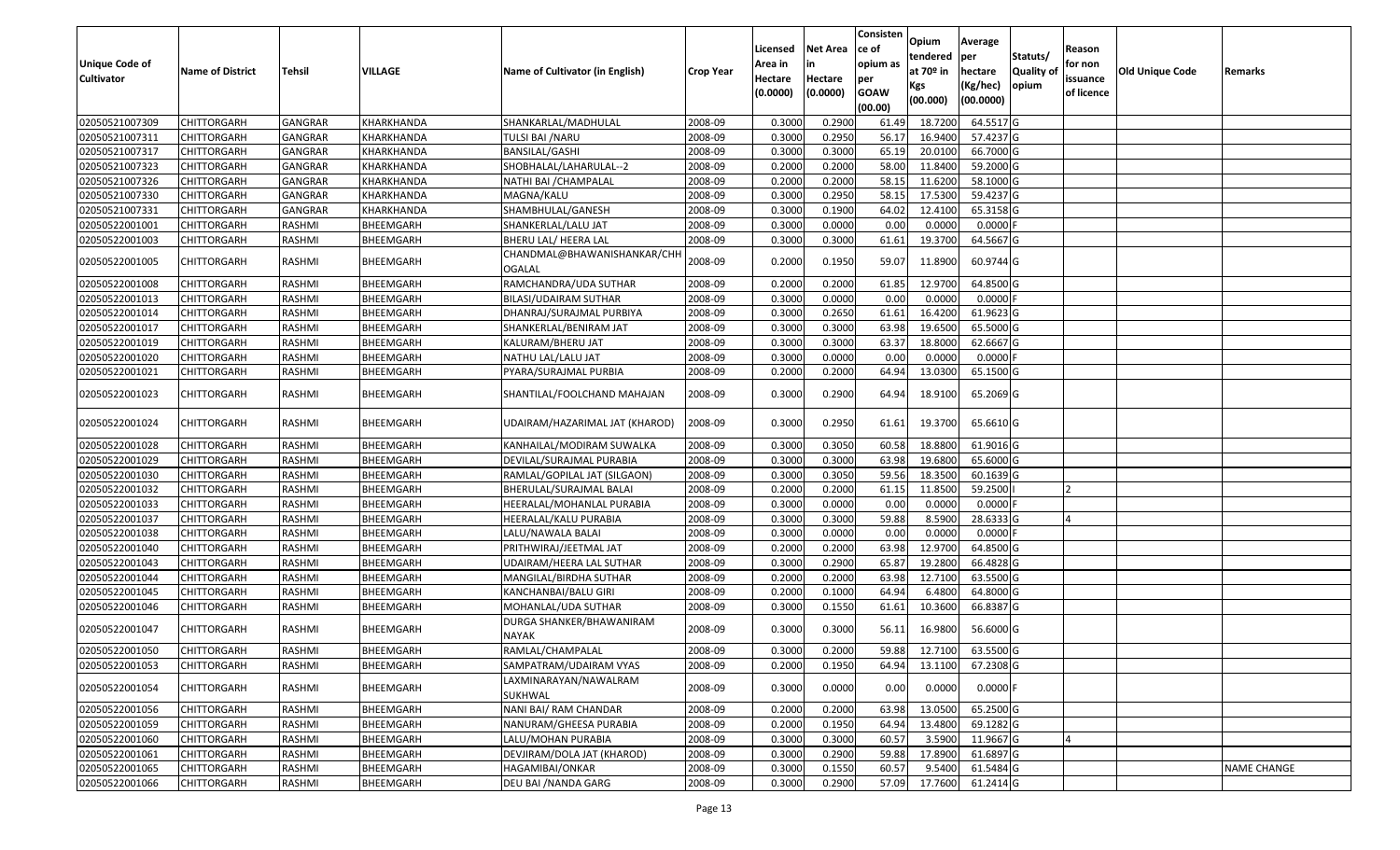| <b>Unique Code of</b><br><b>Cultivator</b> | <b>Name of District</b> | <b>Tehsil</b> | VILLAGE   | Name of Cultivator (in English)     | <b>Crop Year</b> | Licensed<br>Area in<br>Hectare<br>(0.0000) | <b>Net Area</b><br>in<br>Hectare<br>(0.0000) | Consisten<br>ce of<br>opium as<br>per<br><b>GOAW</b><br>(00.00) | Opium<br>tendered<br>at 70º in<br>Kgs<br>(00.000) | Average<br><b>per</b><br>hectare<br>(Kg/hec)<br>(00.0000) | Statuts/<br><b>Quality of</b><br>opium | Reason<br>for non<br>issuance<br>of licence | <b>Old Unique Code</b> | Remarks              |
|--------------------------------------------|-------------------------|---------------|-----------|-------------------------------------|------------------|--------------------------------------------|----------------------------------------------|-----------------------------------------------------------------|---------------------------------------------------|-----------------------------------------------------------|----------------------------------------|---------------------------------------------|------------------------|----------------------|
| 02050522001067                             | <b>CHITTORGARH</b>      | RASHMI        | BHEEMGARH | JETIBAI/RAJMAL                      | 2008-09          | 0.3000                                     | 0.2950                                       | 59.88                                                           | 17.1100                                           | 58.0000 G                                                 |                                        |                                             |                        |                      |
| 02050522001070                             | <b>CHITTORGARH</b>      | RASHMI        | BHEEMGARH | KISHAN GIRI/BALU GIRI               | 2008-09          | 0.2000                                     | 0.1950                                       | 65.84                                                           | 13.1500                                           | 67.4359 G                                                 |                                        |                                             |                        |                      |
| 02050522001072                             | <b>CHITTORGARH</b>      | RASHMI        | BHEEMGARH | SHYAMLAL/NARAYAN                    | 2008-09          | 0.2000                                     | 0.1950                                       | 61.15                                                           | 12.4600                                           | 63.8974 G                                                 |                                        |                                             |                        |                      |
| 02050522001075                             | <b>CHITTORGARH</b>      | RASHMI        | BHEEMGARH | AMEERDIN/ALLANUR                    | 2008-09          | 0.3000                                     | 0.2800                                       | 60.57                                                           | 17.8600                                           | 63.7857 G                                                 |                                        |                                             |                        |                      |
| 02050522001076                             | <b>CHITTORGARH</b>      | RASHMI        | BHEEMGARH | PARASMAL/HAJARI                     | 2008-09          | 0.3000                                     | 0.3000                                       | 56.17                                                           | 17.2100                                           | 57.3667 G                                                 |                                        |                                             |                        |                      |
| 02050522001077                             | <b>CHITTORGARH</b>      | RASHMI        | BHEEMGARH | LAHRI BAI/GAMBHEERMAL               | 2008-09          | 0.3000                                     | 0.3000                                       | 50.69                                                           | 4.6200                                            | 15.4000 G                                                 |                                        |                                             |                        |                      |
| 02050522001079                             | <b>CHITTORGARH</b>      | RASHMI        | BHEEMGARH | NANDRAM/MANA TELI                   | 2008-09          | 0.2000                                     | 0.1900                                       | 65.21                                                           | 12.9800                                           | 68.3158 G                                                 |                                        |                                             |                        |                      |
| 02050522001081                             | <b>CHITTORGARH</b>      | RASHMI        | BHEEMGARH | SHIVLAL/DECHANDRA GARG              | 2008-09          | 0.2000                                     | 0.2000                                       | 59.88                                                           | 12.2000                                           | 61.0000 G                                                 |                                        |                                             |                        |                      |
| 02050522001084                             | <b>CHITTORGARH</b>      | RASHMI        | BHEEMGARH | UDAILAL/GIRDHARI SUNAR              | 2008-09          | 0.3000                                     | 0.3000                                       | 60.57                                                           | 18.2300                                           | 60.7667 G                                                 |                                        |                                             |                        |                      |
| 02050522001086                             | <b>CHITTORGARH</b>      | RASHMI        | BHEEMGARH | RAJIBAI/ONKAR                       | 2008-09          | 0.3000                                     | 0.2900                                       | 60.57                                                           | 17.9700                                           | 61.9655 G                                                 |                                        |                                             |                        | NAME CHANGE          |
| 02050522001089                             | <b>CHITTORGARH</b>      | RASHMI        | BHEEMGARH | NARAYANLAL/RAMCHANDRA JAT           | 2008-09          | 0.3000                                     | 0.2900                                       | 59.88                                                           | 17.2800                                           | 59.5862 G                                                 |                                        |                                             |                        |                      |
| 02050522001091                             | <b>CHITTORGARH</b>      | RASHMI        | BHEEMGARH | PURANMAL/MANGILAL                   | 2008-09          | 0.3000                                     | 0.2900                                       | 62.05                                                           | 18.2900                                           | 63.0690 G                                                 |                                        |                                             |                        |                      |
| 02050522001092                             | <b>CHITTORGARH</b>      | RASHMI        | BHEEMGARH | CHAMPALAL/DHOKAL                    | 2008-09          | 0.2000                                     | 0.2000                                       | 65.84                                                           | 13.4200                                           | 67.1000 G                                                 |                                        |                                             |                        |                      |
| 02050522001093                             | <b>CHITTORGARH</b>      | RASHMI        | BHEEMGARH | DALURAM/TODU RAM                    | 2008-09          | 0.3000                                     | 0.2950                                       | 64.65                                                           | 18.9900                                           | 64.3729 G                                                 |                                        |                                             |                        |                      |
| 02050522001095                             | <b>CHITTORGARH</b>      | RASHMI        | BHEEMGARH | KAILASHCHANDRA/JODHRAJ              | 2008-09          | 0.3000                                     | 0.2950                                       | 62.05                                                           | 18.9100                                           | 64.1017 G                                                 |                                        |                                             |                        |                      |
| 02050522001096                             | <b>CHITTORGARH</b>      | RASHMI        | BHEEMGARH | CHANDIBAI/NARAYANLAL                | 2008-09          | 0.3000                                     | 0.2900                                       | 62.05                                                           | 18.3500                                           | 63.2759 G                                                 |                                        |                                             |                        |                      |
| 02050522001100                             | <b>CHITTORGARH</b>      | RASHMI        | BHEEMGARH | SOHANLAL/NANURAM PAYAK              | 2008-09          | 0.3000                                     | 0.2900                                       | 58.26                                                           | 9.3700                                            | 32.3103 G                                                 |                                        |                                             |                        |                      |
| 02050522001101                             | <b>CHITTORGARH</b>      | RASHMI        | BHEEMGARH | KESHARBAI/RAMESHWAR                 | 2008-09          | 0.2000                                     | 0.2000                                       | 61.43                                                           | 12.4600                                           | 62.3000 G                                                 |                                        |                                             |                        | <b>NAME CHANGE</b>   |
| 02050522001108                             | <b>CHITTORGARH</b>      | RASHMI        | BHEEMGARH | DALCHAND/LOBHCHAND JAT              | 2008-09          | 0.3000                                     | 0.2850                                       | 64.32                                                           | 18.7900                                           | 65.9298 G                                                 |                                        |                                             |                        |                      |
| 02050522001109                             | <b>CHITTORGARH</b>      | RASHMI        | BHEEMGARH | GANESH/MODA                         | 2008-09          | 0.2000                                     | 0.2000                                       | 65.84                                                           | 12.9000                                           | 64.5000 G                                                 |                                        |                                             |                        |                      |
| 02050522001110                             | <b>CHITTORGARH</b>      | RASHMI        | BHEEMGARH | SUNDERDEVI/MANGILAL                 | 2008-09          | 0.3000                                     | 0.3000                                       | 57.09                                                           | 17.1200                                           | 57.0667 G                                                 |                                        |                                             |                        |                      |
| 02050522001113                             | <b>CHITTORGARH</b>      | RASHMI        | BHEEMGARH | SHYAMLAL SHARMA /<br>SOHANLALSHARMA | 2008-09          | 0.3000                                     | 0.1000                                       | 64.65                                                           | 6.5800                                            | 65.8000 G                                                 |                                        |                                             |                        |                      |
| 02050522001114                             | <b>CHITTORGARH</b>      | RASHMI        | BHEEMGARH | SHANKERLAL/HEERALAL                 | 2008-09          | 0.3000                                     | 0.2950                                       | 61.77                                                           | 19.2600                                           | 65.2881 G                                                 |                                        |                                             |                        |                      |
| 02050522001122                             | <b>CHITTORGARH</b>      | RASHMI        | BHEEMGARH | MANGILAL/UDAIRAM                    | 2008-09          | 0.3000                                     | 0.3000                                       | 61.77                                                           | 19.1400                                           | 63.8000 G                                                 |                                        |                                             |                        |                      |
| 02050522001125                             | <b>CHITTORGARH</b>      | RASHMI        | BHEEMGARH | BHOORALAL/MANGILAL                  | 2008-09          | 0.3000                                     | 0.2000                                       | 60.10                                                           | 11.8400                                           | 59.2000 G                                                 |                                        |                                             |                        |                      |
| 02050522001126                             | <b>CHITTORGARH</b>      | RASHMI        | BHEEMGARH | BHANWARLAL/SOHANLAL                 | 2008-09          | 0.3000                                     | 0.2900                                       | 60.29                                                           | 17.4500                                           | 60.1724 G                                                 |                                        |                                             |                        |                      |
| 02050522001127                             | <b>CHITTORGARH</b>      | RASHMI        | BHEEMGARH | CHAGANLAL/BHURALAL                  | 2008-09          | 0.3000                                     | 0.0000                                       | 0.00                                                            | 0.0000                                            | $0.0000$ F                                                |                                        |                                             |                        | <b>NAME CHANGE</b>   |
| 02050522001128                             | <b>CHITTORGARH</b>      | RASHMI        | BHEEMGARH | JAMNIBAI/DALU                       | 2008-09          | 0.3000                                     | 0.2950                                       | 61.77                                                           | 18.3300                                           | 62.1356 G                                                 |                                        |                                             |                        | NAME CHANGE          |
| 02050522001131                             | <b>CHITTORGARH</b>      | RASHMI        | BHEEMGARH | KALURAM/DAULA                       | 2008-09          | 0.3000                                     | 0.2900                                       | 61.15                                                           | 18.7300                                           | 64.5862 G                                                 |                                        |                                             |                        |                      |
| 02050522001132                             | <b>CHITTORGARH</b>      | RASHMI        | BHEEMGARH | HEERALAL/DAULA                      | 2008-09          | 0.3000                                     | 0.2950                                       | 59.56                                                           | 17.7700                                           | 60.2373 G                                                 |                                        |                                             |                        |                      |
| 02050522001134                             | <b>CHITTORGARH</b>      | RASHMI        | BHEEMGARH | HAGAMIBAI/NANURAM                   | 2008-09          | 0.2000                                     | 0.2050                                       | 64.65                                                           | 12.5400                                           | 61.1707 G                                                 |                                        |                                             |                        |                      |
| 02050522001135                             | <b>CHITTORGARH</b>      | RASHMI        | BHEEMGARH | MOHAN/GHEESHA KUMHAR                | 2008-09          | 0.3000                                     | 0.2900                                       | 60.48                                                           | 18.2100                                           | 62.7931 G                                                 |                                        |                                             |                        |                      |
| 02050522001137                             | <b>CHITTORGARH</b>      | RASHMI        | BHEEMGARH | JITENDRA KUMAR/SHANTILAL            | 2008-09          | 0.3000                                     | 0.1500                                       | 63.98                                                           | 10.1200                                           | 67.4667 G                                                 |                                        |                                             |                        |                      |
| 02050522001140                             | <b>CHITTORGARH</b>      | RASHMI        | BHEEMGARH | DALCHAND/A.S. MOHANLAL              | 2008-09          | 0.3000                                     | 0.2950                                       | 63.68                                                           | 18.4800                                           | 62.6441 G                                                 |                                        |                                             |                        | <b>NAME CHANGE</b>   |
| 02050522001141                             | <b>CHITTORGARH</b>      | RASHMI        | BHEEMGARH | SHANKAR/CHAGANLAL                   | 2008-09          | 0.3000                                     | 0.0000                                       | 0.00                                                            | 0.0000                                            | $0.0000$ F                                                |                                        |                                             |                        |                      |
| 02050522001142                             | <b>CHITTORGARH</b>      | RASHMI        | BHEEMGARH | HEERALAL/CHHOGALAL                  | 2008-09          | 0.2000                                     | 0.2000                                       | 61.93                                                           | 12.4800                                           | 62.4000 G                                                 |                                        |                                             |                        | TRANSFER / KHADITARA |
| 02050522001145                             | <b>CHITTORGARH</b>      | RASHMI        | BHEEMGARH | SONIBAI W/O JEETMAL                 | 2008-09          | 0.2000                                     | 0.2000                                       | 62.16                                                           | 12.5800                                           | 62.9000 G                                                 |                                        |                                             |                        | <b>NAME CHANGE</b>   |
| 02050522001147                             | CHITTORGARH             | RASHMI        | BHEEMGARH | BHANWARLAL/MANGILAL NAYAK           | 2008-09          | 0.3000                                     | 0.2950                                       | 63.68                                                           | 19.4500                                           | 65.9322 G                                                 |                                        |                                             |                        |                      |
| 02050522001148                             | <b>CHITTORGARH</b>      | RASHMI        | BHEEMGARH | CHHAGANLAL/MOHANLAL                 | 2008-09          | 0.3000                                     | 0.2950                                       | 61.77                                                           | 18.5500                                           | 62.8814 G                                                 |                                        |                                             |                        |                      |
| 02050522001150                             | <b>CHITTORGARH</b>      | RASHMI        | BHEEMGARH | MANGILAL/JAICHAND                   | 2008-09          | 0.3000                                     | 0.0000                                       | 0.00                                                            | 0.0000                                            | $0.0000$ F                                                |                                        |                                             |                        |                      |
| 02050522001152                             | <b>CHITTORGARH</b>      | RASHMI        | BHEEMGARH | PARTUDI/LALURAM                     | 2008-09          | 0.3000                                     | 0.0000                                       | 0.00                                                            | 0.0000                                            | $0.0000$ F                                                |                                        |                                             |                        |                      |
| 02050522001155                             | <b>CHITTORGARH</b>      | RASHMI        | BHEEMGARH | DOLA/EKLING                         | 2008-09          | 0.3000                                     | 0.2950                                       | 63.93                                                           | 19.1000                                           | 64.7458 G                                                 |                                        |                                             |                        |                      |
| 02050522001156                             | <b>CHITTORGARH</b>      | RASHMI        | BHEEMGARH | KISHANPURI/NARAYANPURI              | 2008-09          | 0.3000                                     | 0.2550                                       | 60.98                                                           | 15.7000                                           | 61.5686 G                                                 |                                        |                                             |                        |                      |
| 02050522001157                             | <b>CHITTORGARH</b>      | RASHMI        | BHEEMGARH | LAXMANPURI/GOPIPURI                 | 2008-09          | 0.3000                                     | 0.2400                                       | 62.16                                                           | 15.2500                                           | 63.5417 G                                                 |                                        |                                             |                        |                      |
| 02050522001168                             | <b>CHITTORGARH</b>      | RASHMI        | BHEEMGARH | SHYAMLAL/LOBHCHAND                  | 2008-09          | 0.3000                                     | 0.3000                                       | 62.33                                                           | 17.0900                                           | 56.9667 G                                                 |                                        |                                             |                        |                      |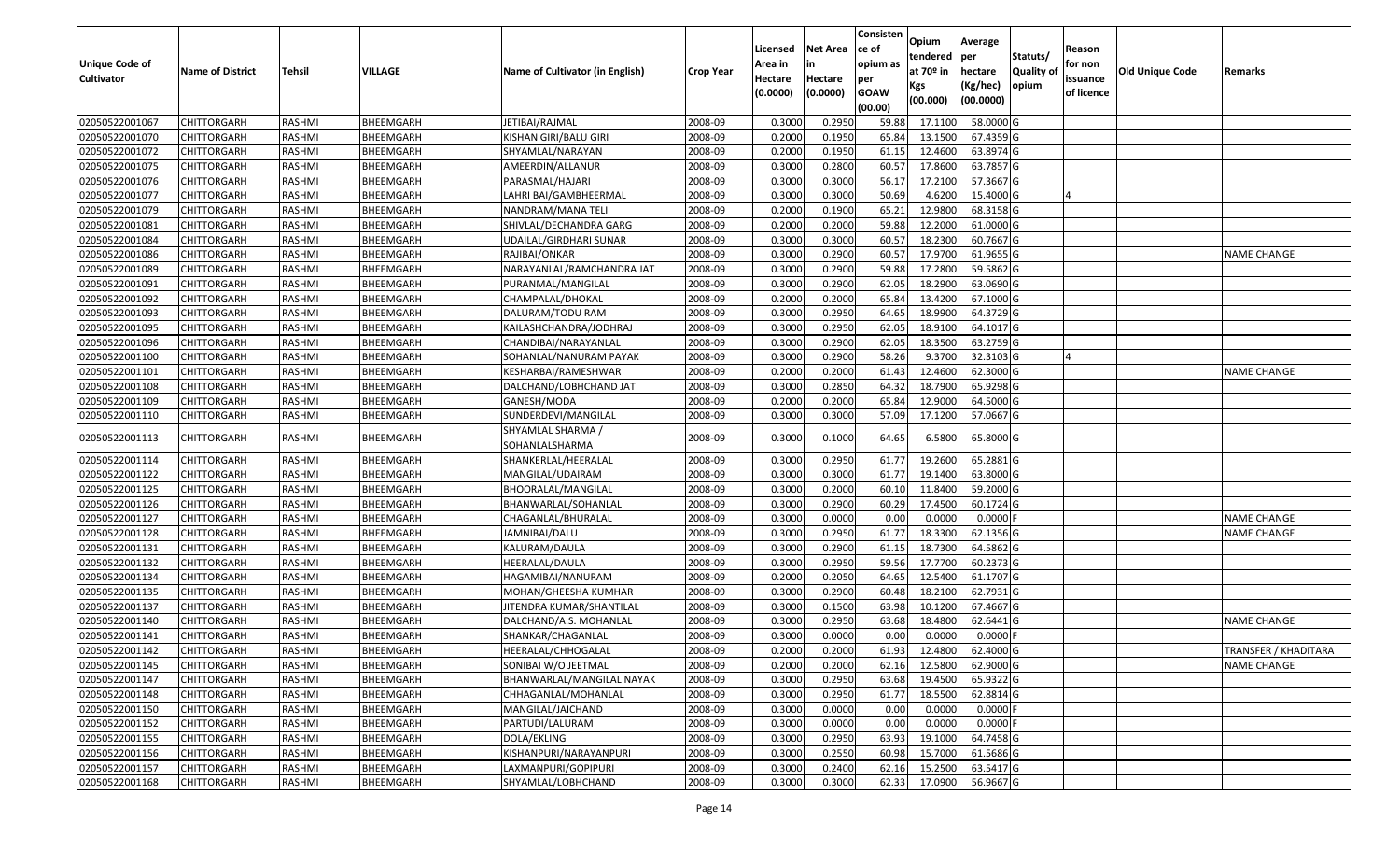| <b>Unique Code of</b> | <b>Name of District</b> | Tehsil        | VILLAGE   | Name of Cultivator (in English)     | <b>Crop Year</b> | Licensed<br>Area in | <b>Net Area</b><br>in | Consisten<br>ce of<br>opium as | Opium<br>tendered<br>at 70º in | Average<br>per<br>hectare | Statuts/<br>Quality of | Reason<br>for non      | Old Unique Code | Remarks |
|-----------------------|-------------------------|---------------|-----------|-------------------------------------|------------------|---------------------|-----------------------|--------------------------------|--------------------------------|---------------------------|------------------------|------------------------|-----------------|---------|
| <b>Cultivator</b>     |                         |               |           |                                     |                  | Hectare<br>(0.0000) | Hectare<br>(0.0000)   | per<br><b>GOAW</b><br>(00.00)  | Kgs<br>(00.000)                | (Kg/hec)<br>(00.0000)     | opium                  | issuance<br>of licence |                 |         |
| 02050522001172        | <b>CHITTORGARH</b>      | RASHMI        | BHEEMGARH | BHURBAI/CHAMPALAL                   | 2008-09          | 0.2000              | 0.1950                | 62.33                          | 12.1200                        | 62.1538 G                 |                        |                        |                 |         |
| 02050522001174        | <b>CHITTORGARH</b>      | RASHMI        | BHEEMGARH | NANIBAI/NARU JAT                    | 2008-09          | 0.3000              | 0.3050                | 65.84                          | 20.1800                        | 66.1639 G                 |                        |                        |                 |         |
| 02050522001179        | <b>CHITTORGARH</b>      | RASHMI        | BHEEMGARH | CHHAGANLAL/GHEESA                   | 2008-09          | 0.2000              | 0.1950                | 65.84                          | 13.2800                        | 68.1026 G                 |                        |                        |                 |         |
| 02050522001183        | <b>CHITTORGARH</b>      | RASHMI        | BHEEMGARH | DEVILAL/NARAYAN KUMHAR              | 2008-09          | 0.3000              | 0.2900                | 62.33                          | 18.8600                        | 65.0345 G                 |                        |                        |                 |         |
| 02050522001192        | <b>CHITTORGARH</b>      | RASHMI        | BHEEMGARH | GOPI/SURATRAM SUTHAR                | 2008-09          | 0.3000              | 0.1900                | 61.15                          | 12.5700                        | 66.1579 G                 |                        |                        |                 |         |
| 02050522001207        | <b>CHITTORGARH</b>      | RASHMI        | BHEEMGARH | PYARA/GASHI JAT                     | 2008-09          | 0.2000              | 0.2000                | 62.33                          | 12.3600                        | 61.8000 G                 |                        |                        |                 |         |
| 02050522001208        | CHITTORGARH             | RASHMI        | BHEEMGARH | HEERALAL/KALURAM REGAR              | 2008-09          | 0.3000              | 0.0000                | 0.00                           | 0.0000                         | 0.0000                    |                        |                        |                 |         |
| 02050522001209        | <b>CHITTORGARH</b>      | RASHMI        | BHEEMGARH | KESU/DHULA PURBIYA                  | 2008-09          | 0.3000              | 0.2950                | 62.16                          | 18.9300                        | 64.1695 G                 |                        |                        |                 |         |
| 02050522001219        | <b>CHITTORGARH</b>      | RASHMI        | BHEEMGARH | MANGILAL/LOBHCHAND JAT              | 2008-09          | 0.3000              | 0.2950                | 64.06                          | 19.1600                        | 64.9492 G                 |                        |                        |                 |         |
| 02050522001231        | CHITTORGARH             | RASHMI        | BHEEMGARH | KISHANLAL/LAKSHMINARAYAN<br>SUKHWAL | 2008-09          | 0.3000              | 0.3000                | 62.05                          | 19.2700                        | 64.2333 G                 |                        |                        |                 |         |
| 02050522001233        | <b>CHITTORGARH</b>      | RASHMI        | BHEEMGARH | NANDRAM / PRITHVIRAJ JAT            | 2008-09          | 0.3000              | 0.0000                | 0.00                           | 0.0000                         | 0.0000                    |                        |                        |                 |         |
| 02050522001234        | <b>CHITTORGARH</b>      | RASHMI        | BHEEMGARH | LAHARU/PRITHVIRAJ                   | 2008-09          | 0.3000              | 0.0950                | 64.32                          | 6.5400                         | 68.8421 G                 |                        |                        |                 |         |
| 02050522001235        | <b>CHITTORGARH</b>      | RASHMI        | BHEEMGARH | DAULATRAM /JAWAHAR JAT              | 2008-09          | 0.3000              | 0.0950                | 68.02                          | 7.0100                         | 73.7895 G                 |                        |                        |                 |         |
| 02050522001237        | <b>CHITTORGARH</b>      | RASHMI        | BHEEMGARH | GOPIDAS/BIHARIDAS                   | 2008-09          | 0.3000              | 0.3000                | 60.48                          | 18.5600                        | 61.8667 G                 |                        |                        |                 |         |
| 02050522001238        | <b>CHITTORGARH</b>      | RASHMI        | BHEEMGARH | GANGARAM /GOPI JAT                  | 2008-09          | 0.3000              | 0.0000                | 0.00                           | 0.0000                         | 0.0000                    |                        |                        |                 |         |
| 02050522001241        | <b>CHITTORGARH</b>      | RASHMI        | BHEEMGARH | GANESHLAL/BHERU JAT                 | 2008-09          | 0.2000              | 0.2000                | 61.15                          | 12.3600                        | 61.8000 G                 |                        |                        |                 |         |
| 02050522001243        | <b>CHITTORGARH</b>      | RASHMI        | BHEEMGARH | KISHANLAL/GOKAL LUHAR               | 2008-09          | 0.3000              | 0.3000                | 57.02                          | 17.4300                        | 58.1000 G                 |                        |                        |                 |         |
| 02050522001246        | <b>CHITTORGARH</b>      | RASHMI        | BHEEMGARH | NATHU/HAZARI JAT                    | 2008-09          | 0.3000              | 0.1000                | 62.05                          | 6.3000                         | 63.0000 G                 |                        |                        |                 |         |
| 02050522001249        | <b>CHITTORGARH</b>      | RASHMI        | BHEEMGARH | HAZARI/DEVA PURBIYA                 | 2008-09          | 0.2000              | 0.2050                | 60.48                          | 12.7100                        | 62.0000 G                 |                        |                        |                 |         |
| 02050522001250        | <b>CHITTORGARH</b>      | RASHMI        | BHEEMGARH | <b>BAKTAWAR / PANAA REGAR</b>       | 2008-09          | 0.3000              | 0.2000                | 60.48                          | 12.2700                        | 61.3500 G                 |                        |                        |                 |         |
| 02050522001253        | <b>CHITTORGARH</b>      | RASHMI        | BHEEMGARH | KISHANLAL/RADHESHYAM VYAS           | 2008-09          | 0.3000              | 0.3000                | 64.32                          | 19.4100                        | 64.7000 G                 |                        |                        |                 |         |
| 02050522001259        | <b>CHITTORGARH</b>      | RASHMI        | BHEEMGARH | NARAYAN/UDAYRAM SUTHAR              | 2008-09          | 0.3000              | 0.3000                | 60.48                          | 18.5800                        | 61.9333 G                 |                        |                        |                 |         |
| 02050522001261        | CHITTORGARH             | RASHMI        | BHEEMGARH | GOVARDAN/NATHU JAT                  | 2008-09          | 0.3000              | 0.1000                | 62.51                          | 6.3300                         | 63.3000 G                 |                        |                        |                 |         |
| 02050522001264        | <b>CHITTORGARH</b>      | RASHMI        | BHEEMGARH | BHANWARLAL/NANURAM JAT              | 2008-09          | 0.2000              | 0.2000                | 61.15                          | 12.4600                        | 62.3000 G                 |                        |                        |                 |         |
| 02050522001265        | <b>CHITTORGARH</b>      | RASHMI        | BHEEMGARH | HULASIBAI/SHIVLAL                   | 2008-09          | 0.3000              | 0.2950                | 59.56                          | 17.8100                        | 60.3729 G                 |                        |                        |                 |         |
| 02050522001267        | <b>CHITTORGARH</b>      | RASHMI        | BHEEMGARH | BASHIR /ALLADIN                     | 2008-09          | 0.3000              | 0.3000                | 60.10                          | 6.4500                         | 21.5000 G                 |                        |                        |                 |         |
| 02050522001271        | <b>CHITTORGARH</b>      | RASHMI        | BHEEMGARH | GOPIBAI/BHERU                       | 2008-09          | 0.3000              | 0.2900                | 64.65                          | 19.5900                        | 67.5517 G                 |                        |                        |                 |         |
| 02050522001276        | <b>CHITTORGARH</b>      | <b>RASHMI</b> | BHEEMGARH | <b>BHURA / DEVJI PURBIYA</b>        | 2008-09          | 0.3000              | 0.1900                | 64.32                          | 12.7100                        | 66.8947 G                 |                        |                        |                 |         |
| 02050522001282        | <b>CHITTORGARH</b>      | RASHMI        | BHEEMGARH | NAGJIRAM / NARAYAN PURBIYA          | 2008-09          | 0.3000              | 0.0000                | 0.00                           | 0.0000                         | 0.0000                    |                        |                        |                 |         |
| 02050522001283        | <b>CHITTORGARH</b>      | RASHMI        | BHEEMGARH | NARAYANLAL/BHERU JAT                | 2008-09          | 0.3000              | 0.0000                | 0.00                           | 0.0000                         | 0.0000                    |                        |                        |                 |         |
| 02050522001285        | <b>CHITTORGARH</b>      | RASHMI        | BHEEMGARH | NANDARAM /BALU TELI                 | 2008-09          | 0.3000              | 0.3000                | 60.29                          | 18.1900                        | 60.6333 G                 |                        |                        |                 |         |
| 02050522001286        | <b>CHITTORGARH</b>      | RASHMI        | BHEEMGARH | BADRILAL/NANURAM JAT                | 2008-09          | 0.3000              | 0.3000                | 60.29                          | 18.1200                        | 60.4000 G                 |                        |                        |                 |         |
| 02050522001287        | <b>CHITTORGARH</b>      | RASHMI        | BHEEMGARH | PARTHU / NARAYAN                    | 2008-09          | 0.3000              | 0.3050                | 59.78                          | 20.5200                        | 67.2787 G                 |                        |                        |                 |         |
| 02050522001289        | <b>CHITTORGARH</b>      | RASHMI        | BHEEMGARH | KISHAN/KHEMRAJ PURBIYA              | 2008-09          | 0.3000              | 0.3000                | 65.97                          | 20.6400                        | 68.8000 G                 |                        |                        |                 |         |
| 02050522001291        | <b>CHITTORGARH</b>      | RASHMI        | BHEEMGARH | RAMA/ LALU PURBIYA                  | 2008-09          | 0.3000              | 0.3000                | 60.29                          | 18.0200                        | 60.0667 G                 |                        |                        |                 |         |
| 02050522001292        | <b>CHITTORGARH</b>      | RASHMI        | BHEEMGARH | NARAYANLAL/GOVARDHAN                | 2008-09          | 0.3000              | 0.3000                |                                | 65.97 19.3500                  | 64.5000 G                 |                        |                        |                 |         |
| 02050522001295        | <b>CHITTORGARH</b>      | RASHMI        | BHEEMGARH | CHHITARMAL/KISHAN                   | 2008-09          | 0.3000              | 0.2050                | 59.56                          | 11.9200                        | 58.1463 G                 |                        |                        |                 |         |
| 02050522001296        | <b>CHITTORGARH</b>      | RASHMI        | BHEEMGARH | DAULA/DEVJI PURBIYA                 | 2008-09          | 0.3000              | 0.2950                | 65.16                          | 19.5700                        | 66.3390 G                 |                        |                        |                 |         |
| 02050522001297        | <b>CHITTORGARH</b>      | RASHMI        | BHEEMGARH | KISHAN / UMASHANKAR SUKHWAL         | 2008-09          | 0.3000              | 0.2950                | 56.25                          | 17.1290                        | $\boxed{58.0644}$ G       |                        |                        |                 |         |
| 02050522001302        | <b>CHITTORGARH</b>      | RASHMI        | BHEEMGARH | GANESH/UDAYRAM SUTHAR               | 2008-09          | 0.3000              | 0.1900                | 61.43                          | 12.6000                        | 66.3158 G                 |                        |                        |                 |         |
| 02050522001304        | <b>CHITTORGARH</b>      | RASHMI        | BHEEMGARH | SURESH /A.S. SOHAN/DEVJI KUMHAR     | 2008-09          | 0.3000              | 0.3000                | 61.43                          | 18.8100                        | 62.7000 G                 |                        |                        |                 |         |
| 02050522001306        | <b>CHITTORGARH</b>      | RASHMI        | BHEEMGARH | SHOBHA LAL/SHREEKISHAN SUTHAR       | 2008-09          | 0.3000              | 0.3050                | 59.31                          | 17.9700                        | 58.9180 G                 |                        |                        |                 |         |
| 02050522001308        | <b>CHITTORGARH</b>      | RASHMI        | BHEEMGARH | SHANKAR/SURATRAM SUTHAR             | 2008-09          | 0.3000              | 0.1850                | 60.29                          | 11.0900                        | 59.9459 G                 |                        |                        |                 |         |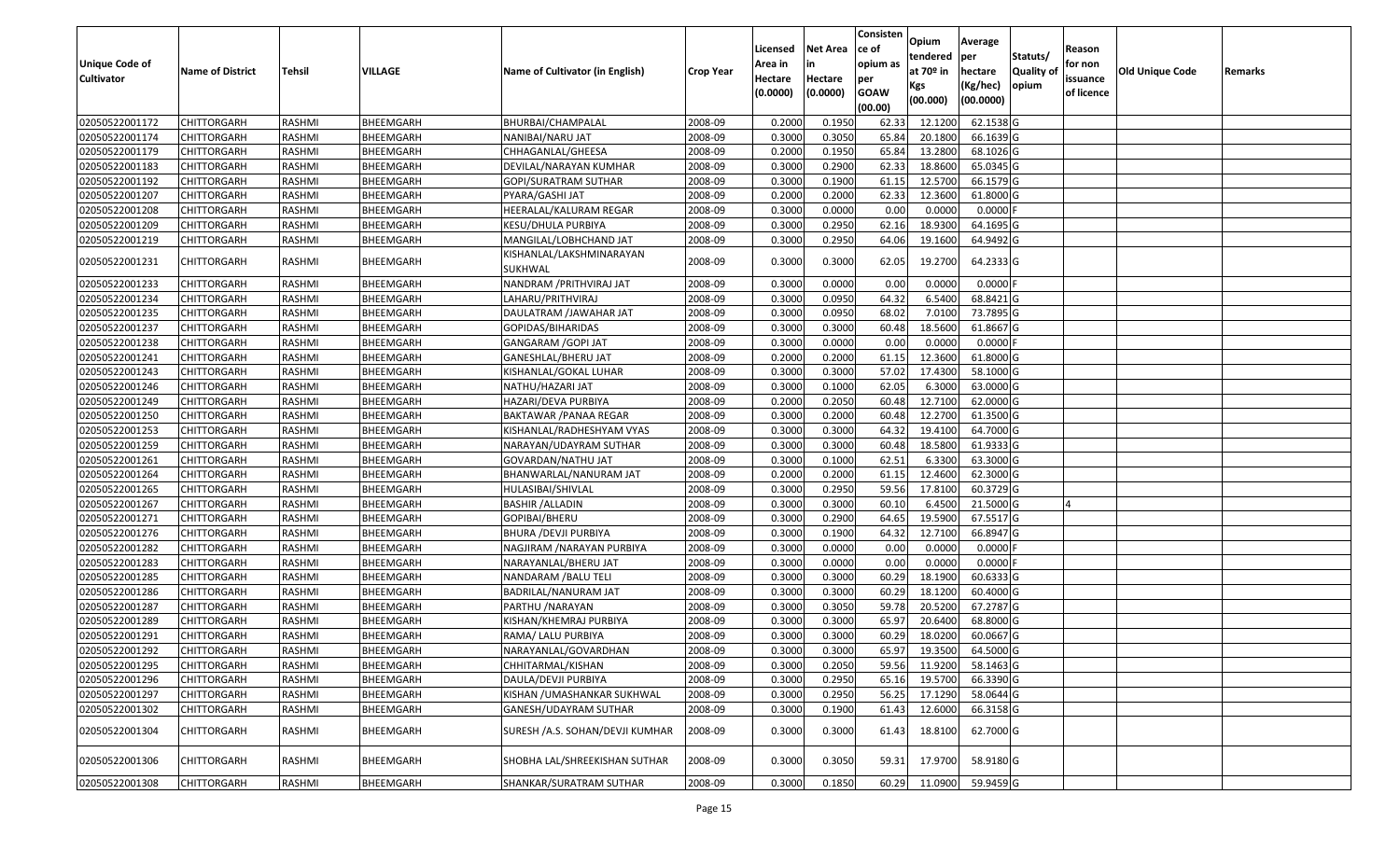|                   |                         |               |              |                                 |                  | Licensed | <b>Net Area</b> | Consisten<br>ce of | Opium<br>tendered | Average<br>per         | Statuts/         | Reason     |                 |                    |
|-------------------|-------------------------|---------------|--------------|---------------------------------|------------------|----------|-----------------|--------------------|-------------------|------------------------|------------------|------------|-----------------|--------------------|
| Unique Code of    | <b>Name of District</b> | <b>Tehsil</b> | VILLAGE      | Name of Cultivator (in English) | <b>Crop Year</b> | Area in  | in              | opium as           | at $70°$ in       | hectare                | <b>Quality o</b> | for non    | Old Unique Code | Remarks            |
| <b>Cultivator</b> |                         |               |              |                                 |                  | Hectare  | Hectare         | per                | Kgs               | (Kg/hec)               | opium            | issuance   |                 |                    |
|                   |                         |               |              |                                 |                  | (0.0000) | (0.0000)        | <b>GOAW</b>        | (00.000)          | (00.0000)              |                  | of licence |                 |                    |
| 02050522001309    | CHITTORGARH             | RASHMI        | BHEEMGARH    | HAZARI / UDAYRAM KHAROD         | 2008-09          | 0.3000   | 0.0000          | (00.00)<br>0.00    | 0.0000            | 0.0000F                |                  |            |                 |                    |
| 02050522001310    | CHITTORGARH             | RASHMI        | BHEEMGARH    | MOHAN/NANURAM JAT               | 2008-09          | 0.3000   | 0.3000          | 59.30              | 17.9400           | 59.8000 G              |                  |            |                 |                    |
| 02050522001313    | CHITTORGARH             | RASHMI        | BHEEMGARH    | SHAYARIBAI/JEETU                | 2008-09          | 0.3000   | 0.0000          | 0.00               | 0.0000            | 0.0000F                |                  |            |                 |                    |
| 02050522001318    | <b>CHITTORGARH</b>      | RASHMI        | BHEEMGARH    | BHERU/A.S. TEJA/KISHNA KAROD    | 2008-09          | 0.3000   | 0.2900          | 61.51              | 18.5600           | 64.0000G               |                  |            |                 |                    |
| 02050522001319    | CHITTORGARH             | RASHMI        | BHEEMGARH    | AMEERDEEN/EMAMBAKSH             | 2008-09          | 0.3000   | 0.0000          | 0.00               | 0.0000            | $0.0000$ F             |                  |            |                 |                    |
| 02050522001320    | CHITTORGARH             | RASHMI        | BHEEMGARH    | MADHU/GULAB JAT                 | 2008-09          | 0.3000   | 0.3000          | 59.30              | 18.2200           | $\overline{60.7333}$ G |                  |            |                 |                    |
| 02050522001321    | CHITTORGARH             | RASHMI        | BHEEMGARH    | GOPILAL/RAMA                    | 2008-09          | 0.3000   | 0.3000          | 59.30              | 18.1000           | 60.3333 G              |                  |            |                 |                    |
| 02050522001325    | CHITTORGARH             | <b>RASHMI</b> | BHEEMGARH    | SHANKAR/GOPI JAT ----1ST        | 2008-09          | 0.3000   | 0.2950          | 61.51              | 18.4300           | 62.4746 G              |                  |            |                 |                    |
| 02050522001330    | CHITTORGARH             | RASHMI        | BHEEMGARH    | HEERALAL / GOPILAL JAT          | 2008-09          | 0.3000   | 0.2800          | 59.30              | 17.0000           | 60.7143 G              |                  |            |                 |                    |
| 02050522001333    | CHITTORGARH             | RASHMI        | BHEEMGARH    | KISHANALAL/BALURAM SONI         | 2008-09          | 0.3000   | 0.3100          | 62.16              | 19.5200           | 62.9677 G              |                  |            |                 |                    |
| 02050522001334    | CHITTORGARH             | RASHMI        | BHEEMGARH    | ISMILE/CHAND MO.                | 2008-09          | 0.2000   | 0.2000          | 61.51              | 12.7900           | 63.9500 G              |                  |            |                 |                    |
| 02050522001337    | CHITTORGARH             | RASHMI        | BHEEMGARH    | MADHULAL/CHATURBHUJ             | 2008-09          | 0.3000   | 0.3000          | 61.43              | 19.4400           | 64.8000 G              |                  |            |                 |                    |
| 02050522001342    | <b>CHITTORGARH</b>      | RASHMI        | BHEEMGARH    | PARASMAL/BHANWARLAL             | 2008-09          | 0.3000   | 0.2950          | 59.30              | 17.8000           | 60.3390 G              |                  |            |                 | <b>NAME CHANGE</b> |
| 02050522001343    | CHITTORGARH             | RASHMI        | BHEEMGARH    | MANGILAL/RAMLAL VYAS            | 2008-09          | 0.3000   | 0.0000          | 0.00               | 0.0000            | $0.0000$ F             |                  |            |                 |                    |
|                   |                         |               |              |                                 |                  |          |                 |                    |                   |                        |                  |            |                 |                    |
| 02050522001345    | CHITTORGARH             | RASHMI        | BHEEMGARH    | MADHAVLAL/CHHOGALAL PURBIYA     | 2008-09          | 0.3000   | 0.2950          | 61.43              | 19.1600           | 64.9492 G              |                  |            |                 |                    |
| 02050522001346    | CHITTORGARH             | RASHMI        | BHEEMGARH    | CHHAGANLAL/DEVJIRAM             | 2008-09          | 0.2000   | 0.2000          | 65.97              | 13.1200           | 65.6000G               |                  |            |                 |                    |
| 02050522001347    | CHITTORGARH             | RASHMI        | BHEEMGARH    | LAHARULAL/MOHAN PURBIYA         | 2008-09          | 0.3000   | 0.3000          | 67.82              | 5.1300            | 17.1000 G              |                  |            |                 |                    |
| 02050522001351    | CHITTORGARH             | RASHMI        | BHEEMGARH    | MUBARIK / TAAZ MO.              | 2008-09          | 0.2000   | 0.1000          | 64.18              | 6.4200            | 64.2000 G              |                  |            |                 |                    |
| 02050522001352    | CHITTORGARH             | RASHMI        | BHEEMGARH    | KISHANLAL BHERULAL              | 2008-09          | 0.3000   | 0.2950          | 59.31              | 17.9800           | 60.9492 G              |                  |            |                 |                    |
| 02050522001354    | CHITTORGARH             | RASHMI        | BHEEMGARH    | RAMLAL/GOPILAL PURBIYA          | 2008-09          | 0.3000   | 0.2900          | 62.00              | 18.0900           | 62.3793 G              |                  |            |                 |                    |
| 02050522001355    | CHITTORGARH             | RASHMI        | BHEEMGARH    | SUKHALAL / PARTHULAL            | 2008-09          | 0.3000   | 0.2000          | 64.18              | 12.7300           | 63.6500 G              |                  |            |                 |                    |
| 02050522001361    | CHITTORGARH             | RASHMI        | BHEEMGARH    | UDAYRAM/NAULA                   | 2008-09          | 0.3000   | 0.2900          | 59.31              | 17.5100           | 60.3793 G              |                  |            |                 |                    |
| 02050522001365    | CHITTORGARH             | RASHMI        | BHEEMGARH    | BADAM BAI/ SOHAN LAL            | 2008-09          | 0.3000   | 0.3000          | 59.31              | 17.8900           | 59.6333 G              |                  |            |                 |                    |
| 02050522001366    | CHITTORGARH             | RASHMI        | BHEEMGARH    | GANESHLAL/MOHANLAL              | 2008-09          | 0.3000   | 0.1900          | 59.31              | 11.9000           | 62.6316 G              |                  |            |                 |                    |
| 02050522001367    | CHITTORGARH             | RASHMI        | BHEEMGARH    | <b>BHULI BAI/ BHERU LAL</b>     | 2008-09          | 0.2000   | 0.1950          | 59.3               | 11.1400           | 57.1282 G              |                  |            |                 |                    |
| 02050522001368    | CHITTORGARH             | RASHMI        | BHEEMGARH    | MOHANLAL/HEMA                   | 2008-09          | 0.3000   | 0.3000          | 64.18              | 19.1400           | 63.8000 G              |                  |            |                 |                    |
| 02050522001375    | CHITTORGARH             | RASHMI        | BHEEMGARH    | HANSU/UDAURAM JAT               | 2008-09          | 0.3000   | 0.2900          | 61.5               | 18.1600           | 62.6207 G              |                  |            |                 |                    |
| 02050522001378    | <b>CHITTORGARH</b>      | <b>RASHMI</b> | BHEEMGARH    | KAMRUDIN/ALLANOOR               | 2008-09          | 0.3000   | 0.2000          | 64.18              | 12.9400           | 64.7000 G              |                  |            |                 |                    |
| 02050522001379    | CHITTORGARH             | RASHMI        | BHEEMGARH    | ROSHANLAL/MANGILAL              | 2008-09          | 0.3000   | 0.0950          | 64.18              | 6.1600            | 64.8421G               |                  |            |                 |                    |
| 02050522001380    | CHITTORGARH             | RASHMI        | BHEEMGARH    | MADHULAL/MANGILAL               | 2008-09          | 0.3000   | 0.0000          | 0.00               | 0.0000            | $0.0000$ F             |                  |            |                 |                    |
| 02050522001382    | CHITTORGARH             | RASHMI        | BHEEMGARH    | MOHANLAL/RATA                   | 2008-09          | 0.3000   | 0.2900          | 61.85              | 8.2300            | 28.3793 G              |                  |            |                 |                    |
| 02050522001386    | <b>CHITTORGARH</b>      | RASHMI        | BHEEMGARH    | SHOBHALAL/BHAJJA                | 2008-09          | 0.3000   | 0.2000          | 61.51              | 12.9700           | 64.8500 G              |                  |            |                 |                    |
| 02050522001391    | <b>CHITTORGARH</b>      | RASHMI        | BHEEMGARH    | ROSHAN / SUKHLAL                | 2008-09          | 0.3000   | 0.0000          | 0.00               | 0.0000            | $0.0000$ F             |                  |            |                 |                    |
| 02050522001393    | CHITTORGARH             | RASHMI        | BHEEMGARH    | KISHANLAL/SUKKHA                | 2008-09          | 0.300    | 0.0000          | 0.00               | 0.0000            | $0.0000$ F             |                  |            |                 |                    |
| 02050522001404    | CHITTORGARH             | RASHMI        | BHEEMGARH    | LAHRU/UDAYRAM                   | 2008-09          | 0.3000   | 0.1900          | 60.65              | 13.1400           | 69.1579 G              |                  |            |                 |                    |
| 02050522001407    | <b>CHITTORGARH</b>      | RASHMI        | BHEEMGARH    | BHANWARLAL/LALCHAND             | 2008-09          | 0.3000   | 0.3000          | 60.86              | 18.2300           | 60.7667 G              |                  |            |                 |                    |
| 02050522001408    | <b>CHITTORGARH</b>      | RASHMI        | BHEEMGARH    | NARULAL/BHERULAL                | 2008-09          | 0.3000   | 0.0000          | 0.00               | 0.0000            | $0.0000$ F             |                  |            |                 | <b>NAME CHANGE</b> |
| 02050522001409    | <b>CHITTORGARH</b>      | RASHMI        | BHEEMGARH    | NANDRAM/CHATURBHUJ              | 2008-09          | 0.3000   | 0.2900          | 61.83              | 7.3900            | 25.4828                |                  |            |                 |                    |
| 02050522001410    | <b>CHITTORGARH</b>      | RASHMI        | BHEEMGARH    | NARAYANLAL/PYARA                | 2008-09          | 0.3000   | 0.2050          | 62.32              | 13.5000           | 65.8537 G              |                  |            |                 | <b>NAME CHANGE</b> |
| 02050522001411    | CHITTORGARH             | RASHMI        | BHEEMGARH    | RATNIBAI/SOHANLAL               | 2008-09          | 0.2000   | 0.1000          | 62.32              | 6.2700            | 62.7000 G              |                  |            |                 | <b>NAME CHANGE</b> |
| 02050522001417    | <b>CHITTORGARH</b>      | RASHMI        | BHEEMGARH    | KISHANLAL/MADHU                 | 2008-09          | 0.3000   | 0.2650          | 62.32              | 16.9000           | 63.7736 G              |                  |            |                 |                    |
| 02050522001422    | <b>CHITTORGARH</b>      | RASHMI        | BHEEMGARH    | KALURAM/BHERULAL                | 2008-09          | 0.3000   | 0.3000          | 62.32              | 19.2800           | 64.2667 G              |                  |            |                 |                    |
| 02050522001423    | CHITTORGARH             | RASHMI        | BHEEMGARH    | MEMA BAI /AJEEMBAKSH            | 2008-09          | 0.3000   | 0.2000          | 62.32              | 12.6400           | 63.2000 G              |                  |            |                 |                    |
| 02050522001425    | CHITTORGARH             | RASHMI        | BHEEMGARH    | JEETMAL/KHEMA                   | 2008-09          | 0.3000   | 0.1800          | 64.65              | 12.7000           | 70.5556 G              |                  |            |                 |                    |
| 02050522001426    | <b>CHITTORGARH</b>      | RASHMI        | BHEEMGARH--2 | RAMCHANDRA/SURAJMAL JAT         | 2008-09          | 0.3000   | 0.0000          | 0.00               | 0.0000            | $0.0000$ F             |                  |            |                 |                    |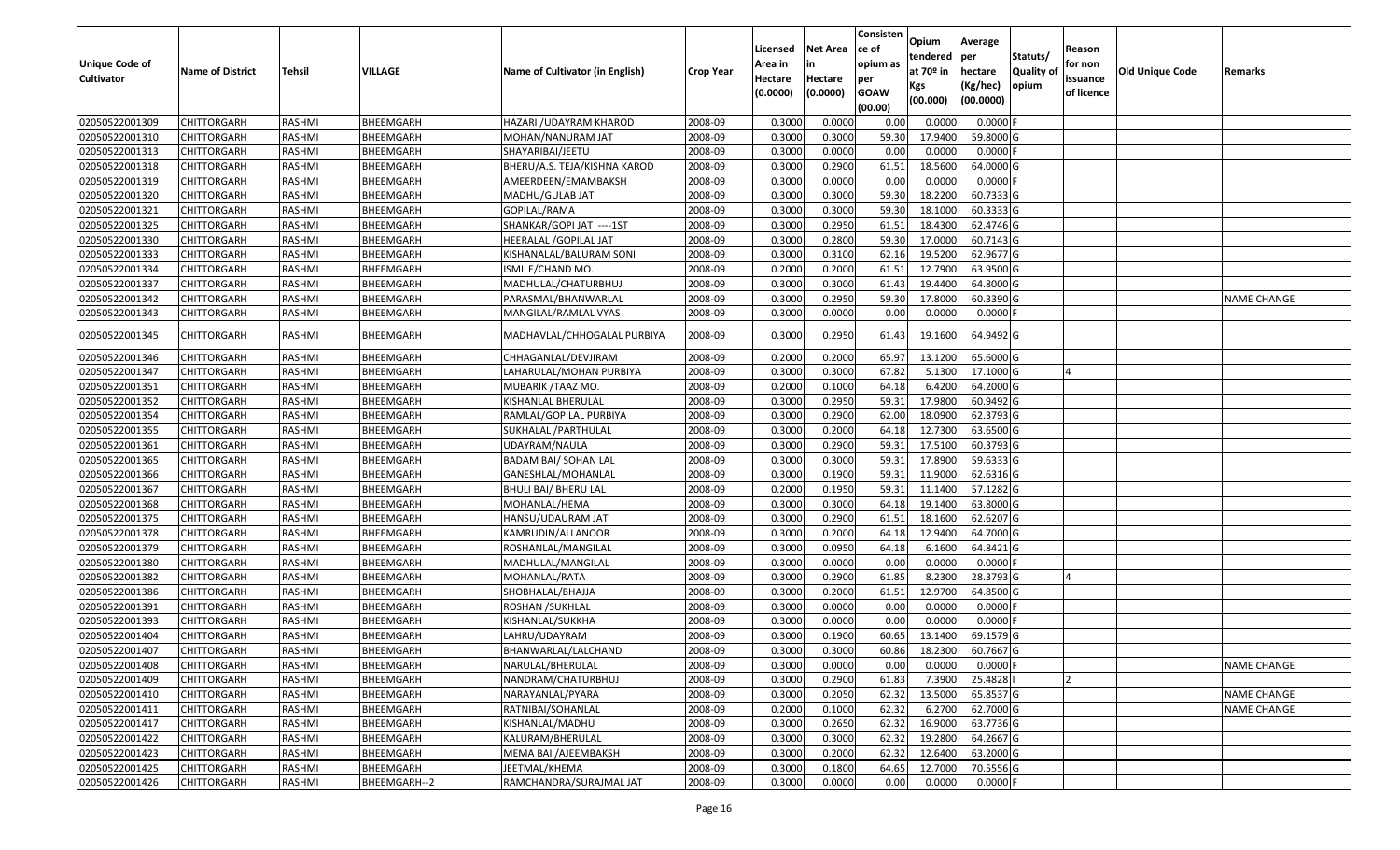| <b>Unique Code of</b><br><b>Cultivator</b> | <b>Name of District</b> | Tehsil        | VILLAGE      | Name of Cultivator (in English) | <b>Crop Year</b> | Licensed<br>Area in<br>Hectare<br>(0.0000) | Net Area<br>in<br>Hectare<br>(0.0000) | Consisten<br>ce of<br>opium as<br>per<br><b>GOAW</b><br>(00.00) | Opium<br>tendered<br>at 70º in<br>Kgs<br>(00.000) | Average<br> per<br>hectare<br>(Kg/hec)<br>(00.0000) | Statuts/<br><b>Quality of</b><br>opium | Reason<br>for non<br>issuance<br>of licence | <b>Old Unique Code</b> | Remarks            |
|--------------------------------------------|-------------------------|---------------|--------------|---------------------------------|------------------|--------------------------------------------|---------------------------------------|-----------------------------------------------------------------|---------------------------------------------------|-----------------------------------------------------|----------------------------------------|---------------------------------------------|------------------------|--------------------|
| 02050522001427                             | <b>CHITTORGARH</b>      | RASHMI        | BHEEMGARH--2 | MANGIBAI/RADESHYAM VYAS         | 2008-09          | 0.3000                                     | 0.3000                                | 61.55                                                           | 18.4300                                           | 61.4333 G                                           |                                        |                                             |                        |                    |
| 02050522001429                             | CHITTORGARH             | RASHMI        | BHEEMGARH--2 | BHERU/NARU JAT                  | 2008-09          | 0.3000                                     | 0.2950                                | 59.69                                                           | 8.6500                                            | 29.3220 G                                           |                                        |                                             |                        |                    |
| 02050522001430                             | CHITTORGARH             | RASHMI        | BHEEMGARH--2 | RATANLAL/CHAMNA                 | 2008-09          | 0.3000                                     | 0.3050                                | 59.38                                                           | 18.0700                                           | 59.2459 G                                           |                                        |                                             |                        |                    |
| 02050522001431                             | CHITTORGARH             | RASHMI        | BHEEMGARH--2 | MOHAN/KISHANA                   | 2008-09          | 0.3000                                     | 0.2950                                | 57.80                                                           | 3.6300                                            | 12.3051G                                            |                                        |                                             |                        |                    |
| 02050522001433                             | CHITTORGARH             | RASHMI        | BHEEMGARH--2 | CHUNNILAL/PYARCHAND SUKHWAL     | 2008-09          | 0.3000                                     | 0.3000                                | 62.00                                                           | 19.1700                                           | 63.9000 G                                           |                                        |                                             |                        |                    |
| 02050522001435                             | CHITTORGARH             | RASHMI        | BHEEMGARH--2 | GANGABAI/RAMLAL                 | 2008-09          | 0.3000                                     | 0.3000                                | 55.29                                                           | 17.5100                                           | 58.3667 G                                           |                                        |                                             |                        | <b>NAME CHANGE</b> |
| 02050522001438                             | <b>CHITTORGARH</b>      | RASHMI        | BHEEMGARH--2 | UDA/BHAWANA CHAMAR              | 2008-09          | 0.3000                                     | 0.3000                                | 59.46                                                           | 17.8200                                           | 59.4000 G                                           |                                        |                                             |                        |                    |
| 02050522001439                             | CHITTORGARH             | RASHMI        | BHEEMGARH--2 | JODHRAJ/DHOKAL                  | 2008-09          | 0.3000                                     | 0.2950                                | 61.55                                                           | 18.1400                                           | 61.4915 G                                           |                                        |                                             |                        |                    |
| 02050522001440                             | CHITTORGARH             | RASHMI        | BHEEMGARH--2 | SOHANIBAI/DALCHAND              | 2008-09          | 0.3000                                     | 0.2800                                | 59.46                                                           | 18.2300                                           | 65.1071 G                                           |                                        |                                             |                        |                    |
| 02050522001442                             | CHITTORGARH             | RASHMI        | BHEEMGARH--2 | CHANDI BAI/CHHOGA               | 2008-09          | 0.3000                                     | 0.3000                                | 59.46                                                           | 17.0200                                           | 56.7333 G                                           |                                        |                                             |                        |                    |
| 02050522001447                             | CHITTORGARH             | RASHMI        | BHEEMGARH--2 | MANGILAL/SHRILAL                | 2008-09          | 0.3000                                     | 0.3000                                | 59.46                                                           | 18.2300                                           | 60.7667 G                                           |                                        |                                             |                        |                    |
| 02050522001450                             | CHITTORGARH             | RASHMI        | BHEEMGARH--2 | NARAYAN/GORIYA                  | 2008-09          | 0.3000                                     | 0.0950                                | 61.55                                                           | 6.3500                                            | 66.8421 G                                           |                                        |                                             |                        |                    |
| 02050522001451                             | CHITTORGARH             | RASHMI        | BHEEMGARH--2 | KELASHPURI/NARAYANPURI          | 2008-09          | 0.3000                                     | 0.2850                                | 59.46                                                           | 17.1500                                           | 60.1754 G                                           |                                        |                                             |                        |                    |
| 02050522001452                             | CHITTORGARH             | RASHMI        | BHEEMGARH--2 | NARANIBAI/MOHANPURI             | 2008-09          | 0.3000                                     | 0.2650                                | 61.55                                                           | 16.4500                                           | 62.0755 G                                           |                                        |                                             |                        |                    |
| 02050522001453                             | CHITTORGARH             | RASHMI        | BHEEMGARH--2 | MANGILAL/NANURAM                | 2008-09          | 0.3000                                     | 0.0000                                | 0.00                                                            | 0.0000                                            | $0.0000$ F                                          |                                        |                                             |                        |                    |
| 02050522001454                             | CHITTORGARH             | RASHMI        | BHEEMGARH--2 | AMRITLAL/BHERULAL               | 2008-09          | 0.3000                                     | 0.1000                                | 61.91                                                           | 6.6600                                            | 66.6000 G                                           |                                        |                                             |                        |                    |
| 02050522001455                             | CHITTORGARH             | RASHMI        | BHEEMGARH--2 | CHANDI BAI/PANNA                | 2008-09          | 0.2000                                     | 0.2000                                | 64.46                                                           | 13.3700                                           | 66.8500 G                                           |                                        |                                             |                        |                    |
| 02050522001458                             | CHITTORGARH             | RASHMI        | BHEEMGARH--2 | KHARAKBAI/SOHANLAL              | 2008-09          | 0.3000                                     | 0.2950                                | 61.85                                                           | 19.5700                                           | 66.3390 G                                           |                                        |                                             |                        |                    |
| 02050522001460                             | CHITTORGARH             | RASHMI        | BHEEMGARH--2 | HAJARIMAL /JAWAHARMAL           | 2008-09          | 0.3000                                     | 0.3000                                | 61.61                                                           | 18.1300                                           | 60.4333 G                                           |                                        |                                             |                        |                    |
| 02050522001464                             | <b>CHITTORGARH</b>      | RASHMI        | BHEEMGARH--2 | MOHAN/MODA KALAL                | 2008-09          | 0.3000                                     | 0.3000                                | 56.11                                                           | 7.4800                                            | 24.9333 G                                           |                                        |                                             |                        |                    |
| 02050522001469                             | CHITTORGARH             | <b>RASHMI</b> | BHEEMGARH--2 | <b>GANESHLAL /JODHRAJ</b>       | 2008-09          | 0.3000                                     | 0.1000                                | 65.97                                                           | 6.6900                                            | 66.9000 G                                           |                                        |                                             |                        |                    |
| 02050522001471                             | <b>CHITTORGARH</b>      | RASHMI        | BHEEMGARH--2 | SHANKARLAL/NATHULAL GARG        | 2008-09          | 0.3000                                     | 0.2900                                | 56.11                                                           | 17.2400                                           | 59.4483 G                                           |                                        |                                             |                        |                    |
| 02050522001483                             | CHITTORGARH             | RASHMI        | BHEEMGARH--2 | BHERUPURI/BALUPURI              | 2008-09          | 0.3000                                     | 0.3000                                | 55.15                                                           | 16.1500                                           | 53.8333 G                                           |                                        |                                             |                        |                    |
| 02050522001484                             | CHITTORGARH             | RASHMI        | BHEEMGARH--2 | SURESHKUMAR/SOHANLAL GANDHI     | 2008-09          | 0.3000                                     | 0.1950                                | 62.00                                                           | 5.9600                                            | 30.5641 G                                           |                                        |                                             |                        |                    |
| 02050522002001                             | <b>CHITTORGARH</b>      | RASHMI        | <b>BARU</b>  | BENIRAM/DUNGA                   | 2008-09          | 0.2000                                     | 0.1900                                | 67.33                                                           | 13.7800                                           | 72.5263 G                                           |                                        |                                             |                        |                    |
| 02050522002004                             | CHITTORGARH             | RASHMI        | <b>BARU</b>  | MADHO/UDAIRAM                   | 2008-09          | 0.2000                                     | 0.2050                                | 60.97                                                           | 12.4000                                           | 60.4878 G                                           |                                        |                                             |                        |                    |
| 02050522002006                             | <b>CHITTORGARH</b>      | RASHMI        | <b>BARU</b>  | KISHANLAL/DHANNA                | 2008-09          | 0.2000                                     | 0.1950                                | 64.37                                                           | 12.7200                                           | 65.2308 G                                           |                                        |                                             |                        |                    |
| 02050522002007                             | <b>CHITTORGARH</b>      | RASHMI        | <b>BARU</b>  | CHANDIBAI/RUPLAL                | 2008-09          | 0.3000                                     | 0.3000                                | 67.33                                                           | 21.6400                                           | 72.1333 G                                           |                                        |                                             |                        | <b>NAME CHANGE</b> |
| 02050522002009                             | CHITTORGARH             | RASHMI        | <b>BARU</b>  | MANGIBAI/PARTHU                 | 2008-09          | 0.2000                                     | 0.1900                                | 61.65                                                           | 11.7700                                           | 61.9474 G                                           |                                        |                                             |                        |                    |
| 02050522002010                             | CHITTORGARH             | RASHMI        | <b>BARU</b>  | SHUSHILABAI/SHANKARLAL          | 2008-09          | 0.3000                                     | 0.1900                                | 60.97                                                           | 12.2400                                           | 64.4211 G                                           |                                        |                                             |                        | <b>NAME CHANGE</b> |
| 02050522002011                             | CHITTORGARH             | RASHMI        | <b>BARU</b>  | KAJOD/RAMA                      | 2008-09          | 0.2000                                     | 0.1000                                | 67.33                                                           | 6.8600                                            | 68.6000 G                                           |                                        |                                             |                        |                    |
| 02050522002012                             | CHITTORGARH             | RASHMI        | <b>BARU</b>  | GANESH/PANNA                    | 2008-09          | 0.2000                                     | 0.2000                                | 60.97                                                           | 12.3700                                           | 61.8500 G                                           |                                        |                                             |                        |                    |
| 02050522002013                             | CHITTORGARH             | RASHMI        | <b>BARU</b>  | KALU/PRITHVIRAJ                 | 2008-09          | 0.2000                                     | 0.2000                                | 60.97                                                           | 12.1000                                           | 60.5000 G                                           |                                        |                                             |                        |                    |
| 02050522002016                             | CHITTORGARH             | RASHMI        | <b>BARU</b>  | LOBHU/HAZARI                    | 2008-09          | 0.2000                                     | 0.1900                                | 64.37                                                           | 12.3200                                           | 64.8421 G                                           |                                        |                                             |                        |                    |
| 02050522002020                             | <b>CHITTORGARH</b>      | <b>RASHMI</b> | <b>BARU</b>  | KISHANLAL/PYARCHAND             | 2008-09          | 0.2000                                     | 0.2000                                | 51.91                                                           |                                                   | 6.0300 30.1500                                      |                                        | $\mathsf{Z}$                                |                        |                    |
| 02050522002021                             | <b>CHITTORGARH</b>      | RASHMI        | <b>BARU</b>  | RUKMANIBAI/ONKAR                | 2008-09          | 0.2000                                     | 0.1800                                | 62.54                                                           | 6.9300                                            | 38.5000 G                                           |                                        |                                             |                        |                    |
| 02050522002030                             | <b>CHITTORGARH</b>      | RASHMI        | <b>BARU</b>  | MANGIBAI/MADANLAL               | 2008-09          | 0.2000                                     | 0.2000                                | 60.97                                                           | 12.2100                                           | 61.0500 G                                           |                                        |                                             |                        | <b>NAME CHANGE</b> |
| 02050522002031                             | <b>CHITTORGARH</b>      | RASHMI        | <b>BARU</b>  | BHERU/NATHU                     | 2008-09          | 0.2000                                     | 0.1000                                | 64.37                                                           | 6.9000                                            | 69.0000G                                            |                                        |                                             |                        |                    |
| 02050522002038                             | <b>CHITTORGARH</b>      | RASHMI        | <b>BARU</b>  | NANDRAM/RUPAJI                  | 2008-09          | 0.2000                                     | 0.0200                                | 68.32                                                           | 1.6900                                            | 84.5000 G                                           |                                        |                                             |                        |                    |
| 02050522002039                             | <b>CHITTORGARH</b>      | RASHMI        | <b>BARU</b>  | RATTU/MOTI BHEEL                | 2008-09          | 0.3000                                     | 0.3000                                | 63.55                                                           | 17.8000                                           | 59.3333 G                                           |                                        |                                             |                        |                    |
| 02050522002040                             | <b>CHITTORGARH</b>      | RASHMI        | <b>BARU</b>  | NATHULAL/PARTHU JAT             | 2008-09          | 0.3000                                     | 0.2950                                | 61.40                                                           | 18.5100                                           | 62.7458 G                                           |                                        |                                             |                        |                    |
| 02050522002042                             | <b>CHITTORGARH</b>      | RASHMI        | <b>BARU</b>  | RAMLAL/DUNGA JAT                | 2008-09          | 0.2000                                     | 0.1900                                | 60.11                                                           | 11.6700                                           | $61.4211$ G                                         |                                        |                                             |                        |                    |
| 02050522002045                             | CHITTORGARH             | RASHMI        | <b>BARU</b>  | DUNGA/KALU                      | 2008-09          | 0.3000                                     | 0.2950                                | 61.16                                                           | 18.2700                                           | 61.9322 G                                           |                                        |                                             |                        |                    |
| 02050522002047                             | <b>CHITTORGARH</b>      | RASHMI        | <b>BARU</b>  | BHERULAL/MADHOLAL               | 2008-09          | 0.3000                                     | 0.1900                                | 59.00                                                           | 11.8600                                           | 62.4211 G                                           |                                        |                                             |                        |                    |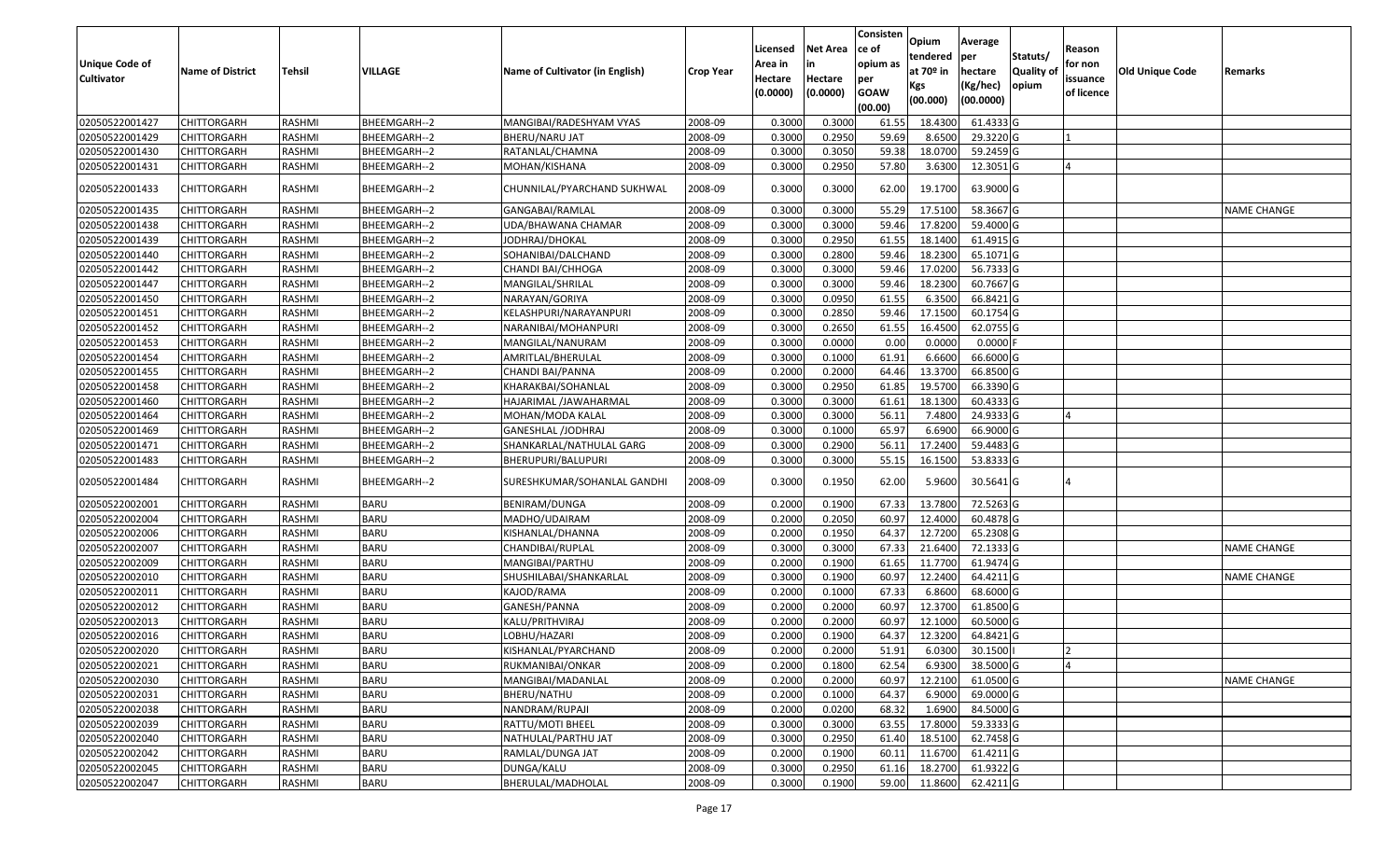|                                  |                                   |                         |                            |                                          |                    | Licensed         | <b>Net Area</b>  | Consisten<br>ce of | Opium<br>tendered  | Average<br>per         | Statuts/         | Reason     |                 |                    |
|----------------------------------|-----------------------------------|-------------------------|----------------------------|------------------------------------------|--------------------|------------------|------------------|--------------------|--------------------|------------------------|------------------|------------|-----------------|--------------------|
| Unique Code of                   | <b>Name of District</b>           | <b>Tehsil</b>           | VILLAGE                    | Name of Cultivator (in English)          | <b>Crop Year</b>   | Area in          |                  | opium as           | at $70°$ in        | hectare                | <b>Quality o</b> | for non    | Old Unique Code | Remarks            |
| <b>Cultivator</b>                |                                   |                         |                            |                                          |                    | Hectare          | Hectare          | per                | Kgs                | (Kg/hec)               | opium            | issuance   |                 |                    |
|                                  |                                   |                         |                            |                                          |                    | (0.0000)         | (0.0000)         | <b>GOAW</b>        | (00.000)           | (00.0000)              |                  | of licence |                 |                    |
|                                  |                                   |                         |                            |                                          |                    |                  |                  | (00.00)            |                    |                        |                  |            |                 |                    |
| 02050522002048<br>02050522002049 | <b>CHITTORGARH</b><br>CHITTORGARH | RASHMI<br>RASHMI        | <b>BARU</b><br><b>BARU</b> | JHAMKUBAI/HEERALAL<br>DEVIKISHAN/GOKAL   | 2008-09<br>2008-09 | 0.2000<br>0.3000 | 0.1950<br>0.3000 | 60.1<br>58.12      | 11.7200<br>16.9100 | 60.1026 G<br>56.3667 G |                  |            |                 |                    |
| 02050522002051                   | CHITTORGARH                       | RASHMI                  | <b>BARU</b>                | KAMLA DEVI/KACHHALAL                     | 2008-09            | 0.3000           | 0.3050           | 56.13              | 16.9100            | 55.4426 G              |                  |            |                 |                    |
|                                  |                                   |                         |                            | BHAWANIRAM/MADHO@MAHADEV                 |                    |                  |                  |                    |                    |                        |                  |            |                 |                    |
| 02050522002054                   | CHITTORGARH                       | RASHMI                  | <b>BARU</b>                | JAT                                      | 2008-09            | 0.2000           | 0.0000           | 0.00               | 0.0000             | $0.0000$ F             |                  |            |                 |                    |
| 02050522002055                   | CHITTORGARH                       | RASHMI                  | <b>BARU</b>                | CHHOGA/LOBHU                             | 2008-09            | 0.300            | 0.2900           | 64.37              | 19.4700            | 67.1379 G              |                  |            |                 |                    |
| 02050522002057                   | CHITTORGARH                       | RASHMI                  | <b>BARU</b>                | MADHU/BHEEMA                             | 2008-09            | 0.2000           | 0.2050           | 60.1               | 12.4400            | 60.6829 G              |                  |            |                 |                    |
| 02050522002059                   | <b>CHITTORGARH</b>                | <b>RASHMI</b>           | <b>BARU</b>                | NARAYAN/HAZARI                           | 2008-09            | 0.2000           | 0.1500           | 60.1               | 9.0600             | 60.4000 G              |                  |            |                 |                    |
| 02050522002061                   | CHITTORGARH                       | RASHMI                  | <b>BARU</b>                | SUSHILADEVI/KANMAL                       | 2008-09            | 0.2000           | 0.1950           | 58.12              | 11.3400            | 58.1538 G              |                  |            |                 |                    |
| 02050522002067                   | <b>CHITTORGARH</b>                | RASHMI                  | <b>BARU</b>                | BALU/RAMA                                | 2008-09            | 0.2000           | 0.2000           | 64.37              | 12.8000            | 64.0000 G              |                  |            |                 |                    |
| 02050522002068                   | CHITTORGARH                       | RASHMI                  | <b>BARU</b>                | NAUJIBAI/LOBHU                           | 2008-09            | 0.3000           | 0.2900           | 54.78              | 5.6000             | 19.3103                |                  |            |                 |                    |
| 02050522002069                   | CHITTORGARH                       | RASHMI                  | <b>BARU</b>                | BHERU/DALU                               | 2008-09            | 0.3000           | 0.2650           | 58.12              | 15.3700            | 58.0000G               |                  |            |                 | TRANSFER / PAAVALI |
| 02050522002073                   | <b>CHITTORGARH</b>                | RASHMI                  | <b>BARU</b>                | DHAPUBAI/KISHNA                          | 2008-09            | 0.2000           | 0.2000           | 63.97              | 13.2300            | 66.1500 G              |                  |            |                 |                    |
| 02050522002077                   | CHITTORGARH                       | RASHMI                  | <b>BARU</b>                | UDAIRAM/RAMLAL                           | 2008-09            | 0.2000           | 0.1900           | 60.1               | 11.8200            | 62.2105 G              |                  |            |                 |                    |
| 02050522002081                   | CHITTORGARH                       | RASHMI                  | <b>BARU</b>                | PAPPULAL/UDAYRAM GAYRI                   | 2008-09            | 0.3000           | 0.2650           | 68.3               | 18.1000            | 68.3019G               |                  |            |                 |                    |
| 02050522002082                   | CHITTORGARH                       | RASHMI                  | <b>BARU</b>                | BHAWANISHANKER/BHAWARLAL                 | 2008-09            | 0.2000           | 0.2000           | 59.5               | 14.0800            | 70.4000 G              |                  |            |                 |                    |
| 02050522002085                   | CHITTORGARH                       | RASHMI                  | <b>BARU</b>                | BHAGWANLAL/MADHULAL                      | 2008-09            | 0.3000           | 0.2950           | 61.16              | 18.2900            | 62.0000G               |                  |            |                 |                    |
| 02050522002086                   | CHITTORGARH                       | RASHMI                  | <b>BARU</b>                | KABERIBAI/KALULAL                        | 2008-09            | 0.2000           | 0.1950           | 60.1               | 11.7300            | 60.1538 G              |                  |            |                 |                    |
| 02050522002090                   | CHITTORGARH                       | RASHMI                  | <b>BARU</b>                | BHERULAL/MAGNA                           | 2008-09            | 0.3000           | 0.2950           | 63.46              | 19.2000            | 65.0847 G              |                  |            |                 |                    |
| 02050522002091                   | CHITTORGARH                       | RASHMI                  | <b>BARU</b>                | KALU/MODAJI BAIRAWA                      | 2008-09            | 0.2000           | 0.0950           | 63.97              | 6.4000             | 67.3684 G              |                  |            |                 |                    |
| 02050522002094                   | CHITTORGARH                       | RASHMI                  | <b>BARU</b>                | NARU/BHURA CHAMAR                        | 2008-09            | 0.2000           | 0.2000           | 61.65              | 12.6200            | 63.1000G               |                  |            |                 |                    |
| 02050522002095                   | CHITTORGARH                       | RASHMI                  | <b>BARU</b>                | EIMANA BEGAM/MITHHU KHAN                 | 2008-09            | 0.3000           | 0.2850           | 61.65              | 18.5400            | 65.0526 G              |                  |            |                 |                    |
| 02050522002096                   | CHITTORGARH                       | RASHMI                  | <b>BARU</b>                | NANALAL/BALU TELI                        | 2008-09            | 0.3000           | 0.1900           | 57.43              | 11.2900            | 59.4211G               |                  |            |                 |                    |
| 02050522002097                   | CHITTORGARH                       | RASHMI                  | <b>BARU</b>                | BHERULAL/HAZARI JAT                      | 2008-09            | 0.2000           | 0.2000           | 63.55              | 12.6300            | 63.1500 G              |                  |            |                 |                    |
| 02050522002101                   | <b>CHITTORGARH</b>                | RASHMI                  | <b>BARU</b>                | MOHANLAL/BHERULAL                        | 2008-09            | 0.3000           | 0.1000           | 67.89              | 7.0500             | 70.5000G               |                  |            |                 |                    |
| 02050522002103<br>02050522002108 | CHITTORGARH                       | <b>RASHMI</b>           | <b>BARU</b>                | LAXMAN/KALU                              | 2008-09            | 0.2000           | 0.2000           | 60.66              | 12.0600            | 60.3000 G              |                  |            |                 |                    |
|                                  | CHITTORGARH                       | RASHMI                  | <b>BARU</b><br><b>BARU</b> | MADHULAL/CHOGA SUTHAR                    | 2008-09            | 0.2000<br>0.3000 | 0.2000<br>0.2900 | 63.46<br>60.66     | 12.6400<br>16.9800 | 63.2000 G<br>58.5517 G |                  |            |                 |                    |
| 02050522002111<br>02050522002112 | CHITTORGARH<br>CHITTORGARH        | RASHMI<br><b>RASHMI</b> | <b>BARU</b>                | LAXMANLAL/DEVKISHAN<br>RUPALAL/GHASI NAI | 2008-09<br>2008-09 | 0.2000           | 0.1950           | 58.12              | 11.8700            | 60.8718 G              |                  |            |                 |                    |
| 02050522002113                   | CHITTORGARH                       | RASHMI                  | <b>BARU</b>                | RATANLAL/DHANNA JAT                      | 2008-09            | 0.2000           | 0.2000           | 59.18              | 12.1300            | 60.6500 G              |                  |            |                 |                    |
| 02050522002115                   | CHITTORGARH                       | RASHMI                  | <b>BARU</b>                | PRABHU/NANDA                             | 2008-09            | 0.3000           | 0.2950           | 67.63              | 20.1700            | 68.3729 G              |                  |            |                 |                    |
| 02050522002118                   | CHITTORGARH                       | RASHMI                  | <b>BARU</b>                | GANESHLAL/KAJODILAL                      | 2008-09            | 0.2000           | 0.1000           | 63.97              | 6.2500             | 62.5000G               |                  |            |                 |                    |
| 02050522002126                   | <b>CHITTORGARH</b>                | RASHMI                  | <b>BARU</b>                | <b>BALU/KALU JAT</b>                     | 2008-09            | 0.2000           | 0.2000           | 63.97              | 12.7900            | 63.9500 G              |                  |            |                 |                    |
| 02050522002129                   | <b>CHITTORGARH</b>                | RASHMI                  | <b>BARU</b>                | BHAGWANLAL/RUPLAL                        | 2008-09            | 0.2000           | 0.1950           | 59.18              | 11.6100            | 59.5385 G              |                  |            |                 |                    |
| 02050522002130                   | CHITTORGARH                       | RASHMI                  | <b>BARU</b>                | SHIVLAL/BHERULAL                         | 2008-09            | 0.2000           | 0.2000           | 63.97              | 12.7200            | 63.6000 G              |                  |            |                 |                    |
| 02050522002131                   | CHITTORGARH                       | RASHMI                  | <b>BARU</b>                | OMPRAKASH/RUPLAL                         | 2008-09            | 0.2000           | 0.1950           | 63.91              | 12.4500            | 63.8462 G              |                  |            |                 |                    |
| 02050522002133                   | <b>CHITTORGARH</b>                | RASHMI                  | <b>BARU</b>                | SHANKAR/UDA BHEEL                        | 2008-09            | 0.2000           | 0.2000           | 65.50              | 13.0200            | 65.1000 G              |                  |            |                 | NAME CHANGE        |
| 02050522002137                   | <b>CHITTORGARH</b>                | RASHMI                  | <b>BARU</b>                | BANSHILAL/KAJODIMAL                      | 2008-09            | 0.2000           | 0.1000           | 69.00              | 7.0200             | 70.2000 G              |                  |            |                 |                    |
| 02050522002139                   | <b>CHITTORGARH</b>                | RASHMI                  | <b>BARU</b>                | HAZARI/BHEEMA JAT                        | 2008-09            | 0.2000           | 0.1950           | 59.18              | 11.3800            | 58.3590 G              |                  |            |                 |                    |
| 02050522002142                   | <b>CHITTORGARH</b>                | RASHMI                  | <b>BARU</b>                | GAURIBAI@RUPIBAI/HAZARI                  | 2008-09            | 0.2000           | 0.2050           | 67.33              | 13.9700            | 68.1463 G              |                  |            |                 |                    |
| 02050522002143                   | <b>CHITTORGARH</b>                | RASHMI                  | <b>BARU</b>                | MADHULAL/GOKAL JAT                       | 2008-09            | 0.2000           | 0.1900           | 67.33              | 13.6300            | 71.7368 G              |                  |            |                 |                    |
| 02050522002147                   | <b>CHITTORGARH</b>                | RASHMI                  | <b>BARU</b>                | KHURAJ/KAJOD TELI                        | 2008-09            | 0.2000           | 0.1950           | 63.06              | 12.5500            | 64.3590 G              |                  |            |                 |                    |
| 02050522002150                   | <b>CHITTORGARH</b>                | RASHMI                  | <b>BARU</b>                | GIRDHARI/BARDA BHEEL                     | 2008-09            | 0.2000           | 0.2000           | 63.46              | 12.3800            | 61.9000 G              |                  |            |                 |                    |
| 02050522002151                   | <b>CHITTORGARH</b>                | RASHMI                  | <b>BARU</b>                | SHOSHARBAI/BHERULAL                      | 2008-09            | 0.3000           | 0.2900           | 65.34              | 18.8600            | 65.0345 G              |                  |            |                 |                    |
| 02050522002152                   | <b>CHITTORGARH</b>                | RASHMI                  | <b>BARU</b>                | NARAYAN/SOWAN                            | 2008-09            | 0.3000           | 0.2900           | 63.91              | 18.7700            | $64.7241$ G            |                  |            |                 |                    |
| 02050522002153                   | <b>CHITTORGARH</b>                | RASHMI                  | <b>BARU</b>                | DEVIKISHAN/KALU TELI                     | 2008-09            | 0.2000           | 0.1950           | 57.50              | 11.4900            | 58.9231 G              |                  |            |                 |                    |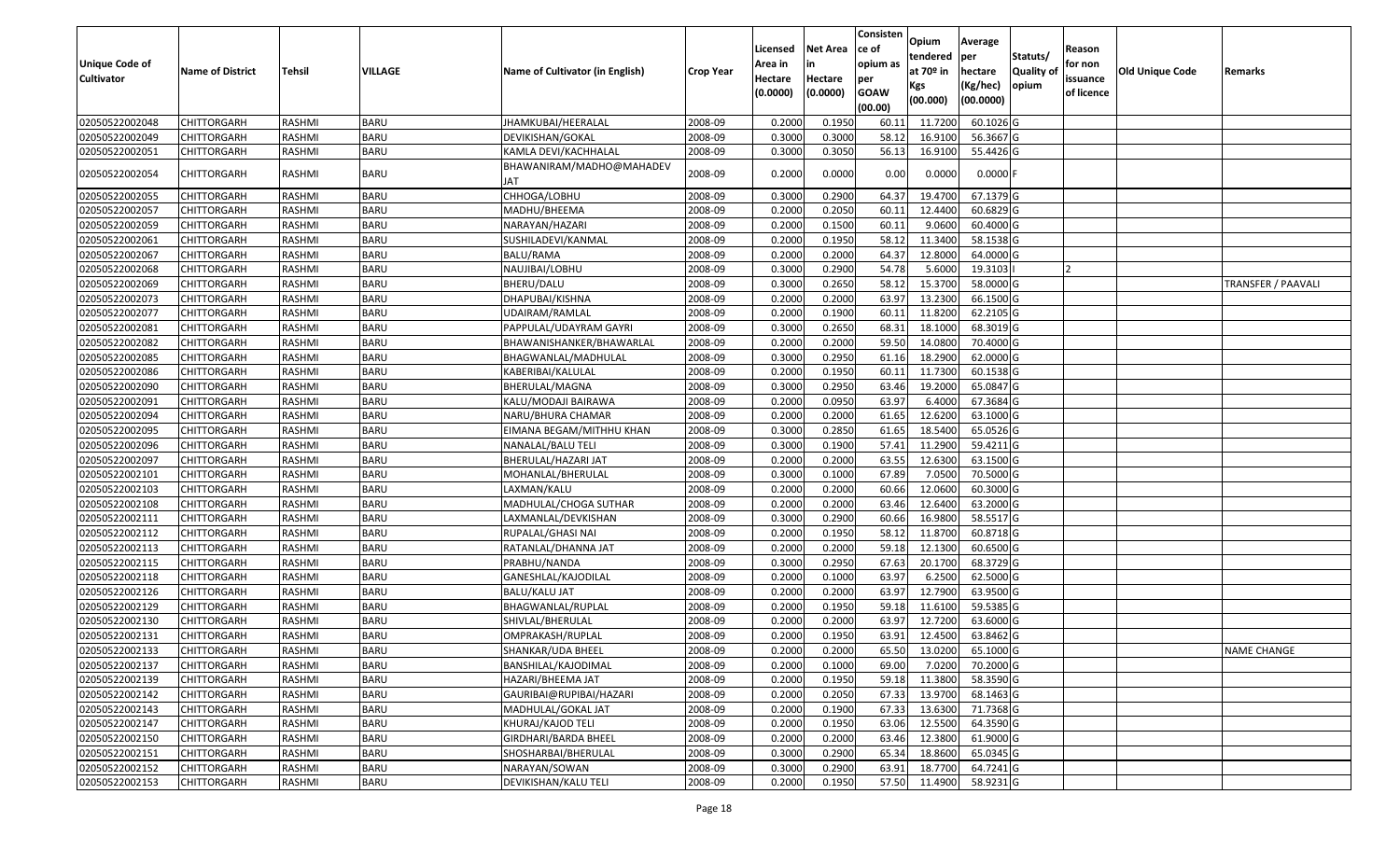|                   |                            |                  |                            |                                        |                    | Licensed | <b>Net Area</b> | Consisten<br>ce of | Opium<br>tendered | Average<br>per | Statuts/         | Reason     |                 |                    |
|-------------------|----------------------------|------------------|----------------------------|----------------------------------------|--------------------|----------|-----------------|--------------------|-------------------|----------------|------------------|------------|-----------------|--------------------|
| Unique Code of    | <b>Name of District</b>    | <b>Tehsil</b>    | VILLAGE                    | Name of Cultivator (in English)        | <b>Crop Year</b>   | Area in  |                 | opium as           | at $70°$ in       | hectare        | <b>Quality o</b> | for non    | Old Unique Code | Remarks            |
| <b>Cultivator</b> |                            |                  |                            |                                        |                    | Hectare  | Hectare         | per                | Kgs               | (Kg/hec)       | opium            | issuance   |                 |                    |
|                   |                            |                  |                            |                                        |                    | (0.0000) | (0.0000)        | <b>GOAW</b>        | (00.000)          | (00.0000)      |                  | of licence |                 |                    |
| 02050522002154    |                            |                  |                            |                                        |                    | 0.3000   | 0.3000          | (00.00)            | 20.7000           | 69.0000G       |                  |            |                 |                    |
| 02050522002155    | CHITTORGARH<br>CHITTORGARH | RASHMI           | <b>BARU</b><br><b>BARU</b> | MANGU/KALU NAYAK                       | 2008-09            | 0.2000   | 0.2000          | 69.50              | 12.3700           | 61.8500 G      |                  |            |                 |                    |
| 02050522002157    | CHITTORGARH                | RASHMI<br>RASHMI | BARU                       | KAMRUDDIN/GHASI KHAN<br>MANGIBAI/LOBHA | 2008-09<br>2008-09 | 0.3000   | 0.2950          | 60.73<br>59.18     | 16.3500           | 55.4237 G      |                  |            |                 |                    |
|                   |                            |                  |                            |                                        |                    |          |                 |                    |                   |                |                  |            |                 |                    |
| 02050522002161    | CHITTORGARH                | RASHMI           | <b>BARU</b>                | SHAKINA/HUSAIN KHA@HUSAINBAKSH 2008-09 |                    | 0.2000   | 0.2000          | 58.75              | 2.7000            | 13.5000 G      |                  |            |                 |                    |
| 02050522002162    | CHITTORGARH                | RASHMI           | <b>BARU</b>                | MANGILAL/BHURALAL SUKHWAL              | 2008-09            | 0.2000   | 0.1850          | 63.91              | 12.0700           | 65.2432 G      |                  |            |                 |                    |
| 02050522002163    | CHITTORGARH                | RASHMI           | <b>BARU</b>                | JADAV BAI/KANA CHAMAR                  | 2008-09            | 0.2000   | 0.2000          | 63.91              | 12.5100           | 62.5500 G      |                  |            |                 |                    |
| 02050522002165    | <b>CHITTORGARH</b>         | <b>RASHMI</b>    | <b>BARU</b>                | GOPI/LALURAM BAIRWA                    | 2008-09            | 0.2000   | 0.2000          | 54.36              | 10.6300           | 53.1500 G      |                  |            |                 |                    |
| 02050522002167    | CHITTORGARH                | RASHMI           | <b>BARU</b>                | TAMU/HARLAL/GOKUL BALAI                | 2008-09            | 0.3000   | 0.3050          | 59.00              | 4.6400            | 15.2131 G      |                  |            |                 |                    |
| 02050522002168    | CHITTORGARH                | RASHMI           | <b>BARU</b>                | RATANLAL/BHURA BALAI                   | 2008-09            | 0.2000   | 0.2000          | 63.91              | 13.0000           | 65.0000 G      |                  |            |                 |                    |
| 02050522002173    | CHITTORGARH                | RASHMI           | <b>BARU</b>                | DEVU BAI/ONKAR JI                      | 2008-09            | 0.2000   | 0.2000          | 63.99              | 12.9300           | 64.6500 G      |                  |            |                 |                    |
| 02050522002175    | CHITTORGARH                | RASHMI           | <b>BARU</b>                | JAMKUBAI/JEETU                         | 2008-09            | 0.2000   | 0.1900          | 60.95              | 11.9200           | 62.7368 G      |                  |            |                 |                    |
| 02050522002177    | <b>CHITTORGARH</b>         | RASHMI           | <b>BARU</b>                | SHOBHALAL/HEERAJI                      | 2008-09            | 0.2000   | 0.1900          | 60.95              | 11.4200           | 60.1053 G      |                  |            |                 |                    |
| 02050522002178    | <b>CHITTORGARH</b>         | RASHMI           | <b>BARU</b>                | KESHARBAI/NARAYAN                      | 2008-09            | 0.2000   | 0.1900          | 60.95              | 11.6500           | 61.3158 G      |                  |            |                 |                    |
| 02050522002179    | CHITTORGARH                | RASHMI           | <b>BARU</b>                | RATANLAL/SHOBHALAL                     | 2008-09            | 0.3000   | 0.1950          | 60.95              | 12.0200           | 61.6410 G      |                  |            |                 |                    |
| 02050522002182    | CHITTORGARH                | RASHMI           | <b>BARU</b>                | MANGU/PYARBAKSH                        | 2008-09            | 0.2000   | 0.1950          | 58.8               | 11.6600           | 59.7949 G      |                  |            |                 |                    |
| 02050522002187    | CHITTORGARH                | RASHMI           | <b>BARU</b>                | RAJIBAI/MADHU                          | 2008-09            | 0.2000   | 0.2000          | 63.99              | 13.0300           | 65.1500G       |                  |            |                 |                    |
| 02050522002188    | CHITTORGARH                | RASHMI           | <b>BARU</b>                | NARAYAN/GOPI SALVI                     | 2008-09            | 0.3000   | 0.3000          | 63.99              | 18.9800           | 63.2667 G      |                  |            |                 |                    |
| 02050522002191    | CHITTORGARH                | RASHMI           | <b>BARU</b>                | SATYANARAYAN/KAJOD                     | 2008-09            | 0.2000   | 0.1000          | 66.78              | 6.8300            | 68.3000 G      |                  |            |                 |                    |
| 02050522002194    | CHITTORGARH                | RASHMI           | <b>BARU</b>                | MATHARI/BALU                           | 2008-09            | 0.3000   | 0.3000          | 63.99              | 18.8200           | 62.7333 G      |                  |            |                 |                    |
| 02050522002197    | CHITTORGARH                | RASHMI           | <b>BARU</b>                | AMBALAL/BALU CHAMAR                    | 2008-09            | 0.2000   | 0.1900          | 56.54              | 11.0200           | 58.0000G       |                  |            |                 |                    |
| 02050522002200    | CHITTORGARH                | RASHMI           | <b>BARU</b>                | SHOLA/DEVA                             | 2008-09            | 0.2000   | 0.0000          | 0.00               | 0.0000            | 0.0000         |                  |            |                 |                    |
| 02050522002207    | CHITTORGARH                | RASHMI           | <b>BARU</b>                | ALLADIN/JAMALDDIN MANSURI              | 2008-09            | 0.2000   | 0.2000          | 60.88              | 12.2700           | 61.3500 G      |                  |            |                 |                    |
| 02050522002208    | CHITTORGARH                | RASHMI           | <b>BARU</b>                | CHAND KHAN/GHASI KHAN                  | 2008-09            | 0.2000   | 0.2000          | 59.5               | 12.1600           | 60.8000 G      |                  |            |                 |                    |
| 02050522002209    | <b>CHITTORGARH</b>         | RASHMI           | <b>BARU</b>                | NATHULAL/GOPI LUHAR                    | 2008-09            | 0.2000   | 0.0200          | 66.78              | 1.4900            | 74.5000G       |                  |            |                 |                    |
| 02050522002211    | CHITTORGARH                | RASHMI           | <b>BARU</b>                | PRABHULAL/RATTU BHEEL                  | 2008-09            | 0.2000   | 0.1900          | 59.00              | 11.5900           | 61.0000G       |                  |            |                 |                    |
| 02050522002214    | CHITTORGARH                | RASHMI           | <b>BARU</b>                | SHYAMLAL/LOBHCHAND                     | 2008-09            | 0.3000   | 0.1950          | 60.95              | 11.3900           | 58.4103 G      |                  |            |                 |                    |
| 02050522002215    | CHITTORGARH                | RASHMI           | <b>BARU</b>                | LAHRU/RAMLAL                           | 2008-09            | 0.3000   | 0.2950          | 60.66              | 17.8800           | 60.6102G       |                  |            |                 |                    |
| 02050522002216    | CHITTORGARH                | <b>RASHMI</b>    | <b>BARU</b>                | DHANNA/NATHU JAT                       | 2008-09            | 0.2000   | 0.1000          | 61.16              | 6.4900            | 64.9000 G      |                  |            |                 |                    |
| 02050522002221    | CHITTORGARH                | RASHMI           | <b>BARU</b>                | UDAIRAM/NARU                           | 2008-09            | 0.2000   | 0.2050          | 59.00              | 11.8200           | 57.6585 G      |                  |            |                 |                    |
| 02050522002225    | CHITTORGARH                | RASHMI           | <b>BARU</b>                | <b>GULAB/HEERA BHEEL</b>               | 2008-09            | 0.2000   | 0.1900          | 64.7               | 11.9400           | 62.8421G       |                  |            |                 |                    |
| 02050522002229    | CHITTORGARH                | RASHMI           | <b>BARU</b>                | BANU/ISMAIL KHAN                       | 2008-09            | 0.2000   | 0.1900          | 64.33              | 12.0900           | 63.6316 G      |                  |            |                 |                    |
| 02050522002232    | <b>CHITTORGARH</b>         | RASHMI           | <b>BARU</b>                | GOPAL LAL/BHERULAL VYAS                | 2008-09            | 0.2000   | 0.1900          | 64.77              | 12.5500           | 66.0526 G      |                  |            |                 |                    |
| 02050522002233    | <b>CHITTORGARH</b>         | RASHMI           | <b>BARU</b>                | SHANKER/LEHRU                          | 2008-09            | 0.3000   | 0.2900          | 59.51              | 17.9800           | 62.0000 G      |                  |            |                 |                    |
| 02050522002234    | CHITTORGARH                | RASHMI           | <b>BARU</b>                | LEHRULAL/BHURALAL                      | 2008-09            | 0.2000   | 0.1950          | 65.98              | 12.8100           | 65.6923 G      |                  |            |                 |                    |
| 02050522002236    | CHITTORGARH                | RASHMI           | <b>BARU</b>                | NARUGIR/MADHUGIR                       | 2008-09            | 0.2000   | 0.2000          | 63.99              | 12.4100           | 62.0500G       |                  |            |                 |                    |
| 02050522002241    | <b>CHITTORGARH</b>         | RASHMI           | <b>BARU</b>                | KALURAM/MOHANLAL PANDIT                | 2008-09            | 0.2000   | 0.2050          |                    | 59.51 12.3100     | 60.0488 G      |                  |            |                 |                    |
| 02050522002242    | <b>CHITTORGARH</b>         | RASHMI           | <b>BARU</b>                | KANKUBAI/BADRILAL                      | 2008-09            | 0.2000   | 0.1800          | 61.68              | 11.4700           | 63.7222 G      |                  |            |                 | <b>NAME CHANGE</b> |
| 02050522002244    | <b>CHITTORGARH</b>         | RASHMI           | <b>BARU</b>                | PEERU/PYAR BAKSH                       | 2008-09            | 0.3000   | 0.3000          | 58.89              | 17.4500           | 58.1667 G      |                  |            |                 |                    |
| 02050522002245    | <b>CHITTORGARH</b>         | RASHMI           | <b>BARU</b>                | KHAJU KHAN/RAHEEM BAKSH                | 2008-09            | 0.2000   | 0.1800          | 59.17              | 10.9300           | 60.7222 G      |                  |            |                 |                    |
| 02050522002250    | CHITTORGARH                | RASHMI           | <b>BARU</b>                | BHERULAL/MAGNIRAM SUKHWAL              | 2008-09            | 0.2000   | 0.2050          | 61.88              | 12.9200           | 63.0244 G      |                  |            |                 |                    |
| 02050522002252    | <b>CHITTORGARH</b>         | RASHMI           | <b>BARU</b>                | JAITUN/BHURAKHA                        | 2008-09            | 0.2000   | 0.2050          | 63.40              | 13.6000           | 66.3415 G      |                  |            |                 | <b>NAME CHANGE</b> |
| 02050522002256    | <b>CHITTORGARH</b>         | RASHMI           | <b>BARU</b>                | RATANLAL/NARU JAT                      | 2008-09            | 0.2000   | 0.1950          | 62.28              | 12.8200           | 65.7436 G      |                  |            |                 |                    |
| 02050522002260    | CHITTORGARH                | RASHMI           | <b>BARU</b>                | KISHNIBAI/SALAG RAM                    | 2008-09            | 0.2000   | 0.2000          | 61.88              | 12.4000           | 62.0000 G      |                  |            |                 |                    |
| 02050522002262    | CHITTORGARH                | RASHMI           | <b>BARU</b>                | KANKUBAI/HARIKISHAN                    | 2008-09            | 0.2000   | 0.2000          | 61.88              | 12.3700           | 61.8500 G      |                  |            |                 |                    |
| 02050522002266    | <b>CHITTORGARH</b>         | RASHMI           | <b>BARU</b>                | KESHAR/RUPA                            | 2008-09            | 0.2000   | 0.1900          | 66.78              | 13.3900           | 70.4737 G      |                  |            |                 | <b>NAME CHANGE</b> |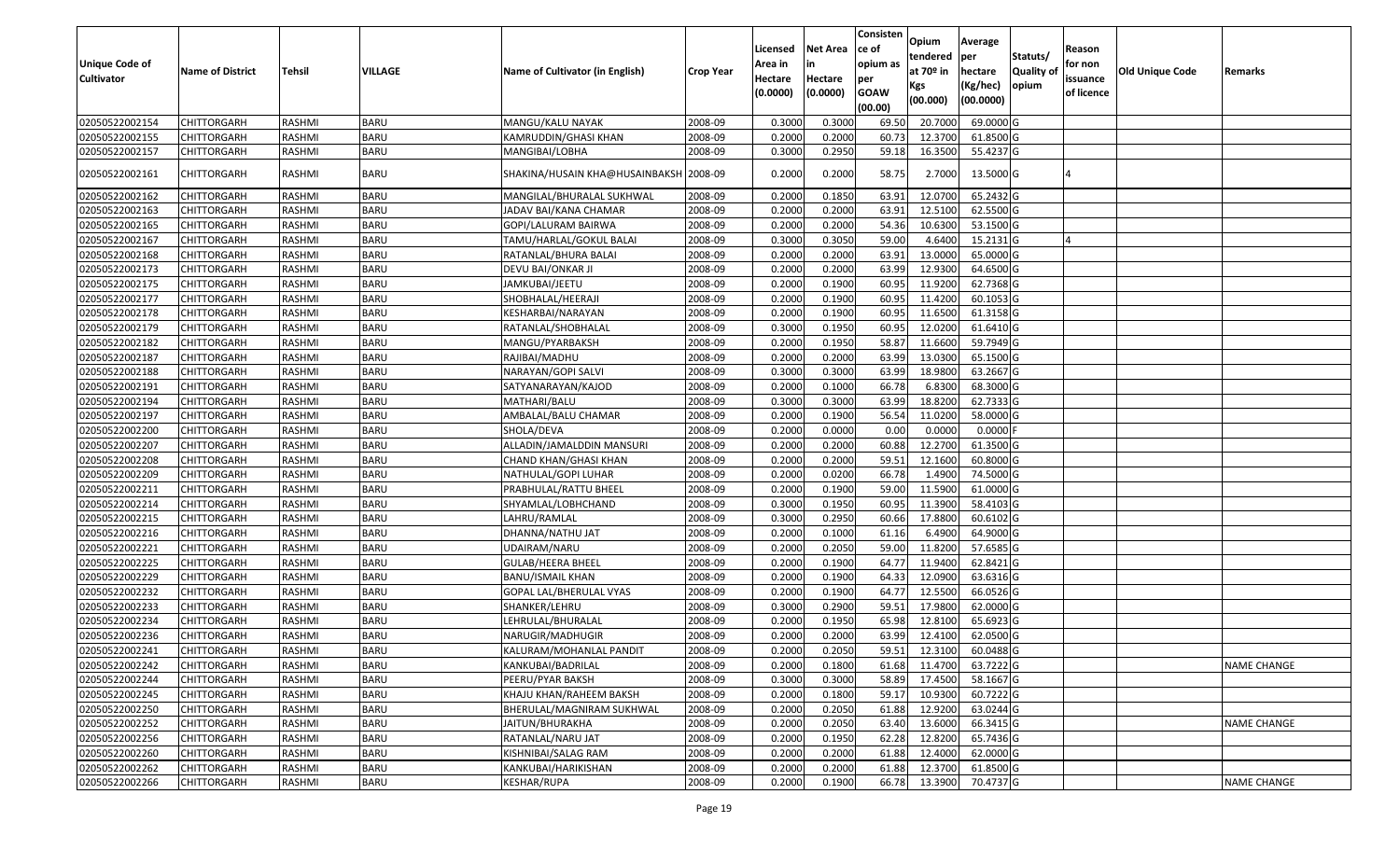|                       |                         |               |                  |                                 |                  |          |                 | Consisten              | Opium       | Average    |                  |            |                        |                    |
|-----------------------|-------------------------|---------------|------------------|---------------------------------|------------------|----------|-----------------|------------------------|-------------|------------|------------------|------------|------------------------|--------------------|
|                       |                         |               |                  |                                 |                  | Licensed | <b>Net Area</b> | ce of                  | tendered    | per        | Statuts/         | Reason     |                        |                    |
| <b>Unique Code of</b> | <b>Name of District</b> | <b>Tehsil</b> | VILLAGE          | Name of Cultivator (in English) | <b>Crop Year</b> | Area in  |                 | opium as               | at $70°$ in | hectare    | <b>Quality o</b> | for non    | <b>Old Unique Code</b> | Remarks            |
| <b>Cultivator</b>     |                         |               |                  |                                 |                  | Hectare  | Hectare         | per                    | Kgs         | (Kg/hec)   | opium            | issuance   |                        |                    |
|                       |                         |               |                  |                                 |                  | (0.0000) | (0.0000)        | <b>GOAW</b><br>(00.00) | (00.000)    | (00.0000)  |                  | of licence |                        |                    |
| 02050522002268        | CHITTORGARH             | RASHMI        | <b>BARU</b>      | KESHARBAI/MOHANLAL              | 2008-09          | 0.3000   | 0.2000          | 61.45                  | 12.1900     | 60.9500 G  |                  |            |                        | <b>NAME CHANGE</b> |
| 02050522002274        | CHITTORGARH             | RASHMI        | <b>BARU</b>      | MANGU/LALA                      | 2008-09          | 0.2000   | 0.0200          | 61.88                  | 1.7200      | 86.0000G   |                  |            |                        |                    |
| 02050522002275        | CHITTORGARH             | RASHMI        | <b>BARU</b>      | BHAGGA/MEGHA BANJARA            | 2008-09          | 0.3000   | 0.2950          | 61.05                  | 18.9700     | 64.3051G   |                  |            |                        |                    |
| 02050522002277        | <b>CHITTORGARH</b>      | RASHMI        | <b>BARU</b>      | SHANTILAL/RATANLAL              | 2008-09          | 0.3000   | 0.1950          | 58.77                  | 12.1300     | 62.2051G   |                  |            |                        |                    |
| 02050522002278        | CHITTORGARH             | RASHMI        | <b>BARU</b>      | MADHOLAL/SUKHLAL BRAHMAN        | 2008-09          | 0.3000   | 0.3000          | 58.24                  | 18.1400     | 60.4667 G  |                  |            |                        |                    |
| 02050522002279        | <b>CHITTORGARH</b>      | RASHMI        | <b>BARU</b>      | BADRILAL/LOBHCHAND              | 2008-09          | 0.2000   | 0.1900          | 66.78                  | 13.6900     | 72.0526 G  |                  |            |                        |                    |
| 02050522002280        | CHITTORGARH             | RASHMI        | <b>BARU</b>      | ROSHANLAL/SUGANJI BOHRA         | 2008-09          | 0.2000   | 0.1950          | 59.5                   | 11.6000     | 59.4872 G  |                  |            |                        |                    |
| 02050522002281        | CHITTORGARH             | <b>RASHMI</b> | <b>BARU</b>      | PRABHUDAYAL/BANSHILAL           | 2008-09          | 0.3000   | 0.2950          | 59.5                   | 18.5900     | 63.0169G   |                  |            |                        |                    |
| 02050522002282        | CHITTORGARH             | RASHMI        | <b>BARU</b>      | BALIBAI/GOPI                    | 2008-09          | 0.2000   | 0.1000          | 66.54                  | 7.2200      | 72.2000 G  |                  |            |                        |                    |
| 02050522002285        | CHITTORGARH             | RASHMI        | <b>BARU</b>      | CHANDRESH/SOHANLAL SUKHWAL      | 2008-09          | 0.2000   | 0.2000          | 65.30                  | 13.2700     | 66.3500 G  |                  |            |                        |                    |
| 02050522002289        | CHITTORGARH             | RASHMI        | <b>BARU</b>      | SOSAR/KISHNA                    | 2008-09          | 0.2000   | 0.2000          | 68.03                  | 13.5700     | 67.8500 G  |                  |            |                        |                    |
| 02050522002290        | <b>CHITTORGARH</b>      | RASHMI        | <b>BARU</b>      | RAMLAL/GULAB CHAND SUKHWAL      | 2008-09          | 0.2000   | 0.1950          | 61.6                   | 12.2400     | 62.7692 G  |                  |            |                        |                    |
| 02050522002291        | <b>CHITTORGARH</b>      | RASHMI        | <b>BARU</b>      | SONI/RATANLAL                   | 2008-09          | 0.3000   | 0.2950          | 66.78                  | 20.0800     | 68.0678 G  |                  |            |                        |                    |
| 02050522002292        | CHITTORGARH             | RASHMI        | <b>BARU</b>      | MAGANIRAM/BENA BRAHMAN          | 2008-09          | 0.2000   | 0.1950          | 64.77                  | 12.8800     | 66.0513 G  |                  |            |                        |                    |
| 02050522002294        | <b>CHITTORGARH</b>      | RASHMI        | <b>BARU</b>      | GOVARDHAN/MADHO JAT             | 2008-09          | 0.2000   | 0.1950          | 63.55                  | 12.5900     | 64.5641 G  |                  |            |                        |                    |
| 02050522002297        | CHITTORGARH             | RASHMI        | <b>BARU</b>      | PRABHULAL/KALU                  | 2008-09          | 0.2000   | 0.1950          | 69.83                  | 13.6300     | 69.8974 G  |                  |            |                        |                    |
| 02050522002299        | CHITTORGARH             | RASHMI        | <b>BARU</b>      | BHERULAL/GOVIND DAS             | 2008-09          | 0.2000   | 0.2000          | 58.24                  | 5.3500      | 26.7500 G  |                  |            |                        |                    |
| 02050522002300        | CHITTORGARH             | RASHMI        | <b>BARU</b>      | GOPILAL/CHHOGA SUKHWAL          | 2008-09          | 0.2000   | 0.2000          | 69.00                  | 14.1000     | 70.5000 G  |                  |            |                        |                    |
| 02050522002301        | CHITTORGARH             | RASHMI        | <b>BARU</b>      | SHANKERLAL/MADHO                | 2008-09          | 0.2000   | 0.1900          | 64.77                  | 12.5100     | 65.8421G   |                  |            |                        |                    |
| 02050522002302        | CHITTORGARH             | RASHMI        | <b>BARU</b>      | MANGILAL/MADHO JAT              | 2008-09          | 0.2000   | 0.2050          | 59.09                  | 11.4200     | 55.7073 G  |                  |            |                        |                    |
| 02050522002303        | CHITTORGARH             | RASHMI        | <b>BARU</b>      | RATANLAL/RUPA                   | 2008-09          | 0.2000   | 0.1000          | 64.77                  | 7.0500      | 70.5000 G  |                  |            |                        |                    |
| 02050522002304        | CHITTORGARH             | RASHMI        | <b>BARU</b>      | SHOBHALAL/RAGHUNATH             | 2008-09          | 0.2000   | 0.2000          | 62.28                  | 12.4100     | 62.0500 G  |                  |            |                        |                    |
| 02050522002305        | CHITTORGARH             | RASHMI        | <b>BARU</b>      | SHANKERLAL/RUPA                 | 2008-09          | 0.2000   | 0.2000          | 62.28                  | 13.7400     | 68.7000 G  |                  |            |                        |                    |
| 02050522002306        | CHITTORGARH             | RASHMI        | <b>BARU</b>      | BALURAM/GANESH JAT              | 2008-09          | 0.2000   | 0.2000          | 60.66                  | 12.3600     | 61.8000 G  |                  |            |                        |                    |
| 02050522002309        | CHITTORGARH             | RASHMI        | <b>BARU</b>      | JITENDRAKUMAR/SUNDARBAI         | 2008-09          | 0.2000   | 0.2000          | 59.47                  | 12.2200     | 61.1000G   |                  |            |                        | <b>NAME CHANGE</b> |
| 02050522002311        | CHITTORGARH             | <b>RASHMI</b> | <b>BARU</b>      | CHANDRA /HEERA JESWAL           | 2008-09          | 0.2000   | 0.2000          | 50.22                  | 3.8600      | 19.3000 G  |                  |            |                        |                    |
| 02050522002312        | CHITTORGARH             | RASHMI        | <b>BARU</b>      | BHERU/DALU BHEEL                | 2008-09          | 0.2000   | 0.2000          | 62.28                  | 12.3400     | 61.7000G   |                  |            |                        |                    |
| 02050522002314        | CHITTORGARH             | RASHMI        | <b>BARU</b>      | BALURAM/PANNALAL                | 2008-09          | 0.2000   | 0.2000          | 64.28                  | 12.6900     | 63.4500 G  |                  |            |                        |                    |
| 02050522002315        | CHITTORGARH             | RASHMI        | <b>BARU</b>      | RAMPAL/KHURAJ                   | 2008-09          | 0.2000   | 0.0950          | 63.46                  | 6.2400      | 65.6842 G  |                  |            |                        |                    |
| 02050522002317        | CHITTORGARH             | RASHMI        | <b>BARU</b>      | PRABHU/RATTU BALAI              | 2008-09          | 0.3000   | 0.2950          | 63.55                  | 19.2000     | 65.0847 G  |                  |            |                        |                    |
| 02050522002318        | CHITTORGARH             | RASHMI        | <b>BARU</b>      | JDAYRAM/GOKAL SUTHAR            | 2008-09          | 0.3000   | 0.2950          | 61.6                   | 18.4200     | 62.4407 G  |                  |            |                        |                    |
| 02050522002321        | CHITTORGARH             | RASHMI        | <b>BARU</b>      | MOTILAL/UDAIRAM                 | 2008-09          | 0.2000   | 0.2000          | 62.28                  | 12.5300     | 62.6500 G  |                  |            |                        |                    |
| 02050522002323        | CHITTORGARH             | <b>RASHMI</b> | <b>BARU</b>      | JAMKUBAI/MANGILAL               | 2008-09          | 0.2000   | 0.0000          | 0.00                   | 0.0000      | $0.0000$ F |                  |            |                        | <b>NAME CHANGE</b> |
| 02050522002324        | CHITTORGARH             | RASHMI        | <b>BARU</b>      | NARAYANLAL/LALURAM BERWA        | 2008-09          | 0.2000   | 0.2050          | 56.86                  | 11.6100     | 56.6341 G  |                  |            |                        |                    |
| 02050522002327        | CHITTORGARH             | RASHMI        | <b>BARU</b>      | SOHNIBAI/CHOGA                  | 2008-09          | 0.2000   | 0.2000          | 63.55                  | 12.8300     | 64.1500 G  |                  |            |                        | <b>NAME CHANGE</b> |
| 02050522002330        | CHITTORGARH             | RASHMI        | <b>BARU</b>      | MANGILAL/HAJARI                 | 2008-09          | 0.2000   | 0.1950          | 58.77                  | 11.5700     | 59.3333 G  |                  |            |                        | <b>NAME CHANGE</b> |
| 02050522002331        | <b>CHITTORGARH</b>      | RASHMI        | <b>BARU</b>      | SHOBHU/NATHU GURJAR             | 2008-09          | 0.3000   | 0.1150          | 59.00                  | 6.8700      | 59.7391 G  |                  |            |                        |                    |
| 02050522002332        | <b>CHITTORGARH</b>      | RASHMI        | <b>BARU</b>      | AAJADKHAN/PYARBAKSH             | 2008-09          | 0.3000   | 0.3000          | 58.24                  | 17.0000     | 56.6667 G  |                  |            |                        |                    |
| 02050522002334        | <b>CHITTORGARH</b>      | RASHMI        | <b>BARU</b>      | LAXMIBAI/ JEETU                 | 2008-09          | 0.2000   | 0.2000          | 58.12                  | 12.2200     | 61.1000 G  |                  |            |                        |                    |
| 02050522002335        | <b>CHITTORGARH</b>      | RASHMI        | <b>BARU</b>      | DEV JI/ BHERU / BALAI           | 2008-09          | 0.3000   | 0.3100          | 60.49                  | 6.9900      | 22.5484 G  |                  |            | 02050522013096         | <b>TRANSFER</b>    |
| 02050522003001        | <b>CHITTORGARH</b>      | RASHMI        | CHATAVATI        | KANKU BAI/RAMLAL                | 2008-09          | 0.3000   | 0.3000          | 62.75                  | 18.6200     | 62.0667 G  |                  |            |                        |                    |
| 02050522003002        | <b>CHITTORGARH</b>      | RASHMI        | <b>CHATAVATI</b> | <b>BHOPAL SINGH/NAHAR SINGH</b> | 2008-09          | 0.3000   | 0.2950          | 64.03                  | 19.1700     | 64.9831 G  |                  |            |                        |                    |
| 02050522003005        | <b>CHITTORGARH</b>      | RASHMI        | CHATAVATI        | <b>BARJI BAI/UDAYLAL</b>        | 2008-09          | 0.3000   | 0.2850          | 59.28                  | 16.9100     | 59.3333 G  |                  |            |                        |                    |
| 02050522003007        | <b>CHITTORGARH</b>      | RASHMI        | CHATAVATI        | LEHRU/GOKAL                     | 2008-09          | 0.3000   | 0.3000          | 62.75                  | 18.8100     | 62.7000 G  |                  |            |                        |                    |
| 02050522003008        | <b>CHITTORGARH</b>      | RASHMI        | CHATAVATI        | SHANKER SINGH/MOTI SINGH        | 2008-09          | 0.3000   | 0.3000          | 62.75                  | 19.4400     | 64.8000 G  |                  |            |                        |                    |
| 02050522003010        | <b>CHITTORGARH</b>      | RASHMI        | CHATAVATI        | MITHU/PYARA                     | 2008-09          | 0.3000   | 0.2900          | 64.03                  | 18.9800     | 65.4483 G  |                  |            |                        |                    |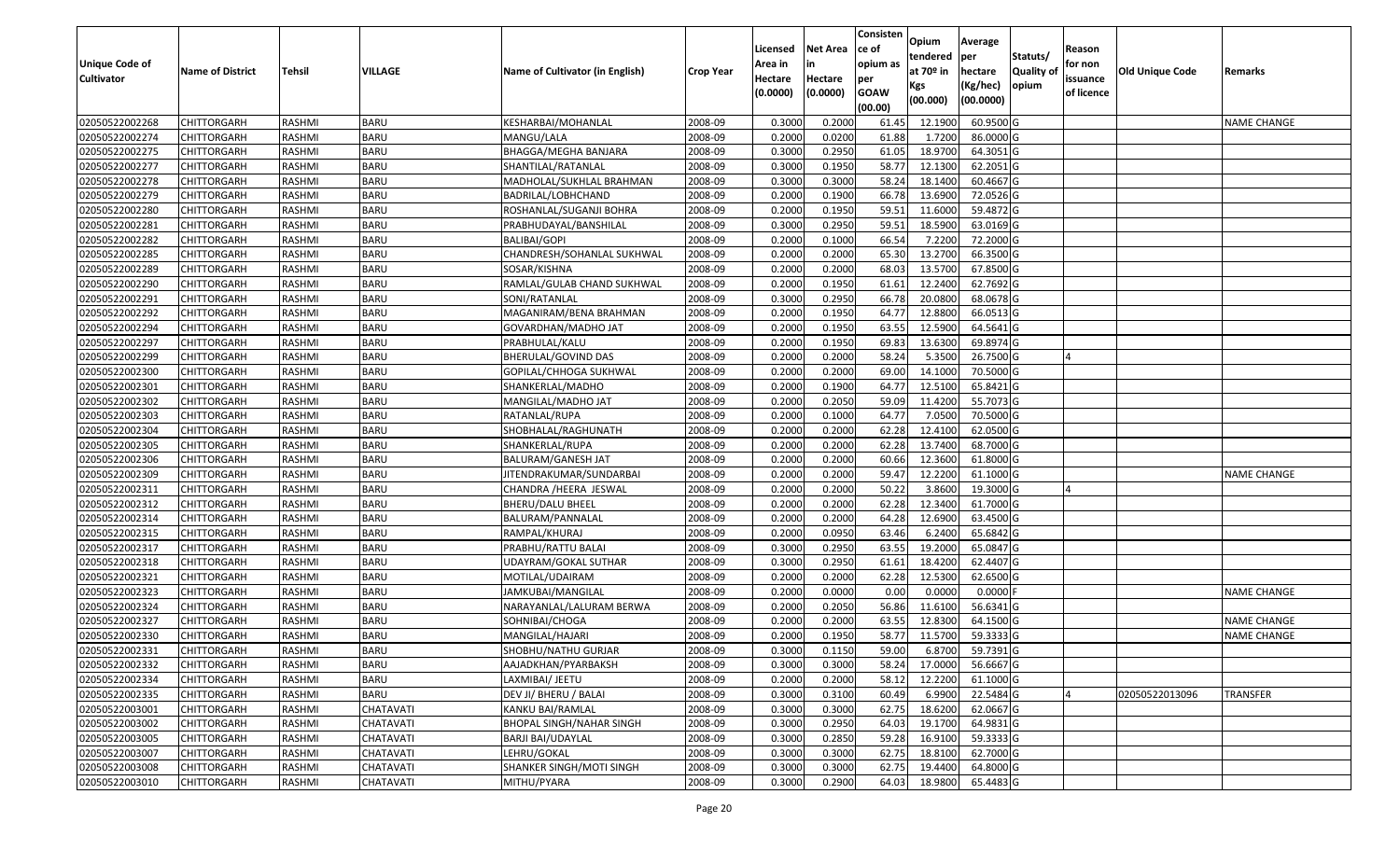| <b>Unique Code of</b><br><b>Cultivator</b> | <b>Name of District</b> | <b>Tehsil</b> | VILLAGE          | Name of Cultivator (in English) | <b>Crop Year</b> | Licensed<br>Area in<br>Hectare<br>(0.0000) | <b>Net Area</b><br>in<br>Hectare<br>(0.0000) | Consisten<br>ce of<br>opium as<br>per<br><b>GOAW</b><br>(00.00) | Opium<br>tendered<br>at $70°$ in<br>Kgs<br>(00.000) | Average<br>per<br>hectare<br>(Kg/hec)<br>(00.0000) | Statuts/<br>Quality of<br>opium | Reason<br>for non<br>issuance<br>of licence | <b>Old Unique Code</b> | Remarks            |
|--------------------------------------------|-------------------------|---------------|------------------|---------------------------------|------------------|--------------------------------------------|----------------------------------------------|-----------------------------------------------------------------|-----------------------------------------------------|----------------------------------------------------|---------------------------------|---------------------------------------------|------------------------|--------------------|
| 02050522003012                             | <b>CHITTORGARH</b>      | RASHMI        | CHATAVATI        | UDAIRAM/LALU LUHAR              | 2008-09          | 0.3000                                     | 0.2900                                       | 59.28                                                           | 17.8600                                             | 61.5862 G                                          |                                 |                                             |                        |                    |
| 02050522003015                             | CHITTORGARH             | RASHMI        | CHATAVATI        | NARAYAN/GULAB                   | 2008-09          | 0.3000                                     | 0.3000                                       | 59.28                                                           | 17.6900                                             | 58.9667 G                                          |                                 |                                             |                        |                    |
| 02050522003017                             | CHITTORGARH             | RASHMI        | CHATAVATI        | SAYAR KANWAR/ BHAWANI SINGH     | 2008-09          | 0.3000                                     | 0.3000                                       | 59.28                                                           | 17.9300                                             | 59.7667 G                                          |                                 |                                             |                        |                    |
| 02050522003018                             | <b>CHITTORGARH</b>      | RASHMI        | CHATAVATI        | NARAYAN/GAMER SINGH             | 2008-09          | 0.3000                                     | 0.2900                                       | 57.92                                                           | 17.2600                                             | 59.5172 G                                          |                                 |                                             |                        |                    |
| 02050522003019                             | <b>CHITTORGARH</b>      | RASHMI        | CHATAVATI        | BABULAL/MANGI LAL               | 2008-09          | 0.3000                                     | 0.2900                                       | 64.03                                                           | 18.6500                                             | 64.3103 G                                          |                                 |                                             |                        |                    |
| 02050522003021                             | <b>CHITTORGARH</b>      | RASHMI        | CHATAVATI        | NAHAR SINGH/ ARJUN SINGH        | 2008-09          | 0.3000                                     | 0.2950                                       | 66.9                                                            | 19.7600                                             | 66.9831 G                                          |                                 |                                             |                        |                    |
| 02050522003022                             | <b>CHITTORGARH</b>      | RASHMI        | CHATAVATI        | PYARA/KHEMA                     | 2008-09          | 0.3000                                     | 0.2950                                       | 59.29                                                           | 17.3500                                             | 58.8136 G                                          |                                 |                                             |                        |                    |
| 02050522004001                             | <b>CHITTORGARH</b>      | RASHMI        | KHADITARA        | MANGILAL/ DAYARAM               | 2008-09          | 0.2000                                     | 0.1700                                       | 56.96                                                           | 9.9800                                              | 58.7059 G                                          |                                 |                                             |                        | <b>NAME CHANGE</b> |
| 02050522004002                             | CHITTORGARH             | RASHMI        | KHADITARA        | GORI SHANKER/MOHAN REGAR        | 2008-09          | 0.2000                                     | 0.2000                                       | 56.13                                                           | 10.8700                                             | 54.3500 G                                          |                                 |                                             |                        |                    |
| 02050522004006                             | CHITTORGARH             | RASHMI        | KHADITARA        | KAMLABAI/BADRILAL               | 2008-09          | 0.2000                                     | 0.1950                                       | 56.13                                                           | 11.3600                                             | 58.2564 G                                          |                                 |                                             |                        |                    |
| 02050522004008                             | <b>CHITTORGARH</b>      | RASHMI        | KHADITARA        | UDAYRAM/RUGNATH                 | 2008-09          | 0.2000                                     | 0.1000                                       | 58.67                                                           | 5.9700                                              | 59.7000 G                                          |                                 |                                             |                        |                    |
| 02050522004010                             | CHITTORGARH             | RASHMI        | KHADITARA        | LEHRU/RATTA                     | 2008-09          | 0.2000                                     | 0.2000                                       | 58.67                                                           | 12.2100                                             | 61.0500G                                           |                                 |                                             |                        |                    |
| 02050522004011                             | CHITTORGARH             | RASHMI        | KHADITARA        | SHANKAR LAL/RAMA                | 2008-09          | 0.2000                                     | 0.1900                                       | 55.74                                                           | 10.5100                                             | 55.3158 G                                          |                                 |                                             |                        |                    |
| 02050522004012                             | CHITTORGARH             | RASHMI        | KHADITARA        | BHAJJA/NANDA                    | 2008-09          | 0.2000                                     | 0.2000                                       | 61.12                                                           | 12.4800                                             | 62.4000 G                                          |                                 |                                             |                        |                    |
| 02050522004013                             | CHITTORGARH             | RASHMI        | <b>KHADITARA</b> | SHANKER/MOTI                    | 2008-09          | 0.2000                                     | 0.2000                                       | 56.96                                                           | 10.6700                                             | 53.3500 G                                          |                                 |                                             |                        |                    |
| 02050522004018                             | CHITTORGARH             | RASHMI        | KHADITARA        | MOHANLAL/RUPLAL REGAR           | 2008-09          | 0.2000                                     | 0.2000                                       | 58.67                                                           | 10.4700                                             | 52.3500 G                                          |                                 |                                             |                        |                    |
| 02050522005001                             | CHITTORGARH             | RASHMI        | DHAGLON KA KHEDA | SHIVSHANKER/MOHANLAL            | 2008-09          | 0.3000                                     | 0.2900                                       | 62.26                                                           | 18.5100                                             | 63.8276 G                                          |                                 |                                             |                        |                    |
| 02050522005002                             | CHITTORGARH             | RASHMI        | DHAGLON KA KHEDA | MADHO/GOPI                      | 2008-09          | 0.3000                                     | 0.0000                                       | 0.00                                                            | 0.0000                                              | $0.0000$ F                                         |                                 |                                             |                        |                    |
| 02050522005005                             | <b>CHITTORGARH</b>      | RASHMI        | DHAGLON KA KHEDA | KISHORI BAI/RAMLAL              | 2008-09          | 0.3000                                     | 0.1950                                       | 63.89                                                           | 12.9200                                             | 66.2564 G                                          |                                 |                                             |                        |                    |
| 02050522005010                             | CHITTORGARH             | RASHMI        | DHAGLON KA KHEDA | LOBHU/HAZARI                    | 2008-09          | 0.2000                                     | 0.1950                                       | 58.75                                                           | 11.7600                                             | 60.3077 G                                          |                                 |                                             |                        |                    |
| 02050522005013                             | <b>CHITTORGARH</b>      | RASHMI        | DHAGLON KA KHEDA | DEU/MANGU                       | 2008-09          | 0.3000                                     | 0.3000                                       | 58.25                                                           | 18.0900                                             | 60.3000G                                           |                                 |                                             |                        |                    |
| 02050522005014                             | CHITTORGARH             | RASHMI        | DHAGLON KA KHEDA | MULI BAI/ RAMSUKH               | 2008-09          | 0.2000                                     | 0.1950                                       | 62.82                                                           | 12.2300                                             | 62.7179 G                                          |                                 |                                             |                        |                    |
| 02050522005017                             | CHITTORGARH             | RASHMI        | DHAGLON KA KHEDA | SOSAR/GEHRU                     | 2008-09          | 0.2000                                     | 0.2000                                       | 47.20                                                           | 3.4500                                              | 17.2500 G                                          |                                 |                                             |                        |                    |
| 02050522005019                             | CHITTORGARH             | RASHMI        | DHAGLON KA KHEDA | SUGANCHAND/BHOORALAL            | 2008-09          | 0.2000                                     | 0.1100                                       | 60.79                                                           | 6.5900                                              | 59.9091G                                           |                                 |                                             |                        |                    |
| 02050522005026                             | CHITTORGARH             | RASHMI        | DHAGLON KA KHEDA | RADHEYSHYAM/CHAMPALAL           | 2008-09          | 0.2000                                     | 0.1950                                       | 58.75                                                           | 11.6200                                             | 59.5897 G                                          |                                 |                                             |                        |                    |
| 02050522005028                             | CHITTORGARH             | <b>RASHMI</b> | DHAGLON KA KHEDA | RUPI BAI/LAHRU                  | 2008-09          | 0.3000                                     | 0.3000                                       | 58.40                                                           | 18.1000                                             | 60.3333 G                                          |                                 |                                             |                        |                    |
| 02050522005036                             | CHITTORGARH             | RASHMI        | DHAGLON KA KHEDA | PRAHLAD/MOHAN                   | 2008-09          | 0.3000                                     | 0.2850                                       | 61.75                                                           | 18.0300                                             | 63.2632 G                                          |                                 |                                             |                        |                    |
| 02050522005037                             | CHITTORGARH             | RASHMI        | DHAGLON KA KHEDA | KANA/BARDA PRAJAPAT             | 2008-09          | 0.2000                                     | 0.1000                                       | 63.46                                                           | 6.3900                                              | 63.9000 G                                          |                                 |                                             |                        |                    |
| 02050522005040                             | <b>CHITTORGARH</b>      | RASHMI        | DHAGLON KA KHEDA | NANURAM/BARDA                   | 2008-09          | 0.2000                                     | 0.1800                                       | 56.81                                                           | 3.0700                                              | 17.0556 G                                          |                                 |                                             |                        |                    |
| 02050522006001                             | <b>CHITTORGARH</b>      | RASHMI        | RUD-A            | RAMESHCHANDRA/NATHULAL          | 2008-09          | 0.3000                                     | 0.0000                                       | 0.00                                                            | 0.0000                                              | $0.0000$ F                                         |                                 |                                             |                        |                    |
| 02050522006002                             | <b>CHITTORGARH</b>      | RASHMI        | RUD-A            | JEETU A/S GOPI / MANGU          | 2008-09          | 0.3000                                     | 0.2950                                       | 63.88                                                           | 19.7800                                             | 67.0508 G                                          |                                 |                                             |                        |                    |
| 02050522006003                             | <b>CHITTORGARH</b>      | RASHMI        | RUD-A            | PRABHU/UDAIRAM                  | 2008-09          | 0.2000                                     | 0.1850                                       | 61.69                                                           | 11.1400                                             | $60.2162$ G                                        |                                 |                                             |                        |                    |
| 02050522006004                             | CHITTORGARH             | RASHMI        | RUD-A            | BALURAM/MANGUJEE                | 2008-09          | 0.3000                                     | 0.1900                                       | 63.88                                                           | 12.2200                                             | 64.3158 G                                          |                                 |                                             |                        |                    |
| 02050522006006                             | CHITTORGARH             | RASHMI        | RUD-A            | KALULAL/DEEPLAL                 | 2008-09          | 0.3000                                     | 0.2000                                       | 62.82                                                           | 12.4000                                             | 62.0000G                                           |                                 |                                             |                        |                    |
| 02050522006007                             | CHITTORGARH             | RASHMI        | RUD-A            | LEHRU/MADHO TELI                | 2008-09          | 0.300                                      | 0.1600                                       | 62.82                                                           | 10.3700                                             | 64.8125 G                                          |                                 |                                             |                        |                    |
| 02050522006008                             | CHITTORGARH             | RASHMI        | RUD-A            | BANSHILAL/HEERA TELI            | 2008-09          | 0.3000                                     | 0.3050                                       | 46.96                                                           | 5.0700                                              | 16.6230                                            |                                 |                                             |                        |                    |
| 02050522006009                             | <b>CHITTORGARH</b>      | RASHMI        | RUD-A            | LAHRIBAI/MANA TELI              | 2008-09          | 0.2000                                     | 0.2000                                       | 65.44                                                           | 13.5500                                             | 67.7500 G                                          |                                 |                                             |                        |                    |
| 02050522006010                             | <b>CHITTORGARH</b>      | RASHMI        | RUD-A            | GANESH/CHUNNA TELI              | 2008-09          | 0.3000                                     | 0.3000                                       | 62.80                                                           | 19.7500                                             | 65.8333 G                                          |                                 |                                             |                        |                    |
| 02050522006011                             | CHITTORGARH             | RASHMI        | RUD-A            | MANGILAL/RAMA NAI               | 2008-09          | 0.3000                                     | 0.1850                                       | 62.80                                                           | 11.6500                                             | 62.9730 G                                          |                                 |                                             |                        |                    |
| 02050522006014                             | CHITTORGARH             | RASHMI        | RUD-A            | SHRIRAM @ PARASRAM/GORDHAN      | 2008-09          | 0.2000                                     | 0.2000                                       | 62.80                                                           | 12.5700                                             | 62.8500 G                                          |                                 |                                             |                        |                    |
| 02050522006015                             | <b>CHITTORGARH</b>      | RASHMI        | RUD-A            | DALLUBAI/ RATANLAL              | 2008-09          | 0.3000                                     | 0.2900                                       | 61.61                                                           | 17.7600                                             | 61.2414 G                                          |                                 |                                             |                        | <b>NAME CHANGE</b> |
| 02050522006016                             | <b>CHITTORGARH</b>      | RASHMI        | RUD-A            | BHAGWAN/GULAB                   | 2008-09          | 0.2000                                     | 0.1000                                       | 53.04                                                           | 5.4000                                              | 54.0000 G                                          |                                 |                                             |                        |                    |
| 02050522006018                             | <b>CHITTORGARH</b>      | RASHMI        | RUD-A            | CHHOGA/GOPI                     | 2008-09          | 0.3000                                     | 0.2900                                       | 65.44                                                           | 19.0500                                             | 65.6897 G                                          |                                 |                                             |                        |                    |
| 02050522006019                             | CHITTORGARH             | RASHMI        | RUD-A            | BHAGWANIBAI/MANGIDAS            | 2008-09          | 0.3000                                     | 0.2950                                       | 64.19                                                           | 19.7600                                             | 66.9831 G                                          |                                 |                                             |                        |                    |
| 02050522006021                             | <b>CHITTORGARH</b>      | RASHMI        | RUD-A            | HEERALAL/LALOORAM               | 2008-09          | 0.3000                                     | 0.0000                                       | 0.00                                                            | 0.0000                                              | $0.0000$ F                                         |                                 |                                             |                        |                    |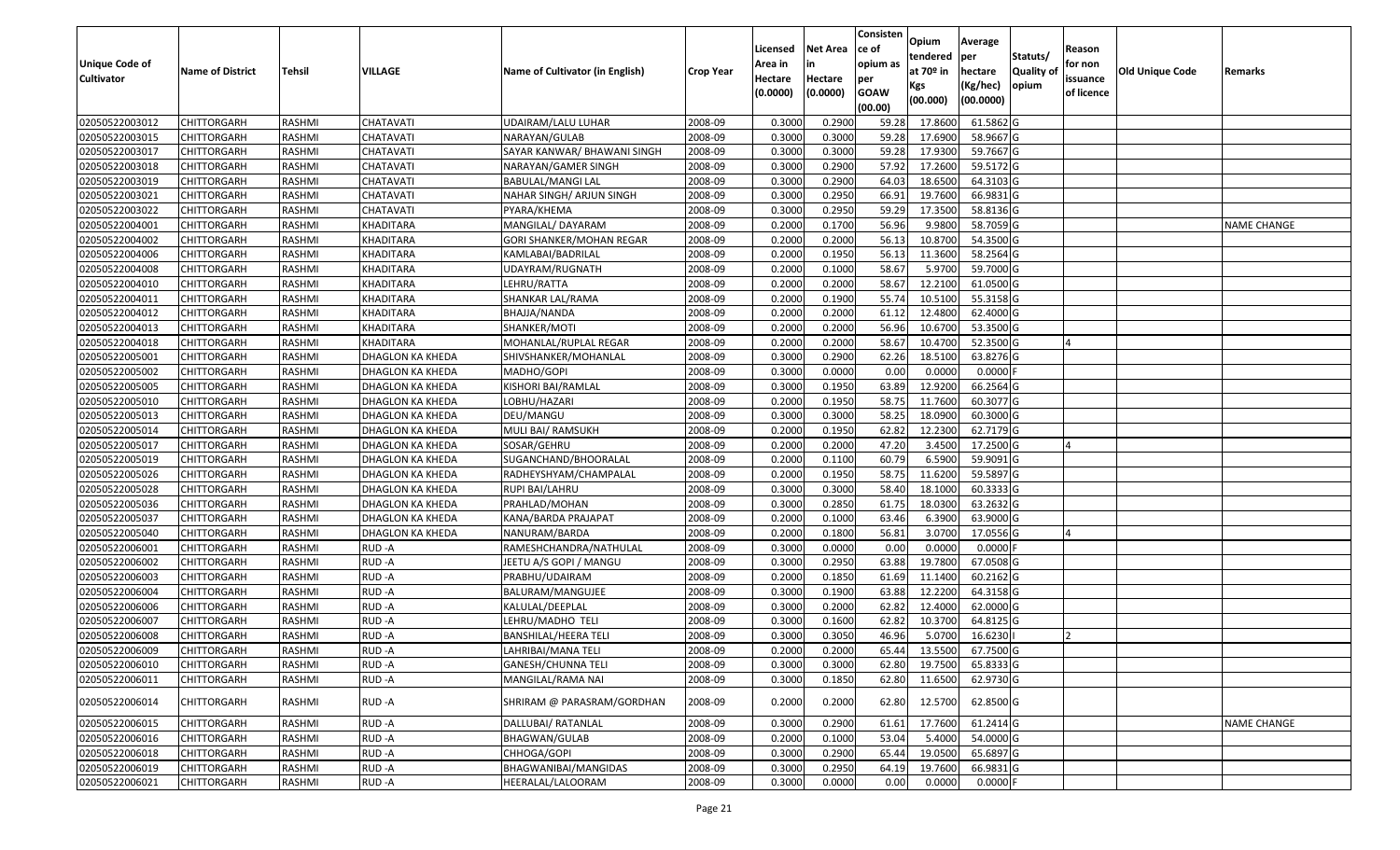| Unique Code of    |                         |               |                | Name of Cultivator (in English)         |                  | Licensed<br>Area in | <b>Net Area</b>     | Consisten<br>ce of<br>opium as | <b>Opium</b><br>tendered<br>at 70 <sup>o</sup> in | Average<br>per                   | Statuts/                   | Reason<br>for non      |                 |         |
|-------------------|-------------------------|---------------|----------------|-----------------------------------------|------------------|---------------------|---------------------|--------------------------------|---------------------------------------------------|----------------------------------|----------------------------|------------------------|-----------------|---------|
| <b>Cultivator</b> | <b>Name of District</b> | <b>Tehsil</b> | <b>VILLAGE</b> |                                         | <b>Crop Year</b> | Hectare<br>(0.0000) | Hectare<br>(0.0000) | per<br><b>GOAW</b><br>(00.00)  | Kgs<br>(00.000)                                   | hectare<br>(Kg/hec)<br>(00.0000) | <b>Quality of</b><br>opium | issuance<br>of licence | Old Unique Code | Remarks |
| 02050522006024    | <b>CHITTORGARH</b>      | RASHMI        | RUD-A          | NARAYAN/HEMA                            | 2008-09          | 0.3000              | 0.2000              | 62.80                          | 12.6700                                           | 63.3500 G                        |                            |                        |                 |         |
| 02050522006026    | <b>CHITTORGARH</b>      | RASHMI        | RUD-A          | MANGILAL/RAMA BHEEL                     | 2008-09          | 0.2000              | 0.2000              | 62.80                          | 11.5900                                           | 57.9500 G                        |                            |                        |                 |         |
| 02050522006030    | <b>CHITTORGARH</b>      | <b>RASHMI</b> | RUD-A          | OMPRAKASH/MOHANLAL JASHI                | 2008-09          | 0.2000              | 0.1950              | 63.68                          | 12.5900                                           | 64.5641 G                        |                            |                        |                 |         |
| 02050522006032    | <b>CHITTORGARH</b>      | <b>RASHMI</b> | RUD-A          | HANSRAJ/MADHO JAT                       | 2008-09          | 0.3000              | 0.2900              | 63.23                          | 19.1400                                           | 66.0000 G                        |                            |                        |                 |         |
| 02050522006033    | <b>CHITTORGARH</b>      | RASHMI        | RUD-A          | SHANKER/GULAB                           | 2008-09          | 0.3000              | 0.1000              | 57.55                          | 6.0200                                            | 60.2000 G                        |                            |                        |                 |         |
| 02050522006034    | <b>CHITTORGARH</b>      | RASHMI        | RUD-A          | PRABHOOLAL/PANNALAL                     | 2008-09          | 0.2000              | 0.1900              | 57.55                          | 4.0500                                            | 21.3158 G                        |                            |                        |                 |         |
| 02050522006035    | <b>CHITTORGARH</b>      | RASHMI        | RUD-A          | MOHAN/GOKAL                             | 2008-09          | 0.3000              | 0.2650              | 64.90                          | 17.0200                                           | 64.2264 G                        |                            |                        |                 |         |
| 02050522006036    | <b>CHITTORGARH</b>      | <b>RASHMI</b> | RUD-A          | MOHANLAL/DALCHAND SUKHWAL               | 2008-09          | 0.3000              | 0.1750              | 63.88                          | 12.8500                                           | 73.4286 G                        |                            |                        |                 |         |
| 02050522006037    | <b>CHITTORGARH</b>      | <b>RASHMI</b> | RUD-A          | MOHANLAL/PANNALAL                       | 2008-09          | 0.3000              | 0.2500              | 65.44                          | 18.0600                                           | 72.2400 G                        |                            |                        |                 |         |
| 02050522006039    | <b>CHITTORGARH</b>      | RASHMI        | RUD-A          | MADHOBAI/BANSHILAL VYAS                 | 2008-09          | 0.3000              | 0.2100              | 62.55                          | 14.6800                                           | 69.9048 G                        |                            |                        |                 |         |
| 02050522006040    | <b>CHITTORGARH</b>      | RASHMI        | RUD-A          | GIRDHARI/KALU                           | 2008-09          | 0.3000              | 0.2950              | 61.95                          | 19.3900                                           | 65.7288 G                        |                            |                        |                 |         |
| 02050522006043    | <b>CHITTORGARH</b>      | RASHMI        | RUD-A          | KAILASHCHANDRA/RAMESHWARLAL             | 2008-09          | 0.3000              | 0.0000              | 0.00                           | 0.0000                                            | $0.0000$ F                       |                            |                        |                 |         |
| 02050522006044    | <b>CHITTORGARH</b>      | RASHMI        | RUD-A          | HARLAL/JAIRAM                           | 2008-09          | 0.300               | 0.0000              | 0.00                           | 0.0000                                            | $0.0000$ F                       |                            |                        |                 |         |
| 02050522006046    | <b>CHITTORGARH</b>      | RASHMI        | RUD-A          | NATHULAL/MAGNA                          | 2008-09          | 0.3000              | 0.2000              | 58.97                          | 12.1400                                           | 60.7000 G                        |                            |                        |                 |         |
| 02050522006047    | <b>CHITTORGARH</b>      | RASHMI        | RUD-A          | BARDA/MAGNA JAT                         | 2008-09          | 0.2000              | 0.1950              | 59.16                          | 11.7500                                           | 60.2564 G                        |                            |                        |                 |         |
| 02050522006048    | <b>CHITTORGARH</b>      | RASHMI        | RUD-A          | MOHANLAL/GULABCHAND @<br><b>UDAIRAM</b> | 2008-09          | 0.2000              | 0.1000              | 61.43                          | 6.6800                                            | 66.8000 G                        |                            |                        |                 |         |
| 02050522006049    | <b>CHITTORGARH</b>      | RASHMI        | RUD-A          | LOBHU/GULABCHAND                        | 2008-09          | 0.3000              | 0.2000              | 61.95                          | 12.3600                                           | 61.8000 G                        |                            |                        |                 |         |
| 02050522006051    | <b>CHITTORGARH</b>      | RASHMI        | RUD-A          | SHANKERLAL/PANNA                        | 2008-09          | 0.3000              | 0.2850              | 63.68                          | 19.4300                                           | 68.1754 G                        |                            |                        |                 |         |
| 02050522006052    | <b>CHITTORGARH</b>      | RASHMI        | RUD-A          | DHAPUBAI/BOTH LAL @ BANSHILAL           | 2008-09          | 0.3000              | 0.3000              | 58.97                          | 17.4500                                           | 58.1667 G                        |                            |                        |                 |         |
| 02050522006054    | <b>CHITTORGARH</b>      | RASHMI        | RUD-A          | SHANKARLAL/RAMCHANDRA                   | 2008-09          | 0.3000              | 0.2300              | 63.68                          | 14.7000                                           | 63.9130 G                        |                            |                        |                 |         |
| 02050522006056    | <b>CHITTORGARH</b>      | RASHMI        | RUD-A          | JAMNALAL/BILASIRAM                      | 2008-09          | 0.3000              | 0.2900              | 61.95                          | 17.7600                                           | 61.2414 G                        |                            |                        |                 |         |
| 02050522006061    | <b>CHITTORGARH</b>      | <b>RASHMI</b> | RUD-A          | CHHOGALAL/KISHANA                       | 2008-09          | 0.3000              | 0.1900              | 56.64                          | 5.5900                                            | 29.4211G                         |                            |                        |                 |         |
| 02050522006063    | <b>CHITTORGARH</b>      | <b>RASHMI</b> | RUD-A          | SHANKERLAL/SHOBHALAL                    | 2008-09          | 0.3000              | 0.2000              | 62.48                          | 13.2300                                           | 66.1500 G                        |                            |                        |                 |         |
| 02050522006067    | <b>CHITTORGARH</b>      | RASHMI        | RUD-A          | NATHULAL/LALURAM                        | 2008-09          | 0.3000              | 0.1900              | 62.00                          | 12.0800                                           | 63.5789 G                        |                            |                        |                 |         |
| 02050522006069    | <b>CHITTORGARH</b>      | RASHMI        | RUD-A          | BHERULAL/RAIMAL MALI                    | 2008-09          | 0.3000              | 0.3000              | 60.21                          | 18.0700                                           | 60.2333 G                        |                            |                        |                 |         |
| 02050522006070    | <b>CHITTORGARH</b>      | <b>RASHMI</b> | RUD-A          | BALU/JEETMAL                            | 2008-09          | 0.3000              | 0.0000              | 0.00                           | 0.0000                                            | $0.0000$ F                       |                            |                        |                 |         |
| 02050522006072    | <b>CHITTORGARH</b>      | RASHMI        | RUD-A          | GEETA DEVI/RAMCHANDRA                   | 2008-09          | 0.2000              | 0.0200              | 66.78                          | 1.4100                                            | 70.5000 G                        |                            |                        |                 |         |
| 02050522006073    | <b>CHITTORGARH</b>      | RASHMI        | RUD-A          | SONIBAI/SHANKERLAL                      | 2008-09          | 0.3000              | 0.0950              | 58.97                          | 6.1300                                            | 64.5263 G                        |                            |                        |                 |         |
| 02050522006074    | <b>CHITTORGARH</b>      | RASHMI        | RUD-A          | PRABHULAL/MOHANLAL                      | 2008-09          | 0.3000              | 0.1000              | 63.88                          | 6.6000                                            | 66.0000 G                        |                            |                        |                 |         |
| 02050522006075    | CHITTORGARH             | <b>RASHMI</b> | RUD-A          | KAMLABAI/BHERULAL                       | 2008-09          | 0.2000              | 0.1900              | 61.95                          | 12.1000                                           | 63.6842 G                        |                            |                        |                 |         |
| 02050522006076    | CHITTORGARH             | RASHMI        | RUD-A          | DHANNA/NAGAJI SUTHAR                    | 2008-09          | 0.3000              | 0.3000              | 63.28                          | 20.0400                                           | 66.8000 G                        |                            |                        |                 |         |
| 02050522006078    | <b>CHITTORGARH</b>      | RASHMI        | RUD-A          | MANGILAL/BARDICHAND                     | 2008-09          | 0.300               | 0.0000              | 0.00                           | 0.0000                                            | 0.0000                           |                            |                        |                 |         |
| 02050522006079    | <b>CHITTORGARH</b>      | RASHMI        | RUD-A          | RATANLAL/HEERA LAL                      | 2008-09          | 0.2000              | 0.1000              | 65.44                          | 7.1000                                            | 71.0000 G                        |                            |                        |                 |         |
| 02050522006080    | <b>CHITTORGARH</b>      | RASHMI        | RUD-A          | RAJMAL/DALCHAND                         | 2008-09          | 0.3000              | 0.2700              | 63.44                          | 18.2900                                           | 67.7407 G                        |                            |                        |                 |         |
| 02050522006082    | <b>CHITTORGARH</b>      | RASHMI        | RUD-A          | <b>GEETA BAI/BHANWARLAL</b>             | 2008-09          | 0.3000              | 0.0000              | 0.00                           | 0.0000                                            | $0.0000$ N                       |                            |                        |                 |         |
| 02050522006083    | <b>CHITTORGARH</b>      | RASHMI        | RUD-A          | <b>BALURAM/CHUNA TELI</b>               | 2008-09          | 0.3000              | 0.2950              | 62.82                          | 20.1800                                           | 68.4068 G                        |                            |                        |                 |         |
| 02050522006090    | <b>CHITTORGARH</b>      | RASHMI        | RUD-A          | SHANKERLAL/JEETMAL                      | 2008-09          | 0.3000              | 0.2900              | 62.82                          | 19.2000                                           | 66.2069 G                        |                            |                        |                 |         |
| 02050522006092    | <b>CHITTORGARH</b>      | RASHMI        | RUD-A          | DEVA/KELA BHEEL                         | 2008-09          | 0.2000              | 0.2000              | 65.44                          | 12.9300                                           | 64.6500 G                        |                            |                        |                 |         |
| 02050522006094    | <b>CHITTORGARH</b>      | RASHMI        | RUD-A          | MADANLAL/GIRDHARILAL SUKHWAL            | 2008-09          | 0.3000              | 0.1100              | 61.13                          | 7.8000                                            | 70.9091 G                        |                            |                        |                 |         |
| 02050522006095    | <b>CHITTORGARH</b>      | RASHMI        | RUD-A          | <b>GHISI BAI/BHERULAL</b>               | 2008-09          | 0.3000              | 0.2850              | 59.16                          | 16.8200                                           | 59.0175 G                        |                            |                        |                 |         |
| 02050522006096    | <b>CHITTORGARH</b>      | RASHMI        | RUD-A          | RAMESHWARLAL/BARDA JAT                  | 2008-09          | 0.2000              | 0.1950              | 59.16                          | 12.0500                                           | 61.7949 G                        |                            |                        |                 |         |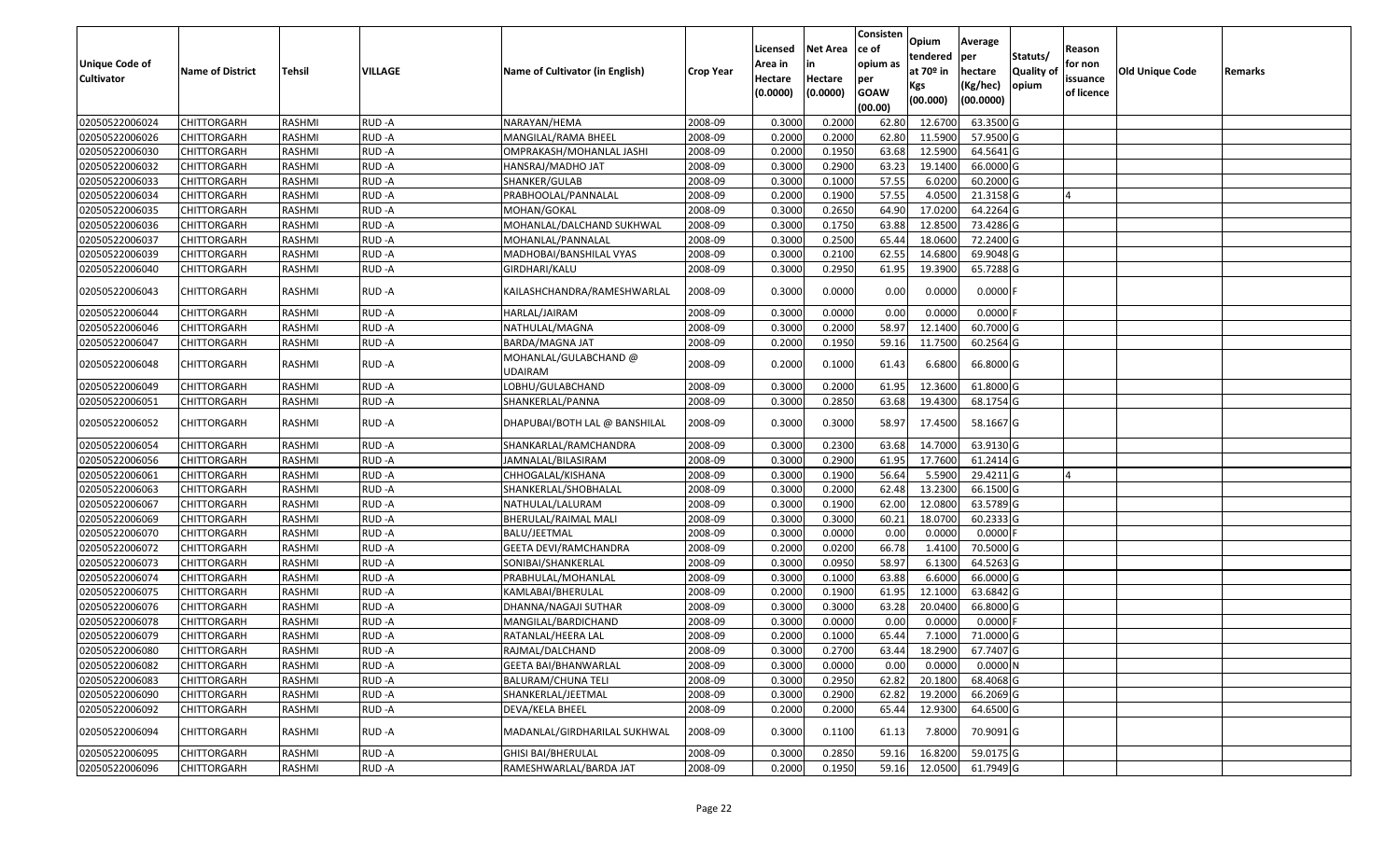| <b>Unique Code of</b><br><b>Cultivator</b> | <b>Name of District</b> | Tehsil        | VILLAGE | Name of Cultivator (in English)     | <b>Crop Year</b> | Licensed<br>Area in<br>Hectare<br>(0.0000) | Net Area<br>in<br>Hectare<br>(0.0000) | Consisten<br>ce of<br>opium as<br>per<br><b>GOAW</b><br>(00.00) | Opium<br>tendered<br>at 70º in<br>Kgs<br>(00.000) | Average<br>per<br>hectare<br>(Kg/hec)<br>(00.0000) | Statuts/<br><b>Quality of</b><br>opium | Reason<br>for non<br>issuance<br>of licence | <b>Old Unique Code</b> | Remarks            |
|--------------------------------------------|-------------------------|---------------|---------|-------------------------------------|------------------|--------------------------------------------|---------------------------------------|-----------------------------------------------------------------|---------------------------------------------------|----------------------------------------------------|----------------------------------------|---------------------------------------------|------------------------|--------------------|
| 02050522006099                             | CHITTORGARH             | RASHMI        | RUD -A  | MUKESH KUMAR/ SHANKER SUKHWAL       | 2008-09          | 0.3000                                     | 0.2000                                | 61.13                                                           | 12.9400                                           | 64.7000 G                                          |                                        |                                             |                        |                    |
| 02050522006101                             | CHITTORGARH             | RASHMI        | RUD-A   | MADHU/KESHU RAM REGAR               | 2008-09          | 0.2000                                     | 0.1900                                | 62.82                                                           | 12.6400                                           | 66.5263 G                                          |                                        |                                             |                        |                    |
| 02050522006102                             | CHITTORGARH             | RASHMI        | RUD-A   | NARAYANLAL/BHANWAR LAL TELI         | 2008-09          | 0.3000                                     | 0.2000                                | 62.48                                                           | 12.8900                                           | 64.4500 G                                          |                                        |                                             |                        |                    |
| 02050522006104                             | CHITTORGARH             | RASHMI        | RUD-A   | MANJU BAI/LADULAL NAI               | 2008-09          | 0.2000                                     | 0.2000                                | 59.16                                                           | 1.9400                                            | 9.7000 G                                           |                                        |                                             |                        |                    |
| 02050522006113                             | CHITTORGARH             | RASHMI        | RUD-A   | BHERULAL/MAGANIRAM GURJAR           | 2008-09          | 0.3000                                     | 0.2900                                | 62.97                                                           | 19.0200                                           | 65.5862 G                                          |                                        |                                             |                        |                    |
| 02050522006114                             | CHITTORGARH             | RASHMI        | RUD-A   | BOTHU/MOHANLAL SUKHWAL              | 2008-09          | 0.3000                                     | 0.0950                                | 62.00                                                           | 6.2600                                            | 65.8947 G                                          |                                        |                                             |                        |                    |
| 02050522006116                             | <b>CHITTORGARH</b>      | <b>RASHMI</b> | RUD-A   | SATYANARAYAN / MOHAN                | 2008-09          | 0.3000                                     | 0.2700                                | 59.16                                                           | 16.2600                                           | 60.2222 G                                          |                                        |                                             |                        |                    |
| 02050522006117                             | <b>CHITTORGARH</b>      | RASHMI        | RUD-A   | RATAN LAL/BHANWEARLAL               | 2008-09          | 0.3000                                     | 0.1000                                | 62.00                                                           | 6.9600                                            | 69.6000 G                                          |                                        |                                             |                        |                    |
| 02050522006118                             | CHITTORGARH             | RASHMI        | RUD-B   | SOHANLAL/FOOLCHAND                  | 2008-09          | 0.3000                                     | 0.2950                                | 60.10                                                           | 18.2100                                           | 61.7288 G                                          |                                        |                                             |                        |                    |
| 02050522006119                             | CHITTORGARH             | RASHMI        | RUD-B   | <b>BHERU/GOKAL</b>                  | 2008-09          | 0.3000                                     | 0.1000                                | 61.77                                                           | 6.3600                                            | 63.6000 G                                          |                                        |                                             |                        |                    |
| 02050522006120                             | <b>CHITTORGARH</b>      | <b>RASHMI</b> | RUD-B   | KESHARBAI/ BHERU                    | 2008-09          | 0.3000                                     | 0.3000                                | 60.10                                                           | 19.0600                                           | 63.5333 G                                          |                                        |                                             |                        | <b>NAME CHANGE</b> |
| 02050522006121                             | <b>CHITTORGARH</b>      | RASHMI        | RUD-B   | DHAPUBAI/ MANGILAL                  | 2008-09          | 0.3000                                     | 0.2950                                | 58.81                                                           | 18.1400                                           | 61.4915 G                                          |                                        |                                             |                        | <b>NAME CHANGE</b> |
| 02050522006122                             | <b>CHITTORGARH</b>      | RASHMI        | RUD-B   | JAMKUBAI/KALURAM                    | 2008-09          | 0.3000                                     | 0.2750                                | 57.99                                                           | 17.2200                                           | 62.6182 G                                          |                                        |                                             |                        |                    |
| 02050522006123                             | CHITTORGARH             | RASHMI        | RUD-B   | SHANKERLAL/ NARULAL                 | 2008-09          | 0.3000                                     | 0.3000                                | 56.90                                                           | 16.4900                                           | 54.9667 G                                          |                                        |                                             |                        | <b>NAME CHANGE</b> |
| 02050522006124                             | CHITTORGARH             | RASHMI        | RUD-B   | LAHRU/KALU                          | 2008-09          | 0.3000                                     | 0.2950                                | 59.56                                                           | 18.8400                                           | 63.8644 G                                          |                                        |                                             |                        |                    |
| 02050522006127                             | CHITTORGARH             | RASHMI        | RUD-B   | KISHANLAL/HAZAARI                   | 2008-09          | 0.3000                                     | 0.2850                                | 58.65                                                           | 17.1200                                           | 60.0702 G                                          |                                        |                                             |                        |                    |
| 02050522006129                             | CHITTORGARH             | RASHMI        | RUD-B   | AMARCHAND/BHERULAL                  | 2008-09          | 0.3000                                     | 0.0000                                | 0.00                                                            | 0.0000                                            | $0.0000$ F                                         |                                        |                                             |                        |                    |
| 02050522006130                             | CHITTORGARH             | RASHMI        | RUD-B   | CHHOGALAL/ NATHULAL                 | 2008-09          | 0.2000                                     | 0.1950                                | 58.65                                                           | 11.9500                                           | 61.2821 G                                          |                                        |                                             |                        |                    |
| 02050522006131                             | CHITTORGARH             | RASHMI        | RUD-B   | GANESH/ONKAR                        | 2008-09          | 0.2000                                     | 0.1900                                | 63.70                                                           | 12.0900                                           | 63.6316 G                                          |                                        |                                             |                        |                    |
| 02050522006132                             | CHITTORGARH             | RASHMI        | RUD-B   | LALU/DEVJI                          | 2008-09          | 0.3000                                     | 0.2900                                | 62.00                                                           | 17.6300                                           | 60.7931 G                                          |                                        |                                             |                        |                    |
| 02050522006133                             | CHITTORGARH             | RASHMI        | RUD-B   | LADU/KALURAM                        | 2008-09          | 0.3000                                     | 0.2800                                | 55.48                                                           | 4.2300                                            | 15.1071 G                                          |                                        | $\Delta$                                    |                        |                    |
| 02050522006134                             | CHITTORGARH             | RASHMI        | RUD-B   | BHAWANA/MAGANA                      | 2008-09          | 0.3000                                     | 0.2900                                | 58.65                                                           | 17.7900                                           | 61.3448 G                                          |                                        |                                             |                        |                    |
| 02050522006136                             | CHITTORGARH             | RASHMI        | RUD-B   | MAYA/JAGDISHCHANDRA A/SDHAPU<br>BAI | 2008-09          | 0.2000                                     | 0.2000                                | 62.05                                                           | 12.3100                                           | 61.5500 G                                          |                                        |                                             |                        |                    |
| 02050522006137                             | CHITTORGARH             | RASHMI        | RUD-B   | RAMSINGH/UDAYSINGH                  | 2008-09          | 0.3000                                     | 0.105                                 | 63.70                                                           | 6.5000                                            | 61.9048 G                                          |                                        |                                             |                        |                    |
| 02050522006138                             | <b>CHITTORGARH</b>      | RASHMI        | RUD-B   | SHOBHALAL/KISHANLAL                 | 2008-09          | 0.2000                                     | 0.1950                                | 61.60                                                           | 12.3600                                           | 63.3846 G                                          |                                        |                                             |                        |                    |
| 02050522006139                             | CHITTORGARH             | RASHMI        | RUD-B   | <b>BALI/ SHANKER</b>                | 2008-09          | 0.3000                                     | 0.2000                                | 55.76                                                           | 11.3000                                           | 56.5000 G                                          |                                        |                                             |                        | NAME CHANGE        |
| 02050522006140                             | <b>CHITTORGARH</b>      | <b>RASHMI</b> | RUD-B   | BANSILAAL/MATHURALAL                | 2008-09          | 0.3000                                     | 0.0000                                | 0.00                                                            | 0.0000                                            | $0.0000$ F                                         |                                        |                                             |                        |                    |
| 02050522006142                             | CHITTORGARH             | RASHMI        | RUD-B   | KAILASHCHANDRA/DALU                 | 2008-09          | 0.3000                                     | 0.3000                                | 58.38                                                           | 16.7200                                           | 55.7333 G                                          |                                        |                                             |                        |                    |
| 02050522006143                             | <b>CHITTORGARH</b>      | RASHMI        | RUD-B   | MOHAANLAL/GOPILAL                   | 2008-09          | 0.2000                                     | 0.2000                                | 62.25                                                           | 12.6700                                           | 63.3500 G                                          |                                        |                                             |                        |                    |
| 02050522006144                             | CHITTORGARH             | RASHMI        | RUD-B   | MANGILAL/SHRIRAM JAT                | 2008-09          | 0.3000                                     | 0.2950                                | 58.65                                                           | 19.3000                                           | 65.4237 G                                          |                                        |                                             |                        |                    |
| 02050522006145                             | CHITTORGARH             | RASHMI        | RUD-B   | MAGNI BAI/BHANWARLAL                | 2008-09          | 0.3000                                     | 0.1050                                | 62.25                                                           | 6.7700                                            | 64.4762 G                                          |                                        |                                             |                        |                    |
| 02050522006146                             | <b>CHITTORGARH</b>      | RASHMI        | RUD-B   | NARENDRASINGH/ENDRASINGH            | 2008-09          | 0.3000                                     | 0.2300                                | 61.60                                                           | 13.5300                                           | 58.8261 G                                          |                                        |                                             |                        |                    |
| 02050522006147                             | CHITTORGARH             | RASHMI        | RUD-B   | PARBHULAL/CHATURBHUJ @CHATRU        | 2008-09          | 0.3000                                     | 0.0000                                | 0.00                                                            | 0.0000                                            | $0.0000$ F                                         |                                        |                                             |                        |                    |
| 02050522006148                             | <b>CHITTORGARH</b>      | RASHMI        | RUD-B   | NOJI BAI/CHATRU                     | 2008-09          | 0.2000                                     | 0.1900                                | 61.29                                                           |                                                   | 12.3400 64.9474 G                                  |                                        |                                             |                        |                    |
| 02050522006149                             | <b>CHITTORGARH</b>      | RASHMI        | RUD-B   | SURESHCHANDRA/GOPILAL               | 2008-09          | 0.3000                                     | 0.0950                                | 61.38                                                           | 6.9800                                            | 73.4737 G                                          |                                        |                                             |                        |                    |
| 02050522006150                             | <b>CHITTORGARH</b>      | RASHMI        | RUD-B   | GOPI/FOOLCHAND                      | 2008-09          | 0.3000                                     | 0.2900                                | 58.65                                                           | 17.9300                                           | 61.8276 G                                          |                                        |                                             |                        |                    |
| 02050522006151                             | <b>CHITTORGARH</b>      | RASHMI        | RUD-B   | MADHO/HAZARI                        | 2008-09          | 0.3000                                     | 0.2500                                | 62.25                                                           | 15.7500                                           | 63.0000 G                                          |                                        |                                             |                        |                    |
| 02050522006152                             | <b>CHITTORGARH</b>      | RASHMI        | RUD-B   | SAMPATLAL/KHOOBCHAND                | 2008-09          | 0.3000                                     | 0.1000                                | 57.62                                                           | 5.8900                                            | 58.9000 G                                          |                                        |                                             |                        |                    |
| 02050522006154                             | <b>CHITTORGARH</b>      | RASHMI        | RUD-B   | LAKSHMILAL/SAGARMAL                 | 2008-09          | 0.3000                                     | 0.3000                                | 60.54                                                           | 18.3600                                           | 61.2000 G                                          |                                        |                                             |                        |                    |
| 02050522006155                             | <b>CHITTORGARH</b>      | RASHMI        | RUD-B   | MOHANLAL A/S PYARA / GOPI           | 2008-09          | 0.3000                                     | 0.1500                                | 62.21                                                           | 9.4300                                            | 62.8667 G                                          |                                        |                                             |                        |                    |
| 02050522006156                             | <b>CHITTORGARH</b>      | RASHMI        | RUD-B   | MITHULAL/KHOOBCHAND                 | 2008-09          | 0.3000                                     | 0.2600                                | 57.98                                                           | 15.2600                                           | 58.6923 G                                          |                                        |                                             |                        |                    |
| 02050522006158                             | <b>CHITTORGARH</b>      | RASHMI        | RUD-B   | MANGU/NANDA                         | 2008-09          | 0.3000                                     | 0.2950                                | 56.94                                                           | 8.5200                                            | 28.8814 G                                          |                                        |                                             |                        |                    |
| 02050522006160                             | <b>CHITTORGARH</b>      | RASHMI        | RUD-B   | MOHANLAL/LAKSHMAN                   | 2008-09          | 0.3000                                     | 0.2900                                | 59.31                                                           | 17.5100                                           | 60.3793 G                                          |                                        |                                             |                        |                    |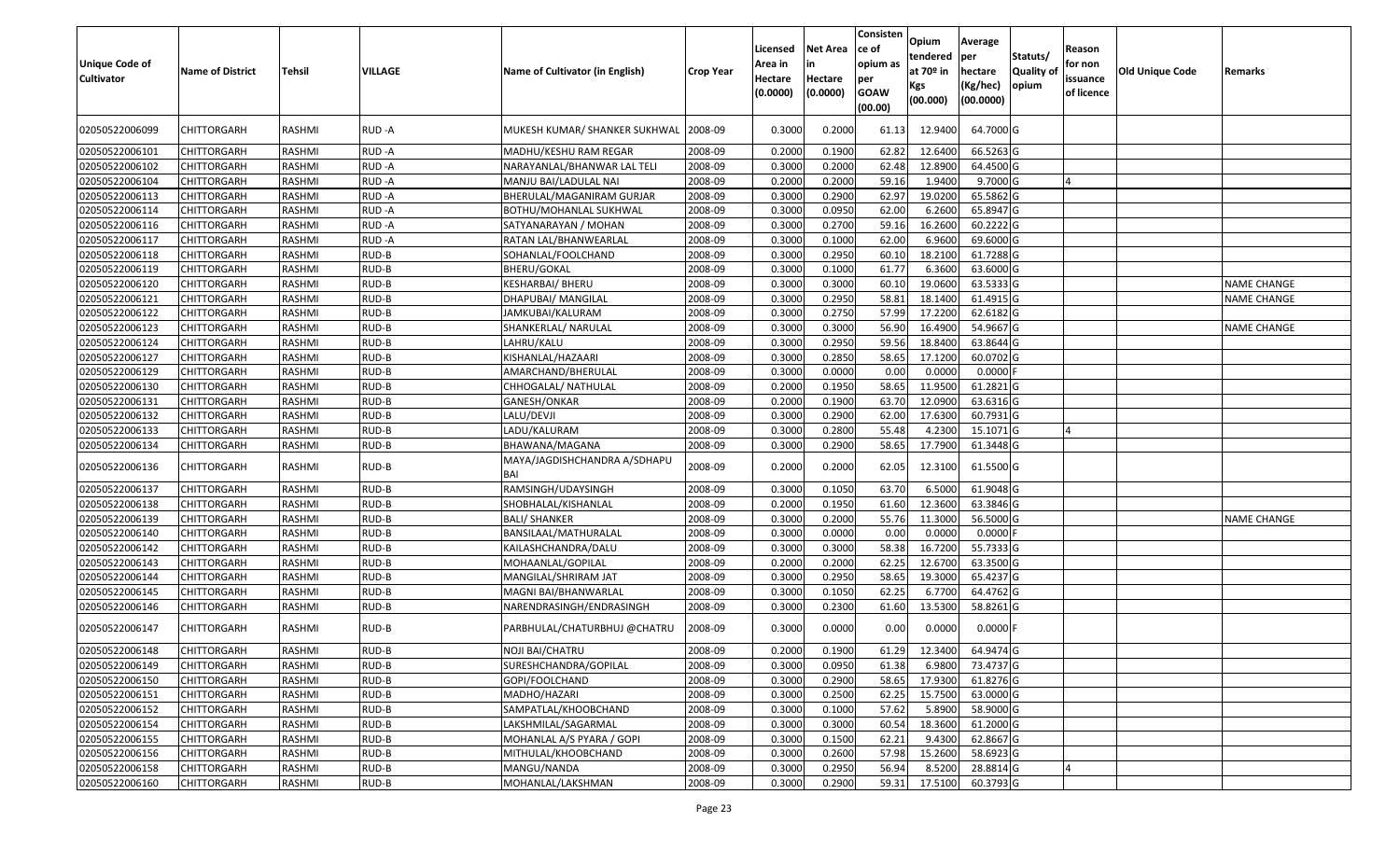|                                  |                                   |                  |                |                                 |                    |          |                 | Consisten      | Opium         | Average    |                  |            |                 |         |
|----------------------------------|-----------------------------------|------------------|----------------|---------------------------------|--------------------|----------|-----------------|----------------|---------------|------------|------------------|------------|-----------------|---------|
|                                  |                                   |                  |                |                                 |                    | Licensed | <b>Net Area</b> | ce of          | tendered      | per        | Statuts/         | Reason     |                 |         |
| <b>Unique Code of</b>            | <b>Name of District</b>           | <b>Tehsil</b>    | VILLAGE        | Name of Cultivator (in English) | <b>Crop Year</b>   | Area in  |                 | opium as       | at $70°$ in   | hectare    | <b>Quality o</b> | for non    | Old Unique Code | Remarks |
| <b>Cultivator</b>                |                                   |                  |                |                                 |                    | Hectare  | Hectare         | per            | Kgs           | (Kg/hec)   | opium            | issuance   |                 |         |
|                                  |                                   |                  |                |                                 |                    | (0.0000) | (0.0000)        | <b>GOAW</b>    | (00.000)      | (00.0000)  |                  | of licence |                 |         |
| 02050522006161                   |                                   | RASHMI           |                | VARDIBAI/BHERU                  |                    | 0.3000   | 0.2950          | (00.00)        | 18.3400       | 62.1695 G  |                  |            |                 |         |
| 02050522006162                   | CHITTORGARH<br>CHITTORGARH        |                  | RUD-B          |                                 | 2008-09            | 0.3000   | 0.3000          | 61.20<br>62.25 | 18.3800       | 61.2667 G  |                  |            |                 |         |
|                                  |                                   | RASHMI           | RUD-B<br>RUD-B | BHERULAL/RAMCHANRA              | 2008-09            | 0.3000   | 0.2750          | 63.70          | 17.0500       | 62.0000G   |                  |            |                 |         |
| 02050522006163<br>02050522006164 | CHITTORGARH<br><b>CHITTORGARH</b> | RASHMI<br>RASHMI | RUD-B          | RAMESHCHANDRA/MANGU             | 2008-09<br>2008-09 | 0.3000   | 0.3000          | 58.48          | 18.2800       | 60.9333 G  |                  |            |                 |         |
| 02050522006165                   | CHITTORGARH                       | RASHMI           | RUD-B          | MOHANI BAI/HAZARI<br>PYARA/UDA  | 2008-09            | 0.2000   | 0.0000          | 0.00           | 0.0000        | $0.0000$ F |                  |            |                 |         |
| 02050522006166                   | CHITTORGARH                       | RASHMI           | RUD-B          | JANKILAL/KALURAM                | 2008-09            | 0.3000   | 0.3000          | 63.81          | 6.0900        | 20.3000 G  |                  |            |                 |         |
|                                  |                                   |                  |                |                                 |                    |          |                 |                |               |            |                  |            |                 |         |
| 02050522006167                   | CHITTORGARH                       | RASHMI           | RUD-B          | BHANWARLAL/MOHANLAL MUNDRA      | 2008-09            | 0.2000   | 0.1650          | 63.70          | 11.6500       | 70.6061 G  |                  |            |                 |         |
| 02050522006169                   | CHITTORGARH                       | RASHMI           | RUD-B          | SHOBHADEVI/HEMRAJ               | 2008-09            | 0.3000   | 0.1850          | 59.12          | 10.8400       | 58.5946 G  |                  |            |                 |         |
| 02050522006171                   | <b>CHITTORGARH</b>                | RASHMI           | RUD-B          | MADHO/MEGA                      | 2008-09            | 0.2000   | 0.0950          | 62.25          | 6.0100        | 63.2632 G  |                  |            |                 |         |
| 02050522006172                   | <b>CHITTORGARH</b>                | RASHMI           | RUD-B          | JAMNA A/S HEERALAL / GORDHAN    | 2008-09            | 0.3000   | 0.3000          | 61.20          | 18.3500       | 61.1667 G  |                  |            |                 |         |
| 02050522006173                   | CHITTORGARH                       | RASHMI           | RUD-B          | SUKHI BAI/KANHAIYALAL           | 2008-09            | 0.3000   | 0.3000          | 54.19          | 4.7600        | 15.8667 G  |                  |            |                 |         |
| 02050522006175                   | <b>CHITTORGARH</b>                | RASHMI           | RUD-B          | NANDRAM/ JAMNALAL               | 2008-09            | 0.3000   | 0.2950          | 57.70          | 16.5600       | 56.1356 G  |                  |            |                 |         |
| 02050522006176                   | CHITTORGARH                       | RASHMI           | RUD-B          | RAMLAL/NANURAM                  | 2008-09            | 0.3000   | 0.3000          | 57.70          | 19.3900       | 64.6333 G  |                  |            |                 |         |
| 02050522006177                   | CHITTORGARH                       | RASHMI           | RUD-B          | GANSHYAMSINGH/INDER SINGH       | 2008-09            | 0.3000   | 0.2900          | 60.1           | 17.8400       | 61.5172G   |                  |            |                 |         |
| 02050522006182                   | CHITTORGARH                       | RASHMI           | RUD-B          | RATANLAL/GODHU PUROHIT          | 2008-09            | 0.3000   | 0.2900          | 62.2           | 18.0900       | 62.3793 G  |                  |            |                 |         |
| 02050522006183                   | CHITTORGARH                       | RASHMI           | RUD-B          | MITHULAL/RAMCHANDRA             | 2008-09            | 0.3000   | 0.2000          | 56.97          | 11.7000       | 58.5000 G  |                  |            |                 |         |
| 02050522006185                   | CHITTORGARH                       | RASHMI           | RUD-B          | BHAGWANLAL/GANESH TELI          | 2008-09            | 0.300    | 0.2900          | 62.92          | 19.2700       | 66.4483 G  |                  |            |                 |         |
| 02050522006188                   | CHITTORGARH                       | RASHMI           | RUD-B          | LAD KANVAR/LAXMAN SINGH         | 2008-09            | 0.300    | 0.0000          | 0.00           | 0.0000        | $0.0000$ F |                  |            |                 |         |
| 02050522006190                   | CHITTORGARH                       | RASHMI           | RUD-B          | RAMCHANDRA/BHERU                | 2008-09            | 0.3000   | 0.0000          | 0.00           | 0.0000        | 0.0000     |                  |            |                 |         |
| 02050522006191                   | CHITTORGARH                       | RASHMI           | RUD-B          | RAMESHWARLAL/PARBHULAL          | 2008-09            | 0.2000   | 0.0000          | 0.00           | 0.0000        | 0.0000     |                  |            |                 |         |
| 02050522006192                   | CHITTORGARH                       | RASHMI           | RUD-B          | JAMANALAL / RAGUNATH            | 2008-09            | 0.3000   | 0.0000          | 0.00           | 0.0000        | 0.0000     |                  |            |                 |         |
| 02050522006193                   | CHITTORGARH                       | RASHMI           | RUD-B          | KISHANLAL/MOHANLAL              | 2008-09            | 0.3000   | 0.1250          | 61.20          | 7.9900        | 63.9200 G  |                  |            |                 |         |
| 02050522006195                   | CHITTORGARH                       | RASHMI           | RUD-B          | BADRILAL/NANDRAM                | 2008-09            | 0.2000   | 0.1950          | 62.19          | 12.8400       | 65.8462 G  |                  |            |                 |         |
| 02050522006196                   | CHITTORGARH                       | RASHMI           | RUD-B          | SURENDAR PRATAP / VIJAY PRATP   | 2008-09            | 0.3000   | 0.2000          | 59.09          | 11.6800       | 58.4000 G  |                  |            |                 |         |
| 02050522006197                   | CHITTORGARH                       | RASHMI           | RUD-B          | NILESH KUMAR / SOHAN LAL        | 2008-09            | 0.2000   | 0.1000          | 62.21          | 6.5900        | 65.9000 G  |                  |            |                 |         |
| 02050522006199                   | CHITTORGARH                       | RASHMI           | RUD-B          | KANCHAN DEVI/BANISHI LAL        | 2008-09            | 0.3000   | 0.1500          | 61.60          | 9.6700        | 64.4667 G  |                  |            |                 |         |
| 02050522006200                   | CHITTORGARH                       | RASHMI           | RUD-B          | BALU RAM/ DHANNA                | 2008-09            | 0.3000   | 0.3000          | 61.44          | 18.6100       | 62.0333 G  |                  |            |                 |         |
| 02050522006202                   | CHITTORGARH                       | <b>RASHMI</b>    | RUD-B          | PRABHU LAL/ MAGNI RAM           | 2008-09            | 0.3000   | 0.0000          | 0.00           | 0.0000        | $0.0000$ F |                  |            |                 |         |
| 02050522006205                   | CHITTORGARH                       | RASHMI           | RUD-B          | SHANKAR LAL/ MOHAN LAL          | 2008-09            | 0.3000   | 0.3000          | 61.43          | 18.5000       | 61.6667 G  |                  |            |                 |         |
| 02050522006209                   | CHITTORGARH                       | RASHMI           | RUD-B          | BHURA/ KISHAN                   | 2008-09            | 0.3000   | 0.0950          | 57.55          | 5.7100        | 60.1053 G  |                  |            |                 |         |
| 02050522006210                   | CHITTORGARH                       | RASHMI           | RUD-B          | PRABHU LAL /MAGNI RAM           | 2008-09            | 0.3000   | 0.0000          | 0.00           | 0.0000        | $0.0000$ F |                  |            |                 |         |
| 02050522006212                   | CHITTORGARH                       | RASHMI           | RUD-B          | JAMNA LAL/ KALU                 | 2008-09            | 0.3000   | 0.3000          | 61.22          | 18.4500       | 61.5000G   |                  |            |                 |         |
| 02050522006214                   | <b>CHITTORGARH</b>                | RASHMI           | RUD-B          | CHANDMAL / DALCHAND             | 2008-09            | 0.3000   | 0.1000          | 63.70          | 6.8600        | 68.6000 G  |                  |            |                 |         |
| 02050522006221                   | CHITTORGARH                       | RASHMI           | RUD-C          | SOHAN LAL/ KALU                 | 2008-09            | 0.300    | 0.2500          | 61.13          | 15.8900       | 63.5600 G  |                  |            |                 |         |
| 02050522006231                   | CHITTORGARH                       | RASHMI           | RUD-C          | HAJARI LAL/ BHURA               | 2008-09            | 0.3000   | 0.2750          | 64.10          | 19.8100       | 72.0364 G  |                  |            |                 |         |
| 02050522006244                   | <b>CHITTORGARH</b>                | RASHMI           | RUD-C          | SHANKAR LAL/ GOPILAL TELI       | 2008-09            | 0.2000   | 0.1950          |                | 54.72 10.9500 | 56.1538 G  |                  |            |                 |         |
| 02050522006246                   | <b>CHITTORGARH</b>                | RASHMI           | RUD-C          | <b>BALU RAM/ GOPI TELI</b>      | 2008-09            | 0.2000   | 0.2000          | 57.45          | 4.8100        | 24.0500 G  |                  |            |                 |         |
| 02050522006247                   | <b>CHITTORGARH</b>                | RASHMI           | RUD-C          | RAKESH KUMAR/ SOHAN LAL         | 2008-09            | 0.3000   | 0.2950          | 61.20          | 18.6600       | 63.2542 G  |                  |            |                 |         |
| 02050522006251                   | <b>CHITTORGARH</b>                | RASHMI           | RUD-C          | <b>BADRI LAL/ NANURAM</b>       | 2008-09            | 0.3000   | 0.2850          | 60.68          | 3.4800        | 12.2105 G  |                  |            |                 |         |
| 02050522006252                   | CHITTORGARH                       | RASHMI           | RUD-C          | NIRU KANWAR/PREMSINGH           | 2008-09            | 0.3000   | 0.2950          | 58.57          | 17.5300       | 59.4237 G  |                  |            |                 |         |
| 02050522006259                   | <b>CHITTORGARH</b>                | RASHMI           | RUD-C          | MADAN LAL/ MATHURA LAL          | 2008-09            | 0.2000   | 0.1000          | 60.18          | 6.2100        | 62.1000 G  |                  |            |                 |         |
| 02050522006263                   | <b>CHITTORGARH</b>                | RASHMI           | RUD-C          | MADAN LAL/ GANESH TELI          | 2008-09            | 0.3000   | 0.2950          | 62.21          | 19.6100       | 66.4746 G  |                  |            |                 |         |
| 02050522006265                   | CHITTORGARH                       | RASHMI           | RUD-C          | NANA LAL/ RAMESHWAR             | 2008-09            | 0.3000   | 0.1500          | 57.55          | 8.7020        | 58.0133 G  |                  |            |                 |         |
| 02050522006269                   | <b>CHITTORGARH</b>                | RASHMI           | RUD-C          | PRATAP SINGH / INDAR SINGH      | 2008-09            | 0.2000   | 0.1950          | 61.13          | 12.6800       | 65.0256 G  |                  |            |                 |         |
| 02050522006275                   | <b>CHITTORGARH</b>                | RASHMI           | RUD-C          | <b>BALU RAM/ HEERA LAL</b>      | 2008-09            | 0.2000   | 0.1850          | 62.21          | 11.6500       | 62.9730 G  |                  |            |                 |         |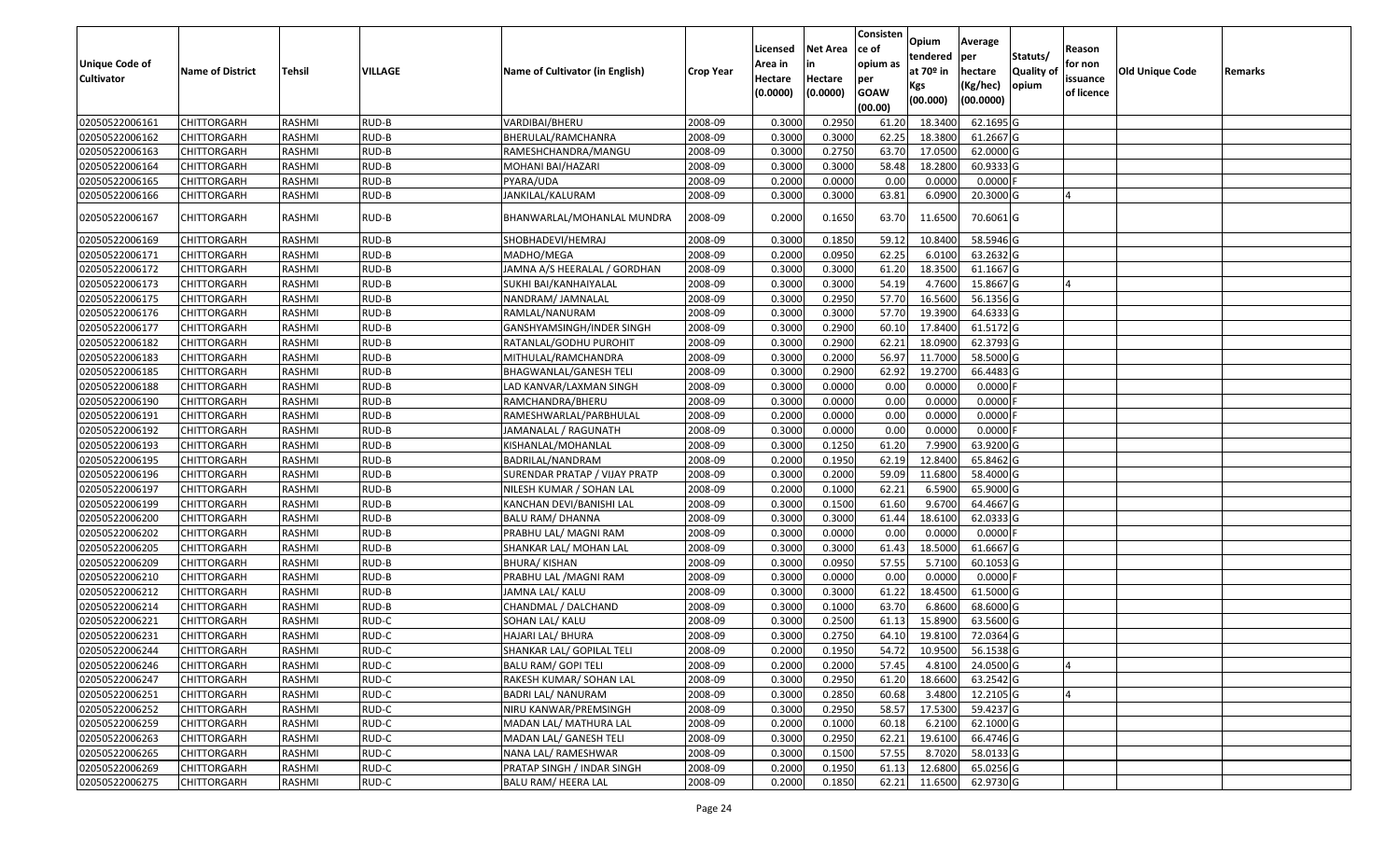| Unique Code of<br><b>Cultivator</b> | <b>Name of District</b> | Tehsil        | VILLAGE | Name of Cultivator (in English) | <b>Crop Year</b> | Licensed<br>Area in<br>Hectare | Net Area<br>in<br>Hectare | Consisten<br>ce of<br>opium as | Opium<br>tendered<br>at 70º in | Average<br>per<br>hectare | Statuts/<br><b>Quality of</b> | Reason<br>for non      | <b>Old Unique Code</b> | Remarks                   |
|-------------------------------------|-------------------------|---------------|---------|---------------------------------|------------------|--------------------------------|---------------------------|--------------------------------|--------------------------------|---------------------------|-------------------------------|------------------------|------------------------|---------------------------|
|                                     |                         |               |         |                                 |                  | (0.0000)                       | (0.0000)                  | per<br><b>GOAW</b><br>(00.00)  | Kgs<br>(00.000)                | (Kg/hec)<br>(00.0000)     | opium                         | issuance<br>of licence |                        |                           |
| 02050522006277                      | <b>CHITTORGARH</b>      | RASHMI        | RUD-C   | INDRA/HANSU                     | 2008-09          | 0.3000                         | 0.0000                    | 0.00                           | 0.0000                         | $0.0000$ F                |                               |                        |                        |                           |
| 02050522006281                      | CHITTORGARH             | RASHMI        | RUD-C   | <b>GASHIRAM / HAJARI</b>        | 2008-09          | 0.2000                         | 0.1950                    | 61.28                          | 12.3700                        | 63.4359 G                 |                               |                        |                        |                           |
| 02050522006285                      | CHITTORGARH             | RASHMI        | RUD-C   | BHURA LAL/ NANDRAM              | 2008-09          | 0.3000                         | 0.0000                    | 0.00                           | 0.0000                         | $0.0000$ F                |                               |                        |                        |                           |
| 02050522006288                      | <b>CHITTORGARH</b>      | RASHMI        | RUD-C   | LADU LAL/ MOHAN LAL             | 2008-09          | 0.3000                         | 0.2000                    | 60.70                          | 12.3900                        | 61.9500 G                 |                               |                        |                        |                           |
| 02050522006292                      | CHITTORGARH             | RASHMI        | RUD-C   | HEERA LAL/ RAMLAL (MANGILAL)    | 2008-09          | 0.3000                         | 0.1400                    | 64.26                          | 9.4000                         | 67.1429 G                 |                               |                        |                        |                           |
| 02050522006302                      | <b>CHITTORGARH</b>      | RASHMI        | RUD-C   | NARAYAN LAL/ UDAY RAM           | 2008-09          | 0.3000                         | 0.2950                    | 61.43                          | 18.2200                        | 61.7627 G                 |                               |                        |                        |                           |
| 02050522006303                      | CHITTORGARH             | RASHMI        | RUD-C   | MUKESH KUMAR / SOHA LAL         | 2008-09          | 0.3000                         | 0.0000                    | 0.00                           | 0.0000                         | $0.0000$ F                |                               |                        |                        |                           |
| 02050522006310                      | <b>CHITTORGARH</b>      | <b>RASHMI</b> | RUD-C   | OM PRAKASH / AMAR CHAND         | 2008-09          | 0.3000                         | 0.2950                    | 60.12                          | 18.7100                        | 63.4237 G                 |                               |                        |                        |                           |
| 02050522006311                      | CHITTORGARH             | RASHMI        | RUD-C   | PRABHU DAS/ BHURA DAS           | 2008-09          | 0.2000                         | 0.1900                    | 62.00                          | 12.7900                        | 67.3158 G                 |                               |                        |                        |                           |
| 02050522006319                      | CHITTORGARH             | RASHMI        | RUD-C   | KANKU BAI/BANSHILAL             | 2008-09          | 0.3000                         | 0.1500                    | 61.28                          | 9.4700                         | 63.1333 G                 |                               |                        |                        |                           |
| 02050522006320                      | CHITTORGARH             | RASHMI        | RUD-C   | UDAY LAL/ MANGILAL              | 2008-09          | 0.3000                         | 0.2900                    | 60.18                          | 18.2200                        | 62.8276 G                 |                               |                        |                        | TRANSFER /<br>NARAYANPURA |
| 02050522006328                      | <b>CHITTORGARH</b>      | RASHMI        | RUD-C   | <b>BANSHI LAL/ RAMA</b>         | 2008-09          | 0.3000                         | 0.2950                    | 60.18                          | 17.8700                        | 60.5763 G                 |                               |                        |                        |                           |
| 02050522006330                      | <b>CHITTORGARH</b>      | RASHMI        | RUD-C   | HEERA LAL/ UDA                  | 2008-09          | 0.2000                         | 0.1950                    | 60.18                          | 12.5500                        | 64.3590 G                 |                               |                        |                        |                           |
| 02050522006333                      | CHITTORGARH             | RASHMI        | RUD-C   | CHUNA / BHERA                   | 2008-09          | 0.3000                         | 0.1000                    | 61.28                          | 6.4300                         | 64.3000 G                 |                               |                        |                        |                           |
| 02050522006337                      | CHITTORGARH             | RASHMI        | RUD-C   | SHANKAR LAL/ NATHU LAL          | 2008-09          | 0.3000                         | 0.3000                    | 66.97                          | 20.6700                        | 68.9000 G                 |                               |                        |                        |                           |
| 02050522006338                      | CHITTORGARH             | RASHMI        | RUD-C   | SHYAMA DEVI/ RATAN LAL SUKHWAL  | 2008-09          | 0.3000                         | 0.2950                    | 60.64                          | 19.8100                        | 67.1525 G                 |                               |                        |                        |                           |
| 02050522006341                      | CHITTORGARH             | RASHMI        | RUD-D   | BHERU LAL/ RAM LAL              | 2008-09          | 0.3000                         | 0.2850                    | 62.80                          | 18.6100                        | 65.2982 G                 |                               |                        |                        |                           |
| 02050522006342                      | CHITTORGARH             | RASHMI        | RUD-D   | HEMRAJ / GOPI                   | 2008-09          | 0.2000                         | 0.2000                    | 60.60                          | 12.5200                        | 62.6000 G                 |                               |                        |                        |                           |
| 02050522006343                      | <b>CHITTORGARH</b>      | RASHMI        | RUD-D   | SURESH CHANDRA/ UDAI RAM        | 2008-09          | 0.3000                         | 0.3050                    | 60.33                          | 18.6200                        | 61.0492 G                 |                               |                        |                        |                           |
| 02050522006344                      | CHITTORGARH             | RASHMI        | RUD-D   | RATAN DAS/ GANESH               | 2008-09          | 0.3000                         | 0.2850                    | 62.99                          | 6.4600                         | 22.6667 G                 |                               |                        |                        |                           |
| 02050522006345                      | CHITTORGARH             | RASHMI        | RUD-D   | <b>GIRDHARI/ NATHU</b>          | 2008-09          | 0.3000                         | 0.1400                    | 58.97                          | 8.3100                         | 59.3571 G                 |                               |                        |                        |                           |
| 02050522006346                      | CHITTORGARH             | RASHMI        | RUD-D   | UDI BAI/BHAWANIDAS              | 2008-09          | 0.3000                         | 0.2950                    | 63.88                          | 19.3500                        | 65.5932 G                 |                               |                        |                        |                           |
| 02050522006348                      | CHITTORGARH             | RASHMI        | RUD-D   | TULSI BAI/ GHIRDHARI            | 2008-09          | 0.3000                         | 0.2900                    | 60.60                          | 17.7800                        | 61.3103 G                 |                               |                        |                        |                           |
| 02050522006349                      | CHITTORGARH             | <b>RASHMI</b> | RUD-D   | JAGANATH/ GOKAL                 | 2008-09          | 0.3000                         | 0.0000                    | 0.00                           | 0.0000                         | $0.0000$ F                |                               |                        |                        |                           |
| 02050522006351                      | CHITTORGARH             | RASHMI        | RUD-D   | PRABHULAL/JITU                  | 2008-09          | 0.3000                         | 0.3000                    | 63.55                          | 19.8000                        | 66.0000 G                 |                               |                        |                        |                           |
| 02050522006352                      | CHITTORGARH             | RASHMI        | RUD-D   | MITHU / CHAMNA                  | 2008-09          | 0.3000                         | 0.2800                    | 63.55                          | 18.1300                        | 64.7500 G                 |                               |                        |                        |                           |
| 02050522006354                      | <b>CHITTORGARH</b>      | <b>RASHMI</b> | RUD-D   | RAMI BAI/ HAR LAL               | 2008-09          | 0.3000                         | 0.2900                    | 64.37                          | 18.8400                        | 64.9655 G                 |                               |                        |                        |                           |
| 02050522006355                      | CHITTORGARH             | RASHMI        | RUD-D   | KALYAN SINGH/SOHAN SINGH        | 2008-09          | 0.3000                         | 0.2900                    | 57.70                          | 17.2700                        | 59.5517 G                 |                               |                        |                        |                           |
| 02050522006356                      | CHITTORGARH             | RASHMI        | RUD-D   | DEU BAI/ CHAMPA LAL             | 2008-09          | 0.3000                         | 0.1500                    | 58.73                          | 9.2200                         | 61.4667 G                 |                               |                        |                        |                           |
| 02050522006359                      | <b>CHITTORGARH</b>      | RASHMI        | RUD-D   | JANIBAI/ LOBHU                  | 2008-09          | 0.3000                         | 0.2900                    | 62.80                          | 18.7400                        | 64.6207 G                 |                               |                        |                        | <b>NAME CHANGE</b>        |
| 02050522006360                      | <b>CHITTORGARH</b>      | <b>RASHMI</b> | RUD-D   | CHAMNA BAI/ RAMA                | 2008-09          | 0.3000                         | 0.0950                    | 60.88                          | 5.8300                         | 61.3684 G                 |                               |                        |                        |                           |
| 02050522006361                      | <b>CHITTORGARH</b>      | RASHMI        | RUD-D   | GOKAL/ UDA                      | 2008-09          | 0.3000                         | 0.1900                    | 58.97                          | 11.4800                        | 60.4211 G                 |                               |                        |                        |                           |
| 02050522006362                      | CHITTORGARH             | RASHMI        | RUD-D   | RATAN LAL/ MANGU                | 2008-09          | 0.3000                         | 0.1950                    | 58.73                          | 11.8200                        | 60.6154 G                 |                               |                        |                        |                           |
| 02050522006363                      | <b>CHITTORGARH</b>      | RASHMI        | RUD-D   | NANI BAI/ BARDI CHAND           | 2008-09          | 0.2000                         | 0.2000                    | 63.55                          | 13.4800                        | 67.4000 G                 |                               |                        |                        |                           |
| 02050522006364                      | <b>CHITTORGARH</b>      | RASHMI        | RUD-D   | SUKHI BAI/ RUGNATH              | 2008-09          | 0.3000                         | 0.0900                    | 62.80                          |                                | 6.3600 70.6667 G          |                               |                        |                        |                           |
| 02050522006366                      | <b>CHITTORGARH</b>      | RASHMI        | RUD-D   | RATAN LAL/ HARIKISHAN           | 2008-09          | 0.2000                         | 0.1950                    | 60.88                          | 12.1500                        | 62.3077 G                 |                               |                        |                        |                           |
| 02050522006367                      | <b>CHITTORGARH</b>      | RASHMI        | RUD-D   | SHANKAR/ CHOGA                  | 2008-09          | 0.3000                         | 0.1050                    | 60.88                          | 6.8500                         | 65.2381 G                 |                               |                        |                        |                           |
| 02050522006368                      | <b>CHITTORGARH</b>      | RASHMI        | RUD-D   | MANOHAR SINGH/ UDAY SINGH       | 2008-09          | 0.3000                         | 0.1200                    | 65.48                          | 7.7700                         | 64.7500 G                 |                               |                        |                        |                           |
| 02050522006370                      | <b>CHITTORGARH</b>      | RASHMI        | RUD-D   | BHERA/ CHATRA                   | 2008-09          | 0.3000                         | 0.2000                    | 58.73                          | 12.1200                        | 60.6000 G                 |                               |                        |                        |                           |
| 02050522006373                      | <b>CHITTORGARH</b>      | RASHMI        | RUD-D   | NATHU/ GOPI                     | 2008-09          | 0.3000                         | 0.2000                    | 65.45                          | 13.3500                        | 66.7500 G                 |                               |                        |                        |                           |
| 02050522006374                      | <b>CHITTORGARH</b>      | RASHMI        | RUD-D   | RAM LAL/ HARLAL                 | 2008-09          | 0.3000                         | 0.2800                    | 60.88                          | 17.5000                        | 62.5000 G                 |                               |                        |                        |                           |
| 02050522006376                      | <b>CHITTORGARH</b>      | RASHMI        | RUD-D   | RAMSUKHI/PRATHVI RAJ            | 2008-09          | 0.2000                         | 0.2000                    | 57.70                          | 11.8200                        | 59.1000 G                 |                               |                        |                        |                           |
| 02050522006377                      | <b>CHITTORGARH</b>      | RASHMI        | RUD-D   | BADAMBAI/ BALURAM               | 2008-09          | 0.3000                         | 0.2950                    | 56.97                          | 17.1000                        | 57.9661 G                 |                               |                        |                        | <b>NAME CHANGE</b>        |
| 02050522006378                      | <b>CHITTORGARH</b>      | RASHMI        | RUD-D   | RAMESHWAR/ LALU RAM             | 2008-09          | 0.3000                         | 0.1900                    | 57.70                          |                                | 11.0100 57.9474 G         |                               |                        |                        |                           |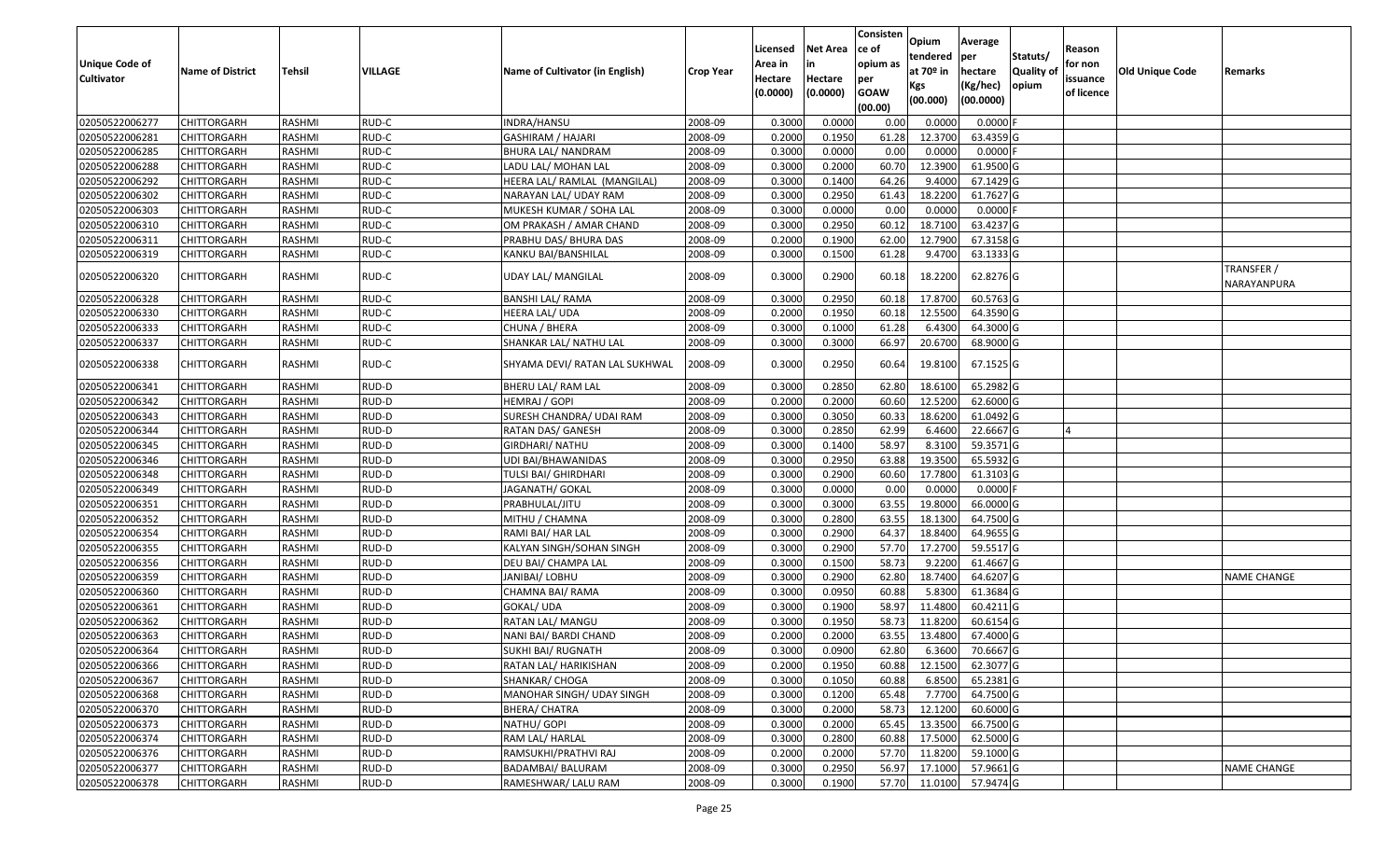| <b>Unique Code of</b><br><b>Cultivator</b> | <b>Name of District</b> | Tehsil        | VILLAGE | Name of Cultivator (in English)      | <b>Crop Year</b> | Licensed<br>Area in<br>Hectare<br>(0.0000) | Net Area<br>in<br>Hectare<br>(0.0000) | Consisten<br>ce of<br>opium as<br>per<br><b>GOAW</b><br>(00.00) | Opium<br>tendered<br>at 70 <sup>o</sup> in<br>Kgs<br>(00.000) | Average<br>per<br>hectare<br>(Kg/hec)<br>(00.0000) | Statuts/<br><b>Quality of</b><br>opium | Reason<br>for non<br>issuance<br>of licence | Old Unique Code | Remarks                   |
|--------------------------------------------|-------------------------|---------------|---------|--------------------------------------|------------------|--------------------------------------------|---------------------------------------|-----------------------------------------------------------------|---------------------------------------------------------------|----------------------------------------------------|----------------------------------------|---------------------------------------------|-----------------|---------------------------|
| 02050522006379                             | CHITTORGARH             | RASHMI        | RUD-D   | NANDRAM/ MADHU JAT                   | 2008-09          | 0.3000                                     | 0.3000                                | 61.55                                                           | 19.7000                                                       | 65.6667 G                                          |                                        |                                             |                 |                           |
| 02050522006380                             | CHITTORGARH             | RASHMI        | RUD-D   | NARAYAN LAL/ EKLING DHOBI            | 2008-09          | 0.3000                                     | 0.1450                                | 63.81                                                           | 9.8700                                                        | 68.0690 G                                          |                                        |                                             |                 |                           |
| 02050522006387                             | CHITTORGARH             | RASHMI        | RUD-D   | MADHU / LALU JAT                     | 2008-09          | 0.3000                                     | 0.3000                                | 55.35                                                           | 17.2000                                                       | 57.3333 G                                          |                                        |                                             |                 |                           |
| 02050522006389                             | <b>CHITTORGARH</b>      | RASHMI        | RUD-D   | GISHI BAI/ MITHU LAL                 | 2008-09          | 0.3000                                     | 0.2850                                | 55.35                                                           | 17.0800                                                       | 59.9298 G                                          |                                        |                                             |                 |                           |
| 02050522006392                             | CHITTORGARH             | RASHMI        | RUD-D   | PRABHULAL / ONKAR                    | 2008-09          | 0.3000                                     | 0.2950                                | 58.73                                                           | 17.9900                                                       | 60.9831 G                                          |                                        |                                             |                 |                           |
| 02050522006393                             | CHITTORGARH             | RASHMI        | RUD-D   | <b>GOPI LAL/ KISHOR</b>              | 2008-09          | 0.3000                                     | 0.2000                                | 57.35                                                           | 11.8000                                                       | 59.0000 G                                          |                                        |                                             |                 |                           |
| 02050522006394                             | CHITTORGARH             | RASHMI        | RUD-D   | SHANGARI BAI/ NANDA                  | 2008-09          | 0.3000                                     | 0.3000                                | 56.95                                                           | 15.1900                                                       | 50.6333 G                                          |                                        |                                             |                 |                           |
| 02050522006398                             | <b>CHITTORGARH</b>      | <b>RASHMI</b> | RUD-D   | JAMANALAL/HABUDA                     | 2008-09          | 0.3000                                     | 0.0000                                | 0.00                                                            | 0.0000                                                        | $0.0000$ F                                         |                                        |                                             |                 |                           |
| 02050522006401                             | CHITTORGARH             | RASHMI        | RUD-D   | NARAYAN LAL/ MITHU                   | 2008-09          | 0.3000                                     | 0.3000                                | 55.35                                                           | 7.6000                                                        | 25.3333 G                                          |                                        |                                             |                 |                           |
| 02050522006404                             | CHITTORGARH             | RASHMI        | RUD-D   | MOHAN / BANSI LAL                    | 2008-09          | 0.3000                                     | 0.2500                                | 63.55                                                           | 16.0300                                                       | 64.1200 G                                          |                                        |                                             |                 |                           |
| 02050522006406                             | CHITTORGARH             | RASHMI        | RUD-D   | PRATHVIRAJ/ GIRDHARI                 | 2008-09          | 0.3000                                     | 0.3000                                | 58.12                                                           | 5.0900                                                        | 16.9667 G                                          |                                        |                                             |                 |                           |
| 02050522006408                             | <b>CHITTORGARH</b>      | RASHMI        | RUD-D   | <b>BANSHI/ KISHOR BALAI</b>          | 2008-09          | 0.3000                                     | 0.2000                                | 55.35                                                           | 11.5300                                                       | 57.6500 G                                          |                                        |                                             |                 |                           |
| 02050522006409                             | <b>CHITTORGARH</b>      | RASHMI        | RUD-D   | DHANRAJ / BHUWANA JAT                | 2008-09          | 0.3000                                     | 0.2950                                | 56.97                                                           | 17.0300                                                       | 57.7288 G                                          |                                        |                                             |                 |                           |
| 02050522006410                             | CHITTORGARH             | RASHMI        | RUD-D   | NAND RAM/ GOPI                       | 2008-09          | 0.3000                                     | 0.2000                                | 61.55                                                           | 12.4500                                                       | 62.2500 G                                          |                                        |                                             |                 |                           |
| 02050522006411                             | CHITTORGARH             | RASHMI        | RUD-D   | BALURAM/ BHAGU @ BHAGIRATH<br>PARIKH | 2008-09          | 0.3000                                     | 0.0000                                | 0.00                                                            | 0.0000                                                        | $0.0000$ F                                         |                                        |                                             |                 |                           |
| 02050522006413                             | CHITTORGARH             | RASHMI        | RUD-D   | CHANDA BAI/SHANKAR LAL               | 2008-09          | 0.3000                                     | 0.1800                                | 55.35                                                           | 10.4100                                                       | 57.8333 G                                          |                                        |                                             |                 |                           |
| 02050522006414                             | CHITTORGARH             | RASHMI        | RUD-D   | DHAPU BAI/ PRATAP                    | 2008-09          | 0.2000                                     | 0.1900                                | 58.52                                                           | 11.2600                                                       | 59.2632 G                                          |                                        |                                             |                 |                           |
| 02050522006415                             | CHITTORGARH             | RASHMI        | RUD-D   | NARAYAN / GISHA                      | 2008-09          | 0.2000                                     | 0.2000                                | 58.52                                                           | 11.8200                                                       | 59.1000 G                                          |                                        |                                             |                 |                           |
| 02050522006419                             | CHITTORGARH             | RASHMI        | RUD-D   | CHAMPA/ MEGA                         | 2008-09          | 0.3000                                     | 0.1950                                | 56.05                                                           | 3.3800                                                        | 17.3333 G                                          |                                        |                                             |                 |                           |
| 02050522006425                             | CHITTORGARH             | RASHMI        | RUD-D   | <b>BHERU LAL/ RUPA</b>               | 2008-09          | 0.3000                                     | 0.2000                                | 61.55                                                           | 13.3000                                                       | 66.5000 G                                          |                                        |                                             |                 |                           |
| 02050522006428                             | CHITTORGARH             | RASHMI        | RUD-D   | NANU RAM/ HARKU NAI                  | 2008-09          | 0.3000                                     | 0.2950                                | 51.22                                                           | 4.7400                                                        | 16.0678 G                                          |                                        | $\Delta$                                    |                 |                           |
| 02050522006430                             | CHITTORGARH             | RASHMI        | RUD-D   | LEHARU LAL/ MANGI LAL GUJAR          | 2008-09          | 0.2000                                     | 0.2000                                | 58.52                                                           | 11.8000                                                       | 59.0000 G                                          |                                        |                                             |                 | TRANSFER /<br>NARAYANPURA |
| 02050522006435                             | CHITTORGARH             | RASHMI        | RUD-D   | MANGI LAL/ PYAR CHAND-2              | 2008-09          | 0.3000                                     | 0.2000                                | 61.54                                                           | 13.2800                                                       | 66.4000 G                                          |                                        |                                             |                 |                           |
| 02050522006437                             | CHITTORGARH             | RASHMI        | RUD-D   | NARAYAN/BAGHA                        | 2008-09          | 0.3000                                     | 0.1450                                | 61.43                                                           | 9.1800                                                        | 63.3103 G                                          |                                        |                                             |                 |                           |
| 02050522006438                             | CHITTORGARH             | RASHMI        | RUD-D   | SAMPATLAL / SHANKAR LAL              | 2008-09          | 0.3000                                     | 0.2500                                | 63.55                                                           | 16.2200                                                       | 64.8800 G                                          |                                        |                                             |                 |                           |
| 02050522006441                             | CHITTORGARH             | RASHMI        | RUD-D   | RATAN LAL/ GIRDHARI SUTHAR           | 2008-09          | 0.3000                                     | 0.2850                                | 49.96                                                           | 11.7900                                                       | 41.3684 G                                          |                                        |                                             |                 |                           |
| 02050522006443                             | <b>CHITTORGARH</b>      | <b>RASHMI</b> | RUD-D   | NARAYANI BAI/MOHAN LAL               | 2008-09          | 0.3000                                     | 0.3000                                | 56.97                                                           | 15.8400                                                       | 52.8000 G                                          |                                        |                                             |                 |                           |
| 02050522006447                             | CHITTORGARH             | RASHMI        | RUD-D   | HIRA LAL/ UDA RAM VYAS               | 2008-09          | 0.3000                                     | 0.1950                                | 61.55                                                           | 12.9500                                                       | 66.4103 G                                          |                                        |                                             |                 |                           |
| 02050522006448                             | <b>CHITTORGARH</b>      | RASHMI        | RUD-D   | GOPAL LAL/ BALU RAM                  | 2008-09          | 0.3000                                     | 0.1800                                | 58.52                                                           | 10.8500                                                       | 60.2778 G                                          |                                        |                                             |                 |                           |
| 02050522006451                             | CHITTORGARH             | RASHMI        | RUD-D   | UDAYRAM/ KALU                        | 2008-09          | 0.3000                                     | 0.2000                                | 61.55                                                           | 12.7700                                                       | 63.8500 G                                          |                                        |                                             |                 |                           |
| 02050522006452                             | <b>CHITTORGARH</b>      | RASHMI        | RUD-D   | SHANKAR LAL/ NANURAM                 | 2008-09          | 0.3000                                     | 0.3000                                | 60.33                                                           | 18.6600                                                       | 62.2000 G                                          |                                        |                                             |                 |                           |
| 02050522006454                             | CHITTORGARH             | RASHMI        | RUD-D   | HAJARI LAL/ NANURAM                  | 2008-09          | 0.3000                                     | 0.2900                                | 61.28                                                           | 18.8100                                                       | 64.8621 G                                          |                                        |                                             |                 |                           |
| 02050522006455                             | CHITTORGARH             | RASHMI        | RUD-D   | BHURA LAL/ LOBHU JAT                 | 2008-09          | 0.3000                                     | 0.0000                                | 0.00                                                            | 0.0000                                                        | $0.0000$ F                                         |                                        |                                             |                 |                           |
| 02050522006456                             | CHITTORGARH             | RASHMI        | RUD-D   | CHAMPALAL/ KALU RAM                  | 2008-09          | 0.3000                                     | 0.2950                                | 58.52                                                           | 18.1400                                                       | 61.4915 G                                          |                                        |                                             |                 |                           |
| 02050522006458                             | <b>CHITTORGARH</b>      | RASHMI        | RUD-D   | LAL CHAND/ NARU LAL                  | 2008-09          | 0.3000                                     | 0.1000                                | 61.54                                                           | 6.5600                                                        | 65.6000 G                                          |                                        |                                             |                 |                           |
| 02050522006462                             | <b>CHITTORGARH</b>      | RASHMI        | RUD-D   | RATAN LAL/ HEERA LAL                 | 2008-09          | 0.3000                                     | 0.0000                                | 0.00                                                            | 0.0000                                                        | $0.0000$ F                                         |                                        |                                             |                 |                           |
| 02050522006463                             | <b>CHITTORGARH</b>      | RASHMI        | RUD-D   | MANGI LAL / KALU                     | 2008-09          | 0.3000                                     | 0.2950                                | 60.63                                                           | 18.4900                                                       | 62.6780 G                                          |                                        |                                             |                 |                           |
| 02050522006464                             | <b>CHITTORGARH</b>      | RASHMI        | RUD-D   | SURESH CHANDAR/ CHAMPA LAL           | 2008-09          | 0.3000                                     | 0.1800                                | 61.43                                                           | 11.7900                                                       | 65.5000 G                                          |                                        |                                             |                 |                           |
| 02050522006465                             | <b>CHITTORGARH</b>      | RASHMI        | RUD-D   | JAMNA LAL/ CHOGALAL                  | 2008-09          | 0.3000                                     | 0.3000                                | 60.60                                                           | 18.9600                                                       | 63.2000 G                                          |                                        |                                             |                 |                           |
| 02050522006466                             | <b>CHITTORGARH</b>      | RASHMI        | RUD-D   | <b>BADRI LAL/ CHOGALAL</b>           | 2008-09          | 0.3000                                     | 0.0000                                | 0.00                                                            | 0.0000                                                        | $0.0000$ F                                         |                                        |                                             |                 |                           |
| 02050522006468                             | <b>CHITTORGARH</b>      | RASHMI        | RUD-D   | RAM PRASAD/ CHAMPA LAL               | 2008-09          | 0.2000                                     | 0.1550                                | 60.60                                                           | 9.9700                                                        | 64.3226 G                                          |                                        |                                             |                 |                           |
| 02050522006470                             | <b>CHITTORGARH</b>      | RASHMI        | RUD-D   | BANSHI LAL/ CHUNNI LAL               | 2008-09          | 0.3000                                     | 0.2900                                | 60.33                                                           | 19.1200                                                       | 65.9310 G                                          |                                        |                                             |                 |                           |
| 02050522006476                             | <b>CHITTORGARH</b>      | RASHMI        | RUD-D   | BHANWAR LAL/ CHAMPA LAL              | 2008-09          | 0.3000                                     | 0.2900                                | 61.54                                                           | 18.1700                                                       | 62.6552 G                                          |                                        |                                             |                 |                           |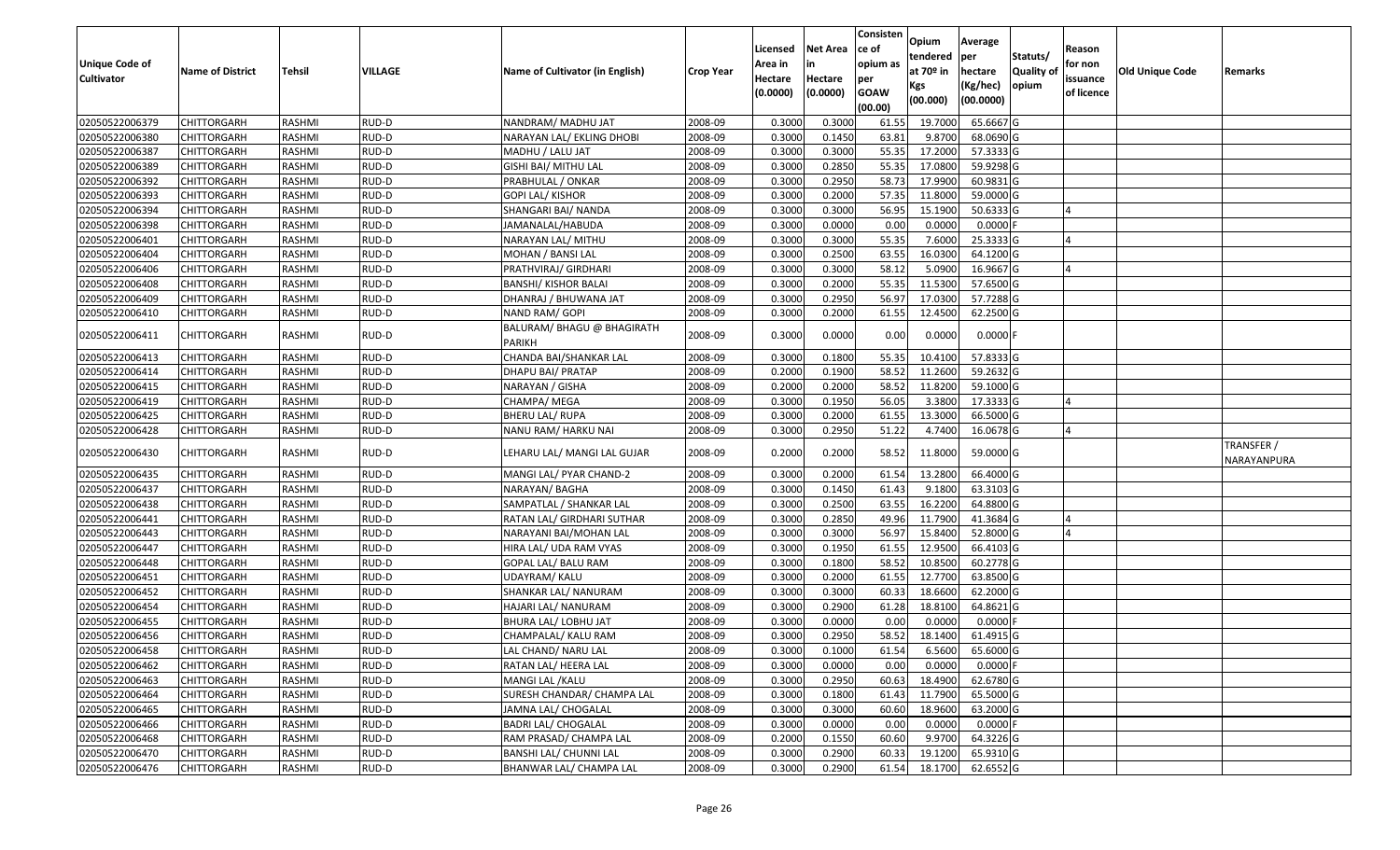| Unique Code of<br><b>Cultivator</b> | <b>Name of District</b> | Tehsil        | VILLAGE     | Name of Cultivator (in English) | <b>Crop Year</b> | Licensed<br>Area in<br>Hectare<br>(0.0000) | Net Area<br>in<br>Hectare<br>(0.0000) | Consisten<br>ce of<br>opium as<br>per<br><b>GOAW</b><br>(00.00) | Opium<br>tendered<br>at 70º in<br>Kgs<br>(00.000) | Average<br>per<br>hectare<br>(Kg/hec)<br>(00.0000) | Statuts/<br><b>Quality of</b><br>opium | Reason<br>for non<br>issuance<br>of licence | <b>Old Unique Code</b> | Remarks        |
|-------------------------------------|-------------------------|---------------|-------------|---------------------------------|------------------|--------------------------------------------|---------------------------------------|-----------------------------------------------------------------|---------------------------------------------------|----------------------------------------------------|----------------------------------------|---------------------------------------------|------------------------|----------------|
| 02050522006477                      | CHITTORGARH             | RASHMI        | RUD-D       | SAMPAT LAL/ BARDI CHAND SUKHWAL | 2008-09          | 0.3000                                     | 0.2000                                | 60.33                                                           | 12.7600                                           | 63.8000 G                                          |                                        |                                             |                        |                |
| 02050522006481                      | CHITTORGARH             | RASHMI        | RUD-D       | PARSURAM / RAGUNATH             | 2008-09          | 0.3000                                     | 0.0000                                | 0.00                                                            | 0.0000                                            | $0.0000$ F                                         |                                        |                                             |                        |                |
| 02050522006482                      | CHITTORGARH             | RASHMI        | RUD-D       | UDAIRAM/ PYRACHAND              | 2008-09          | 0.3000                                     | 0.2950                                | 60.18                                                           | 18.8100                                           | 63.7627 G                                          |                                        |                                             |                        |                |
| 02050522006483                      | CHITTORGARH             | RASHMI        | RUD-D       | KALU/ SURTA                     | 2008-09          | 0.3000                                     | 0.1100                                | 61.54                                                           | 7.2000                                            | 65.4545 G                                          |                                        |                                             |                        |                |
| 02050522006484                      | CHITTORGARH             | RASHMI        | RUD-D       | SITARAM/ NARU                   | 2008-09          | 0.3000                                     | 0.3000                                | 61.54                                                           | 19.2500                                           | 64.1667 G                                          |                                        |                                             |                        | NAME CHANGE    |
| 02050522006485                      | CHITTORGARH             | RASHMI        | RUD-D       | LAXMILAL/ DALCHAND              | 2008-09          | 0.3000                                     | 0.3000                                | 60.33                                                           | 18.6400                                           | 62.1333 G                                          |                                        |                                             |                        | NAME CHANGE    |
| 02050522007001                      | <b>CHITTORGARH</b>      | <b>RASHMI</b> | NARAYANPURA | RATAN LAL/ MANGI LAL JAT        | 2008-09          | 0.2000                                     | 0.2000                                | 61.78                                                           | 12.6100                                           | 63.0500 G                                          |                                        |                                             |                        |                |
| 02050522007002                      | <b>CHITTORGARH</b>      | RASHMI        | NARAYANPURA | TEJMAL/ PRATAP                  | 2008-09          | 0.3000                                     | 0.0000                                | 0.00                                                            | 0.0000                                            | $0.0000$ F                                         |                                        |                                             |                        |                |
| 02050522007003                      | <b>CHITTORGARH</b>      | RASHMI        | NARAYANPURA | UDAIRAM / BHAWANI RAM           | 2008-09          | 0.3000                                     | 0.0000                                | 0.00                                                            | 0.0000                                            | $0.0000$ F                                         |                                        |                                             |                        |                |
| 02050522007005                      | CHITTORGARH             | RASHMI        | NARAYANPURA | TULCHHI BAI / MANGU             | 2008-09          | 0.3000                                     | 0.2950                                | 62.16                                                           | 18.9300                                           | 64.1695 G                                          |                                        |                                             |                        | TRANSFER / RUD |
| 02050522007007                      | <b>CHITTORGARH</b>      | <b>RASHMI</b> | NARAYANPURA | MADHU / HAJARI                  | 2008-09          | 0.3000                                     | 0.0000                                | 0.00                                                            | 0.0000                                            | $0.0000$ F                                         |                                        |                                             |                        |                |
| 02050522007008                      | <b>CHITTORGARH</b>      | RASHMI        | NARAYANPURA | RAM CHANDAR/ DEVI LAL           | 2008-09          | 0.3000                                     | 0.3000                                | 61.90                                                           | 18.1300                                           | 60.4333 G                                          |                                        |                                             |                        |                |
| 02050522007009                      | CHITTORGARH             | RASHMI        | NARAYANPURA | SHANKAR LAL/ JAGANNATH          | 2008-09          | 0.3000                                     | 0.3050                                | 61.90                                                           | 18.9100                                           | 62.0000 G                                          |                                        |                                             |                        |                |
| 02050522007010                      | CHITTORGARH             | RASHMI        | NARAYANPURA | BHAGIRATH/ KELA                 | 2008-09          | 0.3000                                     | 0.3000                                | 62.86                                                           | 18.8800                                           | 62.9333 G                                          |                                        |                                             |                        |                |
| 02050522007012                      | CHITTORGARH             | RASHMI        | NARAYANPURA | HEERA / KHURAJ                  | 2008-09          | 0.3000                                     | 0.3000                                | 67.38                                                           | 18.3300                                           | 61.1000 G                                          |                                        |                                             |                        |                |
| 02050522007013                      | CHITTORGARH             | RASHMI        | NARAYANPURA | KAILASHGIR/ KESHUGIR            | 2008-09          | 0.3000                                     | 0.3000                                | 62.87                                                           | 18.8700                                           | 62.9000 G                                          |                                        |                                             |                        |                |
| 02050522007014                      | CHITTORGARH             | RASHMI        | NARAYANPURA | BHURALAL/DEVILAL                | 2008-09          | 0.3000                                     | 0.2850                                | 62.87                                                           | 18.1900                                           | 63.8246 G                                          |                                        |                                             |                        |                |
| 02050522007015                      | CHITTORGARH             | RASHMI        | NARAYANPURA | <b>BHERU LAL/ PRATAP</b>        | 2008-09          | 0.3000                                     | 0.1000                                | 61.90                                                           | 6.2300                                            | 62.3000 G                                          |                                        |                                             |                        |                |
| 02050522007016                      | CHITTORGARH             | RASHMI        | NARAYANPURA | PRABHU LAL/ DALU JAT            | 2008-09          | 0.3000                                     | 0.2950                                | 62.86                                                           | 20.2200                                           | 68.5424 G                                          |                                        |                                             |                        |                |
| 02050522007018                      | <b>CHITTORGARH</b>      | RASHMI        | NARAYANPURA | DAL CHAND/ BALURAM              | 2008-09          | 0.3000                                     | 0.3000                                | 62.87                                                           | 19.1400                                           | 63.8000 G                                          |                                        |                                             |                        |                |
| 02050522007019                      | CHITTORGARH             | RASHMI        | NARAYANPURA | AMBA LAL/ GANESH                | 2008-09          | 0.3000                                     | 0.3000                                | 62.87                                                           | 19.0000                                           | 63.3333 G                                          |                                        |                                             |                        |                |
| 02050522007020                      | CHITTORGARH             | RASHMI        | NARAYANPURA | HEERA LAL/ JAWAHARMAL           | 2008-09          | 0.3000                                     | 0.0000                                | 0.00                                                            | 0.0000                                            | $0.0000$ F                                         |                                        |                                             |                        |                |
| 02050522007021                      | CHITTORGARH             | RASHMI        | NARAYANPURA | UDAY LAL/ DEVICHAND             | 2008-09          | 0.3000                                     | 0.2550                                | 64.03                                                           | 17.1800                                           | 67.3725 G                                          |                                        |                                             |                        | TRANSFER / RUD |
| 02050522007022                      | <b>CHITTORGARH</b>      | RASHMI        | NARAYANPURA | NANA LAL/ DEICHAND              | 2008-09          | 0.3000                                     | 0.1800                                | 62.87                                                           | 11.7800                                           | 65.4444 G                                          |                                        |                                             |                        | TRANSFER / RUD |
| 02050522007023                      | CHITTORGARH             | RASHMI        | NARAYANPURA | BANSI LAL/ NARAYAN              | 2008-09          | 0.3000                                     | 0.3000                                | 64.01                                                           | 19.7700                                           | 65.9000 G                                          |                                        |                                             |                        |                |
| 02050522007024                      | CHITTORGARH             | RASHMI        | NARAYANPURA | <b>BAKSHU / GULAB</b>           | 2008-09          | 0.3000                                     | 0.3000                                | 64.01                                                           | 18.8900                                           | 62.9667 G                                          |                                        |                                             |                        |                |
| 02050522007026                      | CHITTORGARH             | RASHMI        | NARAYANPURA | MADHO LAL/ JAWAHAR              | 2008-09          | 0.3000                                     | 0.0000                                | 0.00                                                            | 0.0000                                            | $0.0000$ F                                         |                                        |                                             |                        |                |
| 02050522007028                      | <b>CHITTORGARH</b>      | <b>RASHMI</b> | NARAYANPURA | SOHANI BAI / PRABHULAL          | 2008-09          | 0.2000                                     | 0.2000                                | 62.16                                                           | 12.9600                                           | 64.8000 G                                          |                                        |                                             |                        |                |
| 02050522007030                      | CHITTORGARH             | RASHMI        | NARAYANPURA | GANESHI BAI/RAM LAL             | 2008-09          | 0.3000                                     | 0.3000                                | 61.90                                                           | 18.4200                                           | 61.4000 G                                          |                                        |                                             |                        |                |
| 02050522007031                      | <b>CHITTORGARH</b>      | RASHMI        | NARAYANPURA | BHABHUT / DHOKAL NAYAK          | 2008-09          | 0.3000                                     | 0.2950                                | 59.93                                                           | 17.0000                                           | 57.6271 G                                          |                                        |                                             |                        |                |
| 02050522007032                      | CHITTORGARH             | RASHMI        | NARAYANPURA | NAGJI/ HAJARI                   | 2008-09          | 0.3000                                     | 0.2000                                | 64.01                                                           | 14.2200                                           | 71.1000 G                                          |                                        |                                             |                        |                |
| 02050522007035                      | <b>CHITTORGARH</b>      | RASHMI        | NARAYANPURA | NANDRAM/ BHAWANI RAM            | 2008-09          | 0.3000                                     | 0.2950                                | 64.01                                                           | 19.6000                                           | 66.4407 G                                          |                                        |                                             |                        | TRANSFER / RUD |
| 02050522007036                      | <b>CHITTORGARH</b>      | RASHMI        | NARAYANPURA | MANGI BAI/ GANESH               | 2008-09          | 0.3000                                     | 0.0000                                | 0.00                                                            | 0.0000                                            | $0.0000$ F                                         |                                        |                                             |                        |                |
| 02050522007037                      | CHITTORGARH             | RASHMI        | NARAYANPURA | MADHO LAL/ RUP LAL              | 2008-09          | 0.3000                                     | 0.2950                                | 59.93                                                           | 18.1600                                           | 61.5593 G                                          |                                        |                                             |                        |                |
| 02050522007038                      | CHITTORGARH             | RASHMI        | NARAYANPURA | LEHARU BAI/ NATHU               | 2008-09          | 0.3000                                     | 0.3000                                | 64.01                                                           | 19.3300                                           | 64.4333 G                                          |                                        |                                             |                        |                |
| 02050522007039                      | <b>CHITTORGARH</b>      | RASHMI        | NARAYANPURA | SHAKAR LAL/ RUP LAL             | 2008-09          | 0.3000                                     | 0.3000                                | 64.71                                                           | 19.9100                                           | 66.3667 G                                          |                                        |                                             |                        |                |
| 02050522007040                      | <b>CHITTORGARH</b>      | RASHMI        | NARAYANPURA | CHAMPALAL A/S RUPA / SOHAN      | 2008-09          | 0.3000                                     | 0.3000                                | 64.71                                                           | 19.7400                                           | 65.8000 G                                          |                                        |                                             |                        |                |
| 02050522007041                      | <b>CHITTORGARH</b>      | RASHMI        | NARAYANPURA | AMBA LAL/ DEVI LAL              | 2008-09          | 0.3000                                     | 0.1950                                | 64.71                                                           | 13.1500                                           | 67.4359 G                                          |                                        |                                             |                        |                |
| 02050522007042                      | <b>CHITTORGARH</b>      | RASHMI        | NARAYANPURA | <b>GOPI LAL/ NAGJI</b>          | 2008-09          | 0.2000                                     | 0.1800                                | 64.71                                                           | 12.9500                                           | 71.9444 G                                          |                                        |                                             |                        |                |
| 02050522007043                      | <b>CHITTORGARH</b>      | RASHMI        | NARAYANPURA | NATHU / HEERA                   | 2008-09          | 0.3000                                     | 0.2950                                | 59.93                                                           | 17.9100                                           | 60.7119 G                                          |                                        |                                             |                        |                |
| 02050522007044                      | <b>CHITTORGARH</b>      | RASHMI        | NARAYANPURA | PREM SHANKAR/ DEICHAND          | 2008-09          | 0.3000                                     | 0.1050                                | 64.71                                                           | 7.6800                                            | 73.1429 G                                          |                                        |                                             |                        | TRANSFER / RUD |
| 02050522007046                      | <b>CHITTORGARH</b>      | RASHMI        | NARAYANPURA | SOHAN / NATHU                   | 2008-09          | 0.3000                                     | 0.2950                                | 64.71                                                           | 19.0600                                           | 64.6102 G                                          |                                        |                                             |                        |                |
| 02050522007047                      | <b>CHITTORGARH</b>      | RASHMI        | NARAYANPURA | SHANTI /MITTU GIRI              | 2008-09          | 0.3000                                     | 0.3000                                | 59.93                                                           | 18.5500                                           | 61.8333 G                                          |                                        |                                             |                        |                |
| 02050522007048                      | <b>CHITTORGARH</b>      | RASHMI        | NARAYANPURA | AMBALAL/BHAWANIRAM              | 2008-09          | 0.3000                                     | 0.2950                                | 62.16                                                           | 18.9000                                           | 64.0678 G                                          |                                        |                                             |                        | TRANSFER / RUD |
| 02050522007049                      | <b>CHITTORGARH</b>      | RASHMI        | NARAYANPURA | BALURAM/BHABHUT NAYAK           | 2008-09          | 0.3000                                     | 0.3000                                | 62.16                                                           | 17.7100                                           | 59.0333 G                                          |                                        |                                             |                        |                |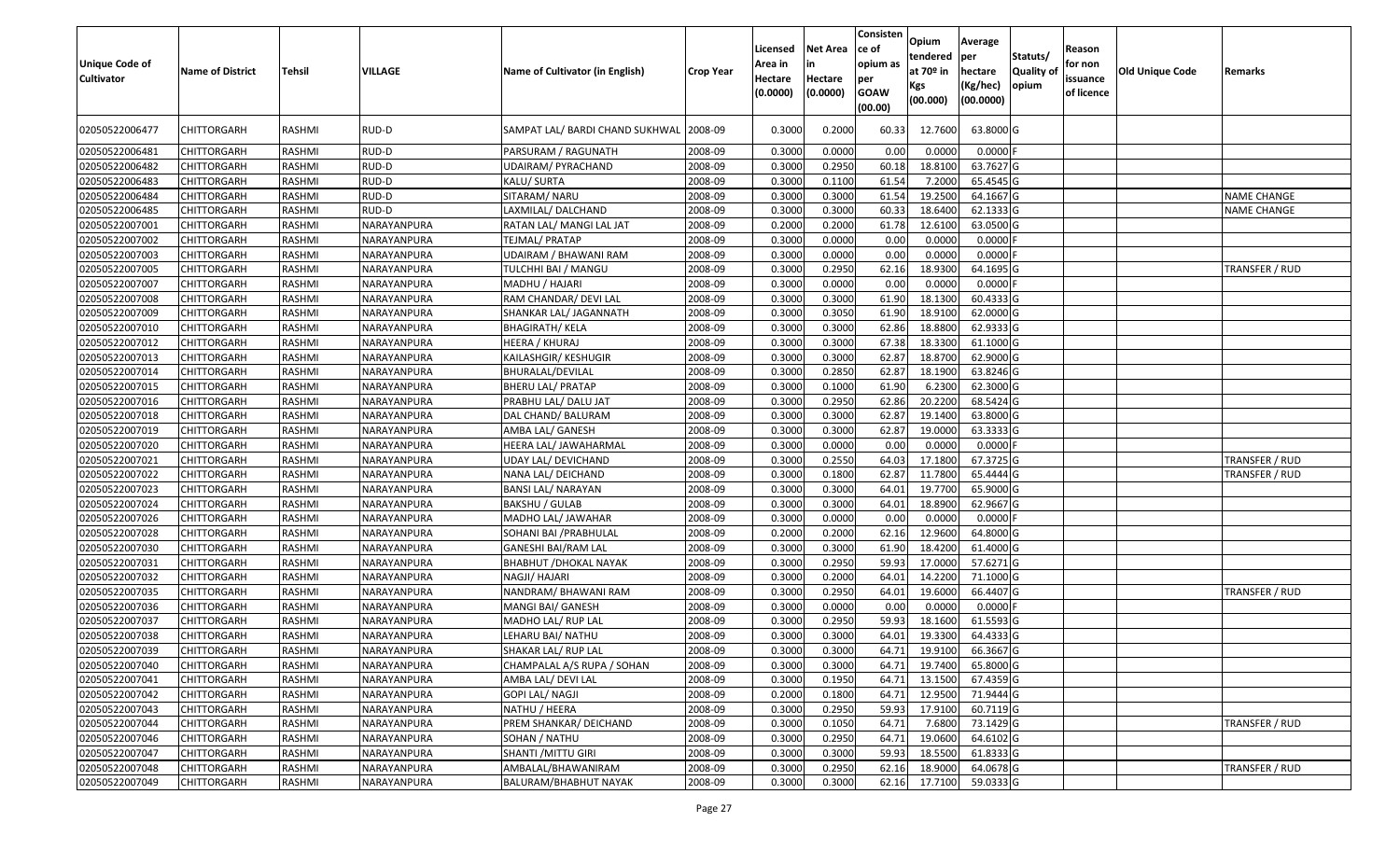| <b>Unique Code of</b> | <b>Name of District</b> | Tehsil        | VILLAGE        | Name of Cultivator (in English)           | <b>Crop Year</b> | Licensed<br>Area in | <b>Net Area</b><br>in | Consisten<br>ce of<br>opium as | Opium<br>tendered<br>at 70º in | Average<br>per<br>hectare | Statuts/<br>Quality of | Reason<br>for non      | Old Unique Code | Remarks            |
|-----------------------|-------------------------|---------------|----------------|-------------------------------------------|------------------|---------------------|-----------------------|--------------------------------|--------------------------------|---------------------------|------------------------|------------------------|-----------------|--------------------|
| <b>Cultivator</b>     |                         |               |                |                                           |                  | Hectare<br>(0.0000) | Hectare<br>(0.0000)   | per<br><b>GOAW</b><br>(00.00)  | Kgs<br>(00.000)                | (Kg/hec)<br>(00.0000)     | opium                  | issuance<br>of licence |                 |                    |
| 02050522007050        | <b>CHITTORGARH</b>      | RASHMI        | NARAYANPURA    | MANGILAL/BHAGIRATH                        | 2008-09          | 0.3000              | 0.1950                | 62.86                          | 12.5900                        | 64.5641 G                 |                        |                        |                 |                    |
| 02050522007051        | <b>CHITTORGARH</b>      | RASHMI        | NARAYANPURA    | NARAYAN/JODHA                             | 2008-09          | 0.2000              | 0.1900                | 58.53                          | 11.5200                        | 60.6316 G                 |                        |                        |                 |                    |
| 02050522007054        | <b>CHITTORGARH</b>      | RASHMI        | NARAYANPURA    | MITHULAL/PRATAP                           | 2008-09          | 0.3000              | 0.2000                | 62.86                          | 12.4200                        | 62.1000 G                 |                        |                        |                 |                    |
| 02050522007055        | <b>CHITTORGARH</b>      | RASHMI        | NARAYANPURA    | NARAYANGIRI/SURAJGIRI                     | 2008-09          | 0.3000              | 0.2850                | 59.08                          | 17.8800                        | 62.7368 G                 |                        |                        |                 |                    |
| 02050522007057        | <b>CHITTORGARH</b>      | RASHMI        | NARAYANPURA    | SHAMBHU/NANA                              | 2008-09          | 0.3000              | 0.1000                | 63.70                          | 6.4800                         | 64.8000 G                 |                        |                        |                 |                    |
| 02050522007058        | <b>CHITTORGARH</b>      | RASHMI        | NARAYANPURA    | BHEEMA/LALU BHIL                          | 2008-09          | 0.2000              | 0.1950                | 63.70                          | 12.2800                        | 62.9744 G                 |                        |                        |                 |                    |
| 02050522007063        | CHITTORGARH             | RASHMI        | NARAYANPURA    | MANGILAL/UDAYRAM                          | 2008-09          | 0.3000              | 0.2950                | 63.70                          | 20.1300                        | 68.2373 G                 |                        |                        |                 |                    |
| 02050522007064        | <b>CHITTORGARH</b>      | <b>RASHMI</b> | NARAYANPURA    | RATANLAL/MANGILAL GURJAR -- 2             | 2008-09          | 0.3000              | 0.1900                | 61.78                          | 12.3300                        | 64.8947 G                 |                        |                        |                 |                    |
| 02050522007066        | <b>CHITTORGARH</b>      | <b>RASHMI</b> | NARAYANPURA    | <b>BHERU/ROOPA BHIL</b>                   | 2008-09          | 0.3000              | 0.2900                | 62.86                          | 18.0200                        | 62.1379 G                 |                        |                        |                 |                    |
| 02050522007068        | <b>CHITTORGARH</b>      | RASHMI        | NARAYANPURA    | PANNA/LALU BHIL                           | 2008-09          | 0.2000              | 0.1900                | 64.56                          | 12.3700                        | 65.1053 G                 |                        |                        |                 |                    |
| 02050522007069        | <b>CHITTORGARH</b>      | RASHMI        | NARAYANPURA    | MADHULAL/GISHA CHAMAR                     | 2008-09          | 0.3000              | 0.2950                | 63.70                          | 20.2400                        | 68.6102 G                 |                        |                        |                 |                    |
| 02050522007070        | <b>CHITTORGARH</b>      | RASHMI        | NARAYANPURA    | JADAVBAI/ RAMLAL                          | 2008-09          | 0.3000              | 0.2900                | 68.19                          | 18.2000                        | 62.7586 G                 |                        |                        |                 |                    |
| 02050522007071        | <b>CHITTORGARH</b>      | RASHMI        | NARAYANPURA    | CHANDI BAI/CHUNA                          | 2008-09          | 0.3000              | 0.3000                | 64.33                          | 19.2200                        | 64.0667 G                 |                        |                        |                 |                    |
| 02050522007074        | <b>CHITTORGARH</b>      | RASHMI        | NARAYANPURA    | NANA LAL/DEVA BHIL                        | 2008-09          | 0.2000              | 0.2000                | 65.99                          | 12.7700                        | 63.8500 G                 |                        |                        |                 |                    |
| 02050522007076        | <b>CHITTORGARH</b>      | RASHMI        | NARAYANPURA    | SHANKARGIRI/HEERAGIRI                     | 2008-09          | 0.3000              | 0.0000                | 0.00                           | 0.0000                         | 0.0000F                   |                        |                        |                 |                    |
| 02050522007078        | <b>CHITTORGARH</b>      | <b>RASHMI</b> | NARAYANPURA    | SHAMBHU/KESHUGIR                          | 2008-09          | 0.2000              | 0.2000                | 63.70                          | 12.9800                        | 64.9000 G                 |                        |                        |                 |                    |
| 02050522007080        | <b>CHITTORGARH</b>      | <b>RASHMI</b> | NARAYANPURA    | <b>UDAILAL/ CHATRA</b>                    | 2008-09          | 0.3000              | 0.2950                | 73.66                          | 20.9100                        | 70.8814 G                 |                        |                        |                 |                    |
| 02050522007083        | <b>CHITTORGARH</b>      | <b>RASHMI</b> | NARAYANPURA    | RATANLAL/UDAYRAM                          | 2008-09          | 0.3000              | 0.2000                | 63.64                          | 13.5500                        | 67.7500 G                 |                        |                        |                 |                    |
| 02050522007084        | <b>CHITTORGARH</b>      | RASHMI        | NARAYANPURA    | JAMNI BAI/RADHESHYAM                      | 2008-09          | 0.2000              | 0.2000                | 61.78                          | 12.6300                        | 63.1500 G                 |                        |                        |                 |                    |
| 02050522007085        | <b>CHITTORGARH</b>      | RASHMI        | NARAYANPURA    | BALURAM/MOHANLAL                          | 2008-09          | 0.2000              | 0.2000                | 64.7                           | 13.5200                        | 67.6000 G                 |                        |                        |                 |                    |
| 02050522007091        | <b>CHITTORGARH</b>      | RASHMI        | NARAYANPURA    | DEVICHAND/GOKAL                           | 2008-09          | 0.2000              | 0.2000                | 59.08                          | 12.0800                        | 60.4000 G                 |                        |                        |                 |                    |
| 02050522007093        | <b>CHITTORGARH</b>      | RASHMI        | NARAYANPURA    | PUKHRAJ/BALU/MOHAN                        | 2008-09          | 0.2000              | 0.2000                | 59.08                          | 12.3600                        | 61.8000 G                 |                        |                        |                 |                    |
| 02050522007094        | <b>CHITTORGARH</b>      | RASHMI        | NARAYANPURA    | BHURALAL/NARAYNLAL                        | 2008-09          | 0.3000              | 0.2800                | 61.35                          | 17.6400                        | 63.0000 G                 |                        |                        |                 |                    |
| 02050522007095        | <b>CHITTORGARH</b>      | RASHMI        | NARAYANPURA    | BHERULAL/NATHU                            | 2008-09          | 0.3000              | 0.2900                | 61.35                          | 18.2100                        | 62.7931 G                 |                        |                        |                 |                    |
| 02050522007096        | <b>CHITTORGARH</b>      | RASHMI        | NARAYANPURA    | JAGDISH / BALU RAM                        | 2008-09          | 0.2000              | 0.2000                | 61.35                          | 12.8000                        | 64.0000 G                 |                        |                        |                 |                    |
| 02050522007097        | <b>CHITTORGARH</b>      | RASHMI        | NARAYANPURA    | DEU BAI/ RUPA                             | 2008-09          | 0.2000              | 0.2000                | 61.78                          | 12.4900                        | 62.4500 G                 |                        |                        |                 |                    |
| 02050522007098        | <b>CHITTORGARH</b>      | RASHMI        | NARAYANPURA    | PARVATSINGH/INDARSINGH                    | 2008-09          | 0.3000              | 0.3050                | 61.78                          | 18.7900                        | 61.6066 G                 |                        |                        |                 |                    |
| 02050522007099        | <b>CHITTORGARH</b>      | RASHMI        | NARAYANPURA    | GHISIBAI/ KELARAM @ KEWALRAM              | 2008-09          | 0.3000              | 0.3000                | 59.08                          | 17.8000                        | 59.3333 G                 |                        |                        |                 |                    |
| 02050522008006        | <b>CHITTORGARH</b>      | RASHMI        | GANESHPURA     | <b>BALU SINGH/ MOTI SING</b>              | 2008-09          | 0.2000              | 0.1950                | 63.89                          | 12.7900                        | 65.5897 G                 |                        |                        |                 |                    |
| 02050522008007        | <b>CHITTORGARH</b>      | RASHMI        | GANESHPURA     | SOHAN / KHEMA GAYARI                      | 2008-09          | 0.2000              | 0.1900                | 59.71                          | 11.6500                        | 61.3158 G                 |                        |                        |                 |                    |
| 02050522008008        | <b>CHITTORGARH</b>      | RASHMI        | GANESHPURA     | KALU/ GISHA                               | 2008-09          | 0.2000              | 0.2000                | 61.28                          | 12.0700                        | 60.3500 G                 |                        |                        |                 |                    |
| 02050522008012        | CHITTORGARH             | RASHMI        | GANESHPURA     | KAMLA DEVI/ NANA LAL                      | 2008-09          | 0.2000              | 0.2000                | 64.83                          | 13.6100                        | 68.0500 G                 |                        |                        |                 |                    |
| 02050522008014        | <b>CHITTORGARH</b>      | <b>RASHMI</b> | GANESHPURA     | HARI SINGH/ TEJ SINGH                     | 2008-09          | 0.2000              | 0.0900                | 61.28                          | 6.3300                         | 70.3333 G                 |                        |                        |                 |                    |
| 02050522008016        | <b>CHITTORGARH</b>      | RASHMI        | GANESHPURA     | RAGUNATH/ KHEMA                           | 2008-09          | 0.2000              | 0.1000                | 61.28                          | 5.8800                         | 58.8000 G                 |                        |                        |                 |                    |
| 02050522008018        | CHITTORGARH             | RASHMI        | GANESHPURA     | KANKU BAI/ DEVI LAL                       | 2008-09          | 0.3000              | 0.3000                | 61.23                          | 17.6100                        | 58.7000 G                 |                        |                        |                 |                    |
| 02050522008019        | <b>CHITTORGARH</b>      | RASHMI        | GANESHPURA     | MADHO/ KELA                               | 2008-09          | 0.2000              | 0.1900                | 61.28                          | 12.0800                        | 63.5789 G                 |                        |                        |                 |                    |
| 02050522008024        | <b>CHITTORGARH</b>      | RASHMI        | GANESHPURA     | CHANDIBAI/BHERULAL                        | 2008-09          | 0.3000              | 0.1500                | 61.28                          | 9.4200                         | 62.8000 G                 |                        |                        |                 |                    |
| 02050522008028        | <b>CHITTORGARH</b>      | RASHMI        | GANESHPURA     | KENSAR BAI/BHERU                          | 2008-09          | 0.2000              | 0.0900                | 58.12                          | 5.7100                         | 63.4444 G                 |                        |                        |                 |                    |
| 02050522008029        | <b>CHITTORGARH</b>      | RASHMI        | GANESHPURA     | <b>GANGABAI/ NATHU</b>                    | 2008-09          | 0.2000              | 0.2000                | 56.81                          | 11.4800                        | 57.4000 G                 |                        |                        |                 | <b>NAME CHANGE</b> |
| 02050522009003        | <b>CHITTORGARH</b>      | RASHMI        | NEVRIYA        | RAMLAL/JAVARA                             | 2008-09          | 0.2000              | 0.1950                | 64.03                          | 12.3900                        | 63.5385 G                 |                        |                        |                 |                    |
| 02050522009007        | <b>CHITTORGARH</b>      | RASHMI        | NEVRIYA        | SHANTILAL A/S LALCHAND / INDRAMAL 2008-09 |                  | 0.2000              | 0.2000                | 56.81                          | 10.8300                        | 54.1500 G                 |                        |                        |                 |                    |
| 02050522009020        | <b>CHITTORGARH</b>      | RASHMI        | <b>NEVRIYA</b> | <b>GULABI /HAZARI</b>                     | 2008-09          | 0.2000              | 0.1950                | 56.81                          | 11.8000                        | 60.5128 G                 |                        |                        |                 |                    |
| 02050522009033        | <b>CHITTORGARH</b>      | RASHMI        | <b>NEVRIYA</b> | MOHANLAL/BHERULAL                         | 2008-09          | 0.2000              | 0.2000                | 62.75                          | 11.3800                        | 56.9000 G                 |                        |                        |                 |                    |
| 02050522009048        | <b>CHITTORGARH</b>      | RASHMI        | <b>NEVRIYA</b> | RAMLAL/JODHA                              | 2008-09          | 0.2000              | 0.1900                | 62.75                          | 12.1300                        | 63.8421 G                 |                        |                        |                 |                    |
| 02050522009064        | <b>CHITTORGARH</b>      | RASHMI        | <b>NEVRIYA</b> | NARAYAN/SHANKAR JAT                       | 2008-09          | 0.2000              | 0.1900                | 63.89                          | 12.2400                        | 64.4211 G                 |                        |                        |                 |                    |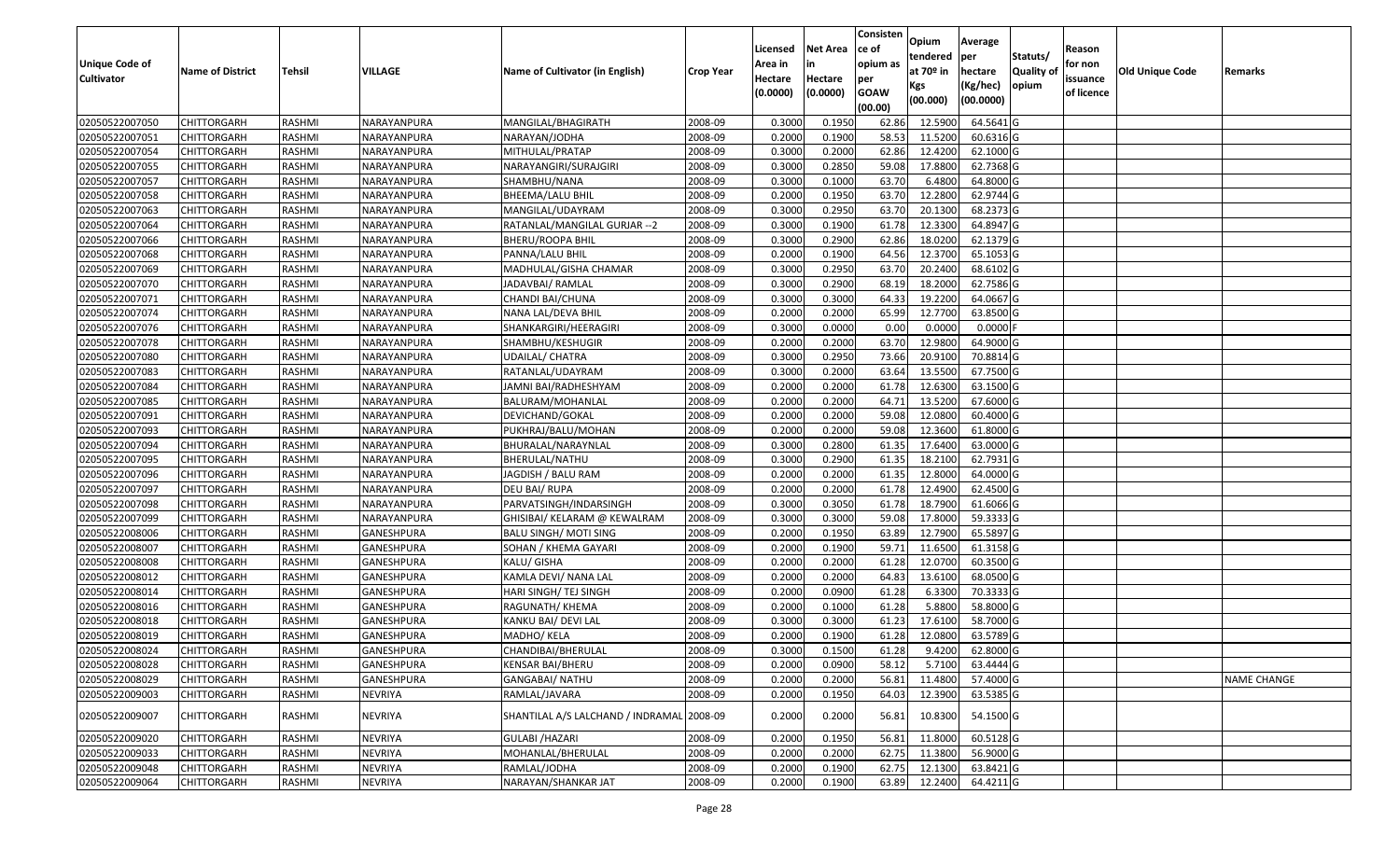| Unique Code of<br><b>Cultivator</b> | <b>Name of District</b> | <b>Tehsil</b> | <b>VILLAGE</b>    | Name of Cultivator (in English)   | <b>Crop Year</b> | Licensed<br>Area in<br>Hectare<br>(0.0000) | <b>Net Area</b><br>in<br>Hectare<br>(0.0000) | Consisten<br>ce of<br>opium as<br>per<br><b>GOAW</b><br>(00.00) | Opium<br>tendered<br>at $70°$ in<br>Kgs<br>(00.000) | Average<br>per<br>hectare<br>(Kg/hec)<br>(00.0000) | Statuts/<br><b>Quality o</b><br>opium | Reason<br>for non<br>issuance<br>of licence | <b>Old Unique Code</b> | Remarks            |
|-------------------------------------|-------------------------|---------------|-------------------|-----------------------------------|------------------|--------------------------------------------|----------------------------------------------|-----------------------------------------------------------------|-----------------------------------------------------|----------------------------------------------------|---------------------------------------|---------------------------------------------|------------------------|--------------------|
| 02050522010001                      | CHITTORGARH             | RASHMI        | CHITORIYA         | BALURAM/GOVERDHAN A/S<br>MOHANLAL | 2008-09          | 0.3000                                     | 0.2900                                       | 58.49                                                           | 16.7900                                             | 57.8966 G                                          |                                       |                                             |                        |                    |
| 02050522010002                      | CHITTORGARH             | RASHMI        | CHITORIYA         | RAMLAL/BHURAJI                    | 2008-09          | 0.3000                                     | 0.2900                                       | 33.50                                                           | 4.2100                                              | 14.5172 G                                          |                                       |                                             |                        |                    |
| 02050522010003                      | CHITTORGARH             | RASHMI        | <b>CHITORIYA</b>  | GAVARDHAN/JAVAHAR                 | 2008-09          | 0.3000                                     | 0.2800                                       | 64.85                                                           | 17.6400                                             | 63.0000 G                                          |                                       |                                             |                        |                    |
| 02050522010004                      | <b>CHITTORGARH</b>      | RASHMI        | <b>CHITORIYA</b>  | SHOBHALAL/ JAWAHAR                | 2008-09          | 0.3000                                     | 0.0000                                       | 0.00                                                            | 0.0000                                              | $0.0000$ F                                         |                                       |                                             |                        |                    |
| 02050522010005                      | CHITTORGARH             | RASHMI        | <b>CHITORIYA</b>  | PARTHVIRAJ /HEERA                 | 2008-09          | 0.2000                                     | 0.2000                                       | 64.10                                                           | 13.0600                                             | 65.3000 G                                          |                                       |                                             |                        |                    |
| 02050522010009                      | CHITTORGARH             | RASHMI        | <b>CHITORIYA</b>  | GANESHI BAI/KAILASH GIRI          | 2008-09          | 0.3000                                     | 0.0000                                       | 0.00                                                            | 0.0000                                              | 0.0000                                             |                                       |                                             |                        |                    |
| 02050522010010                      | <b>CHITTORGARH</b>      | <b>RASHMI</b> | <b>CHITORIYA</b>  | <b>BHERULAL/ VENIRAM</b>          | 2008-09          | 0.3000                                     | 0.0000                                       | 0.00                                                            | 0.0000                                              | 0.0000                                             |                                       |                                             |                        | <b>NAME CHANGE</b> |
| 02050522010011                      | <b>CHITTORGARH</b>      | RASHMI        | <b>CHITORIYA</b>  | NOJI BAI/TULSIRAM                 | 2008-09          | 0.2000                                     | 0.0000                                       | 0.00                                                            | 0.0000                                              | $0.0000$ F                                         |                                       |                                             |                        |                    |
| 02050522010015                      | <b>CHITTORGARH</b>      | RASHMI        | <b>CHITORIYA</b>  | RATANI BAI/RAMA BHIL              | 2008-09          | 0.3000                                     | 0.2800                                       | 64.10                                                           | 17.9500                                             | 64.1071 G                                          |                                       |                                             |                        |                    |
| 02050522010016                      | CHITTORGARH             | RASHMI        | CHITORIYA         | GANGA BAI/MOHAN                   | 2008-09          | 0.3000                                     | 0.2950                                       | 64.85                                                           | 20.0000                                             | 67.7966 G                                          |                                       |                                             |                        |                    |
| 02050522010017                      | CHITTORGARH             | RASHMI        | <b>CHITORIYA</b>  | RATANLAL/NANURAM                  | 2008-09          | 0.3000                                     | 0.0000                                       | 0.00                                                            | 0.0000                                              | $0.0000$ F                                         |                                       |                                             |                        |                    |
| 02050522010019                      | <b>CHITTORGARH</b>      | RASHMI        | <b>CHITORIYA</b>  | BADRILAL/DALCHAND                 | 2008-09          | 0.3000                                     | 0.0950                                       | 64.85                                                           | 6.5100                                              | 68.5263 G                                          |                                       |                                             |                        |                    |
| 02050522011001                      | CHITTORGARH             | RASHMI        | <b>DAULATPURA</b> | SHRIRAM/PRITHVIRAJ                | 2008-09          | 0.2000                                     | 0.2000                                       | 60.40                                                           | 12.6200                                             | 63.1000G                                           |                                       |                                             |                        |                    |
| 02050522011002                      | CHITTORGARH             | RASHMI        | DAULATPURA        | LAHRU A/S MANGU / DHOKAL          | 2008-09          | 0.2000                                     | 0.1900                                       | 60.13                                                           | 12.1500                                             | 63.9474 G                                          |                                       |                                             |                        |                    |
| 02050522011003                      | CHITTORGARH             | RASHMI        | <b>DAULATPURA</b> | RATTA/DHOKAL                      | 2008-09          | 0.2000                                     | 0.1900                                       | 60.1                                                            | 12.3800                                             | 65.1579 G                                          |                                       |                                             |                        |                    |
| 02050522011004                      | CHITTORGARH             | RASHMI        | <b>DAULATPURA</b> | HEERALAL A/S HAZARI / DHUKAL      | 2008-09          | 0.2000                                     | 0.1750                                       | 60.13                                                           | 10.5700                                             | 60.4000 G                                          |                                       |                                             |                        |                    |
| 02050522011006                      | CHITTORGARH             | RASHMI        | <b>DAULATPURA</b> | BHAGWAN DAS/BHERU DAAS            | 2008-09          | 0.2000                                     | 0.1900                                       | 60.1                                                            | 11.9400                                             | 62.8421G                                           |                                       |                                             |                        |                    |
| 02050522011007                      | CHITTORGARH             | RASHMI        | <b>DAULATPURA</b> | UDAYRAM A/S GOMA / DHUKAL         | 2008-09          | 0.2000                                     | 0.1750                                       | 60.13                                                           | 11.2400                                             | 64.2286 G                                          |                                       |                                             |                        |                    |
| 02050522011013                      | CHITTORGARH             | RASHMI        | <b>DAULATPURA</b> | KALURAM/NARAYAN                   | 2008-09          | 0.2000                                     | 0.1900                                       | 64.10                                                           | 13.2500                                             | 69.7368 G                                          |                                       |                                             |                        |                    |
| 02050522011015                      | CHITTORGARH             | RASHMI        | <b>DAULATPURA</b> | GOPILAL/GANESH                    | 2008-09          | 0.2000                                     | 0.2000                                       | 58.49                                                           | 11.6800                                             | 58.4000 G                                          |                                       |                                             |                        |                    |
| 02050522011016                      | CHITTORGARH             | RASHMI        | <b>DAULATPURA</b> | MADHU LAL/MOTIRAM                 | 2008-09          | 0.2000                                     | 0.1950                                       | 58.49                                                           | 11.4000                                             | 58.4615 G                                          |                                       |                                             |                        |                    |
| 02050522011017                      | CHITTORGARH             | RASHMI        | <b>DAULATPURA</b> | KESAR BAI/MODA                    | 2008-09          | 0.2000                                     | 0.1900                                       | 60.70                                                           | 12.1900                                             | 64.1579 G                                          |                                       |                                             |                        |                    |
| 02050522011018                      | CHITTORGARH             | RASHMI        | DAULATPURA        | PYARIBAI/CHUNNALAL                | 2008-09          | 0.2000                                     | 0.1850                                       | 61.13                                                           | 11.8200                                             | 63.8919 G                                          |                                       |                                             |                        |                    |
| 02050522011019                      | <b>CHITTORGARH</b>      | RASHMI        | DAULATPURA        | HEERALAL/NARAYAN                  | 2008-09          | 0.2000                                     | 0.1950                                       | 60.70                                                           | 12.9200                                             | 66.2564 G                                          |                                       |                                             |                        |                    |
| 02050522011020                      | CHITTORGARH             | RASHMI        | <b>DAULATPURA</b> | DEVJI/PYARA                       | 2008-09          | 0.2000                                     | 0.1900                                       | 64.1                                                            | 12.9800                                             | 68.3158 G                                          |                                       |                                             |                        |                    |
| 02050522011021                      | CHITTORGARH             | RASHMI        | <b>DAULATPURA</b> | UDAYLAL/NARAYAN                   | 2008-09          | 0.2000                                     | 0.1950                                       | 60.7                                                            | 13.1900                                             | 67.6410 G                                          |                                       |                                             |                        |                    |
| 02050522011024                      | CHITTORGARH             | RASHMI        | DAULATPURA        | DALLA/CHOONA                      | 2008-09          | 0.2000                                     | 0.1900                                       | 60.70                                                           | 11.4900                                             | 60.4737 G                                          |                                       |                                             |                        |                    |
| 02050522011027                      | CHITTORGARH             | <b>RASHMI</b> | <b>DAULATPURA</b> | MOHANI BAI/DALLICHAND             | 2008-09          | 0.2000                                     | 0.1850                                       | 58.49                                                           | 11.1100                                             | 60.0541 G                                          |                                       |                                             |                        |                    |
| 02050522011028                      | CHITTORGARH             | RASHMI        | <b>DAULATPURA</b> | NATHULAL/KANA                     | 2008-09          | 0.3000                                     | 0.2000                                       | 60.40                                                           | 12.1400                                             | 60.7000 G                                          |                                       |                                             |                        |                    |
| 02050522012001                      | CHITTORGARH             | RASHMI        | BHATKHERI         | NARAYAN/CHUNNILAL                 | 2008-09          | 0.3000                                     | 0.2650                                       | 62.38                                                           | 17.0100                                             | 64.1887 G                                          |                                       |                                             |                        |                    |
| 02050522012002                      | CHITTORGARH             | RASHMI        | BHATKHERI         | LAXMAN/RAMA                       | 2008-09          | 0.2000                                     | 0.1950                                       | 63.01                                                           | 13.1700                                             | 67.5385 G                                          |                                       |                                             |                        |                    |
| 02050522012003                      | CHITTORGARH             | RASHMI        | <b>BHATKHERI</b>  | AMBALAL/NATHULAL                  | 2008-09          | 0.2000                                     | 0.2000                                       | 63.01                                                           | 12.9000                                             | 64.5000 G                                          |                                       |                                             |                        |                    |
| 02050522012004                      | <b>CHITTORGARH</b>      | RASHMI        | <b>BHATKHERI</b>  | BHERU/DAYARAM                     | 2008-09          | 0.2000                                     | 0.1950                                       | 63.01                                                           | 12.9600                                             | 66.4615 G                                          |                                       |                                             |                        |                    |
| 02050522012008                      | CHITTORGARH             | RASHMI        | BHATKHERI         | RAMLAL/CHUNNA                     | 2008-09          | 0.300                                      | 0.3000                                       | 63.01                                                           | 7.6100                                              | 25.3667 G                                          |                                       |                                             |                        |                    |
| 02050522012010                      | CHITTORGARH             | RASHMI        | <b>BHATKHERI</b>  | ONKARLAL/HUKMA                    | 2008-09          | 0.3000                                     | 0.2450                                       | 59.45                                                           | 15.5000                                             | 63.2653 G                                          |                                       |                                             |                        |                    |
| 02050522012011                      | <b>CHITTORGARH</b>      | RASHMI        | <b>BHATKHERI</b>  | PYARA /HUKMA                      | 2008-09          | 0.3000                                     | 0.2000                                       |                                                                 | 62.38 13.1900                                       | 65.9500 G                                          |                                       |                                             |                        |                    |
| 02050522012012                      | <b>CHITTORGARH</b>      | RASHMI        | <b>BHATKHERI</b>  | HAKARBAI/CHUNILAL                 | 2008-09          | 0.3000                                     | 0.2850                                       | 62.38                                                           | 19.0100                                             | 66.7018 G                                          |                                       |                                             |                        |                    |
| 02050522012015                      | <b>CHITTORGARH</b>      | RASHMI        | <b>BHATKHERI</b>  | UDA/BHERU                         | 2008-09          | 0.2000                                     | 0.2000                                       | 59.45                                                           | 12.0500                                             | 60.2500 G                                          |                                       |                                             |                        |                    |
| 02050522012016                      | <b>CHITTORGARH</b>      | RASHMI        | <b>BHATKHERI</b>  | SHANKAR/NARU                      | 2008-09          | 0.2000                                     | 0.2000                                       | 61.28                                                           | 12.8500                                             | 64.2500 G                                          |                                       |                                             |                        |                    |
| 02050522012017                      | CHITTORGARH             | RASHMI        | <b>BHATKHERI</b>  | NARAYANAL/JAIRAM                  | 2008-09          | 0.2000                                     | 0.1900                                       | 59.45                                                           | 12.2100                                             | 64.2632 G                                          |                                       |                                             |                        |                    |
| 02050522012018                      | <b>CHITTORGARH</b>      | RASHMI        | <b>BHATKHERI</b>  | HARKU BAI / BANSI                 | 2008-09          | 0.2000                                     | 0.1800                                       | 57.09                                                           | 11.2800                                             | 62.6667 G                                          |                                       |                                             |                        |                    |
| 02050522012019                      | <b>CHITTORGARH</b>      | RASHMI        | <b>BHATKHERI</b>  | RAMLAL/NANDA AHIR                 | 2008-09          | 0.2000                                     | 0.1950                                       | 62.38                                                           | 12.9300                                             | 66.3077 G                                          |                                       |                                             |                        |                    |
| 02050522012020                      | CHITTORGARH             | RASHMI        | <b>BHATKHERI</b>  | MANGILAL/BARDA                    | 2008-09          | 0.2000                                     | 0.2000                                       | 62.38                                                           | 12.5000                                             | 62.5000 G                                          |                                       |                                             |                        |                    |
| 02050522012021                      | CHITTORGARH             | RASHMI        | <b>BHATKHERI</b>  | BANSHILAL/DEVA                    | 2008-09          | 0.2000                                     | 0.1900                                       | 62.65                                                           | 12.2600                                             | 64.5263 G                                          |                                       |                                             |                        |                    |
| 02050522012022                      | <b>CHITTORGARH</b>      | RASHMI        | <b>BHATKHERI</b>  | CHUNA/BOTHU MALI                  | 2008-09          | 0.2000                                     | 0.1850                                       | 59.77                                                           | 11.5700                                             | 62.5405 G                                          |                                       |                                             |                        |                    |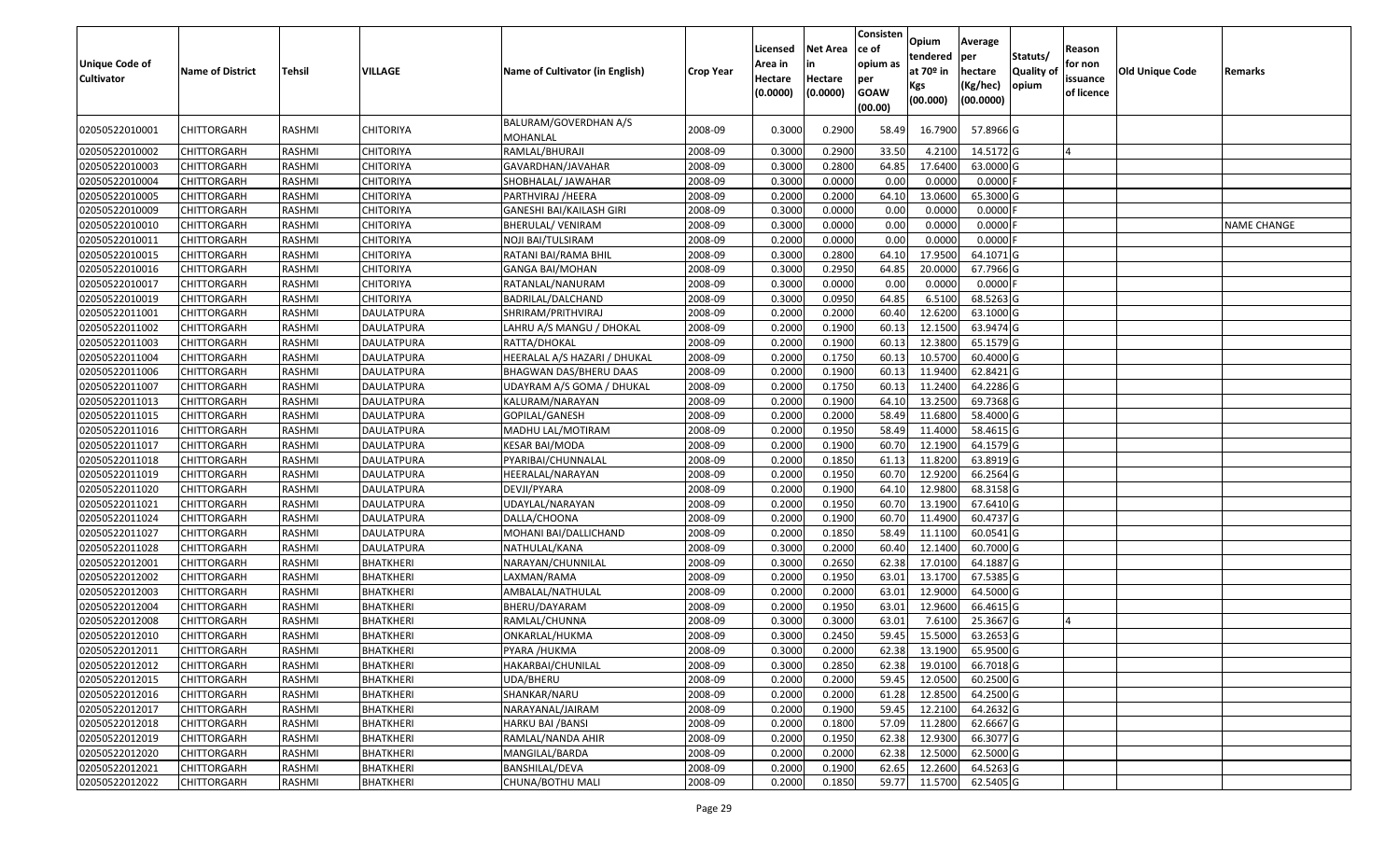|                       |                         |               |                  |                                 |                  | Licensed | <b>Net Area</b> | Consisten<br>ce of | Opium         | Average    |                  | Reason     |                        |                    |
|-----------------------|-------------------------|---------------|------------------|---------------------------------|------------------|----------|-----------------|--------------------|---------------|------------|------------------|------------|------------------------|--------------------|
| <b>Unique Code of</b> |                         |               |                  |                                 |                  | Area in  |                 | opium as           | tendered      | per        | Statuts/         | for non    |                        |                    |
| <b>Cultivator</b>     | <b>Name of District</b> | <b>Tehsil</b> | VILLAGE          | Name of Cultivator (in English) | <b>Crop Year</b> | Hectare  | Hectare         | per                | at $70°$ in   | hectare    | <b>Quality o</b> | issuance   | <b>Old Unique Code</b> | Remarks            |
|                       |                         |               |                  |                                 |                  | (0.0000) | (0.0000)        | <b>GOAW</b>        | Kgs           | (Kg/hec)   | opium            | of licence |                        |                    |
|                       |                         |               |                  |                                 |                  |          |                 | (00.00)            | (00.000)      | (00.0000)  |                  |            |                        |                    |
| 02050522012023        | CHITTORGARH             | RASHMI        | BHATKHERI        | HAZARI/CHHOGA AHIR              | 2008-09          | 0.2000   | 0.2000          | 59.45              | 12.7000       | 63.5000 G  |                  |            |                        |                    |
| 02050522012024        | CHITTORGARH             | RASHMI        | <b>BHATKHERI</b> | KISHANLAL/ROOPA                 | 2008-09          | 0.2000   | 0.2000          | 53.19              | 10.9500       | 54.7500 G  |                  |            |                        |                    |
| 02050522012025        | CHITTORGARH             | RASHMI        | BHATKHERI        | RAMLAL/DALU                     | 2008-09          | 0.3000   | 0.1900          | 59.77              | 12.2900       | 64.6842 G  |                  |            |                        |                    |
| 02050522012027        | <b>CHITTORGARH</b>      | RASHMI        | <b>BHATKHERI</b> | JHUMA BAI/NARAYANLAL            | 2008-09          | 0.2000   | 0.2000          | 59.77              | 12.2800       | 61.4000G   |                  |            |                        |                    |
| 02050522012029        | CHITTORGARH             | RASHMI        | <b>BHATKHERI</b> | CHAMPALAL/JAIRAM MALI           | 2008-09          | 0.2000   | 0.2000          | 59.7               | 12.7100       | 63.5500 G  |                  |            |                        |                    |
| 02050522012030        | CHITTORGARH             | RASHMI        | <b>BHATKHERI</b> | KANKU BAI/HEERALAL              | 2008-09          | 0.2000   | 0.1950          | 60.94              | 12.9800       | 66.5641 G  |                  |            |                        |                    |
| 02050522012031        | CHITTORGARH             | RASHMI        | BHATKHERI        | LAXMAN /DEVA                    | 2008-09          | 0.2000   | 0.1950          | 62.38              | 13.2300       | 67.8462 G  |                  |            |                        |                    |
| 02050522012033        | <b>CHITTORGARH</b>      | <b>RASHMI</b> | <b>BHATKHERI</b> | KISHANLAL/GOKAL                 | 2008-09          | 0.2000   | 0.2000          | 57.64              | 12.1100       | 60.5500 G  |                  |            |                        |                    |
| 02050522012034        | CHITTORGARH             | RASHMI        | <b>BHATKHERI</b> | SITARAM/CHUNNILAL               | 2008-09          | 0.3000   | 0.2050          | 59.77              | 12.3900       | 60.4390 G  |                  |            |                        |                    |
| 02050522012037        | CHITTORGARH             | RASHMI        | BHATKHERI        | KALURAM/NATHU                   | 2008-09          | 0.2000   | 0.1950          | 57.64              | 11.9900       | 61.4872 G  |                  |            |                        |                    |
| 02050522012039        | CHITTORGARH             | RASHMI        | BHATKHERI        | NARAYANLAL/NANDA                | 2008-09          | 0.2000   | 0.2000          | 57.64              | 12.6800       | 63.4000 G  |                  |            |                        |                    |
| 02050522012040        | <b>CHITTORGARH</b>      | RASHMI        | <b>BHATKHERI</b> | MADHULAL/JAIRAM                 | 2008-09          | 0.2000   | 0.2000          | 60.94              | 12.3500       | 61.7500 G  |                  |            |                        |                    |
| 02050522012041        | <b>CHITTORGARH</b>      | RASHMI        | <b>BHATKHERI</b> | JAMANALAL/LOBHA                 | 2008-09          | 0.2000   | 0.2000          | 60.94              | 13.1100       | 65.5500 G  |                  |            |                        |                    |
| 02050522012044        | CHITTORGARH             | RASHMI        | BHATKHERI        | UDAYRAM/BOTHU                   | 2008-09          | 0.2000   | 0.1150          | 60.94              | 7.0700        | 61.4783 G  |                  |            |                        |                    |
| 02050522012045        | CHITTORGARH             | RASHMI        | BHATKHERI        | MEGA/KHEMA                      | 2008-09          | 0.2000   | 0.1900          | 60.94              | 12.9800       | 68.3158 G  |                  |            |                        |                    |
| 02050522012046        | CHITTORGARH             | RASHMI        | <b>BHATKHERI</b> | MANGU/PYARA                     | 2008-09          | 0.2000   | 0.2000          | 59.08              | 12.4500       | 62.2500 G  |                  |            |                        |                    |
| 02050522012047        | CHITTORGARH             | RASHMI        | <b>BHATKHERI</b> | BHONDAS/SAVAIRAM DAS            | 2008-09          | 0.2000   | 0.1950          | 63.01              | 13.2200       | 67.7949 G  |                  |            |                        |                    |
| 02050522012048        | CHITTORGARH             | RASHMI        | BHATKHERI        | RAMLAL/ROOPA                    | 2008-09          | 0.3000   | 0.2600          | 61.71              | 15.7800       | 60.6923 G  |                  |            |                        |                    |
| 02050522012049        | CHITTORGARH             | RASHMI        | BHATKHERI        | LALU/LELA                       | 2008-09          | 0.2000   | 0.1900          | 60.85              | 12.4400       | 65.4737 G  |                  |            |                        |                    |
| 02050522012050        | CHITTORGARH             | RASHMI        | BHATKHERI        | DAKHI BAI/GODA                  | 2008-09          | 0.2000   | 0.2000          | 60.85              | 12.8900       | 64.4500 G  |                  |            |                        |                    |
| 02050522012053        | CHITTORGARH             | RASHMI        | <b>BHATKHERI</b> | NARAYN/KISHANLAL                | 2008-09          | 0.3000   | 0.2900          | 60.85              | 19.6800       | 67.8621G   |                  |            |                        |                    |
| 02050522012057        | CHITTORGARH             | RASHMI        | BHATKHERI        | SHANKRLAL/GOKAL                 | 2008-09          | 0.2000   | 0.1900          | 60.85              | 12.3900       | 65.2105 G  |                  |            |                        |                    |
| 02050522012058        | CHITTORGARH             | RASHMI        | BHATKHERI        | MANI BAI/GOPI                   | 2008-09          | 0.2000   | 0.1550          | 57.74              | 8.9500        | 57.7419 G  |                  |            |                        |                    |
| 02050522012059        | CHITTORGARH             | RASHMI        | BHATKHERI        | KHUMA/BHURA                     | 2008-09          | 0.2000   | 0.1950          | 63.89              | 12.7200       | 65.2308 G  |                  |            |                        |                    |
| 02050522012062        | <b>CHITTORGARH</b>      | RASHMI        | <b>BHATKHERI</b> | MADHU / SAVAIRAM                | 2008-09          | 0.2000   | 0.1950          | 61.35              | 12.3200       | 63.1795 G  |                  |            |                        |                    |
| 02050522012063        | CHITTORGARH             | RASHMI        | BHATKHERI        | KELA/SAVAIRAM                   | 2008-09          | 0.2000   | 0.1950          | 57.64              | 11.7000       | 60.0000G   |                  |            |                        |                    |
| 02050522012064        | CHITTORGARH             | RASHMI        | <b>BHATKHERI</b> | NANDA/SAVAIRAM                  | 2008-09          | 0.2000   | 0.1950          | 60.85              | 12.4000       | 63.5897 G  |                  |            |                        |                    |
| 02050522012065        | CHITTORGARH             | RASHMI        | BHATKHERI        | KISHANLAL/MODA                  | 2008-09          | 0.3000   | 0.2900          | 61.35              | 18.8400       | 64.9655 G  |                  |            |                        |                    |
| 02050522012067        | CHITTORGARH             | RASHMI        | <b>BHATKHERI</b> | BHERULAL/SITARAM                | 2008-09          | 0.2000   | 0.2000          | 59.45              | 13.4100       | 67.0500 G  |                  |            |                        |                    |
| 02050522013007        | CHITTORGARH             | RASHMI        | PAAVALI          | HANSU / PANNA JAT               | 2008-09          | 0.3000   | 0.2950          | 58.7               | 17.5600       | 59.5254 G  |                  |            |                        |                    |
| 02050522013009        | CHITTORGARH             | RASHMI        | PAAVALI          | NATHU/GOPI                      | 2008-09          | 0.3000   | 0.1950          | 54.66              | 8.9900        | 46.1026 G  |                  |            |                        |                    |
| 02050522013012        | CHITTORGARH             | RASHMI        | PAAVALI          | IEETU/UDAYRAM                   | 2008-09          | 0.2000   | 0.0000          | 0.00               | 0.0000        | 0.0000     |                  |            |                        |                    |
| 02050522013017        | CHITTORGARH             | <b>RASHMI</b> | PAAVALI          | CHHOGA / NARU                   | 2008-09          | 0.2000   | 0.0000          | 0.00               | 0.0000        | $0.0000$ F |                  |            |                        |                    |
| 02050522013028        | CHITTORGARH             | RASHMI        | PAAVALI          | BALU/NARU                       | 2008-09          | 0.3000   | 0.2900          | 61.12              | 17.9800       | 62.0000 G  |                  |            |                        |                    |
| 02050522013032        | CHITTORGARH             | RASHMI        | PAAVALI          | AMBALAL/KASTOORCHAND            | 2008-09          | 0.300    | 0.3000          | 60.8               | 18.5100       | 61.7000G   |                  |            |                        |                    |
| 02050522013035        | CHITTORGARH             | RASHMI        | PAAVALI          | NANALAL/KASHIRAM                | 2008-09          | 0.3000   | 0.2950          | 58.12              | 16.4600       | 55.7966 G  |                  |            |                        |                    |
| 02050522013036        | <b>CHITTORGARH</b>      | RASHMI        | PAAVALI          | <b>BALU /GOPI</b>               | 2008-09          | 0.3000   | 0.2950          |                    | 61.12 18.4100 | 62.4068 G  |                  |            |                        |                    |
| 02050522013038        | <b>CHITTORGARH</b>      | RASHMI        | PAAVALI          | DEU BAI/SURTA                   | 2008-09          | 0.3000   | 0.2000          | 58.67              | 12.4700       | 62.3500 G  |                  |            |                        |                    |
| 02050522013039        | <b>CHITTORGARH</b>      | RASHMI        | PAAVALI          | MANGI BAI/NANALAL               | 2008-09          | 0.3000   | 0.2950          | 59.16              | 17.8400       | 60.4746 G  |                  |            |                        |                    |
| 02050522013045        | <b>CHITTORGARH</b>      | RASHMI        | PAAVALI          | KALULAL/ JITMAL                 | 2008-09          | 0.2000   | 0.0200          | 61.12              | 1.5900        | 79.5000 G  |                  |            |                        |                    |
| 02050522013046        | CHITTORGARH             | RASHMI        | PAAVALI          | MADHO/EKLING                    | 2008-09          | 0.3000   | 0.2900          | 54.60              | 15.5500       | 53.6207 G  |                  |            |                        |                    |
| 02050522013071        | <b>CHITTORGARH</b>      | RASHMI        | PAAVALI          | NOSAR/ CHHOGALAL                | 2008-09          | 0.2000   | 0.2000          | 58.75              | 11.8300       | 59.1500 G  |                  |            |                        | <b>NAME CHANGE</b> |
| 02050522013073        | <b>CHITTORGARH</b>      | RASHMI        | PAAVALI          | BHERULAL/MADHU                  | 2008-09          | 0.3000   | 0.0000          | 0.00               | 0.0000        | $0.0000$ F |                  |            |                        |                    |
| 02050522013074        | <b>CHITTORGARH</b>      | RASHMI        | PAAVALI          | RATANLAL/CHHOGA JAT             | 2008-09          | 0.2000   | 0.0200          | 63.96              | 1.5900        | 79.5000 G  |                  |            |                        |                    |
| 02050522013075        | <b>CHITTORGARH</b>      | RASHMI        | PAAVALI          | MANGU/CHHOGA JAT                | 2008-09          | 0.2000   | 0.1850          | 58.75              | 11.4890       | 62.1050 G  |                  |            |                        |                    |
| 02050522013078        | <b>CHITTORGARH</b>      | RASHMI        | PAAVALI          | SUKHI BAI / GANESH              | 2008-09          | 0.3000   | 0.3000          | 55.18              | 16.6600       | 55.5333 G  |                  |            |                        |                    |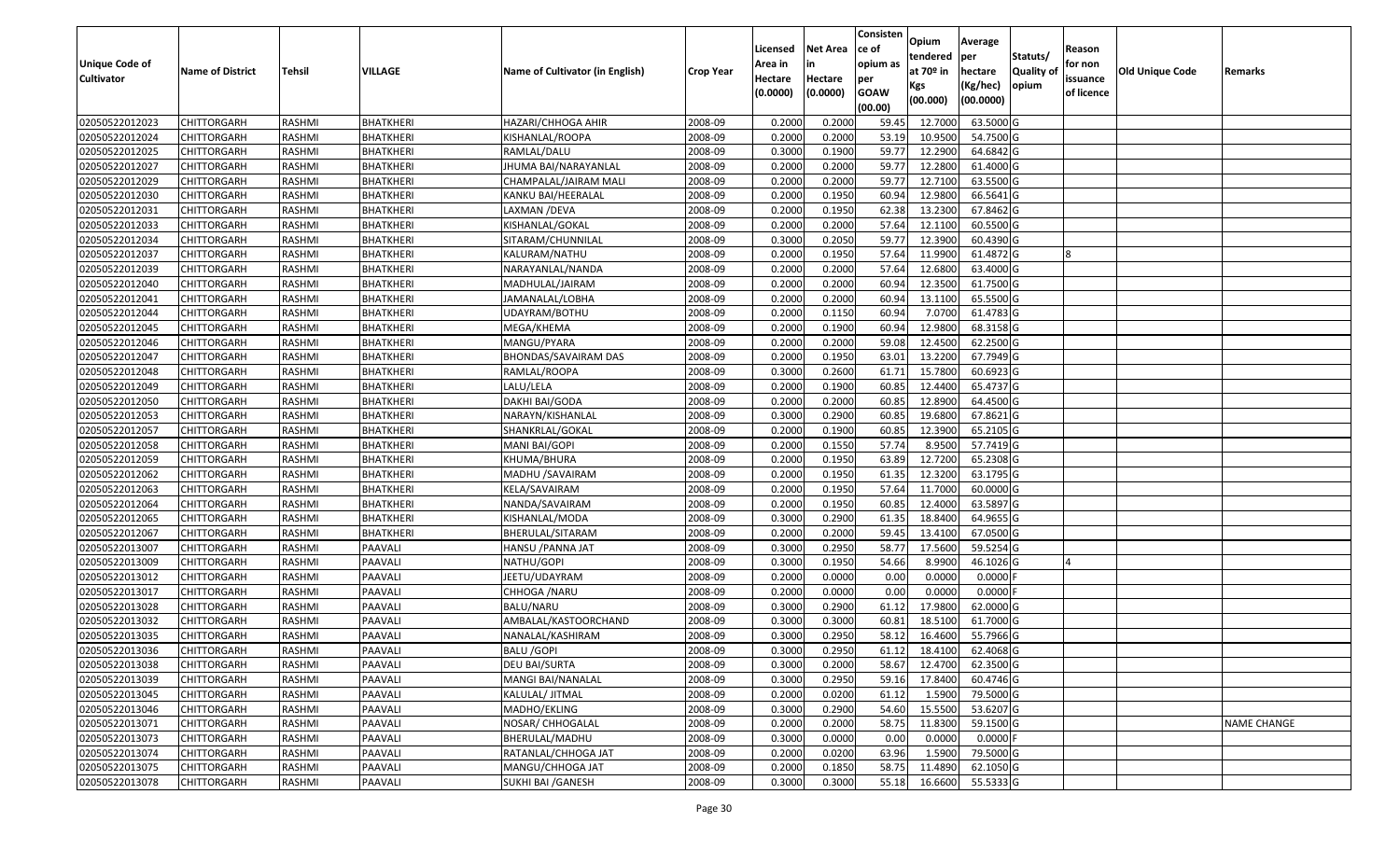| <b>Unique Code of</b><br><b>Cultivator</b> | <b>Name of District</b> | Tehsil        | VILLAGE            | Name of Cultivator (in English)       | <b>Crop Year</b> | Licensed<br>Area in<br>Hectare<br>(0.0000) | Net Area<br>in<br>Hectare<br>(0.0000) | Consisten<br>ce of<br>opium as<br>per<br><b>GOAW</b><br>(00.00) | Opium<br>tendered<br>at 70º in<br>Kgs<br>(00.000) | Average<br>per<br>hectare<br>(Kg/hec)<br>(00.0000) | Statuts/<br><b>Quality of</b><br>opium | Reason<br>for non<br>issuance<br>of licence | <b>Old Unique Code</b> | Remarks            |
|--------------------------------------------|-------------------------|---------------|--------------------|---------------------------------------|------------------|--------------------------------------------|---------------------------------------|-----------------------------------------------------------------|---------------------------------------------------|----------------------------------------------------|----------------------------------------|---------------------------------------------|------------------------|--------------------|
| 02050522013080                             | <b>CHITTORGARH</b>      | RASHMI        | PAAVALI            | KESHAR/GOPI JAT                       | 2008-09          | 0.3000                                     | 0.0000                                | 0.00                                                            | 0.0000                                            | $0.0000$ F                                         |                                        |                                             |                        |                    |
| 02050522013081                             | CHITTORGARH             | RASHMI        | PAAVALI            | GIRDHARI/BHERU JAT                    | 2008-09          | 0.2000                                     | 0.1950                                | 58.75                                                           | 11.7300                                           | 60.1538 G                                          |                                        |                                             |                        |                    |
| 02050522013089                             | CHITTORGARH             | RASHMI        | PAAVALI            | JEETULAL/PYARA                        | 2008-09          | 0.2000                                     | 0.0000                                | 0.00                                                            | 0.0000                                            | $0.0000$ F                                         |                                        |                                             |                        |                    |
| 02050522013094                             | <b>CHITTORGARH</b>      | RASHMI        | PAAVALI            | DEVJI/KALU BHIL                       | 2008-09          | 0.2000                                     | 0.0000                                | 0.00                                                            | 0.0000                                            | $0.0000$ F                                         |                                        |                                             |                        |                    |
| 02050522013095                             | CHITTORGARH             | RASHMI        | PAAVALI            | MAGANIRAM/MANING BHIL                 | 2008-09          | 0.2000                                     | 0.0000                                | 0.00                                                            | 0.0000                                            | $0.0000$ F                                         |                                        |                                             |                        |                    |
| 02050522013098                             | CHITTORGARH             | RASHMI        | PAAVALI            | MANGI BAI / BADRILAL                  | 2008-09          | 0.2000                                     | 0.1000                                | 58.77                                                           | 6.2700                                            | 62.7000 G                                          |                                        |                                             |                        |                    |
| 02050522013100                             | CHITTORGARH             | RASHMI        | PAAVALI            | KALURAM/UDAYRAM                       | 2008-09          | 0.2000                                     | 0.0000                                | 0.00                                                            | 0.0000                                            | 0.0000                                             |                                        |                                             |                        |                    |
| 02050522013103                             | <b>CHITTORGARH</b>      | <b>RASHMI</b> | PAAVALI            | AMBALAL/SURATRAM JAT                  | 2008-09          | 0.3000                                     | 0.0000                                | 0.00                                                            | 0.0000                                            | $0.0000$ F                                         |                                        |                                             |                        |                    |
| 02050522013104                             | CHITTORGARH             | RASHMI        | PAAVALI            | SHNKAR LAL/MADHO JAT                  | 2008-09          | 0.2000                                     | 0.1950                                | 61.40                                                           | 11.8100                                           | 60.5641 G                                          |                                        |                                             |                        |                    |
| 02050522013105                             | CHITTORGARH             | RASHMI        | PAAVALI            | NARAYAN LAL/LOBHCHAND                 | 2008-09          | 0.2000                                     | 0.0000                                | 0.00                                                            | 0.0000                                            | $0.0000$ F                                         |                                        |                                             |                        |                    |
| 02050522013106                             | CHITTORGARH             | RASHMI        | PAAVALI            | RAMESHWAR LAL/MADHO JAT               | 2008-09          | 0.3000                                     | 0.1900                                | 55.74                                                           | 10.6900                                           | 56.2632 G                                          |                                        |                                             |                        |                    |
| 02050522013110                             | <b>CHITTORGARH</b>      | RASHMI        | PAAVALI            | <b>GOPAL / BHERU JAT</b>              | 2008-09          | 0.2000                                     | 0.0000                                | 0.00                                                            | 0.0000                                            | $0.0000$ F                                         |                                        |                                             |                        |                    |
| 02050522013111                             | <b>CHITTORGARH</b>      | RASHMI        | PAAVALI            | <b>GOPI LAL/BRIJLAL</b>               | 2008-09          | 0.2000                                     | 0.0000                                | 0.00                                                            | 0.0000                                            | $0.0000$ F                                         |                                        |                                             |                        |                    |
| 02050522013115                             | <b>CHITTORGARH</b>      | RASHMI        | PAAVALI            | SURESH KUMAR/LAKSHMILAL               | 2008-09          | 0.3000                                     | 0.2950                                | 59.16                                                           | 17.7700                                           | 60.2373 G                                          |                                        |                                             |                        |                    |
| 02050522013118                             | CHITTORGARH             | RASHMI        | PAAVALI            | GOTAM GIRI/MADHAV GIRI                | 2008-09          | 0.2000                                     | 0.1900                                | 54.66                                                           | 10.4700                                           | 55.1053 G                                          |                                        |                                             |                        |                    |
| 02050522013120                             | <b>CHITTORGARH</b>      | RASHMI        | PAAVALI            | MADHU / DALU JAT                      | 2008-09          | 0.3000                                     | 0.2050                                | 59.16                                                           | 10.2300                                           | 49.9024 G                                          |                                        |                                             |                        |                    |
| 02050522013121                             | <b>CHITTORGARH</b>      | RASHMI        | PAAVALI            | SAMPAT LAL / MADAN LAL JAIN           | 2008-09          | 0.2000                                     | 0.0000                                | 0.00                                                            | 0.0000                                            | $0.0000$ F                                         |                                        |                                             |                        |                    |
| 02050522013122                             | CHITTORGARH             | RASHMI        | PAAVALI            | MADHAV LAL/MANGI RAM JAT              | 2008-09          | 0.2000                                     | 0.0000                                | 0.00                                                            | 0.0000                                            | $0.0000$ F                                         |                                        |                                             |                        |                    |
| 02050522013124                             | CHITTORGARH             | RASHMI        | PAAVALI            | SHRAVAN KUMAR/ MADANLAL               | 2008-09          | 0.2000                                     | 0.1900                                | 58.77                                                           | 10.9200                                           | 57.4737 G                                          |                                        |                                             |                        | <b>NAME CHANGE</b> |
| 02050522013125                             | CHITTORGARH             | RASHMI        | PAAVALI            | DOLI BAI/RATTA BHIL                   | 2008-09          | 0.3000                                     | 0.0000                                | 0.00                                                            | 0.0000                                            | $0.0000$ F                                         |                                        |                                             |                        |                    |
| 02050522013126                             | CHITTORGARH             | RASHMI        | PAAVALI            | RATAN GIRI / SHIVGIRI                 | 2008-09          | 0.2000                                     | 0.1700                                | 58.77                                                           | 10.0400                                           | 59.0588 G                                          |                                        |                                             |                        |                    |
| 02050522013131                             | CHITTORGARH             | RASHMI        | PAAVALI            | SHANKARLAL/DALU JAT                   | 2008-09          | 0.2000                                     | 0.0000                                | 0.00                                                            | 0.0000                                            | $0.0000$ F                                         |                                        |                                             |                        |                    |
| 02050522013138                             | CHITTORGARH             | RASHMI        | PAAVALI            | BHERU LAL/ RAMLAL JAT                 | 2008-09          | 0.2000                                     | 0.2000                                | 58.95                                                           | 11.7000                                           | 58.5000 G                                          |                                        |                                             |                        |                    |
| 02050522013142                             | CHITTORGARH             | RASHMI        | PAAVALI            | GOVARDHAN/UDAYRAM JAT                 | 2008-09          | 0.2000                                     | 0.1900                                | 58.77                                                           | 11.3900                                           | 59.9474 G                                          |                                        |                                             |                        |                    |
| 02050522013143                             | CHITTORGARH             | RASHMI        | PAAVALI            | <b>GOVARDHAN / DALU BHIL</b>          | 2008-09          | 0.2000                                     | 0.1900                                | 46.10                                                           | 7.9400                                            | 41.7895 G                                          |                                        |                                             |                        |                    |
| 02050522013147                             | CHITTORGARH             | RASHMI        | PAAVALI            | PUSHPA BAI / RAMI BAI W/O<br>MOHANLAL | 2008-09          | 0.3000                                     | 0.2900                                | 59.16                                                           | 17.4100                                           | 60.0345 G                                          |                                        |                                             |                        |                    |
| 02050522013149                             | CHITTORGARH             | RASHMI        | PAAVALI            | BALI BAI/LAKSHMINARAYAN SUKHVAL       | 2008-09          | 0.3000                                     | 0.1800                                | 61.12                                                           | 11.7400                                           | 65.2222 G                                          |                                        |                                             |                        |                    |
| 02050522013150                             | CHITTORGARH             | RASHMI        | PAAVALI            | LAHRULAL/RAMLAL SUKHVAL               | 2008-09          | 0.3000                                     | 0.2000                                | 61.12                                                           | 12.3600                                           | 61.8000 G                                          |                                        |                                             |                        |                    |
| 02050522013153                             | CHITTORGARH             | RASHMI        | PAAVALI            | BADRILAL/ PRATHVIRAJ                  | 2008-09          | 0.3000                                     | 0.2900                                | 58.67                                                           | 17.9200                                           | 61.7931 G                                          |                                        |                                             | 02050522001476         | TRANSFER           |
| 02050522014002                             | CHITTORGARH             | RASHMI        | SOMARVALO KA KHEDA | NATHURAM/PRATAP RAVAT                 | 2008-09          | 0.2000                                     | 0.1800                                | 56.97                                                           | 4.2900                                            | 23.8333 G                                          |                                        |                                             |                        |                    |
| 02050522014004                             | <b>CHITTORGARH</b>      | RASHMI        | SOMARVALO KA KHEDA | KISHANA/DEVI JAT                      | 2008-09          | 0.2000                                     | 0.1900                                | 60.40                                                           | 12.3700                                           | 65.1053 G                                          |                                        |                                             |                        |                    |
| 02050522014005                             | <b>CHITTORGARH</b>      | RASHMI        | SOMARVALO KA KHEDA | <b>BARDICHAND / GOKAL JAT</b>         | 2008-09          | 0.3000                                     | 0.1900                                | 60.40                                                           | 11.8000                                           | 62.1053 G                                          |                                        |                                             |                        |                    |
| 02050522014006                             | CHITTORGARH             | RASHMI        | SOMARVALO KA KHEDA | KISHNA/EKLING                         | 2008-09          | 0.3000                                     | 0.0000                                | 0.00                                                            | 0.0000                                            | $0.0000$ F                                         |                                        |                                             |                        |                    |
| 02050522014013                             | <b>CHITTORGARH</b>      | RASHMI        | SOMARVALO KA KHEDA | BHURA/KALU                            | 2008-09          | 0.3000                                     | 0.2850                                | 58.49                                                           | 3.5300                                            | 12.3860 G                                          |                                        |                                             |                        |                    |
| 02050522014016                             | <b>CHITTORGARH</b>      | RASHMI        | SOMARVALO KA KHEDA | YASHVANT/PARASRAM                     | 2008-09          | 0.2000                                     | 0.1900                                | 60.40                                                           | 7.7000                                            | 40.5263 G                                          |                                        |                                             |                        |                    |
| 02050523001001                             | <b>CHITTORGARH</b>      | <b>BEGUN</b>  | BARNIYAS           | NATHIBAI/BHAGWANLAL                   | 2008-09          | 0.2000                                     | 0.2050                                | 61.52                                                           | 12.8300                                           | 62.5850 G                                          |                                        |                                             |                        |                    |
| 02050523001002                             | <b>CHITTORGARH</b>      | <b>BEGUN</b>  | BARNIYAS           | HEERALAL/DALU                         | 2008-09          | 0.3000                                     | 0.3050                                | 64.58                                                           | 19.3400                                           | 63.4100 G                                          |                                        |                                             |                        |                    |
| 02050523001014                             | <b>CHITTORGARH</b>      | <b>BEGUN</b>  | <b>BARNIYAS</b>    | BHERU/DALU KUMAWAT                    | 2008-09          | 0.2000                                     | 0.2050                                | 56.46                                                           | 10.7000                                           | 52.1950 G                                          |                                        | IΔ                                          |                        |                    |
| 02050523001017                             | <b>CHITTORGARH</b>      | <b>BEGUN</b>  | BARNIYAS           | BHERULAL/PYARCHAND                    | 2008-09          | 0.3000                                     | 0.2950                                | 61.52                                                           | 17.7400                                           | 60.1360 G                                          |                                        |                                             |                        |                    |
| 02050523001019                             | <b>CHITTORGARH</b>      | <b>BEGUN</b>  | <b>BARNIYAS</b>    | DHAPUBAI/RUPA                         | 2008-09          | 0.2000                                     | 0.2050                                | 61.52                                                           | 12.6000                                           | 61.4630 G                                          |                                        |                                             |                        |                    |
| 02050523001026                             | <b>CHITTORGARH</b>      | <b>BEGUN</b>  | BARNIYAS           | KALU/DALU                             | 2008-09          | 0.2000                                     | 0.2100                                | 57.86                                                           | 12.2400                                           | 58.2860 G                                          |                                        |                                             |                        |                    |
| 02050523001033                             | <b>CHITTORGARH</b>      | <b>BEGUN</b>  | BARNIYAS           | <b>BADRILAL/NATHU</b>                 | 2008-09          | 0.2000                                     | 0.0000                                | 0.00                                                            | 0.0000                                            | $0.0000$ F                                         |                                        |                                             |                        |                    |
| 02050523001034                             | <b>CHITTORGARH</b>      | <b>BEGUN</b>  | BARNIYAS           | UDAILAL/MATHURALAL                    | 2008-09          | 0.2000                                     | 0.0000                                | 0.00                                                            | 0.0000                                            | $0.0000$ F                                         |                                        |                                             |                        |                    |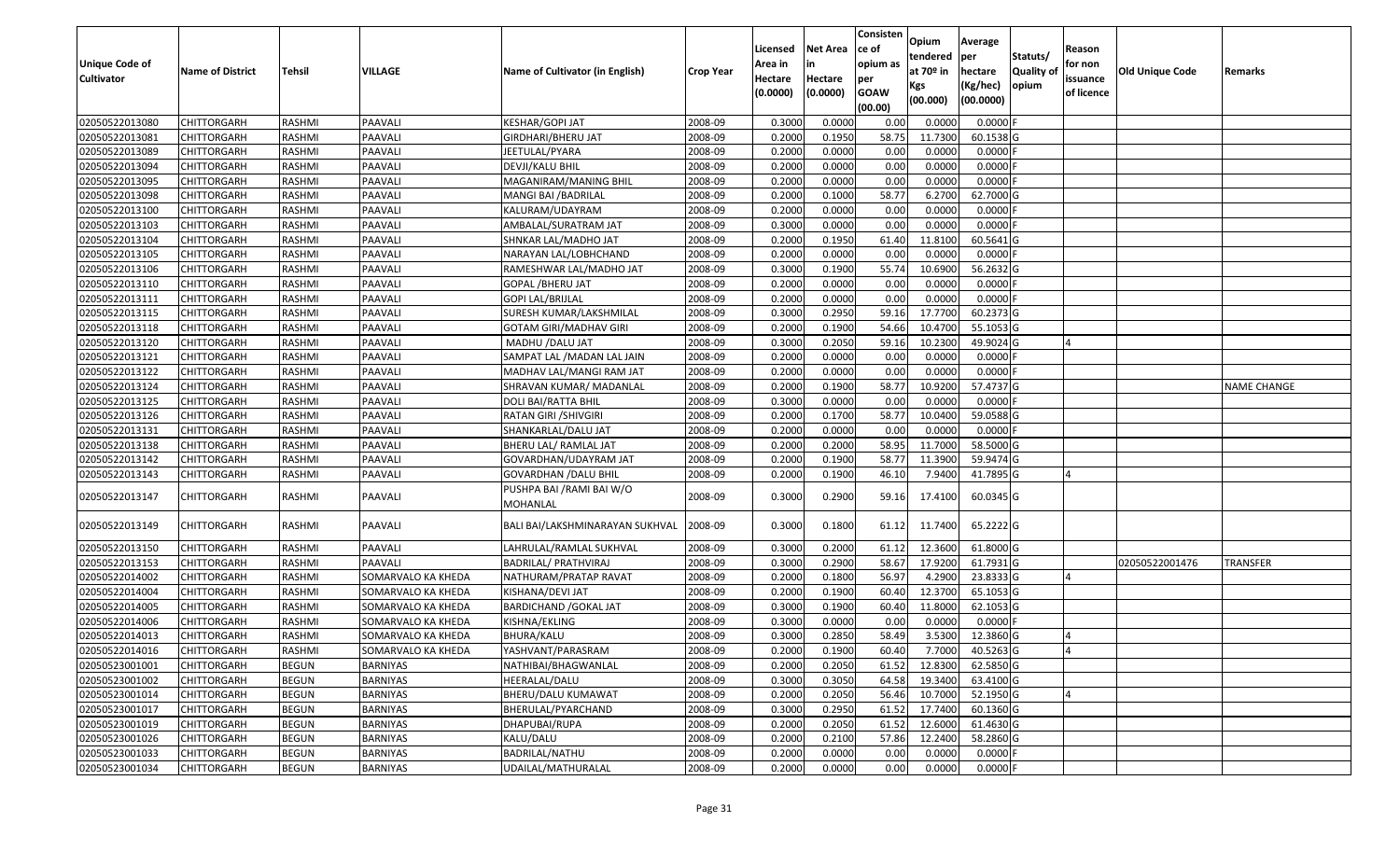| Unique Code of<br>Cultivator | <b>Name of District</b> | <b>Tehsil</b> | <b>VILLAGE</b>   | Name of Cultivator (in English) | <b>Crop Year</b> | Licensed<br>Area in<br>Hectare<br>(0.0000) | Net Area<br>lin<br>Hectare<br>(0.0000) | Consisten<br>ce of<br>opium as<br>per<br><b>GOAW</b><br>(00.00) | Opium<br>tendered<br>at 70º in<br>Kgs<br>(00.000) | Average<br>per<br>hectare<br>(Kg/hec)<br>(00.0000) | Statuts/<br>Quality of<br>opium | Reason<br>for non<br>issuance<br>of licence | <b>Old Unique Code</b> | Remarks                                                    |
|------------------------------|-------------------------|---------------|------------------|---------------------------------|------------------|--------------------------------------------|----------------------------------------|-----------------------------------------------------------------|---------------------------------------------------|----------------------------------------------------|---------------------------------|---------------------------------------------|------------------------|------------------------------------------------------------|
| 02050523001035               | CHITTORGARH             | <b>BEGUN</b>  | <b>BARNIYAS</b>  | BALU/KISHNA                     | 2008-09          | 0.3000                                     | 0.2900                                 | 61.52                                                           | 17.3800                                           | 59.9310 G                                          |                                 |                                             |                        | TRANSFER / RAJGARH<br>PARSOLI (BENGUN)                     |
| 02050523001036               | CHITTORGARH             | <b>BEGUN</b>  | BARNIYAS         | BHERU/SURAJMAL                  | 2008-09          | 0.3000                                     | 0.3050                                 | 64.25                                                           | 20.2900                                           | 66.5250 G                                          |                                 |                                             |                        | TRANSFER / RAJGARH<br>PARSOLI (BENGUN)                     |
| 02050523001037               | CHITTORGARH             | <b>BEGUN</b>  | <b>BARNIYAS</b>  | KANHA/MOHAN                     | 2008-09          | 0.3000                                     | 0.3050                                 | 61.52                                                           | 17.9000                                           | 58.6890 G                                          |                                 |                                             |                        | TRANSFER / NAHARGARH<br>PARSOLI (BENGUN)                   |
| 02050523001038               | <b>CHITTORGARH</b>      | <b>BEGUN</b>  | <b>BARNIYAS</b>  | NANDA/DEVA                      | 2008-09          | 0.3000                                     | 0.3050                                 | 64.01                                                           | 19.0800                                           | 62.5570                                            |                                 |                                             |                        | TRANSFER / GOPALPURA<br>RAJGARH (BENGUN)                   |
| 02050523002004               | <b>CHITTORGARH</b>      | <b>BEGUN</b>  | <b>KHERPURA</b>  | BHERU/PARTHU                    | 2008-09          | 0.2000                                     | 0.1900                                 | 64.11                                                           | 12.3700                                           | 65.1050 G                                          |                                 |                                             |                        |                                                            |
| 02050523002006               | <b>CHITTORGARH</b>      | <b>BEGUN</b>  | <b>KHERPURA</b>  | AMARCHAND/CHOGA                 | 2008-09          | 0.2000                                     | 0.1950                                 | 60.66                                                           | 12.5100                                           | 64.1540 G                                          |                                 |                                             |                        | <b>NAME CHANGE</b>                                         |
| 02050523002007               | <b>CHITTORGARH</b>      | <b>BEGUN</b>  | <b>KHERPURA</b>  | MOHAN/MODA                      | 2008-09          | 0.2000                                     | 0.2000                                 | 63.68                                                           | 12.8200                                           | 64.1000 G                                          |                                 |                                             |                        |                                                            |
| 02050523002009               | <b>CHITTORGARH</b>      | <b>BEGUN</b>  | <b>KHERPURA</b>  | ARJUN/MODA                      | 2008-09          | 0.2000                                     | 0.1900                                 | 60.66                                                           | 11.3900                                           | 59.9470 G                                          |                                 |                                             |                        |                                                            |
| 02050523002010               | <b>CHITTORGARH</b>      | <b>BEGUN</b>  | <b>KHERPURA</b>  | BHERULAL/BALU                   | 2008-09          | 0.2000                                     | 0.1850                                 | 60.66                                                           | 11.2000                                           | 60.5410 G                                          |                                 |                                             |                        |                                                            |
| 02050523002011               | <b>CHITTORGARH</b>      | <b>BEGUN</b>  | <b>KHERPURA</b>  | LABHCHAND/KISHOR                | 2008-09          | 0.2000                                     | 0.2000                                 | 64.11                                                           | 12.9600                                           | 64.8000 G                                          |                                 |                                             |                        | TRANSFER / AMARPURA<br>PARSOLI (BENGUN)                    |
| 02050523002012               | <b>CHITTORGARH</b>      | <b>BEGUN</b>  | <b>KHERPURA</b>  | DAULA/BHERU                     | 2008-09          | 0.2000                                     | 0.1900                                 | 63.96                                                           | 12.1100                                           | 63.7370 G                                          |                                 |                                             |                        |                                                            |
| 02050523002021               | <b>CHITTORGARH</b>      | <b>BEGUN</b>  | <b>KHERPURA</b>  | MOHAN/MODA DHAKAD               | 2008-09          | 0.3000                                     | 0.3000                                 | 65.39                                                           | 19.8900                                           | 66.3000                                            |                                 |                                             |                        | TRANSFER / GOPALPURA<br>RAJGARH (BENGUN)                   |
| 02050523002022               | CHITTORGARH             | <b>BEGUN</b>  | <b>KHERPURA</b>  | HARLAL/BARDA                    | 2008-09          | 0.2000                                     | 0.1850                                 | 68.71                                                           | 13.2300                                           | 71.5140                                            |                                 | 12                                          | 02050523045010         | <b>TRANSFER /TRANSFER</b><br>/AMARPURA PARSOLI<br>(BENGUN) |
| 02050523002023               | CHITTORGARH             | <b>BEGUN</b>  | <b>KHERPURA</b>  | BHANWARLAL/DHANNA               | 2008-09          | 0.2000                                     | 0.2000                                 | 64.91                                                           | 13.5900                                           | 67.9500                                            |                                 | 12                                          | 02050523045011         | TRANSFER/TRANSFER /<br>NAHARGARH PARSOLI<br>(BENGUN)       |
| 02050523003002               | <b>CHITTORGARH</b>      | <b>BEGUN</b>  | <b>BHICHOR-A</b> | PYARA/JEEVAN                    | 2008-09          | 0.2000                                     | 0.1950                                 | 57.71                                                           | 11.6000                                           | 59.4870 G                                          |                                 |                                             |                        |                                                            |
| 02050523003004               | <b>CHITTORGARH</b>      | <b>BEGUN</b>  | <b>BHICHOR-A</b> | NANDUBAI/BHURALAL               | 2008-09          | 0.2000                                     | 0.2000                                 | 55.75                                                           | 11.3200                                           | 56.6000 G                                          |                                 |                                             |                        |                                                            |
| 02050523003007               | <b>CHITTORGARH</b>      | <b>BEGUN</b>  | <b>BHICHOR-A</b> | BHURALAL/MODA KUMAWAT           | 2008-09          | 0.2000                                     | 0.1950                                 | 59.81                                                           | 12.2800                                           | 62.9740 G                                          |                                 |                                             |                        |                                                            |
| 02050523003009               | <b>CHITTORGARH</b>      | <b>BEGUN</b>  | <b>BHICHOR-A</b> | GOPI/NARAYAN                    | 2008-09          | 0.2000                                     | 0.1850                                 | 53.67                                                           | 10.4900                                           | 56.7030 G                                          |                                 |                                             |                        |                                                            |
| 02050523003010               | <b>CHITTORGARH</b>      | <b>BEGUN</b>  | <b>BHICHOR-A</b> | RAJNIBAI/SHANKAR                | 2008-09          | 0.2000                                     | 0.2000                                 | 59.69                                                           | 11.7600                                           | 58.8000 G                                          |                                 |                                             |                        |                                                            |
| 02050523003015               | <b>CHITTORGARH</b>      | <b>BEGUN</b>  | <b>BHICHOR-A</b> | PYARIBAI/LAXMAN                 | 2008-09          | 0.2000                                     | 0.2000                                 | 59.69                                                           | 12.0600                                           | 60.3000 G                                          |                                 |                                             |                        |                                                            |
| 02050523003019               | CHITTORGARH             | <b>BEGUN</b>  | <b>BHICHOR-A</b> | SHANKARLAL/RAMCHANDRA           | 2008-09          | 0.2000                                     | 0.2000                                 | 59.69                                                           | 12.3100                                           | 61.5500 G                                          |                                 |                                             |                        |                                                            |
| 02050523003021               | <b>CHITTORGARH</b>      | <b>BEGUN</b>  | <b>BHICHOR-A</b> | DAYARAM/BHARMAL                 | 2008-09          | 0.2000                                     | 0.2000                                 | 63.15                                                           | 12.6300                                           | 63.1500 G                                          |                                 |                                             |                        |                                                            |
| 02050523003022               | <b>CHITTORGARH</b>      | <b>BEGUN</b>  | <b>BHICHOR-A</b> | MATHURALAL/RUPA                 | 2008-09          | 0.2000                                     | 0.1950                                 | 59.69                                                           | 12.1300                                           | 62.2050 G                                          |                                 |                                             |                        |                                                            |
| 02050523003025               | <b>CHITTORGARH</b>      | <b>BEGUN</b>  | <b>BHICHOR-A</b> | GANESH/PYARA                    | 2008-09          | 0.2000                                     | 0.2000                                 | 59.81                                                           | 13.0500                                           | 65.2500 G                                          |                                 |                                             |                        |                                                            |
| 02050523003026               | <b>CHITTORGARH</b>      | <b>BEGUN</b>  | <b>BHICHOR-A</b> | LAKHMICHAND/MODA                | 2008-09          | 0.3000                                     | 0.3000                                 | 60.38                                                           | 17.6900                                           | 58.9670 G                                          |                                 |                                             |                        |                                                            |
| 02050523003029               | <b>CHITTORGARH</b>      | <b>BEGUN</b>  | <b>BHICHOR-A</b> | MOHAN/KASHIRAM                  | 2008-09          | 0.2000                                     | 0.2050                                 | 59.69                                                           | 12.9200                                           | 63.0240 G                                          |                                 |                                             |                        |                                                            |
| 02050523003031               | <b>CHITTORGARH</b>      | <b>BEGUN</b>  | <b>BHICHOR-A</b> | BHERU/RAMCHANDRA                | 2008-09          | 0.2000                                     | 0.2000                                 | 61.48                                                           | 12.5600                                           | 62.8000 G                                          |                                 |                                             |                        |                                                            |
| 02050523003033               | <b>CHITTORGARH</b>      | <b>BEGUN</b>  | <b>BHICHOR-A</b> | GEETABAI/BALCHAND               | 2008-09          | 0.2000                                     | 0.2000                                 | 57.86                                                           | 11.8500                                           | 59.2500 G                                          |                                 |                                             |                        |                                                            |
| 02050523003036               | <b>CHITTORGARH</b>      | <b>BEGUN</b>  | <b>BHICHOR-A</b> | MOTILAL/HAJARI                  | 2008-09          | 0.3000                                     | 0.2950                                 | 63.15                                                           | 18.6300                                           | 63.1530 G                                          |                                 |                                             |                        |                                                            |
| 02050523003040               | <b>CHITTORGARH</b>      | <b>BEGUN</b>  | <b>BHICHOR-A</b> | DHANNALAL/MODA                  | 2008-09          | 0.2000                                     | 0.2000                                 | 57.71                                                           | 12.4600                                           | 62.3000 G                                          |                                 |                                             |                        | <b>NAME CHANGE</b>                                         |
| 02050523003041               | <b>CHITTORGARH</b>      | <b>BEGUN</b>  | <b>BHICHOR-A</b> | GHEESA/RUPA GAMERIYA            | 2008-09          | 0.2000                                     | 0.2000                                 | 61.31                                                           | 12.5800                                           | 62.9000 G                                          |                                 |                                             |                        |                                                            |
| 02050523003044               | CHITTORGARH             | <b>BEGUN</b>  | <b>BHICHOR-A</b> | MAGNIBAI/MANGILAL               | 2008-09          | 0.3000                                     | 0.2950                                 | 59.81                                                           | 18.0900                                           | 61.3220 G                                          |                                 |                                             |                        |                                                            |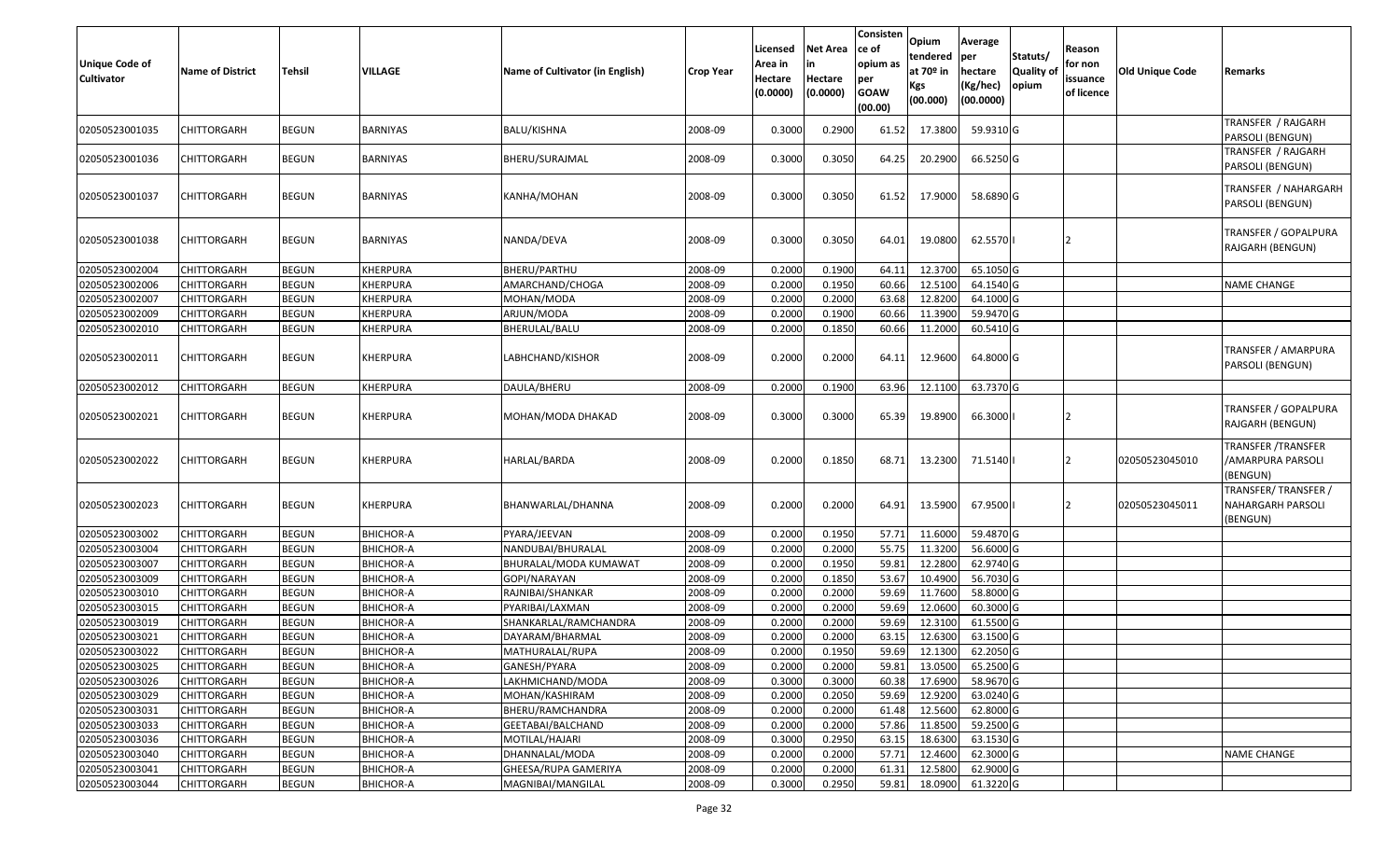|                   |                            |                              |                  |                                          |                    | Licensed | <b>Net Area</b> | Consisten<br>ce of | Opium           | Average               |                  | Reason     |                 |                    |
|-------------------|----------------------------|------------------------------|------------------|------------------------------------------|--------------------|----------|-----------------|--------------------|-----------------|-----------------------|------------------|------------|-----------------|--------------------|
| Unique Code of    |                            |                              |                  |                                          |                    | Area in  |                 | opium as           | tendered        | per                   | Statuts/         | for non    |                 |                    |
| <b>Cultivator</b> | <b>Name of District</b>    | <b>Tehsil</b>                | VILLAGE          | Name of Cultivator (in English)          | <b>Crop Year</b>   | Hectare  | Hectare         | per                | at $70°$ in     | hectare               | <b>Quality o</b> | issuance   | Old Unique Code | Remarks            |
|                   |                            |                              |                  |                                          |                    | (0.0000) | (0.0000)        | <b>GOAW</b>        | Kgs<br>(00.000) | (Kg/hec)<br>(00.0000) | opium            | of licence |                 |                    |
| 02050523003045    |                            |                              | <b>BHICHOR-A</b> | DEVILAL/RAGUNATH                         |                    | 0.2000   | 0.2000          | (00.00)            | 12.2400         | 61.2000 G             |                  |            |                 |                    |
| 02050523003050    | CHITTORGARH<br>CHITTORGARH | <b>BEGUN</b><br><b>BEGUN</b> | <b>BHICHOR-A</b> | MANGILAL/KAJOD MACHIWAL                  | 2008-09<br>2008-09 | 0.2000   | 0.2000          | 59.38<br>57.86     | 11.9600         | 59.8000 G             |                  |            |                 |                    |
| 02050523003051    | CHITTORGARH                | <b>BEGUN</b>                 | <b>BHICHOR-A</b> |                                          | 2008-09            | 0.2000   | 0.2100          | 57.71              | 12.5600         | 59.8100 G             |                  |            |                 |                    |
| 02050523003054    | <b>CHITTORGARH</b>         | <b>BEGUN</b>                 | <b>BHICHOR-A</b> | HAJARI/MODA GAMERIYA<br>MAHAVIR/BHERULAL | 2008-09            | 0.2000   | 0.2050          | 57.71              | 11.5400         | 56.2930 G             |                  |            |                 |                    |
| 02050523003055    | CHITTORGARH                | <b>BEGUN</b>                 | <b>BHICHOR-A</b> | KANHA/JEETU                              | 2008-09            | 0.2000   | 0.2000          | 59.38              | 12.8400         | 64.2000 G             |                  |            |                 |                    |
| 02050523003056    | CHITTORGARH                | <b>BEGUN</b>                 | <b>BHICHOR-A</b> | IETIBAI/MODA                             | 2008-09            | 0.2000   | 0.2000          | 59.38              | 13.2500         | 66.2500 G             |                  |            |                 |                    |
| 02050523003057    | CHITTORGARH                | <b>BEGUN</b>                 | <b>BHICHOR-A</b> | KALU/RUPA                                | 2008-09            | 0.2000   | 0.2000          | 59.38              | 11.2700         | 56.3500 G             |                  |            |                 |                    |
| 02050523003058    | CHITTORGARH                | <b>BEGUN</b>                 | <b>BHICHOR-A</b> | BHOLA/CHOGA                              | 2008-09            | 0.2000   | 0.1850          | 63.69              | 12.7000         | 68.6490               |                  |            |                 |                    |
| 02050523003062    | CHITTORGARH                | <b>BEGUN</b>                 | <b>BHICHOR-A</b> | DHANNALAL/HAJARI                         | 2008-09            | 0.2000   | 0.2050          | 59.38              | 12.1600         | 59.3170 G             |                  |            |                 |                    |
| 02050523003066    | <b>CHITTORGARH</b>         | <b>BEGUN</b>                 | <b>BHICHOR-A</b> | SOHANLAL/NANURAM                         | 2008-09            | 0.2000   | 0.1050          | 63.47              | 7.8300          | 74.5710 G             |                  | 11         |                 |                    |
| 02050523003067    | CHITTORGARH                | <b>BEGUN</b>                 | <b>BHICHOR-A</b> | BHANWARLAL/PYARA                         | 2008-09            | 0.2000   | 0.1950          | 64.11              | 12.9200         | 66.2560 G             |                  |            |                 |                    |
|                   |                            |                              |                  |                                          |                    |          |                 |                    |                 |                       |                  |            |                 | TRANSFER / RAJGARH |
| 02050523003071    | CHITTORGARH                | <b>BEGUN</b>                 | <b>BHICHOR-A</b> | BHERULAL/NANDA                           | 2008-09            | 0.3000   | 0.3000          | 64.11              | 18.5400         | 61.8000 G             |                  |            |                 | (BENGUN)           |
| 02050523003077    | CHITTORGARH                | <b>BEGUN</b>                 | <b>BHICHOR-B</b> | MOTI/RAGHUNATH                           | 2008-09            | 0.2000   | 0.1950          | 56.46              | 11.5000         | 58.9740 G             |                  |            |                 |                    |
| 02050523003086    | CHITTORGARH                | <b>BEGUN</b>                 | <b>BHICHOR-B</b> | GORDHAN/RAMCHANDRA                       | 2008-09            | 0.2000   | 0.2000          | 61.3               | 12.5200         | 62.6000G              |                  |            |                 |                    |
| 02050523003087    | CHITTORGARH                | <b>BEGUN</b>                 | BHICHOR-B        | RAMLAL/RUPA                              | 2008-09            | 0.2000   | 0.2000          | 61.3               | 12.4900         | 62.4500 G             |                  |            |                 |                    |
| 02050523003089    | CHITTORGARH                | <b>BEGUN</b>                 | <b>BHICHOR-B</b> | DHANNADAS/NATHUDAS                       | 2008-09            | 0.2000   | 0.1900          | 56.46              | 11.2800         | 59.3680G              |                  |            |                 |                    |
| 02050523003091    | CHITTORGARH                | <b>BEGUN</b>                 | BHICHOR-B        | TULSIBAI/BHARMAL                         | 2008-09            | 0.2000   | 0.1900          | 58.50              | 11.2600         | 59.2630 G             |                  |            |                 |                    |
| 02050523003097    | CHITTORGARH                | <b>BEGUN</b>                 | <b>BHICHOR-B</b> | GHEESIBAI/KALU                           | 2008-09            | 0.2000   | 0.2000          | 53.18              | 10.7000         | 53.5000 G             |                  |            |                 |                    |
| 02050523003099    | CHITTORGARH                | <b>BEGUN</b>                 | BHICHOR-B        | MODA/GHEESA                              | 2008-09            | 0.2000   | 0.2000          | 61.32              | 11.8400         | 59.2000 G             |                  |            |                 |                    |
| 02050523003101    | CHITTORGARH                | <b>BEGUN</b>                 | <b>BHICHOR-B</b> | SOHANBAI/BHERUGIR                        | 2008-09            | 0.2000   | 0.2000          | 57.86              | 11.9700         | 59.8500 G             |                  |            |                 |                    |
| 02050523003102    | CHITTORGARH                | <b>BEGUN</b>                 | <b>BHICHOR-B</b> | DEVILAL/HUKMA                            | 2008-09            | 0.2000   | 0.2050          | 57.86              | 11.7700         | 57.4150 G             |                  |            |                 |                    |
| 02050523003105    | CHITTORGARH                | <b>BEGUN</b>                 | BHICHOR-B        | LADULAL/UDAILAL                          | 2008-09            | 0.2000   | 0.2000          | 56.17              | 12.3100         | 61.5500 G             |                  |            |                 |                    |
| 02050523003107    | CHITTORGARH                | <b>BEGUN</b>                 | BHICHOR-B        | KASTURIBAI/BANSHILAL                     | 2008-09            | 0.2000   | 0.2050          | 61.31              | 12.9800         | 63.3170 G             |                  |            |                 |                    |
| 02050523003111    | <b>CHITTORGARH</b>         | <b>BEGUN</b>                 | <b>BHICHOR-B</b> | GHEESA/MANGU                             | 2008-09            | 0.2000   | 0.2000          | 51.52              | 10.1200         | 50.6000 G             |                  |            |                 |                    |
| 02050523003116    | CHITTORGARH                | <b>BEGUN</b>                 | <b>BHICHOR-B</b> | RAMCHANDRA/UDAILAL                       | 2008-09            | 0.2000   | 0.1950          | 56.46              | 11.3800         | 58.3590 G             |                  |            |                 |                    |
| 02050523003126    | CHITTORGARH                | <b>BEGUN</b>                 | BHICHOR-B        | NATHUDAS/LALUDAS                         | 2008-09            | 0.2000   | 0.2050          | 56.46              | 11.6000         | 56.5850 G             |                  |            |                 |                    |
| 02050523003131    | CHITTORGARH                | <b>BEGUN</b>                 | <b>BHICHOR-B</b> | GORDHANLAL/MANGILAL                      | 2008-09            | 0.3000   | 0.2950          | 64.1               | 19.4100         | 65.7970 G             |                  |            |                 |                    |
| 02050523003135    | CHITTORGARH                | <b>BEGUN</b>                 | BHICHOR-B        | EJANBAI/MODHOGIR                         | 2008-09            | 0.2000   | 0.2000          | 57.71              | 12.0200         | 60.1000 G             |                  |            |                 |                    |
| 02050523004001    | CHITTORGARH                | <b>BEGUN</b>                 | NAL-A            | DHAPUBAI/UDA                             | 2008-09            | 0.3000   | 0.2900          | 67.27              | 20.6900         | 71.3450 G             |                  |            |                 |                    |
| 02050523004002    | CHITTORGARH                | <b>BEGUN</b>                 | NAL-A            | KASTURIBAI/HEERA                         | 2008-09            | 0.2000   | 0.1100          | 63.7               | 7.2100          | 65.5450 G             |                  |            |                 | <b>NAME CHANGE</b> |
| 02050523004003    | CHITTORGARH                | <b>BEGUN</b>                 | NAL-A            | BALU/KAJOD                               | 2008-09            | 0.2000   | 0.1900          | 67.24              | 12.8300         | 67.5260 G             |                  |            |                 |                    |
| 02050523004004    | CHITTORGARH                | <b>BEGUN</b>                 | NAL-A            | NATHU/BHAWANA                            | 2008-09            | 0.3000   | 0.2700          | 63.7               | 17.3800         | 64.3700 G             |                  |            |                 |                    |
| 02050523004005    | <b>CHITTORGARH</b>         | <b>BEGUN</b>                 | NAL-A            | CHOTULAL/NANDA                           | 2008-09            | 0.2000   | 0.2000          | 63.71              | 12.3400         | 61.7000 G             |                  |            |                 |                    |
| 02050523004007    | CHITTORGARH                | <b>BEGUN</b>                 | NAL-A            | JODHRAJ/RAMCHANDRA                       | 2008-09            | 0.300    | 0.2850          | 60.66              | 16.6900         | 58.5610 G             |                  |            |                 |                    |
| 02050523004008    | CHITTORGARH                | <b>BEGUN</b>                 | NAL-A            | DEVILAL/HEERALAL                         | 2008-09            | 0.2000   | 0.1700          | 60.66              | 10.4900         | 61.7060 G             |                  |            |                 |                    |
| 02050523004009    | <b>CHITTORGARH</b>         | <b>BEGUN</b>                 | NAL-A            | UDAILAL/PYARALAL                         | 2008-09            | 0.2000   | 0.2000          |                    | 70.92 13.5100   | 67.5500G              |                  |            |                 |                    |
| 02050523004010    | <b>CHITTORGARH</b>         | <b>BEGUN</b>                 | NAL-A            | RAMCHANDRA/HAJARI                        | 2008-09            | 0.3000   | 0.1900          | 50.93              | 4.0600          | 21.3680 G             |                  |            |                 |                    |
| 02050523004011    | <b>CHITTORGARH</b>         | <b>BEGUN</b>                 | NAL-A            | GANGABAI/RAMCHANDRA                      | 2008-09            | 0.3000   | 0.2450          | 60.49              | 14.5900         | 59.5510 G             |                  |            |                 | <b>NAME CHANGE</b> |
| 02050523004012    | <b>CHITTORGARH</b>         | <b>BEGUN</b>                 | NAL-A            | PRAHLAD/RAMCHANDRA                       | 2008-09            | 0.3000   | 0.2850          | 63.71              | 17.4900         | 61.3680 G             |                  |            |                 |                    |
| 02050523004013    | CHITTORGARH                | <b>BEGUN</b>                 | NAL-A            | MOHANLAL/MADHO                           | 2008-09            | 0.3000   | 0.3000          | 63.71              | 19.4100         | 64.7000 G             |                  |            |                 |                    |
| 02050523004014    | <b>CHITTORGARH</b>         | <b>BEGUN</b>                 | NAL-A            | RAMSINGH/LALSINGH                        | 2008-09            | 0.2000   | 0.1900          | 62.95              | 12.0000         | 63.1580 G             |                  |            |                 |                    |
| 02050523004015    | <b>CHITTORGARH</b>         | <b>BEGUN</b>                 | NAL-A            | HAJARILAL/HEERALAL                       | 2008-09            | 0.2000   | 0.1750          | 64.28              | 10.8200         | 61.8290 G             |                  |            |                 |                    |
| 02050523004016    | CHITTORGARH                | <b>BEGUN</b>                 | NAL-A            | RUPA/KALU                                | 2008-09            | 0.3000   | 0.1450          | 67.24              | 10.2200         | 70.4830 G             |                  |            |                 |                    |
| 02050523004017    | CHITTORGARH                | <b>BEGUN</b>                 | NAL-A            | PYARA/GHEESA                             | 2008-09            | 0.2000   | 0.1000          | 70.92              | 2.6200          | 26.2000 G             |                  |            |                 |                    |
| 02050523004018    | <b>CHITTORGARH</b>         | <b>BEGUN</b>                 | NAL-A            | GHEESALAL/BHAGIRATH                      | 2008-09            | 0.2000   | 0.2000          | 62.86              | 12.9600         | 64.8000 G             |                  |            |                 |                    |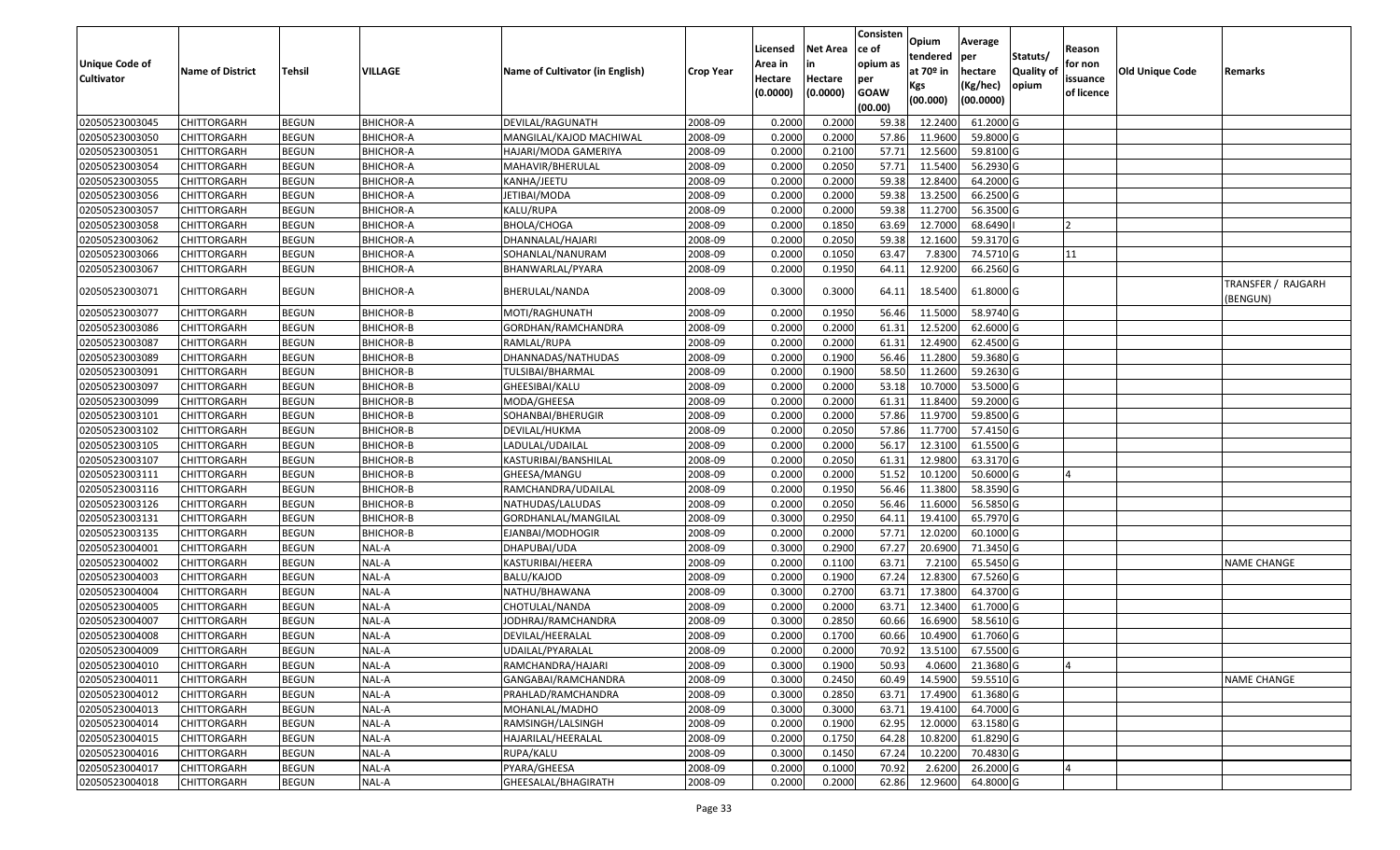|                       |                         |               |                |                                         |                  | Licensed | <b>Net Area</b> | Consisten<br>ce of | Opium       | Average   |                  | Reason     |                        |                                  |
|-----------------------|-------------------------|---------------|----------------|-----------------------------------------|------------------|----------|-----------------|--------------------|-------------|-----------|------------------|------------|------------------------|----------------------------------|
| <b>Unique Code of</b> |                         |               |                |                                         |                  | Area in  |                 | opium as           | tendered    | per       | Statuts/         | for non    |                        |                                  |
| <b>Cultivator</b>     | <b>Name of District</b> | <b>Tehsil</b> | <b>VILLAGE</b> | Name of Cultivator (in English)         | <b>Crop Year</b> | Hectare  | Hectare         | per                | at $70°$ in | hectare   | <b>Quality o</b> | issuance   | <b>Old Unique Code</b> | Remarks                          |
|                       |                         |               |                |                                         |                  | (0.0000) | (0.0000)        | <b>GOAW</b>        | Kgs         | (Kg/hec)  | opium            | of licence |                        |                                  |
|                       |                         |               |                |                                         |                  |          |                 | (00.00)            | (00.000)    | (00.0000) |                  |            |                        |                                  |
| 02050523004019        | CHITTORGARH             | <b>BEGUN</b>  | NAL-A          | DEVILAL/CHUNNILAL                       | 2008-09          | 0.3000   | 0.3000          | 61.40              | 17.7800     | 59.2670 G |                  |            |                        |                                  |
| 02050523004020        | CHITTORGARH             | <b>BEGUN</b>  | NAL-A          | BALIBAI/MODIRAM                         | 2008-09          | 0.3000   | 0.2950          | 65.00              | 18.7400     | 63.5250 G |                  |            |                        |                                  |
| 02050523004022        | CHITTORGARH             | <b>BEGUN</b>  | NAL-A          | ONKAR/NANA                              | 2008-09          | 0.2000   | 0.0000          | 0.00               | 0.0000      | 0.0000    |                  |            |                        |                                  |
| 02050523004024        | CHITTORGARH             | <b>BEGUN</b>  | NAL-A          | BHERU/BALU                              | 2008-09          | 0.2000   | 0.1950          | 60.73              | 11.4500     | 58.7180 G |                  |            |                        | TRANSFER / KHEDI NAL<br>(BENGUN) |
| 02050523004027        | CHITTORGARH             | <b>BEGUN</b>  | NAL-A          | GOPALLAL/GATTUBAI G.S. DEVILAL          | 2008-09          | 0.300    | 0.2250          | 65.03              | 13.5600     | 60.2670 G |                  |            |                        | <b>NAME CHANGE</b>               |
| 02050523004028        | CHITTORGARH             | <b>BEGUN</b>  | NAL-A          | JODHA/MODA                              | 2008-09          | 0.3000   | 0.3000          | 65.03              | 18.9500     | 63.1670 G |                  |            |                        |                                  |
| 02050523004029        | CHITTORGARH             | <b>BEGUN</b>  | NAL-A          | JODHA/KALU                              | 2008-09          | 0.3000   | 0.2900          | 65.03              | 18.4000     | 63.4480 G |                  |            |                        |                                  |
| 02050523004030        | CHITTORGARH             | <b>BEGUN</b>  | NAL-A          | KAJODBAI/PYARCHAND                      | 2008-09          | 0.3000   | 0.1750          | 71.41              | 11.7900     | 67.3710 G |                  |            |                        |                                  |
| 02050523004031        | CHITTORGARH             | <b>BEGUN</b>  | NAL-A          | KAILASHCHANDRA/GHEESAJI A.S.<br>NANIBAI | 2008-09          | 0.2000   | 0.1900          | 70.92              | 13.8400     | 72.8420 G |                  |            |                        |                                  |
| 02050523004032        | CHITTORGARH             | <b>BEGUN</b>  | NAL-A          | NARAYAN/SITARAM                         | 2008-09          | 0.2000   | 0.1900          | 60.73              | 12.1700     | 64.0530 G |                  |            |                        |                                  |
| 02050523004036        | CHITTORGARH             | <b>BEGUN</b>  | NAL-A          | GOPI/KAJOD                              | 2008-09          | 0.3000   | 0.2000          | 65.03              | 13.0500     | 65.2500 G |                  |            |                        |                                  |
| 02050523004037        | CHITTORGARH             | <b>BEGUN</b>  | NAL-A          | MANGILAL/JITMAL                         | 2008-09          | 0.2000   | 0.2000          | 65.03              | 12.8700     | 64.3500 G |                  |            |                        |                                  |
| 02050523004038        | CHITTORGARH             | <b>BEGUN</b>  | NAL-A          | DEVILAL/PYARA                           | 2008-09          | 0.2000   | 0.1750          | 60.73              | 10.5200     | 60.1140 G |                  |            |                        |                                  |
| 02050523004040        | CHITTORGARH             | <b>BEGUN</b>  | NAL-A          | NANDLAL/BARDA                           | 2008-09          | 0.3000   | 0.2900          | 67.09              | 18.7900     | 64.7930 G |                  |            |                        |                                  |
| 02050523004043        | CHITTORGARH             | <b>BEGUN</b>  | NAL-A          | MANJU/KESHRIMAL                         | 2008-09          | 0.3000   | 0.0700          | 70.92              | 5.3200      | 76.0000G  |                  |            |                        |                                  |
| 02050523004045        | CHITTORGARH             | <b>BEGUN</b>  | NAL-A          | GHEESA/BHUWANA                          | 2008-09          | 0.300    | 0.2850          | 62.81              | 17.9000     | 62.8070 G |                  |            |                        |                                  |
| 02050523004046        | CHITTORGARH             | <b>BEGUN</b>  | NAL-A          | NANDA/HAJARI                            | 2008-09          | 0.3000   | 0.2950          | 66.45              | 19.3900     | 65.7290 G |                  |            |                        |                                  |
| 02050523004047        | CHITTORGARH             | <b>BEGUN</b>  | NAL-A          | RAMA/BALU                               | 2008-09          | 0.3000   | 0.1950          | 66.45              | 12.8700     | 66.0000G  |                  |            |                        |                                  |
| 02050523004049        | <b>CHITTORGARH</b>      | <b>BEGUN</b>  | NAL-A          | SHANTILAL/MANGILAL                      | 2008-09          | 0.3000   | 0.2850          | 66.45              | 19.5100     | 68.4560 G |                  |            |                        |                                  |
| 02050523004050        | CHITTORGARH             | <b>BEGUN</b>  | NAL-A          | PYARA/NARAYAN                           | 2008-09          | 0.2000   | 0.2050          | 66.45              | 13.6800     | 66.7320 G |                  |            |                        |                                  |
| 02050523004052        | CHITTORGARH             | <b>BEGUN</b>  | NAL-A          | GHEESA/MIYACHAND                        | 2008-09          | 0.3000   | 0.2950          | 62.8               | 17.8400     | 60.4750 G |                  |            |                        |                                  |
| 02050523004054        | CHITTORGARH             | <b>BEGUN</b>  | NAL-A          | RAMCHANDRA/BARDA                        | 2008-09          | 0.3000   | 0.2750          | 65.99              | 18.4100     | 66.9450 G |                  |            |                        |                                  |
| 02050523004057        | CHITTORGARH             | <b>BEGUN</b>  | NAL-A          | HEERA/TULCHA                            | 2008-09          | 0.2000   | 0.2000          | 65.99              | 13.3000     | 66.5000 G |                  |            |                        |                                  |
| 02050523004058        | CHITTORGARH             | <b>BEGUN</b>  | NAL-A          | KALU/BHANWARLAL                         | 2008-09          | 0.3000   | 0.1850          | 66.45              | 12.5600     | 67.8920 G |                  |            |                        |                                  |
| 02050523004059        | CHITTORGARH             | <b>BEGUN</b>  | NAL-A          | KAJOD/MOTI                              | 2008-09          | 0.2000   | 0.1450          | 62.8               | 7.9100      | 54.5520 G |                  |            |                        |                                  |
| 02050523004060        | CHITTORGARH             | <b>BEGUN</b>  | NAL-A          | MODIRAM/MEGHA                           | 2008-09          | 0.3000   | 0.3050          | 62.81              | 19.2600     | 63.1480 G |                  |            |                        | <b>NAME CHANGE</b>               |
| 02050523004061        | CHITTORGARH             | <b>BEGUN</b>  | NAL-A          | CHUNNILAL/SHOLAL                        | 2008-09          | 0.2000   | 0.1950          | 62.81              | 12.4600     | 63.8970 G |                  |            |                        |                                  |
| 02050523004063        | CHITTORGARH             | <b>BEGUN</b>  | NAL-B          | SHAMBHU/NARAYAN                         | 2008-09          | 0.3000   | 0.2900          | 66.04              | 18.7600     | 64.6900 G |                  |            |                        |                                  |
| 02050523004064        | CHITTORGARH             | <b>BEGUN</b>  | NAL-B          | SITABAI/BHERULAL                        | 2008-09          | 0.3000   | 0.3000          | 60.67              | 17.5400     | 58.4670 G |                  |            |                        |                                  |
| 02050523004065        | CHITTORGARH             | <b>BEGUN</b>  | NAL-B          | NANDLAL/RAMCHANDRA                      | 2008-09          | 0.3000   | 0.3000          | 61.94              | 18.6900     | 62.3000G  |                  |            |                        |                                  |
| 02050523004066        | CHITTORGARH             | <b>BEGUN</b>  | NAL-B          | PUSHPABAI/SUNDARLAL                     | 2008-09          | 0.3000   | 0.1850          | 61.94              | 11.2300     | 60.7030 G |                  |            |                        |                                  |
| 02050523004069        | <b>CHITTORGARH</b>      | <b>BEGUN</b>  | NAL-B          | <b>BANSHILAL/GOPI</b>                   | 2008-09          | 0.3000   | 0.2800          | 65.99              | 17.6600     | 63.0710G  |                  |            |                        |                                  |
| 02050523004070        | CHITTORGARH             | <b>BEGUN</b>  | NAL-B          | BALU/DEVILAL                            | 2008-09          | 0.2000   | 0.1700          | 65.99              | 11.3000     | 66.4710 G |                  |            |                        |                                  |
| 02050523004072        | CHITTORGARH             | <b>BEGUN</b>  | NAL-B          | BABULAL/RAMCHANDRA                      | 2008-09          | 0.3000   | 0.2500          | 61.94              | 15.2100     | 60.8400 G |                  |            |                        |                                  |
| 02050523004074        | <b>CHITTORGARH</b>      | <b>BEGUN</b>  | NAL-B          | DHANNA/MEGHA                            | 2008-09          | 0.3000   | 0.2000          | 66.04              | 13.4200     | 67.1000G  |                  |            |                        |                                  |
| 02050523004075        | <b>CHITTORGARH</b>      | <b>BEGUN</b>  | NAL-B          | PANNA/KALU SUTHAR                       | 2008-09          | 0.3000   | 0.2800          | 61.94              | 16.2400     | 58.0000 G |                  |            |                        |                                  |
| 02050523004076        | <b>CHITTORGARH</b>      | <b>BEGUN</b>  | NAL-B          | HEERIBAI/PYARA                          | 2008-09          | 0.3000   | 0.2900          | 66.04              | 19.1700     | 66.1030 G |                  |            |                        |                                  |
| 02050523004077        | <b>CHITTORGARH</b>      | <b>BEGUN</b>  | NAL-B          | CHUNA/BALU                              | 2008-09          | 0.3000   | 0.2750          | 63.93              | 17.4600     | 63.4910 G |                  |            |                        |                                  |
| 02050523004078        | CHITTORGARH             | <b>BEGUN</b>  | NAL-B          | BHOLA/KALU                              | 2008-09          | 0.3000   | 0.2950          | 60.28              | 17.6900     | 59.9660 G |                  |            |                        |                                  |
| 02050523004079        | <b>CHITTORGARH</b>      | <b>BEGUN</b>  | NAL-B          | BHAGIRATH/NANDA                         | 2008-09          | 0.3000   | 0.2900          | 64.52              | 19.8000     | 68.2760 G |                  |            |                        |                                  |
| 02050523004081        | <b>CHITTORGARH</b>      | <b>BEGUN</b>  | NAL-B          | TULCHA/NANDA                            | 2008-09          | 0.3000   | 0.2100          | 60.28              | 6.8600      | 32.6670 G |                  |            |                        |                                  |
| 02050523004083        | <b>CHITTORGARH</b>      | <b>BEGUN</b>  | NAL-B          | KAILASH/JANKILAL                        | 2008-09          | 0.3000   | 0.2800          | 71.41              | 19.7300     | 70.4640 G |                  |            |                        |                                  |
| 02050523004085        | <b>CHITTORGARH</b>      | <b>BEGUN</b>  | NAL-B          | KAILASHKUWAR/LAXMANSINGH                | 2008-09          | 0.3000   | 0.3000          | 60.28              | 17.5800     | 58.6000 G |                  |            |                        |                                  |
| 02050523004088        | <b>CHITTORGARH</b>      | <b>BEGUN</b>  | $NAL-B$        | BHAGWANLAL/MIYACHAND                    | 2008-09          | 0.3000   | 0.2750          | 64.52              | 16.5000     | 60.0000 G |                  |            |                        |                                  |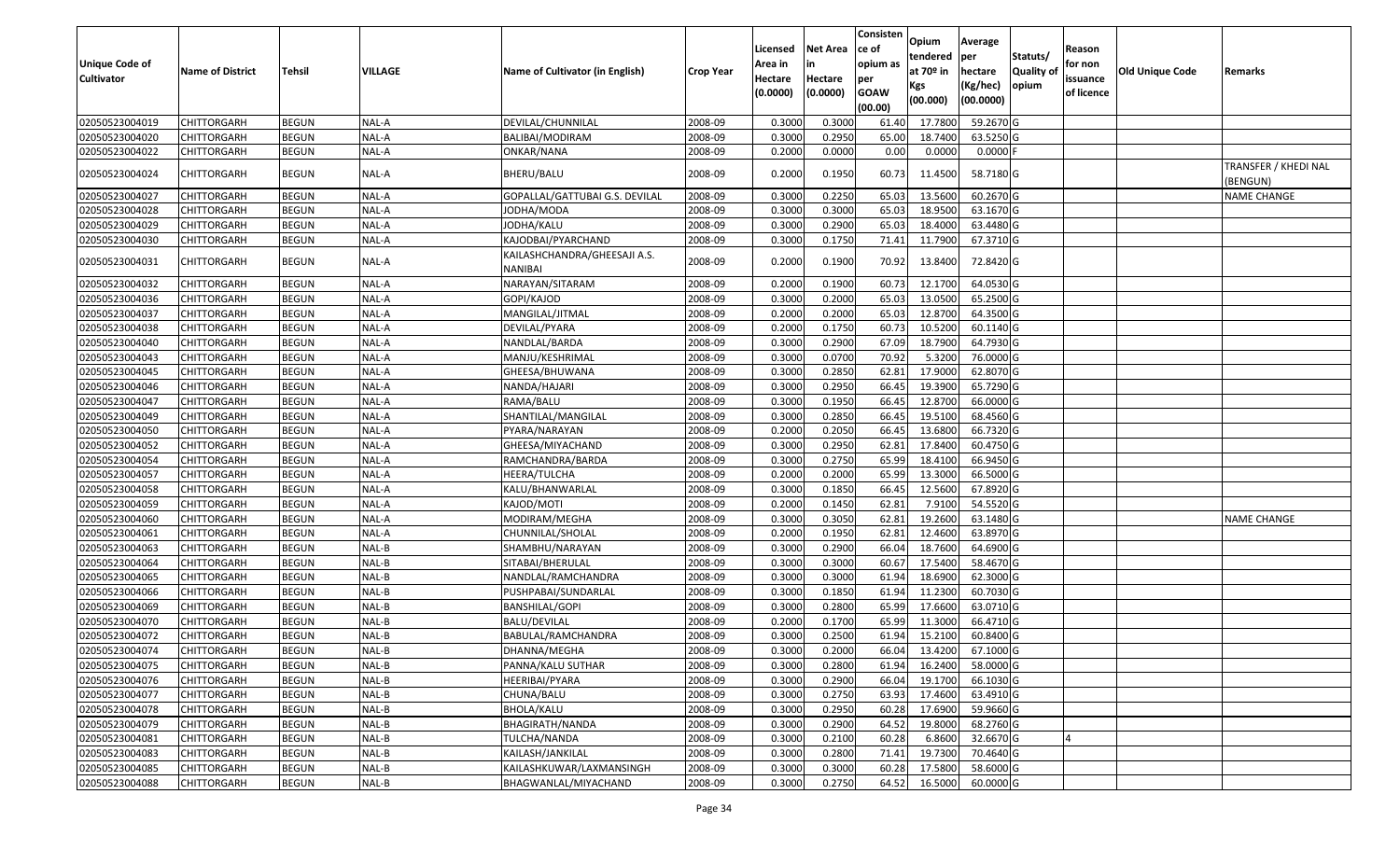|                   |                         |               |                 |                                 |                  |          |                 | Consisten   | Opium         | Average   |                  |            |                 |         |
|-------------------|-------------------------|---------------|-----------------|---------------------------------|------------------|----------|-----------------|-------------|---------------|-----------|------------------|------------|-----------------|---------|
|                   |                         |               |                 |                                 |                  | Licensed | <b>Net Area</b> | ce of       | tendered      | per       | Statuts/         | Reason     |                 |         |
| Unique Code of    | <b>Name of District</b> | <b>Tehsil</b> | VILLAGE         | Name of Cultivator (in English) | <b>Crop Year</b> | Area in  |                 | opium as    | at $70°$ in   | hectare   | <b>Quality o</b> | for non    | Old Unique Code | Remarks |
| <b>Cultivator</b> |                         |               |                 |                                 |                  | Hectare  | Hectare         | per         | Kgs           | (Kg/hec)  | opium            | issuance   |                 |         |
|                   |                         |               |                 |                                 |                  | (0.0000) | (0.0000)        | <b>GOAW</b> | (00.000)      | (00.0000) |                  | of licence |                 |         |
|                   |                         |               |                 |                                 |                  |          |                 | (00.00)     |               |           |                  |            |                 |         |
| 02050523004089    | CHITTORGARH             | <b>BEGUN</b>  | NAL-B           | UDA/PYARA MEENA                 | 2008-09          | 0.3000   | 0.2950          | 52.53       | 15.6900       | 53.1860 G |                  |            |                 |         |
| 02050523004091    | CHITTORGARH             | <b>BEGUN</b>  | NAL-B           | PINKY/MANGILAL                  | 2008-09          | 0.3000   | 0.2800          | 60.28       | 16.8000       | 60.0000G  |                  |            |                 |         |
| 02050523004092    | CHITTORGARH             | <b>BEGUN</b>  | NAL-B           | KEHSARBAI/JAGDISH               | 2008-09          | 0.3000   | 0.2950          | 59.97       | 16.9500       | 57.4580   |                  |            |                 |         |
| 02050523004094    | CHITTORGARH             | <b>BEGUN</b>  | NAL-B           | SHYAMLAL/SHANKARLAL             | 2008-09          | 0.2000   | 0.2000          | 61.04       | 12.2600       | 61.3000G  |                  |            |                 |         |
| 02050523004095    | CHITTORGARH             | <b>BEGUN</b>  | NAL-B           | MANGILAL/RAMA                   | 2008-09          | 0.3000   | 0.2800          | 64.24       | 16.7900       | 59.9640 G |                  |            |                 |         |
| 02050523004096    | CHITTORGARH             | <b>BEGUN</b>  | NAL-B           | MOHANLAL/GOPI                   | 2008-09          | 0.3000   | 0.2000          | 64.52       | 13.0200       | 65.1000G  |                  |            |                 |         |
| 02050523004097    | CHITTORGARH             | <b>BEGUN</b>  | NAL-B           | DEVALAL/MANGILAL                | 2008-09          | 0.3000   | 0.1900          | 64.24       | 12.5200       | 65.8950 G |                  |            |                 |         |
| 02050523004098    | CHITTORGARH             | <b>BEGUN</b>  | NAL-B           | LADULAL/UDA                     | 2008-09          | 0.3000   | 0.2950          | 67.24       | 19.7300       | 66.8810G  |                  |            |                 |         |
| 02050523004099    | CHITTORGARH             | <b>BEGUN</b>  | NAL-B           | GHEESA/BHURA                    | 2008-09          | 0.3000   | 0.2000          | 67.43       | 14.9100       | 74.5500 G |                  |            |                 |         |
| 02050523004100    | CHITTORGARH             | <b>BEGUN</b>  | NAL-B           | DAULA/CHAMPA                    | 2008-09          | 0.3000   | 0.3000          | 60.28       | 17.3400       | 57.8000 G |                  |            |                 |         |
| 02050523004101    | CHITTORGARH             | <b>BEGUN</b>  | NAL-B           | RAMCHANDRA/NANDA                | 2008-09          | 0.3000   | 0.2700          | 63.26       | 17.2500       | 63.8890 G |                  |            |                 |         |
| 02050523004102    | <b>CHITTORGARH</b>      | <b>BEGUN</b>  | NAL-B           | MANGILAL/BARDA                  | 2008-09          | 0.3000   | 0.2050          | 64.52       | 12.1600       | 59.3170 G |                  |            |                 |         |
| 02050523004103    | <b>CHITTORGARH</b>      | <b>BEGUN</b>  | NAL-B           | KESHIBAI/MODA                   | 2008-09          | 0.3000   | 0.3000          | 60.67       | 17.7200       | 59.0670 G |                  |            |                 |         |
| 02050523004104    | CHITTORGARH             | <b>BEGUN</b>  | NAL-B           | BHOLA/MOTI                      | 2008-09          | 0.3000   | 0.2750          | 64.52       | 17.6900       | 64.3270 G |                  |            |                 |         |
| 02050523004105    | CHITTORGARH             | <b>BEGUN</b>  | NAL-B           | BHERULAL/NANDA                  | 2008-09          | 0.3000   | 0.3000          | 52.72       | 9.2400        | 30.8000 G |                  |            |                 |         |
| 02050523004106    | CHITTORGARH             | <b>BEGUN</b>  | NAL-B           | PYARA/HEERA                     | 2008-09          | 0.3000   | 0.1750          | 63.26       | 10.5900       | 60.5140 G |                  |            |                 |         |
| 02050523004107    | CHITTORGARH             | <b>BEGUN</b>  | NAL-B           | MADANLAL/BHANWARLAL             | 2008-09          | 0.3000   | 0.3000          | 63.26       | 19.2000       | 64.0000G  |                  |            |                 |         |
| 02050523004108    | CHITTORGARH             | <b>BEGUN</b>  | NAL-B           | KHANIBAI/MODIRAM                | 2008-09          | 0.3000   | 0.2650          | 52.72       | 12.1500       | 45.8490 G |                  |            |                 |         |
| 02050523004109    | CHITTORGARH             | <b>BEGUN</b>  | NAL-B           | BAPULAL/KESHARMAL               | 2008-09          | 0.300    | 0.2200          | 67.43       | 15.2900       | 69.5000G  |                  |            |                 |         |
| 02050523004110    | CHITTORGARH             | <b>BEGUN</b>  | NAL-B           | RAMCHANDAR/MANGILAL             | 2008-09          | 0.2000   | 0.1950          | 67.43       | 13.4700       | 69.0770G  |                  |            |                 |         |
| 02050523004111    | CHITTORGARH             | <b>BEGUN</b>  | NAL-B           | NARAYAN/GOPI                    | 2008-09          | 0.3000   | 0.2800          | 67.43       | 18.7900       | 67.1070 G |                  |            |                 |         |
| 02050523004112    | CHITTORGARH             | <b>BEGUN</b>  | NAL-B           | BHERULAL/CHUNA                  | 2008-09          | 0.300    | 0.2900          | 60.67       | 18.4600       | 63.6550 G |                  |            |                 |         |
| 02050523004113    | CHITTORGARH             | <b>BEGUN</b>  | NAL-B           | RAMLAL/DEVA                     | 2008-09          | 0.3000   | 0.2250          | 64.24       | 13.9500       | 62.0000G  |                  |            |                 |         |
| 02050523004114    | CHITTORGARH             | <b>BEGUN</b>  | NAL-B           | RADHESHYAM/MANGILAL             | 2008-09          | 0.2000   | 0.1850          | 74.59       | 13.1700       | 71.1890 G |                  |            |                 |         |
| 02050523004117    | CHITTORGARH             | <b>BEGUN</b>  | NAL-B           | MANGILAL/KAJOD                  | 2008-09          | 0.3000   | 0.2600          | 60.67       | 15.3000       | 58.8460 G |                  |            |                 |         |
| 02050523004121    | CHITTORGARH             | <b>BEGUN</b>  | NAL-B           | PYARCHAND/BHUWANA               | 2008-09          | 0.3000   | 0.2750          | 67.43       | 17.1700       | 62.4360 G |                  |            |                 |         |
| 02050523004122    | CHITTORGARH             | <b>BEGUN</b>  | NAL-B           | LADURAM/MODIRAM                 | 2008-09          | 0.2000   | 0.1950          | 63.26       | 12.6500       | 64.8720 G |                  |            |                 |         |
| 02050523004124    | CHITTORGARH             | <b>BEGUN</b>  | NAL-B           | NATHU/LALA                      | 2008-09          | 0.3000   | 0.2850          | 63.26       | 17.0300       | 59.7540 G |                  |            |                 |         |
| 02050523004126    | CHITTORGARH             | <b>BEGUN</b>  | NAL-B           | <b>BALU/BHURA</b>               | 2008-09          | 0.3000   | 0.2200          | 66.04       | 14.1500       | 64.3180 G |                  |            |                 |         |
| 02050523004127    | CHITTORGARH             | <b>BEGUN</b>  | NAL-B           | UDAILAL/DEVILAL                 | 2008-09          | 0.2000   | 0.1950          | 62.83       | 11.9900       | 61.4870   |                  |            |                 |         |
| 02050523004129    | CHITTORGARH             | <b>BEGUN</b>  | NAL-B           | HEERA/KALU                      | 2008-09          | 0.3000   | 0.2850          | 64.24       | 17.8200       | 62.5260 G |                  |            |                 |         |
| 02050523004130    | CHITTORGARH             | <b>BEGUN</b>  | NAL-B           | HEERA/NARAYAN                   | 2008-09          | 0.3000   | 0.1900          | 66.04       | 12.7200       | 66.9470 G |                  |            |                 |         |
| 02050523004131    | CHITTORGARH             | <b>BEGUN</b>  | NAL-B           | KAJOD/MOTI SANGITALA            | 2008-09          | 0.3000   | 0.2850          | 63.84       | 18.4600       | 64.7720 G |                  |            |                 |         |
| 02050523004132    | CHITTORGARH             | <b>BEGUN</b>  | NAL-B           | SUDIBAI/JAIRAM                  | 2008-09          | 0.2000   | 0.2000          | 63.84       | 12.9400       | 64.7000 G |                  |            |                 |         |
| 02050523004133    | CHITTORGARH             | <b>BEGUN</b>  | NAL-B           | GHEESA/HAJARI                   | 2008-09          | 0.2000   | 0.2000          | 63.84       | 12.3400       | 61.7000G  |                  |            |                 |         |
| 02050523004134    | CHITTORGARH             | <b>BEGUN</b>  | NAL-B           | SHANKARI/GHEESA                 | 2008-09          | 0.2000   | 0.1950          | 64.24       | 12.1200       | 62.1540 G |                  |            |                 |         |
| 02050523004137    | <b>CHITTORGARH</b>      | <b>BEGUN</b>  | NAL-B           | GHEESALAL/BALU                  | 2008-09          | 0.3000   | 0.2950          |             | 60.67 17.9300 | 60.7800 G |                  |            |                 |         |
| 02050523004138    | <b>CHITTORGARH</b>      | <b>BEGUN</b>  | NAL-B           | RATANLAL/GHEESALAL              | 2008-09          | 0.3000   | 0.3050          | 64.89       | 20.4900       | 67.1800 G |                  |            |                 |         |
| 02050523004139    | <b>CHITTORGARH</b>      | <b>BEGUN</b>  | NAL-B           | RATANLAL/MODIRAM                | 2008-09          | 0.2000   | 0.1850          | 63.84       | 11.8700       | 64.1620 G |                  |            |                 |         |
| 02050523004141    | <b>CHITTORGARH</b>      | <b>BEGUN</b>  | NAL-B           | SHANKARLAL/HAJARI               | 2008-09          | 0.3000   | 0.2600          | 65.99       | 16.2700       | 62.5770 G |                  |            |                 |         |
| 02050523004143    | <b>CHITTORGARH</b>      | <b>BEGUN</b>  | NAL-B           | JANKINATH/MODIRAM               | 2008-09          | 0.3000   | 0.2100          | 63.84       | 13.5700       | 64.6190 G |                  |            |                 |         |
| 02050523005001    | <b>CHITTORGARH</b>      | <b>BEGUN</b>  | <b>KHEDINAL</b> | MANGILAL/NARAYAN                | 2008-09          | 0.3000   | 0.2850          | 65.87       | 18.8700       | 66.2110 G |                  |            |                 |         |
| 02050523005003    | <b>CHITTORGARH</b>      | <b>BEGUN</b>  | KHEDINAL        | BHANWARLAL/RAMCHANDRA           | 2008-09          | 0.2000   | 0.2050          | 62.86       | 13.0100       | 63.4630 G |                  |            |                 |         |
| 02050523005005    | CHITTORGARH             | <b>BEGUN</b>  | KHEDINAL        | DEVLAL/RUPA                     | 2008-09          | 0.2000   | 0.2000          | 59.81       | 12.0600       | 60.3000 G |                  |            |                 |         |
| 02050523005006    | <b>CHITTORGARH</b>      | <b>BEGUN</b>  | KHEDINAL        | BHURA/PYARCHAND                 | 2008-09          | 0.2000   | 0.2000          | 62.14       | 12.6000       | 63.0000 G |                  |            |                 |         |
| 02050523005008    | <b>CHITTORGARH</b>      | <b>BEGUN</b>  | KHEDINAL        | HARLAL/CHATURBHUJ               | 2008-09          | 0.2000   | 0.1000          | 60.22       | 6.0800        | 60.8000 G |                  |            |                 |         |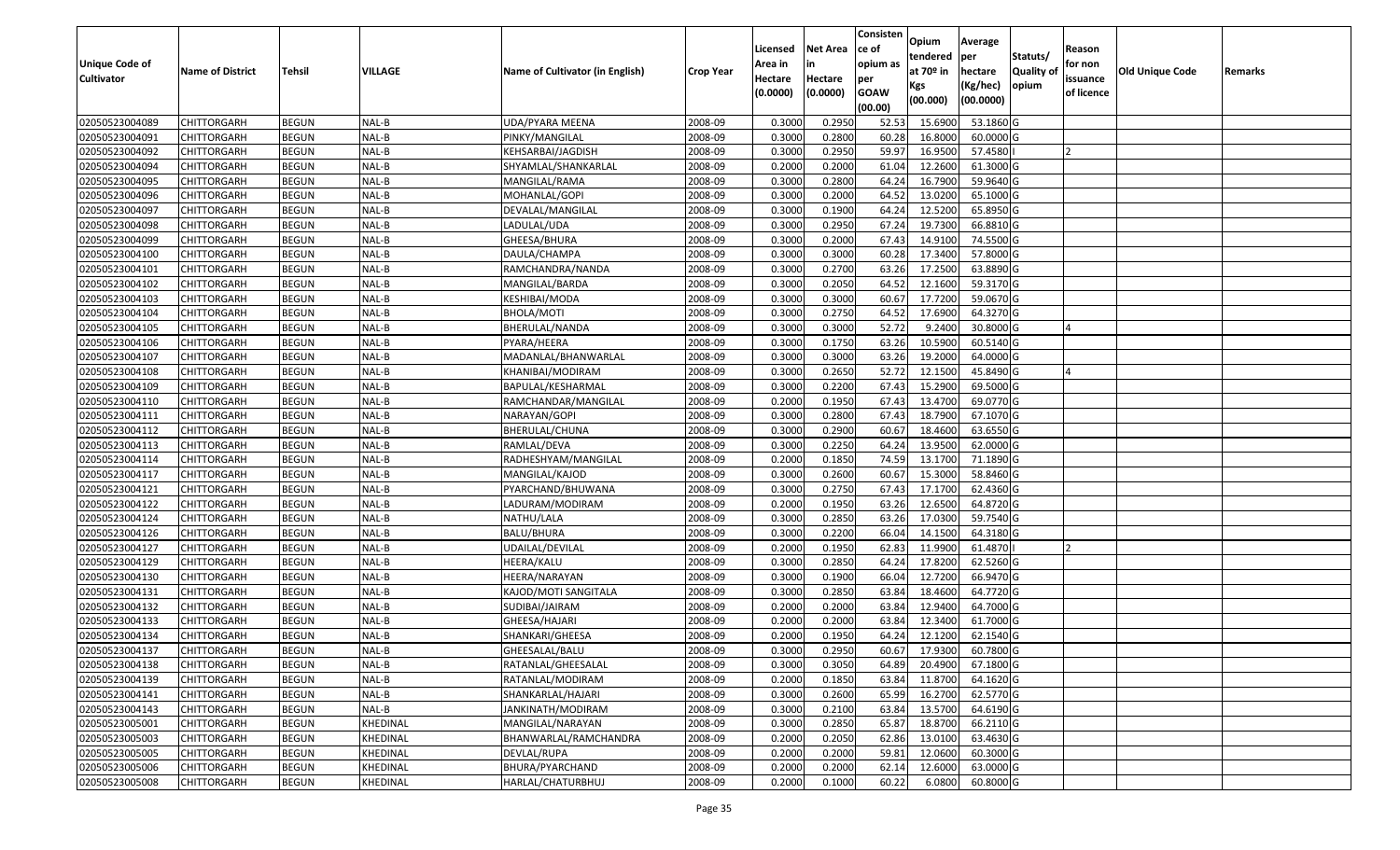|                                            |                         |               |                 |                                 |                  |                    |                 | Consisten         | Opium                 | Average   |                  |                   |                 |                    |
|--------------------------------------------|-------------------------|---------------|-----------------|---------------------------------|------------------|--------------------|-----------------|-------------------|-----------------------|-----------|------------------|-------------------|-----------------|--------------------|
|                                            |                         |               |                 |                                 |                  | Licensed           | <b>Net Area</b> | ce of<br>opium as | tendered              | per       | Statuts/         | Reason<br>for non |                 |                    |
| <b>Unique Code of</b><br><b>Cultivator</b> | <b>Name of District</b> | <b>Tehsil</b> | <b>VILLAGE</b>  | Name of Cultivator (in English) | <b>Crop Year</b> | Area in<br>Hectare | Hectare         | per               | at 70 <sup>o</sup> in | hectare   | <b>Quality o</b> | issuance          | Old Unique Code | Remarks            |
|                                            |                         |               |                 |                                 |                  | (0.0000)           | (0.0000)        | <b>GOAW</b>       | Kgs                   | (Kg/hec)  | opium            | of licence        |                 |                    |
|                                            |                         |               |                 |                                 |                  |                    |                 | (00.00)           | (00.000)              | (00.0000) |                  |                   |                 |                    |
| 02050523005011                             | CHITTORGARH             | <b>BEGUN</b>  | KHEDINAL        | NARAYAN/RUPA                    | 2008-09          | 0.2000             | 0.1200          | 62.14             | 7.4100                | 61.7500 G |                  |                   |                 |                    |
| 02050523005012                             | CHITTORGARH             | <b>BEGUN</b>  | KHEDINAL        | NANDUBAI/DEVILAL                | 2008-09          | 0.2000             | 0.2000          | 65.87             | 13.2300               | 66.1500 G |                  |                   |                 |                    |
| 02050523005013                             | CHITTORGARH             | <b>BEGUN</b>  | KHEDINAL        | BHURA/MODA                      | 2008-09          | 0.2000             | 0.1950          | 60.22             | 11.8100               | 60.5640 G |                  |                   |                 |                    |
| 02050523005015                             | <b>CHITTORGARH</b>      | <b>BEGUN</b>  | KHEDINAL        | MADHO/HEMA                      | 2008-09          | 0.2000             | 0.2000          | 65.87             | 13.1600               | 65.8000 G |                  |                   |                 |                    |
| 02050523005016                             | CHITTORGARH             | <b>BEGUN</b>  | KHEDINAL        | HEERALAL/BALU                   | 2008-09          | 0.3000             | 0.3050          | 65.87             | 20.0600               | 65.7700 G |                  |                   |                 |                    |
| 02050523005017                             | CHITTORGARH             | <b>BEGUN</b>  | KHEDINAL        | SALAGARAM/NARAYAN               | 2008-09          | 0.3000             | 0.3000          | 65.87             | 19.7300               | 65.7670 G |                  |                   |                 |                    |
| 02050523005018                             | CHITTORGARH             | <b>BEGUN</b>  | KHEDINAL        | NANALAL/DEVA                    | 2008-09          | 0.3000             | 0.3000          | 64.5              | 18.9600               | 63.2000 G |                  |                   |                 |                    |
| 02050523005020                             | CHITTORGARH             | <b>BEGUN</b>  | KHEDINAL        | CHUNNILAL/DEVA                  | 2008-09          | 0.2000             | 0.2000          | 62.14             | 12.4400               | 62.2000G  |                  |                   |                 |                    |
| 02050523005021                             | CHITTORGARH             | <b>BEGUN</b>  | KHEDINAL        | NANDUBAI/GHEESA                 | 2008-09          | 0.2000             | 0.2000          | 62.1              | 12.5500               | 62.7500 G |                  |                   |                 | <b>NAME CHANGE</b> |
| 02050523005022                             | CHITTORGARH             | <b>BEGUN</b>  | KHEDINAL        | HEERALAL/GOPI                   | 2008-09          | 0.2000             | 0.2000          | 62.1              | 12.7300               | 63.6500 G |                  |                   |                 |                    |
| 02050523005023                             | CHITTORGARH             | <b>BEGUN</b>  | KHEDINAL        | ANIBAI/MEGHA                    | 2008-09          | 0.3000             | 0.1500          | 62.86             | 9.5200                | 63.4670 G |                  |                   |                 |                    |
| 02050523005024                             | CHITTORGARH             | <b>BEGUN</b>  | KHEDINAL        | NANDA/KERING                    | 2008-09          | 0.2000             | 0.2000          | 66.86             | 13.6200               | 68.1000 G |                  |                   |                 |                    |
| 02050523005025                             | <b>CHITTORGARH</b>      | <b>BEGUN</b>  | KHEDINAL        | LAXMIBAI/ONKAR                  | 2008-09          | 0.3000             | 0.2900          | 62.86             | 17.5100               | 60.3790 G |                  |                   |                 |                    |
| 02050523005027                             | CHITTORGARH             | <b>BEGUN</b>  | KHEDINAL        | NANDA/HEERA                     | 2008-09          | 0.2000             | 0.2050          | 62.59             | 12.2500               | 59.7560 G |                  |                   |                 |                    |
| 02050523005028                             | CHITTORGARH             | <b>BEGUN</b>  | KHEDINAL        | MANGILAL/CHAMNA                 | 2008-09          | 0.2000             | 0.2000          | 60.22             | 12.0100               | 60.0500 G |                  |                   |                 |                    |
| 02050523005029                             | <b>CHITTORGARH</b>      | <b>BEGUN</b>  | KHEDINAL        | NARAYAN/JODHA                   | 2008-09          | 0.2000             | 0.2000          | 60.18             | 12.1900               | 60.9500 G |                  |                   |                 |                    |
| 02050523005031                             | CHITTORGARH             | <b>BEGUN</b>  | KHEDINAL        | MANGILAL/NANDA                  | 2008-09          | 0.3000             | 0.3050          | 60.22             | 18.5100               | 60.6890 G |                  |                   |                 |                    |
| 02050523005035                             | CHITTORGARH             | <b>BEGUN</b>  | KHEDINAL        | LADU/RUPA                       | 2008-09          | 0.2000             | 0.2000          | 48.19             | 3.3500                | 16.7500 G |                  |                   |                 |                    |
| 02050523005037                             | CHITTORGARH             | <b>BEGUN</b>  | KHEDINAL        | UDAILAL/BARDA                   | 2008-09          | 0.2000             | 0.1950          | 62.59             | 12.3500               | 63.3330 G |                  |                   |                 |                    |
| 02050523005039                             | CHITTORGARH             | <b>BEGUN</b>  | KHEDINAL        | NANDLAL /A.S. GHEESA            | 2008-09          | 0.3000             | 0.2850          | 62.86             | 17.6300               | 61.8600 G |                  |                   |                 |                    |
| 02050523005040                             | CHITTORGARH             | <b>BEGUN</b>  | KHEDINAL        | MADHU/NARAYAN                   | 2008-09          | 0.3000             | 0.2900          | 62.59             | 18.0700               | 62.3100 G |                  |                   |                 |                    |
| 02050523005041                             | CHITTORGARH             | <b>BEGUN</b>  | KHEDINAL        | GOPILAL/CHATURBHUJ              | 2008-09          | 0.300              | 0.1500          | 62.59             | 9.4400                | 62.9330 G |                  |                   |                 |                    |
| 02050523005042                             | CHITTORGARH             | <b>BEGUN</b>  | KHEDINAL        | MANGILAL/RATIRAM                | 2008-09          | 0.3000             | 0.2950          | 59.02             | 16.6000               | 56.2710 G |                  |                   |                 |                    |
| 02050523005043                             | CHITTORGARH             | <b>BEGUN</b>  | KHEDINAL        | KANHAIYALAL/NARAYAN             | 2008-09          | 0.2000             | 0.2000          | 62.59             | 12.6400               | 63.2000 G |                  |                   |                 |                    |
| 02050523005044                             | CHITTORGARH             | <b>BEGUN</b>  | KHEDINAL        | KUKA/DAULA                      | 2008-09          | 0.2000             | 0.2000          | 36.46             | 6.1500                | 30.7500 G |                  |                   |                 |                    |
| 02050523005045                             | CHITTORGARH             | <b>BEGUN</b>  | KHEDINAL        | LAXMICHAND/RAMCHANDRA           | 2008-09          | 0.3000             | 0.1000          | 64.51             | 6.9700                | 69.7000 G |                  |                   |                 |                    |
| 02050523005046                             | CHITTORGARH             | <b>BEGUN</b>  | KHEDINAL        | KANHAIYALAL/TARACHAND           | 2008-09          | 0.2000             | 0.1900          | 66.86             | 12.6300               | 66.4740 G |                  |                   |                 |                    |
| 02050523005047                             | CHITTORGARH             | <b>BEGUN</b>  | KHEDINAL        | GHEESA/PEMA                     | 2008-09          | 0.2000             | 0.1950          | 66.39             | 13.2000               | 67.6920 G |                  |                   |                 |                    |
| 02050523005048                             | CHITTORGARH             | <b>BEGUN</b>  | KHEDINAL        | MANGILAL/RUPA                   | 2008-09          | 0.2000             | 0.1950          | 64.51             | 11.9200               | 61.1280 G |                  |                   |                 |                    |
| 02050523005049                             | CHITTORGARH             | <b>BEGUN</b>  | KHEDINAL        | NATHU/PEMA                      | 2008-09          | 0.3000             | 0.3000          | 66.39             | 18.0400               | 60.1330 G |                  |                   |                 |                    |
| 02050523005051                             | CHITTORGARH             | <b>BEGUN</b>  | KHEDINAL        | MANIGLAL/ONKAR                  | 2008-09          | 0.2000             | 0.1950          | 60.22             | 3.3700                | 17.2820 G |                  |                   |                 |                    |
| 02050523005052                             | CHITTORGARH             | <b>BEGUN</b>  | KHEDINAL        | GANGARAM/RUPA                   | 2008-09          | 0.2000             | 0.1500          | 66.48             | 9.6600                | 64.4000 G |                  |                   |                 |                    |
| 02050523005053                             | CHITTORGARH             | <b>BEGUN</b>  | KHEDINAL        | GHEESA/NARAYAN                  | 2008-09          | 0.2000             | 0.2000          | 49.43             | 4.1000                | 20.5000G  |                  |                   |                 |                    |
| 02050523005054                             | CHITTORGARH             | <b>BEGUN</b>  | KHEDINAL        | SHANKARLAL/NARAYAN A.S/ NATHU   | 2008-09          | 0.2000             | 0.1950          | 63.15             | 12.0500               | 61.7950 G |                  |                   |                 |                    |
| 02050523005055                             | CHITTORGARH             | <b>BEGUN</b>  | KHEDINAL        | MADHU/PEETHU                    | 2008-09          | 0.2000             | 0.1950          | 66.86             | 13.3100               | 68.2560 G |                  |                   |                 |                    |
| 02050523005059                             | <b>CHITTORGARH</b>      | <b>BEGUN</b>  | KHEDINAL        | HEERALAL/BARDA                  | 2008-09          | 0.2000             | 0.2000          | 66.63             | 13.6900               | 68.4500 G |                  |                   |                 |                    |
| 02050523005060                             | <b>CHITTORGARH</b>      | <b>BEGUN</b>  | KHEDINAL        | GOPI/MODA                       | 2008-09          | 0.2000             | 0.0950          | 66.65             | 6.6300                | 69.7890 G |                  |                   |                 |                    |
| 02050523005061                             | <b>CHITTORGARH</b>      | <b>BEGUN</b>  | KHEDINAL        | KANHAIYALAL/PYARCHAND           | 2008-09          | 0.3000             | 0.3000          | 63.15             | 19.1600               | 63.8670 G |                  |                   |                 |                    |
| 02050523005062                             | <b>CHITTORGARH</b>      | <b>BEGUN</b>  | KHEDINAL        | BHERULAL/HEMA                   | 2008-09          | 0.2000             | 0.1400          | 63.15             | 8.6600                | 61.8570 G |                  |                   |                 |                    |
| 02050523005065                             | CHITTORGARH             | <b>BEGUN</b>  | KHEDINAL        | BALU/CHAMNA                     | 2008-09          | 0.2000             | 0.2050          | 63.31             | 13.1700               | 64.2440 G |                  |                   |                 |                    |
| 02050523005068                             | <b>CHITTORGARH</b>      | <b>BEGUN</b>  | <b>KHEDINAL</b> | KANHAIYALAL/LAXMAN              | 2008-09          | 0.3000             | 0.2950          | 66.65             | 21.1300               | 71.6270 G |                  |                   |                 |                    |
| 02050523005071                             | <b>CHITTORGARH</b>      | <b>BEGUN</b>  | KHEDINAL        | GANGARAM/SHOCHAND               | 2008-09          | 0.2000             | 0.2000          | 63.31             | 12.5900               | 62.9500 G |                  |                   |                 |                    |
| 02050523005072                             | <b>CHITTORGARH</b>      | <b>BEGUN</b>  | KHEDINAL        | MADHOLAL/DEVA                   | 2008-09          | 0.2000             | 0.2000          | 63.31             | 12.3400               | 61.7000 G |                  |                   |                 |                    |
| 02050523005073                             | <b>CHITTORGARH</b>      | <b>BEGUN</b>  | KHEDINAL        | PRAKASHCHAND/MANGILAL           | 2008-09          | 0.3000             | 0.2950          | 66.48             | 19.7000               | 66.7800 G |                  |                   |                 |                    |
| 02050523005074                             | <b>CHITTORGARH</b>      | <b>BEGUN</b>  | KHEDINAL        | RATANLAL/MADHO                  | 2008-09          | 0.2000             | 0.2000          | 66.65             | 13.2100               | 66.0500 G |                  |                   |                 |                    |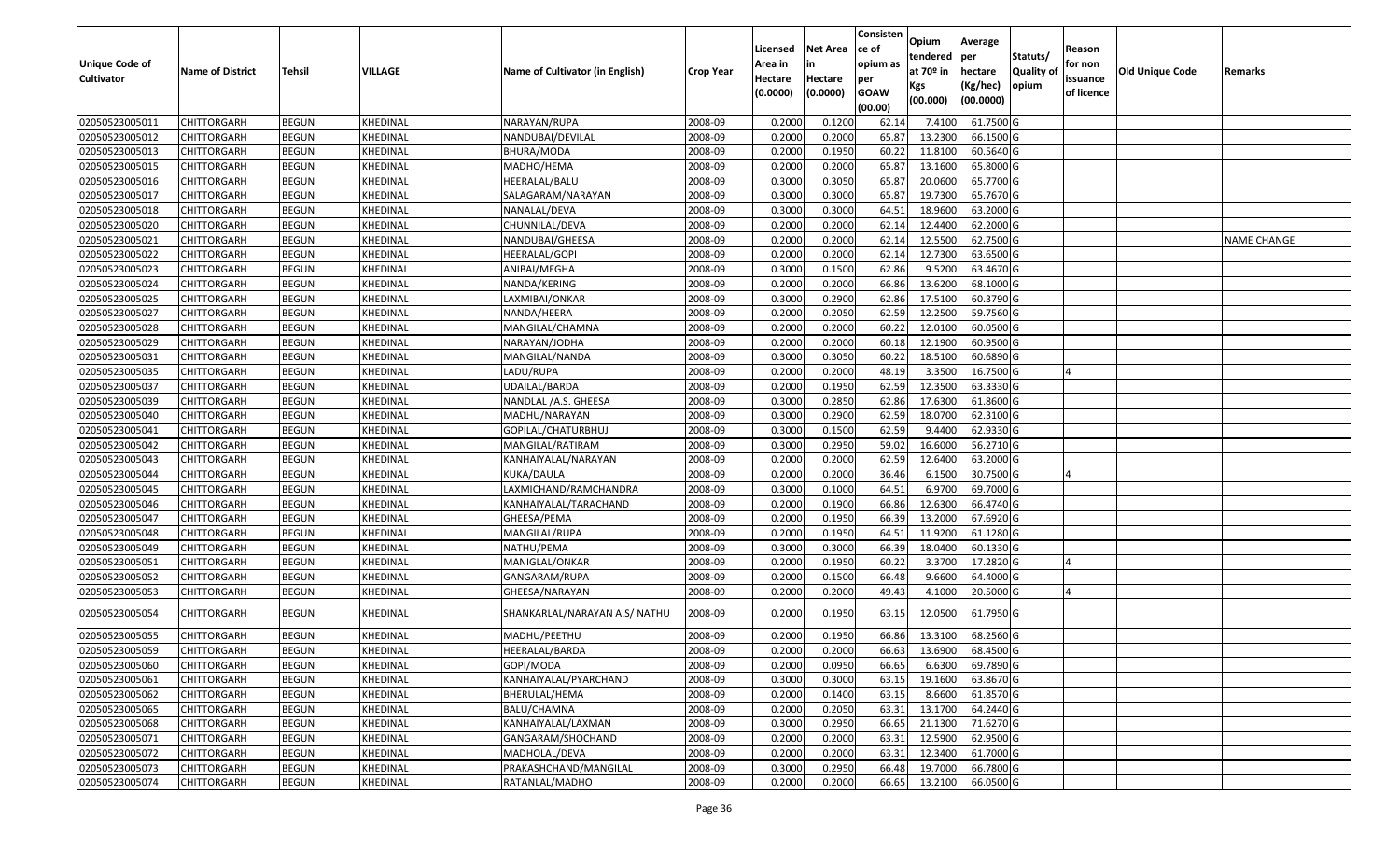| <b>Unique Code of</b><br><b>Cultivator</b> | <b>Name of District</b> | Tehsil       | VILLAGE           | Name of Cultivator (in English)      | <b>Crop Year</b> | Licensed<br>Area in<br>Hectare<br>(0.0000) | Net Area<br>in<br>Hectare<br>(0.0000) | Consisten<br>ce of<br>opium as<br>per<br><b>GOAW</b><br>(00.00) | Opium<br>tendered<br>at 70 <sup>o</sup> in<br>Kgs<br>(00.000) | Average<br>per<br>hectare<br>(Kg/hec)<br>(00.0000) | Statuts/<br><b>Quality of</b><br>opium | Reason<br>for non<br>issuance<br>of licence | <b>Old Unique Code</b> | Remarks                         |
|--------------------------------------------|-------------------------|--------------|-------------------|--------------------------------------|------------------|--------------------------------------------|---------------------------------------|-----------------------------------------------------------------|---------------------------------------------------------------|----------------------------------------------------|----------------------------------------|---------------------------------------------|------------------------|---------------------------------|
| 02050523005076                             | <b>CHITTORGARH</b>      | <b>BEGUN</b> | KHEDINAL          | MOHANLAL/MEGHA                       | 2008-09          | 0.3000                                     | 0.3000                                | 66.65                                                           | 20.010                                                        | 66.7000 G                                          |                                        |                                             |                        |                                 |
| 02050523005077                             | CHITTORGARH             | <b>BEGUN</b> | KHEDINAL          | RAMCHANDRA/ONKAR                     | 2008-09          | 0.2000                                     | 0.2000                                | 63.31                                                           | 12.3600                                                       | 61.8000 G                                          |                                        |                                             |                        |                                 |
| 02050523005079                             | CHITTORGARH             | <b>BEGUN</b> | KHEDINAL          | PANNA @ HEERA/GHEESA                 | 2008-09          | 0.3000                                     | 0.2000                                | 59.81                                                           | 11.3200                                                       | 56.6000 G                                          |                                        |                                             |                        |                                 |
| 02050523005080                             | <b>CHITTORGARH</b>      | <b>BEGUN</b> | KHEDINAL          | LAXMAN/BALU                          | 2008-09          | 0.3000                                     | 0.2450                                | 66.86                                                           | 15.3800                                                       | 62.7750 G                                          |                                        |                                             |                        |                                 |
| 02050523005081                             | <b>CHITTORGARH</b>      | <b>BEGUN</b> | KHEDINAL          | DEVILAL/MODA                         | 2008-09          | 0.2000                                     | 0.1950                                | 63.31                                                           | 11.9600                                                       | 61.3330 G                                          |                                        |                                             |                        |                                 |
| 02050523005082                             | <b>CHITTORGARH</b>      | <b>BEGUN</b> | KHEDINAL          | MODA/GHEESA                          | 2008-09          | 0.3000                                     | 0.2850                                | 66.48                                                           | 18.9200                                                       | 66.3860 G                                          |                                        |                                             |                        |                                 |
| 02050523005083                             | CHITTORGARH             | <b>BEGUN</b> | KHEDINAL          | LALU/SEWA                            | 2008-09          | 0.3000                                     | 0.2950                                | 66.86                                                           | 19.6300                                                       | 66.5420 G                                          |                                        |                                             | 02050523004034         | TRANSFER                        |
| 02050523005084                             | <b>CHITTORGARH</b>      | <b>BEGUN</b> | KHEDINAL          | NATHU/SEWA                           | 2008-09          | 0.3000                                     | 0.2900                                | 64.29                                                           | 17.7500                                                       | 61.2070 G                                          |                                        |                                             | 02050523004136         | <b>TRANSFER</b>                 |
| 02050523006001                             | <b>CHITTORGARH</b>      | <b>BEGUN</b> | MEGHNIWAS KHURD-A | BANSHILAL/PYARCHAND                  | 2008-09          | 0.2000                                     | 0.1750                                | 66.39                                                           | 11.4500                                                       | 65.4290 G                                          |                                        |                                             |                        |                                 |
| 02050523006002                             | CHITTORGARH             | <b>BEGUN</b> | MEGHNIWAS KHURD-A | NANDA/SITARAM                        | 2008-09          | 0.2000                                     | 0.2000                                | 64.35                                                           | 13.2200                                                       | 66.1000 G                                          |                                        |                                             |                        |                                 |
| 02050523006003                             | CHITTORGARH             | <b>BEGUN</b> | MEGHNIWAS KHURD-A | MOHANLAL/GIRDHARI                    | 2008-09          | 0.2000                                     | 0.2050                                | 66.39                                                           | 12.8900                                                       | 62.8780 G                                          |                                        |                                             |                        |                                 |
| 02050523006004                             | CHITTORGARH             | <b>BEGUN</b> | MEGHNIWAS KHURD-A | SHANTILAL<br>/A.S.BHANWARLAL/NANDLAL | 2008-09          | 0.2000                                     | 0.0950                                | 66.70                                                           | 6.4000                                                        | 67.3680 G                                          |                                        |                                             |                        |                                 |
| 02050523006005                             | CHITTORGARH             | <b>BEGUN</b> | MEGHNIWAS KHURD-A | KHEMRAJ/MEGHA                        | 2008-09          | 0.2000                                     | 0.2000                                | 66.39                                                           | 13.3500                                                       | 66.7500 G                                          |                                        |                                             |                        |                                 |
| 02050523006006                             | CHITTORGARH             | <b>BEGUN</b> | MEGHNIWAS KHURD-A | JODHA/MEGHA                          | 2008-09          | 0.3000                                     | 0.3000                                | 67.06                                                           | 18.5800                                                       | 61.9330 G                                          |                                        |                                             |                        |                                 |
| 02050523006007                             | CHITTORGARH             | <b>BEGUN</b> | MEGHNIWAS KHURD-A | BHOJA/KHEMRAJ                        | 2008-09          | 0.3000                                     | 0.2400                                | 64.35                                                           | 14.9800                                                       | 62.4170 G                                          |                                        |                                             |                        |                                 |
| 02050523006008                             | CHITTORGARH             | <b>BEGUN</b> | MEGHNIWAS KHURD-A | BHAWANA/DEVA                         | 2008-09          | 0.3000                                     | 0.2000                                | 67.06                                                           | 12.9500                                                       | 64.7500 G                                          |                                        |                                             |                        |                                 |
| 02050523006009                             | CHITTORGARH             | <b>BEGUN</b> | MEGHNIWAS KHURD-A | PREMCHAND/BALU                       | 2008-09          | 0.3000                                     | 0.2000                                | 63.82                                                           | 12.6500                                                       | 63.2500 G                                          |                                        |                                             |                        |                                 |
| 02050523006010                             | CHITTORGARH             | <b>BEGUN</b> | MEGHNIWAS KHURD-A | <b>GOPI/DEVILAL GURJAR</b>           | 2008-09          | 0.2000                                     | 0.1000                                | 67.06                                                           | 6.4700                                                        | 64.7000 G                                          |                                        |                                             |                        |                                 |
| 02050523006011                             | CHITTORGARH             | <b>BEGUN</b> | MEGHNIWAS KHURD-A | SURESH/MOHAN A.S. DHAPUBAI           | 2008-09          | 0.3000                                     | 0.3000                                | 63.82                                                           | 18.5800                                                       | 61.9330 G                                          |                                        |                                             |                        |                                 |
| 02050523006012                             | CHITTORGARH             | <b>BEGUN</b> | MEGHNIWAS KHURD-A | GOPI/DEVILAL DHAKAD                  | 2008-09          | 0.3000                                     | 0.1950                                | 63.82                                                           | 12.0000                                                       | 61.5380 G                                          |                                        |                                             |                        |                                 |
| 02050523006013                             | CHITTORGARH             | <b>BEGUN</b> | MEGHNIWAS KHURD-A | DAULIBAI/HEERALAL                    | 2008-09          | 0.3000                                     | 0.3000                                | 67.06                                                           | 19.4600                                                       | 64.8670 G                                          |                                        |                                             |                        |                                 |
| 02050523006014                             | CHITTORGARH             | <b>BEGUN</b> | MEGHNIWAS KHURD-A | CHUNNILAL/MEGHA                      | 2008-09          | 0.3000                                     | 0.2500                                | 69.1                                                            | 17.3700                                                       | 69.4800 G                                          |                                        |                                             |                        |                                 |
| 02050523006015                             | CHITTORGARH             | <b>BEGUN</b> | MEGHNIWAS KHURD-A | MOHANLAL/DEVA                        | 2008-09          | 0.3000                                     | 0.3000                                | 67.06                                                           | 19.5900                                                       | 65.3000 G                                          |                                        |                                             |                        |                                 |
| 02050523006016                             | CHITTORGARH             | <b>BEGUN</b> | MEGHNIWAS KHURD-A | HEERALAL/BHANA                       | 2008-09          | 0.2000                                     | 0.2050                                | 59.70                                                           | 11.9200                                                       | 58.1460 G                                          |                                        |                                             |                        |                                 |
| 02050523006017                             | CHITTORGARH             | <b>BEGUN</b> | MEGHNIWAS KHURD-A | BHURIBAI/MANGILAL                    | 2008-09          | 0.3000                                     | 0.2000                                | 65.69                                                           | 13.0600                                                       | 65.3000 G                                          |                                        |                                             |                        | <b>NAME CHANGE</b>              |
| 02050523006018                             | CHITTORGARH             | <b>BEGUN</b> | MEGHNIWAS KHURD-A | CHEETARLAL/MANGILAL                  | 2008-09          | 0.3000                                     | 0.3000                                | 65.69                                                           | 19.8400                                                       | 66.1330 G                                          |                                        |                                             |                        | TRANSFER / SUWANIYA<br>(BENGUN) |
| 02050523006019                             | <b>CHITTORGARH</b>      | <b>BEGUN</b> | MEGHNIWAS KHURD-A | MANGILAL/KANHAIYALAL                 | 2008-09          | 0.2000                                     | 0.1000                                | 66.57                                                           | 6.7000                                                        | 67.0000 G                                          |                                        |                                             |                        |                                 |
| 02050523006020                             | CHITTORGARH             | <b>BEGUN</b> | MEGHNIWAS KHURD-A | NANIRAM/HARCHAND                     | 2008-09          | 0.3000                                     | 0.1950                                | 66.57                                                           | 12.7600                                                       | 65.4360 G                                          |                                        |                                             |                        |                                 |
| 02050523006021                             | CHITTORGARH             | <b>BEGUN</b> | MEGHNIWAS KHURD-A | RAMLAL/A.S.KANHAIYALAL/NANDLAL       | 2008-09          | 0.2000                                     | 0.1000                                | 65.69                                                           | 6.7600                                                        | 67.6000 G                                          |                                        |                                             |                        |                                 |
| 02050523006022                             | CHITTORGARH             | <b>BEGUN</b> | MEGHNIWAS KHURD-A | RUPALAL/A.S. RAGUNATH/KUKAJI         | 2008-09          | 0.3000                                     | 0.2000                                | 66.57                                                           | 13.4000                                                       | 67.0000 G                                          |                                        |                                             |                        |                                 |
| 02050523006023                             | CHITTORGARH             | <b>BEGUN</b> | MEGHNIWAS KHURD-A | HARKUBAI/HEERALAL                    | 2008-09          | 0.2000                                     | 0.2050                                | 63.82                                                           | 12.6700                                                       | 61.8050 G                                          |                                        |                                             |                        |                                 |
| 02050523006025                             | CHITTORGARH             | <b>BEGUN</b> | MEGHNIWAS KHURD-A | SHIVLAL/A.S. KALU/MANGILAL           | 2008-09          | 0.3000                                     | 0.2050                                | 66.57                                                           | 13.2600                                                       | 64.6830 G                                          |                                        |                                             |                        |                                 |
| 02050523006026                             | CHITTORGARH             | <b>BEGUN</b> | MEGHNIWAS KHURD-A | RAMCHANDRA/SITARAM                   | 2008-09          | 0.3000                                     | 0.2900                                | 65.69                                                           | 18.8900                                                       | 65.1380 G                                          |                                        |                                             |                        |                                 |
| 02050523006028                             | <b>CHITTORGARH</b>      | <b>BEGUN</b> | MEGHNIWAS KHURD-A | DHAPUBAI/KANHAIYALAL                 | 2008-09          | 0.2000                                     | 0.2000                                | 63.82                                                           | 12.2900                                                       | 61.4500 G                                          |                                        |                                             |                        |                                 |
| 02050523006029                             | <b>CHITTORGARH</b>      | <b>BEGUN</b> | MEGHNIWAS KHURD-A | SHANKARLAL/KANHA                     | 2008-09          | 0.3000                                     | 0.2600                                | 65.69                                                           | 16.4900                                                       | 63.4230 G                                          |                                        |                                             |                        |                                 |
| 02050523006030                             | <b>CHITTORGARH</b>      | <b>BEGUN</b> | MEGHNIWAS KHURD-A | GYARSIBAI/LADU                       | 2008-09          | 0.3000                                     | 0.2000                                | 64.51                                                           | 12.4300                                                       | 62.1500 G                                          |                                        |                                             |                        |                                 |
| 02050523006031                             | CHITTORGARH             | <b>BEGUN</b> | MEGHNIWAS KHURD-A | TULSIBAI/LALU                        | 2008-09          | 0.2000                                     | 0.1950                                | 66.57                                                           | 12.6600                                                       | 64.9230 G                                          |                                        |                                             |                        | TRANSFER / SUWANIYA<br>(BENGUN) |
| 02050523006032                             | CHITTORGARH             | <b>BEGUN</b> | MEGHNIWAS KHURD-A | KALIBAI/MOOLCHAND DAROGA             | 2008-09          | 0.2000                                     | 0.1950                                | 64.51                                                           | 12.3200                                                       | 63.1790 G                                          |                                        |                                             |                        | TRANSFER / SUWANIYA<br>(BENGUN) |
| 02050523006033                             | CHITTORGARH             | <b>BEGUN</b> | MEGHNIWAS KHURD-A | NATHULAL/BHANWARLAL                  | 2008-09          | 0.2000                                     | 0.1900                                | 63.94                                                           | 11.5500                                                       | 60.7890 G                                          |                                        |                                             |                        | TRANSFER / SUWANIYA<br>(BENGUN) |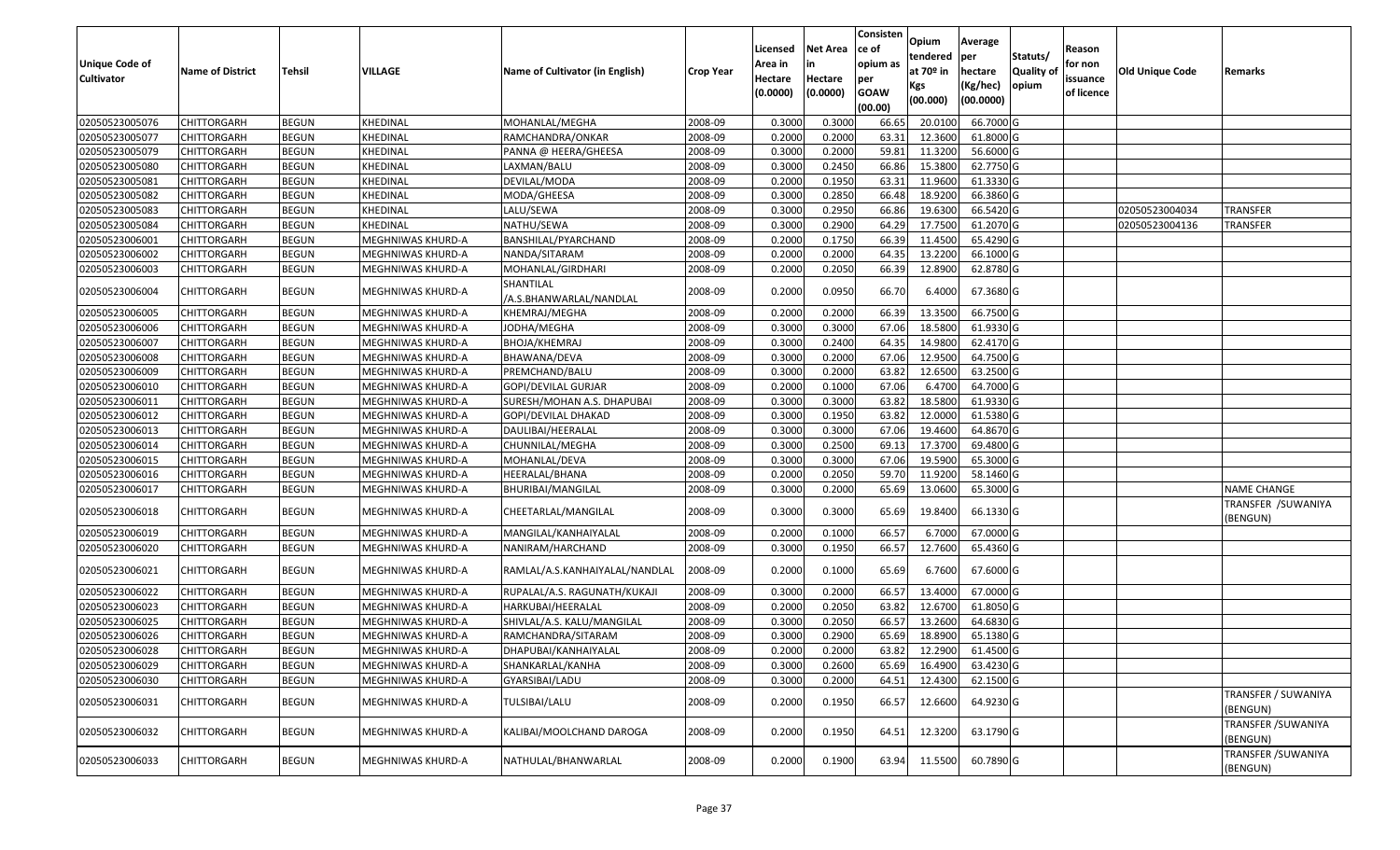| <b>Unique Code of</b><br><b>Cultivator</b> | <b>Name of District</b> | <b>Tehsil</b> | <b>VILLAGE</b>    | Name of Cultivator (in English) | <b>Crop Year</b> | Licensed<br>Area in<br>Hectare<br>(0.0000) | Net Area<br>Hectare<br>(0.0000) | Consisten<br>ce of<br>opium as<br>per<br><b>GOAW</b><br>(00.00) | Opium<br>tendered<br>at 70 <sup>o</sup> in<br><b>Kgs</b><br>(00.000) | Average<br>per<br>hectare<br>(Kg/hec)<br>(00.0000) | Statuts/<br>Quality of<br>opium | Reason<br>for non<br>issuance<br>of licence | Old Unique Code | Remarks                         |
|--------------------------------------------|-------------------------|---------------|-------------------|---------------------------------|------------------|--------------------------------------------|---------------------------------|-----------------------------------------------------------------|----------------------------------------------------------------------|----------------------------------------------------|---------------------------------|---------------------------------------------|-----------------|---------------------------------|
| 02050523006035                             | CHITTORGARH             | <b>BEGUN</b>  | MEGHNIWAS KHURD-A | GHISIBAI/KAJOD BALAI            | 2008-09          | 0.3000                                     | 0.2850                          | 63.94                                                           | 17.0000                                                              | 59.6490 G                                          |                                 |                                             |                 | TRANSFER / SUWANIYA<br>(BENGUN) |
| 02050523006036                             | <b>CHITTORGARH</b>      | <b>BEGUN</b>  | MEGHNIWAS KHURD-A | SITABAI/GORDHAN                 | 2008-09          | 0.3000                                     | 0.3000                          | 63.94                                                           | 17.4700                                                              | 58.2330 G                                          |                                 |                                             |                 | TRANSFER / SUWANIYA<br>(BENGUN) |
| 02050523006037                             | <b>CHITTORGARH</b>      | <b>BEGUN</b>  | MEGHNIWAS KHURD-A | GHEESALAL/KALU                  | 2008-09          | 0.300                                      | 0.1950                          | 65.98                                                           | 13.1100                                                              | 67.2310 G                                          |                                 |                                             |                 |                                 |
| 02050523006038                             | CHITTORGARH             | <b>BEGUN</b>  | MEGHNIWAS KHURD-A | DALLA/KASHIRAM                  | 2008-09          | 0.2000                                     | 0.2000                          | 66.70                                                           | 12.6900                                                              | 63.4500 G                                          |                                 |                                             |                 | TRANSFER / SUWANIYA<br>(BENGUN) |
| 02050523006041                             | CHITTORGARH             | <b>BEGUN</b>  | MEGHNIWAS KHURD-A | SHORAM/ONKAR                    | 2008-09          | 0.3000                                     | 0.3000                          | 59.65                                                           | 17.7700                                                              | 59.2330 G                                          |                                 |                                             |                 | TRANSFER / SUWANIYA<br>(BENGUN) |
| 02050523006042                             | CHITTORGARH             | <b>BEGUN</b>  | MEGHNIWAS KHURD-A | DEVILAL/PEMA GAWAR              | 2008-09          | 0.3000                                     | 0.3000                          | 63.71                                                           | 19.0700                                                              | 63.5670 G                                          |                                 |                                             |                 | TRANSFER / SUWANIYA<br>(BENGUN) |
| 02050523006044                             | <b>CHITTORGARH</b>      | <b>BEGUN</b>  | MEGHNIWAS KHURD-A | <b>CHAGNA PRABHU</b>            | 2008-09          | 0.2000                                     | 0.2050                          | 63.94                                                           | 13.0200                                                              | 63.5120 G                                          |                                 |                                             |                 | TRANSFER / SUWANIYA<br>(BENGUN) |
| 02050523006045                             | CHITTORGARH             | <b>BEGUN</b>  | MEGHNIWAS KHURD-A | JAIRAM/KASHIRAM                 | 2008-09          | 0.2000                                     | 0.1000                          | 63.94                                                           | 5.9900                                                               | 59.9000 G                                          |                                 |                                             |                 | TRANSFER / SUWANIYA<br>(BENGUN) |
| 02050523006046                             | <b>CHITTORGARH</b>      | <b>BEGUN</b>  | MEGHNIWAS KHURD-A | GHEESA/RATIRAM                  | 2008-09          | 0.3000                                     | 0.2900                          | 69.13                                                           | 18.3500                                                              | 63.2760 G                                          |                                 |                                             |                 | TRANSFER / SUWANIYA<br>(BENGUN) |
| 02050523006047                             | <b>CHITTORGARH</b>      | <b>BEGUN</b>  | MEGHNIWAS KHURD-A | MANGILAL/KALU                   | 2008-09          | 0.300                                      | 0.1500                          | 65.98                                                           | 9.8000                                                               | 65.3330 G                                          |                                 |                                             |                 |                                 |
| 02050523006048                             | CHITTORGARH             | <b>BEGUN</b>  | MEGHNIWAS KHURD-A | MADANLAL/BALU                   | 2008-09          | 0.2000                                     | 0.1850                          | 63.70                                                           | 10.9000                                                              | 58.9190 G                                          |                                 |                                             |                 | TRANSFER / SUWANIYA<br>(BENGUN) |
| 02050523006049                             | <b>CHITTORGARH</b>      | <b>BEGUN</b>  | MEGHNIWAS KHURD-A | BARJIBAI/BHOGU                  | 2008-09          | 0.2000                                     | 0.2000                          | 63.70                                                           | 12.3300                                                              | 61.6500 G                                          |                                 |                                             |                 | TRANSFER / SUWANIYA<br>(BENGUN) |
| 02050523006050                             | CHITTORGARH             | <b>BEGUN</b>  | MEGHNIWAS KHURD-A | SHANTIBAI/CHATURBHUJ            | 2008-09          | 0.2000                                     | 0.1900                          | 63.70                                                           | 11.9900                                                              | 63.1050 G                                          |                                 |                                             |                 | TRANSFER / SUWANIYA<br>(BENGUN) |
| 02050523006052                             | <b>CHITTORGARH</b>      | <b>BEGUN</b>  | MEGHNIWAS KHURD-A | SHANKARLAL/DHANNA               | 2008-09          | 0.3000                                     | 0.2450                          | 66.70                                                           | 16.5500                                                              | 67.5510 G                                          |                                 |                                             |                 |                                 |
| 02050523006053                             | <b>CHITTORGARH</b>      | <b>BEGUN</b>  | MEGHNIWAS KHURD-A | RAMA/UDA DHAKAD                 | 2008-09          | 0.3000                                     | 0.2900                          | 65.98                                                           | 19.2000                                                              | $66.2070$ G                                        |                                 |                                             |                 |                                 |
| 02050523006054                             | <b>CHITTORGARH</b>      | <b>BEGUN</b>  | MEGHNIWAS KHURD-A | SHANKARLAL/GIRDHARILAL          | 2008-09          | 0.2000                                     | 0.1000                          | 66.70                                                           | 6.5700                                                               | 65.7000 G                                          |                                 |                                             |                 |                                 |
| 02050523006055                             | CHITTORGARH             | <b>BEGUN</b>  | MEGHNIWAS KHURD-A | GIRDHARI/KAJOD                  | 2008-09          | 0.2000                                     | 0.1950                          | 63.70                                                           | 11.7100                                                              | 60.0510 G                                          |                                 |                                             |                 | TRANSFER / SUWANIYA<br>(BENGUN) |
| 02050523006059                             | <b>CHITTORGARH</b>      | <b>BEGUN</b>  | MEGHNIWAS KHURD-A | DHULIBAI/RAMSINGH               | 2008-09          | 0.3000                                     | 0.2100                          | 63.14                                                           | 11.8800                                                              | 56.5710 G                                          |                                 |                                             |                 | TRANSFER / SUWANIYA<br>(BENGUN) |
| 02050523006060                             | CHITTORGARH             | <b>BEGUN</b>  | MEGHNIWAS KHURD-A | THAKRIYA/MANGU                  | 2008-09          | 0.2000                                     | 0.2000                          | 63.14                                                           | 12.1000                                                              | 60.5000 G                                          |                                 |                                             |                 | TRANSFER / SUWANIYA<br>(BENGUN) |
| 02050523006061                             | <b>CHITTORGARH</b>      | <b>BEGUN</b>  | MEGHNIWAS KHURD-A | HEMRAJ/HARCHAND                 | 2008-09          | 0.3000                                     | 0.2950                          | 63.14                                                           | 18.1800                                                              | 61.6270 G                                          |                                 |                                             |                 | TRANSFER / SUWANIYA<br>(BENGUN) |
| 02050523006062                             | CHITTORGARH             | <b>BEGUN</b>  | MEGHNIWAS KHURD-A | AASHARAM/HARCHAND               | 2008-09          | 0.300                                      | 0.1950                          | 66.70                                                           | 12.8600                                                              | 65.9490 G                                          |                                 |                                             |                 |                                 |
| 02050523006063                             | <b>CHITTORGARH</b>      | BEGUN         | MEGHNIWAS KHURD-A | KHANA/MANGILAL                  | 2008-09          | 0.3000                                     | 0.2000                          | 65.42                                                           | 12.1300                                                              | 60.6500 G                                          |                                 |                                             |                 |                                 |
| 02050523006065                             | <b>CHITTORGARH</b>      | <b>BEGUN</b>  | MEGHNIWAS KHURD-A | BHERU/RAMA GAWAR                | 2008-09          | 0.2000                                     | 0.2000                          | 65.98                                                           | 12.9700                                                              | 64.8500 G                                          |                                 |                                             |                 |                                 |
| 02050523006066                             | CHITTORGARH             | <b>BEGUN</b>  | MEGHNIWAS KHURD-A | NARAYAN/KHEMRAJ                 | 2008-09          | 0.3000                                     | 0.2000                          | 64.55                                                           | 13.4500                                                              | 67.2500 G                                          |                                 |                                             |                 |                                 |
| 02050523006068                             | <b>CHITTORGARH</b>      | <b>BEGUN</b>  | MEGHNIWAS KHURD-A | DEVILAL/BHANWARLAL HAJURI       | 2008-09          | 0.3000                                     | 0.2900                          | 59.69                                                           | 17.1200                                                              | 59.0340 G                                          |                                 |                                             |                 | TRANSFER / SUWANIYA<br>(BENGUN) |
| 02050523006069                             | CHITTORGARH             | <b>BEGUN</b>  | MEGHNIWAS KHURD-A | BHURA/BHAWANA GAWAR             | 2008-09          | 0.3000                                     | 0.2500                          | 64.55                                                           | 15.8700                                                              | 63.4800 G                                          |                                 |                                             |                 |                                 |
| 02050523006070                             | <b>CHITTORGARH</b>      | <b>BEGUN</b>  | MEGHNIWAS KHURD-A | GHEESA/BHANA GAWAR              | 2008-09          | 0.2000                                     | 0.2000                          | 64.55                                                           | 13.5100                                                              | 67.5500 G                                          |                                 |                                             |                 |                                 |
| 02050523006071                             | <b>CHITTORGARH</b>      | <b>BEGUN</b>  | MEGHNIWAS KHURD-A | HAJARILAL/MANGILAL DHAKAD       | 2008-09          | 0.3000                                     | 0.2150                          | 65.39                                                           | 13.3600                                                              | 62.1400 G                                          |                                 |                                             |                 |                                 |
| 02050523006073                             | <b>CHITTORGARH</b>      | <b>BEGUN</b>  | MEGHNIWAS KHURD-A | DUDHA/RAMA GAWAR                | 2008-09          | 0.3000                                     | 0.1550                          | 64.55                                                           | 9.8900                                                               | 63.8060 G                                          |                                 |                                             |                 |                                 |
| 02050523006074                             | <b>CHITTORGARH</b>      | <b>BEGUN</b>  | MEGHNIWAS KHURD-A | JAGDISH/MANGILAL GAWAR          | 2008-09          | 0.3000                                     | 0.2500                          | 65.39                                                           | 16.0400                                                              | 64.1600 G                                          |                                 |                                             |                 |                                 |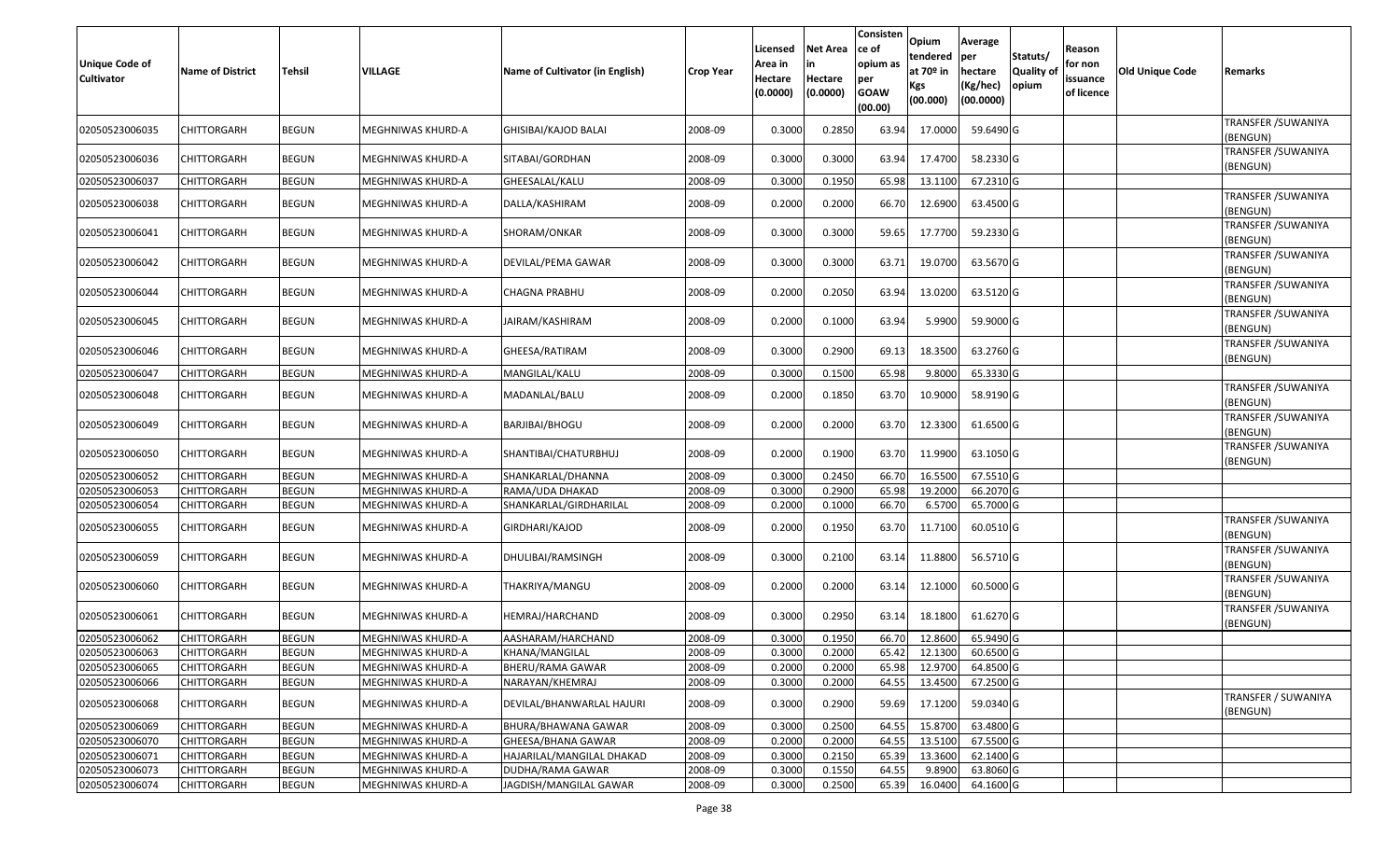| <b>Unique Code of</b><br><b>Cultivator</b> | <b>Name of District</b> | Tehsil       | VILLAGE                  | Name of Cultivator (in English) | <b>Crop Year</b> | Licensed<br>Area in<br>Hectare<br>(0.0000) | Net Area<br>in<br>Hectare<br>(0.0000) | Consisten<br>ce of<br>opium as<br>per<br><b>GOAW</b><br>(00.00) | Opium<br>tendered<br>at 70 <sup>o</sup> in<br>Kgs<br>(00.000) | Average<br>per<br>hectare<br>(Kg/hec)<br>(00.0000) | Statuts/<br><b>Quality of</b><br>opium | Reason<br>for non<br>issuance<br>of licence | <b>Old Unique Code</b> | Remarks                         |
|--------------------------------------------|-------------------------|--------------|--------------------------|---------------------------------|------------------|--------------------------------------------|---------------------------------------|-----------------------------------------------------------------|---------------------------------------------------------------|----------------------------------------------------|----------------------------------------|---------------------------------------------|------------------------|---------------------------------|
| 02050523006075                             | <b>CHITTORGARH</b>      | <b>BEGUN</b> | MEGHNIWAS KHURD-A        | NARAYANIBAI/DEVILAL             | 2008-09          | 0.2000                                     | 0.1900                                | 65.39                                                           | 12.0800                                                       | 63.5790 G                                          |                                        |                                             |                        |                                 |
| 02050523006076                             | CHITTORGARH             | <b>BEGUN</b> | MEGHNIWAS KHURD-A        | RUGANATHLAL/KANHAIYALAL GUJAR   | 2008-09          | 0.2000                                     | 0.2000                                | 65.39                                                           | 12.5900                                                       | 62.9500 G                                          |                                        |                                             |                        |                                 |
| 02050523006077                             | <b>CHITTORGARH</b>      | <b>BEGUN</b> | MEGHNIWAS KHURD-A        | DEUBAI/BANSHILAL                | 2008-09          | 0.3000                                     | 0.3000                                | 65.98                                                           | 19.2200                                                       | 64.0670 G                                          |                                        |                                             |                        |                                 |
| 02050523006078                             | <b>CHITTORGARH</b>      | <b>BEGUN</b> | MEGHNIWAS KHURD-A        | BARDICHAND/DEVILAL              | 2008-09          | 0.3000                                     | 0.1950                                | 65.39                                                           | 11.9000                                                       | 61.0260 G                                          |                                        |                                             |                        |                                 |
| 02050523006079                             | CHITTORGARH             | <b>BEGUN</b> | MEGHNIWAS KHURD-A        | KHANA/NATHU KANJAR              | 2008-09          | 0.2000                                     | 0.0300                                | 64.55                                                           | 1.9900                                                        | 66.3330 G                                          |                                        |                                             |                        | TRANSFER / SUWANIYA<br>(BENGUN) |
| 02050523006080                             | CHITTORGARH             | <b>BEGUN</b> | MEGHNIWAS KHURD-A        | NANA @ PHORIYA/KISHNA DHAKAD    | 2008-09          | 0.2000                                     | 0.1900                                | 64.29                                                           | 12.4000                                                       | 65.2630 G                                          |                                        |                                             |                        | TRANSFER / SUWANIYA<br>(BENGUN) |
| 02050523006081                             | CHITTORGARH             | <b>BEGUN</b> | MEGHNIWAS KHURD-A        | NATHULAL/MEGHA                  | 2008-09          | 0.2000                                     | 0.2050                                | 64.35                                                           | 12.2700                                                       | 59.8540 G                                          |                                        |                                             |                        |                                 |
| 02050523006082                             | CHITTORGARH             | <b>BEGUN</b> | MEGHNIWAS KHURD-A        | KALU/DEVI                       | 2008-09          | 0.2000                                     | 0.1950                                | 63.14                                                           | 12.1200                                                       | 62.1540 G                                          |                                        |                                             |                        |                                 |
| 02050523006084                             | CHITTORGARH             | <b>BEGUN</b> | MEGHNIWAS KHURD-A        | DEVISINGH/NAHARSINGH            | 2008-09          | 0.3000                                     | 0.2000                                | 69.17                                                           | 12.2800                                                       | 61.4000 G                                          |                                        |                                             |                        |                                 |
| 02050523006085                             | CHITTORGARH             | <b>BEGUN</b> | MEGHNIWAS KHURD-A        | RAMESHWAR/MOHANLAL              | 2008-09          | 0.3000                                     | 0.3000                                | 39.57                                                           | 6.1200                                                        | 20.4000 G                                          |                                        |                                             |                        |                                 |
| 02050523006086                             | CHITTORGARH             | <b>BEGUN</b> | MEGHNIWAS KHURD-A        | AMRCHAND/HARDEV                 | 2008-09          | 0.2000                                     | 0.1950                                | 63.66                                                           | 11.8000                                                       | 60.5130 G                                          |                                        |                                             |                        |                                 |
| 02050523006087                             | <b>CHITTORGARH</b>      | <b>BEGUN</b> | MEGHNIWAS KHURD-A        | HAGAMIBAI/DEVI                  | 2008-09          | 0.2000                                     | 0.2000                                | 65.42                                                           | 12.8000                                                       | 64.0000 G                                          |                                        |                                             |                        |                                 |
| 02050523006088                             | CHITTORGARH             | <b>BEGUN</b> | MEGHNIWAS KHURD-A        | ONKARLAL/NANURAM                | 2008-09          | 0.3000                                     | 0.3050                                | 63.14                                                           | 18.1400                                                       | 59.4750 G                                          |                                        |                                             |                        |                                 |
| 02050523006089                             | CHITTORGARH             | <b>BEGUN</b> | MEGHNIWAS KHURD-B        | MIYACHAND/DEVA DHAKAD           | 2008-09          | 0.3000                                     | 0.3000                                | 59.69                                                           | 17.8400                                                       | 59.4670 G                                          |                                        |                                             |                        |                                 |
| 02050523006090                             | CHITTORGARH             | <b>BEGUN</b> | MEGHNIWAS KHURD-B        | BHURA/RAMA                      | 2008-09          | 0.3000                                     | 0.1600                                | 65.42                                                           | 10.5900                                                       | 66.1880 G                                          |                                        |                                             |                        |                                 |
| 02050523006091                             | CHITTORGARH             | <b>BEGUN</b> | <b>MEGHNIWAS KHURD-B</b> | MEHTAB/BHANA GAWAR              | 2008-09          | 0.2000                                     | 0.1950                                | 64.35                                                           | 12.2200                                                       | 62.6670 G                                          |                                        |                                             |                        |                                 |
| 02050523006092                             | CHITTORGARH             | <b>BEGUN</b> | MEGHNIWAS KHURD-B        | RAMLAL/MOHANLAL HAJURI          | 2008-09          | 0.3000                                     | 0.3050                                | 64.29                                                           | 19.2600                                                       | 63.1480 G                                          |                                        |                                             |                        |                                 |
| 02050523006093                             | CHITTORGARH             | <b>BEGUN</b> | MEGHNIWAS KHURD-B        | HAJARILAL/HARCHAND DHAKAD       | 2008-09          | 0.3000                                     | 0.2650                                | 64.37                                                           | 16.3600                                                       | 61.7360 G                                          |                                        |                                             |                        |                                 |
| 02050523006094                             | CHITTORGARH             | <b>BEGUN</b> | MEGHNIWAS KHURD-B        | SUNDARLAL/CHENA GAWAR           | 2008-09          | 0.3000                                     | 0.3000                                | 64.29                                                           | 18.3800                                                       | 61.2670 G                                          |                                        |                                             |                        | TRANSFER / SUWANIYA<br>(BENGUN) |
| 02050523006095                             | CHITTORGARH             | <b>BEGUN</b> | MEGHNIWAS KHURD-B        | BANSHILAL/HEERA DHAKAD DORIYA   | 2008-09          | 0.3000                                     | 0.1000                                | 60.94                                                           | 6.3400                                                        | 63.4000 G                                          |                                        |                                             |                        |                                 |
| 02050523006096                             | CHITTORGARH             | <b>BEGUN</b> | MEGHNIWAS KHURD-B        | KHEMRAJ/HEERALAL                | 2008-09          | 0.3000                                     | 0.3000                                | 65.53                                                           | 19.2200                                                       | 64.0670 G                                          |                                        |                                             |                        |                                 |
| 02050523006097                             | CHITTORGARH             | <b>BEGUN</b> | MEGHNIWAS KHURD-B        | GHASI/TARACHAND GWAR            | 2008-09          | 0.3000                                     | 0.3000                                | 65.42                                                           | 17.8400                                                       | 59.4670 G                                          |                                        |                                             |                        |                                 |
| 02050523006098                             | CHITTORGARH             | <b>BEGUN</b> | MEGHNIWAS KHURD-B        | PYRACHAND/KUKA                  | 2008-09          | 0.3000                                     | 0.2900                                | 61.92                                                           | 18.0800                                                       | 62.3450 G                                          |                                        |                                             |                        |                                 |
| 02050523006099                             | CHITTORGARH             | <b>BEGUN</b> | MEGHNIWAS KHURD-B        | ARJUN/DEEPA GWAR                | 2008-09          | 0.2000                                     | 0.2050                                | 64.29                                                           | 13.3400                                                       | 65.0730 G                                          |                                        |                                             |                        | TRANSFER / SUWANIYA<br>(BENGUN) |
| 02050523006100                             | CHITTORGARH             | <b>BEGUN</b> | MEGHNIWAS KHURD-B        | DUDHA/PRITHVIRAJ                | 2008-09          | 0.3000                                     | 0.3000                                | 47.46                                                           | 8.1800                                                        | 27.2670 G                                          |                                        | 4                                           |                        |                                 |
| 02050523006101                             | CHITTORGARH             | <b>BEGUN</b> | MEGHNIWAS KHURD-B        | RADHABAI/CHEETAR                | 2008-09          | 0.2000                                     | 0.1400                                | 64.29                                                           | 9.1700                                                        | 65.5000 G                                          |                                        |                                             |                        | TRANSFER / SUWANIYA<br>(BENGUN) |
| 02050523006103                             | CHITTORGARH             | <b>BEGUN</b> | MEGHNIWAS KHURD-B        | GOPI/TARACHAND GAWAR            | 2008-09          | 0.3000                                     | 0.2050                                | 64.35                                                           | 12.1000                                                       | 59.0240 G                                          |                                        |                                             |                        |                                 |
| 02050523006104                             | CHITTORGARH             | <b>BEGUN</b> | MEGHNIWAS KHURD-B        | PRATAP/ONKAR GAWAR              | 2008-09          | 0.3000                                     | 0.3000                                | 59.69                                                           | 17.9800                                                       | 59.9330 G                                          |                                        |                                             |                        | TRANSFER / SUWANIYA<br>(BENGUN) |
| 02050523006105                             | <b>CHITTORGARH</b>      | <b>BEGUN</b> | MEGHNIWAS KHURD-B        | GOKAL/MUNSHI GAWAR              | 2008-09          | 0.3000                                     | 0.3000                                | 64.87                                                           | 19.3500                                                       | 64.5000 G                                          |                                        |                                             |                        | TRANSFER / SUWANIYA<br>(BENGUN) |
| 02050523006106                             | <b>CHITTORGARH</b>      | <b>BEGUN</b> | MEGHNIWAS KHURD-B        | THAKRI/SUKHA GAWAR              | 2008-09          | 0.3000                                     | 0.3100                                | 59.69                                                           | 16.1000                                                       | 51.9350 G                                          |                                        | 4                                           |                        |                                 |
| 02050523006107                             | CHITTORGARH             | <b>BEGUN</b> | MEGHNIWAS KHURD-B        | CHANDANIBAI/PRATAP              | 2008-09          | 0.2000                                     | 0.1950                                | 59.69                                                           | 11.6800                                                       | 59.8970 G                                          |                                        |                                             |                        | TRANSFER / SUWANIYA<br>(BENGUN) |
| 02050523006109                             | CHITTORGARH             | <b>BEGUN</b> | MEGHNIWAS KHURD-B        | SHANTILAL/BALU DAROGA           | 2008-09          | 0.3000                                     | 0.2950                                | 62.11                                                           | 17.6100                                                       | 59.6950 G                                          |                                        |                                             |                        | TRANSFER / SUWANIYA<br>(BENGUN) |
| 02050523006110                             | CHITTORGARH             | <b>BEGUN</b> | MEGHNIWAS KHURD-B        | RAMDAYAL/SULTAN GAWAR           | 2008-09          | 0.2000                                     | 0.1950                                | 64.37                                                           | 12.7500                                                       | 65.3850 G                                          |                                        |                                             |                        | TRANSFER / SUWANIYA<br>(BENGUN) |
| 02050523006111                             | <b>CHITTORGARH</b>      | <b>BEGUN</b> | MEGHNIWAS KHURD-B        | MOHANLAL/RAMA DHAKAD            | 2008-09          | 0.3000                                     | 0.1950                                | 65.42                                                           | 12.8100                                                       | 65.6920 G                                          |                                        |                                             |                        |                                 |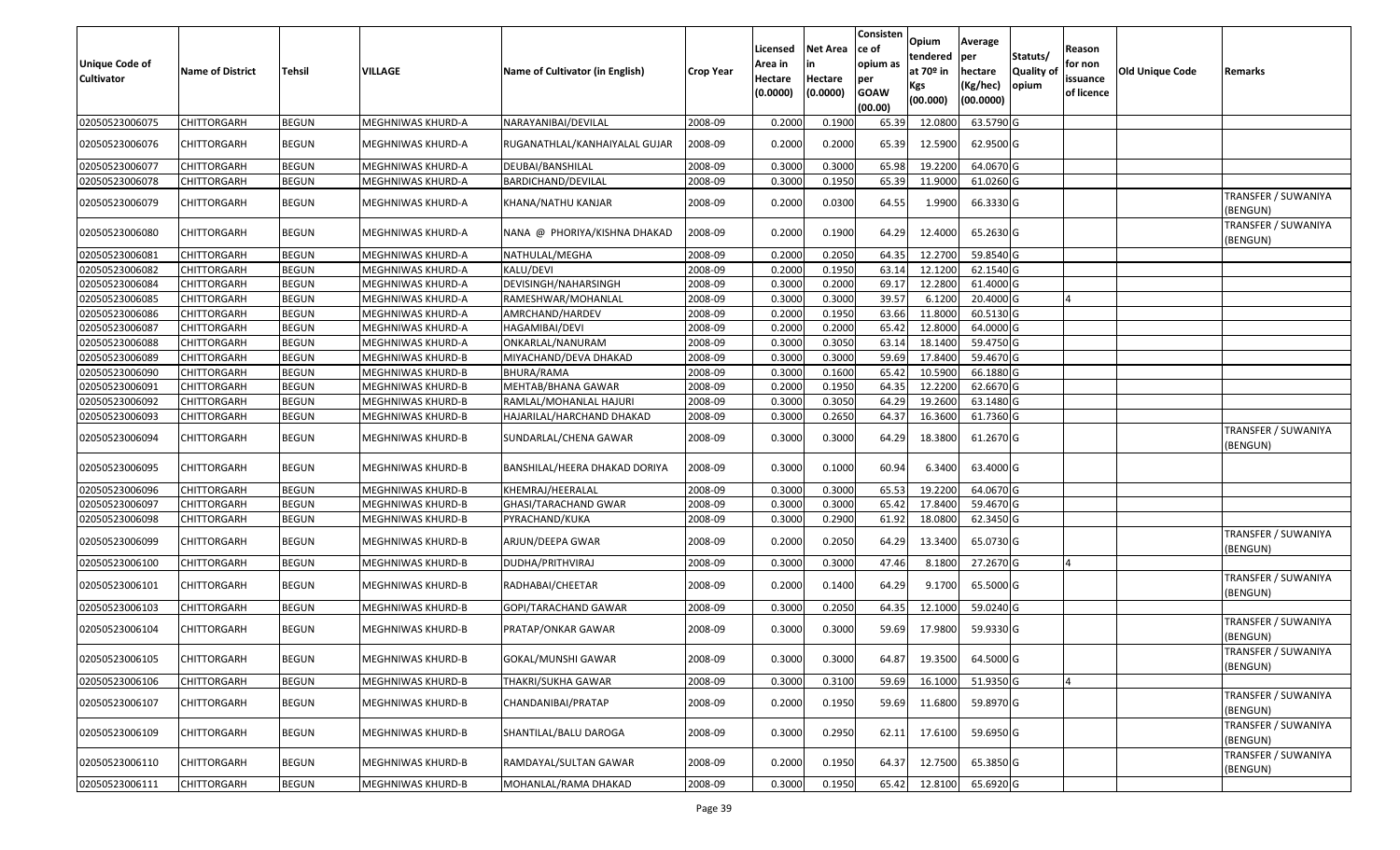| Unique Code of<br>Cultivator | <b>Name of District</b> | <b>Tehsil</b> | <b>VILLAGE</b>    | Name of Cultivator (in English) | <b>Crop Year</b> | Licensed<br>Area in<br>Hectare<br>(0.0000) | Net Area<br>Hectare<br>(0.0000) | Consisten<br>ce of<br>opium as<br>per<br><b>GOAW</b><br>(00.00) | Opium<br>tendered<br>at 70 <sup>o</sup> in<br><b>Kgs</b><br>(00.000) | Average<br>per<br>hectare<br>(Kg/hec)<br>(00.0000) | Statuts/<br>Quality of<br>opium | Reason<br>for non<br>issuance<br>of licence | Old Unique Code | Remarks                         |
|------------------------------|-------------------------|---------------|-------------------|---------------------------------|------------------|--------------------------------------------|---------------------------------|-----------------------------------------------------------------|----------------------------------------------------------------------|----------------------------------------------------|---------------------------------|---------------------------------------------|-----------------|---------------------------------|
| 02050523006113               | CHITTORGARH             | <b>BEGUN</b>  | MEGHNIWAS KHURD-B | MODIRAM/HEERAJI DAROGA          | 2008-09          | 0.3000                                     | 0.3050                          | 64.87                                                           | 19.0100                                                              | 62.3280 G                                          |                                 |                                             |                 | TRANSFER / SUWANIYA<br>(BENGUN) |
| 02050523006114               | <b>CHITTORGARH</b>      | <b>BEGUN</b>  | MEGHNIWAS KHURD-B | BHERU/HARIKISHAN DAROGA         | 2008-09          | 0.2000                                     | 0.2050                          | 64.87                                                           | 13.4400                                                              | 65.5610 G                                          |                                 |                                             |                 | TRANSFER / SUWANIYA<br>(BENGUN) |
| 02050523006115               | <b>CHITTORGARH</b>      | <b>BEGUN</b>  | MEGHNIWAS KHURD-B | PRITHVIRAJ/MOHAN HAJURI         | 2008-09          | 0.2000                                     | 0.2050                          | 64.87                                                           | 12.9300                                                              | 63.0730 G                                          |                                 |                                             |                 | TRANSFER / SUWANIYA<br>(BENGUN) |
| 02050523006116               | <b>CHITTORGARH</b>      | <b>BEGUN</b>  | MEGHNIWAS KHURD-B | CHUNNILAL/HAJARI BHEEL          | 2008-09          | 0.3000                                     | 0.3000                          | 62.11                                                           | 17.1900                                                              | 57.3000 G                                          |                                 |                                             |                 | TRANSFER / SUWANIYA<br>(BENGUN) |
| 02050523006117               | <b>CHITTORGARH</b>      | <b>BEGUN</b>  | MEGHNIWAS KHURD-B | RAMESHWAR/RATIRAM BALAI         | 2008-09          | 0.2000                                     | 0.1950                          | 64.87                                                           | 12.3400                                                              | 63.2820 G                                          |                                 |                                             |                 | TRANSFER / SUWANIYA<br>(BENGUN) |
| 02050523006119               | CHITTORGARH             | <b>BEGUN</b>  | MEGHNIWAS KHURD-B | KANHAIYALAL/MANGILAL HAJURI     | 2008-09          | 0.2000                                     | 0.1300                          | 64.37                                                           | 8.5100                                                               | 65.4620 G                                          |                                 |                                             |                 | TRANSFER / SUWANIYA<br>(BENGUN) |
| 02050523006121               | <b>CHITTORGARH</b>      | <b>BEGUN</b>  | MEGHNIWAS KHURD-B | JAIRAM/KISHNA DHAKAD            | 2008-09          | 0.2000                                     | 0.2000                          | 64.37                                                           | 13.0200                                                              | 65.1000 G                                          |                                 |                                             |                 | TRANSFER / SUWANIYA<br>(BENGUN) |
| 02050523006122               | <b>CHITTORGARH</b>      | <b>BEGUN</b>  | MEGHNIWAS KHURD-B | JADAAVBAI/GOKAL                 | 2008-09          | 0.3000                                     | 0.3000                          | 62.11                                                           | 17.9600                                                              | 59.8670 G                                          |                                 |                                             |                 | TRANSFER / SUWANIYA<br>(BENGUN) |
| 02050523006123               | <b>CHITTORGARH</b>      | <b>BEGUN</b>  | MEGHNIWAS KHURD-B | MOHANLAL/CHUNNILAL              | 2008-09          | 0.3000                                     | 0.2550                          | 62.11                                                           | 15.0600                                                              | 59.0590G                                           |                                 |                                             |                 |                                 |
| 02050523006124               | <b>CHITTORGARH</b>      | <b>BEGUN</b>  | MEGHNIWAS KHURD-B | RAMDAYAL /VENA                  | 2008-09          | 0.2000                                     | 0.1950                          | 55.46                                                           | 10.7000                                                              | 54.8720 G                                          |                                 |                                             |                 | TRANSFER / SUWANIYA<br>(BENGUN) |
| 02050523006125               | <b>CHITTORGARH</b>      | <b>BEGUN</b>  | MEGHNIWAS KHURD-B | HARISINGH/JADU GWAR             | 2008-09          | 0.2000                                     | 0.2000                          | 63.30                                                           | 12.4600                                                              | 62.3000 G                                          |                                 |                                             |                 | TRANSFER / SUWANIYA<br>(BENGUN) |
| 02050523006126               | <b>CHITTORGARH</b>      | <b>BEGUN</b>  | MEGHNIWAS KHURD-B | JEETMAL/RUPLAL BALAI            | 2008-09          | 0.2000                                     | 0.2000                          | 61.00                                                           | 11.6800                                                              | 58.4000 G                                          |                                 |                                             |                 | TRANSFER / SUWANIYA<br>(BENGUN) |
| 02050523006128               | CHITTORGARH             | <b>BEGUN</b>  | MEGHNIWAS KHURD-B | LADU/MYARAM GAWAR               | 2008-09          | 0.3000                                     | 0.2950                          | 61.00                                                           | 17.6100                                                              | 59.6950 G                                          |                                 |                                             |                 | TRANSFER / SUWANIYA<br>(BENGUN) |
| 02050523006129               | <b>CHITTORGARH</b>      | <b>BEGUN</b>  | MEGHNIWAS KHURD-B | MUNSHI/RASHAL GAWAR             | 2008-09          | 0.3000                                     | 0.3050                          | 63.30                                                           | 18.3700                                                              | 60.2300 G                                          |                                 |                                             |                 | TRANSFER / SUWANIYA<br>(BENGUN) |
| 02050523006131               | <b>CHITTORGARH</b>      | <b>BEGUN</b>  | MEGHNIWAS KHURD-B | SURAJMAL/ISHAR GAWAR            | 2008-09          | 0.3000                                     | 0.2000                          | 60.94                                                           | 11.6200                                                              | 58.1000 G                                          |                                 |                                             |                 |                                 |
| 02050523006132               | <b>CHITTORGARH</b>      | <b>BEGUN</b>  | MEGHNIWAS KHURD-B | GHEESA/CHENAJI GAWAR            | 2008-09          | 0.3000                                     | 0.3050                          | 61.94                                                           | 4.3300                                                               | 14.1970 G                                          |                                 |                                             |                 |                                 |
| 02050523006134               | CHITTORGARH             | <b>BEGUN</b>  | MEGHNIWAS KHURD-B | MEGHA/BHAVSINGH                 | 2008-09          | 0.2000                                     | 0.1950                          | 61.94                                                           | 11.9500                                                              | 61.2820 G                                          |                                 |                                             |                 | TRANSFER / SUWANIYA<br>(BENGUN) |
| 02050523006135               | CHITTORGARH             | <b>BEGUN</b>  | MEGHNIWAS KHURD-B | GHUMA/MUNSHI                    | 2008-09          | 0.3000                                     | 0.2000                          | 63.47                                                           | 12.5200                                                              | 62.6000 G                                          |                                 |                                             |                 | TRANSFER / SUWANIYA<br>(BENGUN) |
| 02050523006136               | CHITTORGARH             | <b>BEGUN</b>  | MEGHNIWAS KHURD-B | MANGILAL/RUPA                   | 2008-09          | 0.2000                                     | 0.2000                          | 61.94                                                           | 12.2400                                                              | 61.2000 G                                          |                                 |                                             |                 | TRANSFER / SUWANIYA<br>(BENGUN) |
| 02050523006137               | CHITTORGARH             | BEGUN         | MEGHNIWAS KHURD-B | RAJIBAI/RAYSINGH                | 2008-09          | 0.3000                                     | 0.3100                          | 63.47                                                           | 18.8800                                                              | 60.9030 G                                          |                                 |                                             |                 | TRANSFER / SUWANIYA<br>(BENGUN) |
| 02050523006138               | CHITTORGARH             | <b>BEGUN</b>  | MEGHNIWAS KHURD-B | BHERU/NARAYAN BALAI             | 2008-09          | 0.2000                                     | 0.2050                          | 63.47                                                           | 12.8900                                                              | 62.8780 G                                          |                                 |                                             |                 | TRANSFER / SUWANIYA<br>(BENGUN) |
| 02050523006139               | <b>CHITTORGARH</b>      | <b>BEGUN</b>  | MEGHNIWAS KHURD-B | RAMA/HEMA GAWAR                 | 2008-09          | 0.3000                                     | 0.3050                          | 63.47                                                           | 18.2800                                                              | 59.9340 G                                          |                                 |                                             |                 | TRANSFER / SUWANIYA<br>(BENGUN) |
| 02050523006140               | <b>CHITTORGARH</b>      | <b>BEGUN</b>  | MEGHNIWAS KHURD-B | BHEEMA/MUNSHI GAWAR             | 2008-09          | 0.3000                                     | 0.3000                          | 66.86                                                           | 18.7500                                                              | 62.5000 G                                          |                                 |                                             |                 | TRANSFER / SUWANIYA<br>(BENGUN) |
| 02050523006141               | CHITTORGARH             | <b>BEGUN</b>  | MEGHNIWAS KHURD-B | MITTHU/MANGU                    | 2008-09          | 0.3000                                     | 0.3000                          | 61.92                                                           | 17.5000                                                              | 58.3330 G                                          |                                 |                                             |                 | TRANSFER / SUWANIYA<br>(BENGUN) |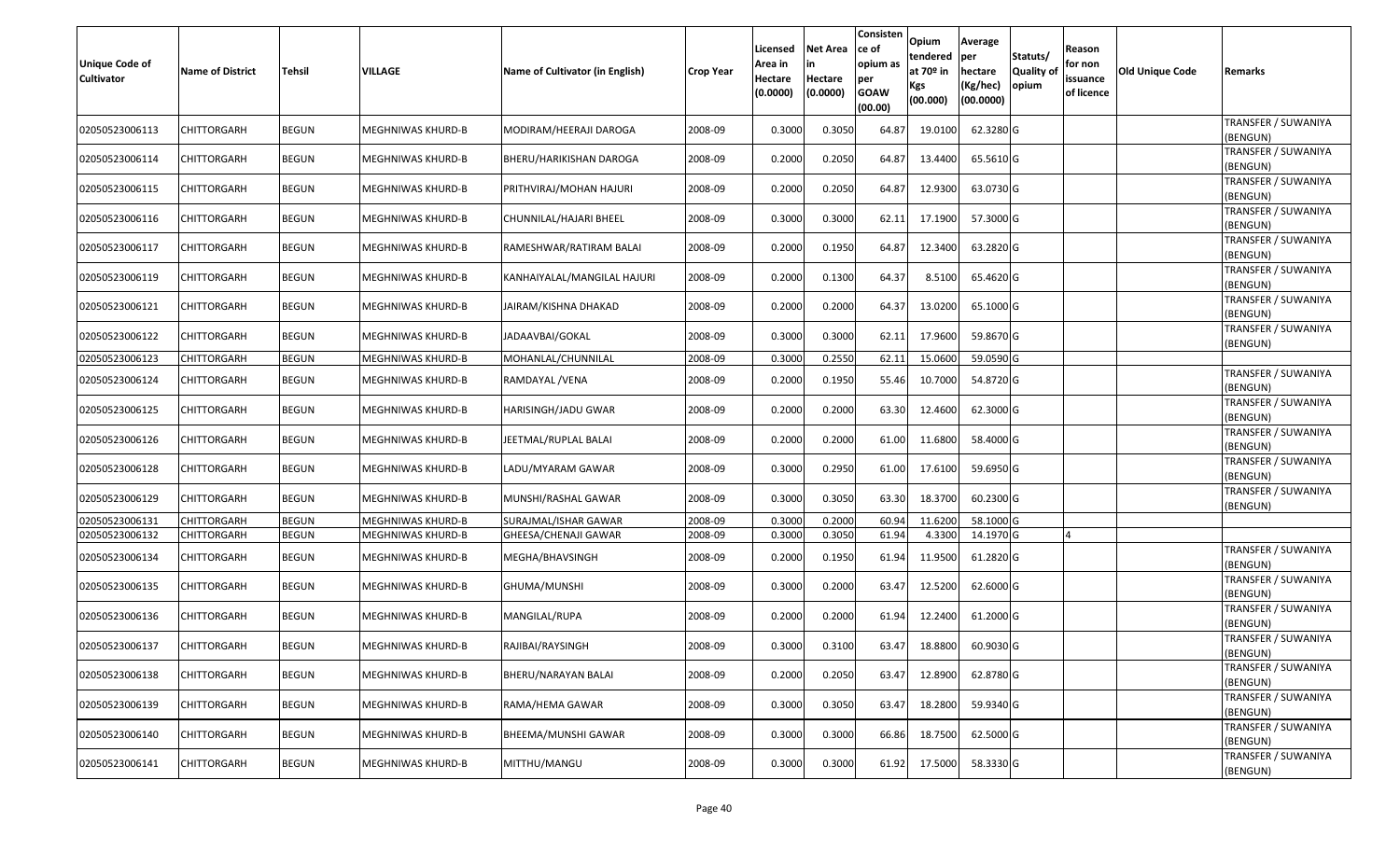| Unique Code of<br>Cultivator | <b>Name of District</b> | <b>Tehsil</b> | <b>VILLAGE</b>           | Name of Cultivator (in English)      | <b>Crop Year</b> | Licensed<br>Area in<br>Hectare<br>(0.0000) | Net Area<br>Hectare<br>(0.0000) | Consisten<br>ce of<br>opium as<br>per<br><b>GOAW</b><br>(00.00) | <b>Opium</b><br>tendered<br>at 70 <sup>o</sup> in<br><b>Kgs</b><br>(00.000) | Average<br>per<br>hectare<br>(Kg/hec)<br>(00.0000) | Statuts/<br>Quality of<br>opium | Reason<br>for non<br>issuance<br>of licence | Old Unique Code | Remarks                         |
|------------------------------|-------------------------|---------------|--------------------------|--------------------------------------|------------------|--------------------------------------------|---------------------------------|-----------------------------------------------------------------|-----------------------------------------------------------------------------|----------------------------------------------------|---------------------------------|---------------------------------------------|-----------------|---------------------------------|
| 02050523006143               | CHITTORGARH             | <b>BEGUN</b>  | MEGHNIWAS KHURD-B        | BARDICHAND/SUKHA GAWAR/A.S.<br>KHUMA | 2008-09          | 0.2000                                     | 0.2050                          | 63.30                                                           | 12.7400                                                                     | 62.1460 G                                          |                                 |                                             |                 | TRANSFER / SUWANIYA<br>(BENGUN) |
| 02050523006145               | <b>CHITTORGARH</b>      | <b>BEGUN</b>  | MEGHNIWAS KHURD-B        | HARJI/NARAYAN GAWAR                  | 2008-09          | 0.3000                                     | 0.1000                          | 63.30                                                           | 6.1800                                                                      | 61.8000 G                                          |                                 |                                             |                 | TRANSFER / SUWANIYA<br>(BENGUN) |
| 02050523006146               | <b>CHITTORGARH</b>      | <b>BEGUN</b>  | MEGHNIWAS KHURD-B        | AASU/HARCHAND GAWAR                  | 2008-09          | 0.3000                                     | 0.3100                          | 63.30                                                           | 19.0500                                                                     | 61.4520 G                                          |                                 |                                             |                 | TRANSFER / SUWANIYA<br>(BENGUN) |
| 02050523006147               | <b>CHITTORGARH</b>      | <b>BEGUN</b>  | MEGHNIWAS KHURD-B        | PEMA/KASHIRAM                        | 2008-09          | 0.3000                                     | 0.3050                          | 40.44                                                           | 3.0100                                                                      | 9.8690 G                                           |                                 |                                             |                 |                                 |
| 02050523006148               | <b>CHITTORGARH</b>      | <b>BEGUN</b>  | MEGHNIWAS KHURD-B        | HARJI/A.S.BALU TEETA                 | 2008-09          | 0.2000                                     | 0.2050                          | 61.92                                                           | 12.2500                                                                     | 59.7560 G                                          |                                 |                                             |                 | TRANSFER / SUWANIYA<br>(BENGUN) |
| 02050523006149               | CHITTORGARH             | <b>BEGUN</b>  | MEGHNIWAS KHURD-B        | JODHA/PRATHVI GAWAR                  | 2008-09          | 0.3000                                     | 0.2900                          | 63.47                                                           | 18.6400                                                                     | 64.2760 G                                          |                                 |                                             |                 | TRANSFER / SUWANIYA<br>(BENGUN) |
| 02050523006150               | <b>CHITTORGARH</b>      | <b>BEGUN</b>  | MEGHNIWAS KHURD-B        | SARDAR/HARCHAND @ TEETA              | 2008-09          | 0.2000                                     | 0.2050                          | 62.79                                                           | 12.3700                                                                     | 60.3410 G                                          |                                 |                                             |                 | TRANSFER / SUWANIYA<br>(BENGUN) |
| 02050523006152               | CHITTORGARH             | <b>BEGUN</b>  | MEGHNIWAS KHURD-B        | BASRAM/HARRAM GAWAR                  | 2008-09          | 0.2000                                     | 0.2000                          | 61.92                                                           | 12.6600                                                                     | 63.3000 G                                          |                                 |                                             |                 | TRANSFER / SUWANIYA<br>(BENGUN) |
| 02050523006153               | <b>CHITTORGARH</b>      | <b>BEGUN</b>  | MEGHNIWAS KHURD-B        | BAPULAL/BHAVSINGH GAWAR              | 2008-09          | 0.3000                                     | 0.3050                          | 62.79                                                           | 17.9500                                                                     | 58.8520 G                                          |                                 |                                             |                 | TRANSFER / SUWANIYA<br>(BENGUN) |
| 02050523006154               | CHITTORGARH             | <b>BEGUN</b>  | MEGHNIWAS KHURD-B        | DERAM/RUPA                           | 2008-09          | 0.3000                                     | 0.3050                          | 66.37                                                           | 19.9700                                                                     | 65.4750 G                                          |                                 |                                             |                 | TRANSFER / SUWANIYA<br>(BENGUN) |
| 02050523006155               | <b>CHITTORGARH</b>      | <b>BEGUN</b>  | MEGHNIWAS KHURD-B        | DAKHIBAI/GOKAL                       | 2008-09          | 0.3000                                     | 0.3050                          | 60.94                                                           | 16.6600                                                                     | 54.6230 G                                          |                                 |                                             |                 | TRANSFER / SUWANIYA<br>(BENGUN) |
| 02050523006156               | <b>CHITTORGARH</b>      | <b>BEGUN</b>  | MEGHNIWAS KHURD-B        | BALU/NARAYAN BALAI                   | 2008-09          | 0.2000                                     | 0.1950                          | 65.53                                                           | 12.4100                                                                     | 63.6410 G                                          |                                 |                                             |                 | TRANSFER / SUWANIYA<br>(BENGUN) |
| 02050523006157               | <b>CHITTORGARH</b>      | <b>BEGUN</b>  | MEGHNIWAS KHURD-B        | UDAILAL/MANGILAL HAJURI              | 2008-09          | 0.2000                                     | 0.2050                          | 65.53                                                           | 12.8200                                                                     | 62.5370 G                                          |                                 |                                             |                 | TRANSFER / SUWANIYA<br>(BENGUN) |
| 02050523006158               | <b>CHITTORGARH</b>      | <b>BEGUN</b>  | MEGHNIWAS KHURD-B        | <b>BHERULAL/ MOHAN</b>               | 2008-09          | 0.2000                                     | 0.2000                          | 61.92                                                           | 11.9700                                                                     | 59.8500 G                                          |                                 |                                             |                 | TRANSFER / SUWANIYA<br>(BENGUN) |
| 02050523006159               | CHITTORGARH             | <b>BEGUN</b>  | MEGHNIWAS KHURD-B        | SETHANI/UGMA                         | 2008-09          | 0.2000                                     | 0.2000                          | 62.79                                                           | 11.9000                                                                     | 59.5000 G                                          |                                 |                                             |                 | TRANSFER / SUWANIYA<br>(BENGUN) |
| 02050523006161               | <b>CHITTORGARH</b>      | <b>BEGUN</b>  | MEGHNIWAS KHURD-B        | SHAMBHULAL/GOPI HAJURI               | 2008-09          | 0.2000                                     | 0.1950                          | 62.79                                                           | 11.6400                                                                     | 59.6920 G                                          |                                 |                                             |                 | TRANSFER / SUWANIYA<br>(BENGUN) |
| 02050523006162               | CHITTORGARH             | <b>BEGUN</b>  | <b>MEGHNIWAS KHURD-B</b> | LADUBAI/NANALAL                      | 2008-09          | 0.3000                                     | 0.2950                          | 68.39                                                           | 19.6600                                                                     | 66.6440 G                                          |                                 |                                             |                 | TRANSFER / SUWANIYA<br>(BENGUN) |
| 02050523006163               | <b>CHITTORGARH</b>      | <b>BEGUN</b>  | <b>MEGHNIWAS KHURD-B</b> | PASHMABAI/GANGARAM                   | 2008-09          | 0.3000                                     | 0.3100                          | 60.94                                                           | 18.0000                                                                     | 58.0650 G                                          |                                 |                                             |                 | TRANSFER / SUWANIYA<br>(BENGUN) |
| 02050523006164               | <b>CHITTORGARH</b>      | <b>BEGUN</b>  | MEGHNIWAS KHURD-B        | PANNA/BHAVSINGH GAWAR                | 2008-09          | 0.300                                      | 0.3000                          | 60.94                                                           | 17.0400                                                                     | 56.8000 G                                          |                                 |                                             |                 |                                 |
| 02050523006165               | <b>CHITTORGARH</b>      | <b>BEGUN</b>  | <b>MEGHNIWAS KHURD-B</b> | BHOJA/RAGHUNATH KALAL                | 2008-09          | 0.3000                                     | 0.2950                          | 68.63                                                           | 19.5900                                                                     | 66.4070 G                                          |                                 |                                             |                 | TRANSFER / SUWANIYA<br>(BENGUN) |
| 02050523006166               | <b>CHITTORGARH</b>      | <b>BEGUN</b>  | MEGHNIWAS KHURD-B        | HAJARI/PEMA A.S. MOOLCHAND           | 2008-09          | 0.3000                                     | 0.1950                          | 62.79                                                           | 11.7000                                                                     | 60.0000 G                                          |                                 |                                             |                 |                                 |
| 02050523006168               | <b>CHITTORGARH</b>      | <b>BEGUN</b>  | MEGHNIWAS KHURD-B        | GHEESIBAI/KANA                       | 2008-09          | 0.2000                                     | 0.2050                          | 63.71                                                           | 12.5200                                                                     | 61.0730 G                                          |                                 |                                             |                 | TRANSFER / SUWANIYA<br>(BENGUN) |
| 02050523006169               | <b>CHITTORGARH</b>      | <b>BEGUN</b>  | MEGHNIWAS KHURD-B        | BARDA/DEVI                           | 2008-09          | 0.2000                                     | 0.2000                          | 65.53                                                           | 12.7700                                                                     | 63.8500 G                                          |                                 |                                             |                 | TRANSFER / SUWANIYA<br>(BENGUN) |
| 02050523006170               | CHITTORGARH             | <b>BEGUN</b>  | MEGHNIWAS KHURD-B        | DALIBAI/GOPI                         | 2008-09          | 0.2000                                     | 0.1500                          | 64.37                                                           | 9.8000                                                                      | 65.3330 G                                          |                                 |                                             |                 | TRANSFER / SUWANIYA<br>(BENGUN) |
| 02050523007001               | <b>CHITTORGARH</b>      | <b>BEGUN</b>  | JADOL TUMBA              | BAJESINGH/KESARSINGH                 | 2008-09          | 0.2000                                     | 0.1900                          | 63.28                                                           | 12.1500                                                                     | 63.9470 G                                          |                                 |                                             |                 |                                 |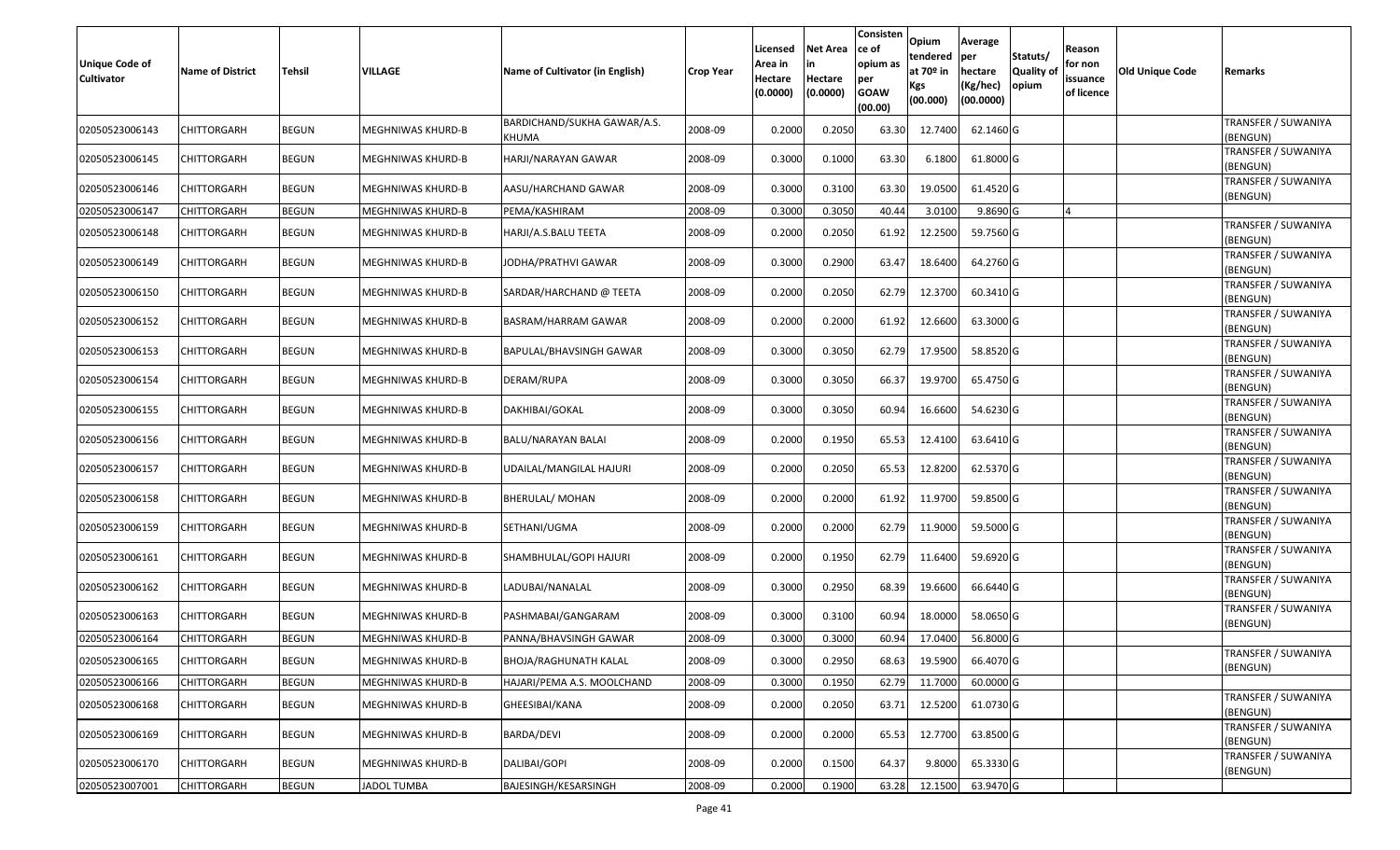|                   |                         |               |                     |                                 |                  |          |                 | Consisten              | Opium         | Average   |                  |            |                 |                    |
|-------------------|-------------------------|---------------|---------------------|---------------------------------|------------------|----------|-----------------|------------------------|---------------|-----------|------------------|------------|-----------------|--------------------|
|                   |                         |               |                     |                                 |                  | Licensed | <b>Net Area</b> | ce of                  | tendered      | per       | Statuts/         | Reason     |                 |                    |
| Unique Code of    | <b>Name of District</b> | <b>Tehsil</b> | VILLAGE             | Name of Cultivator (in English) | <b>Crop Year</b> | Area in  | in              | opium as               | at $70°$ in   | hectare   | <b>Quality o</b> | for non    | Old Unique Code | Remarks            |
| <b>Cultivator</b> |                         |               |                     |                                 |                  | Hectare  | Hectare         | per                    | Kgs           | (Kg/hec)  | opium            | issuance   |                 |                    |
|                   |                         |               |                     |                                 |                  | (0.0000) | (0.0000)        | <b>GOAW</b><br>(00.00) | (00.000)      | (00.0000) |                  | of licence |                 |                    |
| 02050523007002    | CHITTORGARH             | <b>BEGUN</b>  | <b>JADOL TUMBA</b>  | DEUBAI/BHURA                    | 2008-09          | 0.2000   | 0.2050          | 61.08                  | 3.5100        | 17.1220 G |                  |            |                 |                    |
| 02050523007003    | CHITTORGARH             | <b>BEGUN</b>  | <b>JADOL TUMBA</b>  | BARJIBAI/NARAYAN                | 2008-09          | 0.2000   | 0.2000          | 63.28                  | 12.3300       | 61.6500 G |                  |            |                 |                    |
| 02050523007005    | CHITTORGARH             | <b>BEGUN</b>  | <b>JADOL TUMBA</b>  | BHOJA/NANDA                     | 2008-09          | 0.2000   | 0.2000          | 57.05                  | 11.2900       | 56.4500 G |                  |            |                 |                    |
| 02050523007006    | <b>CHITTORGARH</b>      | <b>BEGUN</b>  | <b>JADOL TUMBA</b>  | PABU/GHEESA REBARI              | 2008-09          | 0.2000   | 0.1950          | 61.08                  | 11.7900       | 60.4620 G |                  |            |                 |                    |
| 02050523007007    | CHITTORGARH             | <b>BEGUN</b>  | <b>JADOL TUMBA</b>  | BHURA/KUKA                      | 2008-09          | 0.2000   | 0.2000          | 61.08                  | 12.2700       | 61.3500 G |                  |            |                 |                    |
| 02050523007009    | CHITTORGARH             | <b>BEGUN</b>  | <b>JADOL TUMBA</b>  | GHEESULAL/KISHNA                | 2008-09          | 0.2000   | 0.2000          | 61.08                  | 11.8000       | 59.0000 G |                  |            |                 |                    |
| 02050523007011    | CHITTORGARH             | <b>BEGUN</b>  | <b>JADOL TUMBA</b>  | DHANNA/BHAWANA                  | 2008-09          | 0.2000   | 0.2000          | 61.08                  | 12.1300       | 60.6500 G |                  |            |                 |                    |
| 02050523007012    | CHITTORGARH             | <b>BEGUN</b>  | <b>JADOL TUMBA</b>  | CHEETAR/KISHNA                  | 2008-09          | 0.2000   | 0.2000          | 61.55                  | 2.5200        | 12.6000 G |                  |            |                 |                    |
| 02050523008001    | CHITTORGARH             | <b>BEGUN</b>  | SURATPURA           | NARAYAN/BALU                    | 2008-09          | 0.2000   | 0.1900          | 65.79                  | 3.1100        | 16.3680 G |                  |            |                 |                    |
| 02050523008002    | CHITTORGARH             | <b>BEGUN</b>  | SURATPURA           | UDA/KAJOD                       | 2008-09          | 0.2000   | 0.2000          | 63.28                  | 11.9000       | 59.5000G  |                  |            |                 |                    |
| 02050523008004    | CHITTORGARH             | <b>BEGUN</b>  | SURATPURA           | UDA/GOKUL                       | 2008-09          | 0.2000   | 0.2050          | 59.76                  | 11.5600       | 56.3900 G |                  |            |                 |                    |
| 02050523008011    | CHITTORGARH             | <b>BEGUN</b>  | <b>SURATPURA</b>    | BALU/GANGARAM                   | 2008-09          | 0.2000   | 0.1950          | 63.28                  | 12.3500       | 63.3330 G |                  |            |                 |                    |
| 02050523008019    | <b>CHITTORGARH</b>      | <b>BEGUN</b>  | SURATPURA           | LADIBAI/SANWATA                 | 2008-09          | 0.2000   | 0.1900          | 52.51                  | 4.1900        | 22.0530 G |                  |            |                 |                    |
| 02050523008020    | CHITTORGARH             | <b>BEGUN</b>  | SURATPURA           | MOHAN/KHANA                     | 2008-09          | 0.2000   | 0.1950          | 63.28                  | 11.8600       | 60.8210 G |                  |            |                 |                    |
| 02050523008022    | CHITTORGARH             | <b>BEGUN</b>  | SURATPURA           | DEVRAM/MADHO                    | 2008-09          | 0.2000   | 0.2000          | 52.51                  | 9.8300        | 49.1500 G |                  |            |                 |                    |
| 02050523008023    | CHITTORGARH             | <b>BEGUN</b>  | SURATPURA           | MANGIBAI/NANDLAL                | 2008-09          | 0.2000   | 0.1950          | 52.51                  | 4.0200        | 20.6150G  |                  |            |                 |                    |
| 02050523009001    | CHITTORGARH             | <b>BEGUN</b>  | SAMRIYA KALA        | PANNA/NAULA                     | 2008-09          | 0.2000   | 0.2000          | 61.55                  | 12.4900       | 62.4500 G |                  |            |                 |                    |
| 02050523009002    | CHITTORGARH             | <b>BEGUN</b>  | SAMRIYA KALA        | PYARCHAND/KAJOD                 | 2008-09          | 0.2000   | 0.2000          | 59.76                  | 11.9000       | 59.5000G  |                  |            |                 |                    |
| 02050523009003    | CHITTORGARH             | <b>BEGUN</b>  | SAMRIYA KALA        | KALYAN/NANDRAM                  | 2008-09          | 0.2000   | 0.2000          | 65.79                  | 13.0000       | 65.0000G  |                  |            |                 |                    |
| 02050523009004    | CHITTORGARH             | <b>BEGUN</b>  | SAMRIYA KALA        | LADUSINGH/UDAISINGH             | 2008-09          | 0.2000   | 0.1950          | 65.79                  | 13.6200       | 69.8460 G |                  |            |                 |                    |
| 02050523009005    | CHITTORGARH             | <b>BEGUN</b>  | SAMRIYA KALA        | RAMSUKHIBAI/BAJRANGLAL          | 2008-09          | 0.2000   | 0.1900          | 60.84                  | 11.7300       | 61.7370 G |                  |            |                 |                    |
| 02050523009007    | CHITTORGARH             | <b>BEGUN</b>  | SAMRIYA KALA        | GHEESA/SALAG                    | 2008-09          | 0.2000   | 0.1950          | 60.84                  | 12.3300       | 63.2310 G |                  |            |                 |                    |
| 02050523009008    | CHITTORGARH             | <b>BEGUN</b>  | SAMRIYA KALA        | KANHA/DEVA                      | 2008-09          | 0.2000   | 0.2000          | 60.84                  | 12.5400       | 62.7000 G |                  |            |                 |                    |
| 02050523009010    | CHITTORGARH             | <b>BEGUN</b>  | SAMRIYA KALA        | MADANDAS/MADHODAS               | 2008-09          | 0.2000   | 0.1950          | 60.84                  | 11.8600       | 60.8210 G |                  |            |                 |                    |
| 02050523009012    | CHITTORGARH             | <b>BEGUN</b>  | <b>SAMRIYA KALA</b> | CHUNNILAL/MIYACHAND             | 2008-09          | 0.2000   | 0.1950          | 59.76                  | 11.8200       | 60.6150 G |                  |            |                 |                    |
| 02050523010001    | CHITTORGARH             | <b>BEGUN</b>  | SAMRIYA KHURD       | HARKUBAI/SURAJMAL               | 2008-09          | 0.2000   | 0.2000          | 51.70                  | 10.7500       | 53.7500 G |                  |            |                 |                    |
| 02050523010002    | CHITTORGARH             | <b>BEGUN</b>  | SAMRIYA KHURD       | RAGHUNATH/HAJARI                | 2008-09          | 0.2000   | 0.2000          | 61.55                  | 12.3400       | 61.7000G  |                  |            |                 |                    |
| 02050523010004    | CHITTORGARH             | <b>BEGUN</b>  | SAMRIYA KHURD       | PRAKASHCHNAD/BALURAM            | 2008-09          | 0.2000   | 0.2000          | 59.76                  | 12.4100       | 62.0500G  |                  |            |                 |                    |
| 02050523010005    | CHITTORGARH             | <b>BEGUN</b>  | SAMRIYA KHURD       | LAXMIBAI/BALURAM                | 2008-09          | 0.2000   | 0.2000          | 59.76                  | 12.4400       | 62.2000 G |                  |            |                 |                    |
| 02050523010007    | CHITTORGARH             | <b>BEGUN</b>  | SAMRIYA KHURD       | GHEESALAL/DEVILAL               | 2008-09          | 0.2000   | 0.2050          | 65.79                  | 13.2200       | 64.4880 G |                  |            |                 |                    |
| 02050523010008    | CHITTORGARH             | <b>BEGUN</b>  | SAMRIYA KHURD       | KISHANLAL/DEVILAL               | 2008-09          | 0.2000   | 0.2050          | 61.55                  | 12.3700       | 60.3410 G |                  |            |                 |                    |
| 02050523010009    | CHITTORGARH             | <b>BEGUN</b>  | SAMRIYA KHURD       | JAMNALAL/CHAMNA                 | 2008-09          | 0.2000   | 0.2000          | 61.55                  | 12.1800       | 60.9000 G |                  |            |                 |                    |
| 02050523010012    | CHITTORGARH             | <b>BEGUN</b>  | SAMRIYA KHURD       | BHANWARLAL/DEVILAL              | 2008-09          | 0.2000   | 0.1950          | 56.8                   | 11.4300       | 58.6150 G |                  |            |                 |                    |
| 02050523011003    | CHITTORGARH             | <b>BEGUN</b>  | CHAWANDIYA          | DEVILAL/MODA                    | 2008-09          | 0.2000   | 0.2000          | 62.97                  | 12.7900       | 63.9500 G |                  |            |                 |                    |
| 02050523011004    | CHITTORGARH             | <b>BEGUN</b>  | CHAWANDIYA          | JAIRAM/KALU                     | 2008-09          | 0.300    | 0.2050          | 62.97                  | 13.2600       | 64.6830 G |                  |            |                 |                    |
| 02050523011006    | CHITTORGARH             | <b>BEGUN</b>  | CHAWANDIYA          | ONKAR/GOPI                      | 2008-09          | 0.2000   | 0.1900          | 58.71                  | 11.6900       | 61.5260 G |                  |            |                 |                    |
| 02050523011009    | <b>CHITTORGARH</b>      | <b>BEGUN</b>  | CHAWANDIYA          | MOHANLAL/BHANWARLAL             | 2008-09          | 0.2000   | 0.2000          |                        | 63.23 13.1500 | 65.7500 G |                  |            |                 |                    |
| 02050523011011    | <b>CHITTORGARH</b>      | <b>BEGUN</b>  | CHAWANDIYA          | HAZARI/GOPI                     | 2008-09          | 0.2000   | 0.2000          | 62.97                  | 12.6800       | 63.4000 G |                  |            |                 |                    |
| 02050523011014    | <b>CHITTORGARH</b>      | <b>BEGUN</b>  | CHAWANDIYA          | DEVILAL/MOTI                    | 2008-09          | 0.2000   | 0.2000          | 56.09                  | 11.2600       | 56.3000 G |                  |            |                 |                    |
| 02050523011015    | <b>CHITTORGARH</b>      | <b>BEGUN</b>  | CHAWANDIYA          | CHUNNIBAI/NANDA                 | 2008-09          | 0.3000   | 0.2600          | 61.24                  | 15.9100       | 61.1920 G |                  |            |                 | <b>NAME CHANGE</b> |
| 02050523011016    | CHITTORGARH             | <b>BEGUN</b>  | CHAWANDIYA          | SUNDARBAI/NARAYAN               | 2008-09          | 0.2000   | 0.1950          | 61.24                  | 12.2800       | 62.9740 G |                  |            |                 | <b>NAME CHANGE</b> |
| 02050523011018    | <b>CHITTORGARH</b>      | <b>BEGUN</b>  | <b>CHAWANDIYA</b>   | MANGILAL/GOKAL                  | 2008-09          | 0.2000   | 0.1900          | 61.24                  | 12.2800       | 64.6320 G |                  |            |                 |                    |
| 02050523011023    | <b>CHITTORGARH</b>      | <b>BEGUN</b>  | CHAWANDIYA          | KANHEYALAL/BHUWANA              | 2008-09          | 0.2000   | 0.1950          | 62.56                  | 12.2500       | 62.8210   |                  |            |                 |                    |
| 02050523011024    | CHITTORGARH             | <b>BEGUN</b>  | CHAWANDIYA          | CHUNNILAL/GHISA                 | 2008-09          | 0.2000   | 0.2000          | 62.37                  | 11.8600       | 59.3000   |                  |            |                 |                    |
| 02050523011025    | <b>CHITTORGARH</b>      | <b>BEGUN</b>  | CHAWANDIYA          | KESHIBAI/MOHANLAL               | 2008-09          | 0.2000   | 0.1950          | 63.23                  | 12.5800       | 64.5130 G |                  |            |                 |                    |
| 02050523011028    | <b>CHITTORGARH</b>      | <b>BEGUN</b>  | CHAWANDIYA          | UDAYLAL/RUPA                    | 2008-09          | 0.3000   | 0.2900          | 63.34                  | 18.8200       | 64.8970 G |                  |            |                 |                    |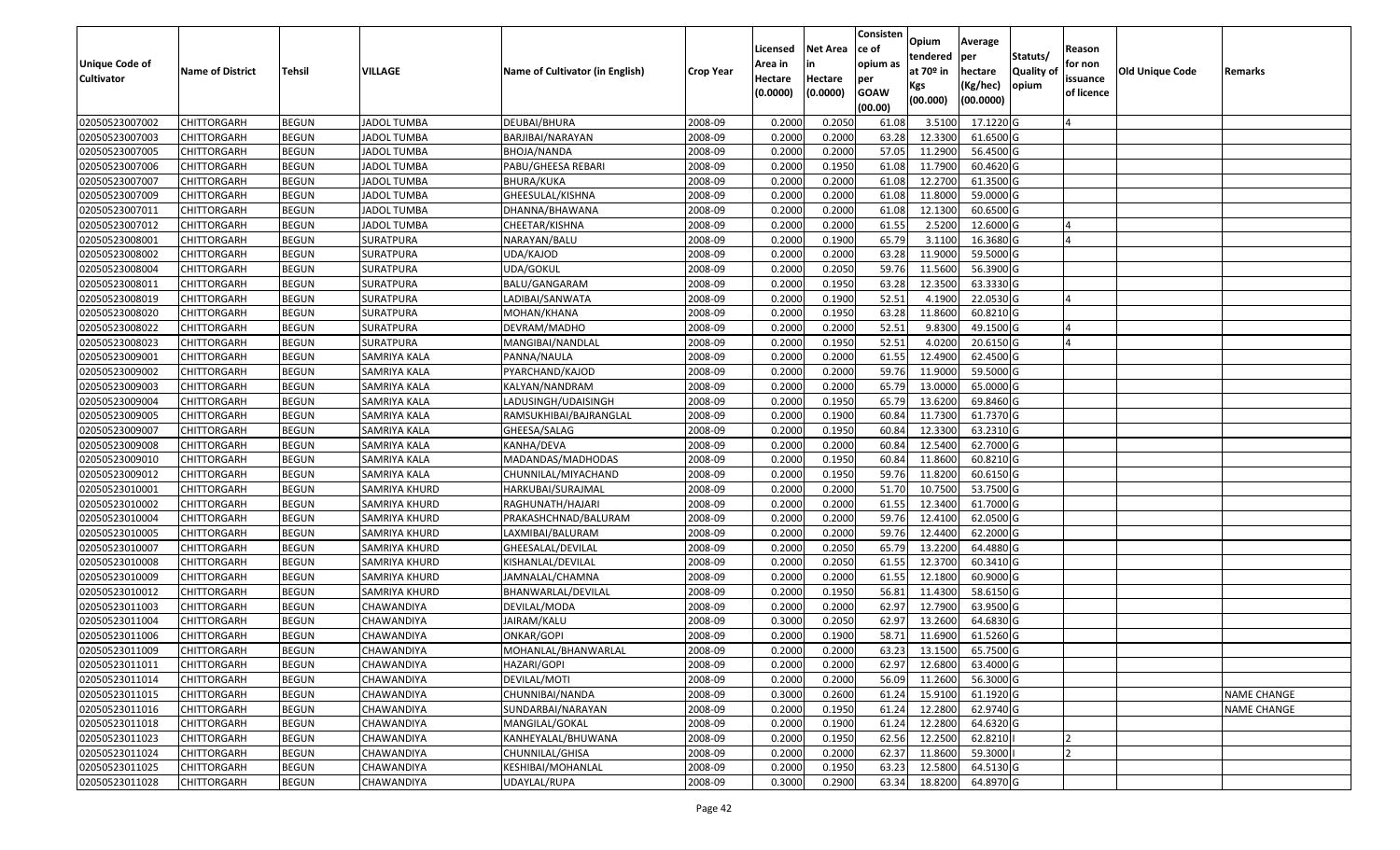| <b>Unique Code of</b> |                         |               |                   |                                 |                  | Licensed<br>Area in | <b>Net Area</b><br>in | Consisten<br>ce of<br>opium as | Opium<br>tendered            | Average<br>per                   | Statuts/                   | Reason<br>for non      |                 |                 |
|-----------------------|-------------------------|---------------|-------------------|---------------------------------|------------------|---------------------|-----------------------|--------------------------------|------------------------------|----------------------------------|----------------------------|------------------------|-----------------|-----------------|
| <b>Cultivator</b>     | <b>Name of District</b> | <b>Tehsil</b> | VILLAGE           | Name of Cultivator (in English) | <b>Crop Year</b> | Hectare<br>(0.0000) | Hectare<br>(0.0000)   | per<br><b>GOAW</b><br>(00.00)  | at 70º in<br>Kgs<br>(00.000) | hectare<br>(Kg/hec)<br>(00.0000) | <b>Quality of</b><br>opium | issuance<br>of licence | Old Unique Code | Remarks         |
| 02050523011038        | <b>CHITTORGARH</b>      | <b>BEGUN</b>  | CHAWANDIYA        | KAJODIBAI/GOPI                  | 2008-09          | 0.2000              | 0.2000                | 66.34                          | 12.0900                      | 60.4500 G                        |                            |                        |                 |                 |
| 02050523011039        | <b>CHITTORGARH</b>      | <b>BEGUN</b>  | CHAWANDIYA        | DEVA/NANA                       | 2008-09          | 0.2000              | 0.1950                | 63.23                          | 12.3400                      | 63.2820 G                        |                            |                        | 02050523044002  | TRANSFER        |
| 02050523011040        | <b>CHITTORGARH</b>      | <b>BEGUN</b>  | CHAWANDIYA        | LADU/A.S. CHAMPA/DAULA          | 2008-09          | 0.3000              | 0.3000                | 62.13                          | 18.4600                      | 61.5330 G                        |                            |                        | 02050523044009  | TRANSFER        |
| 02050523011041        | <b>CHITTORGARH</b>      | <b>BEGUN</b>  | <b>CHAWANDIYA</b> | NAULA/NANDA                     | 2008-09          | 0.2000              | 0.2000                | 63.23                          | 12.6100                      | 63.0500 G                        |                            |                        | 02050523044013  | <b>TRANSFER</b> |
| 02050523011042        | <b>CHITTORGARH</b>      | <b>BEGUN</b>  | CHAWANDIYA        | KAMLIBAI/UDA                    | 2008-09          | 0.3000              | 0.3000                | 61.31                          | 18.2200                      | 60.7330 G                        |                            |                        | 02050523044014  | <b>TRANSFER</b> |
| 02050523012001        | <b>CHITTORGARH</b>      | <b>BEGUN</b>  | AMARTIYA          | NANDA/NARAYAN                   | 2008-09          | 0.3000              | 0.2900                | 64.74                          | 19.4900                      | 67.2070 G                        |                            |                        |                 |                 |
| 02050523012002        | CHITTORGARH             | <b>BEGUN</b>  | AMARTIYA          | DEVI/DAULA                      | 2008-09          | 0.2000              | 0.2000                | 62.76                          | 12.2500                      | 61.2500 G                        |                            |                        |                 |                 |
| 02050523012003        | <b>CHITTORGARH</b>      | <b>BEGUN</b>  | AMARTIYA          | MODA/UDA                        | 2008-09          | 0.3000              | 0.1500                | 56.80                          | 8.7500                       | 58.3330                          |                            |                        |                 |                 |
| 02050523012004        | <b>CHITTORGARH</b>      | <b>BEGUN</b>  | AMARTIYA          | MANGILAL/JAGRUP                 | 2008-09          | 0.2000              | 0.1950                | 59.75                          | 12.3100                      | 63.1280 G                        |                            |                        |                 |                 |
| 02050523012005        | <b>CHITTORGARH</b>      | <b>BEGUN</b>  | AMARTIYA          | KASHIRAM/LAXMAN                 | 2008-09          | 0.3000              | 0.3000                | 63.74                          | 19.1000                      | 63.6670 G                        |                            |                        |                 |                 |
| 02050523012006        | <b>CHITTORGARH</b>      | <b>BEGUN</b>  | AMARTIYA          | UDA/KHUMA                       | 2008-09          | 0.2000              | 0.2000                | 59.75                          | 12.3000                      | 61.5000 G                        |                            |                        |                 |                 |
| 02050523012007        | <b>CHITTORGARH</b>      | <b>BEGUN</b>  | AMARTIYA          | BHERU/PEETHA                    | 2008-09          | 0.2000              | 0.2000                | 62.76                          | 12.4500                      | 62.2500 G                        |                            |                        |                 |                 |
| 02050523012008        | <b>CHITTORGARH</b>      | <b>BEGUN</b>  | AMARTIYA          | DEVILAL/HEMA                    | 2008-09          | 0.2000              | 0.1900                | 60.69                          | 11.5000                      | 60.5260 G                        |                            |                        |                 |                 |
| 02050523012009        | <b>CHITTORGARH</b>      | <b>BEGUN</b>  | AMARTIYA          | ANCHIBAI/ONKAR                  | 2008-09          | 0.2000              | 0.1950                | 59.98                          | 11.5700                      | 59.3330 G                        |                            |                        |                 | NAME CHANGE     |
| 02050523012010        | <b>CHITTORGARH</b>      | <b>BEGUN</b>  | AMARTIYA          | RAMCHANDRA @ RAMLAL/BALU        | 2008-09          | 0.3000              | 0.2450                | 59.75                          | 14.8600                      | 60.6530 G                        |                            |                        |                 |                 |
| 02050523012011        | <b>CHITTORGARH</b>      | <b>BEGUN</b>  | AMARTIYA          | MOTYABAI/CHUNNILAL              | 2008-09          | 0.3000              | 0.2950                | 58.92                          | 17.6800                      | 59.9320 G                        |                            |                        |                 |                 |
| 02050523012013        | <b>CHITTORGARH</b>      | <b>BEGUN</b>  | AMARTIYA          | SHAMBHULAL/NARAYAN              | 2008-09          | 0.3000              | 0.0000                | 0.00                           | 0.0000                       | $0.0000$ F                       |                            |                        |                 |                 |
| 02050523012015        | <b>CHITTORGARH</b>      | <b>BEGUN</b>  | AMARTIYA          | MANGILAL/MOTI                   | 2008-09          | 0.3000              | 0.2900                | 58.92                          | 17.6200                      | 60.7590 G                        |                            |                        |                 |                 |
| 02050523012016        | <b>CHITTORGARH</b>      | <b>BEGUN</b>  | AMARTIYA          | LAXMANDAS/MOHANDAS              | 2008-09          | 0.2000              | 0.0950                | 56.07                          | 5.1500                       | 54.2110 G                        |                            |                        |                 |                 |
| 02050523012017        | <b>CHITTORGARH</b>      | <b>BEGUN</b>  | AMARTIYA          | RAMESHWARLAL/ONKAR              | 2008-09          | 0.3000              | 0.1050                | 64.74                          | 6.8600                       | 65.3330 G                        |                            |                        |                 |                 |
| 02050523012018        | <b>CHITTORGARH</b>      | <b>BEGUN</b>  | AMARTIYA          | BANSHIDAS/MOHANDAS              | 2008-09          | 0.2000              | 0.1950                | 64.74                          | 12.4300                      | 63.7440 G                        |                            |                        |                 |                 |
| 02050523012019        | <b>CHITTORGARH</b>      | <b>BEGUN</b>  | AMARTIYA          | RATANSINGH/BALUSINGH            | 2008-09          | 0.3000              | 0.2900                | 55.51                          | 15.4900                      | 53.4140 G                        |                            |                        |                 |                 |
| 02050523012021        | <b>CHITTORGARH</b>      | <b>BEGUN</b>  | AMARTIYA          | NATHU/MYALA                     | 2008-09          | 0.3000              | 0.2750                | 64.74                          | 16.6800                      | 60.6550 G                        |                            |                        |                 |                 |
| 02050523012022        | <b>CHITTORGARH</b>      | <b>BEGUN</b>  | AMARTIYA          | ONKAR/JAGRUP                    | 2008-09          | 0.2000              | 0.0900                | 62.76                          | 5.9100                       | 65.6670 G                        |                            |                        |                 |                 |
| 02050523012024        | <b>CHITTORGARH</b>      | <b>BEGUN</b>  | AMARTIYA          | SHAMBHULAL/ONKAR                | 2008-09          | 0.2000              | 0.1950                | 58.7                           | 11.6000                      | 59.4870 G                        |                            |                        |                 |                 |
| 02050523012027        | <b>CHITTORGARH</b>      | <b>BEGUN</b>  | AMARTIYA          | MOHANSINGH/NARAYANSINGH         | 2008-09          | 0.2000              | 0.1950                | 62.97                          | 12.9700                      | 66.5130 G                        |                            |                        |                 |                 |
| 02050523012028        | <b>CHITTORGARH</b>      | <b>BEGUN</b>  | AMARTIYA          | ONKAR/GOPI                      | 2008-09          | 0.2000              | 0.2000                | 63.93                          | 12.8400                      | 64.2000 G                        |                            |                        |                 |                 |
| 02050523012030        | <b>CHITTORGARH</b>      | <b>BEGUN</b>  | AMARTIYA          | KESHARKUWAR/GIRDHARISINGH       | 2008-09          | 0.2000              | 0.1950                | 58.92                          | 11.5800                      | 59.3850 G                        |                            |                        |                 |                 |
| 02050523012031        | <b>CHITTORGARH</b>      | <b>BEGUN</b>  | AMARTIYA          | GOPI/MANGILAL                   | 2008-09          | 0.2000              | 0.2050                | 58.92                          | 11.7500                      | 57.3170 G                        |                            |                        |                 |                 |
| 02050523012032        | <b>CHITTORGARH</b>      | <b>BEGUN</b>  | AMARTIYA          | MOTISINGH/NAHARSINGH            | 2008-09          | 0.2000              | 0.1900                | 64.74                          | 12.3700                      | 65.1050 G                        |                            |                        |                 |                 |
| 02050523012033        | <b>CHITTORGARH</b>      | <b>BEGUN</b>  | AMARTIYA          | JAWAANSINGH/MOTISINGH           | 2008-09          | 0.3000              | 0.3000                | 33.25                          | 3.8500                       | 12.8330 G                        |                            |                        |                 |                 |
| 02050523012034        | <b>CHITTORGARH</b>      | <b>BEGUN</b>  | AMARTIYA          | MADANSINGH/DAULATSINGH          | 2008-09          | 0.2000              | 0.1950                | 64.27                          | 12.8300                      | 65.7950 G                        |                            |                        |                 |                 |
| 02050523012035        | <b>CHITTORGARH</b>      | <b>BEGUN</b>  | AMARTIYA          | BHANWARLAL/MANGILAL             | 2008-09          | 0.3000              | 0.2900                | 62.76                          | 18.1800                      | 62.6900 G                        |                            |                        |                 |                 |
| 02050523012036        | <b>CHITTORGARH</b>      | <b>BEGUN</b>  | AMARTIYA          | DEBINATH/RUPNATH                | 2008-09          | 0.3000              | 0.2950                | 62.76                          | 18.3800                      | 62.3050 G                        |                            |                        |                 |                 |
| 02050523012037        | <b>CHITTORGARH</b>      | <b>BEGUN</b>  | AMARTIYA          | SARJUBAI/LAXMICHAND             | 2008-09          | 0.2000              | 0.2100                | 58.92                          | 12.2700                      | 58.4290 G                        |                            |                        |                 |                 |
| 02050523012038        | <b>CHITTORGARH</b>      | BEGUN         | AMARTIYA          | RUPDAS/MOHANDAS                 | 2008-09          | 0.2000              | 0.1950                | 58.27                          | 11.5800                      | 59.3850 G                        |                            |                        |                 |                 |
| 02050523012039        | CHITTORGARH             | <b>BEGUN</b>  | AMARTIYA          | JODHRAJ/DEVA                    | 2008-09          | 0.3000              | 0.2950                | 64.27                          | 18.9800                      | 64.3390 G                        |                            |                        |                 |                 |
| 02050523012041        | <b>CHITTORGARH</b>      | <b>BEGUN</b>  | AMARTIYA          | BHERUSINGH/CHAGANSINGH          | 2008-09          | 0.2000              | 0.1950                | 58.71                          | 11.7300                      | 60.1540 G                        |                            |                        |                 |                 |
| 02050523012042        | <b>CHITTORGARH</b>      | <b>BEGUN</b>  | AMARTIYA          | VENA/NARAYAN                    | 2008-09          | 0.3000              | 0.2850                | 64.27                          | 19.6200                      | 68.8420 G                        |                            |                        |                 |                 |
| 02050523012043        | <b>CHITTORGARH</b>      | <b>BEGUN</b>  | AMARTIYA          | KALUSINGH/NARAYANSINGH          | 2008-09          | 0.2000              | 0.1950                | 58.71                          | 11.5900                      | 59.4360 G                        |                            |                        |                 |                 |
| 02050523012044        | <b>CHITTORGARH</b>      | <b>BEGUN</b>  | AMARTIYA          | DAULA/DEVA                      | 2008-09          | 0.2000              | 0.2000                | 64.27                          | 12.9700                      | 64.8500 G                        |                            |                        |                 |                 |
| 02050523012046        | <b>CHITTORGARH</b>      | <b>BEGUN</b>  | <b>AMARTIYA</b>   | ONKAR/TULCHA                    | 2008-09          | 0.3000              | 0.2050                | 64.27                          | 13.4700                      | 65.7070 G                        |                            |                        |                 |                 |
| 02050523013002        | <b>CHITTORGARH</b>      | <b>BEGUN</b>  | KANAKPURA         | JAMKUBAI/SITARAM                | 2008-09          | 0.2000              | 0.1900                | 63.66                          | 12.6800                      | 66.7370 G                        |                            |                        |                 |                 |
| 02050523013003        | <b>CHITTORGARH</b>      | <b>BEGUN</b>  | KANAKPURA         | BHUWANA/KALU                    | 2008-09          | 0.3000              | 0.2850                | 63.66                          | 18.3600                      | 64.4210 G                        |                            |                        |                 |                 |
| 02050523013005        | <b>CHITTORGARH</b>      | <b>BEGUN</b>  | KANAKPURA         | MANGILAL/RODA                   | 2008-09          | 0.3000              | 0.3000                | 63.66                          | 19.7400                      | 65.8000 G                        |                            |                        |                 |                 |
| 02050523013006        | <b>CHITTORGARH</b>      | <b>BEGUN</b>  | KANAKPURA         | RADHABAI/DAULA                  | 2008-09          | 0.3000              | 0.2850                | 37.75                          | 4.1300                       | 14.4910 G                        |                            | 4                      |                 |                 |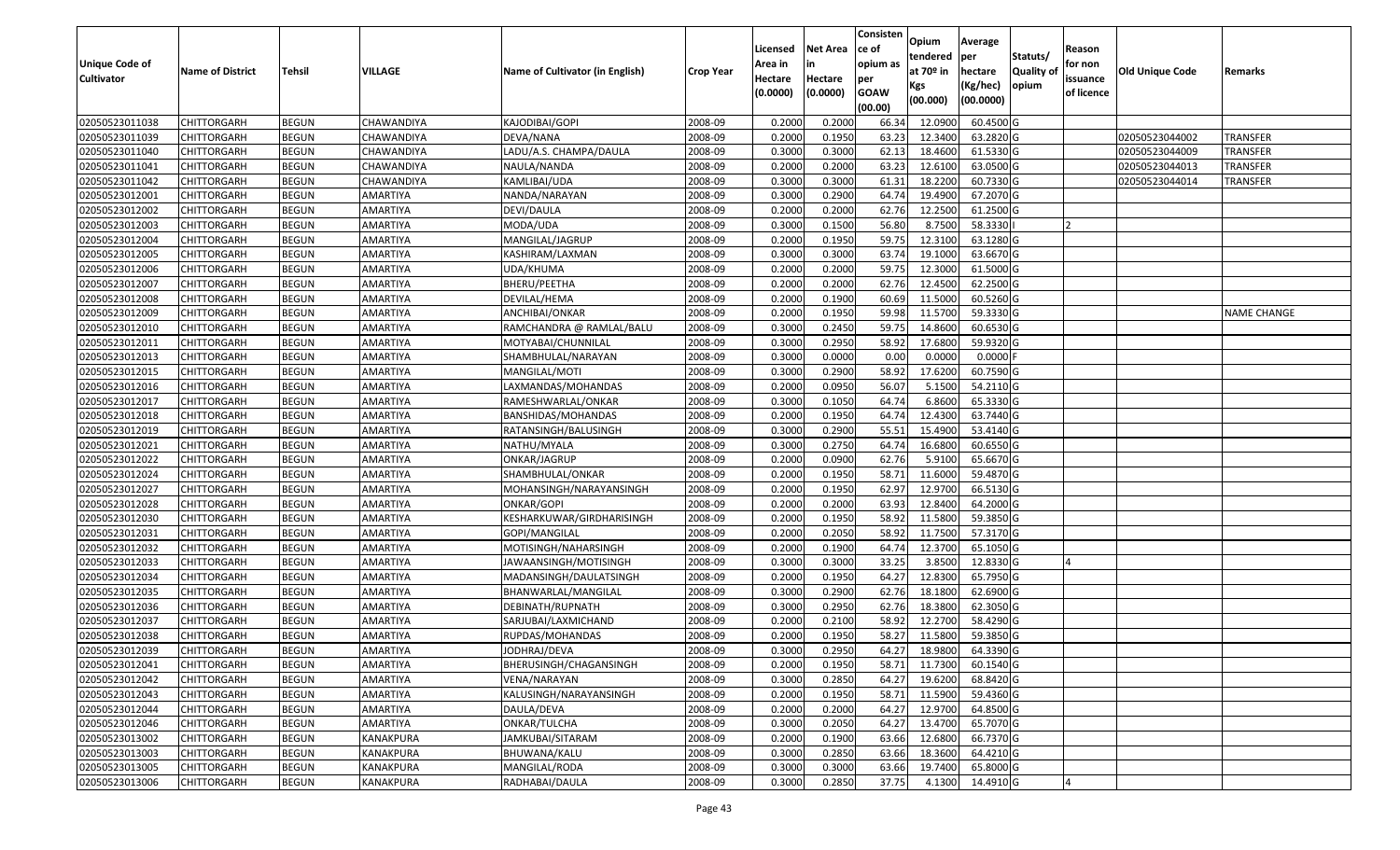| Unique Code of<br><b>Cultivator</b> | <b>Name of District</b> | <b>Tehsil</b> | <b>VILLAGE</b>   | Name of Cultivator (in English)        | <b>Crop Year</b> | Licensed<br>Area in<br>Hectare<br>(0.0000) | <b>Net Area</b><br>in<br>Hectare<br>(0.0000) | Consisten<br>ce of<br>opium as<br>per<br><b>GOAW</b><br>(00.00) | Opium<br>tendered<br>at $70°$ in<br>Kgs<br>(00.000) | Average<br>per<br>hectare<br>(Kg/hec)<br>(00.0000) | Statuts/<br>Quality of<br>opium | Reason<br>for non<br>issuance<br>of licence | <b>Old Unique Code</b> | Remarks                           |
|-------------------------------------|-------------------------|---------------|------------------|----------------------------------------|------------------|--------------------------------------------|----------------------------------------------|-----------------------------------------------------------------|-----------------------------------------------------|----------------------------------------------------|---------------------------------|---------------------------------------------|------------------------|-----------------------------------|
| 02050523013007                      | CHITTORGARH             | <b>BEGUN</b>  | <b>KANAKPURA</b> | SHAMBHULAL/ONKAR                       | 2008-09          | 0.2000                                     | 0.195                                        | 72.04                                                           | 14.2200                                             | 72.9230 G                                          |                                 |                                             |                        |                                   |
| 02050523013008                      | CHITTORGARH             | <b>BEGUN</b>  | KANAKPURA        | RATNA/KISHNA                           | 2008-09          | 0.3000                                     | 0.2950                                       | 63.66                                                           | 18.9400                                             | 64.2030 G                                          |                                 |                                             |                        |                                   |
| 02050523013009                      | CHITTORGARH             | <b>BEGUN</b>  | KANAKPURA        | HEERA/KALU                             | 2008-09          | 0.2000                                     | 0.1950                                       | 67.33                                                           | 13.5000                                             | 69.2310 G                                          |                                 |                                             |                        | TRANSFER / CHAWANDIYA<br>(BENGUN) |
| 02050523013010                      | <b>CHITTORGARH</b>      | <b>BEGUN</b>  | KANAKPURA        | JETA/LALU                              | 2008-09          | 0.3000                                     | 0.3050                                       | 67.33                                                           | 19.6200                                             | 64.3280 G                                          |                                 |                                             |                        |                                   |
| 02050523013013                      | CHITTORGARH             | <b>BEGUN</b>  | KANAKPURA        | MANGIBAI/RAMSUKH @ SUKHA               | 2008-09          | 0.2000                                     | 0.2000                                       | 57.16                                                           | 11.6600                                             | 58.3000 G                                          |                                 |                                             |                        |                                   |
| 02050523013020                      | CHITTORGARH             | <b>BEGUN</b>  | KANAKPURA        | RAMLAL/HEERAJI                         | 2008-09          | 0.2000                                     | 0.1950                                       | 61.93                                                           | 12.0700                                             | 61.8970 G                                          |                                 |                                             |                        |                                   |
| 02050523013021                      | CHITTORGARH             | <b>BEGUN</b>  | <b>KANAKPURA</b> | BHERU/NANDA                            | 2008-09          | 0.2000                                     | 0.2000                                       | 72.04                                                           | 14.3700                                             | 71.8500 G                                          |                                 |                                             |                        |                                   |
| 02050523013022                      | CHITTORGARH             | <b>BEGUN</b>  | <b>KANAKPURA</b> | HAJARI/HEMA                            | 2008-09          | 0.3000                                     | 0.3000                                       | 61.93                                                           | 18.5200                                             | 61.7330 G                                          |                                 |                                             |                        |                                   |
| 02050523013024                      | CHITTORGARH             | <b>BEGUN</b>  | KANAKPURA        | MADHU/BALU                             | 2008-09          | 0.3000                                     | 0.2950                                       | 66.88                                                           | 20.3600                                             | 69.0170 G                                          |                                 |                                             |                        |                                   |
| 02050523013026                      | CHITTORGARH             | <b>BEGUN</b>  | <b>KANAKPURA</b> | <b>BALU/DAULA</b>                      | 2008-09          | 0.3000                                     | 0.3050                                       | 67.33                                                           | 20.9100                                             | 68.5570 G                                          |                                 |                                             |                        |                                   |
| 02050523013027                      | CHITTORGARH             | <b>BEGUN</b>  | <b>KANAKPURA</b> | AMARSINGH/BHAGWATSINGH                 | 2008-09          | 0.2000                                     | 0.1950                                       | 67.33                                                           | 12.9500                                             | 66.4100G                                           |                                 |                                             |                        |                                   |
| 02050523013028                      | <b>CHITTORGARH</b>      | <b>BEGUN</b>  | <b>KANAKPURA</b> | PABUDAN/JAGGA                          | 2008-09          | 0.2000                                     | 0.1800                                       | 67.33                                                           | 11.9400                                             | 66.3330 G                                          |                                 |                                             |                        |                                   |
| 02050523013031                      | CHITTORGARH             | <b>BEGUN</b>  | KANAKPURA        | KUKA/DAULA                             | 2008-09          | 0.2000                                     | 0.2000                                       | 61.93                                                           | 12.3300                                             | 61.6500 G                                          |                                 |                                             |                        |                                   |
| 02050523013032                      | CHITTORGARH             | <b>BEGUN</b>  | <b>KANAKPURA</b> | KANHA/LAKHMA                           | 2008-09          | 0.3000                                     | 0.3000                                       | 66.88                                                           | 19.3300                                             | 64.4330 G                                          |                                 |                                             |                        |                                   |
| 02050523013033                      | <b>CHITTORGARH</b>      | <b>BEGUN</b>  | <b>KANAKPURA</b> | PRABHULAL/HEERA                        | 2008-09          | 0.2000                                     | 0.2000                                       | 61.64                                                           | 12.3200                                             | 61.6000G                                           |                                 |                                             |                        |                                   |
| 02050523013034                      | CHITTORGARH             | <b>BEGUN</b>  | <b>KANAKPURA</b> | KISHNA/HEERA                           | 2008-09          | 0.300                                      | 0.3000                                       | 66.88                                                           | 20.0300                                             | 66.7670 G                                          |                                 |                                             |                        |                                   |
| 02050523013035                      | CHITTORGARH             | <b>BEGUN</b>  | KANAKPURA        | NANDALAL/BHAWANA                       | 2008-09          | 0.3000                                     | 0.3050                                       | 59.54                                                           | 18.0300                                             | 59.1150 G                                          |                                 |                                             |                        |                                   |
| 02050523013038                      | CHITTORGARH             | <b>BEGUN</b>  | KANAKPURA        | BHAWAR/KISHNA                          | 2008-09          | 0.3000                                     | 0.2000                                       | 67.33                                                           | 13.1300                                             | 65.6500 G                                          |                                 |                                             |                        |                                   |
| 02050523013039                      | CHITTORGARH             | <b>BEGUN</b>  | KANAKPURA        | GOMANSINGH@GOVINDSINGH/NARW<br>ARSINGH | 2008-09          | 0.3000                                     | 0.2950                                       | 61.64                                                           | 18.5900                                             | 63.0170 G                                          |                                 |                                             |                        |                                   |
| 02050523013041                      | CHITTORGARH             | <b>BEGUN</b>  | KANAKPURA        | HAJARI/CHANDA                          | 2008-09          | 0.2000                                     | 0.0900                                       | 75.93                                                           | 7.0400                                              | 78.2220 G                                          |                                 |                                             |                        |                                   |
| 02050523013043                      | CHITTORGARH             | <b>BEGUN</b>  | KANAKPURA        | KAJOD/DEVA                             | 2008-09          | 0.2000                                     | 0.1950                                       | 61.93                                                           | 12.7300                                             | 65.2820 G                                          |                                 |                                             |                        |                                   |
| 02050523013044                      | CHITTORGARH             | <b>BEGUN</b>  | <b>KANAKPURA</b> | BHERU/DEVA                             | 2008-09          | 0.2000                                     | 0.1900                                       | 66.88                                                           | 13.6100                                             | 71.6320 G                                          |                                 |                                             |                        |                                   |
| 02050523013049                      | CHITTORGARH             | <b>BEGUN</b>  | <b>KANAKPURA</b> | DEVILAL/RATANA                         | 2008-09          | 0.2000                                     | 0.1850                                       | 66.88                                                           | 12.8300                                             | 69.3510 G                                          |                                 |                                             |                        |                                   |
| 02050523013051                      | CHITTORGARH             | <b>BEGUN</b>  | KANAKPURA        | CHEETARSINGH/NARWARSINGH               | 2008-09          | 0.2000                                     | 0.2000                                       | 65.1                                                            | 13.1700                                             | 65.8500 G                                          |                                 |                                             |                        |                                   |
| 02050523013052                      | CHITTORGARH             | <b>BEGUN</b>  | KANAKPURA        | TANWARSINGH/KALUSINGH                  | 2008-09          | 0.3000                                     | 0.2000                                       | 65.1                                                            | 13.1000                                             | 65.5000G                                           |                                 |                                             |                        |                                   |
| 02050523013053                      | CHITTORGARH             | <b>BEGUN</b>  | KANAKPURA        | GYANSINGH/BHAGWATSINGH                 | 2008-09          | 0.3000                                     | 0.2900                                       | 61.93                                                           | 18.2000                                             | 62.7590 G                                          |                                 |                                             |                        |                                   |
| 02050523013061                      | CHITTORGARH             | <b>BEGUN</b>  | KANAKPURA        | HEERALAL/MOTI                          | 2008-09          | 0.3000                                     | 0.3050                                       | 65.1                                                            | 20.4000                                             | 66.8850 G                                          |                                 |                                             |                        |                                   |
| 02050523014001                      | CHITTORGARH             | <b>BEGUN</b>  | <b>TEJPUR</b>    | NANDA/DHANNA SUTHAR                    | 2008-09          | 0.2000                                     | 0.1900                                       | 64.37                                                           | 12.6900                                             | 66.7890 G                                          |                                 |                                             |                        |                                   |
| 02050523014002                      | CHITTORGARH             | <b>BEGUN</b>  | <b>TEJPUR</b>    | BHERULAL/BHAGIRATH                     | 2008-09          | 0.2000                                     | 0.1900                                       | 63.19                                                           | 12.0400                                             | 63.3680 G                                          |                                 |                                             |                        |                                   |
| 02050523014003                      | CHITTORGARH             | <b>BEGUN</b>  | <b>TEJPUR</b>    | MANGILAL/MOHANLAL                      | 2008-09          | 0.2000                                     | 0.2000                                       | 64.37                                                           | 13.3100                                             | 66.5500 G                                          |                                 |                                             |                        |                                   |
| 02050523014006                      | CHITTORGARH             | <b>BEGUN</b>  | <b>TEJPUR</b>    | GHEESA/SITARAM                         | 2008-09          | 0.2000                                     | 0.2000                                       | 63.19                                                           | 12.6400                                             | 63.2000 G                                          |                                 |                                             |                        |                                   |
| 02050523014007                      | CHITTORGARH             | <b>BEGUN</b>  | <b>TEJPUR</b>    | DEVILAL/BHUWANA                        | 2008-09          | 0.2000                                     | 0.2050                                       | 60.27                                                           | 12.6700                                             | 61.8050G                                           |                                 |                                             |                        |                                   |
| 02050523014008                      | CHITTORGARH             | <b>BEGUN</b>  | <b>TEJPUR</b>    | RAMPAL/ONKAR                           | 2008-09          | 0.2000                                     | 0.2000                                       | 60.27                                                           | 12.0600                                             | 60.3000 G                                          |                                 |                                             |                        |                                   |
| 02050523014009                      | <b>CHITTORGARH</b>      | <b>BEGUN</b>  | <b>TEJPUR</b>    | SHYAMLAL/LAKHMA                        | 2008-09          | 0.2000                                     | 0.2000                                       |                                                                 | 63.19 12.6400                                       | 63.2000 G                                          |                                 |                                             |                        |                                   |
| 02050523014010                      | <b>CHITTORGARH</b>      | <b>BEGUN</b>  | <b>TEJPUR</b>    | KANHA/HEMA                             | 2008-09          | 0.2000                                     | 0.1950                                       | 64.37                                                           | 12.7900                                             | 65.5900 G                                          |                                 |                                             |                        |                                   |
| 02050523014012                      | <b>CHITTORGARH</b>      | <b>BEGUN</b>  | <b>TEJPUR</b>    | BANSHILAL/LAKHMA DHAKAD                | 2008-09          | 0.2000                                     | 0.2000                                       | 63.19                                                           | 12.4700                                             | 62.3500 G                                          |                                 |                                             |                        |                                   |
| 02050523014013                      | <b>CHITTORGARH</b>      | <b>BEGUN</b>  | <b>TEJPUR</b>    | BHUWANA/ONKAR                          | 2008-09          | 0.2000                                     | 0.1850                                       | 63.19                                                           | 11.8700                                             | 64.1620 G                                          |                                 |                                             |                        |                                   |
| 02050523014014                      | CHITTORGARH             | <b>BEGUN</b>  | <b>TEJPUR</b>    | PYARCHAND/MEGHA                        | 2008-09          | 0.2000                                     | 0.1900                                       | 54.80                                                           | 10.5400                                             | 55.4740 G                                          |                                 |                                             |                        |                                   |
| 02050523014015                      | <b>CHITTORGARH</b>      | <b>BEGUN</b>  | <b>TEJPUR</b>    | DEVILAL/MANGILAL                       | 2008-09          | 0.2000                                     | 0.2050                                       | 60.27                                                           | 12.8300                                             | 62.5850 G                                          |                                 |                                             |                        |                                   |
| 02050523014016                      | <b>CHITTORGARH</b>      | <b>BEGUN</b>  | <b>TEJPUR</b>    | DEVILAL/HARJI                          | 2008-09          | 0.2000                                     | 0.1900                                       | 60.27                                                           | 11.7000                                             | 61.5790 G                                          |                                 |                                             |                        |                                   |
| 02050523014017                      | <b>CHITTORGARH</b>      | <b>BEGUN</b>  | <b>TEJPUR</b>    | LAXMICHAND/GHEESALAL                   | 2008-09          | 0.2000                                     | 0.2050                                       | 54.18                                                           | 11.2900                                             | 55.0730 G                                          |                                 |                                             |                        |                                   |
| 02050523014018                      | <b>CHITTORGARH</b>      | <b>BEGUN</b>  | <b>TEJPUR</b>    | KANHA/PEETHA                           | 2008-09          | 0.3000                                     | 0.2900                                       | 61.56                                                           | 18.5600                                             | 64.0000 G                                          |                                 |                                             |                        |                                   |
| 02050523014019                      | <b>CHITTORGARH</b>      | <b>BEGUN</b>  | <b>TEJPUR</b>    | NANA/LAKHAMA                           | 2008-09          | 0.2000                                     | 0.2000                                       | 64.37                                                           | 13.1500                                             | 65.7500 G                                          |                                 |                                             |                        |                                   |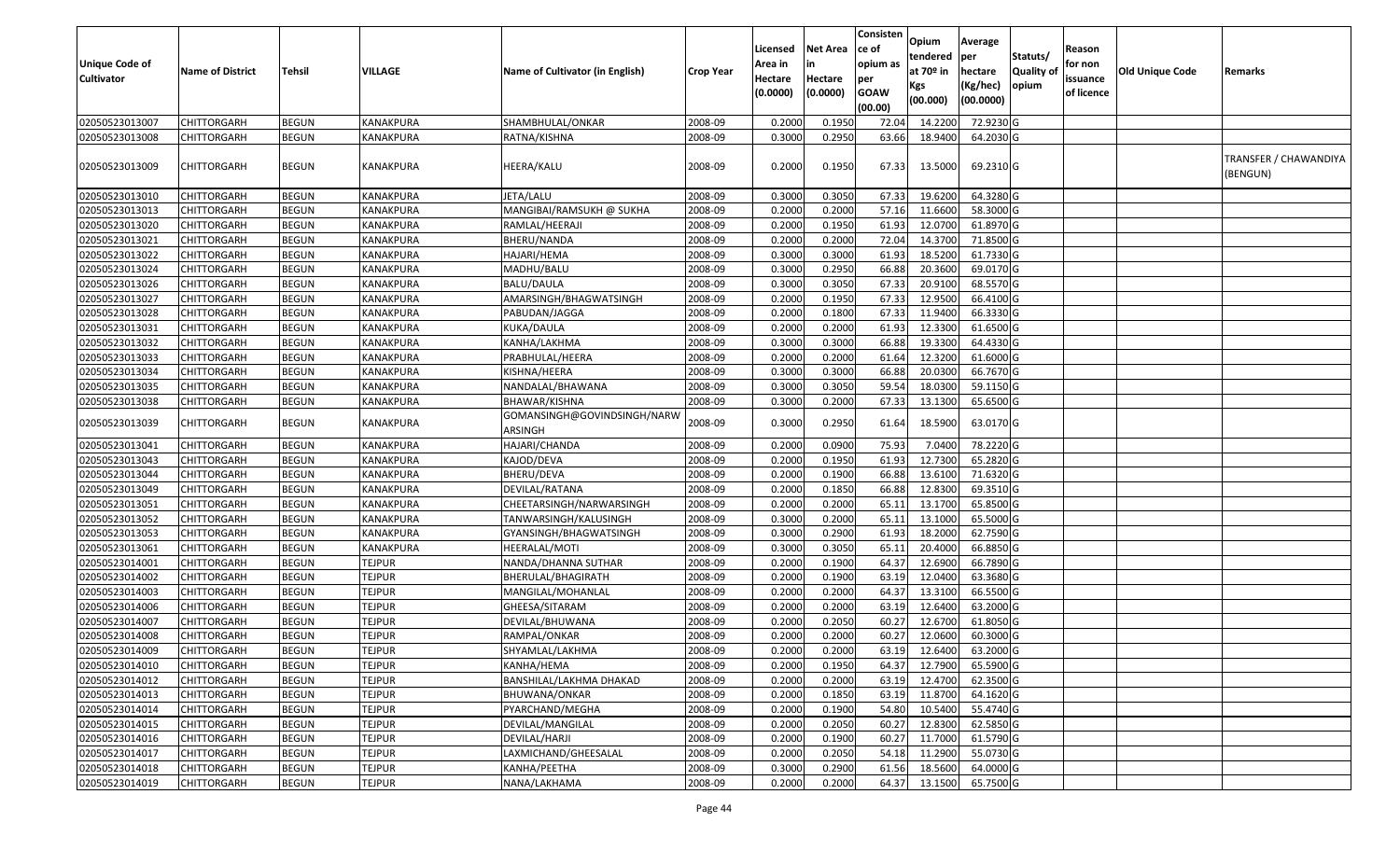|                       |                         |               |                          |                                 |                  | Licensed | <b>Net Area</b> | Consisten<br>ce of | Opium       | Average   |                  | Reason     |                 |         |
|-----------------------|-------------------------|---------------|--------------------------|---------------------------------|------------------|----------|-----------------|--------------------|-------------|-----------|------------------|------------|-----------------|---------|
| <b>Unique Code of</b> |                         |               |                          |                                 |                  | Area in  |                 | opium as           | tendered    | per       | Statuts/         | for non    |                 |         |
| <b>Cultivator</b>     | <b>Name of District</b> | <b>Tehsil</b> | VILLAGE                  | Name of Cultivator (in English) | <b>Crop Year</b> | Hectare  | Hectare         | per                | at $70°$ in | hectare   | <b>Quality o</b> | issuance   | Old Unique Code | Remarks |
|                       |                         |               |                          |                                 |                  | (0.0000) | (0.0000)        | <b>GOAW</b>        | Kgs         | (Kg/hec)  | opium            | of licence |                 |         |
|                       |                         |               |                          |                                 |                  |          |                 | (00.00)            | (00.000)    | (00.0000) |                  |            |                 |         |
| 02050523014020        | CHITTORGARH             | <b>BEGUN</b>  | <b>TEJPUR</b>            | JAGDISH/KALU KUMHAR             | 2008-09          | 0.2000   | 0.1950          | 64.37              | 12.7700     | 65.4870 G |                  |            |                 |         |
| 02050523014022        | CHITTORGARH             | <b>BEGUN</b>  | <b>TEJPUR</b>            | KUKA / NANDA                    | 2008-09          | 0.2000   | 0.2000          | 60.27              | 11.6600     | 58.3000 G |                  |            |                 |         |
| 02050523014023        | CHITTORGARH             | <b>BEGUN</b>  | <b>TEJPUR</b>            | BHANWARLAL/HEMA                 | 2008-09          | 0.2000   | 0.1950          | 45.18              | 3.2000      | 16.4100G  |                  |            |                 |         |
| 02050523014025        | CHITTORGARH             | <b>BEGUN</b>  | <b>TEJPUR</b>            | KESHIBAI/PYARCHAND              | 2008-09          | 0.2000   | 0.1950          | 56.87              | 10.6000     | 54.3590 G |                  |            |                 |         |
| 02050523014026        | CHITTORGARH             | <b>BEGUN</b>  | <b>TEJPUR</b>            | SHYAMLAL/MOHANLAL               | 2008-09          | 0.2000   | 0.2000          | 61.56              | 12.7700     | 63.8500 G |                  |            |                 |         |
| 02050523014027        | CHITTORGARH             | <b>BEGUN</b>  | <b>TEJPUR</b>            | GHEESALAL/GOPI                  | 2008-09          | 0.2000   | 0.2050          | 61.56              | 11.9800     | 58.4390 G |                  |            |                 |         |
| 02050523014028        | CHITTORGARH             | <b>BEGUN</b>  | <b>TEJPUR</b>            | BHERULAL/JODHAJI                | 2008-09          | 0.2000   | 0.1900          | 56.87              | 11.0300     | 58.0530 G |                  |            |                 |         |
| 02050523014029        | CHITTORGARH             | <b>BEGUN</b>  | <b>TEJPUR</b>            | MANGILAL/HARJI                  | 2008-09          | 0.2000   | 0.1950          | 56.87              | 10.9600     | 56.2050 G |                  |            |                 |         |
| 02050523014032        | CHITTORGARH             | <b>BEGUN</b>  | <b>TEJPUR</b>            | NATHU/NARAYAN                   | 2008-09          | 0.2000   | 0.2050          | 64.91              | 13.1800     | 64.2930 G |                  |            |                 |         |
| 02050523014033        | CHITTORGARH             | <b>BEGUN</b>  | <b>TEJPUR</b>            | SITARAM/JEETMAL TELI            | 2008-09          | 0.2000   | 0.2000          | 64.91              | 13.0400     | 65.2000 G |                  |            |                 |         |
| 02050523014037        | CHITTORGARH             | <b>BEGUN</b>  | <b>TEJPUR</b>            | SHAMBHULAL/BALU TELI            | 2008-09          | 0.2000   | 0.2050          | 61.56              | 12.7300     | 62.0980 G |                  |            |                 |         |
| 02050523014039        | CHITTORGARH             | <b>BEGUN</b>  | <b>TEJPUR</b>            | GULABCHAND/JODHA TELI           | 2008-09          | 0.2000   | 0.2050          | 56.87              | 11.9700     | 58.3900 G |                  |            |                 |         |
| 02050523014040        | <b>CHITTORGARH</b>      | <b>BEGUN</b>  | <b>TEJPUR</b>            | DEVILAL/KALU                    | 2008-09          | 0.2000   | 0.1900          | 72.04              | 13.7200     | 72.2110 G |                  |            |                 |         |
| 02050523014041        | CHITTORGARH             | <b>BEGUN</b>  | <b>TEJPUR</b>            | KALURAM/JEETMAL TELI            | 2008-09          | 0.2000   | 0.1600          | 63.23              | 9.4800      | 59.2500 G |                  |            |                 |         |
| 02050523014043        | CHITTORGARH             | <b>BEGUN</b>  | <b>TEJPUR</b>            | BANSHILAL/DAULA                 | 2008-09          | 0.2000   | 0.1900          | 59.41              | 11.5600     | 60.8420 G |                  |            |                 |         |
| 02050523014044        | CHITTORGARH             | <b>BEGUN</b>  | <b>TEJPUR</b>            | MANGILAL/DAULA MEGHWAL          | 2008-09          | 0.2000   | 0.1950          | 61.56              | 11.6900     | 59.9490 G |                  |            |                 |         |
| 02050523014045        | CHITTORGARH             | <b>BEGUN</b>  | <b>TEJPUR</b>            | DAULIBAI/RAMCHANDRA             | 2008-09          | 0.2000   | 0.2000          | 62.6               | 12.6100     | 63.0500G  |                  |            |                 |         |
| 02050523014046        | CHITTORGARH             | <b>BEGUN</b>  | <b>TEJPUR</b>            | CHEETARMAL/KASHIRAM             | 2008-09          | 0.2000   | 0.1900          | 59.41              | 11.5600     | 60.8420 G |                  |            |                 |         |
| 02050523014047        | CHITTORGARH             | <b>BEGUN</b>  | <b>TEJPUR</b>            | RAMLAL/UDA                      | 2008-09          | 0.2000   | 0.1900          | 59.4               | 11.1500     | 58.6840 G |                  |            |                 |         |
| 02050523014050        | CHITTORGARH             | <b>BEGUN</b>  | <b>TEJPUR</b>            | NAULA/JODHA                     | 2008-09          | 0.2000   | 0.1950          | 62.6               | 12.3800     | 63.4870 G |                  |            |                 |         |
| 02050523014051        | CHITTORGARH             | <b>BEGUN</b>  | <b>TEJPUR</b>            | DERAM/JODHA                     | 2008-09          | 0.3000   | 0.3000          | 62.6               | 18.8600     | 62.8670 G |                  |            |                 |         |
| 02050523015003        | CHITTORGARH             | <b>BEGUN</b>  | <b>KURATIYA RAMNAGAR</b> | BHEEMRAJ/KHEMA                  | 2008-09          | 0.2000   | 0.2050          | 65.28              | 13.6900     | 66.7800 G |                  |            |                 |         |
| 02050523015004        | CHITTORGARH             | <b>BEGUN</b>  | KURATIYA RAMNAGAR        | NANDA/KUKA                      | 2008-09          | 0.3000   | 0.2800          | 65.28              | 18.3600     | 65.5710 G |                  |            |                 |         |
| 02050523015005        | CHITTORGARH             | <b>BEGUN</b>  | KURATIYA RAMNAGAR        | KAILASH/BARDICHAND              | 2008-09          | 0.2000   | 0.1950          | 62.93              | 12.3400     | 63.2820 G |                  |            |                 |         |
| 02050523015007        | CHITTORGARH             | <b>BEGUN</b>  | <b>KURATIYA RAMNAGAR</b> | GHEESA/UDA                      | 2008-09          | 0.3000   | 0.2000          | 65.28              | 13.7600     | 68.8000 G |                  |            |                 |         |
| 02050523015008        | CHITTORGARH             | <b>BEGUN</b>  | KURATIYA RAMNAGAR        | BHURA/JAICHAND                  | 2008-09          | 0.2000   | 0.2050          | 65.28              | 13.5200     | 65.9510 G |                  |            |                 |         |
| 02050523015009        | CHITTORGARH             | <b>BEGUN</b>  | KURATIYA RAMNAGAR        | HAJARI/TODU                     | 2008-09          | 0.2000   | 0.2100          | 59.75              | 12.8300     | 61.0950 G |                  |            |                 |         |
| 02050523015010        | CHITTORGARH             | <b>BEGUN</b>  | KURATIYA RAMNAGAR        | CHUNNILAL/MODA                  | 2008-09          | 0.2000   | 0.2050          | 64.44              | 13.3300     | 65.0240 G |                  |            |                 |         |
| 02050523015011        | CHITTORGARH             | <b>BEGUN</b>  | KURATIYA RAMNAGAR        | HARKUBAI/MADHO                  | 2008-09          | 0.2000   | 0.2000          | 65.28              | 12.8600     | 64.3000 G |                  |            |                 |         |
| 02050523015012        | CHITTORGARH             | <b>BEGUN</b>  | KURATIYA RAMNAGAR        | DEVA/DEVI                       | 2008-09          | 0.2000   | 0.2000          | 62.59              | 13.1700     | 65.8500   |                  |            |                 |         |
| 02050523015013        | CHITTORGARH             | <b>BEGUN</b>  | KURATIYA RAMNAGAR        | ONKARLAL/DEVI                   | 2008-09          | 0.2000   | 0.1950          | 62.10              | 12.2100     | 62.6150 G |                  |            |                 |         |
| 02050523015016        | CHITTORGARH             | <b>BEGUN</b>  | KURATIYA RAMNAGAR        | SHANTIBAI/DAULA RAMESHWARLAL    | 2008-09          | 0.2000   | 0.2000          | 62.10              | 12.4600     | 62.3000 G |                  |            |                 |         |
| 02050523015017        | <b>CHITTORGARH</b>      | <b>BEGUN</b>  | KURATIYA RAMNAGAR        | HUKMA/JAICHAND                  | 2008-09          | 0.2000   | 0.2000          | 62.10              | 12.5300     | 62.6500 G |                  |            |                 |         |
| 02050523015018        | CHITTORGARH             | <b>BEGUN</b>  | KURATIYA RAMNAGAR        | GULABIBAI/DAULA                 | 2008-09          | 0.2000   | 0.2100          | 59.75              | 12.5200     | 59.6190G  |                  |            |                 |         |
| 02050523015019        | CHITTORGARH             | <b>BEGUN</b>  | KURATIYA RAMNAGAR        | MOHAN/KASHIRAM                  | 2008-09          | 0.2000   | 0.2100          | 65.79              | 14.0200     | 66.7620 G |                  |            |                 |         |
| 02050523016003        | <b>CHITTORGARH</b>      | <b>BEGUN</b>  | <b>GUDHA</b>             | LALIBAI/HEERALAL                | 2008-09          | 0.2000   | 0.1000          | 58.11              | 5.8800      | 58.8000 G |                  |            |                 |         |
| 02050523016004        | <b>CHITTORGARH</b>      | <b>BEGUN</b>  | <b>GUDHA</b>             | KELA/BHURA                      | 2008-09          | 0.2000   | 0.1550          | 61.53              | 9.7400      | 62.8390 G |                  |            |                 |         |
| 02050523016006        | <b>CHITTORGARH</b>      | <b>BEGUN</b>  | <b>GUDHA</b>             | DWARKADAS/KALUDAS               | 2008-09          | 0.2000   | 0.1000          | 63.12              | 6.3900      | 63.9000 G |                  |            |                 |         |
| 02050523016007        | <b>CHITTORGARH</b>      | <b>BEGUN</b>  | <b>GUDHA</b>             | BALU/BHURA                      | 2008-09          | 0.2000   | 0.1900          | 58.11              | 3.2800      | 17.2630 G |                  |            |                 |         |
| 02050523016008        | <b>CHITTORGARH</b>      | <b>BEGUN</b>  | <b>GUDHA</b>             | NARAYAN/BHUWANA                 | 2008-09          | 0.2000   | 0.2000          | 58.13              | 11.7600     | 58.8000 G |                  |            |                 |         |
| 02050523016012        | <b>CHITTORGARH</b>      | <b>BEGUN</b>  | <b>GUDHA</b>             | DEVILAL/BHURA                   | 2008-09          | 0.3000   | 0.2850          | 70.84              | 20.6000     | 72.2810   |                  |            |                 |         |
| 02050523016015        | <b>CHITTORGARH</b>      | <b>BEGUN</b>  | <b>GUDHA</b>             | BALU/HEERA                      | 2008-09          | 0.2000   | 0.2000          | 52.18              | 6.4500      | 32.2500 G |                  |            |                 |         |
| 02050523016018        | CHITTORGARH             | <b>BEGUN</b>  | <b>GUDHA</b>             | MEGHA/GOPI                      | 2008-09          | 0.3000   | 0.3000          | 63.12              | 19.0300     | 63.4330 G |                  |            |                 |         |
| 02050523017001        | CHITTORGARH             | <b>BEGUN</b>  | <b>BANDORA</b>           | DUNGA/DEVJI                     | 2008-09          | 0.2000   | 0.2000          | 60.15              | 12.0400     | 60.2000 G |                  |            |                 |         |
| 02050523017002        | <b>CHITTORGARH</b>      | <b>BEGUN</b>  | <b>BANDORA</b>           | RAMESHWAR/GOKAL                 | 2008-09          | 0.2000   | 0.1950          | 60.15              | 12.0600     | 61.8460 G |                  |            |                 |         |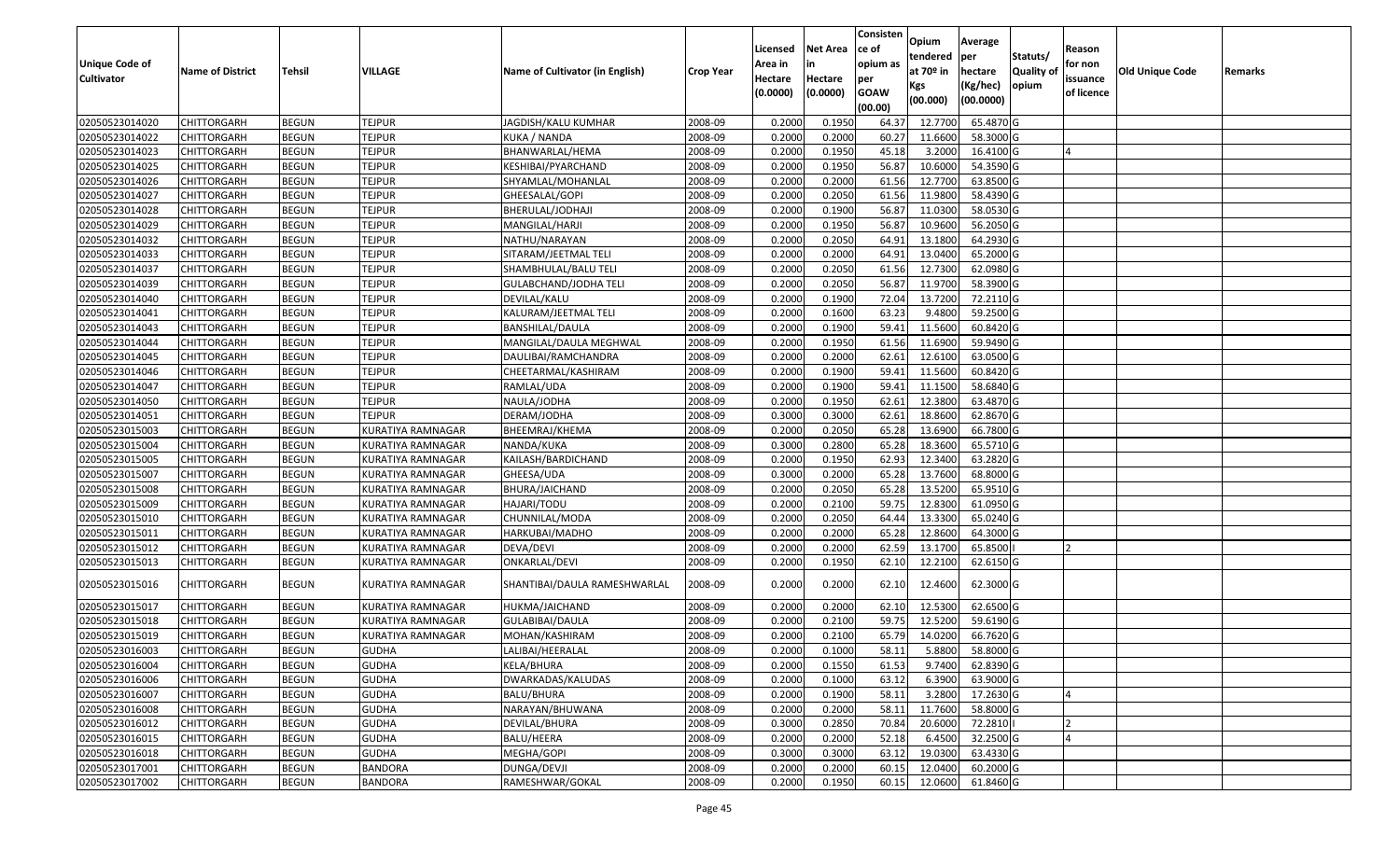| <b>Unique Code of</b> | <b>Name of District</b> | Tehsil       | VILLAGE        | Name of Cultivator (in English) |                  | Licensed<br>Area in | <b>Net Area</b><br>in | Consisten<br>lce of<br>opium as | Opium<br>tendered<br>at $70°$ in | Average<br>per                   | Statuts/<br><b>Quality o</b> | Reason<br>for non      | Old Unique Code |                                |
|-----------------------|-------------------------|--------------|----------------|---------------------------------|------------------|---------------------|-----------------------|---------------------------------|----------------------------------|----------------------------------|------------------------------|------------------------|-----------------|--------------------------------|
| <b>Cultivator</b>     |                         |              |                |                                 | <b>Crop Year</b> | Hectare<br>(0.0000) | Hectare<br>(0.0000)   | per<br><b>GOAW</b><br>(00.00)   | Kgs<br>(00.000)                  | hectare<br>(Kg/hec)<br>(00.0000) | opium                        | issuance<br>of licence |                 | Remarks                        |
| 02050523017003        | <b>CHITTORGARH</b>      | <b>BEGUN</b> | <b>BANDORA</b> | BHANWARLAL/MODA                 | 2008-09          | 0.2000              | 0.2000                | 52.03                           | 1.9900                           | $9.9500$ G                       |                              |                        |                 |                                |
| 02050523017007        | CHITTORGARH             | <b>BEGUN</b> | <b>BANDORA</b> | LADULAL/NARAYAN                 | 2008-09          | 0.2000              | 0.1950                | 60.15                           | 11.9100                          | 61.0770 G                        |                              |                        |                 |                                |
| 02050523017008        | <b>CHITTORGARH</b>      | <b>BEGUN</b> | <b>BANDORA</b> | BHOJA/CHOGA                     | 2008-09          | 0.2000              | 0.2000                | 60.15                           | 11.7300                          | 58.6500 G                        |                              |                        |                 |                                |
| 02050523017010        | <b>CHITTORGARH</b>      | <b>BEGUN</b> | <b>BANDORA</b> | HAJARI/HARIRAM MALI             | 2008-09          | 0.2000              | 0.1450                | 59.94                           | 2.0200                           | 13.9310 G                        |                              |                        |                 |                                |
| 02050523017011        | <b>CHITTORGARH</b>      | <b>BEGUN</b> | <b>BANDORA</b> | KASHIRAM/RUPA                   | 2008-09          | 0.2000              | 0.2050                | 59.94                           | 12.2000                          | 59.5120 G                        |                              |                        |                 |                                |
| 02050523017012        | <b>CHITTORGARH</b>      | <b>BEGUN</b> | <b>BANDORA</b> | MOHAN/BHURA                     | 2008-09          | 0.2000              | 0.2000                | 59.94                           | 10.5300                          | 52.6500 G                        |                              |                        |                 |                                |
| 02050523017014        | CHITTORGARH             | <b>BEGUN</b> | BANDORA        | HEERA/DHULA                     | 2008-09          | 0.2000              | 0.2000                | 59.94                           | 11.6900                          | 58.4500 G                        |                              |                        |                 |                                |
| 02050523017015        | <b>CHITTORGARH</b>      | <b>BEGUN</b> | <b>BANDORA</b> | KHANA/CHANDAN                   | 2008-09          | 0.2000              | 0.1950                | 59.94                           | 10.7400                          | 55.0770 G                        |                              |                        |                 |                                |
| 02050523017016        | <b>CHITTORGARH</b>      | <b>BEGUN</b> | <b>BANDORA</b> | KHANA/CHOGA                     | 2008-09          | 0.2000              | 0.1950                | 61.41                           | 11.3400                          | 58.1540 G                        |                              |                        |                 |                                |
| 02050523017017        | <b>CHITTORGARH</b>      | <b>BEGUN</b> | <b>BANDORA</b> | BHOJA/BHAWANA                   | 2008-09          | 0.2000              | 0.2000                | 57.02                           | 11.5400                          | 57.7000 G                        |                              |                        |                 |                                |
| 02050523017018        | <b>CHITTORGARH</b>      | <b>BEGUN</b> | <b>BANDORA</b> | GOPI/HARIRAM                    | 2008-09          | 0.3000              | 0.2950                | 64.28                           | 19.2300                          | 65.1860 G                        |                              |                        |                 |                                |
| 02050523017020        | <b>CHITTORGARH</b>      | <b>BEGUN</b> | <b>BANDORA</b> | BALU/RAMA                       | 2008-09          | 0.2000              | 0.1950                | 61.41                           | 11.4500                          | 58.7180 G                        |                              |                        |                 |                                |
| 02050523017022        | <b>CHITTORGARH</b>      | <b>BEGUN</b> | <b>BANDORA</b> | CHUNNILAL/GOVIND                | 2008-09          | 0.2000              | 0.2000                | 57.02                           | 11.4400                          | 57.2000 G                        |                              |                        |                 |                                |
| 02050523017023        | <b>CHITTORGARH</b>      | <b>BEGUN</b> | <b>BANDORA</b> | KALU/GYANA                      | 2008-09          | 0.2000              | 0.1950                | 57.02                           | 10.5700                          | 54.2050 G                        |                              |                        |                 |                                |
| 02050523017024        | CHITTORGARH             | <b>BEGUN</b> | <b>BANDORA</b> | DHANNI/GOKUL                    | 2008-09          | 0.2000              | 0.2000                | 61.41                           | 12.1300                          | 60.6500 G                        |                              |                        |                 |                                |
| 02050523017028        | <b>CHITTORGARH</b>      | <b>BEGUN</b> | <b>BANDORA</b> | DEVA/GOKAL                      | 2008-09          | 0.2000              | 0.1950                | 57.02                           | 11.9800                          | 61.4360 G                        |                              |                        |                 |                                |
| 02050523017029        | <b>CHITTORGARH</b>      | <b>BEGUN</b> | <b>BANDORA</b> | <b>BHOLU/DEVJI</b>              | 2008-09          | 0.2000              | 0.2000                | 43.06                           | 2.9600                           | 14.8000 G                        |                              |                        |                 |                                |
| 02050523017030        | <b>CHITTORGARH</b>      | <b>BEGUN</b> | <b>BANDORA</b> | NANDA/NARAYAN                   | 2008-09          | 0.2000              | 0.1950                | 59.58                           | 12.5700                          | 64.4620 G                        |                              |                        |                 |                                |
| 02050523017031        | <b>CHITTORGARH</b>      | <b>BEGUN</b> | <b>BANDORA</b> | MANGIBAI/BHURA                  | 2008-09          | 0.2000              | 0.2000                | 61.41                           | 11.7900                          | 58.9500 G                        |                              |                        |                 |                                |
| 02050523017032        | <b>CHITTORGARH</b>      | <b>BEGUN</b> | <b>BANDORA</b> | RAMLAL/CHUNNILAL                | 2008-09          | 0.2000              | 0.2000                | 61.41                           | 11.4900                          | 57.4500 G                        |                              |                        |                 |                                |
| 02050523017033        | <b>CHITTORGARH</b>      | <b>BEGUN</b> | <b>BANDORA</b> | CHUNNILAL/BHWANA MALI           | 2008-09          | 0.2000              | 0.2050                | 61.49                           | 2.8900                           | 14.0980 G                        |                              |                        |                 |                                |
| 02050523017034        | <b>CHITTORGARH</b>      | <b>BEGUN</b> | <b>BANDORA</b> | JAGANNATH/CHOGA                 | 2008-09          | 0.2000              | 0.1850                | 61.49                           | 10.6900                          | 57.7840 G                        |                              |                        |                 |                                |
| 02050523017036        | <b>CHITTORGARH</b>      | <b>BEGUN</b> | <b>BANDORA</b> | UDA/BARDA                       | 2008-09          | 0.3000              | 0.3000                | 61.49                           | 18.8500                          | 62.8330 G                        |                              |                        |                 |                                |
| 02050523017038        | <b>CHITTORGARH</b>      | <b>BEGUN</b> | <b>BANDORA</b> | MANGILAL/GOKAL                  | 2008-09          | 0.3000              | 0.2850                | 58.46                           | 17.3600                          | 60.9120 G                        |                              |                        |                 |                                |
| 02050523017039        | <b>CHITTORGARH</b>      | <b>BEGUN</b> | <b>BANDORA</b> | HEERALAL/CHUNNILAL              | 2008-09          | 0.2000              | 0.2000                | 58.46                           | 11.5400                          | 57.7000 G                        |                              |                        |                 |                                |
| 02050523017040        | <b>CHITTORGARH</b>      | <b>BEGUN</b> | <b>BANDORA</b> | BHEEMRAJ/MODA                   | 2008-09          | 0.2000              | 0.2050                | 61.49                           | 12.6500                          | 61.7070 G                        |                              |                        |                 |                                |
| 02050523017041        | <b>CHITTORGARH</b>      | <b>BEGUN</b> | <b>BANDORA</b> | BHANWARLAL/CHOGA                | 2008-09          | 0.2000              | 0.2000                | 53.34                           | 10.5000                          | 52.5000 G                        |                              |                        |                 |                                |
| 02050523017043        | <b>CHITTORGARH</b>      | <b>BEGUN</b> | <b>BANDORA</b> | KANHAIYALAL/CHOGA               | 2008-09          | 0.3000              | 0.0000                | 0.00                            | 0.0000                           | 0.0000                           |                              |                        |                 |                                |
| 02050523017045        | <b>CHITTORGARH</b>      | <b>BEGUN</b> | <b>BANDORA</b> | HARLAL/MODA                     | 2008-09          | 0.2000              | 0.1950                | 58.46                           | 11.1800                          | 57.3330 G                        |                              |                        |                 |                                |
| 02050523017046        | <b>CHITTORGARH</b>      | <b>BEGUN</b> | <b>BANDORA</b> | NATHULAL/DEVILAL                | 2008-09          | 0.2000              | 0.1900                | 61.49                           | 11.5800                          | 60.9470 G                        |                              |                        |                 |                                |
| 02050523017047        | <b>CHITTORGARH</b>      | <b>BEGUN</b> | <b>BANDORA</b> | UDA/CHOGA                       | 2008-09          | 0.2000              | 0.1850                | 60.5                            | 10.3800                          | 56.1080 G                        |                              |                        |                 |                                |
| 02050523017049        | CHITTORGARH             | <b>BEGUN</b> | <b>BANDORA</b> | NARAYAN/POKHAR                  | 2008-09          | 0.3000              | 0.2950                | 57.07                           | 17.6200                          | 59.7290 G                        |                              |                        |                 |                                |
| 02050523017050        | <b>CHITTORGARH</b>      | <b>BEGUN</b> | <b>BANDORA</b> | HARDEV/BHAWANA                  | 2008-09          | 0.2000              | 0.1900                | 60.55                           | 12.1600                          | 64.0000 G                        |                              |                        |                 |                                |
| 02050523017051        | CHITTORGARH             | <b>BEGUN</b> | <b>BANDORA</b> | MANGILAL/KALU                   | 2008-09          | 0.2000              | 0.0600                | 64.28                           | 3.6100                           | 60.1670 G                        |                              |                        |                 |                                |
| 02050523017052        | CHITTORGARH             | <b>BEGUN</b> | <b>BANDORA</b> | KHANA/BARDA                     | 2008-09          | 0.2000              | 0.2000                | 60.5                            | 11.5800                          | 57.9000 G                        |                              |                        |                 |                                |
| 02050523017053        | <b>CHITTORGARH</b>      | <b>BEGUN</b> | <b>BANDORA</b> | SARWAN/CHOGA                    | 2008-09          | 0.2000              | 0.1400                | 60.55                           | 8.1800                           | 58.4290 G                        |                              |                        |                 |                                |
| 02050523017054        | <b>CHITTORGARH</b>      | <b>BEGUN</b> | <b>BANDORA</b> | SHRINGARIBAI/MOOLCHAND          | 2008-09          | 0.2000              | 0.2000                |                                 | 58.46 11.8100                    | 59.0500G                         |                              |                        |                 | <b>NAME CHANGE</b>             |
| 02050523017055        | <b>CHITTORGARH</b>      | <b>BEGUN</b> | <b>BANDORA</b> | GOPAL/BALUJI                    | 2008-09          | 0.2000              | 0.2050                | 58.46                           | 11.7200                          | 57.1710G                         |                              |                        |                 |                                |
| 02050523017056        | <b>CHITTORGARH</b>      | <b>BEGUN</b> | <b>BANDORA</b> | MANGIBAI/BHOJA                  | 2008-09          | 0.2000              | 0.0500                | 60.55                           | 3.0900                           | 61.8000 G                        |                              |                        |                 |                                |
| 02050523017057        | <b>CHITTORGARH</b>      | <b>BEGUN</b> | <b>BANDORA</b> | JODHA/CHUNNILAL                 | 2008-09          | 0.2000              | 0.2000                | 65.63                           | 12.4000                          | 62.0000G                         |                              |                        |                 |                                |
| 02050523017062        | <b>CHITTORGARH</b>      | <b>BEGUN</b> | BANDORA        | SEWARAM/KISHNA                  | 2008-09          | 0.2000              | 0.2000                | 56.95                           | 12.0200                          | 60.1000 G                        |                              |                        |                 |                                |
| 02050523017063        | <b>CHITTORGARH</b>      | <b>BEGUN</b> | <b>BANDORA</b> | JAIKISHAN/RAMLAL                | 2008-09          | 0.2000              | 0.0000                | 0.00                            | 0.0000                           | 0.0000N                          |                              |                        |                 | TRANSFER / PARSOLI<br>(BENGUN) |
| 02050523017064        | <b>CHITTORGARH</b>      | <b>BEGUN</b> | <b>BANDORA</b> | JWARA/PRATAP                    | 2008-09          | 0.3000              | 0.2950                | 52.62                           | 8.5800                           | 29.0850 G                        |                              |                        |                 |                                |
| 02050523018001        | <b>CHITTORGARH</b>      | <b>BEGUN</b> | <b>MUROLI</b>  | PYARA/KALU                      | 2008-09          | 0.2000              | 0.1950                | 60.78                           | 12.2700                          | 62.9230 G                        |                              |                        |                 |                                |
| 02050523018004        | <b>CHITTORGARH</b>      | <b>BEGUN</b> | <b>MUROLI</b>  | DEVI/RUPA                       | 2008-09          | 0.2000              | 0.2000                | 58.73                           | 11.9800                          | 59.9000 G                        |                              |                        |                 |                                |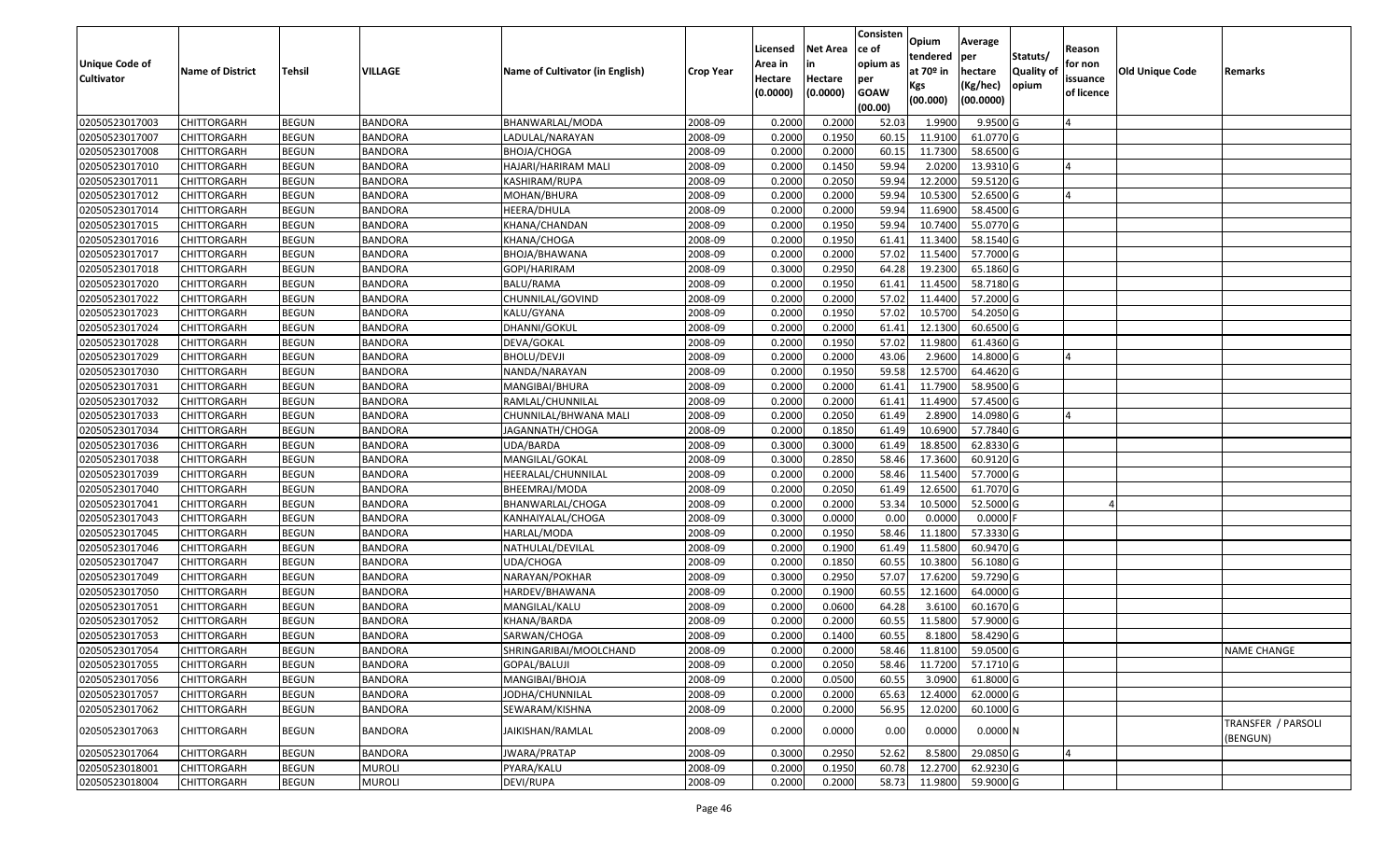|                       |                         |               |                 |                                 |                  |          |                 | Consisten   | Opium       | Average   |                  |            |                 |                 |
|-----------------------|-------------------------|---------------|-----------------|---------------------------------|------------------|----------|-----------------|-------------|-------------|-----------|------------------|------------|-----------------|-----------------|
|                       |                         |               |                 |                                 |                  | Licensed | <b>Net Area</b> | ce of       | tendered    | per       | Statuts/         | Reason     |                 |                 |
| <b>Unique Code of</b> | <b>Name of District</b> | <b>Tehsil</b> | VILLAGE         | Name of Cultivator (in English) | <b>Crop Year</b> | Area in  | in              | opium as    | at $70°$ in | hectare   | <b>Quality o</b> | for non    | Old Unique Code | Remarks         |
| <b>Cultivator</b>     |                         |               |                 |                                 |                  | Hectare  | Hectare         | per         | Kgs         | (Kg/hec)  | opium            | issuance   |                 |                 |
|                       |                         |               |                 |                                 |                  | (0.0000) | (0.0000)        | <b>GOAW</b> | (00.000)    | (00.0000) |                  | of licence |                 |                 |
|                       |                         |               |                 |                                 |                  |          |                 | (00.00)     |             |           |                  |            |                 |                 |
| 02050523018005        | CHITTORGARH             | <b>BEGUN</b>  | <b>MUROLI</b>   | MODA/HEMA                       | 2008-09          | 0.2000   | 0.2000          | 65.20       | 13.7400     | 68.7000 G |                  |            |                 |                 |
| 02050523018006        | CHITTORGARH             | <b>BEGUN</b>  | <b>MUROLI</b>   | PARTHU/DAULA                    | 2008-09          | 0.3000   | 0.3000          | 65.20       | 19.6400     | 65.4670 G |                  |            |                 |                 |
| 02050523018007        | CHITTORGARH             | <b>BEGUN</b>  | <b>MUROLI</b>   | BHOLIRAM/RATNA                  | 2008-09          | 0.2000   | 0.2000          | 65.20       | 13.2900     | 66.4500 G |                  |            |                 |                 |
| 02050523018008        | CHITTORGARH             | <b>BEGUN</b>  | <b>MUROLI</b>   | KANHAIYALAL/KUKA                | 2008-09          | 0.2000   | 0.2000          | 65.20       | 13.1400     | 65.7000 G |                  |            |                 |                 |
| 02050523018009        | CHITTORGARH             | <b>BEGUN</b>  | <b>MUROLI</b>   | GHEESALAL/RATNA                 | 2008-09          | 0.2000   | 0.2000          | 66.32       | 13.5100     | 67.5500 G |                  |            |                 |                 |
| 02050523019001        | CHITTORGARH             | <b>BEGUN</b>  | MADHOPUR (M.P.) | HEERALAL/LAXMAN                 | 2008-09          | 0.2000   | 0.2000          | 61.94       | 11.9300     | 59.6500 G |                  |            |                 |                 |
| 02050523019005        | CHITTORGARH             | <b>BEGUN</b>  | MADHOPUR (M.P.) | NARAYAN/GANGARAM                | 2008-09          | 0.2000   | 0.2000          | 61.94       | 12.7500     | 63.7500 G |                  |            |                 |                 |
| 02050523019007        | CHITTORGARH             | <b>BEGUN</b>  | MADHOPUR (M.P.) | GHEESALAL/ONKAR                 | 2008-09          | 0.2000   | 0.1950          | 61.94       | 12.4900     | 64.0510 G |                  |            |                 |                 |
| 02050523019008        | CHITTORGARH             | <b>BEGUN</b>  | MADHOPUR (M.P.) | LALU/GOKAL                      | 2008-09          | 0.2000   | 0.2000          | 65.73       | 13.0500     | 65.2500 G |                  |            |                 |                 |
| 02050523019009        | CHITTORGARH             | <b>BEGUN</b>  | MADHOPUR (M.P.) | BHANWARLAL/LAKHMA               | 2008-09          | 0.2000   | 0.2000          | 59.7        | 12.0900     | 60.4500 G |                  |            |                 |                 |
| 02050523019011        | CHITTORGARH             | <b>BEGUN</b>  | MADHOPUR (M.P.) | BARDICHAND/LAKHMA               | 2008-09          | 0.2000   | 0.2000          | 65.73       | 12.7600     | 63.8000 G |                  |            |                 |                 |
| 02050523019012        | CHITTORGARH             | <b>BEGUN</b>  | MADHOPUR (M.P.) | <b>BALU/DAULA</b>               | 2008-09          | 0.3000   | 0.2800          | 63.04       | 17.2300     | 61.5360 G |                  |            |                 |                 |
| 02050523019013        | CHITTORGARH             | <b>BEGUN</b>  | MADHOPUR (M.P.) | KANHAIYALAL/A.S. SHOCHAND/RUPA  | 2008-09          | 0.2000   | 0.1900          | 67.75       | 13.4500     | 70.7890 G |                  |            |                 |                 |
| 02050523019017        | CHITTORGARH             | <b>BEGUN</b>  | MADHOPUR (M.P.) | HAJARI/NANDA                    | 2008-09          | 0.2000   | 0.2000          | 61.25       | 12.1000     | 60.5000G  |                  |            |                 |                 |
| 02050523019019        | CHITTORGARH             | <b>BEGUN</b>  | MADHOPUR (M.P.) | HAJARI/LALU                     | 2008-09          | 0.2000   | 0.2000          | 59.7        | 12.2100     | 61.0500G  |                  |            |                 |                 |
| 02050523019020        | CHITTORGARH             | <b>BEGUN</b>  | MADHOPUR (M.P.) | RAICHAND/RAMNATH                | 2008-09          | 0.2000   | 0.2000          | 65.73       | 12.9000     | 64.5000 G |                  |            |                 |                 |
| 02050523019021        | CHITTORGARH             | <b>BEGUN</b>  | MADHOPUR (M.P.) | ONKAR/GHASI                     | 2008-09          | 0.2000   | 0.1900          | 61.25       | 12.3200     | 64.8420 G |                  |            |                 |                 |
| 02050523019025        | CHITTORGARH             | <b>BEGUN</b>  | MADHOPUR (M.P.) | PYARCHAND/BHUWANA               | 2008-09          | 0.2000   | 0.1950          | 65.73       | 13.2000     | 67.6920 G |                  |            |                 |                 |
| 02050523020001        | CHITTORGARH             | <b>BEGUN</b>  | NARSINGHPURA    | ONKAR/BHUWANA                   | 2008-09          | 0.2000   | 0.2000          | 62.87       | 12.8800     | 64.4000 G |                  |            |                 |                 |
| 02050523020002        | CHITTORGARH             | <b>BEGUN</b>  | NARSINGHPURA    | KHEMRAJ/DAULA                   | 2008-09          | 0.2000   | 0.2000          | 61.39       | 12.6600     | 63.3000 G |                  |            |                 |                 |
| 02050523020003        | CHITTORGARH             | <b>BEGUN</b>  | NARSINGHPURA    | <b>BHURA/ONKAR</b>              | 2008-09          | 0.2000   | 0.1050          | 63.60       | 6.5600      | 62.4760 G |                  |            |                 |                 |
| 02050523020004        | CHITTORGARH             | <b>BEGUN</b>  | NARSINGHPURA    | BHURIBAI/BALU                   | 2008-09          | 0.2000   | 0.2050          | 65.06       | 13.5800     | 66.2440 G |                  |            |                 |                 |
| 02050523020009        | CHITTORGARH             | <b>BEGUN</b>  | NARSINGHPURA    | GHEESIBAI/DAULA                 | 2008-09          | 0.2000   | 0.1950          | 62.48       | 12.5300     | 64.2560 G |                  |            |                 |                 |
| 02050523020010        | CHITTORGARH             | <b>BEGUN</b>  | NARSINGHPURA    | PREMBAI/RAMESHWAR               | 2008-09          | 0.2000   | 0.1950          | 62.48       | 12.3100     | 63.1280 G |                  |            |                 |                 |
| 02050523020011        | CHITTORGARH             | <b>BEGUN</b>  | NARSINGHPURA    | KAJOD/NANDA                     | 2008-09          | 0.2000   | 0.2000          | 62.48       | 12.4800     | 62.4000 G |                  |            |                 |                 |
| 02050523020012        | CHITTORGARH             | <b>BEGUN</b>  | NARSINGHPURA    | KASHNI/BHUWANA                  | 2008-09          | 0.2000   | 0.1950          | 59.72       | 11.9100     | 61.0770 G |                  |            |                 |                 |
| 02050523021001        | CHITTORGARH             | <b>BEGUN</b>  | NANDBAI         | MADHO/PYARA                     | 2008-09          | 0.2000   | 0.1950          | 62.46       | 12.3900     | 63.5380   |                  |            |                 |                 |
| 02050523021003        | CHITTORGARH             | <b>BEGUN</b>  | <b>NANDBAI</b>  | MANGILAL/KHEMRAJ                | 2008-09          | 0.2000   | 0.2000          | 65.06       | 13.3300     | 66.6500 G |                  |            |                 |                 |
| 02050523021006        | CHITTORGARH             | <b>BEGUN</b>  | <b>NANDBAI</b>  | TULSIRAM/CHAGANLAL              | 2008-09          | 0.2000   | 0.1950          | 64.89       | 13.3400     | 68.4100 G |                  |            |                 |                 |
| 02050523021008        | CHITTORGARH             | <b>BEGUN</b>  | <b>NANDBAI</b>  | BHAGWANLAL/HARPAL KUMHAR        | 2008-09          | 0.2000   | 0.1900          | 65.06       | 12.9000     | 67.8950 G |                  |            |                 |                 |
| 02050523021012        | CHITTORGARH             | <b>BEGUN</b>  | <b>NANDBAI</b>  | MANGIBAI/ONKARLAL               | 2008-09          | 0.2000   | 0.2000          | 63.5        | 13.1600     | 65.8000 G |                  |            |                 |                 |
| 02050523021015        | CHITTORGARH             | <b>BEGUN</b>  | <b>NANDBAI</b>  | HAGAMIBAI/DEVILAL               | 2008-09          | 0.2000   | 0.1850          | 63.02       | 11.9700     | 64.7030 G |                  |            |                 |                 |
| 02050523021017        | <b>CHITTORGARH</b>      | <b>BEGUN</b>  | <b>NANDBAI</b>  | TULSIBAI/HUKMA                  | 2008-09          | 0.2000   | 0.2000          | 59.72       | 12.0700     | 60.3500 G |                  |            |                 |                 |
| 02050523021018        | CHITTORGARH             | <b>BEGUN</b>  | NANDBAI         | MADHO/CHAGAN                    | 2008-09          | 0.2000   | 0.2000          | 63.58       | 13.1300     | 65.6500 G |                  |            |                 |                 |
| 02050523021019        | CHITTORGARH             | <b>BEGUN</b>  | NANDBAI         | DEBILAL/JAICHAND                | 2008-09          | 0.2000   | 0.2000          | 64.89       | 12.8900     | 64.4500 G |                  |            |                 |                 |
| 02050523021020        | <b>CHITTORGARH</b>      | <b>BEGUN</b>  | <b>NANDBAI</b>  | NANDKISHOR/GOPI                 | 2008-09          | 0.2000   | 0.1900          | 65.06       | 13.0700     | 68.7890 G |                  |            |                 |                 |
| 02050523021021        | <b>CHITTORGARH</b>      | <b>BEGUN</b>  | <b>NANDBAI</b>  | MANGILAL/GANESH                 | 2008-09          | 0.2000   | 0.1950          | 64.98       | 13.0800     | 67.0770 G |                  |            |                 |                 |
| 02050523021022        | <b>CHITTORGARH</b>      | <b>BEGUN</b>  | <b>NANDBAI</b>  | PRITHVIRAJ/KAJOD                | 2008-09          | 0.2000   | 0.1950          | 61.85       | 12.7400     | 65.3330 G |                  |            |                 |                 |
| 02050523021023        | <b>CHITTORGARH</b>      | <b>BEGUN</b>  | NANDBAI         | BHANWARLAL/BHAWANA              | 2008-09          | 0.2000   | 0.1750          | 64.89       | 11.5200     | 65.8290 G |                  |            |                 |                 |
| 02050523021025        | <b>CHITTORGARH</b>      | <b>BEGUN</b>  | NANDBAI         | JAMNIBAI/PYARCHAND              | 2008-09          | 0.2000   | 0.2050          | 65.72       | 13.0500     | 63.6590   |                  |            |                 |                 |
| 02050523021029        | <b>CHITTORGARH</b>      | <b>BEGUN</b>  | <b>NANDBAI</b>  | DEBILAL/KAJOD                   | 2008-09          | 0.2000   | 0.1950          | 64.89       | 13.2500     | 67.9490 G |                  |            |                 |                 |
| 02050523021030        | <b>CHITTORGARH</b>      | <b>BEGUN</b>  | NANDBAI         | GHEESALAL/NANDA                 | 2008-09          | 0.3000   | 0.3000          | 64.14       | 20.1600     | 67.2000 G |                  |            | 02050523042007  | <b>TRANSFER</b> |
| 02050523022001        | CHITTORGARH             | <b>BEGUN</b>  | NEELIYO KA MAAL | KALU/BARDA                      | 2008-09          | 0.3000   | 0.3000          | 69.96       | 21.0400     | 70.1330 G |                  |            |                 |                 |
| 02050523022002        | CHITTORGARH             | <b>BEGUN</b>  | NEELIYO KA MAAL | RUPA/PRITHVIRAJ                 | 2008-09          | 0.3000   | 0.3050          | 69.96       | 20.9700     | 68.7540 G |                  |            |                 |                 |
| 02050523022004        | <b>CHITTORGARH</b>      | <b>BEGUN</b>  | NEELIYO KA MAAL | BAAGA/LAXMAN                    | 2008-09          | 0.3000   | 0.2950          | 69.96       | 20.4500     | 69.3220 G |                  |            |                 |                 |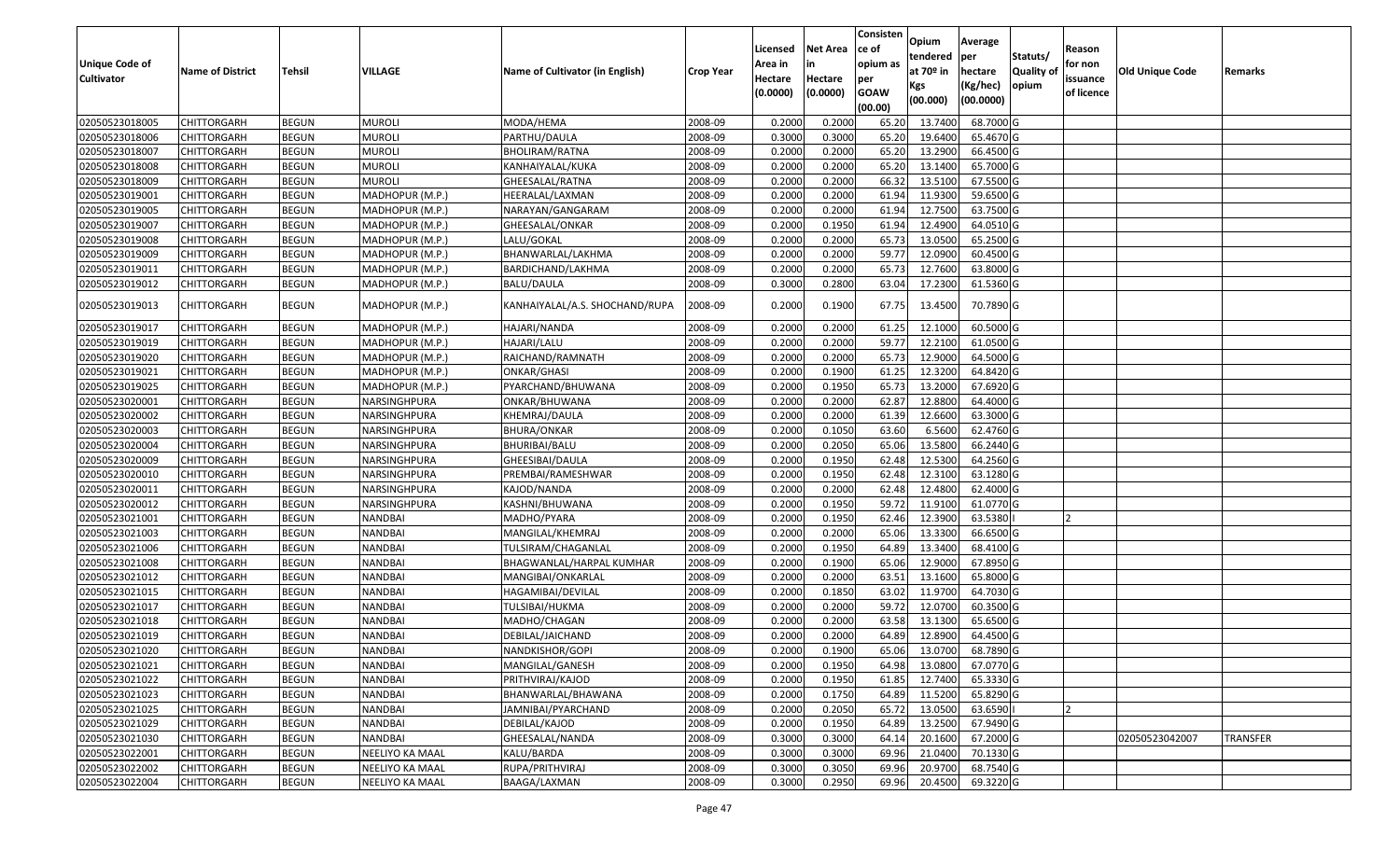| <b>Unique Code of</b><br><b>Cultivator</b> | <b>Name of District</b> | Tehsil       | VILLAGE         | Name of Cultivator (in English) | <b>Crop Year</b> | Licensed<br>Area in<br>Hectare | <b>Net Area</b><br>in<br>Hectare | Consisten<br>lce of<br>opium as<br>per | Opium<br>tendered<br>at $70°$ in | Average<br>per<br>hectare | Statuts/<br><b>Quality o</b> | Reason<br>for non<br>issuance | Old Unique Code | Remarks                                        |
|--------------------------------------------|-------------------------|--------------|-----------------|---------------------------------|------------------|--------------------------------|----------------------------------|----------------------------------------|----------------------------------|---------------------------|------------------------------|-------------------------------|-----------------|------------------------------------------------|
|                                            |                         |              |                 |                                 |                  | (0.0000)                       | (0.0000)                         | <b>GOAW</b><br>(00.00)                 | Kgs<br>(00.000)                  | (Kg/hec)<br>(00.0000)     | opium                        | of licence                    |                 |                                                |
| 02050523022005                             | <b>CHITTORGARH</b>      | <b>BEGUN</b> | NEELIYO KA MAAL | DHANNA/KISHNA                   | 2008-09          | 0.3000                         | 0.305                            | 64.37                                  | 19.9200                          | 65.3110 G                 |                              |                               |                 |                                                |
| 02050523022006                             | CHITTORGARH             | <b>BEGUN</b> | NEELIYO KA MAAL | JAMKUBAI/HEERA                  | 2008-09          | 0.3000                         | 0.3050                           | 69.96                                  | 22.1700                          | 72.6890 G                 |                              |                               |                 |                                                |
| 02050523022007                             | <b>CHITTORGARH</b>      | <b>BEGUN</b> | NEELIYO KA MAAL | KUKA/KISHNA                     | 2008-09          | 0.2000                         | 0.2000                           | 69.96                                  | 14.7700                          | 73.8500 G                 |                              |                               |                 |                                                |
| 02050523022008                             | <b>CHITTORGARH</b>      | <b>BEGUN</b> | NEELIYO KA MAAL | GHEESA/BALU DHAKAD              | 2008-09          | 0.2000                         | 0.2050                           | 67.85                                  | 14.0200                          | 68.3900 G                 |                              |                               |                 |                                                |
| 02050523022009                             | <b>CHITTORGARH</b>      | <b>BEGUN</b> | NEELIYO KA MAAL | CHUNNILAL/KISHNA                | 2008-09          | 0.3000                         | 0.3000                           | 67.85                                  | 20.4200                          | 68.0670 G                 |                              |                               |                 |                                                |
| 02050523022010                             | <b>CHITTORGARH</b>      | <b>BEGUN</b> | NEELIYO KA MAAL | SHANKARLAL/NANDA                | 2008-09          | 0.2000                         | 0.2000                           | 64.37                                  | 13.0000                          | 65.0000 G                 |                              |                               |                 |                                                |
| 02050523022011                             | CHITTORGARH             | <b>BEGUN</b> | NEELIYO KA MAAL | DHAPUBAI/HEMA                   | 2008-09          | 0.2000                         | 0.2050                           | 67.85                                  | 13.3300                          | 65.0240 G                 |                              |                               |                 |                                                |
| 02050523022012                             | <b>CHITTORGARH</b>      | <b>BEGUN</b> | NEELIYO KA MAAL | NARAYAN/GOPI                    | 2008-09          | 0.2000                         | 0.2050                           | 73.62                                  | 15.0100                          | 73.2200 G                 |                              |                               |                 |                                                |
| 02050523022013                             | <b>CHITTORGARH</b>      | <b>BEGUN</b> | NEELIYO KA MAAL | SUGNABAI/PRABHULAL              | 2008-09          | 0.2000                         | 0.2050                           | 67.85                                  | 13.7900                          | 67.2680 G                 |                              |                               |                 |                                                |
| 02050523022014                             | <b>CHITTORGARH</b>      | <b>BEGUN</b> | NEELIYO KA MAAL | NANDA/BHOLA                     | 2008-09          | 0.3000                         | 0.2950                           | 67.85                                  | 20.8300                          | 70.6100 G                 |                              |                               |                 |                                                |
| 02050523022015                             | <b>CHITTORGARH</b>      | <b>BEGUN</b> | NEELIYO KA MAAL | HAJARI/KISHNA                   | 2008-09          | 0.3000                         | 0.2900                           | 67.85                                  | 18.9800                          | 65.4480 G                 |                              |                               |                 |                                                |
| 02050523022016                             | <b>CHITTORGARH</b>      | <b>BEGUN</b> | NEELIYO KA MAAL | HAJARI/BALUJI                   | 2008-09          | 0.3000                         | 0.3050                           | 64.37                                  | 19.8400                          | 65.0490 G                 |                              |                               |                 |                                                |
| 02050523022018                             | <b>CHITTORGARH</b>      | <b>BEGUN</b> | NEELIYO KA MAAL | BHANWARLAL/KALU                 | 2008-09          | 0.3000                         | 0.3050                           | 71.67                                  | 21.7400                          | 71.2790 G                 |                              |                               |                 |                                                |
| 02050523022019                             | <b>CHITTORGARH</b>      | <b>BEGUN</b> | NEELIYO KA MAAL | PREMBAI/BHERULAL                | 2008-09          | 0.2000                         | 0.2000                           | 64.37                                  | 12.9900                          | 64.9500 G                 |                              |                               |                 |                                                |
| 02050523022020                             | CHITTORGARH             | <b>BEGUN</b> | NEELIYO KA MAAL | <b>BALIBAI/GHEESA</b>           | 2008-09          | 0.3000                         | 0.3100                           | 67.95                                  | 21.1500                          | 68.2260 G                 |                              |                               |                 |                                                |
| 02050523022022                             | <b>CHITTORGARH</b>      | <b>BEGUN</b> | NEELIYO KA MAAL | KALU/MOTI                       | 2008-09          | 0.2000                         | 0.2050                           | 67.75                                  | 14.2100                          | 69.3170 G                 |                              |                               |                 | TRANSFER / GGOPALPURA<br>RAJGARH (BENGUN)      |
| 02050523022023                             | <b>CHITTORGARH</b>      | <b>BEGUN</b> | NEELIYO KA MAAL | PRITHVIRAJ/NARAYAN              | 2008-09          | 0.2000                         | 0.2000                           | 67.75                                  | 12.7600                          | 63.8000 G                 |                              |                               | 02050523042005  | TRANSFER / TRANSFER /<br>UMAR KI KHAL (BENGUN) |
| 02050523023001                             | <b>CHITTORGARH</b>      | <b>BEGUN</b> | SHOPURA         | RAMCHANDRA/DEVILAL              | 2008-09          | 0.3000                         | 0.3000                           | 63.48                                  | 18.0600                          | 60.2000 G                 |                              |                               |                 |                                                |
| 02050523023002                             | CHITTORGARH             | <b>BEGUN</b> | SHOPURA         | HEERA/BHURA                     | 2008-09          | 0.3000                         | 0.3050                           | 63.48                                  | 19.1500                          | 62.7870 G                 |                              |                               |                 |                                                |
| 02050523023003                             | CHITTORGARH             | <b>BEGUN</b> | SHOPURA         | JAICHAND/GHASI                  | 2008-09          | 0.2000                         | 0.2000                           | 67.96                                  | 13.4900                          | 67.4500 G                 |                              |                               |                 |                                                |
| 02050523023004                             | <b>CHITTORGARH</b>      | <b>BEGUN</b> | SHOPURA         | KANHAIYALAL/A.S. NARAYAN/MADHU  | 2008-09          | 0.3000                         | 0.3000                           | 63.53                                  | 19.2000                          | 64.0000 G                 |                              |                               |                 |                                                |
| 02050523023005                             | CHITTORGARH             | <b>BEGUN</b> | SHOPURA         | HAJARILAL/PEMA                  | 2008-09          | 0.2000                         | 0.2000                           | 67.96                                  | 13.6800                          | 68.4000 G                 |                              |                               |                 |                                                |
| 02050523023006                             | CHITTORGARH             | <b>BEGUN</b> | SHOPURA         | NANDUBAI/BALU                   | 2008-09          | 0.3000                         | 0.3000                           | 67.96                                  | 20.6500                          | 68.8330 G                 |                              |                               |                 |                                                |
| 02050523023008                             | <b>CHITTORGARH</b>      | <b>BEGUN</b> | <b>SHOPURA</b>  | BHURALAL/HAJARI                 | 2008-09          | 0.2000                         | 0.2050                           | 63.53                                  | 12.5900                          | 61.4150 G                 |                              |                               |                 |                                                |
| 02050523023009                             | <b>CHITTORGARH</b>      | <b>BEGUN</b> | <b>SHOPURA</b>  | PYARA/BHURA                     | 2008-09          | 0.2000                         | 0.2050                           | 65.38                                  | 12.8400                          | 62.6340 G                 |                              |                               |                 |                                                |
| 02050523023010                             | <b>CHITTORGARH</b>      | <b>BEGUN</b> | SHOPURA         | PYARCHAND/HEMRAJ                | 2008-09          | 0.3000                         | 0.0000                           | 0.00                                   | 0.0000                           | 0.0000                    |                              |                               |                 |                                                |
| 02050523023011                             | <b>CHITTORGARH</b>      | <b>BEGUN</b> | <b>SHOPURA</b>  | LADBAI/NAGJIRAM                 | 2008-09          | 0.2000                         | 0.2050                           | 57.75                                  | 12.2900                          | 59.9510 G                 |                              |                               |                 |                                                |
| 02050523023012                             | <b>CHITTORGARH</b>      | <b>BEGUN</b> | <b>SHOPURA</b>  | GHEESA/NANALAL                  | 2008-09          | 0.2000                         | 0.2000                           | 63.53                                  | 12.8500                          | 64.2500 G                 |                              |                               |                 |                                                |
| 02050523023014                             | <b>CHITTORGARH</b>      | <b>BEGUN</b> | <b>SHOPURA</b>  | HEMRAJ/BHUWANA                  | 2008-09          | 0.2000                         | 0.2000                           | 63.53                                  | 12.8500                          | 64.2500 G                 |                              |                               |                 |                                                |
| 02050523023015                             | CHITTORGARH             | <b>BEGUN</b> | SHOPURA         | BALURAM/DEVILAL                 | 2008-09          | 0.2000                         | 0.2000                           | 63.53                                  | 12.3000                          | 61.5000 G                 |                              |                               |                 |                                                |
| 02050523023016                             | <b>CHITTORGARH</b>      | <b>BEGUN</b> | <b>SHOPURA</b>  | DEUBAI/KALU                     | 2008-09          | 0.2000                         | 0.1950                           | 62.93                                  | 12.1000                          | 62.0510 G                 |                              |                               |                 |                                                |
| 02050523023017                             | <b>CHITTORGARH</b>      | <b>BEGUN</b> | SHOPURA         | PRITHVIRAJ/BHERU                | 2008-09          | 0.3000                         | 0.3050                           | 63.21                                  | 19.2800                          | 63.2130                   |                              |                               |                 |                                                |
| 02050523023019                             | <b>CHITTORGARH</b>      | <b>BEGUN</b> | <b>SHOPURA</b>  | DEVILAL/TULSIRAM                | 2008-09          | 0.2000                         | 0.2000                           | 61.53                                  | 12.6300                          | 63.1500 G                 |                              |                               |                 |                                                |
| 02050523023020                             | <b>CHITTORGARH</b>      | <b>BEGUN</b> | <b>SHOPURA</b>  | SUKHLAL/GOKUL                   | 2008-09          | 0.3000                         | 0.2950                           | 63.01                                  | 17.3800                          | 58.9150G                  |                              |                               |                 |                                                |
| 02050523023021                             | <b>CHITTORGARH</b>      | <b>BEGUN</b> | <b>SHOPURA</b>  | BHANWARLAL/RUPA                 | 2008-09          | 0.3000                         | 0.3000                           | 68.61                                  | 20.0400                          | 66.8000 G                 |                              |                               |                 |                                                |
| 02050523023025                             | <b>CHITTORGARH</b>      | <b>BEGUN</b> | <b>SHOPURA</b>  | NANIBAI/GOPI                    | 2008-09          | 0.3000                         | 0.2950                           | 64.11                                  | 19.2500                          | 65.2540 G                 |                              |                               |                 |                                                |
| 02050523023026                             | <b>CHITTORGARH</b>      | <b>BEGUN</b> | <b>SHOPURA</b>  | KANHAIYALAL/GHASIRAM            | 2008-09          | 0.2000                         | 0.1950                           | 67.96                                  | 13.5200                          | 69.3330 G                 |                              |                               |                 |                                                |
| 02050523023027                             | <b>CHITTORGARH</b>      | <b>BEGUN</b> | <b>SHOPURA</b>  | HARIRAM/RAMCHANDRA              | 2008-09          | 0.2000                         | 0.2000                           | 68.09                                  | 13.4100                          | 67.0500 G                 |                              |                               |                 |                                                |
| 02050523023028                             | <b>CHITTORGARH</b>      | <b>BEGUN</b> | <b>SHOPURA</b>  | NANDLAL/RAMAJI                  | 2008-09          | 0.3000                         | 0.2950                           | 62.61                                  | 18.2700                          | 61.9320 G                 |                              |                               |                 |                                                |
| 02050523023029                             | <b>CHITTORGARH</b>      | <b>BEGUN</b> | SHOPURA         | MEGHRAJ/RUPA                    | 2008-09          | 0.3000                         | 0.3000                           | 67.96                                  | 19.9000                          | 66.3330 G                 |                              |                               |                 |                                                |
| 02050523023030                             | <b>CHITTORGARH</b>      | <b>BEGUN</b> | <b>SHOPURA</b>  | KUKALAL/MOJIRAM                 | 2008-09          | 0.3000                         | 0.1950                           | 68.09                                  | 13.5800                          | 69.6410 G                 |                              |                               |                 |                                                |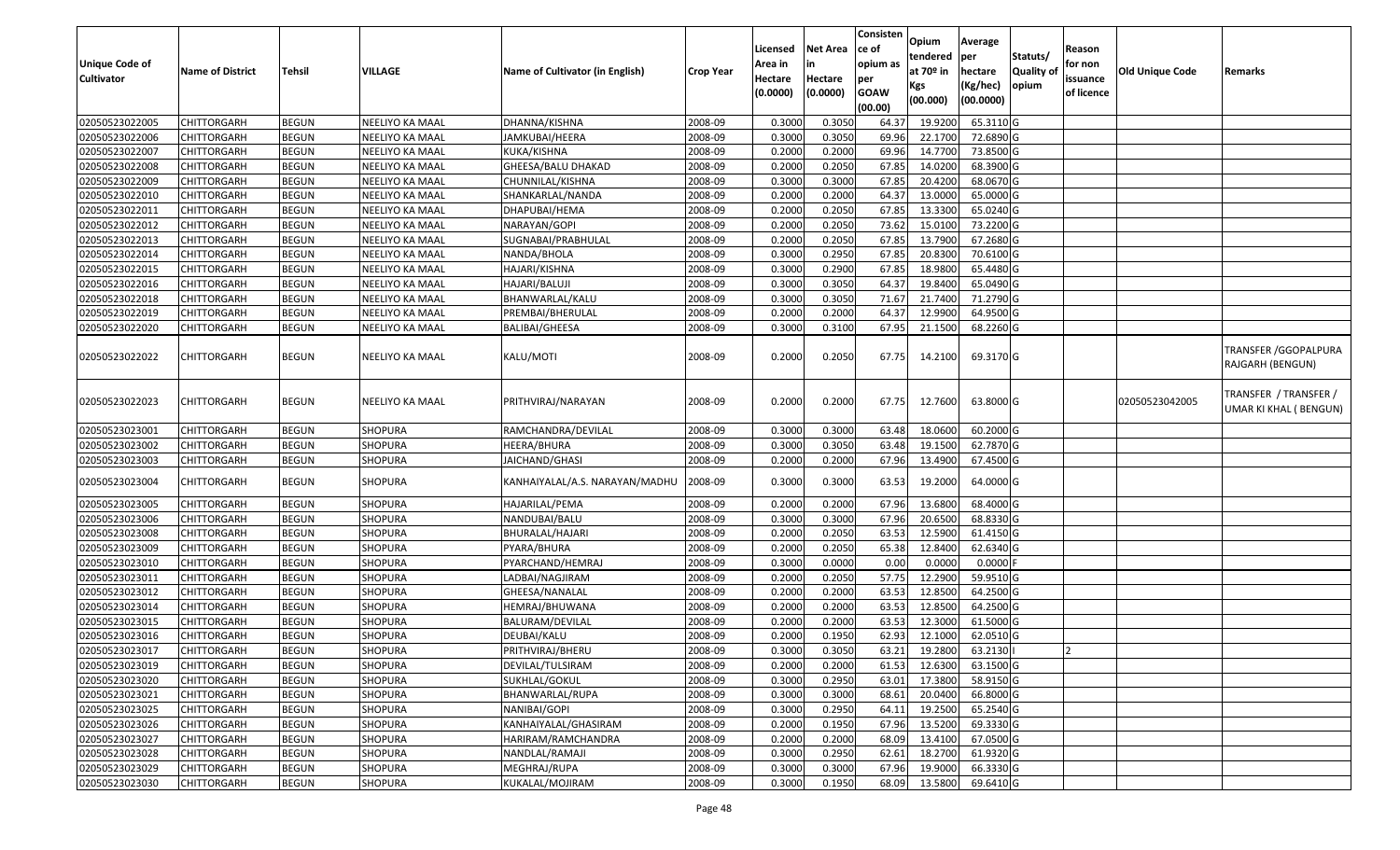| <b>Unique Code of</b> | <b>Name of District</b> | <b>Tehsil</b> | VILLAGE        | Name of Cultivator (in English) | <b>Crop Year</b> | Licensed<br>Area in | <b>Net Area</b>     | Consisten<br>lce of<br>opium as | Opium<br>tendered<br>at $70°$ in | Average<br>per<br>hectare | Statuts/<br><b>Quality o</b> | Reason<br>for non      | <b>Old Unique Code</b> | Remarks            |
|-----------------------|-------------------------|---------------|----------------|---------------------------------|------------------|---------------------|---------------------|---------------------------------|----------------------------------|---------------------------|------------------------------|------------------------|------------------------|--------------------|
| <b>Cultivator</b>     |                         |               |                |                                 |                  | Hectare<br>(0.0000) | Hectare<br>(0.0000) | per<br><b>GOAW</b><br>(00.00)   | Kgs<br>(00.000)                  | (Kg/hec)<br>(00.0000)     | opium                        | issuance<br>of licence |                        |                    |
| 02050523023031        | CHITTORGARH             | <b>BEGUN</b>  | SHOPURA        | BHERULAL/GHASIRAM               | 2008-09          | 0.3000              | 0.2950              | 68.09                           | 19.6300                          | 66.5420 G                 |                              |                        |                        |                    |
| 02050523023032        | CHITTORGARH             | <b>BEGUN</b>  | SHOPURA        | GOTU/NARAYAN                    | 2008-09          | 0.2000              | 0.2000              | 68.09                           | 13.5000                          | 67.5000G                  |                              |                        |                        |                    |
| 02050523023033        | CHITTORGARH             | <b>BEGUN</b>  | <b>SHOPURA</b> | NARAYAN/BABURAM                 | 2008-09          | 0.2000              | 0.2000              | 62.61                           | 12.6500                          | 63.2500 G                 |                              |                        |                        |                    |
| 02050523023035        | <b>CHITTORGARH</b>      | <b>BEGUN</b>  | SHOPURA        | NARAYANLAL/TULSIRAM             | 2008-09          | 0.2000              | 0.2000              | 68.09                           | 13.6100                          | 68.0500G                  |                              |                        |                        |                    |
| 02050523023036        | CHITTORGARH             | <b>BEGUN</b>  | <b>SHOPURA</b> | CHAGNA/KUKA                     | 2008-09          | 0.2000              | 0.1950              | 62.6                            | 12.6700                          | 64.9740 G                 |                              |                        |                        |                    |
| 02050523023038        | CHITTORGARH             | <b>BEGUN</b>  | SHOPURA        | PRABHU/HAJARI                   | 2008-09          | 0.2000              | 0.2050              | 57.75                           | 11.8600                          | 57.8540 G                 |                              |                        |                        |                    |
| 02050523023039        | CHITTORGARH             | <b>BEGUN</b>  | SHOPURA        | NAULARAM/BHURA                  | 2008-09          | 0.2000              | 0.2050              | 68.85                           | 14.0400                          | 68.4880 G                 |                              |                        |                        |                    |
| 02050523023040        | CHITTORGARH             | <b>BEGUN</b>  | SHOPURA        | KHANA/NARAYAN                   | 2008-09          | 0.2000              | 0.2000              | 65.05                           | 12.5200                          | 62.6000G                  |                              |                        |                        |                    |
| 02050523023041        | CHITTORGARH             | <b>BEGUN</b>  | <b>SHOPURA</b> | GHEESA/DEVA                     | 2008-09          | 0.3000              | 0.3050              | 62.75                           | 18.9700                          | 62.1970 G                 |                              |                        |                        |                    |
| 02050523023042        | CHITTORGARH             | <b>BEGUN</b>  | SHOPURA        | RUPA/UDA                        | 2008-09          | 0.2000              | 0.2050              | 62.61                           | 12.9000                          | 62.9270 G                 |                              |                        |                        |                    |
| 02050523023045        | CHITTORGARH             | <b>BEGUN</b>  | <b>SHOPURA</b> | TARACHAND/GOPALAL               | 2008-09          | 0.2000              | 0.2100              | 62.61                           | 12.4900                          | 59.4760 G                 |                              |                        |                        |                    |
| 02050523023046        | CHITTORGARH             | <b>BEGUN</b>  | <b>SHOPURA</b> | BHERULAL/GOKAL                  | 2008-09          | 0.3000              | 0.3050              | 65.98                           | 19.4900                          | 63.9020 G                 |                              |                        |                        |                    |
| 02050523023048        | <b>CHITTORGARH</b>      | <b>BEGUN</b>  | <b>SHOPURA</b> | KALURAM/LAKHMA                  | 2008-09          | 0.2000              | 0.2000              | 71.08                           | 14.2800                          | 71.4000                   |                              |                        |                        |                    |
| 02050523023049        | CHITTORGARH             | <b>BEGUN</b>  | <b>SHOPURA</b> | PRABHULAL/DEVILAL               | 2008-09          | 0.3000              | 0.3000              | 62.38                           | 18.3400                          | 61.1330 G                 |                              |                        |                        |                    |
| 02050523023050        | CHITTORGARH             | <b>BEGUN</b>  | <b>SHOPURA</b> | BHANWARLAL/MODA                 | 2008-09          | 0.2000              | 0.2100              | 57.75                           | 12.1200                          | 57.7140 G                 |                              |                        |                        |                    |
| 02050523023051        | CHITTORGARH             | <b>BEGUN</b>  | <b>SHOPURA</b> | MOTYABAI/CHUNNILAL              | 2008-09          | 0.2000              | 0.2050              | 62.38                           | 12.2900                          | 59.9510G                  |                              |                        |                        |                    |
| 02050523023052        | CHITTORGARH             | <b>BEGUN</b>  | <b>SHOPURA</b> | DEVILAL/HEMRAJ                  | 2008-09          | 0.2000              | 0.2000              | 62.38                           | 12.2900                          | 61.4500 G                 |                              |                        |                        |                    |
| 02050523023053        | CHITTORGARH             | <b>BEGUN</b>  | <b>SHOPURA</b> | HOKMA/MYARAM                    | 2008-09          | 0.2000              | 0.2000              | 57.75                           | 11.9700                          | 59.8500 G                 |                              |                        |                        | <b>NAME CHANGE</b> |
| 02050523023054        | CHITTORGARH             | <b>BEGUN</b>  | <b>SHOPURA</b> | RAMESHWAR/DEVILAL               | 2008-09          | 0.2000              | 0.1000              | 62.38                           | 6.2900                           | 62.9000 G                 |                              |                        |                        |                    |
| 02050523023055        | CHITTORGARH             | <b>BEGUN</b>  | SHOPURA        | CHUNNILAL/NARAYAN               | 2008-09          | 0.2000              | 0.2000              | 62.61                           | 12.2600                          | 61.3000G                  |                              |                        |                        |                    |
| 02050523023056        | CHITTORGARH             | <b>BEGUN</b>  | <b>SHOPURA</b> | PREMRAJ/RUPARAM                 | 2008-09          | 0.2000              | 0.2000              | 62.6                            | 12.5000                          | 62.5000G                  |                              |                        |                        |                    |
| 02050523023057        | CHITTORGARH             | <b>BEGUN</b>  | SHOPURA        | NANDUBAI/DUNGARAM               | 2008-09          | 0.2000              | 0.1900              | 63.48                           | 12.0800                          | 63.5790 G                 |                              |                        |                        |                    |
| 02050523023058        | CHITTORGARH             | <b>BEGUN</b>  | <b>SHOPURA</b> | MODIRAM/TULSIRAM                | 2008-09          | 0.2000              | 0.2000              | 62.61                           | 12.9300                          | 64.6500 G                 |                              |                        |                        |                    |
| 02050523024001        | CHITTORGARH             | <b>BEGUN</b>  | AAMALDA        | DUDHARAM/GULAB                  | 2008-09          | 0.2000              | 0.2000              | 63.39                           | 13.0000                          | 65.0000 G                 |                              |                        |                        |                    |
| 02050523024005        | CHITTORGARH             | <b>BEGUN</b>  | AAMALDA        | RAMCHANDRA/BHAGIRATH            | 2008-09          | 0.3000              | 0.2900              | 63.39                           | 18.7700                          | 64.7240 G                 |                              |                        |                        |                    |
| 02050523024008        | CHITTORGARH             | <b>BEGUN</b>  | AAMALDA        | SITARAM/NARAYAN                 | 2008-09          | 0.3000              | 0.2950              | 63.39                           | 19.0600                          | 64.6100 G                 |                              |                        |                        |                    |
| 02050523024010        | CHITTORGARH             | <b>BEGUN</b>  | AAMALDA        | NARAYAN/KALU                    | 2008-09          | 0.3000              | 0.2950              | 63.39                           | 19.7900                          | 67.0850 G                 |                              |                        |                        |                    |
| 02050523024011        | CHITTORGARH             | <b>BEGUN</b>  | AAMALDA        | DEVLAL/NARAYAN                  | 2008-09          | 0.3000              | 0.2950              | 63.39                           | 18.9500                          | 64.2370 G                 |                              |                        |                        |                    |
| 02050523024015        | CHITTORGARH             | <b>BEGUN</b>  | AAMALDA        | UGMA/NARAYAN                    | 2008-09          | 0.3000              | 0.2900              | 66.70                           | 20.2200                          | 69.7240 G                 |                              |                        |                        |                    |
| 02050523024017        | CHITTORGARH             | <b>BEGUN</b>  | AAMALDA        | GHEESALAL/NARU                  | 2008-09          | 0.3000              | 0.2900              | 62.39                           | 18.9900                          | 65.4830 G                 |                              |                        |                        |                    |
| 02050523024019        | CHITTORGARH             | <b>BEGUN</b>  | AAMALDA        | KANHAIYALAL/AMBALAL             | 2008-09          | 0.3000              | 0.3000              | 62.39                           | 18.8900                          | 62.9670 G                 |                              |                        |                        |                    |
| 02050523024020        | CHITTORGARH             | <b>BEGUN</b>  | AAMALDA        | JAWAHARLAL/JAGANNATH            | 2008-09          | 0.3000              | 0.1550              | 66.70                           | 10.5400                          | 68.0000 G                 |                              |                        |                        |                    |
| 02050523024025        | CHITTORGARH             | <b>BEGUN</b>  | AAMALDA        | SURESHCHAND/AMBALAL             | 2008-09          | 0.2000              | 0.2000              | 62.39                           | 13.0200                          | 65.1000G                  |                              |                        |                        |                    |
| 02050523024029        | CHITTORGARH             | <b>BEGUN</b>  | AAMALDA        | KAILAS/MANGILAL                 | 2008-09          | 0.2000              | 0.1900              | 66.7                            | 12.9300                          | 68.0530 G                 |                              |                        |                        |                    |
| 02050523024035        | CHITTORGARH             | <b>BEGUN</b>  | AAMALDA        | MANGILAL/PARMANAND              | 2008-09          | 0.2000              | 0.1950              | 66.7                            | 13.5100                          | 69.2820 G                 |                              |                        |                        |                    |
| 02050523024036        | CHITTORGARH             | <b>BEGUN</b>  | AAMALDA        | RAMCHANDRA/BHURALAL             | 2008-09          | 0.2000              | 0.2000              | 62.39                           | 12.8900                          | 64.4500 G                 |                              |                        |                        |                    |
| 02050523024037        | <b>CHITTORGARH</b>      | <b>BEGUN</b>  | AAMALDA        | BHAGWATIPRASAD/SHANTILAL        | 2008-09          | 0.2000              | 0.1950              | 62.39                           | 12.2800                          | 62.9740 G                 |                              |                        |                        |                    |
| 02050523024038        | <b>CHITTORGARH</b>      | <b>BEGUN</b>  | AAMALDA        | LADULAL/BHERULAL                | 2008-09          | 0.2000              | 0.1950              | 63.12                           | 12.5000                          | 64.1030 G                 |                              |                        |                        |                    |
| 02050523024041        | <b>CHITTORGARH</b>      | <b>BEGUN</b>  | AAMALDA        | KALYAN/JAGANNATH                | 2008-09          | 0.2000              | 0.2050              | 59.98                           | 12.4500                          | 60.7320 G                 |                              |                        |                        |                    |
| 02050523024044        | <b>CHITTORGARH</b>      | <b>BEGUN</b>  | AAMALDA        | RAMSUKHIBAI/LABHCHAND           | 2008-09          | 0.2000              | 0.1950              | 63.12                           | 12.2400                          | 62.7690 G                 |                              |                        |                        |                    |
| 02050523024047        | <b>CHITTORGARH</b>      | <b>BEGUN</b>  | AAMALDA        | HARIRAM/BHURA                   | 2008-09          | 0.2000              | 0.2000              | 59.98                           | 12.3200                          | 61.6000 G                 |                              |                        |                        |                    |
| 02050523024048        | <b>CHITTORGARH</b>      | <b>BEGUN</b>  | AAMALDA        | SHAMBHURAM/DUDHARAM             | 2008-09          | 0.2000              | 0.2000              | 58.11                           | 11.7100                          | 58.5500 G                 |                              |                        |                        |                    |
| 02050523024050        | <b>CHITTORGARH</b>      | <b>BEGUN</b>  | AAMALDA        | SADANPRASAD/MADHAVPRASAD        | 2008-09          | 0.2000              | 0.2000              | 37.24                           | 6.7300                           | 33.6500                   |                              |                        |                        |                    |
| 02050523024051        | CHITTORGARH             | <b>BEGUN</b>  | AAMALDA        | CHHEETARLAL/KUKA                | 2008-09          | 0.2000              | 0.2050              | 58.11                           | 11.7000                          | 57.0730 G                 |                              |                        |                        |                    |
| 02050523024056        | <b>CHITTORGARH</b>      | <b>BEGUN</b>  | AAMALDA        | KAJOD/MODA                      | 2008-09          | 0.2000              | 0.2000              | 63.12                           | 12.8900                          | 64.4500 G                 |                              |                        |                        |                    |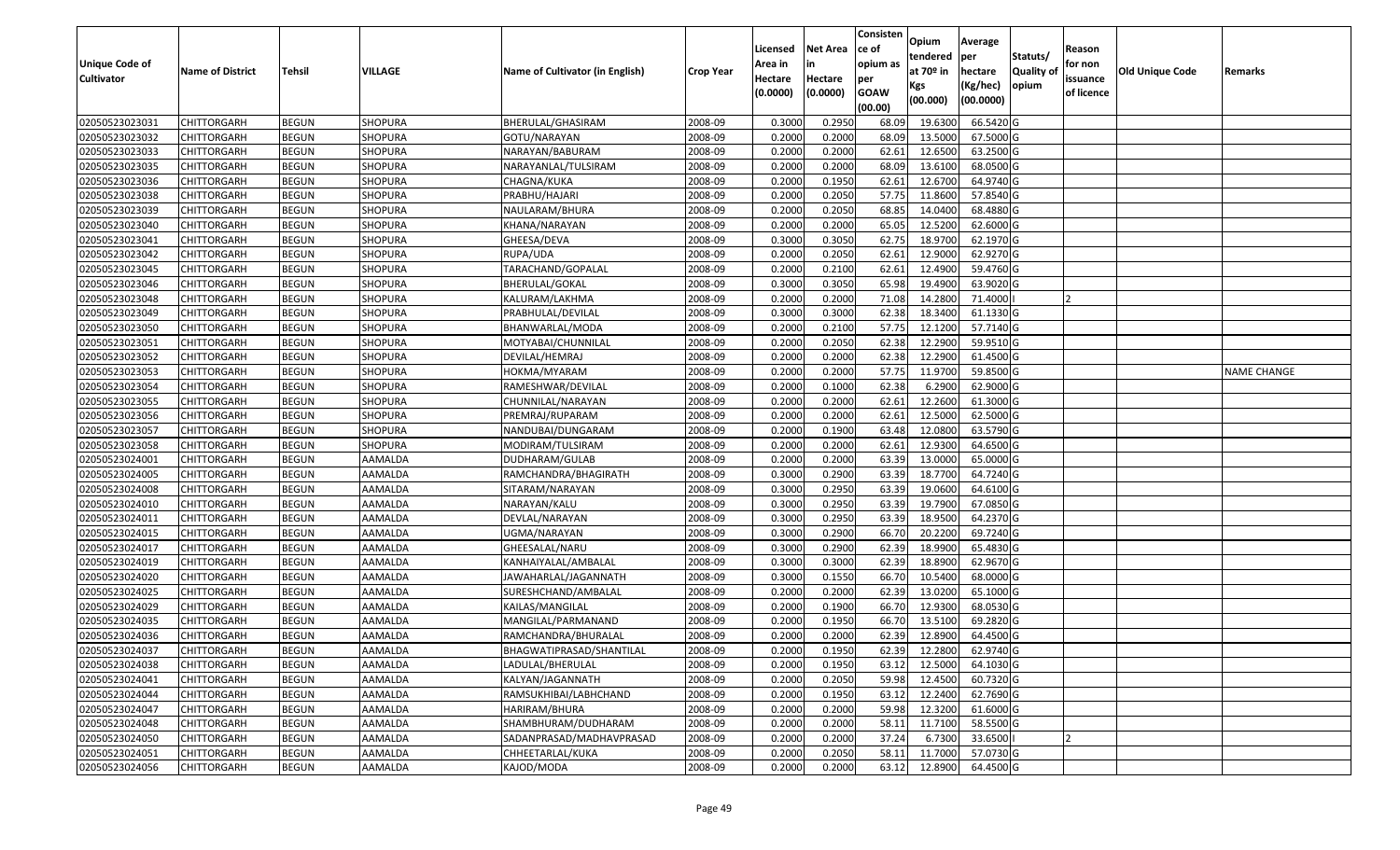| <b>Unique Code of</b><br><b>Cultivator</b> | <b>Name of District</b> | <b>Tehsil</b> | VILLAGE          | Name of Cultivator (in English) | <b>Crop Year</b> | Licensed<br>Area in<br>Hectare<br>(0.0000) | <b>Net Area</b><br>in<br>Hectare<br>(0.0000) | Consisten<br>ce of<br>opium as<br>per<br><b>GOAW</b><br>(00.00) | Opium<br>tendered<br>at 70º in<br>Kgs<br>(00.000) | Average<br>per<br>hectare<br>(Kg/hec)<br>(00.0000) | Statuts/<br>Quality of<br>opium | Reason<br>for non<br>issuance<br>of licence | <b>Old Unique Code</b> | Remarks                                        |
|--------------------------------------------|-------------------------|---------------|------------------|---------------------------------|------------------|--------------------------------------------|----------------------------------------------|-----------------------------------------------------------------|---------------------------------------------------|----------------------------------------------------|---------------------------------|---------------------------------------------|------------------------|------------------------------------------------|
| 02050523024060                             | CHITTORGARH             | <b>BEGUN</b>  | AAMALDA          | DHAPUBAI/JAGDISH                | 2008-09          | 0.3000                                     | 0.2950                                       | 66.70                                                           | 21.3000                                           | 72.2030 G                                          |                                 |                                             | 02050523042003         | TRANSFER / TRNSFER /<br>UMAR KI KHAL (BENGUN)  |
| 02050523025001                             | CHITTORGARH             | <b>BEGUN</b>  | <b>JALAMPURA</b> | KASHIRAM/MEGHA                  | 2008-09          | 0.2000                                     | 0.2000                                       | 61.50                                                           | 12.5200                                           | 62.6000 G                                          |                                 |                                             |                        |                                                |
| 02050523025002                             | CHITTORGARH             | <b>BEGUN</b>  | JALAMPURA        | RUPLAL/MODA                     | 2008-09          | 0.2000                                     | 0.2050                                       | 61.50                                                           | 12.8600                                           | 62.7320 G                                          |                                 |                                             |                        |                                                |
| 02050523025003                             | CHITTORGARH             | <b>BEGUN</b>  | JALAMPURA        | LABHCHAND/GOKAL                 | 2008-09          | 0.2000                                     | 0.2000                                       | 65.63                                                           | 12.9700                                           | 64.8500 G                                          |                                 |                                             |                        |                                                |
| 02050523025005                             | CHITTORGARH             | <b>BEGUN</b>  | JALAMPURA        | DHAPUBAI/HAJARI                 | 2008-09          | 0.2000                                     | 0.1900                                       | 56.95                                                           | 2.6200                                            | 13.7890 G                                          |                                 |                                             |                        |                                                |
| 02050523025006                             | CHITTORGARH             | <b>BEGUN</b>  | <b>JALAMPURA</b> | BHANWARIBAI/SHRAWAN             | 2008-09          | 0.3000                                     | 0.2000                                       | 61.50                                                           | 12.3500                                           | 61.7500 G                                          |                                 |                                             |                        |                                                |
| 02050523025007                             | <b>CHITTORGARH</b>      | <b>BEGUN</b>  | JALAMPURA        | MOHANLAL/DEVILAL TELI           | 2008-09          | 0.3000                                     | 0.3000                                       | 61.50                                                           | 18.7000                                           | 62.3330 G                                          |                                 |                                             |                        |                                                |
| 02050523025008                             | <b>CHITTORGARH</b>      | <b>BEGUN</b>  | JALAMPURA        | CHHEETAR/LAKHMA                 | 2008-09          | 0.2000                                     | 0.1950                                       | 61.50                                                           | 12.1700                                           | 62.4100 G                                          |                                 |                                             |                        |                                                |
| 02050523025009                             | CHITTORGARH             | <b>BEGUN</b>  | JALAMPURA        | MADHO/LALU                      | 2008-09          | 0.2000                                     | 0.2000                                       | 65.63                                                           | 13.0800                                           | 65.4000 G                                          |                                 |                                             | 02050523042002         | TRANSFER / TRANSFER /<br>KHEDI NAL (BENGUN)    |
| 02050523026002                             | CHITTORGARH             | <b>BEGUN</b>  | ANOPPURA KAKAJI  | LAXMAN/JEETMAL                  | 2008-09          | 0.3000                                     | 0.3000                                       | 65.48                                                           | 19.4800                                           | 64.9330 G                                          |                                 |                                             |                        |                                                |
| 02050523026003                             | CHITTORGARH             | <b>BEGUN</b>  | ANOPPURA KAKAJI  | DEVILAL/BHOLA                   | 2008-09          | 0.2000                                     | 0.1950                                       | 62.88                                                           | 12.4100                                           | 63.6410 G                                          |                                 |                                             |                        |                                                |
| 02050523026005                             | CHITTORGARH             | <b>BEGUN</b>  | ANOPPURA KAKAJI  | DUNGALAL/DEVA DHAKAD            | 2008-09          | 0.3000                                     | 0.2950                                       | 60.3                                                            | 18.2000                                           | 61.6950 G                                          |                                 |                                             |                        |                                                |
| 02050523026006                             | CHITTORGARH             | <b>BEGUN</b>  | ANOPPURA KAKAJI  | SHOCHAND/DHANNA                 | 2008-09          | 0.2000                                     | 0.2000                                       | 62.88                                                           | 12.9000                                           | 64.5000 G                                          |                                 |                                             |                        |                                                |
| 02050523026007                             | CHITTORGARH             | <b>BEGUN</b>  | ANOPPURA KAKAJI  | HARKUBAI/MOHAN                  | 2008-09          | 0.2000                                     | 0.1950                                       | 65.20                                                           | 12.7600                                           | 65.4360 G                                          |                                 |                                             |                        |                                                |
| 02050523026008                             | <b>CHITTORGARH</b>      | <b>BEGUN</b>  | ANOPPURA KAKAJI  | BHURA/RATNA                     | 2008-09          | 0.2000                                     | 0.2000                                       | 57.14                                                           | 5.2800                                            | 26.4000 G                                          |                                 |                                             |                        |                                                |
| 02050523026010                             | CHITTORGARH             | <b>BEGUN</b>  | ANOPPURA KAKAJI  | KAJOD/BHAGIRATH                 | 2008-09          | 0.2000                                     | 0.2000                                       | 62.88                                                           | 12.7900                                           | 63.9500 G                                          |                                 |                                             |                        |                                                |
| 02050523026011                             | CHITTORGARH             | <b>BEGUN</b>  | ANOPPURA KAKAJI  | PANNALAL/BHUWANA                | 2008-09          | 0.2000                                     | 0.2050                                       | 62.88                                                           | 12.8400                                           | 62.6340 G                                          |                                 |                                             |                        |                                                |
| 02050523026012                             | CHITTORGARH             | <b>BEGUN</b>  | ANOPPURA KAKAJI  | JETIBAI/PANNALAL                | 2008-09          | 0.2000                                     | 0.2000                                       | 62.88                                                           | 12.4700                                           | 62.3500 G                                          |                                 |                                             |                        |                                                |
| 02050523026015                             | CHITTORGARH             | <b>BEGUN</b>  | ANOPPURA KAKAJI  | SHANKARLAL/CHUNNILAL            | 2008-09          | 0.2000                                     | 0.2000                                       | 54.65                                                           | 11.0700                                           | 55.3500 G                                          |                                 |                                             |                        |                                                |
| 02050523026017                             | CHITTORGARH             | <b>BEGUN</b>  | ANOPPURA KAKAJI  | GHEESALAL/HARIRAM               | 2008-09          | 0.3000                                     | 0.3000                                       | 62.88                                                           | 19.2600                                           | 64.2000 G                                          |                                 |                                             | 02050523042001         | TRANSFER / TRANSFER /<br>UMAR KI KHAL (BENGUN) |
| 02050523027001                             | CHITTORGARH             | <b>BEGUN</b>  | CHARCHHA         | TULSIRAM/MOTI                   | 2008-09          | 0.2000                                     | 0.2050                                       | 57.14                                                           | 11.8200                                           | 57.6590 G                                          |                                 |                                             |                        |                                                |
| 02050523027002                             | CHITTORGARH             | <b>BEGUN</b>  | CHARCHHA         | NANDA/HEERA                     | 2008-09          | 0.2000                                     | 0.2000                                       | 60.78                                                           | 12.1400                                           | 60.7000 G                                          |                                 |                                             |                        |                                                |
| 02050523027004                             | CHITTORGARH             | <b>BEGUN</b>  | CHARCHHA         | NANDA/PYARA                     | 2008-09          | 0.2000                                     | 0.2050                                       | 60.78                                                           | 12.4600                                           | 60.7800 G                                          |                                 |                                             |                        |                                                |
| 02050523027005                             | <b>CHITTORGARH</b>      | <b>BEGUN</b>  | CHARCHHA         | <b>TULSIRAM/BHOLA</b>           | 2008-09          | 0.2000                                     | 0.2000                                       | 60.78                                                           | 11.7000                                           | 58.5000 G                                          |                                 |                                             |                        |                                                |
| 02050523027006                             | <b>CHITTORGARH</b>      | <b>BEGUN</b>  | CHARCHHA         | JAMNALAL/KERING                 | 2008-09          | 0.2000                                     | 0.2050                                       | 57.83                                                           | 12.2000                                           | 59.5120 G                                          |                                 |                                             |                        |                                                |
| 02050523027008                             | <b>CHITTORGARH</b>      | <b>BEGUN</b>  | CHARCHHA         | HAJARI/ONKAR                    | 2008-09          | 0.2000                                     | 0.2050                                       | 58.73                                                           | 12.1500                                           | 59.2680 G                                          |                                 |                                             |                        |                                                |
| 02050523027009                             | CHITTORGARH             | <b>BEGUN</b>  | CHARCHHA         | KANHAIYALAL/HEERA               | 2008-09          | 0.2000                                     | 0.2050                                       | 66.32                                                           | 13.7500                                           | 67.0730 G                                          |                                 |                                             |                        |                                                |
| 02050523027011                             | <b>CHITTORGARH</b>      | <b>BEGUN</b>  | CHARCHHA         | AMARCHAND/BHERULAL              | 2008-09          | 0.2000                                     | 0.2000                                       | 60.78                                                           | 12.4200                                           | 62.1000 G                                          |                                 |                                             |                        |                                                |
| 02050523027012                             | <b>CHITTORGARH</b>      | <b>BEGUN</b>  | CHARCHHA         | KHEMRAJ/NANJI                   | 2008-09          | 0.2000                                     | 0.2050                                       | 58.78                                                           | 11.6900                                           | 57.0240 G                                          |                                 |                                             |                        |                                                |
| 02050523027013                             | CHITTORGARH             | <b>BEGUN</b>  | CHARCHHA         | JAGANNATH/DEVILAL               | 2008-09          | 0.2000                                     | 0.2050                                       | 58.73                                                           | 12.2800                                           | 59.9020 G                                          |                                 |                                             |                        |                                                |
| 02050523028001                             | CHITTORGARH             | <b>BEGUN</b>  | PIPALDA BEGU     | RAMCHANDRA/ONKARLAL             | 2008-09          | 0.2000                                     | 0.1900                                       | 65.73                                                           | 12.6300                                           | 66.4740 G                                          |                                 |                                             |                        |                                                |
| 02050523028002                             | <b>CHITTORGARH</b>      | <b>BEGUN</b>  | PIPALDA BEGU     | MATHURA/ONKAR                   | 2008-09          | 0.2000                                     | 0.2000                                       | 62.60                                                           | 13.3400                                           | 66.7000 G                                          |                                 |                                             |                        |                                                |
| 02050523028006                             | <b>CHITTORGARH</b>      | <b>BEGUN</b>  | PIPALDA BEGU     | KUKALAL/TEKCHAND                | 2008-09          | 0.2000                                     | 0.2000                                       | 65.36                                                           | 13.5400                                           | 67.7000 G                                          |                                 |                                             |                        |                                                |
| 02050523028007                             | <b>CHITTORGARH</b>      | <b>BEGUN</b>  | PIPALDA BEGU     | SHYAMLAL/AASHARAM               | 2008-09          | 0.2000                                     | 0.1850                                       | 65.60                                                           | 12.2200                                           | 66.0540 G                                          |                                 |                                             |                        |                                                |
| 02050523028008                             | CHITTORGARH             | <b>BEGUN</b>  | PIPALDA BEGU     | MADANLAL/AASHARAM               | 2008-09          | 0.2000                                     | 0.1900                                       | 65.60                                                           | 12.7200                                           | 66.9470 G                                          |                                 |                                             |                        |                                                |
| 02050523028009                             | CHITTORGARH             | <b>BEGUN</b>  | PIPALDA BEGU     | RATNA/SURJA                     | 2008-09          | 0.2000                                     | 0.1900                                       | 65.36                                                           | 12.8500                                           | 67.6320 G                                          |                                 |                                             |                        |                                                |
| 02050523028010                             | <b>CHITTORGARH</b>      | <b>BEGUN</b>  | PIPALDA BEGU     | MOHAN/KUKA REGAR                | 2008-09          | 0.2000                                     | 0.1950                                       | 65.60                                                           | 13.2100                                           | 67.7440 G                                          |                                 |                                             |                        |                                                |
| 02050523028012                             | <b>CHITTORGARH</b>      | <b>BEGUN</b>  | PIPALDA BEGU     | PRABHULAL/RAMCHANDRA            | 2008-09          | 0.2000                                     | 0.2050                                       | 62.24                                                           | 12.8800                                           | 62.8290 G                                          |                                 |                                             |                        |                                                |
| 02050523028013                             | CHITTORGARH             | <b>BEGUN</b>  | PIPALDA BEGU     | BHURALAL/RAMLAL                 | 2008-09          | 0.2000                                     | 0.1950                                       | 65.72                                                           | 13.4000                                           | 68.7180 G                                          |                                 |                                             |                        |                                                |
| 02050523028015                             | CHITTORGARH             | <b>BEGUN</b>  | PIPALDA BEGU     | RAMCHANDRA/UDAIRAM              | 2008-09          | 0.2000                                     | 0.1000                                       | 62.24                                                           | 6.2900                                            | 62.9000 G                                          |                                 |                                             |                        |                                                |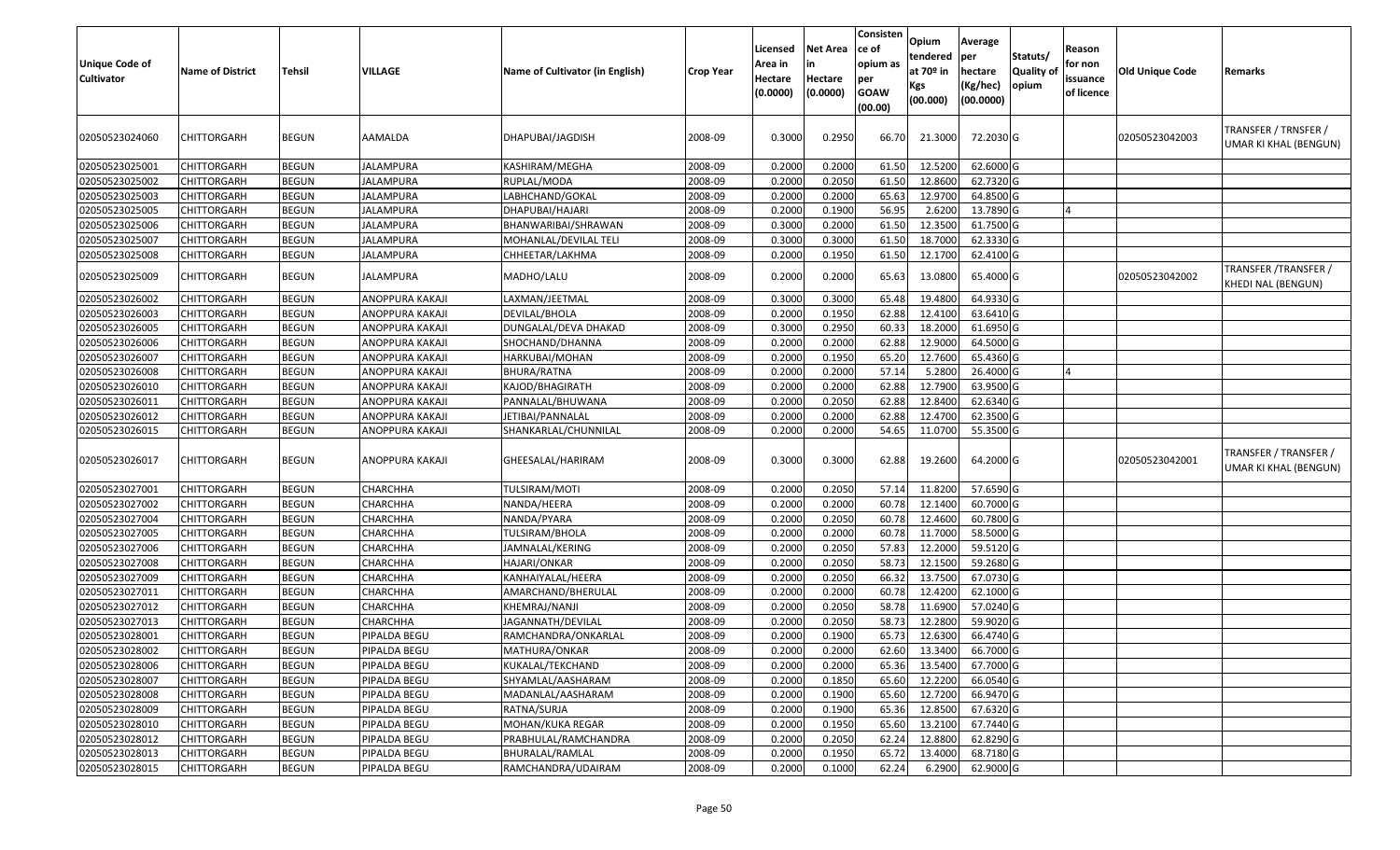| <b>Unique Code of</b><br><b>Cultivator</b> | <b>Name of District</b> | <b>Tehsil</b> | VILLAGE          | Name of Cultivator (in English)       | <b>Crop Year</b> | Licensed<br>Area in<br>Hectare<br>(0.0000) | <b>Net Area</b><br>in<br>Hectare<br>(0.0000) | Consisten<br>ce of<br>opium as<br>per<br><b>GOAW</b><br>(00.00) | Opium<br>tendered<br>at $70°$ in<br>Kgs<br>(00.000) | Average<br>per<br>hectare<br>(Kg/hec)<br>(00.0000) | Statuts/<br>Quality of<br>opium | Reason<br>for non<br>issuance<br>of licence | <b>Old Unique Code</b> | Remarks            |
|--------------------------------------------|-------------------------|---------------|------------------|---------------------------------------|------------------|--------------------------------------------|----------------------------------------------|-----------------------------------------------------------------|-----------------------------------------------------|----------------------------------------------------|---------------------------------|---------------------------------------------|------------------------|--------------------|
| 02050523028016                             | CHITTORGARH             | <b>BEGUN</b>  | PIPALDA BEGU     | RAMESHCHANDRA@RAMESHWAR/MIT<br>THULAL | 2008-09          | 0.2000                                     | 0.2000                                       | 60.39                                                           | 12.2500                                             | 61.2500 G                                          |                                 |                                             |                        |                    |
| 02050523028017                             | <b>CHITTORGARH</b>      | <b>BEGUN</b>  | PIPALDA BEGU     | MITTHULAL/HAJARI                      | 2008-09          | 0.2000                                     | 0.2000                                       | 62.73                                                           | 13.0400                                             | 65.2000 G                                          |                                 |                                             |                        |                    |
| 02050523028019                             | <b>CHITTORGARH</b>      | <b>BEGUN</b>  | PIPALDA BEGU     | SHAMBHULAL/MADHOLAL                   | 2008-09          | 0.2000                                     | 0.2000                                       | 62.24                                                           | 12.8300                                             | 64.1500 G                                          |                                 |                                             |                        |                    |
| 02050523028020                             | <b>CHITTORGARH</b>      | <b>BEGUN</b>  | PIPALDA BEGU     | JAMNALAL/AASHARAM                     | 2008-09          | 0.2000                                     | 0.1900                                       | 65.60                                                           | 12.7700                                             | 67.2110 G                                          |                                 |                                             |                        |                    |
| 02050523028021                             | <b>CHITTORGARH</b>      | <b>BEGUN</b>  | PIPALDA BEGU     | MEGHRAJ/AASHARAM                      | 2008-09          | 0.2000                                     | 0.2050                                       | 65.36                                                           | 13.9800                                             | 68.1950 G                                          |                                 |                                             |                        |                    |
| 02050523028022                             | CHITTORGARH             | <b>BEGUN</b>  | PIPALDA BEGU     | HARDEV/TOLU GURJAR                    | 2008-09          | 0.2000                                     | 0.1950                                       | 50.38                                                           | 3.5700                                              | 18.3080 G                                          |                                 |                                             |                        |                    |
| 02050523028024                             | CHITTORGARH             | <b>BEGUN</b>  | PIPALDA BEGU     | BADRI/NANALAL DHAKAD                  | 2008-09          | 0.2000                                     | 0.2000                                       | 65.36                                                           | 13.0500                                             | 65.2500 G                                          |                                 |                                             |                        |                    |
| 02050523028025                             | CHITTORGARH             | <b>BEGUN</b>  | PIPALDA BEGU     | HEERA/CHAMPA                          | 2008-09          | 0.2000                                     | 0.1950                                       | 62.24                                                           | 12.8400                                             | 65.8460 G                                          |                                 |                                             |                        |                    |
| 02050523028026                             | CHITTORGARH             | <b>BEGUN</b>  | PIPALDA BEGU     | DAULATRAM/DHANNALAL                   | 2008-09          | 0.2000                                     | 0.1950                                       | 62.24                                                           | 12.4200                                             | 63.6920 G                                          |                                 |                                             |                        |                    |
| 02050523029001                             | CHITTORGARH             | <b>BEGUN</b>  | <b>DORAI</b>     | MEGHRAJ/MODA                          | 2008-09          | 0.2000                                     | 0.0950                                       | 71.30                                                           | 6.6900                                              | 70.4210 G                                          |                                 |                                             |                        |                    |
| 02050523029004                             | CHITTORGARH             | <b>BEGUN</b>  | <b>DORAI</b>     | MODA/KHEMA                            | 2008-09          | 0.2000                                     | 0.2000                                       | 56.95                                                           | 10.9600                                             | 54.8000 G                                          |                                 |                                             |                        |                    |
| 02050523029005                             | CHITTORGARH             | <b>BEGUN</b>  | <b>DORAI</b>     | KASHIRAM/NARAYAN                      | 2008-09          | 0.3000                                     | 0.3000                                       | 56.95                                                           | 16.8400                                             | 56.1330 G                                          |                                 |                                             |                        |                    |
| 02050523029006                             | CHITTORGARH             | <b>BEGUN</b>  | <b>DORAI</b>     | CHUNNIBAI/RUPLAL                      | 2008-09          | 0.2000                                     | 0.2000                                       | 62.29                                                           | 11.7900                                             | 58.9500 G                                          |                                 |                                             |                        |                    |
| 02050523029008                             | CHITTORGARH             | <b>BEGUN</b>  | <b>DORAI</b>     | GODA/ONKAR                            | 2008-09          | 0.2000                                     | 0.2000                                       | 66.41                                                           | 13.4900                                             | 67.4500 G                                          |                                 |                                             |                        |                    |
| 02050523029013                             | CHITTORGARH             | <b>BEGUN</b>  | <b>DORAI</b>     | JAIRAM/GOKAL                          | 2008-09          | 0.2000                                     | 0.2000                                       | 65.63                                                           | 13.1700                                             | 65.8500 G                                          |                                 |                                             |                        |                    |
| 02050523029015                             | CHITTORGARH             | <b>BEGUN</b>  | <b>DORAI</b>     | BALIBAI/BHURA                         | 2008-09          | 0.2000                                     | 0.1950                                       | 52.62                                                           | 4.1100                                              | 21.0770 G                                          |                                 |                                             |                        |                    |
| 02050523029018                             | CHITTORGARH             | <b>BEGUN</b>  | <b>DORAI</b>     | CHAMPABAI/KAJOD                       | 2008-09          | 0.2000                                     | 0.2000                                       | 62.29                                                           | 12.5500                                             | 62.7500 G                                          |                                 |                                             |                        |                    |
| 02050523029020                             | <b>CHITTORGARH</b>      | <b>BEGUN</b>  | <b>DORAI</b>     | KANA/MODA                             | 2008-09          | 0.2000                                     | 0.1000                                       | 65.63                                                           | 6.5500                                              | 65.5000G                                           |                                 |                                             |                        |                    |
| 02050523029026                             | CHITTORGARH             | <b>BEGUN</b>  | <b>DORAI</b>     | BALU/MOTI                             | 2008-09          | 0.3000                                     | 0.2950                                       | 62.29                                                           | 18.6200                                             | 63.1190 G                                          |                                 |                                             |                        |                    |
| 02050523030002                             | CHITTORGARH             | <b>BEGUN</b>  | <b>MEGHPURA</b>  | NANALAL/MADHO                         | 2008-09          | 0.2000                                     | 0.2000                                       | 61.12                                                           | 12.4700                                             | 62.3500 G                                          |                                 |                                             |                        | <b>NAME CHANGE</b> |
| 02050523030009                             | CHITTORGARH             | <b>BEGUN</b>  | <b>MEGHPURA</b>  | PYARCHAND/BARDICHAND                  | 2008-09          | 0.2000                                     | 0.1950                                       | 62.21                                                           | 3.3700                                              | 17.2820 G                                          |                                 |                                             |                        |                    |
| 02050523030010                             | CHITTORGARH             | <b>BEGUN</b>  | MEGHPURA         | RAMCHANDRA/A.S.BHAGWAN/BHARN<br>AL    | 2008-09          | 0.2000                                     | 0.1250                                       | 64.28                                                           | 7.9500                                              | 63.6000 G                                          |                                 |                                             |                        |                    |
| 02050523030011                             | <b>CHITTORGARH</b>      | <b>BEGUN</b>  | <b>MEGHPURA</b>  | SUNDARBAI/PARMANAND                   | 2008-09          | 0.2000                                     | 0.1850                                       | 55.41                                                           | 10.4100                                             | 56.2700 G                                          |                                 |                                             |                        |                    |
| 02050523030016                             | <b>CHITTORGARH</b>      | <b>BEGUN</b>  | <b>MEGHPURA</b>  | KANHAIYALAL/SHANKARLAL                | 2008-09          | 0.2000                                     | 0.1950                                       | 62.21                                                           | 12.2500                                             | 62.8210 G                                          |                                 |                                             |                        |                    |
| 02050523030017                             | <b>CHITTORGARH</b>      | <b>BEGUN</b>  | <b>MEGHPURA</b>  | MOTYABAI/KISHNA                       | 2008-09          | 0.2000                                     | 0.0200                                       | 62.21                                                           | 1.2300                                              | 61.5000 G                                          |                                 |                                             |                        |                    |
| 02050523030019                             | CHITTORGARH             | <b>BEGUN</b>  | MEGHPURA         | GATTUBAI/BHAGIRATH                    | 2008-09          | 0.3000                                     | 0.2950                                       | 59.25                                                           | 17.5000                                             | 59.3220                                            |                                 | ר ا                                         |                        |                    |
| 02050523030020                             | CHITTORGARH             | <b>BEGUN</b>  | MEGHPURA         | JAGDISH/MADHO                         | 2008-09          | 0.2000                                     | 0.2050                                       | 62.21                                                           | 12.7200                                             | 62.0490 G                                          |                                 |                                             |                        |                    |
| 02050523030022                             | CHITTORGARH             | <b>BEGUN</b>  | <b>MEGHPURA</b>  | CHUNNILAL/KHEMA                       | 2008-09          | 0.2000                                     | 0.2000                                       | 62.21                                                           | 12.7000                                             | 63.5000 G                                          |                                 |                                             |                        |                    |
| 02050523030025                             | CHITTORGARH             | <b>BEGUN</b>  | <b>MEGHPURA</b>  | DEVILAL/BALU                          | 2008-09          | 0.2000                                     | 0.2000                                       | 60.15                                                           | 12.0300                                             | 60.1500 G                                          |                                 |                                             |                        |                    |
| 02050523031002                             | CHITTORGARH             | <b>BEGUN</b>  | MANDAWARI        | BHEEMRAJ/LAKHMA                       | 2008-09          | 0.2000                                     | 0.2000                                       | 63.48                                                           | 13.3200                                             | 66.6000G                                           |                                 |                                             |                        |                    |
| 02050523031006                             | CHITTORGARH             | <b>BEGUN</b>  | MANDAWARI        | HEERA/RUPA                            | 2008-09          | 0.2000                                     | 0.2000                                       | 61.82                                                           | 12.3900                                             | 61.9500 G                                          |                                 |                                             |                        |                    |
| 02050523031009                             | CHITTORGARH             | <b>BEGUN</b>  | MANDAWARI        | DEVILAL/GOKAL                         | 2008-09          | 0.2000                                     | 0.2050                                       | 63.48                                                           | 13.1900                                             | 64.3410G                                           |                                 |                                             |                        |                    |
| 02050523031010                             | CHITTORGARH             | <b>BEGUN</b>  | MANDAWARI        | HAJARI/NARAYAN                        | 2008-09          | 0.2000                                     | 0.1500                                       | 63.30                                                           | 9.7300                                              | 64.8670 G                                          |                                 |                                             |                        |                    |
| 02050523031011                             | CHITTORGARH             | <b>BEGUN</b>  | MANDAWARI        | KASTURIBAI/DEVILAL                    | 2008-09          | 0.2000                                     | 0.2000                                       | 58.22                                                           | 11.7000                                             | 58.5000 G                                          |                                 |                                             |                        |                    |
| 02050523031012                             | <b>CHITTORGARH</b>      | <b>BEGUN</b>  | MANDAWARI        | DEVILAL/BOTHLAL                       | 2008-09          | 0.2000                                     | 0.1950                                       | 58.22                                                           | 11.7400                                             | 60.2050 G                                          |                                 |                                             |                        |                    |
| 02050523031013                             | <b>CHITTORGARH</b>      | <b>BEGUN</b>  | MANDAWARI        | KANHAIYALAL/BHURAJI                   | 2008-09          | 0.2000                                     | 0.2000                                       | 61.82                                                           | 12.2200                                             | 61.1000 G                                          |                                 |                                             |                        |                    |
| 02050523031014                             | <b>CHITTORGARH</b>      | <b>BEGUN</b>  | MANDAWARI        | KAJODIBAI/KASHIRAM                    | 2008-09          | 0.2000                                     | 0.2000                                       | 61.82                                                           | 12.6200                                             | 63.1000 G                                          |                                 |                                             |                        |                    |
| 02050523031016                             | <b>CHITTORGARH</b>      | <b>BEGUN</b>  | <b>MANDAWARI</b> | RAMLAL/CHUNNILAL                      | 2008-09          | 0.2000                                     | 0.1950                                       | 47.19                                                           | 9.4700                                              | 48.5640 G                                          |                                 |                                             |                        |                    |
| 02050523031033                             | <b>CHITTORGARH</b>      | <b>BEGUN</b>  | MANDAWARI        | DHAPUBAI/KHEMA                        | 2008-09          | 0.2000                                     | 0.1900                                       | 58.22                                                           | 11.1100                                             | 58.4740 G                                          |                                 |                                             |                        |                    |
| 02050523032002                             | <b>CHITTORGARH</b>      | <b>BEGUN</b>  | PADAWAS          | <b>HAJARI/ONKAR</b>                   | 2008-09          | 0.3000                                     | 0.3000                                       | 61.12                                                           | 19.5500                                             | 65.1670 G                                          |                                 |                                             |                        |                    |
| 02050523032003                             | <b>CHITTORGARH</b>      | <b>BEGUN</b>  | PADAWAS          | GULAB/CHATURBHUJ                      | 2008-09          | 0.2000                                     | 0.1850                                       | 59.68                                                           | 11.0400                                             | 59.6760 G                                          |                                 |                                             |                        |                    |
| 02050523032004                             | <b>CHITTORGARH</b>      | <b>BEGUN</b>  | PADAWAS          | RAJIBAI/RODA                          | 2008-09          | 0.3000                                     | 0.3000                                       | 61.12                                                           | 19.0300                                             | 63.4330 G                                          |                                 |                                             |                        |                    |
| 02050523032005                             | CHITTORGARH             | <b>BEGUN</b>  | PADAWAS          | ONKARLAL/HUKMA                        | 2008-09          | 0.3000                                     | 0.2950                                       | 59.69                                                           | 17.9600                                             | 60.8810 G                                          |                                 |                                             |                        |                    |
| 02050523032008                             | <b>CHITTORGARH</b>      | <b>BEGUN</b>  | PADAWAS          | KESHARBAI/DEVILAL                     | 2008-09          | 0.2000                                     | 0.1900                                       | 61.12                                                           | 11.7300                                             | 61.7370 G                                          |                                 |                                             |                        |                    |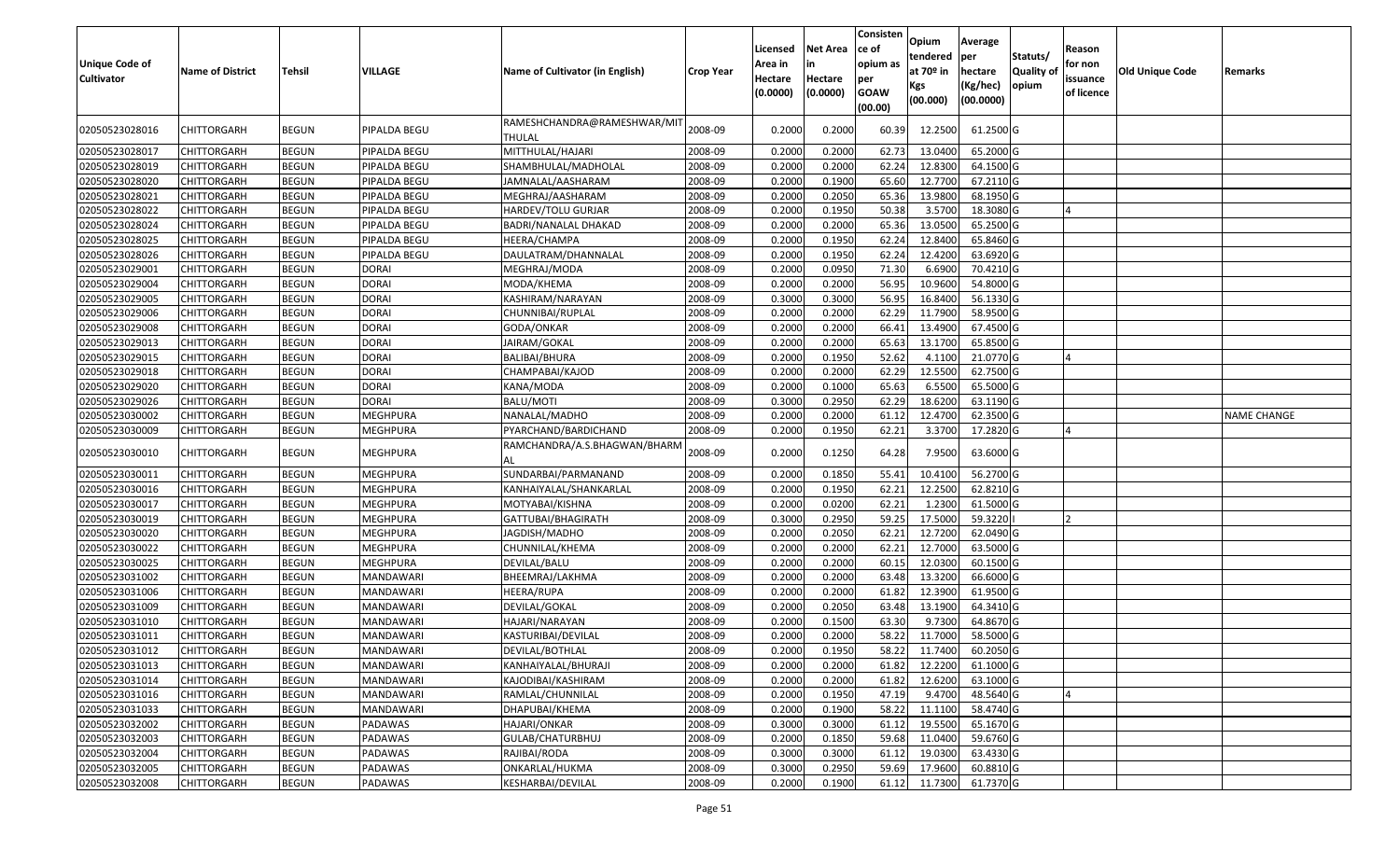|                                            |                         |               |                      |                                 |                  | Licensed                       | <b>Net Area</b>     | Consisten<br>ce of             | Opium<br>tendered              | Average<br>per                   | Statuts/            | Reason                            |                        |                    |
|--------------------------------------------|-------------------------|---------------|----------------------|---------------------------------|------------------|--------------------------------|---------------------|--------------------------------|--------------------------------|----------------------------------|---------------------|-----------------------------------|------------------------|--------------------|
| <b>Unique Code of</b><br><b>Cultivator</b> | <b>Name of District</b> | <b>Tehsil</b> | <b>VILLAGE</b>       | Name of Cultivator (in English) | <b>Crop Year</b> | Area in<br>Hectare<br>(0.0000) | Hectare<br>(0.0000) | opium as<br>per<br><b>GOAW</b> | at $70°$ in<br>Kgs<br>(00.000) | hectare<br>(Kg/hec)<br>(00.0000) | Quality of<br>opium | for non<br>issuance<br>of licence | <b>Old Unique Code</b> | Remarks            |
|                                            |                         |               |                      |                                 |                  |                                |                     | (00.00)                        |                                |                                  |                     |                                   |                        |                    |
| 02050523032009                             | <b>CHITTORGARH</b>      | <b>BEGUN</b>  | PADAWAS              | BALU/CHIMANA                    | 2008-09          | 0.2000                         | 0.2000              | 59.68                          | 12.0900                        | 60.4500 G                        |                     |                                   |                        |                    |
| 02050523032010                             | CHITTORGARH             | <b>BEGUN</b>  | <b>PADAWAS</b>       | RUPA/PARTHU                     | 2008-09          | 0.2000                         | 0.1400              | 61.12                          | 8.3200                         | 59.4290 G                        |                     |                                   |                        |                    |
| 02050523032011                             | <b>CHITTORGARH</b>      | <b>BEGUN</b>  | PADAWAS              | MOHAN/UDA KHATI                 | 2008-09          | 0.2000                         | 0.1800              | 62.53                          | 11.2200                        | 62.3330 G                        |                     |                                   |                        |                    |
| 02050523032012                             | <b>CHITTORGARH</b>      | <b>BEGUN</b>  | <b>PADAWAS</b>       | SHANKARLAL/UDAILAL              | 2008-09          | 0.2000                         | 0.2000              | 59.68                          | 12.2500                        | 61.2500 G                        |                     |                                   |                        |                    |
| 02050523032013                             | <b>CHITTORGARH</b>      | <b>BEGUN</b>  | PADAWAS              | DAKHIBAI/KAJODLAL               | 2008-09          | 0.2000                         | 0.1950              | 60.14                          | 12.2500                        | 62.8210 G                        |                     |                                   |                        | NAME CHANGE        |
| 02050523032014                             | CHITTORGARH             | <b>BEGUN</b>  | PADAWAS              | KAJODIBAI/BHURA                 | 2008-09          | 0.3000                         | 0.2900              | 59.69                          | 17.4900                        | 60.3100 G                        |                     |                                   |                        |                    |
| 02050523032015                             | CHITTORGARH             | <b>BEGUN</b>  | PADAWAS              | GHEESIBAI/NARAYAN               | 2008-09          | 0.2000                         | 0.2050              | 64.28                          | 12.1700                        | 59.3660 G                        |                     |                                   |                        |                    |
| 02050523032016                             | <b>CHITTORGARH</b>      | <b>BEGUN</b>  | PADAWAS              | MADHOLAL/HEERALAL               | 2008-09          | 0.3000                         | 0.2950              | 60.1                           | 17.8000                        | 60.3390 G                        |                     |                                   |                        |                    |
| 02050523032018                             | <b>CHITTORGARH</b>      | <b>BEGUN</b>  | PADAWAS              | BHUWANA/PANNA                   | 2008-09          | 0.2000                         | 0.2000              | 60.1                           | 12.1200                        | 60.6000 G                        |                     |                                   |                        |                    |
| 02050523032019                             | CHITTORGARH             | <b>BEGUN</b>  | PADAWAS              | AASHARAM/DALLA                  | 2008-09          | 0.2000                         | 0.2000              | 59.69                          | 12.2500                        | 61.2500 G                        |                     |                                   |                        |                    |
| 02050523032020                             | <b>CHITTORGARH</b>      | <b>BEGUN</b>  | <b>PADAWAS</b>       | BHANWARSINGH/TEJSINGH           | 2008-09          | 0.2000                         | 0.0000              | 0.00                           | 0.0000                         | $0.0000$ F                       |                     |                                   |                        |                    |
| 02050523032022                             | <b>CHITTORGARH</b>      | <b>BEGUN</b>  | PADAWAS              | DEVLAL/HUKMA                    | 2008-09          | 0.2000                         | 0.1900              | 59.69                          | 11.4700                        | 60.3680 G                        |                     |                                   |                        |                    |
| 02050523032023                             | <b>CHITTORGARH</b>      | <b>BEGUN</b>  | PADAWAS              | KISHANLAL/PYARA                 | 2008-09          | 0.2000                         | 0.1800              | 62.53                          | 11.6100                        | 64.5000 G                        |                     |                                   |                        |                    |
| 02050523032024                             | <b>CHITTORGARH</b>      | <b>BEGUN</b>  | PADAWAS              | SHANKAR/PYARA                   | 2008-09          | 0.3000                         | 0.2900              | 59.69                          | 17.9800                        | 62.0000 G                        |                     |                                   |                        |                    |
| 02050523033001                             | <b>CHITTORGARH</b>      | <b>BEGUN</b>  | JODHA PATEL KI KHERI | NANDA/RAMA                      | 2008-09          | 0.2000                         | 0.1950              | 60.62                          | 12.3200                        | 63.1790 G                        |                     |                                   |                        |                    |
| 02050523033002                             | <b>CHITTORGARH</b>      | <b>BEGUN</b>  | JODHA PATEL KI KHERI | JAGANNATH/SALAG                 | 2008-09          | 0.2000                         | 0.2000              | 66.41                          | 13.3000                        | 66.5000G                         |                     |                                   |                        |                    |
| 02050523033003                             | <b>CHITTORGARH</b>      | <b>BEGUN</b>  | JODHA PATEL KI KHERI | SUKHRAM/BHERU                   | 2008-09          | 0.2000                         | 0.1950              | 62.25                          | 12.3000                        | 63.0770 G                        |                     |                                   |                        |                    |
| 02050523033004                             | <b>CHITTORGARH</b>      | <b>BEGUN</b>  | JODHA PATEL KI KHERI | MANGILAL/A.S. CHATURBHUJ/UDA    | 2008-09          | 0.2000                         | 0.2000              | 62.25                          | 12.4900                        | 62.4500 G                        |                     |                                   |                        | <b>NAME CHANGE</b> |
| 02050523033005                             | CHITTORGARH             | <b>BEGUN</b>  | JODHA PATEL KI KHERI | MOHANLAL/DUNGA                  | 2008-09          | 0.2000                         | 0.2000              | 60.62                          | 12.5300                        | 62.6500 G                        |                     |                                   |                        |                    |
| 02050523033006                             | <b>CHITTORGARH</b>      | <b>BEGUN</b>  | JODHA PATEL KI KHERI | DAULIBAI/BALU                   | 2008-09          | 0.2000                         | 0.1950              | 66.4                           | 12.9100                        | 66.2050 G                        |                     |                                   |                        |                    |
| 02050523033007                             | <b>CHITTORGARH</b>      | <b>BEGUN</b>  | JODHA PATEL KI KHERI | DEVILAL/MOTILAL                 | 2008-09          | 0.2000                         | 0.1900              | 62.25                          | 12.3500                        | 65.0000 G                        |                     |                                   |                        |                    |
| 02050523033008                             | CHITTORGARH             | <b>BEGUN</b>  | JODHA PATEL KI KHERI | SHOCHAND/KUKA                   | 2008-09          | 0.2000                         | 0.1900              | 60.62                          | 11.6600                        | 61.3680 G                        |                     |                                   |                        | <b>NAME CHANGE</b> |
| 02050523033011                             | CHITTORGARH             | <b>BEGUN</b>  | JODHA PATEL KI KHERI | DEVILAL/BHURA                   | 2008-09          | 0.2000                         | 0.1900              | 62.2!                          | 11.8900                        | 62.5790 G                        |                     |                                   |                        |                    |
| 02050523033012                             | <b>CHITTORGARH</b>      | <b>BEGUN</b>  | JODHA PATEL KI KHERI | BALU/LAKHMA                     | 2008-09          | 0.2000                         | 0.1950              | 62.2!                          | 12.1700                        | 62.4100 G                        |                     |                                   |                        |                    |
| 02050523033013                             | <b>CHITTORGARH</b>      | <b>BEGUN</b>  | JODHA PATEL KI KHERI | BANSHILAL/UDA                   | 2008-09          | 0.2000                         | 0.2000              | 66.4                           | 13.5300                        | 67.6500 G                        |                     |                                   |                        |                    |
| 02050523033014                             | <b>CHITTORGARH</b>      | <b>BEGUN</b>  | JODHA PATEL KI KHERI | MANGILAL/MADHU                  | 2008-09          | 0.2000                         | 0.1950              | 55.13                          | 3.5500                         | 18.2050 G                        |                     | ıΔ                                |                        |                    |
| 02050523033015                             | <b>CHITTORGARH</b>      | <b>BEGUN</b>  | JODHA PATEL KI KHERI | RAMESHWARLAL/MADHU              | 2008-09          | 0.2000                         | 0.2000              | 66.41                          | 13.0200                        | 65.1000 G                        |                     |                                   |                        |                    |
| 02050523033016                             | <b>CHITTORGARH</b>      | <b>BEGUN</b>  | JODHA PATEL KI KHERI | MANGILAL/GOKAL                  | 2008-09          | 0.2000                         | 0.1950              | 61.83                          | 12.2000                        | 62.5640 G                        |                     |                                   |                        |                    |
| 02050523033017                             | <b>CHITTORGARH</b>      | <b>BEGUN</b>  | JODHA PATEL KI KHERI | DHANNA/SALAG                    | 2008-09          | 0.3000                         | 0.2950              | 61.83                          | 18.8900                        | 64.0340 G                        |                     |                                   |                        |                    |
| 02050523033018                             | <b>CHITTORGARH</b>      | <b>BEGUN</b>  | JODHA PATEL KI KHERI | DEVILAL/CHUNNILAL               | 2008-09          | 0.2000                         | 0.2000              | 61.83                          | 12.4900                        | 62.4500 G                        |                     |                                   |                        |                    |
| 02050523033019                             | CHITTORGARH             | <b>BEGUN</b>  | JODHA PATEL KI KHERI | PYARCHAND/MIYACHAND             | 2008-09          | 0.2000                         | 0.2100              | 61.83                          | 13.3000                        | 63.3330 G                        |                     |                                   |                        |                    |
| 02050523033021                             | CHITTORGARH             | <b>BEGUN</b>  | JODHA PATEL KI KHERI | KANHAIYALAL/SHOCHANDRA          | 2008-09          | 0.3000                         | 0.3000              | 61.8                           | 18.8300                        | 62.7670 G                        |                     |                                   |                        |                    |
| 02050523033022                             | <b>CHITTORGARH</b>      | <b>BEGUN</b>  | JODHA PATEL KI KHERI | KANAHAIYALAL/UDA                | 2008-09          | 0.2000                         | 0.2050              | 28.86                          | 2.0000                         | $9.7560$ G                       |                     |                                   |                        |                    |
| 02050523033023                             | <b>CHITTORGARH</b>      | <b>BEGUN</b>  | JODHA PATEL KI KHERI | MEGHA/DUNGA                     | 2008-09          | 0.2000                         | 0.2000              | 42.24                          | 2.7700                         | 13.8500 G                        |                     | IΔ                                |                        |                    |
| 02050523033024                             | CHITTORGARH             | <b>BEGUN</b>  | JODHA PATEL KI KHERI | RAMESHKANWAR/SHYAMSINGH         | 2008-09          | 0.2000                         | 0.2050              | 62.25                          | 12.7400                        | 62.1460 G                        |                     |                                   |                        |                    |
| 02050523033028                             | <b>CHITTORGARH</b>      | <b>BEGUN</b>  | JODHA PATEL KI KHERI | KISNIBAI/VENA                   | 2008-09          | 0.2000                         | 0.1950              | 62.29                          | 12.5900                        | 64.5640 G                        |                     |                                   |                        |                    |
| 02050523033029                             | <b>CHITTORGARH</b>      | <b>BEGUN</b>  | JODHA PATEL KI KHERI | MANGILAL/HEERA                  | 2008-09          | 0.3000                         | 0.2950              | 55.13                          | 16.8700                        | 57.1860 G                        |                     | 8                                 |                        |                    |
| 02050523034001                             | <b>CHITTORGARH</b>      | <b>BEGUN</b>  | NAYA GAAV MALKA      | CHUNNILAL/ONKAR                 | 2008-09          | 0.2000                         | 0.1950              | 62.53                          | 12.6900                        | 65.0770 G                        |                     |                                   |                        |                    |
| 02050523034002                             | <b>CHITTORGARH</b>      | <b>BEGUN</b>  | NAYA GAAV MALKA      | JAMKUBAI/RUPA                   | 2008-09          | 0.2000                         | 0.1900              | 64.89                          | 12.5500                        | 66.0530 G                        |                     |                                   |                        |                    |
| 02050523034004                             | <b>CHITTORGARH</b>      | <b>BEGUN</b>  | NAYA GAAV MALKA      | KUKA/PEMA                       | 2008-09          | 0.2000                         | 0.2050              | 62.53                          | 13.5300                        | 66.0000 G                        |                     |                                   |                        |                    |
| 02050523034005                             | CHITTORGARH             | <b>BEGUN</b>  | NAYA GAAV MALKA      | GHEESIBAI/KISHNA                | 2008-09          | 0.2000                         | 0.2000              | 59.72                          | 12.0600                        | 60.3000 G                        |                     |                                   |                        |                    |
| 02050523034006                             | <b>CHITTORGARH</b>      | <b>BEGUN</b>  | NAYA GAAV MALKA      | NANDUBAI/DHULICHAND             | 2008-09          | 0.3000                         | 0.2900              | 62.53                          | 18.9400                        | 65.3100 G                        |                     |                                   |                        |                    |
| 02050523034007                             | <b>CHITTORGARH</b>      | <b>BEGUN</b>  | NAYA GAAV MALKA      | DEVILAL/GOKAL                   | 2008-09          | 0.3000                         | 0.3000              | 59.72                          | 18.7000                        | 62.3330 G                        |                     |                                   |                        |                    |
| 02050523034008                             | <b>CHITTORGARH</b>      | <b>BEGUN</b>  | NAYA GAAV MALKA      | PYARA/PEMA                      | 2008-09          | 0.2000                         | 0.2000              | 64.89                          | 13.4600                        | 67.3000 G                        |                     |                                   |                        |                    |
| 02050523035002                             | CHITTORGARH             | <b>BEGUN</b>  | RAJPURA CHENSINGH KA | JEETU/KERING                    | 2008-09          | 0.2000                         | 0.2000              | 59.39                          | 12.0700                        | 60.3500 G                        |                     |                                   |                        |                    |
| 02050523035003                             | <b>CHITTORGARH</b>      | <b>BEGUN</b>  | RAJPURA CHENSINGH KA | MOHANLAL/PYARCHAND              | 2008-09          | 0.2000                         | 0.1000              | 59.39                          | 6.3000                         | 63.0000 G                        |                     |                                   |                        |                    |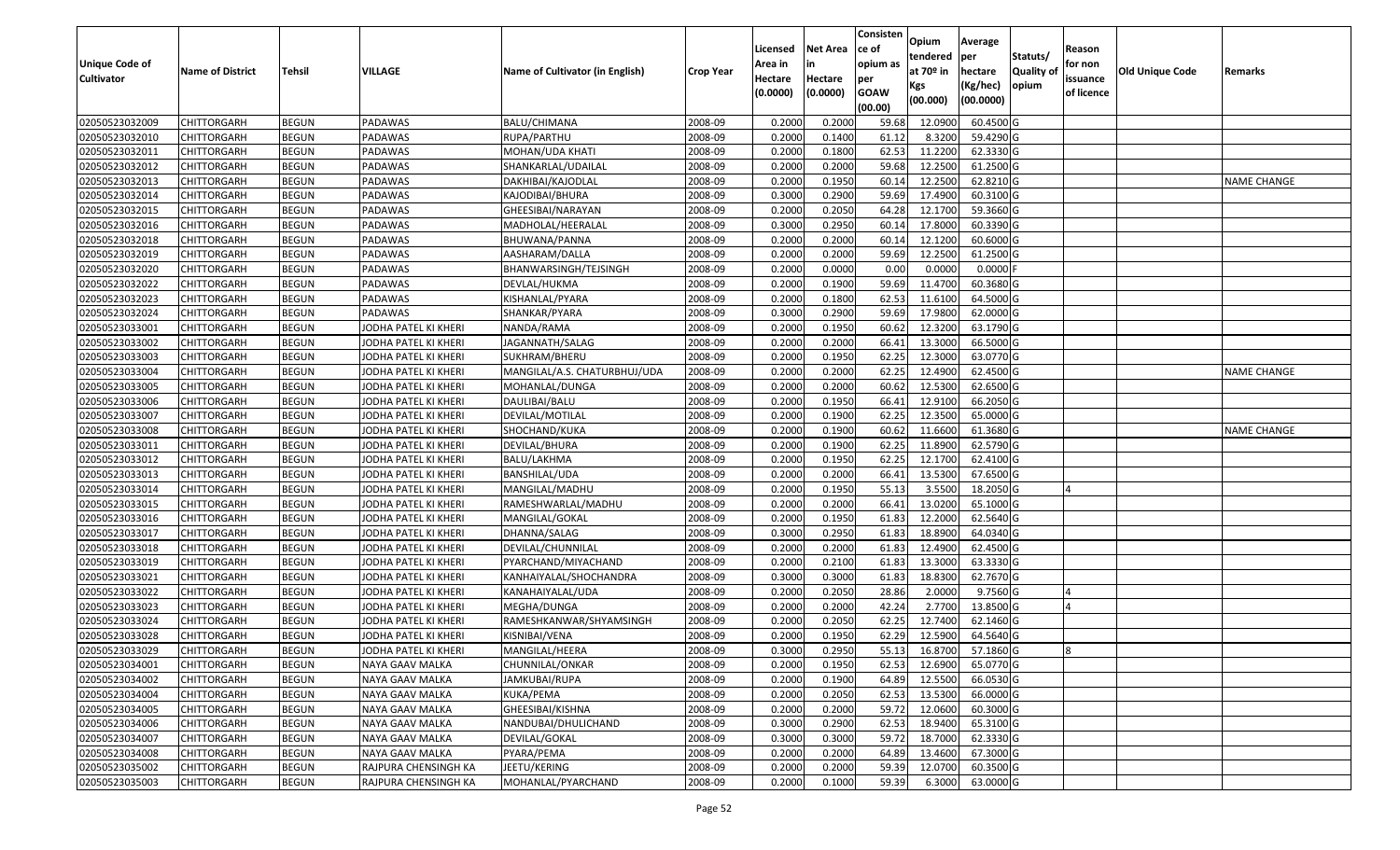| <b>Unique Code of</b><br><b>Cultivator</b> | <b>Name of District</b> | Tehsil       | VILLAGE              | Name of Cultivator (in English) | <b>Crop Year</b> | Licensed<br>Area in<br>Hectare<br>(0.0000) | <b>Net Area</b><br>in<br>Hectare<br>(0.0000) | Consisten<br>ce of<br>opium as<br>per<br><b>GOAW</b><br>(00.00) | Opium<br>tendered<br>at 70º in<br>Kgs<br>(00.000) | Average<br>per<br>hectare<br>(Kg/hec)<br>(00.0000) | Statuts/<br>Quality of<br>opium | Reason<br>for non<br>issuance<br>of licence | <b>Old Unique Code</b> | Remarks                                    |
|--------------------------------------------|-------------------------|--------------|----------------------|---------------------------------|------------------|--------------------------------------------|----------------------------------------------|-----------------------------------------------------------------|---------------------------------------------------|----------------------------------------------------|---------------------------------|---------------------------------------------|------------------------|--------------------------------------------|
| 02050523035006                             | <b>CHITTORGARH</b>      | <b>BEGUN</b> | RAJPURA CHENSINGH KA | CHUNNIBAI/BHANWARLAL            | 2008-09          | 0.2000                                     | 0.2000                                       | 62.85                                                           | 12.3300                                           | 61.6500 G                                          |                                 |                                             |                        |                                            |
| 02050523035009                             | CHITTORGARH             | <b>BEGUN</b> | RAJPURA CHENSINGH KA | KUSHAL/PANNA                    | 2008-09          | 0.2000                                     | 0.2050                                       | 62.85                                                           | 13.6600                                           | 66.6340 G                                          |                                 |                                             |                        |                                            |
| 02050523035011                             | CHITTORGARH             | <b>BEGUN</b> | RAJPURA CHENSINGH KA | RAMLAL/HARIRAM                  | 2008-09          | 0.2000                                     | 0.1950                                       | 62.85                                                           | 11.7700                                           | 60.3590 G                                          |                                 |                                             |                        |                                            |
| 02050523035012                             | <b>CHITTORGARH</b>      | <b>BEGUN</b> | RAJPURA CHENSINGH KA | DAULIBAI/UDA                    | 2008-09          | 0.2000                                     | 0.1950                                       | 62.85                                                           | 12.2900                                           | 63.0260 G                                          |                                 |                                             |                        |                                            |
| 02050523035014                             | <b>CHITTORGARH</b>      | <b>BEGUN</b> | RAJPURA CHENSINGH KA | MANGILAL/MYACHAND               | 2008-09          | 0.2000                                     | 0.2000                                       | 59.39                                                           | 11.9900                                           | 59.9500 G                                          |                                 |                                             |                        |                                            |
| 02050523035017                             | <b>CHITTORGARH</b>      | <b>BEGUN</b> | RAJPURA CHENSINGH KA | GHEESA/NARAYAN                  | 2008-09          | 0.2000                                     | 0.1950                                       | 62.85                                                           | 12.2800                                           | 62.9740 G                                          |                                 |                                             |                        |                                            |
| 02050523035019                             | CHITTORGARH             | <b>BEGUN</b> | RAJPURA CHENSINGH KA | GHEESA/TODU                     | 2008-09          | 0.2000                                     | 0.2000                                       | 59.39                                                           | 12.3800                                           | 61.9000 G                                          |                                 |                                             |                        |                                            |
| 02050523036002                             | <b>CHITTORGARH</b>      | <b>BEGUN</b> | SHONAGAR             | DEVILAL/HEERA                   | 2008-09          | 0.2000                                     | 0.2000                                       | 61.53                                                           | 13.0900                                           | 65.4500 G                                          |                                 |                                             |                        |                                            |
| 02050523036006                             | <b>CHITTORGARH</b>      | <b>BEGUN</b> | SHONAGAR             | KALU/NARAYAN                    | 2008-09          | 0.3000                                     | 0.3050                                       | 58.22                                                           | 18.2000                                           | 59.6720 G                                          |                                 |                                             |                        |                                            |
| 02050523036008                             | <b>CHITTORGARH</b>      | <b>BEGUN</b> | SHONAGAR             | BHURA/MIYACHAND                 | 2008-09          | 0.2000                                     | 0.1950                                       | 61.53                                                           | 12.3100                                           | 63.1280 G                                          |                                 |                                             |                        |                                            |
| 02050523036010                             | <b>CHITTORGARH</b>      | <b>BEGUN</b> | SHONAGAR             | KASHIRAM/NANDA                  | 2008-09          | 0.2000                                     | 0.1900                                       | 61.53                                                           | 11.8300                                           | 62.2630 G                                          |                                 |                                             |                        |                                            |
| 02050523036014                             | <b>CHITTORGARH</b>      | <b>BEGUN</b> | SHONAGAR             | BALULAL/PANNA                   | 2008-09          | 0.3000                                     | 0.2950                                       | 58.22                                                           | 17.3000                                           | 58.6440 G                                          |                                 |                                             |                        |                                            |
| 02050523036015                             | <b>CHITTORGARH</b>      | <b>BEGUN</b> | SHONAGAR             | CHATURBHUJ/PANNA                | 2008-09          | 0.2000                                     | 0.1950                                       | 57.72                                                           | 11.4800                                           | 58.8720 G                                          |                                 |                                             |                        |                                            |
| 02050523036016                             | <b>CHITTORGARH</b>      | <b>BEGUN</b> | SHONAGAR             | GOPILAL/PANNALAL                | 2008-09          | 0.2000                                     | 0.2000                                       | 57.72                                                           | 11.8900                                           | 59.4500 G                                          |                                 |                                             |                        |                                            |
| 02050523036017                             | <b>CHITTORGARH</b>      | <b>BEGUN</b> | SHONAGAR             | GOKAL/CHAGNA                    | 2008-09          | 0.3000                                     | 0.3050                                       | 61.53                                                           | 18.8500                                           | 61.8030 G                                          |                                 |                                             |                        |                                            |
| 02050523036018                             | <b>CHITTORGARH</b>      | <b>BEGUN</b> | SHONAGAR             | KUKALAL/HARLAL                  | 2008-09          | 0.3000                                     | 0.3000                                       | 61.82                                                           | 18.7000                                           | 62.3330 G                                          |                                 |                                             |                        |                                            |
| 02050523036019                             | <b>CHITTORGARH</b>      | <b>BEGUN</b> | SHONAGAR             | NANDA/PYARA                     | 2008-09          | 0.2000                                     | 0.2000                                       | 52.18                                                           | 10.7200                                           | 53.6000 G                                          |                                 |                                             |                        |                                            |
| 02050523036024                             | <b>CHITTORGARH</b>      | <b>BEGUN</b> | SHONAGAR             | ONKAR/JAGANNATH                 | 2008-09          | 0.2000                                     | 0.2050                                       | 66.95                                                           | 14.5400                                           | 70.9270 G                                          |                                 |                                             |                        |                                            |
| 02050523036030                             | <b>CHITTORGARH</b>      | <b>BEGUN</b> | SHONAGAR             | MOJI/BALU                       | 2008-09          | 0.3000                                     | 0.3000                                       | 57.72                                                           | 18.7100                                           | 62.3670 G                                          |                                 |                                             |                        |                                            |
| 02050523036031                             | CHITTORGARH             | <b>BEGUN</b> | SHONAGAR             | SHAMBHU/DEVILAL                 | 2008-09          | 0.3000                                     | 0.3000                                       | 57.72                                                           | 5.0300                                            | 16.7670 G                                          |                                 |                                             |                        |                                            |
| 02050523036035                             | <b>CHITTORGARH</b>      | <b>BEGUN</b> | SHONAGAR             | ONKARLAL/HARLAL                 | 2008-09          | 0.2000                                     | 0.1950                                       | 67.42                                                           | 13.6000                                           | 69.7440 G                                          |                                 |                                             |                        |                                            |
| 02050523036040                             | <b>CHITTORGARH</b>      | <b>BEGUN</b> | SHONAGAR             | BHERU/LAKHMA                    | 2008-09          | 0.3000                                     | 0.2950                                       | 57.72                                                           | 17.2200                                           | 58.3730 G                                          |                                 |                                             |                        |                                            |
| 02050523036044                             | <b>CHITTORGARH</b>      | <b>BEGUN</b> | SHONAGAR             | KANA/LAXMAN                     | 2008-09          | 0.3000                                     | 0.2950                                       | 61.82                                                           | 18.3900                                           | 62.3390 G                                          |                                 |                                             |                        |                                            |
| 02050523037001                             | <b>CHITTORGARH</b>      | <b>BEGUN</b> | JAINAGAR             | BHANWARLAL/PYARCHAND            | 2008-09          | 0.2000                                     | 0.2000                                       | 64.54                                                           | 13.0700                                           | 65.3500 G                                          |                                 |                                             |                        |                                            |
| 02050523037002                             | <b>CHITTORGARH</b>      | <b>BEGUN</b> | <b>JAINAGAR</b>      | HEERA/PEMA                      | 2008-09          | 0.3000                                     | 0.3000                                       | 62.34                                                           | 18.9300                                           | 63.1000 G                                          |                                 |                                             |                        |                                            |
| 02050523037003                             | CHITTORGARH             | <b>BEGUN</b> | <b>JAINAGAR</b>      | ONKAR/CHATURBHUJ                | 2008-09          | 0.3000                                     | 0.0000                                       | 0.00                                                            | 0.0000                                            | 0.0000                                             |                                 |                                             |                        |                                            |
| 02050523037004                             | <b>CHITTORGARH</b>      | <b>BEGUN</b> | <b>JAINAGAR</b>      | MADHO/SALAGRAM                  | 2008-09          | 0.2000                                     | 0.1950                                       | 58.32                                                           | 11.3600                                           | 58.2560 G                                          |                                 |                                             |                        |                                            |
| 02050523037005                             | CHITTORGARH             | <b>BEGUN</b> | JAINAGAR             | PRITHVIRAJ/KANA                 | 2008-09          | 0.2000                                     | 0.2050                                       | 62.34                                                           | 12.9600                                           | 63.2200 G                                          |                                 |                                             |                        |                                            |
| 02050523037006                             | <b>CHITTORGARH</b>      | <b>BEGUN</b> | <b>JAINAGAR</b>      | PANNA/NARAYAN                   | 2008-09          | 0.2000                                     | 0.1950                                       | 62.34                                                           | 12.1900                                           | 62.5130 G                                          |                                 |                                             |                        |                                            |
| 02050523037007                             | <b>CHITTORGARH</b>      | <b>BEGUN</b> | <b>JAINAGAR</b>      | PYARCHAND/JAGANNATH             | 2008-09          | 0.3000                                     | 0.2950                                       | 62.34                                                           | 18.8700                                           | 63.9660 G                                          |                                 |                                             |                        |                                            |
| 02050523037008                             | <b>CHITTORGARH</b>      | <b>BEGUN</b> | <b>JAINAGAR</b>      | KAJOD/GOKAL-I                   | 2008-09          | 0.3000                                     | 0.2850                                       | 64.54                                                           | 18.9700                                           | 66.5610 G                                          |                                 |                                             |                        |                                            |
| 02050523037009                             | <b>CHITTORGARH</b>      | <b>BEGUN</b> | JAINAGAR             | DEVILAL/UDA                     | 2008-09          | 0.3000                                     | 0.2900                                       | 59.39                                                           | 17.2900                                           | 59.6210 G                                          |                                 |                                             |                        |                                            |
| 02050523037010                             | <b>CHITTORGARH</b>      | <b>BEGUN</b> | <b>JAINAGAR</b>      | NANDUBAI/CHUNNILAL              | 2008-09          | 0.2000                                     | 0.1550                                       | 62.34                                                           | 9.9500                                            | 64.1940 G                                          |                                 |                                             |                        |                                            |
| 02050523037014                             | <b>CHITTORGARH</b>      | <b>BEGUN</b> | <b>JAINAGAR</b>      | KASHIRAM/BHAGIRATH              | 2008-09          | 0.2000                                     | 0.1950                                       | 62.18                                                           | 12.2400                                           | 62.7690 G                                          |                                 |                                             |                        |                                            |
| 02050523037016                             | CHITTORGARH             | <b>BEGUN</b> | JAINAGAR             | PYARA/MOTI BADA                 | 2008-09          | 0.300                                      | 0.3000                                       | 62.18                                                           | 18.8600                                           | 62.8670 G                                          |                                 |                                             |                        |                                            |
| 02050523037019                             | <b>CHITTORGARH</b>      | <b>BEGUN</b> | JAINAGAR             | MANGILAL/HEERALAL               | 2008-09          | 0.3000                                     | 0.3050                                       | 59.15                                                           | 18.0700                                           | 59.2460 G                                          |                                 |                                             |                        |                                            |
| 02050523037020                             | <b>CHITTORGARH</b>      | <b>BEGUN</b> | <b>JAINAGAR</b>      | PYARIBAI/DEVRAM@DEVILAL         | 2008-09          | 0.2000                                     | 0.1800                                       | 62.18                                                           | 11.5800                                           | 64.3330 G                                          |                                 |                                             |                        |                                            |
| 02050523037023                             | <b>CHITTORGARH</b>      | <b>BEGUN</b> | JAINAGAR             | MANGILAL/MADHO                  | 2008-09          | 0.2000                                     | 0.2000                                       | 59.15                                                           | 12.3900                                           | 61.9500 G                                          |                                 |                                             |                        | TRANSFER / UMAR KI<br><b>KHAL (BENGUN)</b> |
| 02050523037024                             | <b>CHITTORGARH</b>      | <b>BEGUN</b> | <b>JAINAGAR</b>      | GHEESALAL/PYARA                 | 2008-09          | 0.3000                                     | 0.2900                                       | 62.18                                                           | 18.6600                                           | 64.3450 G                                          |                                 |                                             |                        |                                            |
| 02050523037025                             | <b>CHITTORGARH</b>      | <b>BEGUN</b> | JAINAGAR             | KANHAIYALAL/HARLAL              | 2008-09          | 0.2000                                     | 0.2000                                       | 62.18                                                           | 12.7500                                           | 63.7500 G                                          |                                 |                                             |                        |                                            |
| 02050523037026                             | <b>CHITTORGARH</b>      | <b>BEGUN</b> | JAINAGAR             | BHURA/NARAYAN                   | 2008-09          | 0.3000                                     | 0.2950                                       | 62.91                                                           | 18.4400                                           | 62.5080 G                                          |                                 |                                             |                        |                                            |
| 02050523037027                             | <b>CHITTORGARH</b>      | <b>BEGUN</b> | JAINAGAR             | NANALAL/BOTHLAL                 | 2008-09          | 0.2000                                     | 0.2000                                       | 62.91                                                           | 13.0500                                           | 65.2500 G                                          |                                 |                                             |                        |                                            |
| 02050523037028                             | <b>CHITTORGARH</b>      | <b>BEGUN</b> | JAINAGAR             | CHAGANLAL/PYARA                 | 2008-09          | 0.2000                                     | 0.2000                                       | 62.91                                                           | 12.7800                                           | 63.9000 G                                          |                                 |                                             |                        |                                            |
| 02050523037029                             | <b>CHITTORGARH</b>      | <b>BEGUN</b> | JAINAGAR             | BHANWARLAL/RUPA                 | 2008-09          | 0.3000                                     | 0.2900                                       | 62.80                                                           | 18.4600                                           | 63.6550 G                                          |                                 |                                             |                        |                                            |
| 02050523037030                             | <b>CHITTORGARH</b>      | <b>BEGUN</b> | JAINAGAR             | PRABHU/UDA                      | 2008-09          | 0.2000                                     | 0.1950                                       | 59.15                                                           | 11.9000                                           | 61.0260 G                                          |                                 |                                             |                        |                                            |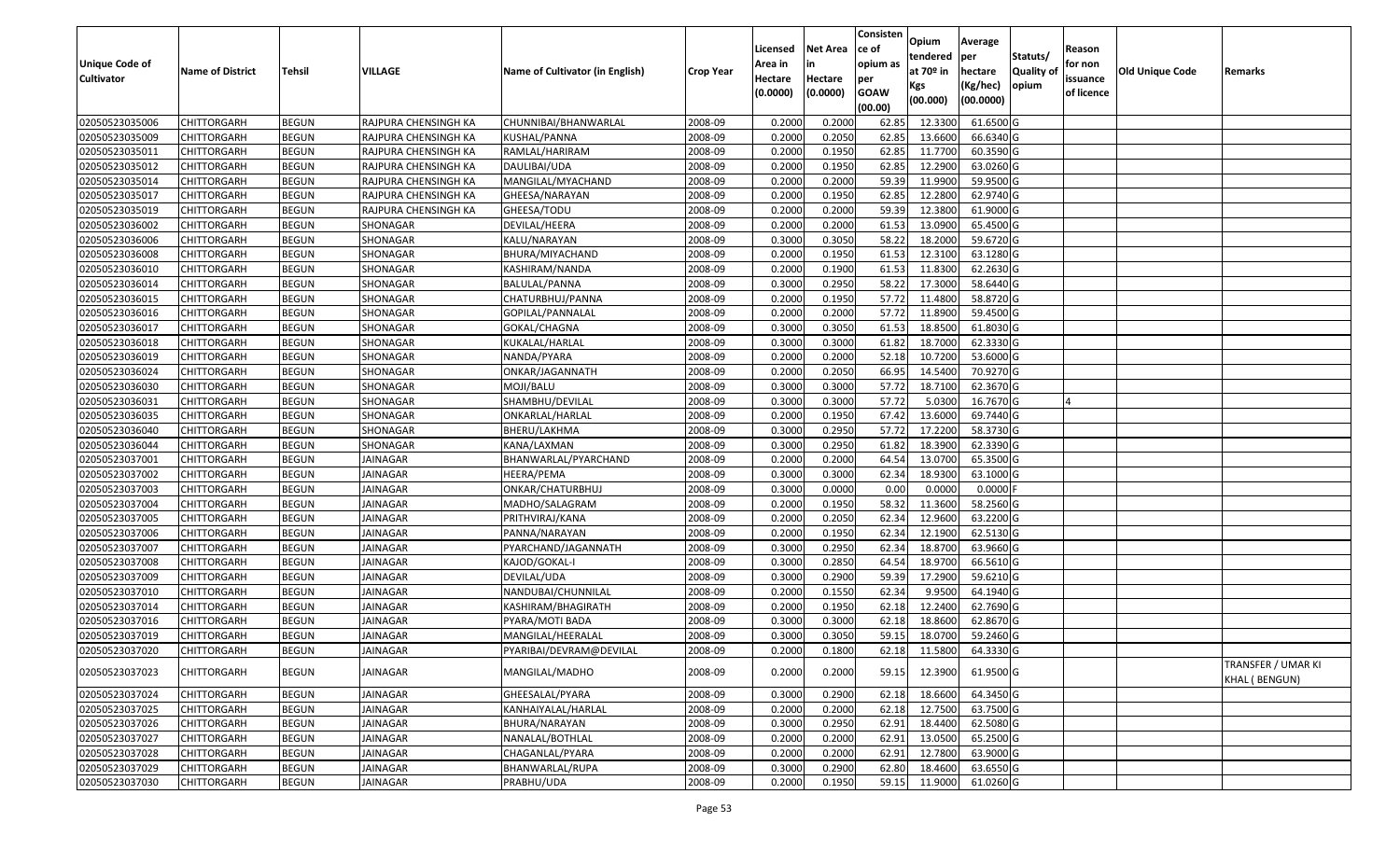| <b>Unique Code of</b><br><b>Cultivator</b> | <b>Name of District</b> | Tehsil       | VILLAGE         | Name of Cultivator (in English) | <b>Crop Year</b> | Licensed<br>Area in<br>Hectare<br>(0.0000) | <b>Net Area</b><br>in<br>Hectare<br>(0.0000) | Consisten<br>ce of<br>opium as<br>per<br><b>GOAW</b><br>(00.00) | Opium<br>tendered<br>at 70º in<br>Kgs<br>(00.000) | Average<br>per<br>hectare<br>(Kg/hec)<br>(00.0000) | Statuts/<br>Quality of<br>opium | Reason<br>for non<br>issuance<br>of licence | Old Unique Code | Remarks                                 |
|--------------------------------------------|-------------------------|--------------|-----------------|---------------------------------|------------------|--------------------------------------------|----------------------------------------------|-----------------------------------------------------------------|---------------------------------------------------|----------------------------------------------------|---------------------------------|---------------------------------------------|-----------------|-----------------------------------------|
| 02050523037032                             | <b>CHITTORGARH</b>      | <b>BEGUN</b> | JAINAGAR        | BHANWARLAL/KUKA                 | 2008-09          | 0.2000                                     | 0.1950                                       | 62.91                                                           | 12.7600                                           | 65.4360 G                                          |                                 |                                             |                 |                                         |
| 02050523037034                             | <b>CHITTORGARH</b>      | <b>BEGUN</b> | JAINAGAR        | PYARA/DEVRAM                    | 2008-09          | 0.3000                                     | 0.2900                                       | 62.91                                                           | 18.9700                                           | 65.4140 G                                          |                                 |                                             |                 |                                         |
| 02050523037038                             | <b>CHITTORGARH</b>      | <b>BEGUN</b> | JAINAGAR        | MANGIBAI/TODURAM                | 2008-09          | 0.2000                                     | 0.2000                                       | 62.80                                                           | 2.2300                                            | 11.1500 G                                          |                                 |                                             |                 |                                         |
| 02050523037040                             | <b>CHITTORGARH</b>      | <b>BEGUN</b> | <b>JAINAGAR</b> | HAJARI/DEYRAM@DAYARAM           | 2008-09          | 0.2000                                     | 0.2000                                       | 62.79                                                           | 13.1800                                           | 65.9000 G                                          |                                 |                                             |                 |                                         |
| 02050523037043                             | <b>CHITTORGARH</b>      | <b>BEGUN</b> | <b>JAINAGAR</b> | JAGANNATH/DEVILAL               | 2008-09          | 0.2000                                     | 0.2000                                       | 59.1                                                            | 12.0400                                           | 60.2000 G                                          |                                 |                                             |                 |                                         |
| 02050523037044                             | <b>CHITTORGARH</b>      | <b>BEGUN</b> | <b>JAINAGAR</b> | HEERADAS/MATHURADAS             | 2008-09          | 0.3000                                     | 0.1900                                       | 64.54                                                           | 2.1000                                            | 11.0530 G                                          |                                 |                                             |                 |                                         |
| 02050523037046                             | CHITTORGARH             | <b>BEGUN</b> | JAINAGAR        | SOHANLAL/GOKAL                  | 2008-09          | 0.2000                                     | 0.2000                                       | 62.80                                                           | 13.0800                                           | 65.4000 G                                          |                                 |                                             |                 |                                         |
| 02050523037047                             | <b>CHITTORGARH</b>      | <b>BEGUN</b> | <b>JAINAGAR</b> | MOHANLAL/UDA                    | 2008-09          | 0.2000                                     | 0.2000                                       | 62.80                                                           | 12.4800                                           | 62.4000 G                                          |                                 |                                             |                 |                                         |
| 02050523037048                             | <b>CHITTORGARH</b>      | <b>BEGUN</b> | <b>JAINAGAR</b> | DUNGA/RAMA@RAMLAL               | 2008-09          | 0.2000                                     | 0.2000                                       | 59.15                                                           | 11.9300                                           | 59.6500 G                                          |                                 |                                             |                 | <b>NAME CHANGE</b>                      |
| 02050523037049                             | <b>CHITTORGARH</b>      | <b>BEGUN</b> | <b>JAINAGAR</b> | ONKARLAL/KASHIRAM               | 2008-09          | 0.2000                                     | 0.1900                                       | 59.72                                                           | 11.4300                                           | 60.1580 G                                          |                                 |                                             |                 |                                         |
| 02050523037050                             | <b>CHITTORGARH</b>      | <b>BEGUN</b> | <b>JAINAGAR</b> | HEERALAL/DAULA                  | 2008-09          | 0.2000                                     | 0.2000                                       | 64.54                                                           | 13.0400                                           | 65.2000 G                                          |                                 |                                             |                 |                                         |
| 02050523037052                             | <b>CHITTORGARH</b>      | <b>BEGUN</b> | <b>JAINAGAR</b> | GHEESALAL/BARDA                 | 2008-09          | 0.2000                                     | 0.2000                                       | 64.54                                                           | 13.5500                                           | 67.7500 G                                          |                                 |                                             |                 |                                         |
| 02050523037053                             | <b>CHITTORGARH</b>      | <b>BEGUN</b> | JAINAGAR        | BHANWARLAL/KAJOD                | 2008-09          | 0.3000                                     | 0.2050                                       | 65.36                                                           | 13.4000                                           | 65.3660 G                                          |                                 |                                             |                 |                                         |
| 02050523037056                             | <b>CHITTORGARH</b>      | <b>BEGUN</b> | JAINAGAR        | BHANWARLAL/TARACHAND            | 2008-09          | 0.2000                                     | 0.2100                                       | 62.48                                                           | 12.9500                                           | 61.6670 G                                          |                                 |                                             |                 |                                         |
| 02050523037058                             | <b>CHITTORGARH</b>      | <b>BEGUN</b> | JAINAGAR        | MANGILAL/KAJOD                  | 2008-09          | 0.2000                                     | 0.1950                                       | 65.06                                                           | 13.1600                                           | 67.4870 G                                          |                                 |                                             |                 | TRANSFER / ANOPPURA<br>KHURADI (BENGUN) |
| 02050523037059                             | <b>CHITTORGARH</b>      | <b>BEGUN</b> | JAINAGAR        | MOHNIBAI/CHAGANLAL              | 2008-09          | 0.2000                                     | 0.2000                                       | 62.48                                                           | 12.8900                                           | 64.4500 G                                          |                                 |                                             |                 |                                         |
| 02050523038001                             | <b>CHITTORGARH</b>      | <b>BEGUN</b> | KHERMALIYA      | BHANWARLAL/KANHA                | 2008-09          | 0.2000                                     | 0.2050                                       | 64.91                                                           | 14.2500                                           | 69.5120 G                                          |                                 |                                             |                 |                                         |
| 02050523038002                             | <b>CHITTORGARH</b>      | <b>BEGUN</b> | KHERMALIYA      | RUKMANIBAI/RAMCHANDRA           | 2008-09          | 0.3000                                     | 0.3000                                       | 64.91                                                           | 20.2100                                           | 67.3670 G                                          |                                 |                                             |                 |                                         |
| 02050523038003                             | <b>CHITTORGARH</b>      | <b>BEGUN</b> | KHERMALIYA      | CHATURBHUJ/MANGILAL             | 2008-09          | 0.3000                                     | 0.3000                                       | 61.64                                                           | 19.5600                                           | 65.2000 G                                          |                                 |                                             |                 |                                         |
| 02050523038004                             | <b>CHITTORGARH</b>      | <b>BEGUN</b> | KHERMALIYA      | RUPLAL/BHURA                    | 2008-09          | 0.3000                                     | 0.3000                                       | 65.1                                                            | 20.5500                                           | 68.5000 G                                          |                                 |                                             |                 |                                         |
| 02050523038005                             | <b>CHITTORGARH</b>      | <b>BEGUN</b> | KHERMALIYA      | KANHAIYALAL/ONKAR               | 2008-09          | 0.2000                                     | 0.1900                                       | 61.64                                                           | 12.4500                                           | 65.5260 G                                          |                                 |                                             |                 |                                         |
| 02050523038006                             | CHITTORGARH             | <b>BEGUN</b> | KHERMALIYA      | SITARAM/KANHA                   | 2008-09          | 0.2000                                     | 0.1850                                       | 57.16                                                           | 11.2700                                           | 60.9190 G                                          |                                 |                                             |                 |                                         |
| 02050523038008                             | <b>CHITTORGARH</b>      | <b>BEGUN</b> | KHERMALIYA      | GHEESA/HEERA                    | 2008-09          | 0.2000                                     | 0.1900                                       | 64.91                                                           | 12.8500                                           | 67.6320 G                                          |                                 |                                             |                 |                                         |
| 02050523038010                             | <b>CHITTORGARH</b>      | <b>BEGUN</b> | KHERMALIYA      | HARLAL/KANHA                    | 2008-09          | 0.2000                                     | 0.2000                                       | 63.38                                                           | 13.0400                                           | 65.2000 G                                          |                                 |                                             |                 |                                         |
| 02050523038011                             | <b>CHITTORGARH</b>      | <b>BEGUN</b> | KHERMALIYA      | BHANWARLAL/HEERA                | 2008-09          | 0.2000                                     | 0.2050                                       | 63.38                                                           | 13.1000                                           | 63.9020 G                                          |                                 |                                             |                 |                                         |
| 02050523038016                             | <b>CHITTORGARH</b>      | <b>BEGUN</b> | KHERMALIYA      | KANHAIYALAL/SALAG               | 2008-09          | 0.2000                                     | 0.2050                                       | 61.64                                                           | 12.9400                                           | 63.1220 G                                          |                                 |                                             |                 |                                         |
| 02050523038017                             | <b>CHITTORGARH</b>      | <b>BEGUN</b> | KHERMALIYA      | KANHAIYALAL/TULSIRAM            | 2008-09          | 0.3000                                     | 0.3000                                       | 57.16                                                           | 16.9400                                           | 56.4670 G                                          |                                 |                                             |                 |                                         |
| 02050523038020                             | <b>CHITTORGARH</b>      | <b>BEGUN</b> | KHERMALIYA      | HAJARILAL/SALAGRAM              | 2008-09          | 0.3000                                     | 0.3000                                       | 62.61                                                           | 19.8100                                           | 66.0330 G                                          |                                 |                                             |                 |                                         |
| 02050523038022                             | <b>CHITTORGARH</b>      | <b>BEGUN</b> | KHERMALIYA      | KASTURIBAI/CHAMPALAL            | 2008-09          | 0.2000                                     | 0.2000                                       | 62.1                                                            | 13.4800                                           | 67.4000 G                                          |                                 |                                             |                 |                                         |
| 02050523038024                             | CHITTORGARH             | <b>BEGUN</b> | KHERMALIYA      | BALURAM/SALAGRAM                | 2008-09          | 0.2000                                     | 0.1850                                       | 63.38                                                           | 12.6500                                           | 68.3780 G                                          |                                 |                                             |                 |                                         |
| 02050523038026                             | <b>CHITTORGARH</b>      | <b>BEGUN</b> | KHERMALIYA      | UDAILAL/KANA                    | 2008-09          | 0.2000                                     | 0.2050                                       | 62.61                                                           | 13.5800                                           | 66.2440 G                                          |                                 |                                             |                 |                                         |
| 02050523038027                             | <b>CHITTORGARH</b>      | <b>BEGUN</b> | KHERMALIYA      | SALAGRAM/RUPAJI                 | 2008-09          | 0.3000                                     | 0.3000                                       | 63.38                                                           | 19.4400                                           | 64.8000 G                                          |                                 |                                             |                 |                                         |
| 02050523038028                             | <b>CHITTORGARH</b>      | <b>BEGUN</b> | KHERMALIYA      | LALU/NANALAL                    | 2008-09          | 0.2000                                     | 0.2000                                       | 63.38                                                           | 12.9700                                           | 64.8500 G                                          |                                 |                                             |                 |                                         |
| 02050523038029                             | <b>CHITTORGARH</b>      | <b>BEGUN</b> | KHERMALIYA      | SHAMBHULAL/TULSIRAM             | 2008-09          | 0.2000                                     | 0.2050                                       | 59.41                                                           | 12.1500                                           | 59.2680 G                                          |                                 |                                             |                 |                                         |
| 02050523038033                             | <b>CHITTORGARH</b>      | <b>BEGUN</b> | KHERMALIYA      | MADANLAL/MOOLCHAND              | 2008-09          | 0.3000                                     | 0.2900                                       |                                                                 |                                                   | 57.16 16.5600 57.1030 G                            |                                 |                                             |                 |                                         |
| 02050523039001                             | <b>CHITTORGARH</b>      | <b>BEGUN</b> | TEEKHI KA KHERA | BHAGIRATH/SITARAM               | 2008-09          | 0.3000                                     | 0.2950                                       | 58.08                                                           | 17.1400                                           | 58.1020 G                                          |                                 |                                             |                 |                                         |
| 02050523039002                             | <b>CHITTORGARH</b>      | <b>BEGUN</b> | TEEKHI KA KHERA | JAMNALAL/AMARCHAND              | 2008-09          | 0.2000                                     | 0.2000                                       | 62.10                                                           | 12.1300                                           | 60.6500 G                                          |                                 |                                             |                 | TRANSFER /<br>BALWANTNAGAR<br>(BENGUN)  |
| 02050523039004                             | <b>CHITTORGARH</b>      | <b>BEGUN</b> | TEEKHI KA KHERA | ANOPIBAI/BHANWARLAL             | 2008-09          | 0.2000                                     | 0.1950                                       | 58.08                                                           | 11.4100                                           | 58.5130 G                                          |                                 |                                             |                 |                                         |
| 02050523039005                             | <b>CHITTORGARH</b>      | <b>BEGUN</b> | TEEKHI KA KHERA | NANALAL/GANGARAM                | 2008-09          | 0.2000                                     | 0.2050                                       | 58.08                                                           | 11.9500                                           | 58.2930 G                                          |                                 |                                             |                 |                                         |
| 02050523039006                             | <b>CHITTORGARH</b>      | <b>BEGUN</b> | TEEKHI KA KHERA | HEERALAL/BALU                   | 2008-09          | 0.2000                                     | 0.2050                                       | 62.10                                                           | 12.6400                                           | 61.6590 G                                          |                                 |                                             |                 | <b>NAME CHANGE</b>                      |
| 02050523039009                             | <b>CHITTORGARH</b>      | <b>BEGUN</b> | TEEKHI KA KHERA | DEVILAL/CHUNNILAL               | 2008-09          | 0.3000                                     | 0.2050                                       | 53.54                                                           | 4.0800                                            | 19.9020 G                                          |                                 |                                             |                 |                                         |
| 02050523039010                             | <b>CHITTORGARH</b>      | <b>BEGUN</b> | TEEKHI KA KHERA | HEERIBAI/MADANLAL               | 2008-09          | 0.3000                                     | 0.3050                                       | 46.44                                                           |                                                   | 5.5100 18.0660 G                                   |                                 |                                             |                 |                                         |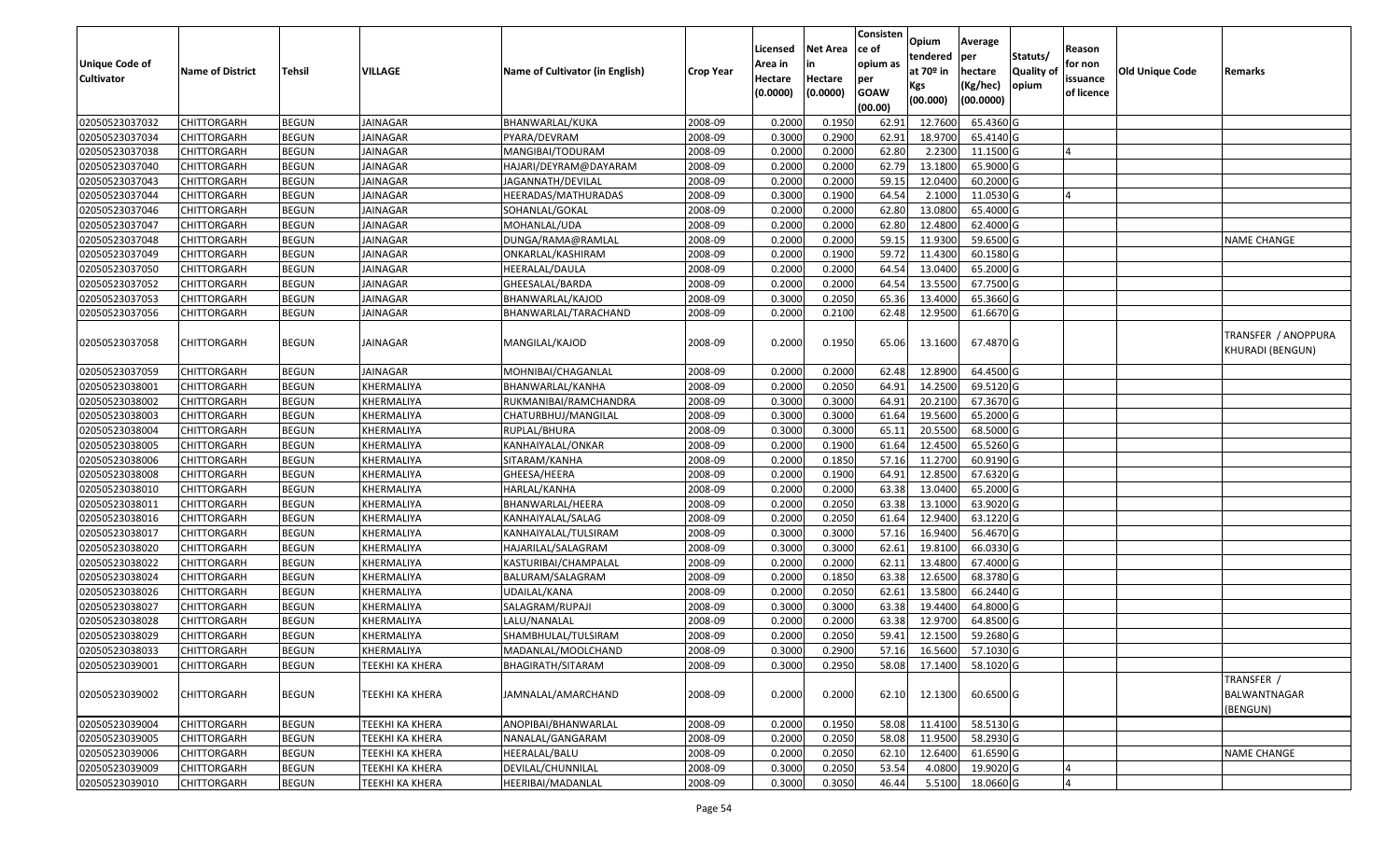| Unique Code of<br><b>Cultivator</b> | <b>Name of District</b> | <b>Tehsil</b> | VILLAGE         | Name of Cultivator (in English) | <b>Crop Year</b> | Licensed<br>Area in<br>Hectare<br>(0.0000) | <b>Net Area</b><br>in<br>Hectare<br>(0.0000) | Consisten<br>ce of<br>opium as<br>per<br><b>GOAW</b><br>(00.00) | Opium<br>tendered<br>at 70º in<br>Kgs<br>(00.000) | Average<br> per<br>hectare<br>(Kg/hec)<br>(00.0000) | Statuts/<br>Quality of<br>opium | Reason<br>for non<br>issuance<br>of licence | <b>Old Unique Code</b> | Remarks                              |
|-------------------------------------|-------------------------|---------------|-----------------|---------------------------------|------------------|--------------------------------------------|----------------------------------------------|-----------------------------------------------------------------|---------------------------------------------------|-----------------------------------------------------|---------------------------------|---------------------------------------------|------------------------|--------------------------------------|
| 02050523039012                      | CHITTORGARH             | <b>BEGUN</b>  | TEEKHI KA KHERA | BALULAL/MIYACHAND               | 2008-09          | 0.2000                                     | 0.205                                        | 60.84                                                           | 12.2100                                           | 59.5610 G                                           |                                 |                                             |                        |                                      |
| 02050523039013                      | CHITTORGARH             | <b>BEGUN</b>  | TEEKHI KA KHERA | MOHAN/DHANNA                    | 2008-09          | 0.3000                                     | 0.2850                                       | 58.08                                                           | 16.7300                                           | 58.7020 G                                           |                                 |                                             |                        | TRANSFER / SHYSMGARH<br>(MANDALGARH) |
| 02050523039014                      | CHITTORGARH             | <b>BEGUN</b>  | TEEKHI KA KHERA | PRATAP/DEVA                     | 2008-09          | 0.2000                                     | 0.2000                                       | 58.08                                                           | 11.6800                                           | 58.4000 G                                           |                                 |                                             | 02050427055001         | TRANSFER                             |
| 02050523064001                      | CHITTORGARH             | <b>BEGUN</b>  | <b>DHANORA</b>  | <b>BALU/ KANHAIYALAL</b>        | 2008-09          | 0.2000                                     | 0.1950                                       | 60.53                                                           | 12.2700                                           | 62.9231 G                                           |                                 |                                             |                        |                                      |
| 02050523064003                      | CHITTORGARH             | <b>BEGUN</b>  | <b>DHANORA</b>  | RAMKARAN/ HAZARI                | 2008-09          | 0.2000                                     | 0.2000                                       | 64.30                                                           | 12.7900                                           | 63.9500 G                                           |                                 |                                             |                        |                                      |
| 02050523064004                      | CHITTORGARH             | <b>BEGUN</b>  | <b>DHANORA</b>  | AASHARAM/ UDELAL                | 2008-09          | 0.2000                                     | 0.0000                                       | 0.00                                                            | 0.0000                                            | 0.0000                                              |                                 |                                             |                        |                                      |
| 02050523064006                      | CHITTORGARH             | <b>BEGUN</b>  | <b>DHANORA</b>  | SHANKERLAL/ DUNGA               | 2008-09          | 0.2000                                     | 0.1900                                       | 64.30                                                           | 11.8300                                           | 62.2632 G                                           |                                 |                                             |                        |                                      |
| 02050523064008                      | CHITTORGARH             | <b>BEGUN</b>  | <b>DHANORA</b>  | BHANWARIBAI/ RAMLAL             | 2008-09          | 0.2000                                     | 0.2000                                       | 60.5                                                            | 12.2200                                           | 61.1000 G                                           |                                 |                                             |                        |                                      |
| 02050523064009                      | CHITTORGARH             | <b>BEGUN</b>  | <b>DHANORA</b>  | NARAYAN/ DUNGA                  | 2008-09          | 0.2000                                     | 0.1950                                       | 60.5                                                            | 12.5000                                           | 64.1026 G                                           |                                 |                                             |                        |                                      |
| 02050523064011                      | CHITTORGARH             | <b>BEGUN</b>  | <b>DHANORA</b>  | <b>BANSHILAL/ LALU</b>          | 2008-09          | 0.2000                                     | 0.2000                                       | 57.98                                                           | 11.7200                                           | 58.6000 G                                           |                                 |                                             |                        |                                      |
| 02050523064016                      | CHITTORGARH             | <b>BEGUN</b>  | <b>DHANORA</b>  | LADULAL/ GANPAT                 | 2008-09          | 0.2000                                     | 0.2000                                       | 64.30                                                           | 12.9900                                           | 64.9500 G                                           |                                 |                                             |                        |                                      |
| 02050523064017                      | CHITTORGARH             | <b>BEGUN</b>  | <b>DHANORA</b>  | NARAYAN/ BADRI                  | 2008-09          | 0.2000                                     | 0.1950                                       | 64.09                                                           | 12.3100                                           | 63.1282 G                                           |                                 |                                             |                        |                                      |
| 02050523064023                      | CHITTORGARH             | <b>BEGUN</b>  | <b>DHANORA</b>  | RAMUBAI/ DEVILAL                | 2008-09          | 0.2000                                     | 0.2000                                       | 64.09                                                           | 13.0000                                           | 65.0000 G                                           |                                 |                                             |                        |                                      |
| 02050523064028                      | CHITTORGARH             | <b>BEGUN</b>  | <b>DHANORA</b>  | SHYAMLAL/ KASHIRAM              | 2008-09          | 0.2000                                     | 0.1700                                       | 60.53                                                           | 10.4600                                           | 61.5290 G                                           |                                 |                                             |                        |                                      |
| 02050523064029                      | <b>CHITTORGARH</b>      | <b>BEGUN</b>  | <b>DHANORA</b>  | MADANLAL/ DEVILAL               | 2008-09          | 0.2000                                     | 0.1950                                       | 60.82                                                           | 12.1200                                           | 62.1538 G                                           |                                 |                                             |                        |                                      |
| 02050523064034                      | CHITTORGARH             | <b>BEGUN</b>  | <b>DHANORA</b>  | RATANLAL/RAMLAL                 | 2008-09          | 0.2000                                     | 0.2000                                       | 0.00                                                            | 12.6500                                           | 63.2500 G                                           |                                 |                                             |                        |                                      |
| 02050523064035                      | CHITTORGARH             | <b>BEGUN</b>  | <b>DHANORA</b>  | SHAMBHULAL/ BANSHILAL           | 2008-09          | 0.2000                                     | 0.1900                                       | 0.00                                                            | 11.9500                                           | 62.8947 G                                           |                                 |                                             |                        |                                      |
| 02050523064037                      | CHITTORGARH             | <b>BEGUN</b>  | <b>DHANORA</b>  | <b>BANSILAL/ PRATHVIRAJ</b>     | 2008-09          | 0.2000                                     | 0.2000                                       | 64.09                                                           | 12.9500                                           | 64.7500 G                                           |                                 |                                             |                        |                                      |
| 02050523064044                      | CHITTORGARH             | <b>BEGUN</b>  | <b>DHANORA</b>  | BALULAL/DEVILAL                 | 2008-09          | 0.2000                                     | 0.2000                                       | 57.98                                                           | 3.4400                                            | 17.2000 G                                           |                                 |                                             |                        |                                      |
| 02050523064047                      | CHITTORGARH             | <b>BEGUN</b>  | <b>DHANORA</b>  | LADU/ DUNGA SHARMA              | 2008-09          | 0.2000                                     | 0.1800                                       | 53.62                                                           | 9.2800                                            | 51.5556 G                                           |                                 |                                             |                        |                                      |
| 02050523064049                      | CHITTORGARH             | <b>BEGUN</b>  | <b>DHANORA</b>  | KAILASHCHANDRA/ GOKUL           | 2008-09          | 0.2000                                     | 0.1950                                       | 54.79                                                           | 10.5600                                           | 54.1538 G                                           |                                 |                                             |                        |                                      |
| 02050523064050                      | CHITTORGARH             | <b>BEGUN</b>  | <b>DHANORA</b>  | <b>BABULAL/ ONKAR</b>           | 2008-09          | 0.2000                                     | 0.1900                                       | 58.04                                                           | 2.6600                                            | 14.0000 G                                           |                                 |                                             |                        |                                      |
| 02050523064051                      | CHITTORGARH             | <b>BEGUN</b>  | <b>DHANORA</b>  | NANDKISHORE/DEVILAL             | 2008-09          | 0.3000                                     | 0.3050                                       | 63.13                                                           | 20.0400                                           | 65.7049 G                                           |                                 |                                             |                        |                                      |
| 02050523064052                      | CHITTORGARH             | <b>BEGUN</b>  | <b>DHANORA</b>  | THAMMABAI/JAMNALAL              | 2008-09          | 0.2000                                     | 0.1950                                       | 63.13                                                           | 12.4800                                           | 64.0000 G                                           |                                 |                                             |                        |                                      |
| 02050523064059                      | CHITTORGARH             | <b>BEGUN</b>  | <b>DHANORA</b>  | JAMNIBAI/ LAXMAN                | 2008-09          | 0.3000                                     | 0.2750                                       | 63.03                                                           | 3.8600                                            | 14.0364 G                                           |                                 |                                             |                        |                                      |
| 02050523064062                      | CHITTORGARH             | <b>BEGUN</b>  | <b>DHANORA</b>  | NANDKISHORE/ DUNGA              | 2008-09          | 0.2000                                     | 0.1950                                       | 67.87                                                           | 12.7300                                           | 65.2821 G                                           |                                 |                                             |                        |                                      |
| 02050523064070                      | CHITTORGARH             | <b>BEGUN</b>  | <b>DHANORA</b>  | KANHAIYALAL/ JEETMAL            | 2008-09          | 0.2000                                     | 0.1950                                       | 60.82                                                           | 11.8500                                           | 60.7692 G                                           |                                 |                                             |                        |                                      |
| 02050523064071                      | CHITTORGARH             | <b>BEGUN</b>  | <b>DHANORA</b>  | NANDUBAI/ BHANWARLAL            | 2008-09          | 0.2000                                     | 0.2000                                       | 60.82                                                           | 12.4300                                           | 62.1500 G                                           |                                 |                                             |                        |                                      |
| 02050523065005                      | CHITTORGARH             | <b>BEGUN</b>  | RUPPURA         | NARAYAN/ PARTHU @ PRATHVIRAJ    | 2008-09          | 0.2000                                     | 0.1900                                       | 63.28                                                           | 12.4700                                           | 65.6316 G                                           |                                 |                                             |                        |                                      |
| 02050523065007                      | CHITTORGARH             | <b>BEGUN</b>  | <b>RUPPURA</b>  | BHANWARLAL/ SHOCHAND            | 2008-09          | 0.2000                                     | 0.1950                                       | 56.7                                                            | 11.0500                                           | 56.6667 G                                           |                                 |                                             |                        |                                      |
| 02050523065010                      | CHITTORGARH             | <b>BEGUN</b>  | <b>RUPPURA</b>  | KASHIRAM/ UDA                   | 2008-09          | 0.2000                                     | 0.1950                                       | 60.34                                                           | 11.7300                                           | 60.1538 G                                           |                                 |                                             |                        |                                      |
| 02050523065033                      | CHITTORGARH             | <b>BEGUN</b>  | <b>RUPPURA</b>  | GHESSALAL/ PRATHVIRAJ           | 2008-09          | 0.2000                                     | 0.1900                                       | 60.3                                                            | 11.9300                                           | 62.7895 G                                           |                                 |                                             |                        |                                      |
| 02050523065039                      | CHITTORGARH             | <b>BEGUN</b>  | RUPPURA         | SHANKERLAL/ MIYACHAND           | 2008-09          | 0.2000                                     | 0.1950                                       | 57.82                                                           | 11.4000                                           | 58.4615 G                                           |                                 |                                             |                        |                                      |
| 02050523065043                      | <b>CHITTORGARH</b>      | <b>BEGUN</b>  | <b>RUPPURA</b>  | DHANRAJ/ BHOLA                  | 2008-09          | 0.2000                                     | 0.1900                                       |                                                                 | 60.34 11.7000 61.5789 G                           |                                                     |                                 |                                             |                        |                                      |
| 02050523065044                      | <b>CHITTORGARH</b>      | <b>BEGUN</b>  | <b>RUPPURA</b>  | <b>GHEESALAL/ NANALAL</b>       | 2008-09          | 0.2000                                     | 0.1950                                       | 63.28                                                           | 11.9400                                           | 61.2308 G                                           |                                 |                                             |                        |                                      |
| 02050523065048                      | <b>CHITTORGARH</b>      | <b>BEGUN</b>  | <b>RUPPURA</b>  | PRABHULAL/ TULSIRAM             | 2008-09          | 0.2000                                     | 0.1950                                       | 59.05                                                           | 11.8700                                           | 60.8718 G                                           |                                 |                                             |                        |                                      |
| 02050523065049                      | <b>CHITTORGARH</b>      | <b>BEGUN</b>  | <b>RUPPURA</b>  | RAMESHWARLAL/ ONKARLAL          | 2008-09          | 0.3000                                     | 0.2800                                       | 60.34                                                           | 17.3100                                           | 61.8214 G                                           |                                 |                                             |                        | Name Change                          |
| 02050523065052                      | CHITTORGARH             | <b>BEGUN</b>  | RUPPURA         | KUKA/ MIYACHAND                 | 2008-09          | 0.2000                                     | 0.1950                                       | 57.82                                                           | 11.4100                                           | 58.5128 G                                           |                                 |                                             |                        |                                      |
| 02050523066001                      | <b>CHITTORGARH</b>      | <b>BEGUN</b>  | <b>THUKRAI</b>  | RAMESHWARLAL/ DEVILAL           | 2008-09          | 0.3000                                     | 0.3000                                       | 63.86                                                           | 19.2900                                           | 64.3000 G                                           |                                 |                                             |                        | Name change                          |
| 02050523066002                      | <b>CHITTORGARH</b>      | <b>BEGUN</b>  | THUKRAI         | SOVANIBAI/ CHHITERMAL           | 2008-09          | 0.2000                                     | 0.1750                                       | 60.84                                                           | 10.0800                                           | 57.6000 G                                           |                                 |                                             |                        |                                      |
| 02050523066003                      | <b>CHITTORGARH</b>      | <b>BEGUN</b>  | THUKRAI         | BAJERAM/ BHUWANA                | 2008-09          | 0.2000                                     | 0.2000                                       | 63.82                                                           | 12.9700                                           | 64.8500 G                                           |                                 |                                             |                        |                                      |
| 02050523066004                      | CHITTORGARH             | <b>BEGUN</b>  | THUKRAI         | JAGDISH/ NANALAL                | 2008-09          | 0.3000                                     | 0.2900                                       | 63.82                                                           | 18.7300                                           | 64.5862 G                                           |                                 |                                             |                        | Name change                          |
| 02050523066005                      | <b>CHITTORGARH</b>      | <b>BEGUN</b>  | <b>THUKRAI</b>  | <b>TULSIRAM/ KASHIRAM</b>       | 2008-09          | 0.2000                                     | 0.0000                                       | 0.00                                                            | 0.0000                                            | $0.0000$ F                                          |                                 |                                             |                        |                                      |
|                                     |                         |               |                 |                                 |                  |                                            |                                              |                                                                 |                                                   |                                                     |                                 |                                             |                        |                                      |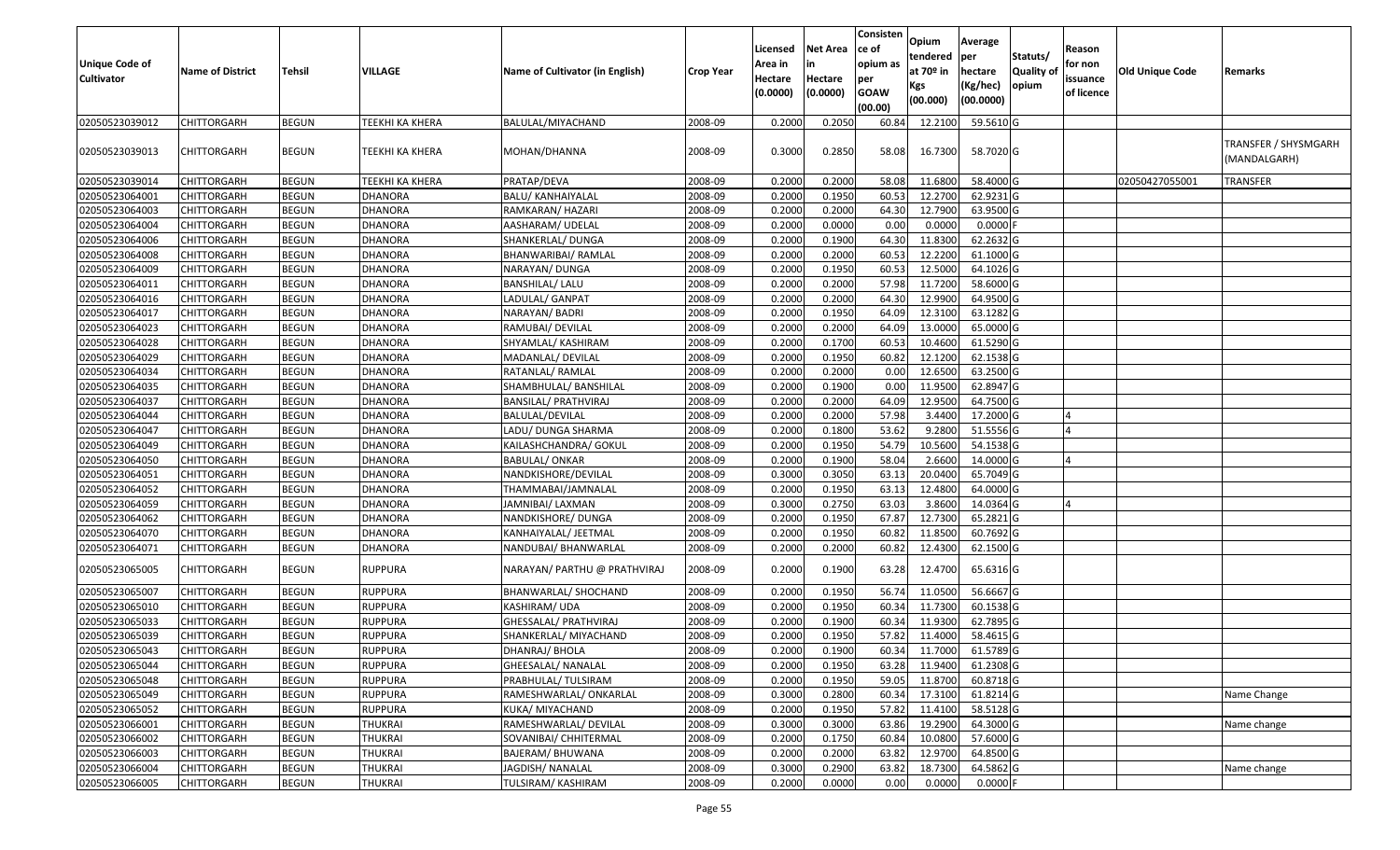| Unique Code of<br><b>Cultivator</b> | <b>Name of District</b> | Tehsil       | VILLAGE        | Name of Cultivator (in English)            | <b>Crop Year</b> | Licensed<br>Area in<br>Hectare<br>(0.0000) | Net Area<br>in<br>Hectare<br>(0.0000) | Consisten<br>ce of<br>opium as<br>per<br><b>GOAW</b><br>(00.00) | Opium<br>tendered<br>at 70º in<br>Kgs<br>(00.000) | Average<br>per<br>hectare<br>(Kg/hec)<br>(00.0000) | Statuts/<br><b>Quality of</b><br>opium | Reason<br>for non<br>issuance<br>of licence | <b>Old Unique Code</b> | Remarks              |
|-------------------------------------|-------------------------|--------------|----------------|--------------------------------------------|------------------|--------------------------------------------|---------------------------------------|-----------------------------------------------------------------|---------------------------------------------------|----------------------------------------------------|----------------------------------------|---------------------------------------------|------------------------|----------------------|
| 02050523066006                      | <b>CHITTORGARH</b>      | <b>BEGUN</b> | <b>THUKRAI</b> | NOLIBAI/ DEVILAL                           | 2008-09          | 0.2000                                     | 0.2000                                | 63.82                                                           | 12.6800                                           | 63.4000 G                                          |                                        |                                             |                        |                      |
| 02050523066007                      | CHITTORGARH             | <b>BEGUN</b> | <b>THUKRAI</b> | HEERA/ DEVA                                | 2008-09          | 0.3000                                     | 0.2800                                | 63.87                                                           | 18.1300                                           | 64.7500 G                                          |                                        |                                             |                        |                      |
| 02050523066009                      | CHITTORGARH             | <b>BEGUN</b> | <b>THUKRAI</b> | SHANTILAL/ BALU                            | 2008-09          | 0.3000                                     | 0.2850                                | 63.87                                                           | 18.8800                                           | 66.2456 G                                          |                                        |                                             |                        |                      |
| 02050523066010                      | <b>CHITTORGARH</b>      | <b>BEGUN</b> | <b>THUKRAI</b> | MANGILAL/ MOTI                             | 2008-09          | 0.2000                                     | 0.1950                                | 63.87                                                           | 12.6800                                           | 65.0256 G                                          |                                        |                                             |                        |                      |
| 02050523066011                      | CHITTORGARH             | <b>BEGUN</b> | <b>THUKRAI</b> | KAJOD/ DUNGA (SANGITALA)                   | 2008-09          | 0.3000                                     | 0.1900                                | 64.99                                                           | 12.5500                                           | 66.0526 G                                          |                                        |                                             |                        |                      |
| 02050523066012                      | <b>CHITTORGARH</b>      | <b>BEGUN</b> | THUKRAI        | NANALAL A/S KUKA/GHISA                     | 2008-09          | 0.3000                                     | 0.1900                                | 69.59                                                           | 13.5300                                           | 71.2105 G                                          |                                        |                                             |                        |                      |
| 02050523066013                      | CHITTORGARH             | <b>BEGUN</b> | THUKRAI        | HULASIBAI/HEERALAL                         | 2008-09          | 0.2000                                     | 0.2000                                | 63.89                                                           | 12.7300                                           | 63.6500 G                                          |                                        |                                             |                        |                      |
| 02050523066015                      | <b>CHITTORGARH</b>      | <b>BEGUN</b> | <b>THUKRAI</b> | RAMLAL/ NATHU                              | 2008-09          | 0.2000                                     | 0.1950                                | 63.82                                                           | 12.5700                                           | 64.4615 G                                          |                                        |                                             |                        | Name change          |
| 02050523066016                      | CHITTORGARH             | <b>BEGUN</b> | <b>THUKRAI</b> | NARAYAN/ BARDA                             | 2008-09          | 0.2000                                     | 0.2050                                | 64.99                                                           | 13.5700                                           | 66.1951 G                                          |                                        |                                             |                        |                      |
| 02050523066017                      | CHITTORGARH             | <b>BEGUN</b> | <b>THUKRAI</b> | NANDLAL/ KALU                              | 2008-09          | 0.2000                                     | 0.1950                                | 64.99                                                           | 12.6100                                           | 64.6667 G                                          |                                        |                                             |                        | Name change          |
| 02050523066018                      | CHITTORGARH             | <b>BEGUN</b> | <b>THUKRAI</b> | MODIRAM/ LAKHMA                            | 2008-09          | 0.3000                                     | 0.1900                                | 63.82                                                           | 12.8300                                           | 67.5263 G                                          |                                        |                                             |                        |                      |
| 02050523066019                      | <b>CHITTORGARH</b>      | <b>BEGUN</b> | <b>THUKRAI</b> | UDAIYLAL/ NARAYAN                          | 2008-09          | 0.3000                                     | 0.3050                                | 62.78                                                           | 18.9100                                           | 62.0000 G                                          |                                        |                                             |                        |                      |
| 02050523066020                      | <b>CHITTORGARH</b>      | <b>BEGUN</b> | <b>THUKRAI</b> | KANA/ HAZARI                               | 2008-09          | 0.3000                                     | 0.3000                                | 63.45                                                           | 19.7600                                           | 65.8667 G                                          |                                        |                                             |                        |                      |
| 02050523066021                      | <b>CHITTORGARH</b>      | <b>BEGUN</b> | <b>THUKRAI</b> | <b>BARJIBAI/ BHAGIRATH</b>                 | 2008-09          | 0.3000                                     | 0.3000                                | 63.45                                                           | 19.3200                                           | 64.4000 G                                          |                                        |                                             |                        |                      |
| 02050523066022                      | CHITTORGARH             | <b>BEGUN</b> | <b>THUKRAI</b> | NARAYAN/ HUKMA                             | 2008-09          | 0.2000                                     | 0.1950                                | 64.99                                                           | 12.5600                                           | 64.4103 G                                          |                                        |                                             |                        |                      |
| 02050523066023                      | <b>CHITTORGARH</b>      | <b>BEGUN</b> | <b>THUKRAI</b> | MOHANLAL/ KASHIRAM                         | 2008-09          | 0.2000                                     | 0.2000                                | 63.45                                                           | 12.9700                                           | 64.8500 G                                          |                                        |                                             |                        | Name change          |
| 02050523066025                      | CHITTORGARH             | <b>BEGUN</b> | THUKRAI        | KANHAIYALAL A/S NARAYAN /<br>BHUWANA       | 2008-09          | 0.2000                                     | 0.2000                                | 69.59                                                           | 13.8300                                           | 69.1500 G                                          |                                        |                                             |                        |                      |
| 02050523066026                      | CHITTORGARH             | <b>BEGUN</b> | THUKRAI        | GHEESIBAI/ MEGHA                           | 2008-09          | 0.3000                                     | 0.1900                                | 63.45                                                           | 12.5700                                           | 66.1579 G                                          |                                        |                                             |                        |                      |
| 02050523066027                      | CHITTORGARH             | <b>BEGUN</b> | THUKRAI        | <b>BANSHILAL/ GHEESALAL</b>                | 2008-09          | 0.2000                                     | 0.1950                                | 62.78                                                           | 12.2900                                           | 63.0256 G                                          |                                        |                                             | 02050527001045         | TRANSFER/VITTHALPURA |
| 02050523066028                      | CHITTORGARH             | <b>BEGUN</b> | THUKRAI        | DALURAM/ DUNGA                             | 2008-09          | 0.2000                                     | 0.0000                                | 0.00                                                            | 0.0000                                            | $0.0000$ F                                         |                                        |                                             |                        |                      |
| 02050523066029                      | CHITTORGARH             | <b>BEGUN</b> | THUKRAI        | NANDLAL A/S BHANWARLAL /<br><b>KHEMRAJ</b> | 2008-09          | 0.2000                                     | 0.2050                                | 63.45                                                           | 13.1500                                           | 64.1463 G                                          |                                        |                                             |                        |                      |
| 02050523066031                      | CHITTORGARH             | <b>BEGUN</b> | <b>THUKRAI</b> | MAGNIBAI/ HEERALAL                         | 2008-09          | 0.3000                                     | 0.3000                                | 64.99                                                           | 19.6300                                           | 65.4333 G                                          |                                        |                                             |                        |                      |
| 02050523066032                      | CHITTORGARH             | <b>BEGUN</b> | <b>THUKRAI</b> | GHEESA A/S NARAYAN/ PYARA                  | 2008-09          | 0.2000                                     | 0.1900                                | 62.78                                                           | 12.3100                                           | 64.7895 G                                          |                                        |                                             |                        |                      |
| 02050523066033                      | CHITTORGARH             | <b>BEGUN</b> | <b>THUKRAI</b> | BANSHILAL/ BHANWARLAL                      | 2008-09          | 0.3000                                     | 0.2850                                | 63.45                                                           | 18.2900                                           | 64.1754 G                                          |                                        |                                             |                        |                      |
| 02050523066034                      | CHITTORGARH             | <b>BEGUN</b> | <b>THUKRAI</b> | DEBILAL/ KHEMA                             | 2008-09          | 0.3000                                     | 0.3000                                | 52.90                                                           | 2.5700                                            | 8.5667 G                                           |                                        | $\Delta$                                    |                        |                      |
| 02050523066035                      | <b>CHITTORGARH</b>      | <b>BEGUN</b> | <b>THUKRAI</b> | KANHAIYALAL/ ONKAR                         | 2008-09          | 0.3000                                     | 0.2400                                | 64.99                                                           | 15.6000                                           | 65.0000 G                                          |                                        |                                             |                        |                      |
| 02050523066036                      | <b>CHITTORGARH</b>      | <b>BEGUN</b> | <b>THUKRAI</b> | SEWARAM/BALU                               | 2008-09          | 0.3000                                     | 0.2850                                | 54.23                                                           | 4.6400                                            | 16.2807 G                                          |                                        |                                             |                        |                      |
| 02050523066037                      | <b>CHITTORGARH</b>      | <b>BEGUN</b> | <b>THUKRAI</b> | GHEESA/ DUNGA                              | 2008-09          | 0.2000                                     | 0.1900                                | 63.87                                                           | 12.2700                                           | 64.5789 G                                          |                                        |                                             |                        |                      |
| 02050523066039                      | CHITTORGARH             | <b>BEGUN</b> | <b>THUKRAI</b> | NANALAL/RATIRAM                            | 2008-09          | 0.2000                                     | 0.2000                                | 62.32                                                           | 12.7500                                           | 63.7500 G                                          |                                        |                                             |                        |                      |
| 02050523066040                      | <b>CHITTORGARH</b>      | <b>BEGUN</b> | <b>THUKRAI</b> | SHAMBHULAL/ KANA                           | 2008-09          | 0.2000                                     | 0.2000                                | 60.84                                                           | 12.1200                                           | 60.6000 G                                          |                                        |                                             |                        |                      |
| 02050523066041                      | CHITTORGARH             | <b>BEGUN</b> | <b>THUKRAI</b> | NARAYANIBAI/ MODA                          | 2008-09          | 0.3000                                     | 0.2850                                | 61.43                                                           | 17.6000                                           | 61.7544 G                                          |                                        |                                             |                        |                      |
| 02050523066042                      | CHITTORGARH             | <b>BEGUN</b> | THUKRAI        | TULSIBAI/ PYARA                            | 2008-09          | 0.3000                                     | 0.2800                                | 62.78                                                           | 18.1000                                           | 64.6429 G                                          |                                        |                                             |                        | Name change          |
| 02050523066044                      | <b>CHITTORGARH</b>      | <b>BEGUN</b> | <b>THUKRAI</b> | DEBILAL/ NARAYAN                           | 2008-09          | 0.2000                                     | 0.2000                                | 61.43                                                           | 12.3000                                           | 61.5000 G                                          |                                        |                                             |                        |                      |
| 02050523066045                      | <b>CHITTORGARH</b>      | <b>BEGUN</b> | THUKRAI        | MANGILAL/ GHEESA                           | 2008-09          | 0.3000                                     | 0.2850                                | 61.43                                                           | 17.6100                                           | 61.7895 G                                          |                                        |                                             |                        |                      |
| 02050523066048                      | <b>CHITTORGARH</b>      | <b>BEGUN</b> | <b>THUKRAI</b> | KANHAIYALAL/ BALU                          | 2008-09          | 0.3000                                     | 0.1200                                | 61.43                                                           | 7.6200                                            | 63.5000 G                                          |                                        |                                             |                        |                      |
| 02050523066049                      | <b>CHITTORGARH</b>      | <b>BEGUN</b> | <b>THUKRAI</b> | EAJENBAI/MANGILAL                          | 2008-09          | 0.3000                                     | 0.3000                                | 62.32                                                           | 19.1800                                           | 63.9333 G                                          |                                        |                                             |                        |                      |
| 02050523066050                      | <b>CHITTORGARH</b>      | <b>BEGUN</b> | <b>THUKRAI</b> | KASHIRAM/ BHUWANA                          | 2008-09          | 0.3000                                     | 0.2950                                | 62.32                                                           | 18.4900                                           | 62.6780 G                                          |                                        |                                             |                        |                      |
| 02050523066052                      | <b>CHITTORGARH</b>      | <b>BEGUN</b> | <b>THUKRAI</b> | KANHAIYALAL/ LAKHMA                        | 2008-09          | 0.3000                                     | 0.3000                                | 62.78                                                           | 19.0000                                           | 63.3333 G                                          |                                        |                                             |                        |                      |
| 02050523066053                      | <b>CHITTORGARH</b>      | <b>BEGUN</b> | <b>THUKRAI</b> | RAMCHANDRA/ SEWARAM                        | 2008-09          | 0.3000                                     | 0.2650                                | 61.43                                                           | 16.7000                                           | 63.0189 G                                          |                                        |                                             |                        |                      |
| 02050523066055                      | <b>CHITTORGARH</b>      | <b>BEGUN</b> | <b>THUKRAI</b> | DEBILAL/ NARAYAN                           | 2008-09          | 0.2000                                     | 0.2000                                | 64.00                                                           | 12.8500                                           | 64.2500 G                                          |                                        |                                             |                        |                      |
| 02050523066056                      | <b>CHITTORGARH</b>      | <b>BEGUN</b> | <b>THUKRAI</b> | NANALAL/KHEMA                              | 2008-09          | 0.3000                                     | 0.3050                                | 63.89                                                           | 19.8800                                           | 65.1803 G                                          |                                        |                                             |                        |                      |
| 02050523066057                      | <b>CHITTORGARH</b>      | <b>BEGUN</b> | <b>THUKRAI</b> | SOHANLAL/ MANGILAL                         | 2008-09          | 0.2000                                     | 0.1900                                | 61.43                                                           | 11.4200                                           | $60.1053$ G                                        |                                        |                                             |                        |                      |
| 02050523066058                      | <b>CHITTORGARH</b>      | <b>BEGUN</b> | <b>THUKRAI</b> | MANGILAL/ BARDA                            | 2008-09          | 0.3000                                     | 0.2900                                | 63.89                                                           | 18.6500                                           | 64.3103 G                                          |                                        |                                             |                        |                      |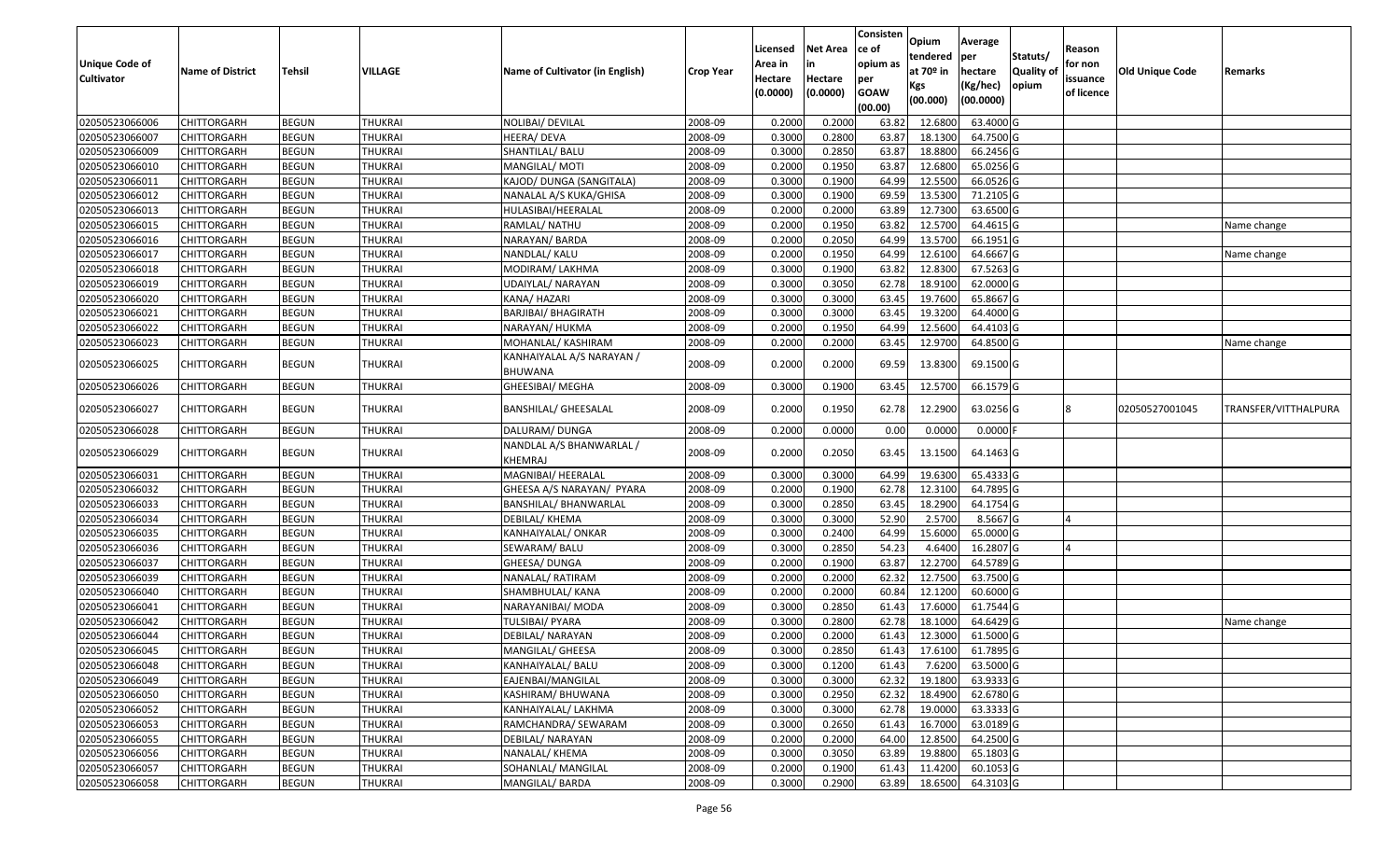| Unique Code of    | <b>Name of District</b> | Tehsil       | VILLAGE        | Name of Cultivator (in English) | <b>Crop Year</b> | Licensed<br>Area in | <b>Net Area</b><br>in | Consisten<br>ce of<br>opium as | Opium<br>tendered<br>at 70º in | Average<br>per<br>hectare | Statuts/<br>Quality of | Reason<br>for non      | Old Unique Code | Remarks     |
|-------------------|-------------------------|--------------|----------------|---------------------------------|------------------|---------------------|-----------------------|--------------------------------|--------------------------------|---------------------------|------------------------|------------------------|-----------------|-------------|
| <b>Cultivator</b> |                         |              |                |                                 |                  | Hectare<br>(0.0000) | Hectare<br>(0.0000)   | per<br><b>GOAW</b><br>(00.00)  | Kgs<br>(00.000)                | (Kg/hec)<br>(00.0000)     | opium                  | issuance<br>of licence |                 |             |
| 02050523066059    | CHITTORGARH             | <b>BEGUN</b> | THUKRAI        | <b>SURESH/ SEWARAM</b>          | 2008-09          | 0.3000              | 0.1900                | 63.89                          | 12.5000                        | 65.7895 G                 |                        |                        |                 |             |
| 02050523066061    | CHITTORGARH             | <b>BEGUN</b> | THUKRAI        | <b>BALIBAI/ MANGILAL</b>        | 2008-09          | 0.3000              | 0.3000                | 64.59                          | 21.1300                        | 70.4333 G                 |                        |                        |                 | Name change |
| 02050523066062    | CHITTORGARH             | <b>BEGUN</b> | THUKRAI        | MANGILAL/ BALU                  | 2008-09          | 0.2000              | 0.1150                | 69.59                          | 8.6500                         | 75.2174 G                 |                        |                        |                 |             |
| 02050523066063    | CHITTORGARH             | <b>BEGUN</b> | <b>THUKRAI</b> | KAJOD/ DUNGA (THARNA)           | 2008-09          | 0.3000              | 0.3050                | 63.89                          | 20.0300                        | 65.6721 G                 |                        |                        |                 |             |
| 02050523066066    | CHITTORGARH             | <b>BEGUN</b> | THUKRAI        | SURAJ/ BALU                     | 2008-09          | 0.3000              | 0.2950                | 62.39                          | 19.0000                        | 64.4068 G                 |                        |                        |                 |             |
| 02050523066067    | CHITTORGARH             | <b>BEGUN</b> | THUKRAI        | KUKIBAI/RAMLAL                  | 2008-09          | 0.3000              | 0.2850                | 59.67                          | 17.6700                        | 62.0000 G                 |                        |                        |                 |             |
| 02050523066068    | CHITTORGARH             | <b>BEGUN</b> | THUKRAI        | MADANLAL/ RODA                  | 2008-09          | 0.2000              | 0.2000                | 59.67                          | 11.6600                        | 58.3000 G                 |                        |                        |                 |             |
| 02050523066070    | CHITTORGARH             | <b>BEGUN</b> | <b>THUKRAI</b> | PEMA/KISHNA                     | 2008-09          | 0.3000              | 0.2950                | 62.39                          | 19.6500                        | 66.6102 G                 |                        |                        |                 |             |
| 02050523066075    | CHITTORGARH             | <b>BEGUN</b> | THUKRAI        | CHUNNILAL/ BHAWANA              | 2008-09          | 0.2000              | 0.1950                | 62.39                          | 12.0100                        | 61.5897 G                 |                        |                        |                 |             |
| 02050523066076    | CHITTORGARH             | <b>BEGUN</b> | <b>THUKRAI</b> | NARAYAN/ GOKAL                  | 2008-09          | 0.3000              | 0.2750                | 62.39                          | 17.1500                        | 62.3636 G                 |                        |                        |                 |             |
| 02050523066078    | CHITTORGARH             | <b>BEGUN</b> | <b>THUKRAI</b> | RAMLAL/ GHEESA                  | 2008-09          | 0.2000              | 0.2000                | 62.39                          | 12.4500                        | 62.2500 G                 |                        |                        |                 |             |
| 02050523066081    | CHITTORGARH             | <b>BEGUN</b> | <b>THUKRAI</b> | MADANLAL/ NARAYAN               | 2008-09          | 0.3000              | 0.2950                | 62.57                          | 18.6400                        | 63.1864 G                 |                        |                        |                 |             |
| 02050523066083    | <b>CHITTORGARH</b>      | <b>BEGUN</b> | <b>THUKRAI</b> | <b>BHANWARLAL/ HEERA</b>        | 2008-09          | 0.3000              | 0.3050                | 65.28                          | 17.7300                        | 58.1311 G                 |                        |                        |                 |             |
| 02050523066084    | CHITTORGARH             | <b>BEGUN</b> | THUKRAI        | ABDUL KAREEM/ KALEKHA           | 2008-09          | 0.3000              | 0.2850                | 65.28                          | 19.0900                        | 66.9825 G                 |                        |                        |                 |             |
| 02050523066085    | CHITTORGARH             | <b>BEGUN</b> | THUKRAI        | RADHESHYAM/ KANHAIYALAL         | 2008-09          | 0.2000              | 0.2000                | 64.97                          | 12.6200                        | 63.1000 G                 |                        |                        |                 |             |
| 02050523066086    | CHITTORGARH             | <b>BEGUN</b> | <b>THUKRAI</b> | LALU/ NARAYAN                   | 2008-09          | 0.3000              | 0.2000                | 62.57                          | 12.6500                        | 63.2500 G                 |                        |                        |                 |             |
| 02050523066088    | CHITTORGARH             | <b>BEGUN</b> | THUKRAI        | <b>TODU/ GHEESA</b>             | 2008-09          | 0.2000              | 0.1950                | 59.67                          | 11.8300                        | 60.6667 G                 |                        |                        |                 |             |
| 02050523066089    | CHITTORGARH             | <b>BEGUN</b> | THUKRAI        | DEVA/BARDA                      | 2008-09          | 0.2000              | 0.2000                | 62.57                          | 12.6200                        | 63.1000 G                 |                        |                        |                 |             |
| 02050523066090    | CHITTORGARH             | <b>BEGUN</b> | THUKRAI        | SALAGRAM/ MOHANLAL              | 2008-09          | 0.2000              | 0.2000                | 64.97                          | 12.8000                        | 64.0000 G                 |                        |                        |                 |             |
| 02050523066092    | CHITTORGARH             | <b>BEGUN</b> | THUKRAI        | SHAMBHULAL/ KASHIRAM (KANKER)   | 2008-09          | 0.3000              | 0.2850                | 62.57                          | 18.6800                        | 65.5439 G                 |                        |                        |                 |             |
| 02050523066093    | CHITTORGARH             | <b>BEGUN</b> | THUKRAI        | PRATHVIRAJ/ UDA                 | 2008-09          | 0.2000              | 0.1950                | 65.28                          | 12.8100                        | 65.6923 G                 |                        |                        |                 |             |
| 02050523066097    | CHITTORGARH             | <b>BEGUN</b> | THUKRAI        | KESHIBAI/ MANGILAL              | 2008-09          | 0.2000              | 0.1950                | 62.57                          | 12.4100                        | 63.6410 G                 |                        |                        |                 |             |
| 02050523066099    | CHITTORGARH             | <b>BEGUN</b> | THUKRAI        | MOHANLAL/ AMARCHAND             | 2008-09          | 0.3000              | 0.3050                | 59.67                          | 18.6300                        | 61.0820 G                 |                        |                        |                 |             |
| 02050523066100    | CHITTORGARH             | <b>BEGUN</b> | <b>THUKRAI</b> | DEBILAL/ LAKHMA                 | 2008-09          | 0.2000              | 0.2000                | 64.97                          | 12.9200                        | 64.6000 G                 |                        |                        |                 |             |
| 02050523066101    | CHITTORGARH             | <b>BEGUN</b> | THUKRAI        | DEBILAL/RAMLAL                  | 2008-09          | 0.3000              | 0.3000                | 57.62                          | 17.4700                        | 58.2333 G                 |                        |                        |                 |             |
| 02050523066102    | CHITTORGARH             | <b>BEGUN</b> | THUKRAI        | RUPLAL/ NARAYAN                 | 2008-09          | 0.3000              | 0.3000                | 57.62                          | 17.5400                        | 58.4667 G                 |                        |                        |                 |             |
| 02050523066103    | CHITTORGARH             | <b>BEGUN</b> | THUKRAI        | HANGAMIBAI/ RAMLAL              | 2008-09          | 0.3000              | 0.3000                | 57.62                          | 17.5000                        | 58.3333 G                 |                        |                        |                 |             |
| 02050523066105    | CHITTORGARH             | <b>BEGUN</b> | <b>THUKRAI</b> | SHAMBHULAL/ KASHIRAM            | 2008-09          | 0.2000              | 0.2000                | 62.53                          | 12.8400                        | 64.2000 G                 |                        |                        |                 |             |
| 02050523066107    | CHITTORGARH             | <b>BEGUN</b> | <b>THUKRAI</b> | HEERA/ GHEESA                   | 2008-09          | 0.2000              | 0.2000                | 46.09                          | 4.8200                         | 24.1000                   |                        |                        |                 |             |
| 02050523066108    | CHITTORGARH             | <b>BEGUN</b> | <b>THUKRAI</b> | <b>BARDICHAND/ RUPA</b>         | 2008-09          | 0.3000              | 0.2850                | 60.84                          | 17.4300                        | 61.1579 G                 |                        |                        |                 |             |
| 02050523066109    | CHITTORGARH             | <b>BEGUN</b> | THUKRAI        | NOLA/NANDA                      | 2008-09          | 0.3000              | 0.1500                | 64.97                          | 9.4100                         | 62.7333 G                 |                        |                        |                 |             |
| 02050523066110    | <b>CHITTORGARH</b>      | <b>BEGUN</b> | <b>THUKRAI</b> | BHANWARIBAI/ DALU               | 2008-09          | 0.2000              | 0.1950                | 62.53                          | 11.7300                        | 60.1538 G                 |                        |                        |                 | Name Change |
| 02050523066114    | CHITTORGARH             | <b>BEGUN</b> | <b>THUKRAI</b> | <b>BHOLARAM/ CHHAGANLAL</b>     | 2008-09          | 0.2000              | 0.1950                | 57.62                          | 10.8500                        | 55.6410 G                 |                        |                        |                 |             |
| 02050523066115    | CHITTORGARH             | <b>BEGUN</b> | THUKRAI        | <b>BARDA/ HEERA</b>             | 2008-09          | 0.2000              | 0.1900                | 65.28                          | 12.8900                        | 67.8421 G                 |                        |                        |                 |             |
| 02050523066116    | CHITTORGARH             | <b>BEGUN</b> | THUKRAI        | JAGDISHPURI/ BHANWARPURI        | 2008-09          | 0.2000              | 0.1900                | 65.25                          | 12.5400                        | 66.0000 G                 |                        |                        |                 |             |
| 02050523066117    | <b>CHITTORGARH</b>      | <b>BEGUN</b> | <b>THUKRAI</b> | SHAMBHULAL/ KASHIRAM (THARNA)   | 2008-09          | 0.3000              | 0.2900                | 64.97                          | 19.7000                        | 67.9310 G                 |                        |                        |                 |             |
| 02050523066118    | <b>CHITTORGARH</b>      | <b>BEGUN</b> | THUKRAI        | SOHANLAL/ RUPLAL                | 2008-09          | 0.3000              | 0.2950                | 60.84                          | 18.3100                        | 62.0678 G                 |                        |                        |                 |             |
| 02050523066119    | <b>CHITTORGARH</b>      | <b>BEGUN</b> | <b>THUKRAI</b> | JAGDISH/ BALU                   | 2008-09          | 0.3000              | 0.3000                | 57.62                          | 17.3700                        | 57.9000 G                 |                        |                        |                 |             |
| 02050523066120    | CHITTORGARH             | <b>BEGUN</b> | <b>THUKRAI</b> | SHAMBHULAL/ NARAYAN             | 2008-09          | 0.3000              | 0.2900                | 64.00                          | 18.6400                        | 64.2759 G                 |                        |                        |                 |             |
| 02050523066121    | <b>CHITTORGARH</b>      | <b>BEGUN</b> | <b>THUKRAI</b> | SUGANLAL/ BHERULAL              | 2008-09          | 0.3000              | 0.1400                | 60.14                          | 9.0700                         | 64.7857 G                 |                        |                        |                 |             |
| 02050523066122    | <b>CHITTORGARH</b>      | <b>BEGUN</b> | <b>THUKRAI</b> | <b>UDIBAI/ BALU</b>             | 2008-09          | 0.2000              | 0.1950                | 65.25                          | 12.7900                        | 65.5897 G                 |                        |                        |                 |             |
| 02050523066124    | <b>CHITTORGARH</b>      | <b>BEGUN</b> | THUKRAI        | SHANTILAL/ MOHANLAL             | 2008-09          | 0.3000              | 0.1000                | 62.53                          | 6.4800                         | 64.8000 G                 |                        |                        |                 |             |
| 02050523066126    | CHITTORGARH             | <b>BEGUN</b> | THUKRAI        | MOHANLAL/ KHEMA                 | 2008-09          | 0.2000              | 0.1950                | 62.53                          | 12.5200                        | 64.2051 G                 |                        |                        |                 |             |
| 02050523066127    | <b>CHITTORGARH</b>      | <b>BEGUN</b> | <b>THUKRAI</b> | GOPI/ LAXMAN                    | 2008-09          | 0.2000              | 0.2000                | 62.53                          | 12.5800                        | 62.9000 G                 |                        |                        |                 |             |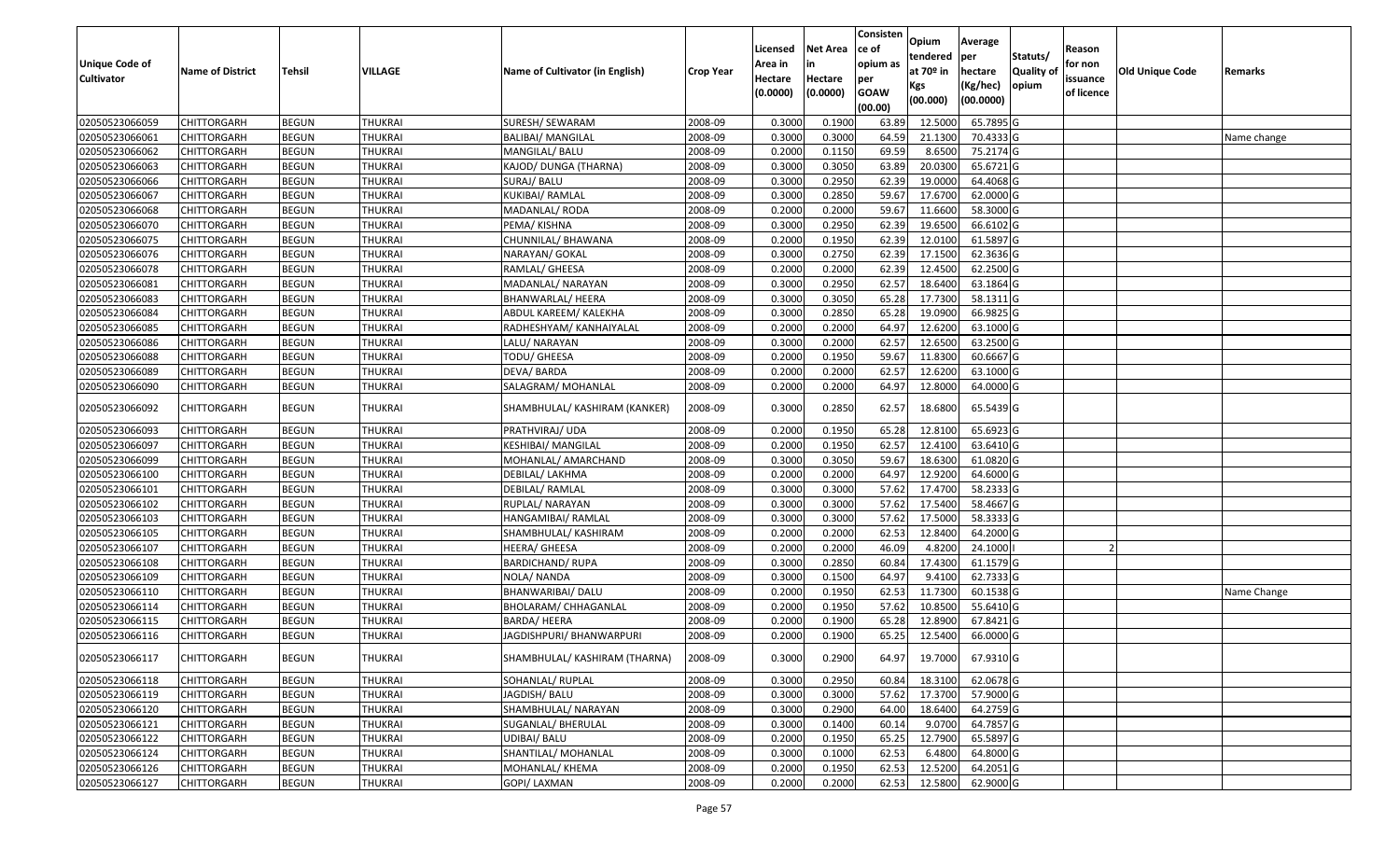|                       |                         |               |                              |                                 |                  | Licensed | <b>Net Area</b> | Consisten<br>ce of     | Opium<br>tendered | Average<br>per | Statuts/         | Reason     |                        |                                         |
|-----------------------|-------------------------|---------------|------------------------------|---------------------------------|------------------|----------|-----------------|------------------------|-------------------|----------------|------------------|------------|------------------------|-----------------------------------------|
| <b>Unique Code of</b> | <b>Name of District</b> | <b>Tehsil</b> | VILLAGE                      | Name of Cultivator (in English) | <b>Crop Year</b> | Area in  |                 | opium as               | at $70°$ in       | hectare        | <b>Quality o</b> | for non    | <b>Old Unique Code</b> | Remarks                                 |
| <b>Cultivator</b>     |                         |               |                              |                                 |                  | Hectare  | Hectare         | per                    | Kgs               | (Kg/hec)       | opium            | issuance   |                        |                                         |
|                       |                         |               |                              |                                 |                  | (0.0000) | (0.0000)        | <b>GOAW</b><br>(00.00) | (00.000)          | (00.0000)      |                  | of licence |                        |                                         |
| 02050523066128        | CHITTORGARH             | <b>BEGUN</b>  | <b>THUKRAI</b>               | <b>KESHRIMAL/ DEBILAL</b>       | 2008-09          | 0.2000   | 0.2100          | 60.84                  | 12.6400           | 60.1905 G      |                  |            |                        |                                         |
| 02050523066130        | CHITTORGARH             | <b>BEGUN</b>  | <b>THUKRAI</b>               | ABUL LATIF/ KALEKHA             | 2008-09          | 0.3000   | 0.2950          | 59.67                  | 17.3700           | 58.8814 G      |                  |            |                        |                                         |
| 02050523066132        | CHITTORGARH             | <b>BEGUN</b>  | <b>THUKRAI</b>               | DEVILAL/ MOTI                   | 2008-09          | 0.2000   | 0.2000          | 56.35                  | 11.1400           | 55.7000 G      |                  |            |                        |                                         |
| 02050523066136        | CHITTORGARH             | <b>BEGUN</b>  | <b>THUKRAI</b>               | GHEESA/ MANGILAL                | 2008-09          | 0.2000   | 0.1950          | 60.14                  | 12.0700           | 61.8974 G      |                  |            |                        |                                         |
| 02050523066137        | CHITTORGARH             | <b>BEGUN</b>  | <b>THUKRAI</b>               | KASTURIBAI/GYANMAL              | 2008-09          | 0.2000   | 0.2000          | 62.1                   | 12.4400           | 62.2000 G      |                  |            |                        |                                         |
| 02050523066138        | CHITTORGARH             | <b>BEGUN</b>  | <b>THUKRAI</b>               | <b>GORIBAI/ MANGILAL</b>        | 2008-09          | 0.2000   | 0.1900          | 65.25                  | 12.4200           | 65.3684 G      |                  |            |                        |                                         |
| 02050523066139        | CHITTORGARH             | <b>BEGUN</b>  | THUKRAI                      | GULABBAI/ RUPA                  | 2008-09          | 0.2000   | 0.1900          | 60.3                   | 11.4600           | 60.3158 G      |                  |            |                        |                                         |
| 02050523066140        | CHITTORGARH             | <b>BEGUN</b>  | <b>THUKRAI</b>               | SHANTILAL/ RAMLAL               | 2008-09          | 0.2000   | 0.1950          | 60.30                  | 11.9200           | $61.1282$ G    |                  |            |                        |                                         |
| 02050523066141        | <b>CHITTORGARH</b>      | <b>BEGUN</b>  | <b>THUKRAI</b>               | <b>ONKAR/ DHANNA</b>            | 2008-09          | 0.2000   | 0.1950          | 60.30                  | 5.2700            | 27.0256 G      |                  |            |                        |                                         |
| 02050523067002        | CHITTORGARH             | <b>BEGUN</b>  | BAMANHEDA                    | MANGILAL @ MANGYA/ MADHO        | 2008-09          | 0.2000   | 0.2000          | 62.67                  | 12.5200           | 62.6000 G      |                  |            |                        |                                         |
| 02050523067003        | CHITTORGARH             | <b>BEGUN</b>  | BAMANHEDA                    | SOHANLAL/ MOHANLAL              | 2008-09          | 0.2000   | 0.2000          | 59.75                  | 12.0600           | 60.3000 G      |                  |            |                        |                                         |
| 02050523067004        | CHITTORGARH             | <b>BEGUN</b>  | BAMANHEDA                    | CHUNNILAL/ MOHANLAL             | 2008-09          | 0.2000   | 0.1900          | 61.58                  | 12.0000           | 63.1579 G      |                  |            |                        |                                         |
| 02050523067006        | <b>CHITTORGARH</b>      | <b>BEGUN</b>  | BAMANHEDA                    | NANALAL/ CHAMPA                 | 2008-09          | 0.2000   | 0.1900          | 60.91                  | 11.6200           | 61.1579 G      |                  |            |                        |                                         |
| 02050523067007        | <b>CHITTORGARH</b>      | <b>BEGUN</b>  | BAMANHEDA                    | KAMLIBAI/ RAMCHANDRA            | 2008-09          | 0.2000   | 0.1950          | 63.88                  | 12.4300           | 63.7436 G      |                  |            |                        |                                         |
| 02050523067008        | CHITTORGARH             | <b>BEGUN</b>  | BAMANHEDA                    | RAGHUNATH/ RUPA                 | 2008-09          | 0.2000   | 0.2000          | 63.88                  | 12.9700           | 64.8500 G      |                  |            |                        |                                         |
| 02050523067011        | <b>CHITTORGARH</b>      | <b>BEGUN</b>  | BAMANHEDA                    | RAMESHWAR/ CHAMPALAL            | 2008-09          | 0.2000   | 0.1950          | 62.57                  | 12.0800           | 61.9487 G      |                  |            |                        | Name change                             |
| 02050523067012        | CHITTORGARH             | <b>BEGUN</b>  | BAMANHEDA                    | KISHANLAL/ NANDA                | 2008-09          | 0.2000   | 0.2000          | 63.88                  | 12.8200           | 64.1000 G      |                  |            |                        |                                         |
| 02050523067013        | CHITTORGARH             | <b>BEGUN</b>  | BAMANHEDA                    | CHATERIBAI/ DEVI W/O MODIRAM    | 2008-09          | 0.2000   | 0.2000          | 60.91                  | 12.1500           | 60.7500 G      |                  |            |                        |                                         |
| 02050523067014        | CHITTORGARH             | <b>BEGUN</b>  | BAMANHEDA                    | JITMAL A/S NARAYAN              | 2008-09          | 0.2000   | 0.1950          | 63.88                  | 12.6400           | 64.8205 G      |                  |            |                        |                                         |
| 02050523067015        | CHITTORGARH             | <b>BEGUN</b>  | BAMANHEDA                    | NOJIBAI/ JAISINGH               | 2008-09          | 0.2000   | 0.1900          | 62.27                  | 11.9800           | 63.0526 G      |                  |            |                        |                                         |
| 02050523067019        | CHITTORGARH             | <b>BEGUN</b>  | BAMANHEDA                    | KAMLIBAI/MODA                   | 2008-09          | 0.2000   | 0.1950          | 61.04                  | 12.3500           | 63.3333 G      |                  |            |                        |                                         |
| 02050523067021        | CHITTORGARH             | <b>BEGUN</b>  | BAMANHEDA                    | DAULATRAM/ LALU                 | 2008-09          | 0.2000   | 0.1950          | 60.91                  | 12.1000           | 62.0513 G      |                  |            |                        |                                         |
| 02050523067022        | CHITTORGARH             | <b>BEGUN</b>  | BAMANHEDA                    | NANDRAM/LAXMAN / GANGARAM       | 2008-09          | 0.2000   | 0.2000          | 60.91                  | 12.6100           | 63.0500 G      |                  |            |                        |                                         |
| 02050523067023        | CHITTORGARH             | <b>BEGUN</b>  | BAMANHEDA                    | GHEESIBAI/ PEMA                 | 2008-09          | 0.2000   | 0.2050          | 57.67                  | 11.9800           | 58.4390 G      |                  |            |                        |                                         |
| 02050523067024        | CHITTORGARH             | <b>BEGUN</b>  | BAMANHEDA                    | ONKAR/ LAKHMICHAND              | 2008-09          | 0.2000   | 0.2000          | 63.88                  | 12.8600           | 64.3000 G      |                  |            |                        |                                         |
| 02050523067025        | CHITTORGARH             | <b>BEGUN</b>  | BAMANHEDA                    | CHUNNIBAI/ UDA                  | 2008-09          | 0.2000   | 0.1950          | 57.67                  | 11.3000           | 57.9487 G      |                  |            |                        |                                         |
| 02050523067027        | CHITTORGARH             | <b>BEGUN</b>  | BAMANHEDA                    | BHANWARDAS/ MOTIDAS             | 2008-09          | 0.2000   | 0.1950          | 57.67                  | 11.3400           | 58.1538 G      |                  |            |                        |                                         |
| 02050523067029        | CHITTORGARH             | <b>BEGUN</b>  | BAMANHEDA                    | SHANTIBAI/ DEVILAL              | 2008-09          | 0.2000   | 0.2000          | 60.35                  | 12.4800           | 62.4000 G      |                  |            |                        |                                         |
| 02050523067032        | CHITTORGARH             | <b>BEGUN</b>  | BAMANHEDA                    | MANGIBAI/ RAMESHWAR             | 2008-09          | 0.2000   | 0.1900          | 62.47                  | 12.0900           | 63.6316 G      |                  |            |                        | name change                             |
| 02050523067037        | CHITTORGARH             | <b>BEGUN</b>  | BAMANHEDA                    | JAGDISH/ JAGANNATH              | 2008-09          | 0.2000   | 0.1800          | 64.84                  | 11.1700           | 62.0556 G      |                  |            |                        | TRANSFER / GULANA                       |
| 02050523069001        | CHITTORGARH             | <b>BEGUN</b>  | <b>BAGH PACHHLI KI KHEDI</b> | PRATAPIBAI/ CHHOGA              | 2008-09          | 0.2000   | 0.2050          | 56.52                  | 3.2100            | 15.6585 G      |                  |            |                        | Name Change                             |
| 02050523069002        | CHITTORGARH             | <b>BEGUN</b>  | <b>BAGH PACHHLI KI KHEDI</b> | PRATHVIRAJ/ TEJA                | 2008-09          | 0.2000   | 0.1950          | 61.83                  | 11.5400           | 59.1795 G      |                  |            |                        |                                         |
| 02050523069004        | <b>CHITTORGARH</b>      | <b>BEGUN</b>  | BAGH PACHHLI KI KHEDI        | <b>GHEESA/ CHUNNILAL</b>        | 2008-09          | 0.2000   | 0.1950          | 57.59                  | 10.9300           | 56.0513 G      |                  |            |                        |                                         |
| 02050523069005        | CHITTORGARH             | <b>BEGUN</b>  | <b>BAGH PACHHLI KI KHEDI</b> | KANA/ CHAMPALAL                 | 2008-09          | 0.2000   | 0.1950          | 61.83                  | 11.7100           | 60.0513 G      |                  |            |                        |                                         |
| 02050523069006        | CHITTORGARH             | <b>BEGUN</b>  | <b>BAGH PACHHLI KI KHEDI</b> | SHORAM/ AMARCHAND               | 2008-09          | 0.2000   | 0.2000          | 57.81                  | 11.3400           | 56.7000 G      |                  |            |                        |                                         |
| 02050523069007        | <b>CHITTORGARH</b>      | <b>BEGUN</b>  | <b>BAGH PACHHLI KI KHEDI</b> | DEVALAL/ JAGANNATH              | 2008-09          | 0.2000   | 0.1950          |                        | 57.59 11.1100     | 56.9744 G      |                  |            |                        |                                         |
| 02050523069009        | <b>CHITTORGARH</b>      | <b>BEGUN</b>  | <b>BAGH PACHHLI KI KHEDI</b> | DEVILAL/ PREMCHAND              | 2008-09          | 0.2000   | 0.2000          | 60.05                  | 11.8700           | 59.3500 G      |                  |            |                        | Name Change                             |
| 02050523069010        | <b>CHITTORGARH</b>      | <b>BEGUN</b>  | <b>BAGH PACHHLI KI KHEDI</b> | MODIRAM/ NARAYAN                | 2008-09          | 0.2000   | 0.2000          | 60.05                  | 11.9700           | 59.8500 G      |                  |            |                        |                                         |
| 02050523069011        | <b>CHITTORGARH</b>      | <b>BEGUN</b>  | BAGH PACHHLI KI KHEDI        | BALU/ GOPI                      | 2008-09          | 0.2000   | 0.1900          | 60.05                  | 11.0600           | 58.2105 G      |                  |            |                        |                                         |
| 02050523069012        | <b>CHITTORGARH</b>      | <b>BEGUN</b>  | <b>BAGH PACHHLI KI KHEDI</b> | <b>DEVILAL/ KALU</b>            | 2008-09          | 0.2000   | 0.1950          | 57.81                  | 11.3800           | 58.3590 G      |                  |            |                        | TRANSFER to Jagpura Dist.<br>Neemuch II |
| 02050523069013        | <b>CHITTORGARH</b>      | <b>BEGUN</b>  | <b>BAGH PACHHLI KI KHEDI</b> | RAMLAL/ MADHO                   | 2008-09          | 0.2000   | 0.2000          | 47.06                  | 3.4200            | 17.1000 G      |                  |            |                        |                                         |
| 02050523069015        | <b>CHITTORGARH</b>      | <b>BEGUN</b>  | <b>BAGH PACHHLI KI KHEDI</b> | JANIBAI/ SHIVLAL                | 2008-09          | 0.2000   | 0.2100          | 48.26                  | 2.7700            | 13.1905 G      |                  |            |                        |                                         |
| 02050523069016        | <b>CHITTORGARH</b>      | <b>BEGUN</b>  | BAGH PACHHLI KI KHEDI        | RUPIBAI/ GHEESA                 | 2008-09          | 0.2000   | 0.1350          | 60.05                  | 7.9100            | 58.5926 G      |                  |            |                        |                                         |
| 02050523069017        | <b>CHITTORGARH</b>      | <b>BEGUN</b>  | <b>BAGH PACHHLI KI KHEDI</b> | PYARCHAND/ NOLA                 | 2008-09          | 0.2000   | 0.1950          | 64.14                  | 12.5600           | 64.4103 G      |                  |            |                        |                                         |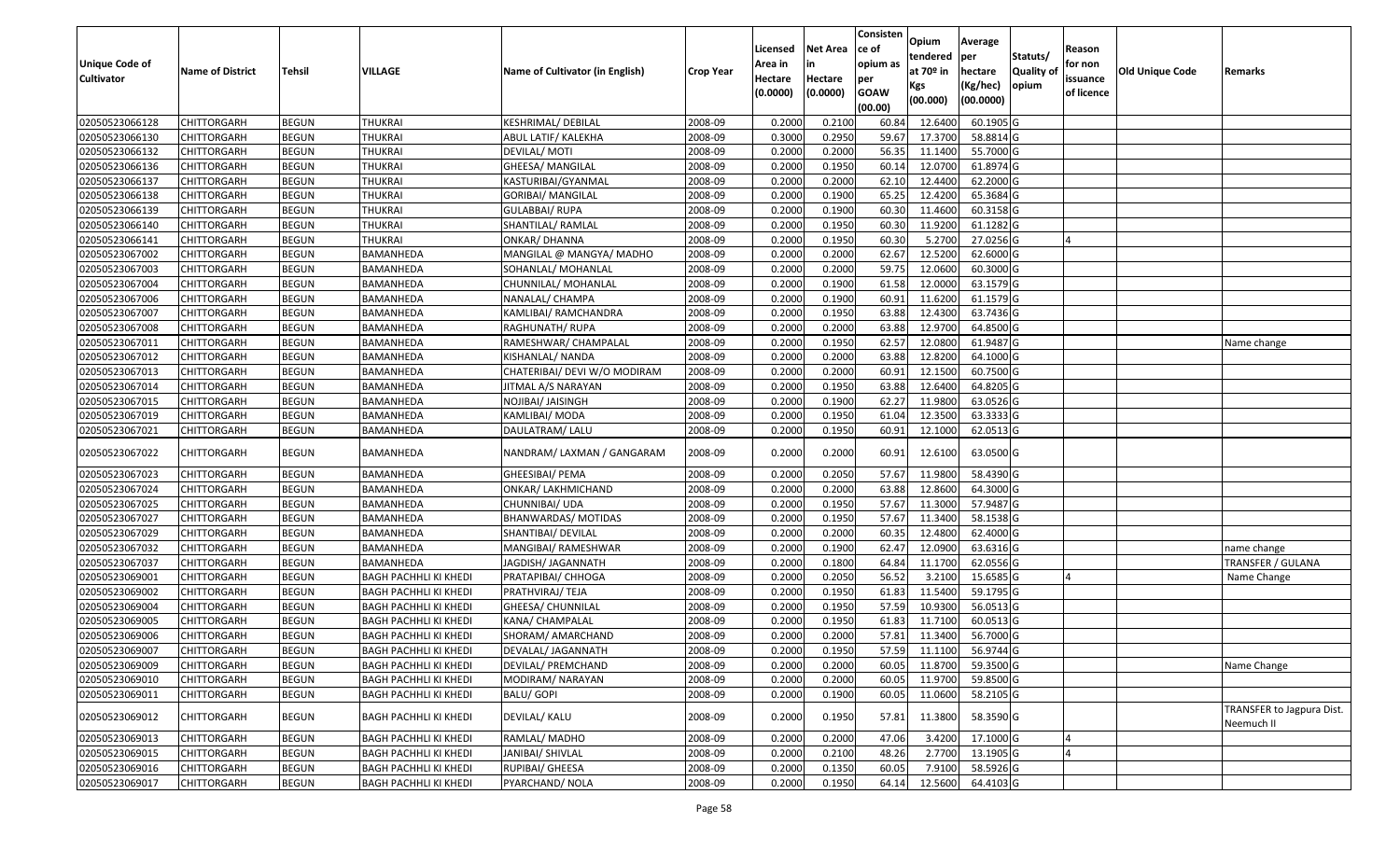| <b>Unique Code of</b><br><b>Cultivator</b> | <b>Name of District</b> | Tehsil       | VILLAGE                      | Name of Cultivator (in English) | <b>Crop Year</b> | Licensed<br>Area in<br>Hectare<br>(0.0000) | <b>Net Area</b><br>in<br>Hectare<br>(0.0000) | Consisten<br>ce of<br>opium as<br>per<br><b>GOAW</b><br>(00.00) | Opium<br>tendered<br>at $70°$ in<br>Kgs<br>(00.000) | Average<br>per<br>hectare<br>(Kg/hec)<br>(00.0000) | Statuts/<br><b>Quality o</b><br>opium | Reason<br>for non<br>issuance<br>of licence | Old Unique Code | Remarks                     |
|--------------------------------------------|-------------------------|--------------|------------------------------|---------------------------------|------------------|--------------------------------------------|----------------------------------------------|-----------------------------------------------------------------|-----------------------------------------------------|----------------------------------------------------|---------------------------------------|---------------------------------------------|-----------------|-----------------------------|
| 02050523069018                             | CHITTORGARH             | <b>BEGUN</b> | BAGH PACHHLI KI KHEDI        | HEERA/ NATHU                    | 2008-09          | 0.2000                                     | 0.2000                                       | 61.34                                                           | 12.3100                                             | 61.5500 G                                          |                                       |                                             |                 | TRANSFER<br>/SODARSHANPURA  |
| 02050523069024                             | <b>CHITTORGARH</b>      | <b>BEGUN</b> | BAGH PACHHLI KI KHEDI        | HEERALAL/KANA                   | 2008-09          | 0.2000                                     | 0.1950                                       | 57.73                                                           | 10.6100                                             | 54.4103 G                                          |                                       |                                             |                 |                             |
| 02050523069027                             | <b>CHITTORGARH</b>      | <b>BEGUN</b> | <b>BAGH PACHHLI KI KHEDI</b> | NARAYAN/ DOLA                   | 2008-09          | 0.2000                                     | 0.2000                                       | 64.14                                                           | 12.9500                                             | 64.7500 G                                          |                                       |                                             |                 | TARNSFER/MADWADA<br>(BEGUN) |
| 02050523071001                             | CHITTORGARH             | <b>BEGUN</b> | BALWANTNAGAR                 | NANDUBAI/ DEVILAL               | 2008-09          | 0.3000                                     | 0.2850                                       | 65.45                                                           | 19.0000                                             | 66.6667 G                                          |                                       |                                             |                 |                             |
| 02050523071002                             | CHITTORGARH             | <b>BEGUN</b> | BALWANTNAGAR                 | SHANTIDEVI/ KANHAIYALAL         | 2008-09          | 0.3000                                     | 0.1900                                       | 67.52                                                           | 12.6000                                             | 66.3158 G                                          |                                       |                                             |                 |                             |
| 02050523071005                             | <b>CHITTORGARH</b>      | <b>BEGUN</b> | BALWANTNAGAR                 | SHANTILAL/ HAZARI               | 2008-09          | 0.3000                                     | 0.2900                                       | 65.45                                                           | 19.2800                                             | 66.4828 G                                          |                                       |                                             |                 |                             |
| 02050523071006                             | <b>CHITTORGARH</b>      | <b>BEGUN</b> | BALWANTNAGAR                 | BALU/ LAXMAN                    | 2008-09          | 0.3000                                     | 0.2850                                       | 65.45                                                           | 19.0800                                             | 66.9474 G                                          |                                       |                                             |                 |                             |
| 02050523071008                             | <b>CHITTORGARH</b>      | <b>BEGUN</b> | BALWANTNAGAR                 | MOHANLAL/ PRATHVIRAJ @ PARTHU   | 2008-09          | 0.3000                                     | 0.3000                                       | 67.52                                                           | 20.7400                                             | 69.1333 G                                          |                                       |                                             |                 |                             |
| 02050523071010                             | <b>CHITTORGARH</b>      | <b>BEGUN</b> | BALWANTNAGAR                 | NANDA/ BADRILAL                 | 2008-09          | 0.3000                                     | 0.2850                                       | 64.49                                                           | 18.7000                                             | 65.6140 G                                          |                                       |                                             |                 |                             |
| 02050523071012                             | <b>CHITTORGARH</b>      | <b>BEGUN</b> | BALWANTNAGAR                 | <b>BADRILAL/ AKLING</b>         | 2008-09          | 0.3000                                     | 0.2850                                       | 62.91                                                           | 17.8800                                             | 62.7368 G                                          |                                       |                                             |                 |                             |
| 02050523071013                             | <b>CHITTORGARH</b>      | <b>BEGUN</b> | BALWANTNAGAR                 | MOHANLAL/ AKLING                | 2008-09          | 0.3000                                     | 0.1450                                       | 65.45                                                           | 10.1200                                             | 69.7931 G                                          |                                       |                                             |                 |                             |
| 02050523071014                             | <b>CHITTORGARH</b>      | <b>BEGUN</b> | BALWANTNAGAR                 | BHANWARLAL/ AKLING              | 2008-09          | 0.2000                                     | 0.2000                                       | 64.49                                                           | 13.3500                                             | 66.7500 G                                          |                                       |                                             |                 |                             |
| 02050523071015                             | <b>CHITTORGARH</b>      | <b>BEGUN</b> | BALWANTNAGAR                 | KANHAIYALAL/ TULSIRAM           | 2008-09          | 0.3000                                     | 0.2900                                       | 64.49                                                           | 19.3200                                             | 66.6207 G                                          |                                       |                                             |                 |                             |
| 02050523071016                             | <b>CHITTORGARH</b>      | <b>BEGUN</b> | BALWANTNAGAR                 | DHANNIBAI/ BHURA                | 2008-09          | 0.2000                                     | 0.0000                                       | 0.00                                                            | 0.0000                                              | 0.0000                                             |                                       |                                             |                 |                             |
| 02050523071017                             | <b>CHITTORGARH</b>      | <b>BEGUN</b> | BALWANTNAGAR                 | DEVA/ KALU                      | 2008-09          | 0.3000                                     | 0.3000                                       | 62.92                                                           | 19.1400                                             | 63.8000 G                                          |                                       |                                             |                 |                             |
| 02050523071019                             | <b>CHITTORGARH</b>      | <b>BEGUN</b> | BALWANTNAGAR                 | GANGABAI/ MOHAN                 | 2008-09          | 0.3000                                     | 0.2900                                       | 64.32                                                           | 18.6300                                             | 64.2414 G                                          |                                       |                                             |                 |                             |
| 02050523071020                             | <b>CHITTORGARH</b>      | <b>BEGUN</b> | BALWANTNAGAR                 | UDIBAI/ BALU                    | 2008-09          | 0.3000                                     | 0.2950                                       | 64.49                                                           | 19.3600                                             | 65.6271 G                                          |                                       |                                             |                 | Name Change                 |
| 02050523071021                             | <b>CHITTORGARH</b>      | <b>BEGUN</b> | BALWANTNAGAR                 | CHUNNILAL/ ONKAR                | 2008-09          | 0.3000                                     | 0.2850                                       | 67.52                                                           | 19.8500                                             | 69.6491 G                                          |                                       |                                             |                 |                             |
| 02050523071024                             | <b>CHITTORGARH</b>      | <b>BEGUN</b> | BALWANTNAGAR                 | RAMCHANDRA/ RUPA                | 2008-09          | 0.3000                                     | 0.2950                                       | 67.52                                                           | 20.4000                                             | 69.1525 G                                          |                                       |                                             |                 |                             |
| 02050523071025                             | <b>CHITTORGARH</b>      | <b>BEGUN</b> | BALWANTNAGAR                 | RAMESHWAR/ MOHAN                | 2008-09          | 0.3000                                     | 0.2900                                       | 64.49                                                           | 18.9500                                             | 65.3448 G                                          |                                       |                                             |                 |                             |
| 02050523071029                             | <b>CHITTORGARH</b>      | <b>BEGUN</b> | BALWANTNAGAR                 | MANGIBAI/ PYARCHAND             | 2008-09          | 0.2000                                     | 0.1900                                       | 68.23                                                           | 13.1600                                             | 69.2632 G                                          |                                       |                                             |                 |                             |
| 02050523071034                             | <b>CHITTORGARH</b>      | <b>BEGUN</b> | BALWANTNAGAR                 | SAJNIBAI/ MOTILAL               | 2008-09          | 0.2000                                     | 0.2000                                       | 62.91                                                           | 12.8900                                             | 64.4500 G                                          |                                       |                                             |                 |                             |
| 02050523072001                             | CHITTORGARH             | <b>BEGUN</b> | <b>KATUNDA</b>               | NANALAL/ LAKHMA                 | 2008-09          | 0.3000                                     | 0.2950                                       | 66.70                                                           | 20.1600                                             | 68.3390 G                                          |                                       |                                             |                 |                             |
| 02050523072002                             | <b>CHITTORGARH</b>      | <b>BEGUN</b> | KATUNDA                      | CHUNNILAL/ KHEMA                | 2008-09          | 0.3000                                     | 0.2950                                       | 68.68                                                           | 20.8000                                             | 70.5085 G                                          |                                       |                                             |                 |                             |
| 02050523072003                             | CHITTORGARH             | <b>BEGUN</b> | KATUNDA                      | BHAWANILAL/ CHUNNILAL           | 2008-09          | 0.3000                                     | 0.2550                                       | 66.70                                                           | 17.6100                                             | 69.0588 G                                          |                                       |                                             |                 |                             |
| 02050523072004                             | <b>CHITTORGARH</b>      | <b>BEGUN</b> | <b>KATUNDA</b>               | KANHAIYALAL/ BARDA              | 2008-09          | 0.3000                                     | 0.1950                                       | 62.40                                                           | 12.0500                                             | 61.7949 G                                          |                                       |                                             |                 |                             |
| 02050523072006                             | <b>CHITTORGARH</b>      | <b>BEGUN</b> | <b>KATUNDA</b>               | BHANWARLAL/ CHUNNILAL           | 2008-09          | 0.3000                                     | 0.2650                                       | 68.68                                                           | 18.4000                                             | 69.4340 G                                          |                                       |                                             |                 |                             |
| 02050523072007                             | <b>CHITTORGARH</b>      | <b>BEGUN</b> | KATUNDA                      | GIRDHARI/ LAKHMA                | 2008-09          | 0.3000                                     | 0.2950                                       | 68.68                                                           | 19.6600                                             | 66.6441 G                                          |                                       |                                             |                 |                             |
| 02050523072008                             | CHITTORGARH             | <b>BEGUN</b> | KATUNDA                      | <b>BALIBAI/ NARAYAN</b>         | 2008-09          | 0.3000                                     | 0.2700                                       | 68.68                                                           | 18.4900                                             | 68.4815 G                                          |                                       |                                             |                 | Name Change                 |
| 02050523072009                             | <b>CHITTORGARH</b>      | <b>BEGUN</b> | <b>KATUNDA</b>               | RAMESHWAR/ BHANWARLAL           | 2008-09          | 0.2000                                     | 0.2000                                       | 62.40                                                           | 13.3700                                             | 66.8500 G                                          |                                       |                                             |                 |                             |
| 02050523072011                             | <b>CHITTORGARH</b>      | <b>BEGUN</b> | <b>KATUNDA</b>               | PYARCHAND/ CHUNNILAL            | 2008-09          | 0.3000                                     | 0.2500                                       | 66.70                                                           | 17.1000                                             | 68.4000 G                                          |                                       |                                             |                 |                             |
| 02050523072013                             | CHITTORGARH             | <b>BEGUN</b> | KATUNDA                      | SHAMBHU/ NARAYAN                | 2008-09          | 0.300                                      | 0.1950                                       | 67.76                                                           | 13.9100                                             | 71.3333 G                                          |                                       |                                             |                 |                             |
| 02050523072017                             | <b>CHITTORGARH</b>      | <b>BEGUN</b> | KATUNDA                      | KHEMIBAI/ DHANNA                | 2008-09          | 0.3000                                     | 0.2950                                       | 66.70                                                           | 19.9400                                             | 67.5932 G                                          |                                       |                                             |                 |                             |
| 02050523072018                             | <b>CHITTORGARH</b>      | <b>BEGUN</b> | <b>KATUNDA</b>               | SHANKERLAL/ KISHORE             | 2008-09          | 0.3000                                     | 0.2800                                       | 62.40                                                           | 16.8900                                             | $60.3214$ G                                        |                                       |                                             |                 |                             |
| 02050523072019                             | <b>CHITTORGARH</b>      | <b>BEGUN</b> | KATUNDA                      | KAMLIBAI/ MOTI                  | 2008-09          | 0.3000                                     | 0.1550                                       | 67.76                                                           | 10.4100                                             | 67.1613 G                                          |                                       |                                             |                 |                             |
| 02050523072020                             | <b>CHITTORGARH</b>      | <b>BEGUN</b> | KATUNDA                      | NANDA/KISHNA                    | 2008-09          | 0.3000                                     | 0.2900                                       | 67.76                                                           | 20.0400                                             | 69.1034 G                                          |                                       |                                             |                 |                             |
| 02050523072021                             | <b>CHITTORGARH</b>      | <b>BEGUN</b> | KATUNDA                      | KANHAIYALAL/ SHYAMLAL           | 2008-09          | 0.3000                                     | 0.2900                                       | 67.23                                                           | 19.6000                                             | 67.5862 G                                          |                                       |                                             |                 |                             |
| 02050523072023                             | <b>CHITTORGARH</b>      | <b>BEGUN</b> | <b>KATUNDA</b>               | CHHAGAN/ UDA                    | 2008-09          | 0.3000                                     | 0.1900                                       | 67.23                                                           | 13.4100                                             | 70.5789 G                                          |                                       |                                             |                 |                             |
| 02050523072025                             | <b>CHITTORGARH</b>      | <b>BEGUN</b> | <b>KATUNDA</b>               | GOPILAL/ LAXMICHAND             | 2008-09          | 0.3000                                     | 0.3000                                       | 67.23                                                           | 20.4700                                             | 68.2333 G                                          |                                       |                                             |                 |                             |
| 02050523072026                             | <b>CHITTORGARH</b>      | <b>BEGUN</b> | KATUNDA                      | <b>BHERULAL/ ONKAR</b>          | 2008-09          | 0.2000                                     | 0.2000                                       | 62.40                                                           | 13.0600                                             | 65.3000 G                                          |                                       |                                             |                 | Name Change                 |
| 02050523072027                             | <b>CHITTORGARH</b>      | <b>BEGUN</b> | <b>KATUNDA</b>               | PEMA/HEERA                      | 2008-09          | 0.3000                                     | 0.1900                                       | 67.23                                                           | 12.7400                                             | 67.0526 G                                          |                                       |                                             |                 |                             |
| 02050523072028                             | <b>CHITTORGARH</b>      | <b>BEGUN</b> | KATUNDA                      | BHANWARLAL/ KHEMA               | 2008-09          | 0.3000                                     | 0.3000                                       | 65.69                                                           | 19.8900                                             | 66.3000 G                                          |                                       |                                             |                 |                             |
| 02050523072030                             | <b>CHITTORGARH</b>      | <b>BEGUN</b> | KATUNDA                      | UDA/ KAJOD                      | 2008-09          | 0.3000                                     | 0.2050                                       | 60.76                                                           | 12.3500                                             | 60.2439 G                                          |                                       |                                             |                 |                             |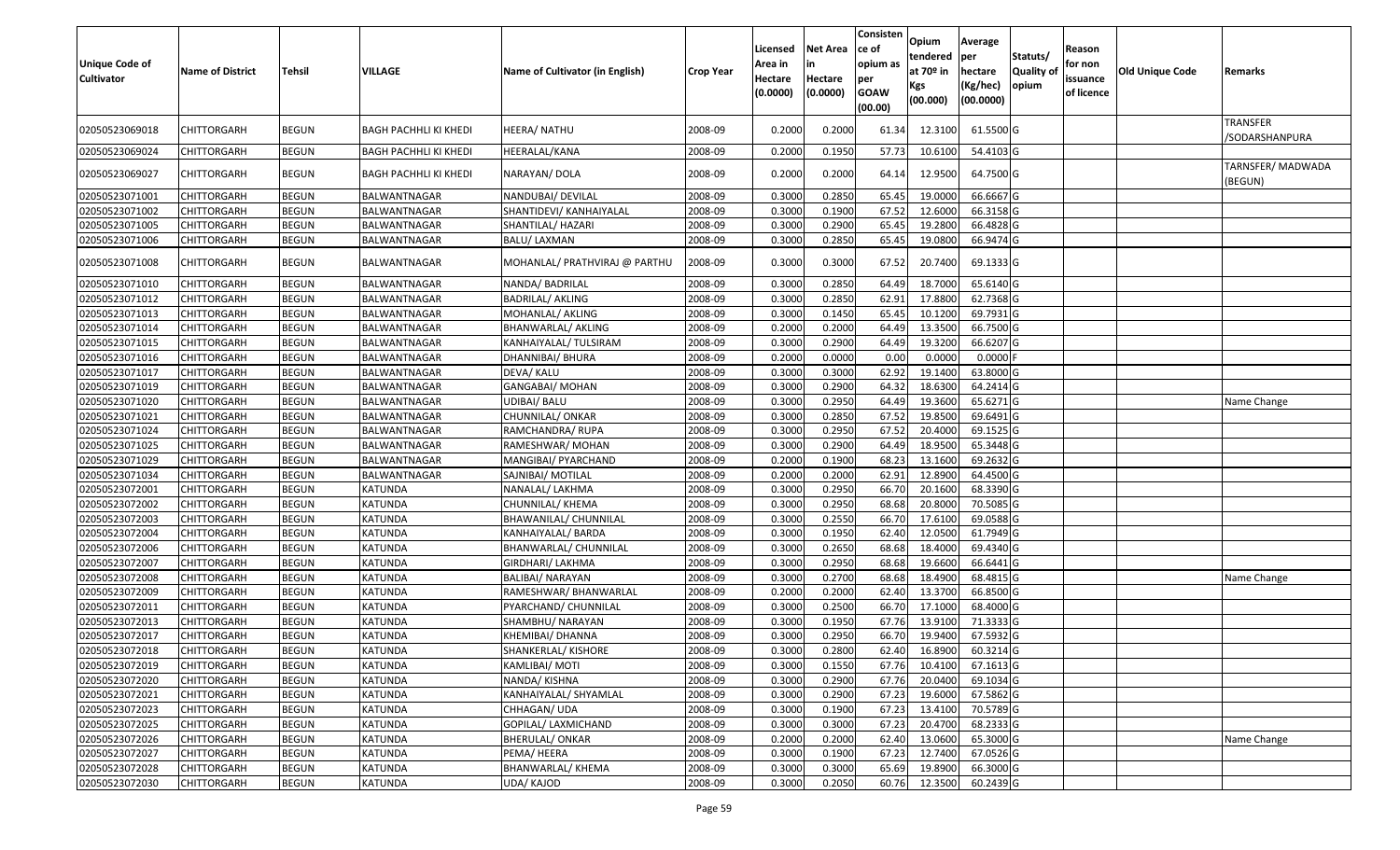| <b>Unique Code of</b> | <b>Name of District</b> | Tehsil       | VILLAGE        | Name of Cultivator (in English)                | <b>Crop Year</b> | Licensed<br>Area in | <b>Net Area</b><br>in | Consisten<br>ce of<br>opium as | Opium<br>tendered<br>at 70º in | Average<br>per<br>hectare | Statuts/<br>Quality of | Reason<br>for non      | Old Unique Code | Remarks                                   |
|-----------------------|-------------------------|--------------|----------------|------------------------------------------------|------------------|---------------------|-----------------------|--------------------------------|--------------------------------|---------------------------|------------------------|------------------------|-----------------|-------------------------------------------|
| <b>Cultivator</b>     |                         |              |                |                                                |                  | Hectare<br>(0.0000) | Hectare<br>(0.0000)   | per<br><b>GOAW</b><br>(00.00)  | Kgs<br>(00.000)                | (Kg/hec)<br>(00.0000)     | opium                  | issuance<br>of licence |                 |                                           |
| 02050523072031        | <b>CHITTORGARH</b>      | <b>BEGUN</b> | KATUNDA        | <b>DEVI/BHURA</b>                              | 2008-09          | 0.3000              | 0.3000                | 67.76                          | 19.7800                        | 65.9333 G                 |                        |                        |                 |                                           |
| 02050523072032        | <b>CHITTORGARH</b>      | <b>BEGUN</b> | KATUNDA        | PEMA/ NARAYAN                                  | 2008-09          | 0.3000              | 0.2000                | 65.69                          | 13.4400                        | 67.2000 G                 |                        |                        |                 |                                           |
| 02050523072033        | <b>CHITTORGARH</b>      | <b>BEGUN</b> | KATUNDA        | MOHANLAL/ DEVILAL                              | 2008-09          | 0.2000              | 0.2000                | 65.69                          | 12.8200                        | 64.1000 G                 |                        |                        |                 |                                           |
| 02050523072034        | <b>CHITTORGARH</b>      | <b>BEGUN</b> | <b>KATUNDA</b> | BARDICHANDRA/ DEBILAL                          | 2008-09          | 0.3000              | 0.2800                | 65.69                          | 18.8100                        | 67.1786 G                 |                        |                        |                 |                                           |
| 02050523072036        | <b>CHITTORGARH</b>      | <b>BEGUN</b> | KATUNDA        | UDIBAI/ BARDICHAND                             | 2008-09          | 0.3000              | 0.3000                | 62.77                          | 18.8100                        | 62.7000 G                 |                        |                        |                 |                                           |
| 02050523072037        | <b>CHITTORGARH</b>      | <b>BEGUN</b> | <b>KATUNDA</b> | NARAYAN/ BHURA                                 | 2008-09          | 0.3000              | 0.1950                | 65.69                          | 13.4200                        | 68.8205 G                 |                        |                        |                 |                                           |
| 02050523072038        | CHITTORGARH             | <b>BEGUN</b> | KATUNDA        | KISHANLAL/ MOTI                                | 2008-09          | 0.3000              | 0.3000                | 66.46                          | 20.1000                        | 67.0000 G                 |                        |                        |                 |                                           |
| 02050523072039        | <b>CHITTORGARH</b>      | <b>BEGUN</b> | <b>KATUNDA</b> | KAILASH/ NARAYAN                               | 2008-09          | 0.2000              | 0.1950                | 63.81                          | 12.4000                        | 63.5897 G                 |                        |                        |                 |                                           |
| 02050523072040        | <b>CHITTORGARH</b>      | <b>BEGUN</b> | <b>KATUNDA</b> | BHERULAL/ KANHAIYALAL                          | 2008-09          | 0.3000              | 0.2000                | 62.77                          | 12.9000                        | 64.5000 G                 |                        |                        |                 |                                           |
| 02050523072041        | <b>CHITTORGARH</b>      | <b>BEGUN</b> | KATUNDA        | GHEESA/ BALU                                   | 2008-09          | 0.3000              | 0.2950                | 62.77                          | 18.5900                        | 63.0169 G                 |                        |                        |                 |                                           |
| 02050523072042        | <b>CHITTORGARH</b>      | <b>BEGUN</b> | KATUNDA        | MANGILAL/ UDA                                  | 2008-09          | 0.3000              | 0.2900                | 66.46                          | 19.1600                        | 66.0690 G                 |                        |                        |                 |                                           |
| 02050523072043        | <b>CHITTORGARH</b>      | <b>BEGUN</b> | KATUNDA        | RAMLAL/ KANHAIYALAL @ KANHA<br>(A/S PYARCHAND) | 2008-09          | 0.3000              | 0.1900                | 66.46                          | 13.1000                        | 68.9474 G                 |                        |                        |                 |                                           |
| 02050523072044        | <b>CHITTORGARH</b>      | <b>BEGUN</b> | KATUNDA        | BARDICHAND/ HARIRAM                            | 2008-09          | 0.2000              | 0.2000                | 63.81                          | 12.9300                        | 64.6500 G                 |                        |                        |                 |                                           |
| 02050523072047        | CHITTORGARH             | <b>BEGUN</b> | KATUNDA        | BHOLIBAI/ SURJA                                | 2008-09          | 0.3000              | 0.1900                | 62.77                          | 12.3100                        | 64.7895 G                 |                        |                        |                 |                                           |
| 02050523072048        | <b>CHITTORGARH</b>      | <b>BEGUN</b> | KATUNDA        | SUDIBAI/ MANGILAL                              | 2008-09          | 0.3000              | 0.2800                | 66.46                          | 18.6900                        | 66.7500 G                 |                        |                        |                 | Name Change                               |
| 02050523072049        | <b>CHITTORGARH</b>      | <b>BEGUN</b> | <b>KATUNDA</b> | MOHANLAL/ NATHU                                | 2008-09          | 0.2000              | 0.1950                | 63.81                          | 12.5800                        | 64.5128 G                 |                        |                        |                 |                                           |
| 02050523072050        | <b>CHITTORGARH</b>      | <b>BEGUN</b> | KATUNDA        | SHANTILAL/ HEERALAL                            | 2008-09          | 0.3000              | 0.1950                | 66.46                          | 12.9300                        | 66.3077 G                 |                        |                        |                 |                                           |
| 02050523072052        | <b>CHITTORGARH</b>      | <b>BEGUN</b> | KATUNDA        | BHOJA/ UGMA                                    | 2008-09          | 0.3000              | 0.3000                | 63.81                          | 19.3400                        | 64.4667 G                 |                        |                        |                 |                                           |
| 02050523072055        | <b>CHITTORGARH</b>      | <b>BEGUN</b> | KATUNDA        | PREMIDEVI/MOHANCHAND                           | 2008-09          | 0.3000              | 0.2650                | 63.81                          | 17.1500                        | 64.7170 G                 |                        |                        |                 |                                           |
| 02050523072056        | <b>CHITTORGARH</b>      | <b>BEGUN</b> | KATUNDA        | DEUBAI/ JAIRAM                                 | 2008-09          | 0.3000              | 0.2850                | 60.76                          | 16.4500                        | 57.7193 G                 |                        |                        |                 |                                           |
| 02050523072057        | <b>CHITTORGARH</b>      | <b>BEGUN</b> | KATUNDA        | RAGHUNATH/ SURJA                               | 2008-09          | 0.2000              | 0.1900                | 67.42                          | 13.4000                        | 70.5263 G                 |                        |                        |                 |                                           |
| 02050523074001        | <b>CHITTORGARH</b>      | <b>BEGUN</b> | KALYANPURA     | NANALAL/ PYARCHAND                             | 2008-09          | 0.3000              | 0.2850                | 63.88                          | 18.6000                        | 65.2632 G                 |                        |                        |                 |                                           |
| 02050523074002        | CHITTORGARH             | <b>BEGUN</b> | KALYANPURA     | KHEMRAJ/ PYARCHAND                             | 2008-09          | 0.3000              | 0.2850                | 61.25                          | 18.3500                        | 64.3860 G                 |                        |                        |                 |                                           |
| 02050523074003        | <b>CHITTORGARH</b>      | <b>BEGUN</b> | KALYANPURA     | DEVILAL/ NARAYAN                               | 2008-09          | 0.2000              | 0.2000                | 63.88                          | 12.3400                        | 61.7000 G                 |                        |                        |                 | <b>TRANSFER / DHANORA</b>                 |
| 02050523074004        | <b>CHITTORGARH</b>      | <b>BEGUN</b> | KALYANPURA     | PRATHVIRAJ/ NAGGA                              | 2008-09          | 0.2000              | 0.2000                | 61.17                          | 12.3800                        | 61.9000 G                 |                        |                        |                 |                                           |
| 02050523074005        | <b>CHITTORGARH</b>      | <b>BEGUN</b> | KALYANPURA     | AMARCHAND / PYARCHAND                          | 2008-09          | 0.3000              | 0.2900                | 61.17                          | 17.6600                        | 60.8966 G                 |                        |                        |                 |                                           |
| 02050523074006        | <b>CHITTORGARH</b>      | <b>BEGUN</b> | KALYANPURA     | JHAMKUBAI/KALURAM                              | 2008-09          | 0.2000              | 0.1950                | 63.88                          | 12.3400                        | 63.2821 G                 |                        |                        |                 |                                           |
| 02050523074007        | <b>CHITTORGARH</b>      | <b>BEGUN</b> | KALYANPURA     | DEVILAL/ TARACHAND                             | 2008-09          | 0.3000              | 0.2950                | 63.88                          | 18.7100                        | 63.4237 G                 |                        |                        |                 |                                           |
| 02050523074008        | <b>CHITTORGARH</b>      | <b>BEGUN</b> | KALYANPURA     | AASHARAM/ NARAYAN                              | 2008-09          | 0.2000              | 0.1950                | 67.87                          | 13.2600                        | 68.0000 G                 |                        |                        |                 |                                           |
| 02050523074009        | <b>CHITTORGARH</b>      | <b>BEGUN</b> | KALYANPURA     | CHHOGA/RUPA                                    | 2008-09          | 0.3000              | 0.3050                | 62.33                          | 18.7000                        | 61.3115 G                 |                        |                        |                 |                                           |
| 02050523074010        | CHITTORGARH             | <b>BEGUN</b> | KALYANPURA     | <b>BALU/DOLA</b>                               | 2008-09          | 0.2000              | 0.2000                | 61.17                          | 12.4000                        | 62.0000 G                 |                        |                        |                 |                                           |
| 02050523074011        | <b>CHITTORGARH</b>      | <b>BEGUN</b> | KALYANPURA     | GATTUBAI/ DEVILAL                              | 2008-09          | 0.3000              | 0.2800                | 64.04                          | 17.8600                        | 63.7857 G                 |                        |                        |                 |                                           |
| 02050523074013        | <b>CHITTORGARH</b>      | <b>BEGUN</b> | KALYANPURA     | DHANNA/ NARAYAN                                | 2008-09          | 0.2000              | 0.2000                | 63.88                          | 12.9400                        | 64.7000 G                 |                        |                        |                 |                                           |
| 02050523074016        | <b>CHITTORGARH</b>      | <b>BEGUN</b> | KALYANPURA     | JHAMKUBAI/ SITARAM                             | 2008-09          | 0.2000              | 0.1950                | 61.17                          | 11.2100                        | 57.4872 G                 |                        |                        |                 |                                           |
| 02050523074017        | <b>CHITTORGARH</b>      | <b>BEGUN</b> | KALYANPURA     | BHIMRAJ/ DOLA                                  | 2008-09          | 0.3000              | 0.2950                | 61.17                          | 17.4700                        | 59.2203 G                 |                        |                        |                 |                                           |
| 02050523074018        | CHITTORGARH             | <b>BEGUN</b> | KALYANPURA     | BALULAL/ LALURAM                               | 2008-09          | 0.3000              | 0.1000                | 64.04                          | 6.3500                         | 63.5000 G                 |                        |                        |                 |                                           |
| 02050523074019        | <b>CHITTORGARH</b>      | <b>BEGUN</b> | KALYANPURA     | MANGILAL/ JEETMAL                              | 2008-09          | 0.3000              | 0.2900                | 64.04                          | 19.0400                        | 65.6552 G                 |                        |                        |                 | TRANSFER / BAGPACHLI KI<br>KHERI          |
| 02050523074022        | <b>CHITTORGARH</b>      | <b>BEGUN</b> | KALYANPURA     | CHUNNILAL/ LAKHMICHAND                         | 2008-09          | 0.2000              | 0.1950                | 64.04                          | 12.7900                        | 65.5897 G                 |                        |                        |                 |                                           |
| 02050523074023        | <b>CHITTORGARH</b>      | <b>BEGUN</b> | KALYANPURA     | JAMNALAL/ HEERALAL                             | 2008-09          | 0.3000              | 0.2900                | 61.70                          | 17.7700                        | 61.2759 G                 |                        |                        |                 |                                           |
| 02050523074027        | <b>CHITTORGARH</b>      | <b>BEGUN</b> | KALYANPURA     | HIRALAL/ GHEESA                                | 2008-09          | 0.2000              | 0.1950                | 61.17                          | 12.1100                        | 62.1026 G                 |                        |                        |                 | TRANSFER / NAYAN<br><b>GAWANV CHENCHI</b> |
| 02050523074028        | <b>CHITTORGARH</b>      | <b>BEGUN</b> | KALYANPURA     | PRABHU/ GIRDHARI                               | 2008-09          | 0.2000              | 0.1900                | 58.98                          | 11.4100                        | 60.0526 G                 |                        |                        |                 |                                           |
| 02050523074029        | <b>CHITTORGARH</b>      | <b>BEGUN</b> | KALYANPURA     | GULABCHAND/ HARIRAM                            | 2008-09          | 0.2000              | 0.1700                | 61.70                          | 11.1300                        | 65.4706 G                 |                        |                        |                 |                                           |
| 02050523074030        | <b>CHITTORGARH</b>      | <b>BEGUN</b> | KALYANPURA     | KUKA/ MEGHA                                    | 2008-09          | 0.2000              | 0.2000                | 61.70                          | 12.4700                        | 62.3500 G                 |                        |                        |                 |                                           |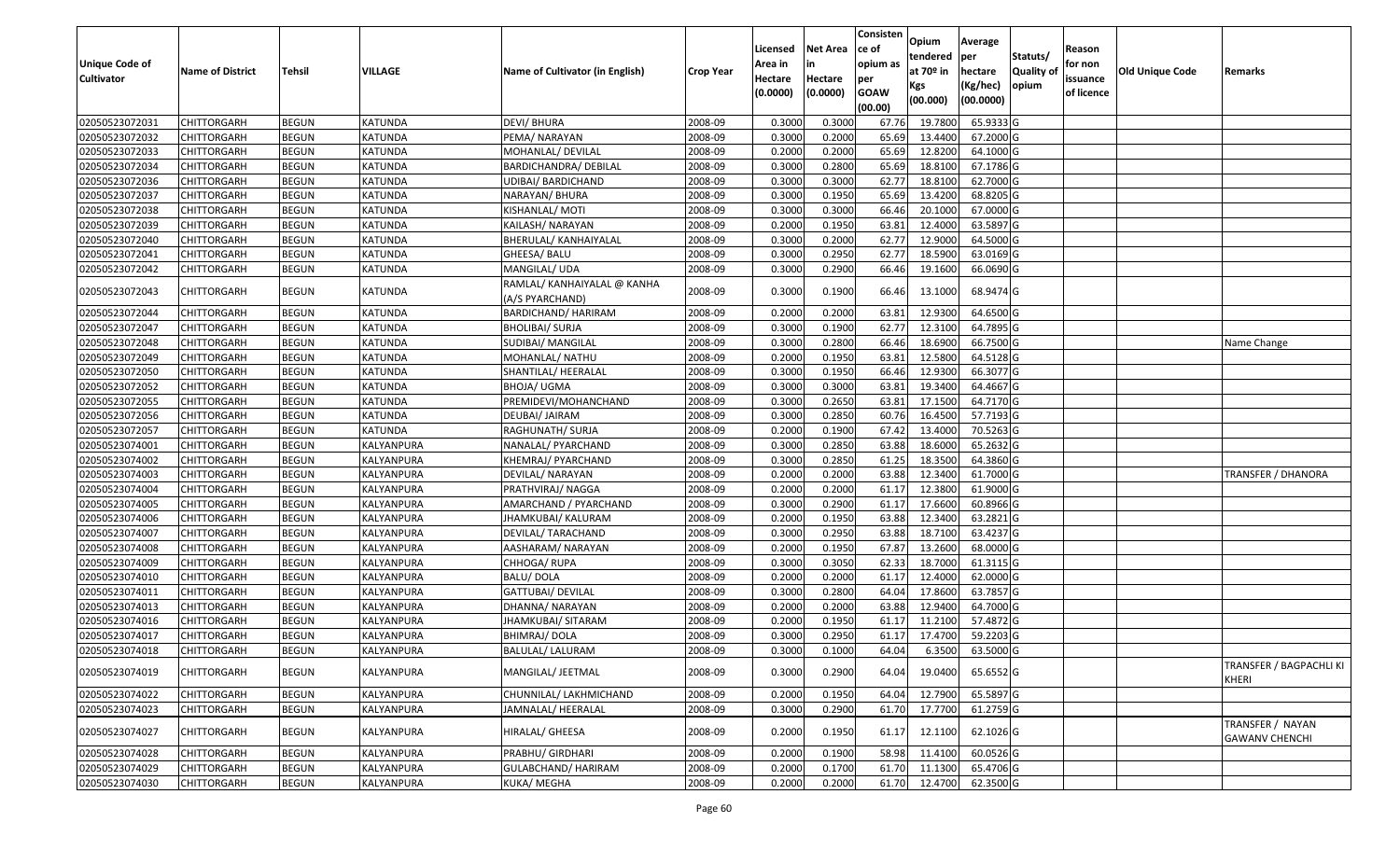| <b>Unique Code of</b><br><b>Cultivator</b> | <b>Name of District</b> | <b>Tehsil</b> | VILLAGE                 | Name of Cultivator (in English)      | <b>Crop Year</b> | Licensed<br>Area in<br>Hectare<br>(0.0000) | <b>Net Area</b><br>Hectare<br>(0.0000) | Consisten<br>ce of<br>opium as<br>per<br><b>GOAW</b><br>(00.00) | Opium<br>tendered<br>at $70°$ in<br>Kgs<br>(00.000) | Average<br>per<br>hectare<br>(Kg/hec)<br>(00.0000) | Statuts/<br><b>Quality of</b><br>opium | Reason<br>for non<br>issuance<br>of licence | <b>Old Unique Code</b> | Remarks                                |
|--------------------------------------------|-------------------------|---------------|-------------------------|--------------------------------------|------------------|--------------------------------------------|----------------------------------------|-----------------------------------------------------------------|-----------------------------------------------------|----------------------------------------------------|----------------------------------------|---------------------------------------------|------------------------|----------------------------------------|
| 02050523074031                             | CHITTORGARH             | <b>BEGUN</b>  | KALYANPURA              | NANDPRAKASH/ CHUNNILAL               | 2008-09          | 0.3000                                     | 0.2900                                 | 61.29                                                           | 17.980                                              | 62.0000G                                           |                                        |                                             |                        |                                        |
| 02050523074033                             | CHITTORGARH             | <b>BEGUN</b>  | KALYANPURA              | SOHANBAI/ ONKAR                      | 2008-09          | 0.2000                                     | 0.2000                                 | 58.98                                                           | 11.9800                                             | 59.9000 G                                          |                                        |                                             |                        | TRANSFER /<br>SHODARSHANPURA           |
| 02050523074040                             | <b>CHITTORGARH</b>      | <b>BEGUN</b>  | KALYANPURA              | NANALAL/ DEVA                        | 2008-09          | 0.300                                      | 0.2700                                 | 61.70                                                           | 17.1700                                             | 63.5926 G                                          |                                        |                                             |                        |                                        |
| 02050523074041                             | CHITTORGARH             | <b>BEGUN</b>  | KALYANPURA              | <b>BARJIBAI/ BHUWANA</b>             | 2008-09          | 0.3000                                     | 0.3000                                 | 64.04                                                           | 19.3600                                             | 64.5333 G                                          |                                        |                                             |                        |                                        |
| 02050523074044                             | CHITTORGARH             | <b>BEGUN</b>  | KALYANPURA              | NATHU/BHURA                          | 2008-09          | 0.2000                                     | 0.1950                                 | 61.70                                                           | 12.2400                                             | 62.7692 G                                          |                                        |                                             |                        |                                        |
| 02050523075001                             | <b>CHITTORGARH</b>      | <b>BEGUN</b>  | MADHOPUR (BEGUN)        | CHATERBHUJ/ NANDA                    | 2008-09          | 0.2000                                     | 0.1950                                 | 61.72                                                           | 12.5400                                             | 64.3077 G                                          |                                        |                                             |                        |                                        |
| 02050523075002                             | <b>CHITTORGARH</b>      | <b>BEGUN</b>  | <b>MADHOPUR (BEGUN)</b> | <b>ONKAR/ PARMANAND</b>              | 2008-09          | 0.2000                                     | 0.1950                                 | 58.80                                                           | 11.0600                                             | 56.7179 G                                          |                                        |                                             |                        |                                        |
| 02050523075004                             | CHITTORGARH             | <b>BEGUN</b>  | MADHOPUR (BEGUN)        | DEVILAL/ HEERA                       | 2008-09          | 0.2000                                     | 0.2000                                 | 58.80                                                           | 11.8900                                             | 59.4500 G                                          |                                        |                                             |                        |                                        |
| 02050523075007                             | CHITTORGARH             | <b>BEGUN</b>  | MADHOPUR (BEGUN)        | MEGHRAJ/ BALU                        | 2008-09          | 0.2000                                     | 0.1900                                 | 66.73                                                           | 12.9700                                             | 68.2632 G                                          |                                        |                                             |                        |                                        |
| 02050523075009                             | <b>CHITTORGARH</b>      | <b>BEGUN</b>  | MADHOPUR (BEGUN)        | BOTHLAL/ GANGARAM                    | 2008-09          | 0.3000                                     | 0.2950                                 | 58.54                                                           | 17.2300                                             | 58.4068 G                                          |                                        |                                             |                        |                                        |
| 02050523075012                             | <b>CHITTORGARH</b>      | <b>BEGUN</b>  | MADHOPUR (BEGUN)        | <b>TULSIRAM/ KANA</b>                | 2008-09          | 0.2000                                     | 0.1900                                 | 58.54                                                           | 11.2400                                             | 59.1579 G                                          |                                        |                                             |                        |                                        |
| 02050523075015                             | CHITTORGARH             | <b>BEGUN</b>  | MADHOPUR (BEGUN)        | KACHRIBAI/ MOTILAL W/O<br>SHAMBHULAL | 2008-09          | 0.2000                                     | 0.2050                                 | 26.27                                                           | 3.4000                                              | 16.5854 G                                          |                                        |                                             |                        |                                        |
| 02050523075017                             | CHITTORGARH             | <b>BEGUN</b>  | MADHOPUR (BEGUN)        | KISHNA/ NARAYAN                      | 2008-09          | 0.2000                                     | 0.2000                                 | 58.80                                                           | 10.6200                                             | 53.1000 G                                          |                                        |                                             |                        | TRANSFER /<br>BHAGWANOPURA             |
| 02050523075018                             | CHITTORGARH             | <b>BEGUN</b>  | <b>MADHOPUR (BEGUN)</b> | <b>BHUDHAR/ UDA</b>                  | 2008-09          | 0.2000                                     | 0.2000                                 | 46.71                                                           | 3.2500                                              | 16.2500 G                                          |                                        |                                             |                        |                                        |
| 02050523075019                             | <b>CHITTORGARH</b>      | <b>BEGUN</b>  | MADHOPUR (BEGUN)        | NANDA/KISHNA                         | 2008-09          | 0.3000                                     | 0.2950                                 | 61.10                                                           | 18.3400                                             | 62.1695 G                                          |                                        |                                             | 02050523092003         | <b>TRANSFER</b>                        |
| 02050523075020                             | CHITTORGARH             | <b>BEGUN</b>  | MADHOPUR (BEGUN)        | DOLIBAI/ BHURA                       | 2008-09          | 0.2000                                     | 0.1950                                 | 63.74                                                           | 12.7700                                             | 65.4872 G                                          |                                        |                                             | 02050523092001         | TRANSFER                               |
| 02050523077001                             | <b>CHITTORGARH</b>      | <b>BEGUN</b>  | KISHOREPURA             | PYARCHAND/ KESHURAM                  | 2008-09          | 0.2000                                     | 0.1900                                 | 63.28                                                           | 12.2000                                             | 64.2105 G                                          |                                        |                                             |                        |                                        |
| 02050523077003                             | <b>CHITTORGARH</b>      | <b>BEGUN</b>  | KISHOREPURA             | ONKAR/ KHEMA                         | 2008-09          | 0.2000                                     | 0.2000                                 | 59.91                                                           | 12.5200                                             | 62.6000 G                                          |                                        |                                             |                        |                                        |
| 02050523077006                             | <b>CHITTORGARH</b>      | <b>BEGUN</b>  | KISHOREPURA             | MODA/KISHORE                         | 2008-09          | 0.2000                                     | 0.1950                                 | 64.03                                                           | 12.9900                                             | 66.6154 G                                          |                                        |                                             |                        |                                        |
| 02050523077007                             | CHITTORGARH             | <b>BEGUN</b>  | KISHOREPURA             | GHEESALAL/ LAXMICHAND                | 2008-09          | 0.2000                                     | 0.1950                                 | 57.82                                                           | 11.4800                                             | 58.8718 G                                          |                                        |                                             |                        |                                        |
| 02050523077008                             | CHITTORGARH             | <b>BEGUN</b>  | KISHOREPURA             | NANDLAL/ PYARCHAND                   | 2008-09          | 0.2000                                     | 0.2000                                 | 54.80                                                           | 11.1300                                             | 55.6500 G                                          |                                        |                                             |                        |                                        |
| 02050523077009                             | <b>CHITTORGARH</b>      | <b>BEGUN</b>  | KISHOREPURA             | SHAMBHULAL/ NAGJIRAM                 | 2008-09          | 0.2000                                     | 0.2000                                 | 58.04                                                           | 4.0800                                              | 20.4000 G                                          |                                        |                                             |                        |                                        |
| 02050523077011                             | CHITTORGARH             | <b>BEGUN</b>  | KISHOREPURA             | HEERALAL/ BALU                       | 2008-09          | 0.2000                                     | 0.2050                                 | 59.91                                                           | 11.9500                                             | 58.2927 G                                          |                                        |                                             |                        |                                        |
| 02050523077014                             | <b>CHITTORGARH</b>      | <b>BEGUN</b>  | KISHOREPURA             | BHANWARLAL/ BALU                     | 2008-09          | 0.2000                                     | 0.2000                                 | 57.82                                                           | 6.2600                                              | 31.3000 G                                          |                                        |                                             |                        |                                        |
| 02050523077021                             | CHITTORGARH             | <b>BEGUN</b>  | KISHOREPURA             | MEGHA/ KHEMA                         | 2008-09          | 0.2000                                     | 0.1950                                 | 57.82                                                           | 11.5800                                             | 59.3846 G                                          |                                        |                                             |                        |                                        |
| 02050523077023                             | CHITTORGARH             | <b>BEGUN</b>  | KISHOREPURA             | KISHORE A/S PARMANAND/<br>BHANWARLAL | 2008-09          | 0.2000                                     | 0.2050                                 | 58.54                                                           | 12.1000                                             | 59.0244 G                                          |                                        |                                             |                        | Name Change                            |
| 02050523078001                             | CHITTORGARH             | <b>BEGUN</b>  | HARIPURA (BEGUN)        | <b>BHURIBAI/ KUKA</b>                | 2008-09          | 0.2000                                     | 0.1950                                 | 55.19                                                           | 11.0500                                             | 56.6667 G                                          |                                        |                                             |                        |                                        |
| 02050523078003                             | CHITTORGARH             | <b>BEGUN</b>  | <b>HARIPURA (BEGUN)</b> | MANGILAL/ PYARA                      | 2008-09          | 0.2000                                     | 0.1950                                 | 61.90                                                           | 12.1200                                             | 62.1538 G                                          |                                        |                                             |                        |                                        |
| 02050523078006                             | CHITTORGARH             | <b>BEGUN</b>  | HARIPURA (BEGUN)        | KUKA/ LAXMAN                         | 2008-09          | 0.2000                                     | 0.1900                                 | 61.90                                                           | 11.5000                                             | 60.5260 G                                          |                                        |                                             |                        |                                        |
| 02050523078007                             | CHITTORGARH             | <b>BEGUN</b>  | HARIPURA (BEGUN)        | NANALAL/ NANDA                       | 2008-09          | 0.3000                                     | 0.2900                                 | 59.01                                                           | 17.1900                                             | 59.2759 G                                          |                                        |                                             |                        |                                        |
| 02050523078008                             | CHITTORGARH             | <b>BEGUN</b>  | HARIPURA (BEGUN)        | JAGANNATH/ TEKCHAND                  | 2008-09          | 0.300                                      | 0.2900                                 | 61.90                                                           | 17.9300                                             | 61.8276 G                                          |                                        |                                             |                        |                                        |
| 02050523078012                             | CHITTORGARH             | <b>BEGUN</b>  | <b>HARIPURA (BEGUN)</b> | GOPI/ KHEMA                          | 2008-09          | 0.2000                                     | 0.1950                                 | 61.90                                                           | 11.9700                                             | 61.3846 G                                          |                                        |                                             |                        |                                        |
| 02050523078013                             | <b>CHITTORGARH</b>      | <b>BEGUN</b>  | HARIPURA (BEGUN)        | DEVILAL/ LALU                        | 2008-09          | 0.2000                                     | 0.1950                                 | 66.03                                                           | 12.8900                                             | 66.1026 G                                          |                                        |                                             |                        |                                        |
| 02050523078017                             | <b>CHITTORGARH</b>      | <b>BEGUN</b>  | HARIPURA (BEGUN)        | <b>DEVILAL/ MOTI</b>                 | 2008-09          | 0.2000                                     | 0.0500                                 | 63.09                                                           | 3.1100                                              | 62.2000 G                                          |                                        |                                             |                        |                                        |
| 02050523078019                             | <b>CHITTORGARH</b>      | <b>BEGUN</b>  | HARIPURA (BEGUN)        | MANGILAL/ LAXMICHAND                 | 2008-09          | 0.3000                                     | 0.2900                                 | 66.03                                                           | 18.5100                                             | 63.8276 G                                          |                                        |                                             |                        |                                        |
| 02050523078020                             | <b>CHITTORGARH</b>      | <b>BEGUN</b>  | HARIPURA (BEGUN)        | DEVILAL/ PYARA                       | 2008-09          | 0.2000                                     | 0.0300                                 | 66.03                                                           | 1.9900                                              | 66.3333 G                                          |                                        |                                             |                        | TRANSFER / RAMNAGAR<br><b>BANDO KA</b> |
| 02050523078021                             | <b>CHITTORGARH</b>      | <b>BEGUN</b>  | HARIPURA (BEGUN)        | MOHAN/ PYARA                         | 2008-09          | 0.2000                                     | 0.2000                                 | 62.47                                                           | 12.6400                                             | 63.2000 G                                          |                                        |                                             |                        |                                        |
| 02050523078022                             | <b>CHITTORGARH</b>      | <b>BEGUN</b>  | HARIPURA (BEGUN)        | MANGILAL/ PRATHU                     | 2008-09          | 0.2000                                     | 0.1900                                 | 62.47                                                           | 11.3100                                             | 59.5263 G                                          |                                        |                                             |                        |                                        |
| 02050523078024                             | <b>CHITTORGARH</b>      | <b>BEGUN</b>  | HARIPURA (BEGUN)        | CHANDMAL/ JODHA                      | 2008-09          | 0.2000                                     | 0.1900                                 | 66.03                                                           | 12.3500                                             | 65.0000 G                                          |                                        |                                             |                        |                                        |
| 02050523078025                             | <b>CHITTORGARH</b>      | <b>BEGUN</b>  | HARIPURA (BEGUN)        | BHAWANILAL/ PYARA                    | 2008-09          | 0.2000                                     | 0.2000                                 | 62.89                                                           | 12.8500                                             | 64.2500 G                                          |                                        |                                             |                        |                                        |
| 02050523078028                             | CHITTORGARH             | <b>BEGUN</b>  | HARIPURA (BEGUN)        | <b>HEERA/ PYARA</b>                  | 2008-09          | 0.2000                                     | 0.2000                                 | 66.03                                                           | 13.2100                                             | 66.0500 G                                          |                                        |                                             |                        |                                        |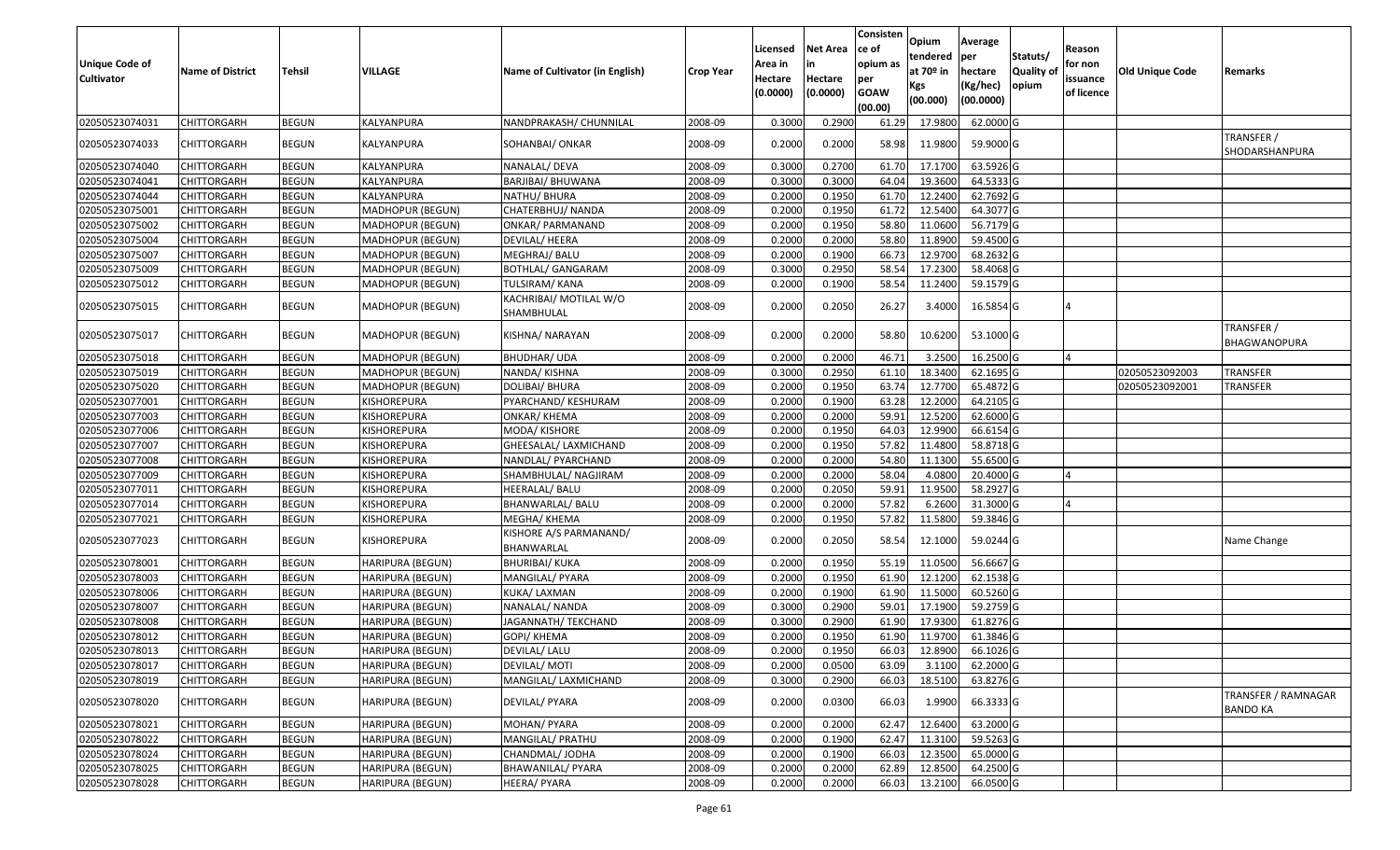| <b>Unique Code of</b> |                         |               |                         |                                 |                  | Licensed<br>Area in | <b>Net Area</b>     | Consisten<br>ce of<br>opium as | Opium<br>tendered              | Average<br>per                   | Statuts/            | Reason<br>for non      |                        |                 |
|-----------------------|-------------------------|---------------|-------------------------|---------------------------------|------------------|---------------------|---------------------|--------------------------------|--------------------------------|----------------------------------|---------------------|------------------------|------------------------|-----------------|
| <b>Cultivator</b>     | <b>Name of District</b> | <b>Tehsil</b> | VILLAGE                 | Name of Cultivator (in English) | <b>Crop Year</b> | Hectare<br>(0.0000) | Hectare<br>(0.0000) | per<br><b>GOAW</b><br>(00.00)  | at $70°$ in<br>Kgs<br>(00.000) | hectare<br>(Kg/hec)<br>(00.0000) | Quality of<br>opium | issuance<br>of licence | <b>Old Unique Code</b> | Remarks         |
| 02050523078029        | <b>CHITTORGARH</b>      | <b>BEGUN</b>  | <b>HARIPURA (BEGUN)</b> | DEVILAL/ PRABHU                 | 2008-09          | 0.2000              | 0.1900              | 62.89                          | 11.9800                        | 63.0526 G                        |                     |                        |                        |                 |
| 02050523078030        | CHITTORGARH             | <b>BEGUN</b>  | <b>HARIPURA (BEGUN)</b> | NATHIBAI/ JAICHAND              | 2008-09          | 0.2000              | 0.1950              | 59.01                          | 11.2600                        | 57.7436 G                        |                     |                        |                        |                 |
| 02050523078032        | <b>CHITTORGARH</b>      | <b>BEGUN</b>  | HARIPURA (BEGUN)        | RAMESHWAR/ GOKAL                | 2008-09          | 0.2000              | 0.1850              | 62.89                          | 11.5200                        | 62.2703 G                        |                     |                        |                        | Name Change     |
| 02050523078034        | <b>CHITTORGARH</b>      | <b>BEGUN</b>  | <b>HARIPURA (BEGUN)</b> | SANTOSH BHARTI/ NANDA           | 2008-09          | 0.2000              | 0.2050              | 55.19                          | 10.9200                        | 53.2683 G                        |                     |                        |                        | Name Change     |
| 02050523079001        | <b>CHITTORGARH</b>      | <b>BEGUN</b>  | BHANWARIYA              | NAHARSINGH/ JASSA               | 2008-09          | 0.3000              | 0.2900              | 60.69                          | 18.0000                        | 62.0690 G                        |                     |                        |                        |                 |
| 02050523079002        | <b>CHITTORGARH</b>      | <b>BEGUN</b>  | BHANWARIYA              | HEERA/ GULAB                    | 2008-09          | 0.3000              | 0.2950              | 64.32                          | 19.3500                        | 65.5932 G                        |                     |                        |                        |                 |
| 02050523079003        | CHITTORGARH             | <b>BEGUN</b>  | BHANWARIYA              | DHANNA/ SHORAM                  | 2008-09          | 0.3000              | 0.3000              | 60.69                          | 18.2900                        | 60.9667 G                        |                     |                        |                        |                 |
| 02050523079004        | <b>CHITTORGARH</b>      | <b>BEGUN</b>  | <b>BHANWARIYA</b>       | MANGILAL/ CHATRA                | 2008-09          | 0.3000              | 0.2950              | 64.32                          | 20.3800                        | 69.0847 G                        |                     |                        |                        |                 |
| 02050523079005        | CHITTORGARH             | <b>BEGUN</b>  | <b>BHANWARIYA</b>       | RAMIBAI/ JETA                   | 2008-09          | 0.3000              | 0.3000              | 64.32                          | 19.5400                        | 65.1333 G                        |                     |                        |                        |                 |
| 02050523079006        | CHITTORGARH             | <b>BEGUN</b>  | BHANWARIYA              | MANGILAL/ AKLING                | 2008-09          | 0.3000              | 0.2050              | 64.32                          | 13.0200                        | 63.5122 G                        |                     |                        |                        |                 |
| 02050523079007        | <b>CHITTORGARH</b>      | <b>BEGUN</b>  | <b>BHANWARIYA</b>       | LADULAL/UDA                     | 2008-09          | 0.3000              | 0.3000              | 58.08                          | 16.9100                        | 56.3667 G                        |                     |                        |                        | Name Change     |
| 02050523079008        | <b>CHITTORGARH</b>      | <b>BEGUN</b>  | <b>BHANWARIYA</b>       | RAMLAL/ DERAM                   | 2008-09          | 0.3000              | 0.2950              | 60.69                          | 18.1700                        | 61.5932 G                        |                     |                        |                        |                 |
| 02050523079009        | <b>CHITTORGARH</b>      | <b>BEGUN</b>  | <b>BHANWARIYA</b>       | PYARA/ GANPAT                   | 2008-09          | 0.3000              | 0.3050              | 60.69                          | 18.0300                        | 59.1148 G                        |                     |                        |                        |                 |
| 02050523079010        | <b>CHITTORGARH</b>      | <b>BEGUN</b>  | BHANWARIYA              | MANGILAL/ MERAM                 | 2008-09          | 0.3000              | 0.2950              | 55.64                          | 16.9500                        | 57.4576 G                        |                     |                        |                        |                 |
| 02050523079011        | <b>CHITTORGARH</b>      | <b>BEGUN</b>  | BHANWARIYA              | NATHIBAI/ KASHYA                | 2008-09          | 0.3000              | 0.3000              | 60.69                          | 18.4200                        | 61.4000 G                        |                     |                        |                        |                 |
| 02050523079012        | <b>CHITTORGARH</b>      | <b>BEGUN</b>  | BHANWARIYA              | RAMDAYAL/ AMRA                  | 2008-09          | 0.3000              | 0.1950              | 62.01                          | 12.4600                        | 63.8974 G                        |                     |                        |                        |                 |
| 02050523079013        | <b>CHITTORGARH</b>      | <b>BEGUN</b>  | <b>BHANWARIYA</b>       | VIRBHAN/ KASHIRAM               | 2008-09          | 0.3000              | 0.2000              | 62.01                          | 12.5700                        | 62.8500 G                        |                     |                        |                        |                 |
| 02050523079014        | <b>CHITTORGARH</b>      | <b>BEGUN</b>  | BHANWARIYA              | SAGARBAI/ DEVA                  | 2008-09          | 0.3000              | 0.2950              | 62.01                          | 18.8500                        | $\overline{63.8983}$ G           |                     |                        |                        |                 |
| 02050523079015        | CHITTORGARH             | <b>BEGUN</b>  | BHANWARIYA              | DALPAT/ NANDA                   | 2008-09          | 0.3000              | 0.2000              | 62.01                          | 12.3300                        | 61.6500 G                        |                     |                        |                        | Name Change     |
| 02050523079016        | <b>CHITTORGARH</b>      | <b>BEGUN</b>  | BHANWARIYA              | KANHAIYALAL @ KHANA/ DEVI       | 2008-09          | 0.3000              | 0.2000              | 55.64                          | 11.4000                        | 57.0000 G                        |                     |                        |                        |                 |
| 02050523079017        | <b>CHITTORGARH</b>      | <b>BEGUN</b>  | BHANWARIYA              | HEMA/ FATTA                     | 2008-09          | 0.3000              | 0.2900              | 61.24                          | 18.3300                        | 63.2069 G                        |                     |                        |                        |                 |
| 02050523079018        | CHITTORGARH             | <b>BEGUN</b>  | BHANWARIYA              | DERAM/ SUKKHA                   | 2008-09          | 0.3000              | 0.2900              | 62.0                           | 18.7700                        | 64.7241 G                        |                     |                        |                        |                 |
| 02050523079019        | CHITTORGARH             | <b>BEGUN</b>  | BHANWARIYA              | PARTHU/ HEMA                    | 2008-09          | 0.3000              | 0.2950              | 64.38                          | 19.3100                        | 65.4576 G                        |                     |                        |                        |                 |
| 02050523079020        | <b>CHITTORGARH</b>      | <b>BEGUN</b>  | BHANWARIYA              | <b>BHURA/ SHORAM</b>            | 2008-09          | 0.3000              | 0.3000              | 60.70                          | 18.3400                        | $61.1333$ G                      |                     |                        |                        |                 |
| 02050523079021        | <b>CHITTORGARH</b>      | <b>BEGUN</b>  | <b>BHANWARIYA</b>       | <b>BHAWANILAL/ RUPA</b>         | 2008-09          | 0.3000              | 0.3000              | 60.70                          | 18.5200                        | 61.7333 G                        |                     |                        |                        |                 |
| 02050523079022        | <b>CHITTORGARH</b>      | <b>BEGUN</b>  | BHANWARIYA              | MOHAN/ FATTA                    | 2008-09          | 0.2000              | 0.1000              | 63.84                          | 6.6500                         | 66.5000 G                        |                     |                        |                        |                 |
| 02050523079023        | CHITTORGARH             | <b>BEGUN</b>  | BHANWARIYA              | GHEESALAL A/S HAZARI / MANGILAL | 2008-09          | 0.3000              | 0.2950              | 64.38                          | 19.3300                        | 65.5254 G                        |                     |                        |                        |                 |
| 02050523079024        | <b>CHITTORGARH</b>      | <b>BEGUN</b>  | <b>BHANWARIYA</b>       | FORU/ PRATAP                    | 2008-09          | 0.3000              | 0.2900              | 64.38                          | 18.8800                        | 65.1034 G                        |                     |                        |                        |                 |
| 02050523079025        | <b>CHITTORGARH</b>      | <b>BEGUN</b>  | <b>BHANWARIYA</b>       | HARJI/ KASHIRAM                 | 2008-09          | 0.3000              | 0.3000              | 60.70                          | 18.1600                        | 60.5333 G                        |                     |                        |                        |                 |
| 02050523079026        | <b>CHITTORGARH</b>      | <b>BEGUN</b>  | BHANWARIYA              | MOHAN/ HARJI                    | 2008-09          | 0.3000              | 0.2000              | 64.38                          | 13.0500                        | 65.2500 G                        |                     |                        |                        |                 |
| 02050523079027        | CHITTORGARH             | <b>BEGUN</b>  | BHANWARIYA              | PYARA/ DERAM                    | 2008-09          | 0.3000              | 0.2900              | 60.7                           | 17.9400                        | 61.8621 G                        |                     |                        |                        |                 |
| 02050523079028        | <b>CHITTORGARH</b>      | <b>BEGUN</b>  | BHANWARIYA              | AASHARAM/ DERAM                 | 2008-09          | 0.3000              | 0.3000              | 64.38                          | 18.9300                        | 63.1000 G                        |                     |                        |                        |                 |
| 02050523079029        | <b>CHITTORGARH</b>      | <b>BEGUN</b>  | <b>BHANWARIYA</b>       | MEGHRAJ/ SUKKHA                 | 2008-09          | 0.3000              | 0.2950              | 60.70                          | 17.6600                        | 59.8644 G                        |                     |                        |                        |                 |
| 02050523079030        | <b>CHITTORGARH</b>      | <b>BEGUN</b>  | BHANWARIYA              | GANGARAM/ DEVI                  | 2008-09          | 0.3000              | 0.2950              | 58.08                          | 17.4800                        | 59.2542 G                        |                     |                        |                        |                 |
| 02050523079031        | <b>CHITTORGARH</b>      | <b>BEGUN</b>  | BHANWARIYA              | CHUNNILAL/ LAKHMA               | 2008-09          | 0.3000              | 0.3000              | 63.25                          | 19.3700                        | 64.5667 G                        |                     |                        |                        |                 |
| 02050523079033        | <b>CHITTORGARH</b>      | <b>BEGUN</b>  | BHANWARIYA              | LADU/ DEVA                      | 2008-09          | 0.3000              | 0.2950              | 63.25                          | 18.7200                        | 63.4576 G                        |                     |                        |                        |                 |
| 02050523079034        | <b>CHITTORGARH</b>      | <b>BEGUN</b>  | <b>BHANWARIYA</b>       | RUPABAI/ DEVILAL                | 2008-09          | 0.3000              | 0.2950              | 63.25                          | 18.6800                        | 63.3220 G                        |                     |                        |                        | Name Change     |
| 02050523079035        | <b>CHITTORGARH</b>      | <b>BEGUN</b>  | BHANWARIYA              | JATIBAI/ KHANA                  | 2008-09          | 0.2000              | 0.2000              | 58.08                          | 11.9000                        | 59.5000 G                        |                     |                        |                        | Name Change     |
| 02050523079037        | CHITTORGARH             | <b>BEGUN</b>  | BHANWARIYA              | <b>HEERA/ PABU</b>              | 2008-09          | 0.3000              | 0.2950              | 62.30                          | 18.8300                        | 63.8305 G                        |                     |                        |                        |                 |
| 02050523079038        | CHITTORGARH             | <b>BEGUN</b>  | BHANWARIYA              | LALIBAI/ DOLA                   | 2008-09          | 0.3000              | 0.3000              | 62.30                          | 18.6800                        | 62.2667 G                        |                     |                        |                        |                 |
| 02050523079039        | <b>CHITTORGARH</b>      | <b>BEGUN</b>  | <b>BHANWARIYA</b>       | LADULAL/ BHAGIRATH @ BHAGU      | 2008-09          | 0.3000              | 0.2950              | 62.30                          | 19.0000                        | 64.4068 G                        |                     |                        |                        |                 |
| 02050523079040        | <b>CHITTORGARH</b>      | <b>BEGUN</b>  | BHANWARIYA              | <b>BUNDABAI/ LALU</b>           | 2008-09          | 0.3000              | 0.3000              | 62.30                          | 18.9100                        | 63.0333 G                        |                     |                        |                        | Name Change     |
| 02050523079041        | <b>CHITTORGARH</b>      | <b>BEGUN</b>  | BHANWARIYA              | JODHA/ LAKKHA                   | 2008-09          | 0.3000              | 0.3050              | 63.84                          | 19.5900                        | 64.2295 G                        |                     |                        | 02050523071031         | <b>TRANSFER</b> |
| 02050523079042        | CHITTORGARH             | <b>BEGUN</b>  | BHANWARIYA              | GIRDHARI/ PARTHA @ FATTA        | 2008-09          | 0.3000              | 0.2000              | 62.30                          | 12.6200                        | 63.1000 G                        |                     |                        |                        |                 |
| 02050523079043        | <b>CHITTORGARH</b>      | <b>BEGUN</b>  | BHANWARIYA              | ONKAR/TEJA                      | 2008-09          | 0.3000              | 0.3000              | 63.25                          | 18.8200                        | 62.7333 G                        |                     |                        |                        |                 |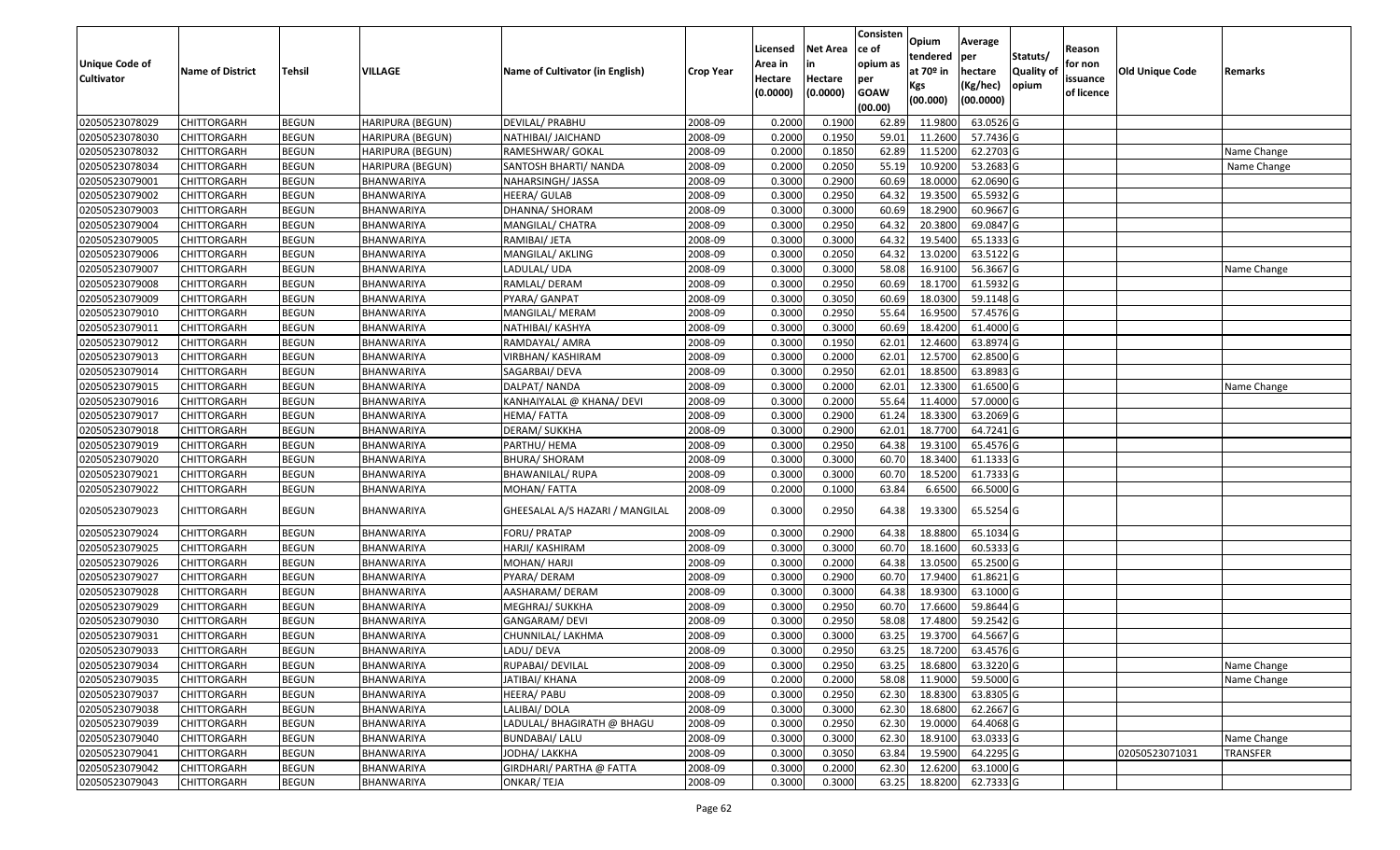| <b>Unique Code of</b><br><b>Cultivator</b> | <b>Name of District</b> | Tehsil       | VILLAGE      | Name of Cultivator (in English) | <b>Crop Year</b> | Licensed<br>Area in<br>Hectare<br>(0.0000) | <b>Net Area</b><br>in<br>Hectare<br>(0.0000) | Consisten<br>lce of<br>opium as<br>per<br><b>GOAW</b><br>(00.00) | Opium<br>tendered<br>at $70°$ in<br>Kgs<br>(00.000) | Average<br>per<br>hectare<br>(Kg/hec)<br>(00.0000) | Statuts/<br><b>Quality o</b><br>opium | Reason<br>for non<br>issuance<br>of licence | Old Unique Code | Remarks                |
|--------------------------------------------|-------------------------|--------------|--------------|---------------------------------|------------------|--------------------------------------------|----------------------------------------------|------------------------------------------------------------------|-----------------------------------------------------|----------------------------------------------------|---------------------------------------|---------------------------------------------|-----------------|------------------------|
| 02050523079044                             | CHITTORGARH             | <b>BEGUN</b> | BHANWARIYA   | KASHIRAM/ SHOJI                 | 2008-09          | 0.3000                                     | 0.2900                                       | 63.25                                                            | 18.6400                                             | 64.2759 G                                          |                                       |                                             |                 | TRANSFER / SHRINAGAR A |
| 02050523079045                             | <b>CHITTORGARH</b>      | <b>BEGUN</b> | BHANWARIYA   | SHANTILAL/ BALU                 | 2008-09          | 0.3000                                     | 0.2850                                       | 58.08                                                            | 16.6500                                             | 58.4211 G                                          |                                       |                                             |                 |                        |
| 02050523079046                             | <b>CHITTORGARH</b>      | <b>BEGUN</b> | BHANWARIYA   | DEVILAL/ KAJOD                  | 2008-09          | 0.3000                                     | 0.2950                                       | 63.84                                                            | 19.0900                                             | 64.7119 G                                          |                                       |                                             |                 |                        |
| 02050523079047                             | <b>CHITTORGARH</b>      | <b>BEGUN</b> | BHANWARIYA   | CHHAGANLAL/ SHOCHAND            | 2008-09          | 0.3000                                     | 0.2900                                       | 58.08                                                            | 17.3300                                             | 59.7586 G                                          |                                       |                                             |                 |                        |
| 02050523079048                             | <b>CHITTORGARH</b>      | <b>BEGUN</b> | BHANWARIYA   | MANGILAL/ BALU                  | 2008-09          | 0.3000                                     | 0.2950                                       | 61.24                                                            | 18.4100                                             | 62.4068 G                                          |                                       |                                             |                 |                        |
| 02050523079049                             | CHITTORGARH             | <b>BEGUN</b> | BHANWARIYA   | SHOCHAND/ PANNA                 | 2008-09          | 0.3000                                     | 0.2950                                       | 61.24                                                            | 18.5300                                             | 62.8136 G                                          |                                       |                                             |                 |                        |
| 02050523079050                             | <b>CHITTORGARH</b>      | <b>BEGUN</b> | BHANWARIYA   | DOLIBAI/ GHEESALAL              | 2008-09          | 0.3000                                     | 0.3000                                       | 63.84                                                            | 19.3800                                             | 64.6000 G                                          |                                       |                                             |                 | Name Change            |
| 02050523080001                             | <b>CHITTORGARH</b>      | <b>BEGUN</b> | PALKA        | SITABAI/ NANDLAL                | 2008-09          | 0.3000                                     | 0.2900                                       | 64.50                                                            | 19.1500                                             | 66.0345 G                                          |                                       |                                             |                 |                        |
| 02050523080002                             | <b>CHITTORGARH</b>      | <b>BEGUN</b> | <b>PALKA</b> | PYARA/TEKA                      | 2008-09          | 0.3000                                     | 0.2950                                       | 58.79                                                            | 17.3000                                             | 58.6441 G                                          |                                       |                                             |                 |                        |
| 02050523080003                             | <b>CHITTORGARH</b>      | <b>BEGUN</b> | <b>PALKA</b> | MOTI/ RATNA                     | 2008-09          | 0.3000                                     | 0.2950                                       | 61.72                                                            | 18.4600                                             | 62.5763 G                                          |                                       |                                             |                 |                        |
| 02050523080004                             | <b>CHITTORGARH</b>      | <b>BEGUN</b> | <b>PALKA</b> | DEBILAL/ SEWA                   | 2008-09          | 0.3000                                     | 0.2900                                       | 62.05                                                            | 18.4300                                             | 63.5517 G                                          |                                       |                                             |                 |                        |
| 02050523080005                             | <b>CHITTORGARH</b>      | <b>BEGUN</b> | <b>PALKA</b> | BHUWANA/ TULSIRAM @ TULCHHA     | 2008-09          | 0.2000                                     | 0.2000                                       | 62.05                                                            | 12.5500                                             | 62.7500 G                                          |                                       |                                             |                 |                        |
| 02050523080007                             | <b>CHITTORGARH</b>      | <b>BEGUN</b> | <b>PALKA</b> | PYARCHAND/ GOPI                 | 2008-09          | 0.3000                                     | 0.2750                                       | 62.05                                                            | 17.1800                                             | 62.4727 G                                          |                                       |                                             |                 |                        |
| 02050523080008                             | <b>CHITTORGARH</b>      | <b>BEGUN</b> | <b>PALKA</b> | UDAILAL/ SURAJMAL               | 2008-09          | 0.3000                                     | 0.2900                                       | 61.72                                                            | 19.3600                                             | 66.7586 G                                          |                                       |                                             |                 |                        |
| 02050523080009                             | <b>CHITTORGARH</b>      | <b>BEGUN</b> | <b>PALKA</b> | <b>BHURA/ RATNA</b>             | 2008-09          | 0.3000                                     | 0.2900                                       | 62.05                                                            | 18.4100                                             | 63.4828 G                                          |                                       |                                             |                 |                        |
| 02050523080010                             | <b>CHITTORGARH</b>      | <b>BEGUN</b> | <b>PALKA</b> | NANDLAL/BALU                    | 2008-09          | 0.3000                                     | 0.3000                                       | 63.43                                                            | 18.7200                                             | 62.4000 G                                          |                                       |                                             |                 |                        |
| 02050523080012                             | CHITTORGARH             | <b>BEGUN</b> | PALKA        | PYARCHAND/ BALU                 | 2008-09          | 0.3000                                     | 0.2600                                       | 64.03                                                            | 16.6300                                             | 63.9615 G                                          |                                       |                                             |                 |                        |
| 02050523080013                             | CHITTORGARH             | <b>BEGUN</b> | PALKA        | REVALAL/DOLA                    | 2008-09          | 0.3000                                     | 0.2950                                       | 63.43                                                            | 18.9100                                             | 64.1017 G                                          |                                       |                                             |                 |                        |
| 02050523080014                             | CHITTORGARH             | <b>BEGUN</b> | <b>PALKA</b> | <b>JEETMAL/ TAKA</b>            | 2008-09          | 0.3000                                     | 0.2750                                       | 67.03                                                            | 19.3500                                             | 70.3636 G                                          |                                       |                                             |                 |                        |
| 02050523080015                             | <b>CHITTORGARH</b>      | <b>BEGUN</b> | PALKA        | HARLAL/ NARAYAN                 | 2008-09          | 0.2000                                     | 0.1950                                       | 63.43                                                            | 12.6000                                             | 64.6154 G                                          |                                       |                                             |                 | TRANSFER / ANWALHEDA   |
| 02050523080016                             | CHITTORGARH             | <b>BEGUN</b> | PALKA        | KHEMRAJ/ BARDICHAND             | 2008-09          | 0.3000                                     | 0.2850                                       | 63.43                                                            | 18.2800                                             | 64.1404 G                                          |                                       |                                             |                 |                        |
| 02050523080018                             | CHITTORGARH             | <b>BEGUN</b> | <b>PALKA</b> | PYARA/ LAXMAN                   | 2008-09          | 0.3000                                     | 0.2900                                       | 58.54                                                            | 16.7100                                             | 57.6207 G                                          |                                       |                                             |                 |                        |
| 02050523080019                             | <b>CHITTORGARH</b>      | <b>BEGUN</b> | <b>PALKA</b> | HEERALAL/ BALU                  | 2008-09          | 0.3000                                     | 0.2900                                       | 59.91                                                            | 18.2300                                             | 62.8621 G                                          |                                       |                                             |                 |                        |
| 02050523080020                             | <b>CHITTORGARH</b>      | <b>BEGUN</b> | PALKA        | HEERALAL/ KANHAIYALAL           | 2008-09          | 0.3000                                     | 0.3050                                       | 63.43                                                            | 19.2200                                             | 63.0164 G                                          |                                       |                                             |                 |                        |
| 02050523080021                             | <b>CHITTORGARH</b>      | <b>BEGUN</b> | <b>PALKA</b> | AMBALAL/ BHURA                  | 2008-09          | 0.3000                                     | 0.3000                                       | 59.91                                                            | 17.9100                                             | 59.7000 G                                          |                                       |                                             |                 |                        |
| 02050523080022                             | <b>CHITTORGARH</b>      | <b>BEGUN</b> | <b>PALKA</b> | SHIVLAL/ KANHAIYALAL @ KANA     | 2008-09          | 0.3000                                     | 0.2800                                       | 59.91                                                            | 17.3900                                             | 62.1071 G                                          |                                       |                                             |                 |                        |
| 02050523080023                             | <b>CHITTORGARH</b>      | <b>BEGUN</b> | <b>PALKA</b> | SHANKERLAL/ KANHAIYALAL         | 2008-09          | 0.3000                                     | 0.2800                                       | 44.68                                                            | 8.7700                                              | 31.3214 G                                          |                                       |                                             |                 |                        |
| 02050523080028                             | <b>CHITTORGARH</b>      | <b>BEGUN</b> | <b>PALKA</b> | MANGILAL/ MEGHA DHAKAD          | 2008-09          | 0.3000                                     | 0.2950                                       | 64.11                                                            | 19.2200                                             | 65.1525 G                                          |                                       |                                             |                 |                        |
| 02050523080029                             | <b>CHITTORGARH</b>      | <b>BEGUN</b> | <b>PALKA</b> | DUNGA/ MODA                     | 2008-09          | 0.3000                                     | 0.2900                                       | 64.12                                                            | 18.7900                                             | 64.7931 G                                          |                                       |                                             |                 |                        |
| 02050523080031                             | <b>CHITTORGARH</b>      | <b>BEGUN</b> | <b>PALKA</b> | <b>GULABIBAI/ RUPLAL</b>        | 2008-09          | 0.3000                                     | 0.2900                                       | 64.1                                                             | 18.9200                                             | 65.2414 G                                          |                                       |                                             |                 |                        |
| 02050523080035                             | <b>CHITTORGARH</b>      | <b>BEGUN</b> | <b>PALKA</b> | JHAMKUBAI/ HAZARI               | 2008-09          | 0.3000                                     | 0.2950                                       | 64.1                                                             | 18.9500                                             | 64.2373 G                                          |                                       |                                             |                 |                        |
| 02050523080037                             | <b>CHITTORGARH</b>      | <b>BEGUN</b> | PALKA        | BHANWARLAL/ BARDICHAND          | 2008-09          | 0.3000                                     | 0.2750                                       | 61.72                                                            | 17.4300                                             | 63.3818 G                                          |                                       |                                             |                 | TRANSFER / RAITI       |
| 02050523080038                             | <b>CHITTORGARH</b>      | <b>BEGUN</b> | <b>PALKA</b> | KAJODIBAI/ GOPI                 | 2008-09          | 0.2000                                     | 0.1900                                       | 64.1                                                             | 12.1000                                             | 63.6842 G                                          |                                       |                                             |                 |                        |
| 02050523080039                             | <b>CHITTORGARH</b>      | <b>BEGUN</b> | <b>PALKA</b> | PANNALAL/ MEGHA                 | 2008-09          | 0.3000                                     | 0.2800                                       | 64.11                                                            | 18.1500                                             | 64.8214 G                                          |                                       |                                             |                 | TRANSFER / SHADI       |
| 02050523080040                             | CHITTORGARH             | <b>BEGUN</b> | <b>PALKA</b> | GHEESALAL/ NARAYAN              | 2008-09          | 0.3000                                     | 0.1950                                       |                                                                  | 67.01 13.2500                                       | 67.9487 G                                          |                                       |                                             |                 | TRANSFER / SHADI       |
| 02050523080042                             | <b>CHITTORGARH</b>      | <b>BEGUN</b> | PALKA        | VIDHYADEVI/ CHHOGA              | 2008-09          | 0.3000                                     | 0.2900                                       | 67.03                                                            | 19.4100                                             | 66.9310 G                                          |                                       |                                             |                 |                        |
| 02050523080043                             | <b>CHITTORGARH</b>      | <b>BEGUN</b> | PALKA        | KANHAIYALAL/ TODU               | 2008-09          | 0.3000                                     | 0.2950                                       | 63.74                                                            | 18.9700                                             | 64.3051 G                                          |                                       |                                             | 02050523088026  | TRANSFER               |
| 02050523081001                             | <b>CHITTORGARH</b>      | <b>BEGUN</b> | PALANPUR     | SUKHLAL/ MEGHA                  | 2008-09          | 0.3000                                     | 0.2850                                       | 62.97                                                            | 18.4500                                             | 64.7368 G                                          |                                       |                                             |                 |                        |
| 02050523081002                             | <b>CHITTORGARH</b>      | <b>BEGUN</b> | PALANPUR     | BHANWARLAL/ GOPI                | 2008-09          | 0.3000                                     | 0.2900                                       | 63.74                                                            | 18.6300                                             | 64.2414 G                                          |                                       |                                             |                 |                        |
| 02050523081007                             | <b>CHITTORGARH</b>      | <b>BEGUN</b> | PALANPUR     | TULSIRAM @ TULCHHA / NARAYAN    | 2008-09          | 0.3000                                     | 0.3050                                       | 58.80                                                            | 18.4400                                             | 60.4590 G                                          |                                       |                                             |                 |                        |
| 02050523081009                             | <b>CHITTORGARH</b>      | <b>BEGUN</b> | PALANPUR     | <b>BALU/ HAZARI</b>             | 2008-09          | 0.3000                                     | 0.2900                                       | 61.10                                                            | 17.8100                                             | 61.4138 G                                          |                                       |                                             |                 |                        |
| 02050523081010                             | <b>CHITTORGARH</b>      | <b>BEGUN</b> | PALANPUR     | DEVILAL/ SEWA                   | 2008-09          | 0.3000                                     | 0.2950                                       | 61.10                                                            | 18.3900                                             | 62.3390 G                                          |                                       |                                             |                 |                        |
| 02050523081012                             | <b>CHITTORGARH</b>      | <b>BEGUN</b> | PALANPUR     | RUPA/ NARAYAN                   | 2008-09          | 0.3000                                     | 0.2900                                       | 61.10                                                            | 18.2800                                             | 63.0345 G                                          |                                       |                                             |                 |                        |
| 02050523081014                             | <b>CHITTORGARH</b>      | <b>BEGUN</b> | PALANPUR     | MOHANLAL/ TULSIRAM              | 2008-09          | 0.3000                                     | 0.3000                                       | 58.80                                                            | 18.2000                                             | 60.6667 G                                          |                                       |                                             |                 |                        |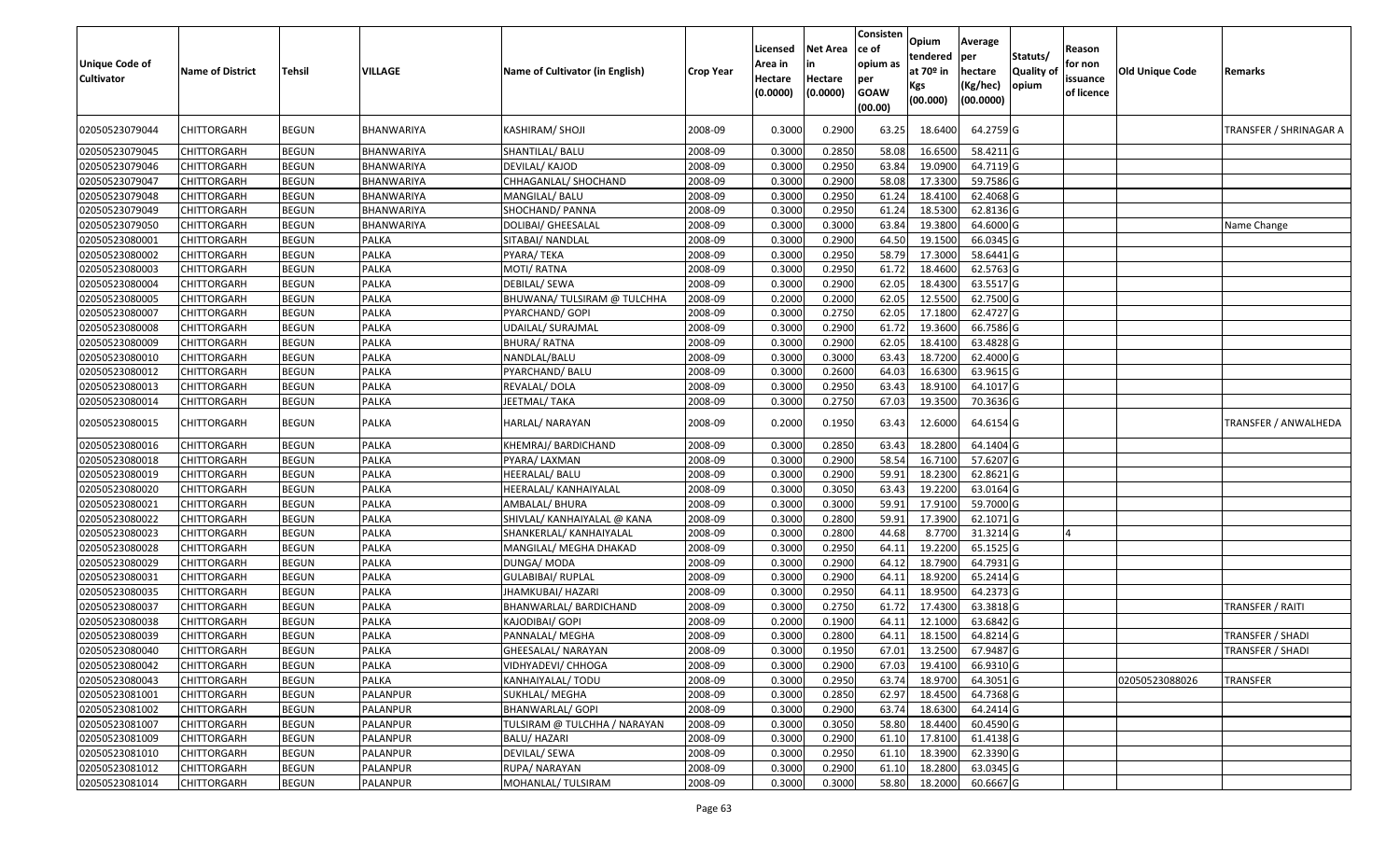|                       |                         |               |          |                                 |                  | Licensed | <b>Net Area</b> | Consisten<br>ce of | Opium                 | Average    |                  | Reason     |                 |                           |
|-----------------------|-------------------------|---------------|----------|---------------------------------|------------------|----------|-----------------|--------------------|-----------------------|------------|------------------|------------|-----------------|---------------------------|
| <b>Unique Code of</b> |                         |               |          |                                 |                  | Area in  |                 | opium as           | tendered              | per        | Statuts/         | for non    |                 |                           |
| <b>Cultivator</b>     | <b>Name of District</b> | <b>Tehsil</b> | VILLAGE  | Name of Cultivator (in English) | <b>Crop Year</b> | Hectare  | Hectare         | per                | at 70 <sup>o</sup> in | hectare    | <b>Quality o</b> | issuance   | Old Unique Code | Remarks                   |
|                       |                         |               |          |                                 |                  | (0.0000) | (0.0000)        | <b>GOAW</b>        | Kgs                   | (Kg/hec)   | opium            | of licence |                 |                           |
|                       |                         |               |          |                                 |                  |          |                 | (00.00)            | (00.000)              | (00.0000)  |                  |            |                 |                           |
| 02050523081015        | CHITTORGARH             | <b>BEGUN</b>  | PALANPUR | NARAYAN/ PANNA                  | 2008-09          | 0.3000   | 0.2850          | 61.10              | 17.4400               | 61.1930 G  |                  |            |                 |                           |
| 02050523082001        | CHITTORGARH             | <b>BEGUN</b>  | SRINAGAR | BHANWARLAL/ BARDA               | 2008-09          | 0.3000   | 0.2850          | 63.46              | 18.1600               | 63.7193 G  |                  |            |                 |                           |
| 02050523082002        | CHITTORGARH             | <b>BEGUN</b>  | SRINAGAR | DEVA/ LALU                      | 2008-09          | 0.3000   | 0.2950          | 65.15              | 19.9500               | 67.6271 G  |                  |            |                 |                           |
| 02050523082003        | <b>CHITTORGARH</b>      | <b>BEGUN</b>  | SRINAGAR | RAMCHANDRA/ DEVILAL             | 2008-09          | 0.3000   | 0.2950          | 67.22              | 20.4300               | 69.2542 G  |                  |            |                 |                           |
| 02050523082004        | CHITTORGARH             | <b>BEGUN</b>  | SRINAGAR | DEVA/ SHOCHAND                  | 2008-09          | 0.3000   | 0.2950          | 64.04              | 19.4800               | 66.0339 G  |                  |            |                 |                           |
| 02050523082005        | CHITTORGARH             | <b>BEGUN</b>  | SRINAGAR | KANHAIYALAL/ HEERALAL           | 2008-09          | 0.3000   | 0.3000          | 64.04              | 19.7700               | 65.9000 G  |                  |            |                 |                           |
| 02050523082006        | CHITTORGARH             | <b>BEGUN</b>  | SRINAGAR | MANGILAL/ UDA / GHEESA          | 2008-09          | 0.3000   | 0.2950          | 57.88              | 17.3300               | 58.7458 G  |                  |            |                 |                           |
| 02050523082007        | CHITTORGARH             | <b>BEGUN</b>  | SRINAGAR | <b>ONKAR/DALLA</b>              | 2008-09          | 0.3000   | 0.2950          | 64.04              | 19.4500               | 65.9322 G  |                  |            |                 |                           |
| 02050523082008        | CHITTORGARH             | <b>BEGUN</b>  | SRINAGAR | MOTI/ PANNA                     | 2008-09          | 0.3000   | 0.2950          | 63.46              | 19.3800               | 65.6949 G  |                  |            |                 |                           |
| 02050523082010        | CHITTORGARH             | <b>BEGUN</b>  | SRINAGAR | NANDLAL/ BHAWANA                | 2008-09          | 0.3000   | 0.2950          | 64.04              | 19.0500               | 64.5763 G  |                  |            |                 |                           |
| 02050523082011        | CHITTORGARH             | <b>BEGUN</b>  | SRINAGAR | NANDA/ KHEMA                    | 2008-09          | 0.3000   | 0.2800          | 63.46              | 18.6000               | 66.4286 G  |                  |            |                 |                           |
| 02050523082012        | CHITTORGARH             | <b>BEGUN</b>  | SRINAGAR | DEVILAL/ CHHOGA                 | 2008-09          | 0.3000   | 0.2900          | 64.04              | 19.3200               | 66.6207 G  |                  |            |                 |                           |
| 02050523082014        | <b>CHITTORGARH</b>      | <b>BEGUN</b>  | SRINAGAR | JAMNALAL/ NARAYAN               | 2008-09          | 0.3000   | 0.1950          | 57.88              | 11.1700               | 57.2821 G  |                  |            |                 |                           |
| 02050523082015        | CHITTORGARH             | <b>BEGUN</b>  | SRINAGAR | MOTI/ RODA                      | 2008-09          | 0.3000   | 0.2950          | 57.88              | 16.8600               | 57.1525 G  |                  |            |                 |                           |
| 02050523082016        | CHITTORGARH             | <b>BEGUN</b>  | SRINAGAR | DEVA/ GHEESA                    | 2008-09          | 0.3000   | 0.2600          | 64.64              | 16.7300               | 64.3462 G  |                  |            |                 |                           |
| 02050523082017        | CHITTORGARH             | <b>BEGUN</b>  | SRINAGAR | NANDA/ LAXMAN                   | 2008-09          | 0.3000   | 0.0000          | 0.00               | 0.0000                | $0.0000$ F |                  |            |                 | <b>TRANSFER / THUKRAI</b> |
| 02050523082018        | CHITTORGARH             | <b>BEGUN</b>  | SRINAGAR | KUKA/ CHUNA                     | 2008-09          | 0.3000   | 0.2900          | 67.23              | 19.4400               | 67.0345 G  |                  |            |                 |                           |
| 02050523082019        | CHITTORGARH             | <b>BEGUN</b>  | SRINAGAR | JAGDISH/NARAYAN / PYARA         | 2008-09          | 0.2000   | 0.2050          | 64.64              | 13.7600               | 67.1220 G  |                  |            |                 |                           |
| 02050523082020        | CHITTORGARH             | <b>BEGUN</b>  | SRINAGAR | GOKAL/ KALU                     | 2008-09          | 0.300    | 0.2900          | 67.23              | 20.3500               | 70.1724 G  |                  |            |                 |                           |
| 02050523082021        | CHITTORGARH             | <b>BEGUN</b>  | SRINAGAR | BHUWANA/ LALA                   | 2008-09          | 0.3000   | 0.2950          | 64.64              | 20.0200               | 67.8644 G  |                  |            |                 |                           |
| 02050523082022        | CHITTORGARH             | <b>BEGUN</b>  | SRINAGAR | PRAKASH/ BALU                   | 2008-09          | 0.3000   | 0.1950          | 64.64              | 12.9600               | 66.4615 G  |                  |            |                 |                           |
| 02050523082023        | CHITTORGARH             | <b>BEGUN</b>  | SRINAGAR | LALU/ MODA                      | 2008-09          | 0.300    | 0.2850          | 64.64              | 19.2700               | 67.6140G   |                  |            |                 |                           |
| 02050523082024        | CHITTORGARH             | <b>BEGUN</b>  | SRINAGAR | BALU/ HEERA (PANDU)             | 2008-09          | 0.3000   | 0.3000          | 67.23              | 20.6100               | 68.7000 G  |                  |            |                 |                           |
| 02050523082025        | CHITTORGARH             | <b>BEGUN</b>  | SRINAGAR | SHAMBHULAL/ RUPA                | 2008-09          | 0.3000   | 0.3000          | 64.64              | 20.2400               | 67.4667 G  |                  |            |                 |                           |
| 02050523082026        | CHITTORGARH             | <b>BEGUN</b>  | SRINAGAR | <b>BADAMIBAI/ MANGILAL</b>      | 2008-09          | 0.3000   | 0.2050          | 66.10              | 13.6300               | 66.4878 G  |                  |            |                 | Name Change               |
| 02050523082027        | CHITTORGARH             | <b>BEGUN</b>  | SRINAGAR | <b>BHURA/ NARAYAN</b>           | 2008-09          | 0.2000   | 0.1900          | 62.97              | 12.5100               | 65.8421G   |                  |            |                 |                           |
| 02050523082028        | CHITTORGARH             | <b>BEGUN</b>  | SRINAGAR | PYARCHAND/ GHEESA               | 2008-09          | 0.3000   | 0.2950          | 55.16              | 15.8800               | 53.8305 G  |                  |            |                 |                           |
| 02050523082029        | CHITTORGARH             | <b>BEGUN</b>  | SRINAGAR | GOPILAL/ CHUNA                  | 2008-09          | 0.3000   | 0.2850          | 62.97              | 17.9700               | 63.0526 G  |                  |            |                 |                           |
| 02050523082030        | CHITTORGARH             | <b>BEGUN</b>  | SRINAGAR | MOTI/ KHEMA                     | 2008-09          | 0.3000   | 0.2900          | 62.35              | 18.6600               | 64.3448 G  |                  |            |                 |                           |
| 02050523082033        | CHITTORGARH             | <b>BEGUN</b>  | SRINAGAR | JHAMKUBAI/ DEVA                 | 2008-09          | 0.3000   | 0.2850          | 64.03              | 18.7300               | 65.7193 G  |                  |            |                 |                           |
| 02050523082034        | CHITTORGARH             | <b>BEGUN</b>  | SRINAGAR | ONKAR A/S PARTHU / BHUWANA      | 2008-09          | 0.300    | 0.2900          | 65.65              | 19.9900               | 68.9310 G  |                  |            |                 | Name Change               |
| 02050523082035        | CHITTORGARH             | <b>BEGUN</b>  | SRINAGAR | ANCHIBAI/ GOKAL                 | 2008-09          | 0.3000   | 0.2850          | 65.65              | 19.4100               | 68.1053 G  |                  |            |                 |                           |
| 02050523082036        | CHITTORGARH             | <b>BEGUN</b>  | SRINAGAR | KANA/ KALU                      | 2008-09          | 0.3000   | 0.2950          | 58.54              | 17.3000               | 58.6441 G  |                  |            |                 |                           |
| 02050523082037        | CHITTORGARH             | <b>BEGUN</b>  | SRINAGAR | LALU/ GOKAL                     | 2008-09          | 0.300    | 0.2950          | 62.97              | 19.2900               | 65.3898 G  |                  |            |                 |                           |
| 02050523082038        | CHITTORGARH             | <b>BEGUN</b>  | SRINAGAR | BALU/ HEERA                     | 2008-09          | 0.300    | 0.2950          | 62.97              | 19.4700               | 66.0000 G  |                  |            |                 |                           |
| 02050523082040        | CHITTORGARH             | <b>BEGUN</b>  | SRINAGAR | JAGDISH/ GHASI                  | 2008-09          | 0.3000   | 0.2950          | 58.54              | 17.1600               | 58.1695 G  |                  |            |                 |                           |
| 02050523082041        | <b>CHITTORGARH</b>      | <b>BEGUN</b>  | SRINAGAR | CHUNNILAL/ KALU                 | 2008-09          | 0.3000   | 0.1950          | 62.33              | 12.3400               | 63.2821 G  |                  |            |                 |                           |
| 02050523082042        | <b>CHITTORGARH</b>      | <b>BEGUN</b>  | SRINAGAR | SATYANARAYAN/ GHEESA            | 2008-09          | 0.3000   | 0.2900          | 62.33              | 18.5600               | 64.0000 G  |                  |            |                 |                           |
| 02050523082045        | <b>CHITTORGARH</b>      | <b>BEGUN</b>  | SRINAGAR | GHEESA/ BHAWANA                 | 2008-09          | 0.3000   | 0.2900          | 62.97              | 18.6800               | 64.4138 G  |                  |            |                 |                           |
| 02050523082046        | <b>CHITTORGARH</b>      | <b>BEGUN</b>  | SRINAGAR | MEGHRAJ/ DUNGA                  | 2008-09          | 0.3000   | 0.2950          | 62.35              | 18.7900               | 63.6949 G  |                  |            |                 |                           |
| 02050523082047        | <b>CHITTORGARH</b>      | <b>BEGUN</b>  | SRINAGAR | SHANKERLAL/ NANDA               | 2008-09          | 0.3000   | 0.2850          | 67.23              | 20.7100               | 72.6667 G  |                  |            |                 |                           |
| 02050523082050        | <b>CHITTORGARH</b>      | <b>BEGUN</b>  | SRINAGAR | RAMCHANDRA/ DHANNA              | 2008-09          | 0.3000   | 0.2000          | 62.33              | 12.3700               | 61.8500 G  |                  |            |                 |                           |
| 02050523082051        | <b>CHITTORGARH</b>      | <b>BEGUN</b>  | SRINAGAR | SOHANLAL/ BARDA                 | 2008-09          | 0.3000   | 0.2900          | 63.95              | 19.1300               | 65.9655 G  |                  |            |                 |                           |
| 02050523082052        | <b>CHITTORGARH</b>      | <b>BEGUN</b>  | SRINAGAR | BARDA/ LALA                     | 2008-09          | 0.3000   | 0.2950          | 63.95              | 19.4300               | 65.8644 G  |                  |            |                 |                           |
| 02050523082054        | <b>CHITTORGARH</b>      | <b>BEGUN</b>  | SRINAGAR | BALIBAI/DHANNA                  | 2008-09          | 0.3000   | 0.3000          | 65.65              | 20.0600               | 66.8667 G  |                  |            |                 | name change               |
| 02050523082055        | <b>CHITTORGARH</b>      | <b>BEGUN</b>  | SRINAGAR | KAILASH/ JETA                   | 2008-09          | 0.3000   | 0.1950          | 61.76              | 12.2300               | 62.7179 G  |                  |            |                 |                           |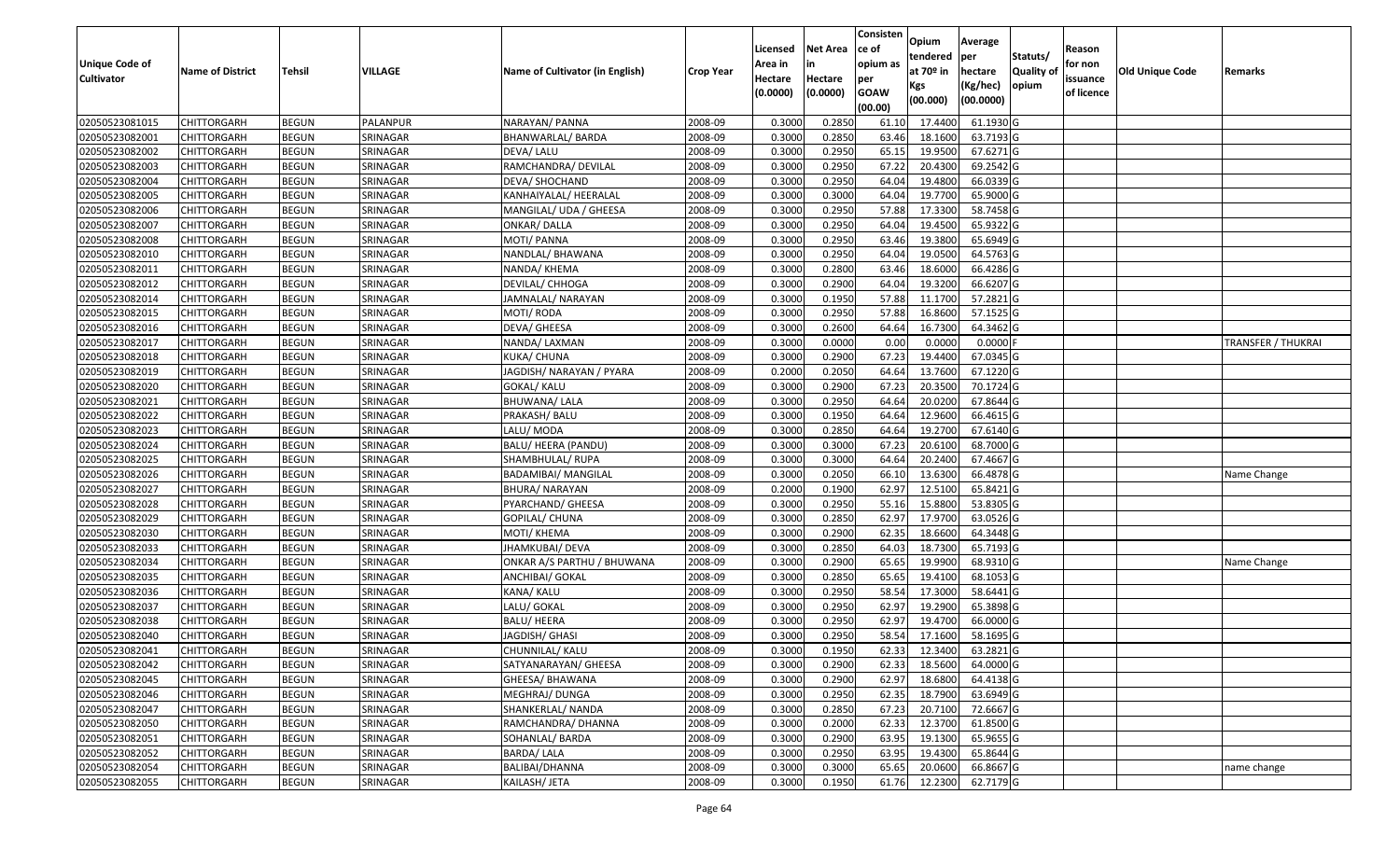|                                     |                         |               |          |                                 |                  |                     |                     | Consisten          | Opium         | Average                |                  |                        |                        |                            |
|-------------------------------------|-------------------------|---------------|----------|---------------------------------|------------------|---------------------|---------------------|--------------------|---------------|------------------------|------------------|------------------------|------------------------|----------------------------|
|                                     |                         |               |          |                                 |                  | Licensed            | <b>Net Area</b>     | ce of              | tendered      | per                    | Statuts/         | Reason                 |                        |                            |
| Unique Code of<br><b>Cultivator</b> | <b>Name of District</b> | <b>Tehsil</b> | VILLAGE  | Name of Cultivator (in English) | <b>Crop Year</b> | Area in             |                     | opium as           | at $70°$ in   | hectare                | <b>Quality o</b> | for non                | <b>Old Unique Code</b> | Remarks                    |
|                                     |                         |               |          |                                 |                  | Hectare<br>(0.0000) | Hectare<br>(0.0000) | per<br><b>GOAW</b> | Kgs           | (Kg/hec)               | opium            | issuance<br>of licence |                        |                            |
|                                     |                         |               |          |                                 |                  |                     |                     | (00.00)            | (00.000)      | (00.0000)              |                  |                        |                        |                            |
| 02050523082056                      | CHITTORGARH             | <b>BEGUN</b>  | SRINAGAR | SUGANLAL/ HARLAL                | 2008-09          | 0.3000              | 0.2850              | 65.65              | 19.4000       | 68.0702G               |                  |                        |                        |                            |
| 02050523082057                      | CHITTORGARH             | <b>BEGUN</b>  | SRINAGAR | <b>BARDA/ PEETHA</b>            | 2008-09          | 0.3000              | 0.2950              | 61.75              | 18.5800       | 62.9831G               |                  |                        |                        |                            |
| 02050523082058                      | CHITTORGARH             | <b>BEGUN</b>  | SRINAGAR | BHANWARDAS/ BANSHIDAS           | 2008-09          | 0.3000              | 0.2950              | 58.53              | 17.8700       | 60.5763 G              |                  |                        |                        |                            |
| 02050523082061                      | <b>CHITTORGARH</b>      | <b>BEGUN</b>  | SRINAGAR | HAZARI/ GHEESA                  | 2008-09          | 0.3000              | 0.2950              | 63.94              | 19.3500       | 65.5932 G              |                  |                        |                        |                            |
| 02050523082062                      | CHITTORGARH             | <b>BEGUN</b>  | SRINAGAR | UDAYLAL/ MOTILAL                | 2008-09          | 0.3000              | 0.2950              | 61.76              | 18.1900       | 61.6610 G              |                  |                        |                        | name change                |
| 02050523082063                      | <b>CHITTORGARH</b>      | <b>BEGUN</b>  | SRINAGAR | PYARCHAND/ BHUWANA              | 2008-09          | 0.3000              | 0.2950              | 61.75              | 18.6500       | $63.2203$ G            |                  |                        |                        |                            |
| 02050523082064                      | CHITTORGARH             | <b>BEGUN</b>  | SRINAGAR | MOHANLAL/ HEERA                 | 2008-09          | 0.3000              | 0.2500              | 63.95              | 15.9700       | 63.8800 G              |                  |                        |                        |                            |
| 02050523082065                      | CHITTORGARH             | <b>BEGUN</b>  | SRINAGAR | MADHOLAL/ CHHOGA                | 2008-09          | 0.3000              | 0.2950              | 63.95              | 19.0700       | 64.6441 G              |                  |                        |                        |                            |
| 02050523082066                      | CHITTORGARH             | <b>BEGUN</b>  | SRINAGAR | PYARA/ UDA                      | 2008-09          | 0.3000              | 0.3000              | 65.16              | 19.3800       | 64.6000 G              |                  |                        |                        |                            |
| 02050523082067                      | CHITTORGARH             | <b>BEGUN</b>  | SRINAGAR | <b>ONKAR/ BARDA</b>             | 2008-09          | 0.3000              | 0.3000              | 61.76              | 18.0800       | 60.2667 G              |                  |                        |                        |                            |
| 02050523082068                      | CHITTORGARH             | <b>BEGUN</b>  | SRINAGAR | MANGILAL/ KAJOD                 | 2008-09          | 0.3000              | 0.2000              | 65.15              | 13.4900       | 67.4500 G              |                  |                        |                        |                            |
| 02050523082069                      | CHITTORGARH             | <b>BEGUN</b>  | SRINAGAR | <b>BARDA/ PRABHULAL</b>         | 2008-09          | 0.3000              | 0.2950              | 65.15              | 19.4700       | 66.0000 G              |                  |                        |                        |                            |
| 02050523082070                      | <b>CHITTORGARH</b>      | <b>BEGUN</b>  | SRINAGAR | SHANTILAL/ DEVILAL              | 2008-09          | 0.3000              | 0.3000              | 65.64              | 19.9000       | 66.3333 G              |                  |                        |                        |                            |
| 02050523082071                      | CHITTORGARH             | <b>BEGUN</b>  | SRINAGAR | <b>ONKARLAL/ GOPI</b>           | 2008-09          | 0.3000              | 0.2900              | 63.46              | 19.8900       | 68.5862 G              |                  |                        |                        |                            |
| 02050523082072                      | <b>CHITTORGARH</b>      | <b>BEGUN</b>  | SRINAGAR | DEVILAL/ RUPA                   | 2008-09          | 0.3000              | 0.2900              | 57.87              | 17.4700       | 60.2414 G              |                  |                        |                        |                            |
| 02050523082116                      | <b>CHITTORGARH</b>      | <b>BEGUN</b>  | SRINAGAR | RATIRAM/HEERA                   | 2008-09          | 0.3000              | 0.2950              | 70.88              | 21.2400       | 72.0000 G              |                  |                        |                        |                            |
| 02050523082127                      | CHITTORGARH             | <b>BEGUN</b>  | SRINAGAR | KANHAIYALAL/ PYARA              | 2008-09          | 0.3000              | 0.2950              | 63.06              | 18.6100       | 63.0847 G              |                  |                        |                        |                            |
| 02050523082128                      | CHITTORGARH             | <b>BEGUN</b>  | SRINAGAR | DEVILAL/ DEVALAL                | 2008-09          | 0.3000              | 0.2950              | 67.86              | 20.6100       | 69.8644 G              |                  |                        |                        |                            |
| 02050523082129                      | CHITTORGARH             | <b>BEGUN</b>  | SRINAGAR | GOPI/ BHAWANA                   | 2008-09          | 0.3000              | 0.2950              | 63.06              | 19.2400       | 65.2203 G              |                  |                        |                        |                            |
| 02050523082137                      | CHITTORGARH             | <b>BEGUN</b>  | SRINAGAR | RAMCHANDRA/ HEERA-II            | 2008-09          | 0.3000              | 0.3000              | 63.06              | 19.4300       | 64.7667 G              |                  |                        |                        |                            |
| 02050523082141                      | CHITTORGARH             | <b>BEGUN</b>  | SRINAGAR | BALULAL/ONKAR                   | 2008-09          | 0.3000              | 0.2900              | 67.82              | 20.9200       | 72.1379 G              |                  |                        |                        |                            |
| 02050523082148                      | CHITTORGARH             | <b>BEGUN</b>  | SRINAGAR | GIRDHARI/BALU                   | 2008-09          | 0.3000              | 0.0000              | 0.00               | 0.000         | 0.0000                 |                  |                        |                        |                            |
| 02050523082150                      | CHITTORGARH             | <b>BEGUN</b>  | SRINAGAR | GHEESA/ NARAYAN                 | 2008-09          | 0.3000              | 0.3000              | 63.06              | 19.3600       | 64.5333 G              |                  |                        |                        |                            |
| 02050523082153                      | <b>CHITTORGARH</b>      | <b>BEGUN</b>  | SRINAGAR | CHHITER/ LAKHMA                 | 2008-09          | 0.3000              | 0.2950              | 63.06              | 18.8700       | 63.9661G               |                  |                        |                        |                            |
| 02050523082156                      | <b>CHITTORGARH</b>      | <b>BEGUN</b>  | SRINAGAR | TARACHAND/ JAGANNATH            | 2008-09          | 0.3000              | 0.2000              | 63.06              | 12.6600       | 63.3000 G              |                  |                        | 02050523093015         | <b>TRANSFER</b>            |
| 02050523083001                      | CHITTORGARH             | <b>BEGUN</b>  | RAITI    | DHAPUBAI/ PRAKASHCHANDRA        | 2008-09          | 0.2000              | 0.1950              | 62.6               | 12.5500       | 64.3590 G              |                  |                        |                        | <b>TRANSFER / GULANA</b>   |
| 02050523083002                      | CHITTORGARH             | <b>BEGUN</b>  | RAITI    | NANDKISHORE/ SRIKISHAN          | 2008-09          | 0.2000              | 0.2050              | 66.86              | 14.1100       | 68.8293 G              |                  |                        |                        |                            |
| 02050523083003                      | CHITTORGARH             | <b>BEGUN</b>  | RAITI    | RAMLAL/ KUKA                    | 2008-09          | 0.2000              | 0.1950              | 62.6               | 12.5200       | 64.2051 G              |                  |                        |                        |                            |
| 02050523083004                      | CHITTORGARH             | <b>BEGUN</b>  | RAITI    | KANHAIYALAL/ BHURA              | 2008-09          | 0.2000              | 0.2000              | 60.76              | 12.6000       | 63.0000G               |                  |                        |                        |                            |
| 02050523083005                      | CHITTORGARH             | <b>BEGUN</b>  | RAITI    | BHANWARLAL/ UDA                 | 2008-09          | 0.2000              | 0.2000              | 64.08              | 13.1900       | 65.9500 G              |                  |                        |                        | TRANSFER / ANWALHEDA       |
| 02050523083007                      | CHITTORGARH             | <b>BEGUN</b>  | RAITI    | DEVILAL/ SHOCHAND               | 2008-09          | 0.2000              | 0.1950              | 60.40              | 12.0600       | 61.8462 G              |                  |                        |                        |                            |
| 02050523083008                      | CHITTORGARH             | <b>BEGUN</b>  | RAITI    | UDA/BHERU                       | 2008-09          | 0.2000              | 0.2000              | 62.61              | 12.5700       | 62.8500 G              |                  |                        |                        |                            |
| 02050523083009                      | <b>CHITTORGARH</b>      | <b>BEGUN</b>  | RAITI    | VARDICHAND/ BHAWANA             | 2008-09          | 0.2000              | 0.1950              | 62.61              | 12.5500       | 64.3590 G              |                  |                        |                        |                            |
| 02050523083010                      | CHITTORGARH             | <b>BEGUN</b>  | RAITI    | NANDUBAI/KHEMRAJ                | 2008-09          | 0.2000              | 0.1950              | 66.86              | 13.1200       | 67.2821 G              |                  |                        |                        | name change                |
| 02050523083015                      | CHITTORGARH             | <b>BEGUN</b>  | RAITI    | BHURA/ PEMA                     | 2008-09          | 0.2000              | 0.0200              | 71.71              | 1.6500        | 82.5000G               |                  |                        |                        |                            |
| 02050523083018                      | <b>CHITTORGARH</b>      | <b>BEGUN</b>  | RAITI    | CHAMPALAL/DALU                  | 2008-09          | 0.2000              | 0.1900              |                    | 64.08 12.1100 | 63.7368 G              |                  |                        |                        |                            |
| 02050523083019                      | <b>CHITTORGARH</b>      | <b>BEGUN</b>  | RAITI    | KISHNIBAI/ AASHARAM             | 2008-09          | 0.2000              | 0.1850              | 64.08              | 11.9100       | 64.3784 G              |                  |                        |                        | <b>TRANSFER / PALANPUR</b> |
| 02050523083021                      | <b>CHITTORGARH</b>      | <b>BEGUN</b>  | RAITI    | NARAYAN/ LAXMAN                 | 2008-09          | 0.2000              | 0.1950              | 66.86              | 13.7000       | 70.2564 G              |                  |                        |                        |                            |
| 02050523083022                      | <b>CHITTORGARH</b>      | <b>BEGUN</b>  | RAITI    | MODIRAM/ MIYACHAND              | 2008-09          | 0.2000              | 0.1950              | 66.86              | 13.2300       | 67.8462 G              |                  |                        |                        |                            |
| 02050523083024                      | CHITTORGARH             | <b>BEGUN</b>  | RAITI    | KAJOD/ BALU                     | 2008-09          | 0.2000              | 0.2000              | 66.86              | 13.5000       | 67.5000 G              |                  |                        |                        |                            |
| 02050523083025                      | <b>CHITTORGARH</b>      | <b>BEGUN</b>  | RAITI    | RAMCHANDRA A/S KHEMA            | 2008-09          | 0.2000              | 0.2000              | 60.48              | 3.5000        | 17.5000 G              |                  |                        |                        |                            |
| 02050523083026                      | <b>CHITTORGARH</b>      | <b>BEGUN</b>  | RAITI    | PYARIBAI/ KHEMA                 | 2008-09          | 0.2000              | 0.1950              | 60.48              | 4.0100        | 20.5641 G              |                  |                        |                        |                            |
| 02050523083027                      | <b>CHITTORGARH</b>      | <b>BEGUN</b>  | RAITI    | <b>BHERULAL/ DUNGA</b>          | 2008-09          | 0.2000              | 0.1900              | 62.61              | 12.1800       | $\overline{64.1053}$ G |                  |                        |                        |                            |
| 02050523083029                      | <b>CHITTORGARH</b>      | <b>BEGUN</b>  | RAITI    | BHOLIBAI/ DEVILAL               | 2008-09          | 0.2000              | 0.1950              | 60.48              | 12.0800       | 61.9487 G              |                  |                        |                        |                            |
| 02050523083032                      | <b>CHITTORGARH</b>      | <b>BEGUN</b>  | RAITI    | MOHANLAL/ SHOCHAND              | 2008-09          | 0.2000              | 0.2000              | 64.08              | 13.0000       | 65.0000G               |                  |                        |                        | Name Change                |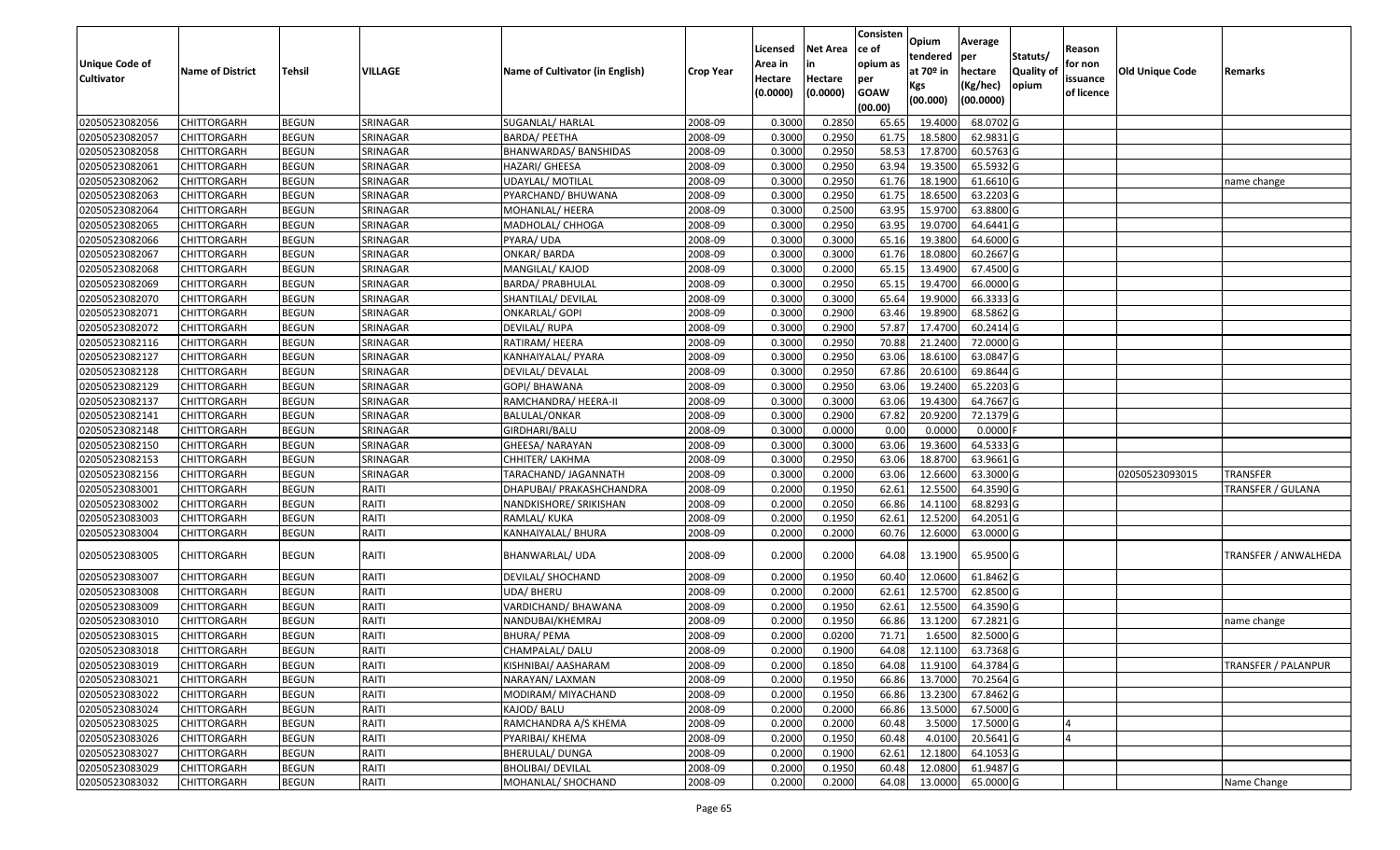| Unique Code of |                         |              |         |                                 |                  | Licensed<br>Area in | Net Area            | Consisten<br>ce of<br>opium as | Opium<br>tendered            | Average<br>per                   | Statuts/            | Reason<br>for non      |                        |                        |
|----------------|-------------------------|--------------|---------|---------------------------------|------------------|---------------------|---------------------|--------------------------------|------------------------------|----------------------------------|---------------------|------------------------|------------------------|------------------------|
| Cultivator     | <b>Name of District</b> | Tehsil       | VILLAGE | Name of Cultivator (in English) | <b>Crop Year</b> | Hectare<br>(0.0000) | Hectare<br>(0.0000) | per<br><b>GOAW</b><br>(00.00)  | at 70º in<br>Kgs<br>(00.000) | hectare<br>(Kg/hec)<br>(00.0000) | Quality of<br>opium | issuance<br>of licence | <b>Old Unique Code</b> | Remarks                |
| 02050523083033 | CHITTORGARH             | <b>BEGUN</b> | RAITI   | BHANWARLAL/ HEERALAL            | 2008-09          | 0.2000              | 0.2000              | 62.77                          | 12.6900                      | 63.4500 G                        |                     |                        |                        |                        |
| 02050523083038 | CHITTORGARH             | <b>BEGUN</b> | RAITI   | MODIRAM/ NARAYAN                | 2008-09          | 0.2000              | 0.1450              | 64.08                          | 9.3000                       | 64.1379 G                        |                     |                        |                        |                        |
| 02050523083039 | CHITTORGARH             | <b>BEGUN</b> | RAITI   | NOJIBAI/ NANDA                  | 2008-09          | 0.2000              | 0.0900              | 62.77                          | 5.6000                       | 62.2222 G                        |                     |                        |                        |                        |
| 02050523083040 | <b>CHITTORGARH</b>      | <b>BEGUN</b> | RAITI   | SHANKERLAL/ KUKA                | 2008-09          | 0.2000              | 0.1950              | 36.21                          | 5.3500                       | 27.4359 G                        |                     |                        |                        |                        |
| 02050523083046 | CHITTORGARH             | <b>BEGUN</b> | RAITI   | JAGANNATH/ JAICHAND             | 2008-09          | 0.2000              | 0.1900              | 64.15                          | 12.3900                      | 65.2105 G                        |                     |                        |                        |                        |
| 02050523083049 | CHITTORGARH             | <b>BEGUN</b> | RAITI   | ONKAR/ KASHIRAM                 | 2008-09          | 0.2000              | 0.1900              | 62.77                          | 12.1700                      | 64.0526 G                        |                     |                        |                        | TRANSFER / UTHEN KALAN |
| 02050523083050 | CHITTORGARH             | <b>BEGUN</b> | RAITI   | KALURAM/ MIYACHAND              | 2008-09          | 0.2000              | 0.2000              | 64.15                          | 13.0400                      | 65.2000 G                        |                     |                        |                        |                        |
| 02050523083052 | CHITTORGARH             | <b>BEGUN</b> | RAITI   | GOPILAL/ DEVA/ DHAKAD           | 2008-09          | 0.2000              | 0.1950              | 60.48                          | 12.2700                      | 62.9231 G                        |                     |                        |                        |                        |
| 02050523083053 | CHITTORGARH             | <b>BEGUN</b> | RAITI   | <b>BANSHILAL/ NANDA</b>         | 2008-09          | 0.2000              | 0.0400              | 67.42                          | 2.8200                       | 70.5000 G                        |                     |                        |                        |                        |
| 02050523083054 | CHITTORGARH             | <b>BEGUN</b> | RAITI   | JAGANNATH/BHERU                 | 2008-09          | 0.2000              | 0.1950              | 67.42                          | 13.3300                      | 68.3590 G                        |                     |                        |                        |                        |
| 02050523083055 | <b>CHITTORGARH</b>      | <b>BEGUN</b> | RAITI   | HEERALAL/ UDA                   | 2008-09          | 0.2000              | 0.1900              | 55.40                          | 10.7100                      | 56.3684 G                        |                     |                        |                        |                        |
| 02050523083056 | <b>CHITTORGARH</b>      | <b>BEGUN</b> | RAITI   | KAILASHCHANDRA/TEJPAL           | 2008-09          | 0.2000              | 0.1450              | 67.42                          | 9.9890                       | 68.8897 G                        |                     |                        |                        |                        |
| 02050523083058 | <b>CHITTORGARH</b>      | <b>BEGUN</b> | RAITI   | BANSHILAL/ SHYAMJI              | 2008-09          | 0.2000              | 0.1950              | 44.24                          | 3.2600                       | 16.7179 G                        |                     |                        |                        |                        |
| 02050523083061 | CHITTORGARH             | <b>BEGUN</b> | RAITI   | RAMLAL/ BHANWARLAL              | 2008-09          | 0.2000              | 0.2000              | 62.77                          | 12.8700                      | 64.3500 G                        |                     |                        |                        | TRANSFER / ANWALHEDA   |
| 02050523083062 | CHITTORGARH             | <b>BEGUN</b> | RAITI   | MANGILAL/RAMA                   | 2008-09          | 0.2000              | 0.1850              | 60.40                          | 11.7300                      | 63.4054 G                        |                     |                        |                        |                        |
| 02050523083063 | CHITTORGARH             | <b>BEGUN</b> | RAITI   | BHANWARLAL/ BHURA               | 2008-09          | 0.2000              | 0.2000              | 44.43                          | 4.1300                       | 20.6500 G                        |                     |                        |                        |                        |
| 02050523083066 | CHITTORGARH             | <b>BEGUN</b> | RAITI   | RAMESHWARLAL/ SHANKERLAL        | 2008-09          | 0.2000              | 0.2000              | 46.36                          | 2.3000                       | 11.5000 G                        |                     |                        |                        |                        |
| 02050523083067 | CHITTORGARH             | <b>BEGUN</b> | RAITI   | GHEESALAL/ SRICHAND             | 2008-09          | 0.2000              | 0.1950              | 60.40                          | 12.0100                      | 61.5897 G                        |                     |                        |                        | TRANSFER / ANWALHEDA   |
| 02050523083071 | CHITTORGARH             | <b>BEGUN</b> | RAITI   | CHUNNILAL/ SITARAM              | 2008-09          | 0.2000              | 0.2000              | 60.38                          | 12.310                       | 61.5500 G                        |                     |                        |                        | TRANSFER / GULANA      |
| 02050523083072 | CHITTORGARH             | <b>BEGUN</b> | RAITI   | BHURA/ DOLA                     | 2008-09          | 0.2000              | 0.1900              | 64.15                          | 12.5700                      | 66.1579 G                        |                     |                        |                        |                        |
| 02050523083077 | CHITTORGARH             | <b>BEGUN</b> | RAITI   | CHATERSINGH/ RUPSINGH           | 2008-09          | 0.2000              | 0.1900              | 64.15                          | 12.4000                      | 65.2632 G                        |                     |                        |                        |                        |
| 02050523083078 | CHITTORGARH             | <b>BEGUN</b> | RAITI   | PRATAPSINGH/ RAGHUNATH SINGH    | 2008-09          | 0.3000              | 0.2500              | 56.81                          | 14.2100                      | 56.8400 G                        |                     |                        |                        |                        |
| 02050523083080 | CHITTORGARH             | <b>BEGUN</b> | RAITI   | GATTUBAI/ KISHANLAL             | 2008-09          | 0.2000              | 0.1900              | 62.77                          | 4.1800                       | 22.0000 G                        |                     |                        |                        |                        |
| 02050523084003 | CHITTORGARH             | <b>BEGUN</b> | RAITA   | RAMLAL/NANDLAL                  | 2008-09          | 0.2000              | 0.1950              | 65.19                          | 13.1000                      | 67.1795 G                        |                     |                        |                        |                        |
| 02050523084004 | <b>CHITTORGARH</b>      | <b>BEGUN</b> | RAITA   | DOLA/ BHUWANA                   | 2008-09          | 0.3000              | 0.2900              | 46.15                          | 6.1600                       | 21.2414 G                        |                     |                        |                        |                        |
| 02050523084006 | <b>CHITTORGARH</b>      | <b>BEGUN</b> | RAITA   | PRABHULAL/ RAMCHANDRA           | 2008-09          | 0.2000              | 0.2000              | 60.14                          | 12.0300                      | 60.1500 G                        |                     |                        |                        |                        |
| 02050523084008 | <b>CHITTORGARH</b>      | <b>BEGUN</b> | RAITA   | MODIRAM/TARACHAND               | 2008-09          | 0.2000              | 0.1900              | 62.26                          | 11.6100                      | 61.1053 G                        |                     |                        |                        |                        |
| 02050523084013 | CHITTORGARH             | <b>BEGUN</b> | RAITA   | JAMNIBAI/ DEVILAL               | 2008-09          | 0.2000              | 0.1850              | 64.00                          | 11.6000                      | 62.7027 G                        |                     |                        |                        |                        |
| 02050523084015 | <b>CHITTORGARH</b>      | <b>BEGUN</b> | RAITA   | CHHOGALAL/ JEETMAL              | 2008-09          | 0.2000              | 0.0750              | 64.00                          | 4.7000                       | 62.6667 G                        |                     |                        |                        |                        |
| 02050523084017 | <b>CHITTORGARH</b>      | <b>BEGUN</b> | RAITA   | MANGILAL/ DEVILAL               | 2008-09          | 0.3000              | 0.3000              | 60.84                          | 18.3100                      | 61.0333 G                        |                     |                        |                        |                        |
| 02050523084018 | CHITTORGARH             | <b>BEGUN</b> | RAITA   | BHANWARLAL/ CHATERBHUJ          | 2008-09          | 0.2000              | 0.2000              | 65.1                           | 13.2600                      | 66.3000 G                        |                     |                        |                        |                        |
| 02050523084019 | CHITTORGARH             | <b>BEGUN</b> | RAITA   | BABURAM/ GOMA                   | 2008-09          | 0.2000              | 0.1950              | 58.69                          | 2.8600                       | 14.6667 G                        |                     |                        |                        |                        |
| 02050523084023 | <b>CHITTORGARH</b>      | <b>BEGUN</b> | RAITA   | MADHO/ MANAK                    | 2008-09          | 0.2000              | 0.2000              | 65.19                          | 13.0800                      | 65.4000 G                        |                     |                        |                        |                        |
| 02050523084024 | <b>CHITTORGARH</b>      | <b>BEGUN</b> | RAITA   | DEBILAL/ BHAGIRATH              | 2008-09          | 0.2000              | 0.1450              | 58.67                          | 8.5100                       | 58.6897 G                        |                     |                        |                        |                        |
| 02050523084028 | <b>CHITTORGARH</b>      | <b>BEGUN</b> | RAITA   | NANDLAL/ DEBILAL                | 2008-09          | 0.2000              | 0.1900              | 58.69                          | 11.2200                      | 59.0526 G                        |                     |                        |                        |                        |
| 02050523084031 | <b>CHITTORGARH</b>      | <b>BEGUN</b> | RAITA   | BANSHILAL/ BHURALAL             | 2008-09          | 0.2000              | 0.1850              | 65.17                          | 12.1500                      | 65.6757 G                        |                     |                        |                        |                        |
| 02050523084032 | <b>CHITTORGARH</b>      | <b>BEGUN</b> | RAITA   | MOHANLAL/KAJOD                  | 2008-09          | 0.2000              | 0.1950              | 52.61                          | 2.7200                       | 13.9487 G                        |                     |                        |                        |                        |
| 02050523084033 | <b>CHITTORGARH</b>      | <b>BEGUN</b> | RAITA   | HIRALAL/ DEVILAL                | 2008-09          | 0.2000              | 0.1900              | 58.55                          | 11.4400                      | $60.2105$ G                      |                     |                        |                        |                        |
| 02050523084035 | <b>CHITTORGARH</b>      | <b>BEGUN</b> | RAITA   | GHISIBAI/MODIRAM                | 2008-09          | 0.2000              | 0.1900              | 62.26                          | 11.9200                      | 62.7368 G                        |                     |                        |                        |                        |
| 02050523084039 | <b>CHITTORGARH</b>      | <b>BEGUN</b> | RAITA   | HIRALAL/DALLA                   | 2008-09          | 0.2000              | 0.1850              | 62.26                          | 11.8300                      | 63.9459 G                        |                     |                        |                        |                        |
| 02050523084045 | <b>CHITTORGARH</b>      | <b>BEGUN</b> | RAITA   | <b>BHAGIRTH/ UDA</b>            | 2008-09          | 0.2000              | 0.1800              | 58.55                          | 10.7100                      | 59.5000 G                        |                     |                        |                        |                        |
| 02050523084048 | <b>CHITTORGARH</b>      | <b>BEGUN</b> | RAITA   | NARAYAN/ KUKA                   | 2008-09          | 0.2000              | 0.1950              | 58.55                          | 11.5300                      | 59.1282 G                        |                     |                        |                        |                        |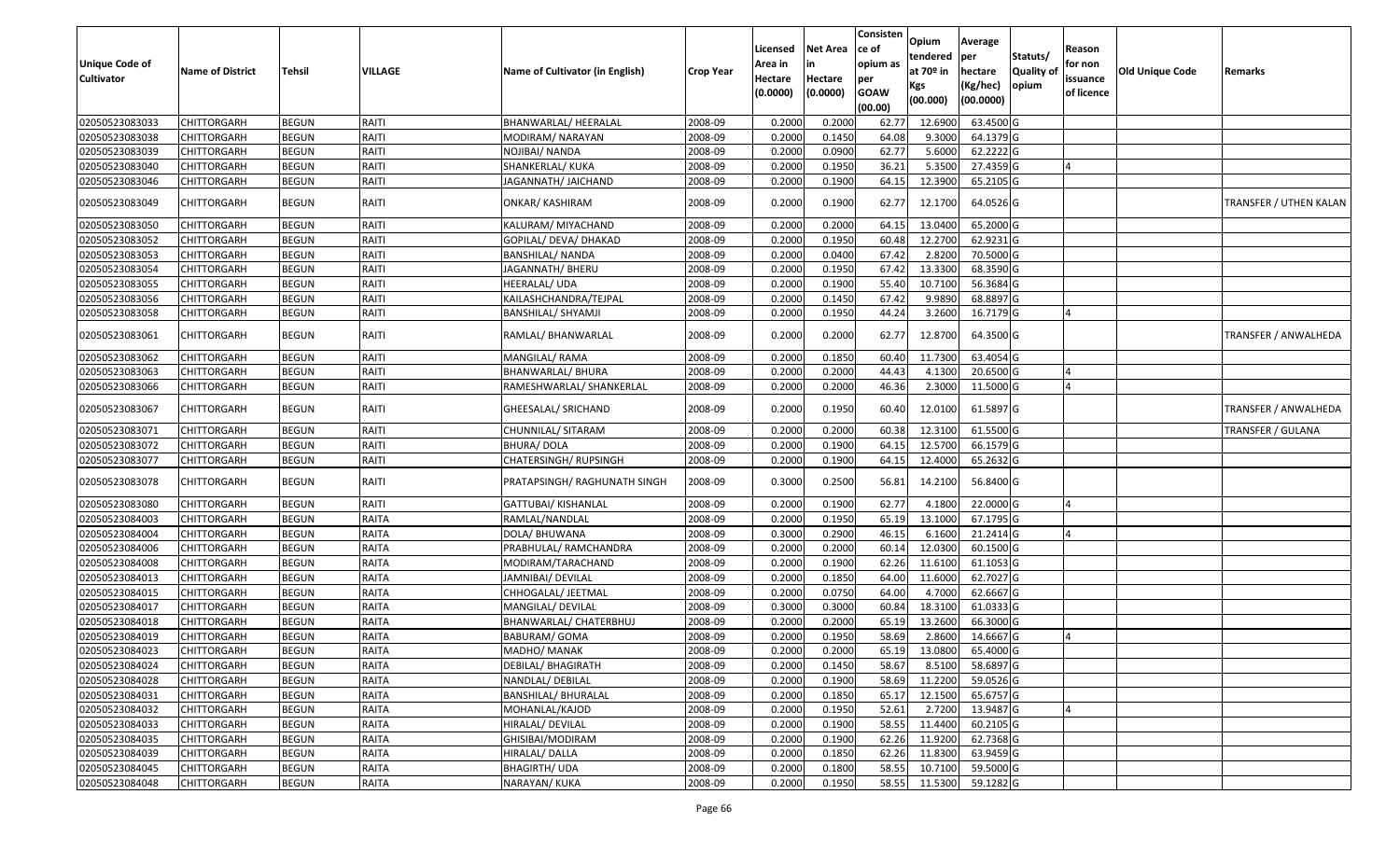|                       |                         |               |                |                                 |                  | Licensed | <b>Net Area</b> | Consisten<br>ce of | Opium                 | Average               |                  | Reason     |                        |                      |
|-----------------------|-------------------------|---------------|----------------|---------------------------------|------------------|----------|-----------------|--------------------|-----------------------|-----------------------|------------------|------------|------------------------|----------------------|
| <b>Unique Code of</b> |                         |               |                |                                 |                  | Area in  |                 | opium as           | tendered              | per                   | Statuts/         | for non    |                        |                      |
| <b>Cultivator</b>     | <b>Name of District</b> | <b>Tehsil</b> | VILLAGE        | Name of Cultivator (in English) | <b>Crop Year</b> | Hectare  | Hectare         | per                | at 70 <sup>o</sup> in | hectare               | <b>Quality o</b> | issuance   | <b>Old Unique Code</b> | Remarks              |
|                       |                         |               |                |                                 |                  | (0.0000) | (0.0000)        | <b>GOAW</b>        | Kgs<br>(00.000)       | (Kg/hec)<br>(00.0000) | opium            | of licence |                        |                      |
| 02050523084050        | CHITTORGARH             | <b>BEGUN</b>  | RAITA          | LALU/BARDA                      | 2008-09          | 0.2000   | 0.1950          | (00.00)<br>62.26   | 12.4900               | 64.0513 G             |                  |            |                        |                      |
| 02050523084051        | CHITTORGARH             | <b>BEGUN</b>  | RAITA          | HARIRAM/ NANDA                  | 2008-09          | 0.2000   | 0.1950          | 62.26              | 12.3800               | 63.4872 G             |                  |            |                        |                      |
| 02050523084052        | CHITTORGARH             | <b>BEGUN</b>  | <b>RAITA</b>   | RUPLAL/DEBILAL                  | 2008-09          | 0.2000   | 0.1900          | 65.19              | 12.4000               | 65.2632 G             |                  |            |                        |                      |
| 02050523084053        | <b>CHITTORGARH</b>      | <b>BEGUN</b>  | RAITA          | SHIVRAM/NANDRAM                 | 2008-09          | 0.2000   | 0.2000          | 64.15              | 12.9600               | 64.8000 G             |                  |            |                        |                      |
| 02050523084054        | CHITTORGARH             | <b>BEGUN</b>  | <b>RAITA</b>   | SHANKERLAL/ JAIRAM              | 2008-09          | 0.3000   | 0.2900          | 52.59              | 5.8900                | 20.3103 G             |                  |            |                        |                      |
| 02050523084057        | CHITTORGARH             | <b>BEGUN</b>  | RAITA          | NARAYANLAL/ KISHNA              | 2008-09          | 0.2000   | 0.1900          | 60.84              | 11.5800               | $60.9474$ G           |                  |            |                        |                      |
| 02050523084058        | CHITTORGARH             | <b>BEGUN</b>  | RAITA          | KANHAIYALAL/NANDLAL             | 2008-09          | 0.3000   | 0.3000          | 67.42              | 21.3200               | 71.0667G              |                  |            |                        |                      |
| 02050523084060        | CHITTORGARH             | <b>BEGUN</b>  | RAITA          | MOHANLAL/ DEBILAL               | 2008-09          | 0.2000   | 0.1950          | 65.67              | 12.9600               | 66.4615 G             |                  |            |                        |                      |
| 02050523084064        | CHITTORGARH             | <b>BEGUN</b>  | RAITA          | GHEESALAL/ DEVA                 | 2008-09          | 0.2000   | 0.1950          | 60.84              | 11.9300               | 61.1795 G             |                  |            |                        |                      |
| 02050523084065        | CHITTORGARH             | <b>BEGUN</b>  | RAITA          | GANGARAM/ UDAJI                 | 2008-09          | 0.2000   | 0.2000          | 62.90              | 12.8100               | 64.0500 G             |                  |            |                        |                      |
| 02050523084067        | CHITTORGARH             | <b>BEGUN</b>  | <b>RAITA</b>   | GHEESALAL/ UDAILAL              | 2008-09          | 0.2000   | 0.1950          | 58.55              | 11.5200               | 59.0769 G             |                  |            |                        |                      |
| 02050523084070        | CHITTORGARH             | <b>BEGUN</b>  | <b>RAITA</b>   | RATANLAL/ JAIRAM                | 2008-09          | 0.3000   | 0.2850          | 65.67              | 18.6000               | 65.2632 G             |                  |            |                        |                      |
| 02050523084073        | <b>CHITTORGARH</b>      | <b>BEGUN</b>  | <b>RAITA</b>   | JAGANNATH/ MEGHA                | 2008-09          | 0.2000   | 0.2000          | 52.61              | 10.4400               | 52.2000 G             |                  |            |                        |                      |
| 02050523084074        | <b>CHITTORGARH</b>      | <b>BEGUN</b>  | <b>RAITA</b>   | GHISIBAI/KANHIYALAL             | 2008-09          | 0.2000   | 0.1950          | 62.90              | 12.5700               | 64.4615 G             |                  |            |                        | Name change          |
| 02050523084077        | CHITTORGARH             | <b>BEGUN</b>  | <b>RAITA</b>   | MOHANLAL/ JEETMAL               | 2008-09          | 0.2000   | 0.2000          | 62.90              | 12.4700               | 62.3500 G             |                  |            |                        |                      |
| 02050523084079        | <b>CHITTORGARH</b>      | <b>BEGUN</b>  | <b>RAITA</b>   | GHEESALAL/ MOTI                 | 2008-09          | 0.2000   | 0.0450          | 64.26              | 3.0500                | 67.7778 G             |                  |            |                        |                      |
| 02050523084080        | CHITTORGARH             | <b>BEGUN</b>  | <b>RAITA</b>   | KESHARBAI/ MANGILAL             | 2008-09          | 0.2000   | 0.2000          | 64.26              | 12.9700               | 64.8500 G             |                  |            |                        |                      |
| 02050523084081        | CHITTORGARH             | <b>BEGUN</b>  | <b>RAITA</b>   | BHANWARLAL/ KAJOD               | 2008-09          | 0.2000   | 0.2000          | 65.67              | 13.3000               | 66.5000 G             |                  |            |                        |                      |
| 02050523084082        | CHITTORGARH             | <b>BEGUN</b>  | RAITA          | RAMSUKH/MOTI                    | 2008-09          | 0.2000   | 0.1500          | 61.1               | 9.4100                | 62.7333 G             |                  |            |                        |                      |
| 02050523084084        | CHITTORGARH             | <b>BEGUN</b>  | <b>RAITA</b>   | JAGANNATH/ BARDA                | 2008-09          | 0.2000   | 0.1750          | 52.61              | 2.5600                | 14.6286 G             |                  |            |                        |                      |
| 02050523084085        | CHITTORGARH             | <b>BEGUN</b>  | RAITA          | KHEMRAJ/ JEETMAL                | 2008-09          | 0.2000   | 0.2000          | 50.58              | 1.6600                | 8.3000 G              |                  |            |                        |                      |
| 02050523084090        | CHITTORGARH             | <b>BEGUN</b>  | <b>RAITA</b>   | RUPLAL/ GOKAL                   | 2008-09          | 0.2000   | 0.1900          | 65.25              | 12.7500               | 67.1053 G             |                  |            |                        |                      |
| 02050523084093        | CHITTORGARH             | <b>BEGUN</b>  | RAITA          | GHEESALAL/ ONKAR                | 2008-09          | 0.2000   | 0.2000          | 64.26              | 12.8100               | 64.0500 G             |                  |            |                        |                      |
| 02050523084094        | CHITTORGARH             | <b>BEGUN</b>  | <b>RAITA</b>   | <b>BALU/ONKAR</b>               | 2008-09          | 0.2000   | 0.1950          | 60.1               | 11.8800               | 60.9231 G             |                  |            |                        |                      |
| 02050523084095        | CHITTORGARH             | <b>BEGUN</b>  | RAITA          | <b>BADAMBAI/ MADHOLAL</b>       | 2008-09          | 0.2000   | 0.1900          | 61.17              | 11.9900               | 63.1053 G             |                  |            |                        |                      |
| 02050523084096        | CHITTORGARH             | <b>BEGUN</b>  | RAITA          | KAMLIBAI/ RAMCHANDRA            | 2008-09          | 0.2000   | 0.1950          | 61.17              | 11.5500               | 59.2308 G             |                  |            |                        |                      |
| 02050523084097        | CHITTORGARH             | <b>BEGUN</b>  | RAITA          | SURESH KUMAR/ RUPLAL            | 2008-09          | 0.2000   | 0.1950          | 61.17              | 12.2800               | 62.9744 G             |                  |            |                        |                      |
| 02050523084098        | CHITTORGARH             | <b>BEGUN</b>  | <b>RAITA</b>   | JDAIRAM/ RUPA                   | 2008-09          | 0.2000   | 0.2000          | 61.17              | 11.9600               | 59.8000 G             |                  |            |                        |                      |
| 02050523084100        | CHITTORGARH             | <b>BEGUN</b>  | RAITA          | GHEESIBAI/ NANDLAL              | 2008-09          | 0.2000   | 0.2000          | 64.26              | 13.1000               | 65.5000 G             |                  |            |                        |                      |
| 02050523084102        | CHITTORGARH             | <b>BEGUN</b>  | RAITA          | DEVA/RAMA                       | 2008-09          | 0.2000   | 0.1900          | 60.14              | 11.7000               | 61.5789 G             |                  |            |                        |                      |
| 02050523084108        | CHITTORGARH             | <b>BEGUN</b>  | RAITA          | <b>BADRILAL/ TARACHAND</b>      | 2008-09          | 0.3000   | 0.1450          | 60.30              | 8.5900                | 59.2414 G             |                  |            |                        |                      |
| 02050523084113        | CHITTORGARH             | <b>BEGUN</b>  | RAITA          | CHATERBHUJ/ BALU                | 2008-09          | 0.2000   | 0.2000          | 60.30              | 12.0900               | 60.4500 G             |                  |            |                        | TRANSFER / BORBAWARI |
| 02050523084114        | <b>CHITTORGARH</b>      | <b>BEGUN</b>  | <b>RAITA</b>   | TULSIRAM/KELA                   | 2008-09          | 0.2000   | 0.2000          | 64.00              | 12.9800               | 64.9000 G             |                  |            |                        |                      |
| 02050523085001        | CHITTORGARH             | <b>BEGUN</b>  | RABARDA        | GOPILAL/TULSIRAM                | 2008-09          | 0.2000   | 0.2000          | 63.57              | 13.0300               | 65.1500 G             |                  |            |                        |                      |
| 02050523085002        | CHITTORGARH             | <b>BEGUN</b>  | RABARDA        | RAMESHWAR/ MULCHAND             | 2008-09          | 0.2000   | 0.1950          | 65.71              | 12.9200               | 66.2564 G             |                  |            |                        | Name Change          |
| 02050523085003        | <b>CHITTORGARH</b>      | <b>BEGUN</b>  | <b>RABARDA</b> | GHEESALAL/ LAXMAN               | 2008-09          | 0.3000   | 0.2200          |                    | 67.93 14.9300         | 67.8636 G             |                  |            |                        |                      |
| 02050523085004        | <b>CHITTORGARH</b>      | <b>BEGUN</b>  | RABARDA        | BALULAL/ PRABHULAL              | 2008-09          | 0.3000   | 0.2800          | 62.10              | 5.3800                | 19.2140 G             |                  |            |                        |                      |
| 02050523085006        | <b>CHITTORGARH</b>      | <b>BEGUN</b>  | <b>RABARDA</b> | KASHIRAM/ GULAB                 | 2008-09          | 0.2000   | 0.1850          | 63.34              | 10.5500               | 57.0270 G             |                  |            |                        |                      |
| 02050523085007        | <b>CHITTORGARH</b>      | <b>BEGUN</b>  | <b>RABARDA</b> | HEERA/ GHEESA                   | 2008-09          | 0.3000   | 0.2800          | 55.25              | 7.0100                | 25.0357 G             |                  |            |                        |                      |
| 02050523085008        | CHITTORGARH             | <b>BEGUN</b>  | <b>RABARDA</b> | <b>BOTHLAL/GULAB</b>            | 2008-09          | 0.3000   | 0.2900          | 63.57              | 17.9700               | 61.9655 G             |                  |            |                        |                      |
| 02050523085009        | <b>CHITTORGARH</b>      | <b>BEGUN</b>  | <b>RABARDA</b> | SHANKER/ GULABCHANDRA           | 2008-09          | 0.3000   | 0.2950          | 63.57              | 18.5000               | 62.7119 G             |                  |            |                        |                      |
| 02050523085012        | <b>CHITTORGARH</b>      | <b>BEGUN</b>  | <b>RABARDA</b> | HEERALAL/ TULSIRAM              | 2008-09          | 0.3000   | 0.2950          | 63.34              | 19.2900               | 65.3898 G             |                  |            |                        |                      |
| 02050523085014        | CHITTORGARH             | <b>BEGUN</b>  | RABARDA        | BALU/ JAISINGH                  | 2008-09          | 0.3000   | 0.2900          | 63.57              | 18.2300               | 62.8621 G             |                  |            |                        |                      |
| 02050523085017        | CHITTORGARH             | <b>BEGUN</b>  | RABARDA        | RATANLAL/ KASHIRAM              | 2008-09          | 0.3000   | 0.2050          | 67.93              | 13.1600               | 64.1951 G             |                  |            |                        |                      |
| 02050523085018        | <b>CHITTORGARH</b>      | <b>BEGUN</b>  | <b>RABARDA</b> | DEBILAL/MADHO                   | 2008-09          | 0.2000   | 0.1950          | 67.93              | 13.7700               | 70.6154 G             |                  |            |                        |                      |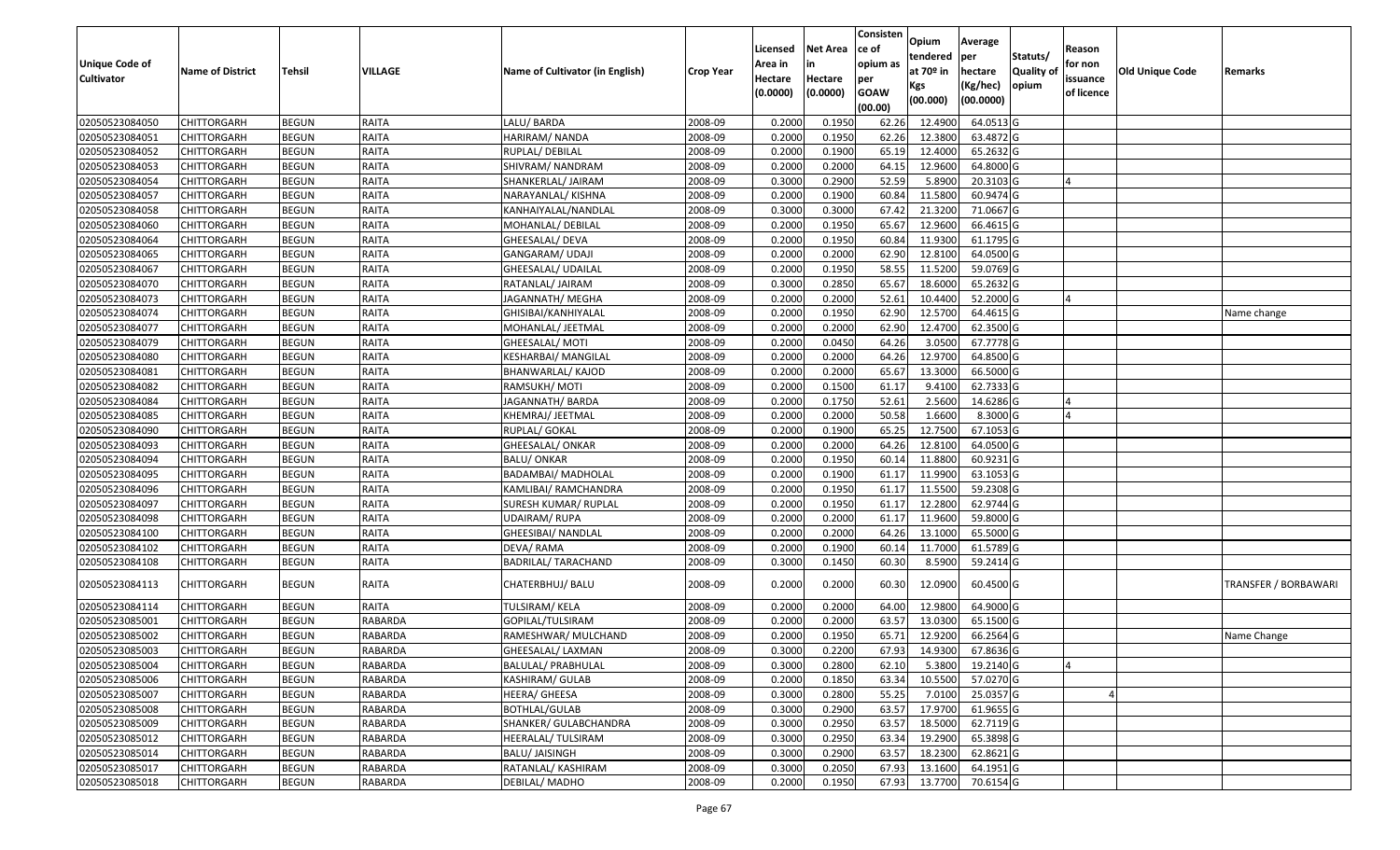| <b>Unique Code of</b><br><b>Cultivator</b> | <b>Name of District</b> | <b>Tehsil</b> | VILLAGE             | Name of Cultivator (in English) | <b>Crop Year</b> | Licensed<br>Area in<br>Hectare<br>(0.0000) | <b>Net Area</b><br>in<br>Hectare<br>(0.0000) | Consisten<br>ce of<br>opium as<br>per<br><b>GOAW</b><br>(00.00) | Opium<br>tendered<br>at $70°$ in<br>Kgs<br>(00.000) | Average<br>per<br>hectare<br>(Kg/hec)<br>(00.0000) | Statuts/<br>Quality of<br>opium | Reason<br>for non<br>issuance<br>of licence | <b>Old Unique Code</b> | Remarks                     |
|--------------------------------------------|-------------------------|---------------|---------------------|---------------------------------|------------------|--------------------------------------------|----------------------------------------------|-----------------------------------------------------------------|-----------------------------------------------------|----------------------------------------------------|---------------------------------|---------------------------------------------|------------------------|-----------------------------|
| 02050523085019                             | <b>CHITTORGARH</b>      | <b>BEGUN</b>  | RABARDA             | RAMSUKH/KASHIRAM                | 2008-09          | 0.3000                                     | 0.1700                                       | 67.93                                                           | 10.9500                                             | 64.4118 G                                          |                                 |                                             |                        |                             |
| 02050523085020                             | CHITTORGARH             | <b>BEGUN</b>  | RABARDA             | RUPLAL/ NARAYANLAL              | 2008-09          | 0.2000                                     | 0.2000                                       | 62.10                                                           | 12.8100                                             | 64.0500 G                                          |                                 |                                             |                        |                             |
| 02050523085021                             | CHITTORGARH             | <b>BEGUN</b>  | RABARDA             | DEBILAL/ RAMLAL                 | 2008-09          | 0.2000                                     | 0.1850                                       | 67.93                                                           | 11.9800                                             | 64.7568 G                                          |                                 |                                             |                        |                             |
| 02050523085031                             | <b>CHITTORGARH</b>      | <b>BEGUN</b>  | RABARDA             | BALULAL/ AMARCHAND              | 2008-09          | 0.3000                                     | 0.2850                                       | 64.12                                                           | 17.6800                                             | 62.0351 G                                          |                                 |                                             |                        |                             |
| 02050523085032                             | <b>CHITTORGARH</b>      | <b>BEGUN</b>  | RABARDA             | DHAPUBAI/ HEMA                  | 2008-09          | 0.2000                                     | 0.2000                                       | 64.12                                                           | 13.1800                                             | 65.9000 G                                          |                                 |                                             |                        | Name Change                 |
| 02050523085033                             | CHITTORGARH             | <b>BEGUN</b>  | RABARDA             | RAJENDRASINGH/ BHOPAL SINGH     | 2008-09          | 0.2000                                     | 0.2000                                       | 64.12                                                           | 13.1400                                             | 65.7000 G                                          |                                 |                                             |                        |                             |
| 02050523085034                             | <b>CHITTORGARH</b>      | <b>BEGUN</b>  | RABARDA             | BALURAM/ MADHOLAL               | 2008-09          | 0.2000                                     | 0.1900                                       | 67.93                                                           | 13.0200                                             | 68.5263 G                                          |                                 |                                             |                        |                             |
| 02050523085035                             | <b>CHITTORGARH</b>      | <b>BEGUN</b>  | <b>RABARDA</b>      | <b>BABULAL/ HEERA</b>           | 2008-09          | 0.3000                                     | 0.1800                                       | 64.12                                                           | 11.7100                                             | 65.0556 G                                          |                                 |                                             |                        |                             |
| 02050523085037                             | CHITTORGARH             | <b>BEGUN</b>  | <b>RABARDA</b>      | FULIBAI/ BALULAL                | 2008-09          | 0.3000                                     | 0.2000                                       | 64.12                                                           | 12.8300                                             | 64.1500 G                                          |                                 |                                             |                        |                             |
| 02050523085038                             | CHITTORGARH             | <b>BEGUN</b>  | RABARDA             | MANGILAL @ MANGYA/ BHURA        | 2008-09          | 0.2000                                     | 0.1950                                       | 64.12                                                           | 12.8800                                             | 66.0513 G                                          |                                 |                                             |                        |                             |
| 02050523085039                             | <b>CHITTORGARH</b>      | <b>BEGUN</b>  | RABARDA             | KANA/ KALU                      | 2008-09          | 0.2000                                     | 0.1950                                       | 68.18                                                           | 13.8400                                             | 70.9744 G                                          |                                 |                                             |                        |                             |
| 02050523085042                             | CHITTORGARH             | <b>BEGUN</b>  | RABARDA             | MOHANLAL/ BALU                  | 2008-09          | 0.3000                                     | 0.2000                                       | 63.57                                                           | 13.0800                                             | 65.4000 G                                          |                                 |                                             |                        |                             |
| 02050523085048                             | CHITTORGARH             | <b>BEGUN</b>  | <b>RABARDA</b>      | NOJIBAI/ MANGILAL               | 2008-09          | 0.3000                                     | 0.2600                                       | 61.71                                                           | 2.3800                                              | $9.1538$ G                                         |                                 |                                             |                        |                             |
| 02050523085051                             | CHITTORGARH             | <b>BEGUN</b>  | <b>RABARDA</b>      | MIYACHAND/ BHOLA                | 2008-09          | 0.3000                                     | 0.3000                                       | 64.29                                                           | 19.2900                                             | 64.3000 G                                          |                                 |                                             |                        |                             |
| 02050523086002                             | CHITTORGARH             | <b>BEGUN</b>  | RAMNAGAR BANDO KA   | LALURAM/ BHOLA                  | 2008-09          | 0.2000                                     | 0.1950                                       | 65.77                                                           | 12.4900                                             | 64.0513 G                                          |                                 |                                             |                        |                             |
| 02050523086006                             | CHITTORGARH             | <b>BEGUN</b>  | RAMNAGAR BANDO KA   | BANSHILAL/ RAMLAL               | 2008-09          | 0.3000                                     | 0.3000                                       | 62.89                                                           | 18.9500                                             | 63.1667 G                                          |                                 |                                             |                        |                             |
| 02050523086007                             | CHITTORGARH             | <b>BEGUN</b>  | RAMNAGAR BANDO KA   | DAULATRAM/ NARAYAN              | 2008-09          | 0.2000                                     | 0.1900                                       | 59.01                                                           | 11.4600                                             | 60.3158 G                                          |                                 |                                             |                        |                             |
| 02050523086008                             | CHITTORGARH             | <b>BEGUN</b>  | RAMNAGAR BANDO KA   | SITARAM / MANGILAL              | 2008-09          | 0.2000                                     | 0.2000                                       | 63.91                                                           | 12.7200                                             | 63.6000 G                                          |                                 |                                             |                        |                             |
| 02050523086010                             | <b>CHITTORGARH</b>      | <b>BEGUN</b>  | RAMNAGAR BANDO KA   | GANESH/ KANA                    | 2008-09          | 0.2000                                     | 0.2000                                       | 63.91                                                           | 12.6500                                             | 63.2500 G                                          |                                 |                                             |                        |                             |
| 02050523086011                             | CHITTORGARH             | <b>BEGUN</b>  | RAMNAGAR BANDO KA   | NANDLAL/ BHAGIRATH              | 2008-09          | 0.2000                                     | 0.1950                                       | 63.91                                                           | 12.8500                                             | 65.8974 G                                          |                                 |                                             |                        |                             |
| 02050523086017                             | <b>CHITTORGARH</b>      | <b>BEGUN</b>  | RAMNAGAR BANDO KA   | RAMPRASAD/ LOBHIRAM             | 2008-09          | 0.2000                                     | 0.1700                                       | 65.77                                                           | 11.3000                                             | 66.4706 G                                          |                                 |                                             |                        |                             |
| 02050523086018                             | CHITTORGARH             | <b>BEGUN</b>  | RAMNAGAR BANDO KA   | GHEESA/ DEVILAL                 | 2008-09          | 0.2000                                     | 0.1850                                       | 63.91                                                           | 12.3700                                             | 66.8649 G                                          |                                 |                                             |                        |                             |
| 02050523086020                             | CHITTORGARH             | <b>BEGUN</b>  | RAMNAGAR BANDO KA   | RAMCHANDRA/ BHAGIRATH           | 2008-09          | 0.2000                                     | 0.2000                                       | 63.9                                                            | 12.6000                                             | 63.0000G                                           |                                 |                                             |                        |                             |
| 02050523086024                             | CHITTORGARH             | <b>BEGUN</b>  | RAMNAGAR BANDO KA   | HEERALAL/ DAULATRAM             | 2008-09          | 0.2000                                     | 0.2000                                       | 61.58                                                           | 12.6900                                             | 63.4500 G                                          |                                 |                                             |                        |                             |
| 02050523086025                             | CHITTORGARH             | <b>BEGUN</b>  | RAMNAGAR BANDO KA   | JAGDISH/ CHHOGA                 | 2008-09          | 0.2000                                     | 0.2000                                       | 65.77                                                           | 12.9900                                             | 64.9500 G                                          |                                 |                                             |                        |                             |
| 02050523086027                             | CHITTORGARH             | <b>BEGUN</b>  | RAMNAGAR BANDO KA   | HARLAL/ KHANA                   | 2008-09          | 0.3000                                     | 0.2950                                       | 61.58                                                           | 18.2500                                             | 61.8644 G                                          |                                 |                                             |                        |                             |
| 02050523086028                             | CHITTORGARH             | <b>BEGUN</b>  | RAMNAGAR BANDO KA   | SHANTIDEVI/ LALU                | 2008-09          | 0.2000                                     | 0.1900                                       | 61.58                                                           | 12.0100                                             | 63.2105 G                                          |                                 |                                             |                        |                             |
| 02050523087001                             | CHITTORGARH             | <b>BEGUN</b>  | RAMNAGAR TARA PIPLI | DEVILAL/ BARDICHAND             | 2008-09          | 0.2000                                     | 0.2000                                       | 63.40                                                           | 12.7300                                             | 63.6500 G                                          |                                 |                                             |                        |                             |
| 02050523087002                             | <b>CHITTORGARH</b>      | <b>BEGUN</b>  | RAMNAGAR TARA PIPLI | <b>BHURA/ KUKA</b>              | 2008-09          | 0.2000                                     | 0.2100                                       | 59.09                                                           | 12.6300                                             | 60.1429 G                                          |                                 |                                             |                        |                             |
| 02050523087003                             | <b>CHITTORGARH</b>      | <b>BEGUN</b>  | RAMNAGAR TARA PIPLI | GOPI/ NARAYAN                   | 2008-09          | 0.3000                                     | 0.2850                                       | 59.09                                                           | 17.7200                                             | 62.1754 G                                          |                                 |                                             |                        |                             |
| 02050523087004                             | CHITTORGARH             | <b>BEGUN</b>  | RAMNAGAR TARA PIPLI | <b>KERING / BHAJJA</b>          | 2008-09          | 0.2000                                     | 0.2000                                       | 58.98                                                           | 11.8600                                             | 59.3000 G                                          |                                 |                                             |                        | TRANSFER / SAMARIYA<br>KALA |
| 02050523087005                             | CHITTORGARH             | <b>BEGUN</b>  | RAMNAGAR TARA PIPLI | LALU/RUPA                       | 2008-09          | 0.3000                                     | 0.2150                                       | 61.25                                                           | 13.1600                                             | 61.2093 G                                          |                                 |                                             |                        |                             |
| 02050523087006                             | CHITTORGARH             | <b>BEGUN</b>  | RAMNAGAR TARA PIPLI | DHULIBAI/ BARDA                 | 2008-09          | 0.3000                                     | 0.3000                                       | 61.25                                                           | 18.9100                                             | 63.0333 G                                          |                                 |                                             |                        | Name Change                 |
| 02050523087007                             | CHITTORGARH             | <b>BEGUN</b>  | RAMNAGAR TARA PIPLI | PREMCHAND/ CHHAGANLAL           | 2008-09          | 0.2000                                     | 0.2000                                       | 58.98                                                           | 11.8000                                             | 59.0000G                                           |                                 |                                             |                        |                             |
| 02050523087008                             | CHITTORGARH             | <b>BEGUN</b>  | RAMNAGAR TARA PIPLI | GHEESALAL/ KISHNA               | 2008-09          | 0.3000                                     | 0.2900                                       | 59.09                                                           | 17.9300                                             | 61.8276 G                                          |                                 |                                             |                        |                             |
| 02050523087009                             | <b>CHITTORGARH</b>      | <b>BEGUN</b>  | RAMNAGAR TARA PIPLI | KUKIBAI/ KUKA                   | 2008-09          | 0.3000                                     | 0.2800                                       | 63.40                                                           | 18.7900                                             | 67.1071 G                                          |                                 |                                             |                        |                             |
| 02050523087010                             | <b>CHITTORGARH</b>      | <b>BEGUN</b>  | RAMNAGAR TARA PIPLI | HAZARI/ DEVA                    | 2008-09          | 0.3000                                     | 0.2000                                       | 67.30                                                           | 14.0500                                             | 70.2500 G                                          |                                 |                                             |                        |                             |
| 02050523087011                             | <b>CHITTORGARH</b>      | <b>BEGUN</b>  | RAMNAGAR TARA PIPLI | SURESH/ BHANWARLAL              | 2008-09          | 0.2000                                     | 0.1900                                       | 63.87                                                           | 12.7200                                             | 66.9474 G                                          |                                 |                                             |                        |                             |
| 02050523087014                             | <b>CHITTORGARH</b>      | <b>BEGUN</b>  | RAMNAGAR TARA PIPLI | HARLAL/ JEETMAL                 | 2008-09          | 0.3000                                     | 0.2950                                       | 65.77                                                           | 20.1300                                             | 68.2373 G                                          |                                 |                                             |                        |                             |
| 02050523087015                             | <b>CHITTORGARH</b>      | <b>BEGUN</b>  | RAMNAGAR TARA PIPLI | DHANNA/ MANGILAL                | 2008-09          | 0.3000                                     | 0.1900                                       | 61.25                                                           | 11.5700                                             | 60.8947 G                                          |                                 |                                             |                        |                             |
| 02050523087016                             | <b>CHITTORGARH</b>      | <b>BEGUN</b>  | RAMNAGAR TARA PIPLI | MOHANLAL/ MODIRAM               | 2008-09          | 0.3000                                     | 0.2950                                       | 66.01                                                           | 20.0200                                             | 67.8644 G                                          |                                 |                                             |                        |                             |
| 02050523087018                             | <b>CHITTORGARH</b>      | <b>BEGUN</b>  | RAMNAGAR TARA PIPLI | BHANWARLAL/ MANGILAL            | 2008-09          | 0.3000                                     | 0.2950                                       | 63.40                                                           | 20.1100                                             | 68.1695 G                                          |                                 |                                             |                        |                             |
| 02050523087019                             | <b>CHITTORGARH</b>      | <b>BEGUN</b>  | RAMNAGAR TARA PIPLI | CHUNNILAL/ KANA                 | 2008-09          | 0.3000                                     | 0.2850                                       | 61.83                                                           | 17.7800                                             | 62.3860 G                                          |                                 |                                             |                        |                             |
| 02050523087020                             | CHITTORGARH             | <b>BEGUN</b>  | RAMNAGAR TARA PIPLI | KALU/ HEERA                     | 2008-09          | 0.2000                                     | 0.1950                                       | 61.83                                                           | 13.0100                                             | 66.7179 G                                          |                                 |                                             |                        |                             |
| 02050523087021                             | <b>CHITTORGARH</b>      | <b>BEGUN</b>  | RAMNAGAR TARA PIPLI | GHEESA/ BHAWANA                 | 2008-09          | 0.3000                                     | 0.1950                                       | 61.83                                                           | 12.3000                                             | 63.0769 G                                          |                                 |                                             |                        |                             |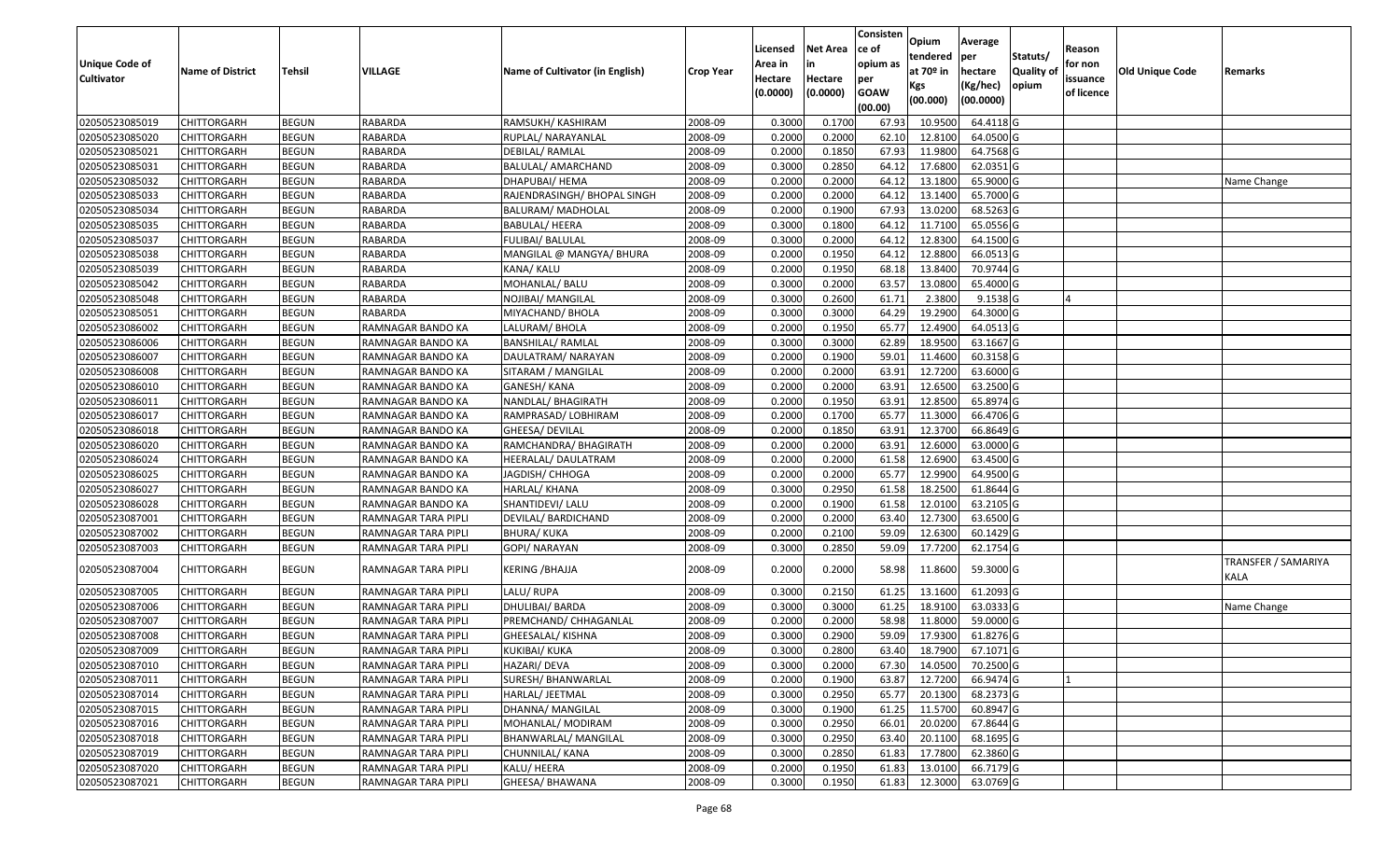| Unique Code of<br>Cultivator | <b>Name of District</b> | Tehsil       | <b>VILLAGE</b>      | Name of Cultivator (in English) | <b>Crop Year</b> | Licensed<br>Area in<br>Hectare<br>(0.0000) | Net Area<br>Hectare<br>(0.0000) | Consisten<br>ce of<br>opium as<br>per<br><b>GOAW</b><br>(00.00) | Opium<br>tendered<br>at 70º in<br>Kgs<br>(00.000) | Average<br>per<br>hectare<br>(Kg/hec)<br>(00.0000) | Statuts/<br>Quality of<br>opium | Reason<br>for non<br>issuance<br>of licence | Old Unique Code | Remarks                     |
|------------------------------|-------------------------|--------------|---------------------|---------------------------------|------------------|--------------------------------------------|---------------------------------|-----------------------------------------------------------------|---------------------------------------------------|----------------------------------------------------|---------------------------------|---------------------------------------------|-----------------|-----------------------------|
| 02050523087022               | <b>CHITTORGARH</b>      | <b>BEGUN</b> | RAMNAGAR TARA PIPLI | HEERA/ BHAWANA                  | 2008-09          | 0.2000                                     | 0.1900                          | 65.00                                                           | 12.6300                                           | 66.4737 G                                          |                                 |                                             |                 |                             |
| 02050523087023               | <b>CHITTORGARH</b>      | <b>BEGUN</b> | RAMNAGAR TARA PIPLI | DAKHIBAI/ CHUNNILAL             | 2008-09          | 0.2000                                     | 0.2000                          | 55.19                                                           | 11.4600                                           | 57.3000 G                                          |                                 |                                             |                 | TRANSFER / AMARTIYA         |
| 02050523088001               | CHITTORGARH             | <b>BEGUN</b> | SHADI               | MOHANLAL/ NATHULAL              | 2008-09          | 0.2000                                     | 0.1950                          | 68.18                                                           | 13.5800                                           | 69.6410 G                                          |                                 |                                             |                 |                             |
| 02050523088002               | <b>CHITTORGARH</b>      | <b>BEGUN</b> | <b>SHADI</b>        | <b>BHEEMA/ DEVA</b>             | 2008-09          | 0.2000                                     | 0.1900                          | 63.34                                                           | 11.7700                                           | 61.9474 G                                          |                                 |                                             |                 |                             |
| 02050523088003               | CHITTORGARH             | <b>BEGUN</b> | <b>SHADI</b>        | MANGILAL/PYARA                  | 2008-09          | 0.2000                                     | 0.2000                          | 63.34                                                           | 12.6600                                           | 63.3000 G                                          |                                 |                                             |                 |                             |
| 02050523088004               | <b>CHITTORGARH</b>      | <b>BEGUN</b> | <b>SHADI</b>        | GHEESALAL/RUPA                  | 2008-09          | 0.3000                                     | 0.3000                          | 64.29                                                           | 18.9600                                           | 63.2000 G                                          |                                 |                                             |                 |                             |
| 02050523088005               | CHITTORGARH             | <b>BEGUN</b> | <b>SHADI</b>        | KANHAIYALAL/ BHANWARLAL         | 2008-09          | 0.2000                                     | 0.2000                          | 68.18                                                           | 13.8400                                           | 69.2000 G                                          |                                 |                                             |                 |                             |
| 02050523088006               | CHITTORGARH             | <b>BEGUN</b> | <b>SHADI</b>        | <b>DHANNIBAI/ BHURA</b>         | 2008-09          | 0.3000                                     | 0.3000                          | 63.34                                                           | 19.0600                                           | 63.5333 G                                          |                                 |                                             |                 |                             |
| 02050523088007               | CHITTORGARH             | <b>BEGUN</b> | <b>SHADI</b>        | JAMNALAL/ BHURA                 | 2008-09          | 0.2000                                     | 0.2000                          | 62.94                                                           | 12.7500                                           | 63.7500 G                                          |                                 |                                             |                 |                             |
| 02050523088008               | <b>CHITTORGARH</b>      | <b>BEGUN</b> | <b>SHADI</b>        | PANNALAL/ LAXMICHAND            | 2008-09          | 0.2000                                     | 0.2000                          | 64.29                                                           | 12.9400                                           | 64.7000 G                                          |                                 |                                             |                 |                             |
| 02050523088009               | <b>CHITTORGARH</b>      | <b>BEGUN</b> | <b>SHADI</b>        | RUPLAL/ HEERA                   | 2008-09          | 0.2000                                     | 0.1950                          | 68.18                                                           | 13.5100                                           | 69.2821 G                                          |                                 |                                             |                 |                             |
| 02050523088010               | CHITTORGARH             | <b>BEGUN</b> | SHADI               | HAZARI/ ONKAR                   | 2008-09          | 0.2000                                     | 0.1900                          | 62.94                                                           | 12.2100                                           | 64.2632 G                                          |                                 |                                             |                 | TRANSFER / BALWANT<br>NAGAR |
| 02050523088011               | CHITTORGARH             | <b>BEGUN</b> | <b>SHADI</b>        | BARJIBAI/ GHEESALAL             | 2008-09          | 0.3000                                     | 0.3000                          | 64.29                                                           | 19.6600                                           | 65.5333 G                                          |                                 |                                             |                 |                             |
| 02050523088013               | CHITTORGARH             | <b>BEGUN</b> | <b>SHADI</b>        | DEVILAL/ CHUNNILAL              | 2008-09          | 0.2000                                     | 0.2000                          | 64.29                                                           | 13.2900                                           | 66.4500 G                                          |                                 |                                             |                 |                             |
| 02050523088014               | CHITTORGARH             | <b>BEGUN</b> | <b>SHADI</b>        | DHAPUBAI/ SHANKERLAL            | 2008-09          | 0.2000                                     | 0.2000                          | 62.94                                                           | 12.7000                                           | 63.5000 G                                          |                                 |                                             |                 |                             |
| 02050523088015               | <b>CHITTORGARH</b>      | <b>BEGUN</b> | SHADI               | MEGHA/ DALU                     | 2008-09          | 0.2000                                     | 0.2000                          | 65.11                                                           | 13.4500                                           | 67.2500 G                                          |                                 |                                             |                 | TRANSFER / BALWANT<br>NAGAR |
| 02050523088017               | <b>CHITTORGARH</b>      | <b>BEGUN</b> | <b>SHADI</b>        | HEERALAL/ TULSIRAM              | 2008-09          | 0.3000                                     | 0.2800                          | 65.11                                                           | 18.2500                                           | 65.1786 G                                          |                                 |                                             |                 |                             |
| 02050523088018               | CHITTORGARH             | <b>BEGUN</b> | <b>SHADI</b>        | RAMIBAI/ BALU                   | 2008-09          | 0.2000                                     | 0.1850                          | 61.73                                                           | 11.8500                                           | 64.0541 G                                          |                                 |                                             |                 |                             |
| 02050523088020               | <b>CHITTORGARH</b>      | <b>BEGUN</b> | <b>SHADI</b>        | <b>BALU/LALU</b>                | 2008-09          | 0.2000                                     | 0.2000                          | 62.94                                                           | 12.8100                                           | 64.0500 G                                          |                                 |                                             |                 |                             |
| 02050523088021               | <b>CHITTORGARH</b>      | <b>BEGUN</b> | <b>SHADI</b>        | MANGILAL/ NANDLAL               | 2008-09          | 0.3000                                     | 0.2250                          | 62.94                                                           | 14.3200                                           | 63.6444 G                                          |                                 |                                             |                 |                             |
| 02050523088023               | <b>CHITTORGARH</b>      | <b>BEGUN</b> | <b>SHADI</b>        | KAILASHCHANDRA/ HAZARI          | 2008-09          | 0.3000                                     | 0.3050                          | 62.10                                                           | 19.2900                                           | 63.2459 G                                          |                                 |                                             |                 | Name Change                 |
| 02050523088024               | CHITTORGARH             | <b>BEGUN</b> | <b>SHADI</b>        | HEERALAL/ NARAYAN               | 2008-09          | 0.3000                                     | 0.2750                          | 62.10                                                           | 17.3000                                           | 62.9091 G                                          |                                 |                                             |                 |                             |
| 02050523088025               | CHITTORGARH             | <b>BEGUN</b> | <b>SHADI</b>        | MANGILAL/DALU                   | 2008-09          | 0.3000                                     | 0.2950                          | 60.90                                                           | 18.6000                                           | 63.0508 G                                          |                                 |                                             |                 |                             |
| 02050523088027               | CHITTORGARH             | <b>BEGUN</b> | <b>SHADI</b>        | GHEESALAL/ KANIRAM              | 2008-09          | 0.3000                                     | 0.3000                          | 65.11                                                           | 19.8900                                           | 66.3000 G                                          |                                 |                                             |                 |                             |
| 02050523088032               | CHITTORGARH             | <b>BEGUN</b> | <b>SHADI</b>        | <b>DEVILAL/ BHURA</b>           | 2008-09          | 0.2000                                     | 0.2000                          | 64.51                                                           | 13.0700                                           | 65.3500 G                                          |                                 |                                             |                 |                             |
| 02050523088033               | <b>CHITTORGARH</b>      | <b>BEGUN</b> | <b>SHADI</b>        | RAMIBAI/ NANURAM                | 2008-09          | 0.3000                                     | 0.3000                          | 65.11                                                           | 19.8400                                           | 66.1333 G                                          |                                 |                                             |                 |                             |
| 02050523088035               | CHITTORGARH             | <b>BEGUN</b> | <b>SHADI</b>        | LEELASHANKER/ PANNANAL          | 2008-09          | 0.3000                                     | 0.2800                          | 65.11                                                           | 18.4800                                           | 66.0000 G                                          |                                 |                                             |                 |                             |
| 02050523088036               | <b>CHITTORGARH</b>      | <b>BEGUN</b> | <b>SHADI</b>        | SUNDERLAL/ CHAMPALAL            | 2008-09          | 0.2000                                     | 0.2000                          | 68.18                                                           | 13.5800                                           | 67.9000 G                                          |                                 |                                             |                 |                             |
| 02050523088037               | CHITTORGARH             | <b>BEGUN</b> | <b>SHADI</b>        | DEVILAL/ NARAYAN                | 2008-09          | 0.2000                                     | 0.2000                          | 61.73                                                           | 12.7600                                           | 63.8000 G                                          |                                 |                                             |                 |                             |
| 02050523088038               | <b>CHITTORGARH</b>      | <b>BEGUN</b> | <b>SHADI</b>        | CHUNNILAL A/S DAULATRAM         | 2008-09          | 0.2000                                     | 0.2000                          | 64.34                                                           | 12.8800                                           | 64.4000 G                                          |                                 |                                             |                 |                             |
| 02050523088039               | CHITTORGARH             | <b>BEGUN</b> | <b>SHADI</b>        | KANHAIYALAL/ MEGHA              | 2008-09          | 0.2000                                     | 0.1950                          | 61.73                                                           | 12.4500                                           | 63.8462 G                                          |                                 |                                             |                 |                             |
| 02050523088041               | <b>CHITTORGARH</b>      | <b>BEGUN</b> | <b>SHADI</b>        | NARAYAN/ MODA                   | 2008-09          | 0.3000                                     | 0.2850                          | 64.34                                                           | 18.4400                                           | 64.7018 G                                          |                                 |                                             |                 |                             |
| 02050523088042               | CHITTORGARH             | <b>BEGUN</b> | <b>SHADI</b>        | LABHCHANDRA/ SHIVLAL            | 2008-09          | 0.3000                                     | 0.3000                          | 60.90                                                           | 18.3100                                           | 61.0333 G                                          |                                 |                                             |                 |                             |
| 02050523088043               | <b>CHITTORGARH</b>      | <b>BEGUN</b> | <b>SHADI</b>        | GOVINDLAL/ SHANKERLAL           | 2008-09          | 0.2000                                     | 0.1900                          | 61.73                                                           | 11.7400                                           | 61.7895 G                                          |                                 |                                             |                 |                             |
| 02050523088044               | <b>CHITTORGARH</b>      | <b>BEGUN</b> | SHADI               | MAGNIBAI/ MEGHRAJ               | 2008-09          | 0.2000                                     | 0.1900                          | 60.90                                                           | 11.8200                                           | $62.2105$ G                                        |                                 |                                             |                 | TRANSFER / RAITA            |
| 02050523088045               | <b>CHITTORGARH</b>      | <b>BEGUN</b> | SHADI               | GHEESA/ UDA                     | 2008-09          | 0.2000                                     | 0.1950                          | 64.34                                                           | 12.4500                                           | 63.8462 G                                          |                                 |                                             |                 |                             |
| 02050523088046               | <b>CHITTORGARH</b>      | <b>BEGUN</b> | SHADI               | LADULAL/ UDA                    | 2008-09          | 0.2000                                     | 0.2000                          | 61.73                                                           | 12.4200                                           | 62.1000 G                                          |                                 |                                             |                 |                             |
| 02050523088047               | <b>CHITTORGARH</b>      | <b>BEGUN</b> | <b>SHADI</b>        | <b>SHANKER/ NATHU</b>           | 2008-09          | 0.2000                                     | 0.2000                          | 64.34                                                           | 13.1300                                           | 65.6500 G                                          |                                 |                                             |                 |                             |
| 02050523088048               | <b>CHITTORGARH</b>      | <b>BEGUN</b> | SHADI               | RANGLAL/ TEJPAL                 | 2008-09          | 0.2000                                     | 0.1900                          | 64.34                                                           | 13.0200                                           | 68.5263 G                                          |                                 |                                             |                 |                             |
| 02050523088049               | <b>CHITTORGARH</b>      | <b>BEGUN</b> | <b>SHADI</b>        | NANALAL/TEJPAL                  | 2008-09          | 0.2000                                     | 0.2000                          | 60.90                                                           | 12.3300                                           | 61.6500 G                                          |                                 |                                             |                 |                             |
| 02050523088050               | <b>CHITTORGARH</b>      | <b>BEGUN</b> | <b>SHADI</b>        | KANHAIYALAL/ TEJPAL             | 2008-09          | 0.2000                                     | 0.2000                          | 55.84                                                           | 11.1400                                           | 55.7000 G                                          |                                 |                                             |                 |                             |
| 02050523088051               | <b>CHITTORGARH</b>      | <b>BEGUN</b> | <b>SHADI</b>        | PANNALAL/DOLA                   | 2008-09          | 0.3000                                     | 0.2600                          | 68.18                                                           | 17.7600                                           | 68.3077 G                                          |                                 |                                             |                 |                             |
| 02050523089001               | <b>CHITTORGARH</b>      | <b>BEGUN</b> | SEMLIYA             | DHAPUBAI/MANGILAL               | 2008-09          | 0.2000                                     | 0.1950                          | 62.70                                                           | 12.4100                                           | 63.6410 G                                          |                                 |                                             |                 |                             |
| 02050523089004               | <b>CHITTORGARH</b>      | <b>BEGUN</b> | SEMLIYA             | MOHANLAL/ KAJODIMAL             | 2008-09          | 0.2000                                     | 0.1900                          |                                                                 | 60.03 11.6000                                     | 61.0526 G                                          |                                 |                                             |                 |                             |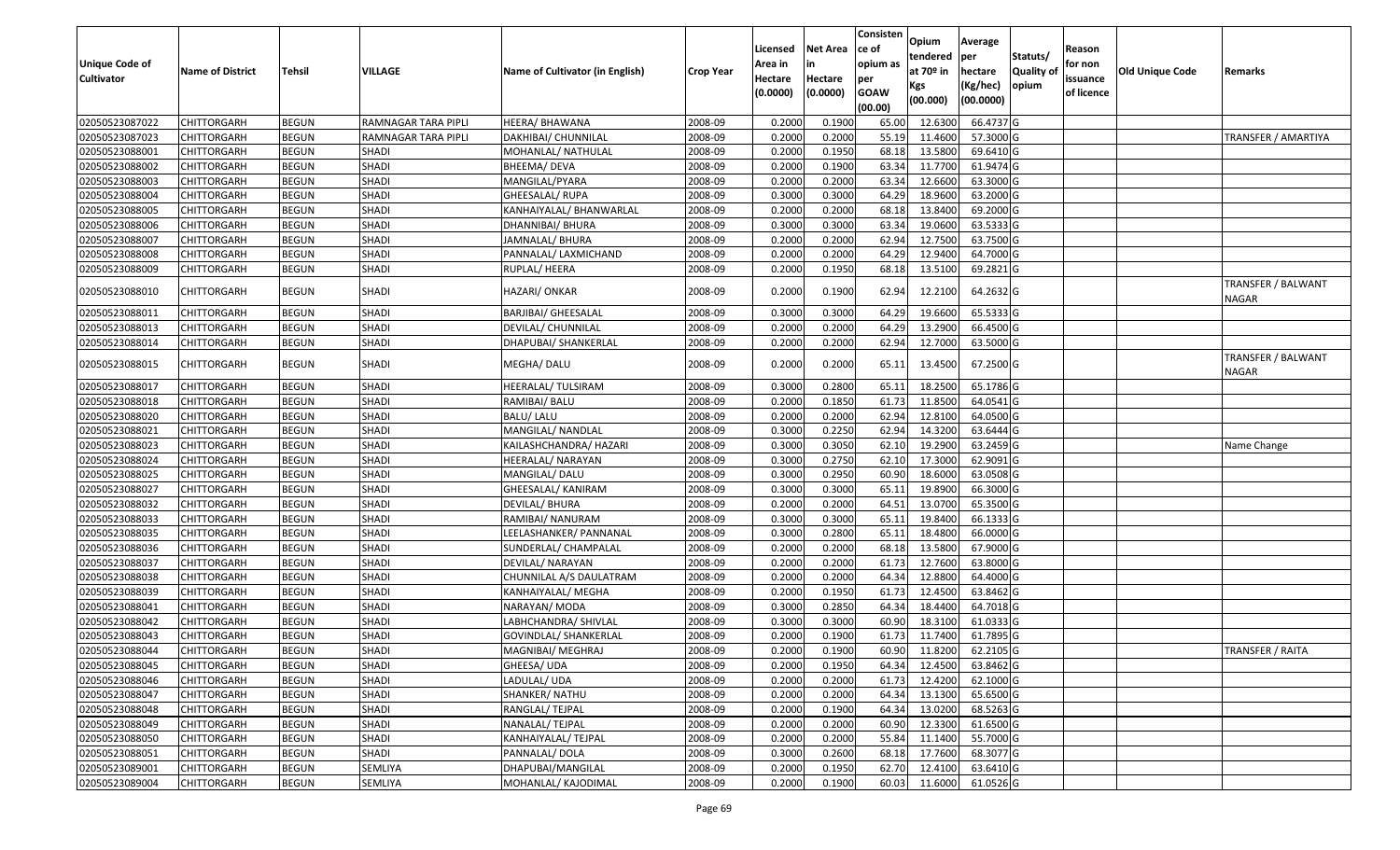|                                  |                            |                              |                            |                                    |                    | Licensed         | <b>Net Area</b>  | Consisten<br>ce of | Opium              | Average                |                  | Reason     |                        |             |
|----------------------------------|----------------------------|------------------------------|----------------------------|------------------------------------|--------------------|------------------|------------------|--------------------|--------------------|------------------------|------------------|------------|------------------------|-------------|
| <b>Unique Code of</b>            |                            |                              |                            |                                    |                    | Area in          |                  | opium as           | tendered           | per                    | Statuts/         | for non    |                        |             |
| <b>Cultivator</b>                | <b>Name of District</b>    | <b>Tehsil</b>                | VILLAGE                    | Name of Cultivator (in English)    | <b>Crop Year</b>   | Hectare          | Hectare          | per                | at $70°$ in        | hectare                | <b>Quality o</b> | issuance   | <b>Old Unique Code</b> | Remarks     |
|                                  |                            |                              |                            |                                    |                    | (0.0000)         | (0.0000)         | <b>GOAW</b>        | Kgs                | (Kg/hec)               | opium            | of licence |                        |             |
|                                  |                            |                              |                            |                                    |                    |                  |                  | (00.00)            | (00.000)           | (00.0000)              |                  |            |                        |             |
| 02050523089009                   | CHITTORGARH                | <b>BEGUN</b>                 | SEMLIYA                    | UDA/ LALU                          | 2008-09            | 0.2000           | 0.1950           | 62.70              | 12.6900            | 65.0769 G              |                  |            |                        |             |
| 02050523089010                   | CHITTORGARH                | <b>BEGUN</b>                 | SEMLIYA                    | KANHAIYALAL/ PYARCHANDRA           | 2008-09            | 0.2000           | 0.1950           | 60.03              | 12.3300            | 63.2308 G              |                  |            |                        |             |
| 02050523089012                   | CHITTORGARH                | <b>BEGUN</b>                 | <b>SEMLIYA</b>             | PANNALAL/ MOTI                     | 2008-09            | 0.2000           | 0.1900           | 57.59              | 10.9900            | 57.8421 G              |                  |            |                        |             |
| 02050523089013                   | <b>CHITTORGARH</b>         | <b>BEGUN</b>                 | SEMLIYA                    | RAMLAL/ GOPI                       | 2008-09            | 0.2000           | 0.1950           | 60.03              | 12.2300            | 62.7179 G              |                  |            |                        |             |
| 02050523089016                   | CHITTORGARH                | <b>BEGUN</b>                 | <b>SEMLIYA</b>             | MOTYABAI/ BHERU                    | 2008-09            | 0.2000           | 0.1850           | 60.05              | 11.7100            | 63.2973 G              |                  |            |                        |             |
| 02050523089017                   | CHITTORGARH                | <b>BEGUN</b>                 | SEMLIYA                    | BHANWARLAL/ NARAYAN                | 2008-09            | 0.2000           | 0.2000           | 60.03              | 12.1500            | 60.7500 G              |                  |            |                        |             |
| 02050523089018                   | CHITTORGARH                | <b>BEGUN</b>                 | SEMLIYA                    | MOHANDAS/ NARAYAN                  | 2008-09            | 0.2000           | 0.2000           | 67.35              | 13.5100            | 67.5500 G              |                  |            |                        |             |
| 02050523089019                   | CHITTORGARH                | <b>BEGUN</b>                 | <b>SEMLIYA</b>             | ONKARLAL/ SHOCHANDRA               | 2008-09            | 0.2000           | 0.2000           | 62.70              | 12.5900            | 62.9500 G              |                  |            |                        |             |
| 02050523089021                   | CHITTORGARH                | <b>BEGUN</b>                 | <b>SEMLIYA</b>             | <b>ONKAR/ MANGILAL</b>             | 2008-09            | 0.2000           | 0.1050           | 57.59              | 5.7300             | 54.5714 G              |                  |            |                        |             |
| 02050523089027                   | CHITTORGARH                | <b>BEGUN</b>                 | SEMLIYA                    | NATHULAL/ CHUNNILAL                | 2008-09            | 0.2000           | 0.1950           | 60.03              | 12.1500            | 62.3077 G              |                  |            |                        |             |
| 02050523089030                   | CHITTORGARH                | <b>BEGUN</b>                 | SEMLIYA                    | GORDHAN/ CHUNNILAL                 | 2008-09            | 0.2000           | 0.2000           | 57.59              | 11.8000            | 59.0000 G              |                  |            |                        |             |
| 02050523089031                   | <b>CHITTORGARH</b>         | <b>BEGUN</b>                 | <b>SEMLIYA</b>             | JAGDISH/ NATHU                     | 2008-09            | 0.2000           | 0.2000           | 62.70              | 12.7100            | 63.5500 G              |                  |            |                        |             |
| 02050523089032                   | <b>CHITTORGARH</b>         | <b>BEGUN</b>                 | SEMLIYA                    | DHAPUBAI/ KALU                     | 2008-09            | 0.2000           | 0.2000           | 56.76              | 11.8900            | 59.4500 G              |                  |            |                        |             |
| 02050523089037                   | CHITTORGARH                | <b>BEGUN</b>                 | <b>SEMLIYA</b>             | RADHESHYAM/ KALU                   | 2008-09            | 0.2000           | 0.2050           | 60.18              | 12.0700            | 58.8780 G              |                  |            |                        |             |
| 02050523090002                   | CHITTORGARH                | <b>BEGUN</b>                 | UTHEN KALAN                | MEGHRAJ/ NANALAL                   | 2008-09            | 0.2000           | 0.2000           | 61.58              | 11.8500            | 59.2500 G              |                  |            |                        |             |
| 02050523090005                   | <b>CHITTORGARH</b>         | <b>BEGUN</b>                 | <b>UTHEN KALAN</b>         | MANGIBAI/ KAILASH                  | 2008-09            | 0.3000           | 0.2700           | 56.33              | 15.4200            | 57.1111G               |                  |            |                        |             |
| 02050523090006                   | CHITTORGARH                | <b>BEGUN</b>                 | <b>UTHEN KALAN</b>         | NATHULAL/ TEKA                     | 2008-09            | 0.3000           | 0.2000           | 63.91              | 12.3300            | 61.6500 G              |                  |            |                        |             |
| 02050523090012                   | CHITTORGARH                | <b>BEGUN</b>                 | UTHEN KALAN                | PARVATIBAI/ RAMCHANDRA             | 2008-09            | 0.3000           | 0.2800           | 59.01              | 16.3600            | 58.4286 G              |                  |            |                        |             |
| 02050523090013                   | CHITTORGARH                | <b>BEGUN</b>                 | UTHEN KALAN                | SHANTILAL/ KHYALIRAM               | 2008-09            | 0.3000           | 0.2000           | 59.09              | 11.8700            | 59.3500G               |                  |            |                        |             |
| 02050523090015                   | CHITTORGARH                | <b>BEGUN</b>                 | UTHEN KALAN                | HIMMATRAM/ GORILAL                 | 2008-09            | 0.2000           | 0.2050           | 63.48              | 13.2600            | 64.6829                |                  |            |                        |             |
| 02050523090020                   | CHITTORGARH                | <b>BEGUN</b>                 | UTHEN KALAN                | LAXMINARAYAN/JEETMAL               | 2008-09            | 0.2000           | 0.2000           | 59.01              | 11.5800            | 57.9000 G              |                  |            |                        |             |
| 02050523090021                   | CHITTORGARH                | <b>BEGUN</b>                 | UTHEN KALAN                | AMRITLAL/ LAXMINARAYAN             | 2008-09            | 0.2000           | 0.2000           | 61.83              | 12.1600            | 60.8000 G              |                  |            |                        |             |
| 02050523090022                   | CHITTORGARH                | <b>BEGUN</b>                 | UTHEN KALAN                | REJENDRAKUMAR/ MEGHRAJ             | 2008-09            | 0.2000           | 0.2000           | 59.01              | 11.4800            | 57.4000 G              |                  |            |                        |             |
| 02050523090025                   | CHITTORGARH                | <b>BEGUN</b>                 | UTHEN KALAN                | HAZARI/ MOTI                       | 2008-09            | 0.3000           | 0.1950           | 59.09              | 11.3700            | 58.3077 G              |                  |            |                        |             |
| 02050523090028                   | CHITTORGARH                | <b>BEGUN</b>                 | <b>UTHEN KALAN</b>         | <b>BAKTAWAR/ GULAB</b>             | 2008-09            | 0.3000           | 0.2150           | 61.83              | 13.2400            | 61.5814 G              |                  |            |                        |             |
| 02050523090031                   | CHITTORGARH                | <b>BEGUN</b>                 | UTHEN KALAN                | JAGGANATH/CHHOGA                   | 2008-09            | 0.3000           | 0.1800           | 55.19              | 5.6300             | 31.2778 G              |                  |            |                        |             |
| 02050523090032                   | CHITTORGARH                | <b>BEGUN</b>                 | UTHEN KALAN                | KALU/MADHO                         | 2008-09            | 0.3000           | 0.3000           | 61.58              | 17.9800            | 59.9333 G              |                  |            |                        |             |
| 02050523091001                   | CHITTORGARH                | <b>BEGUN</b>                 | <b>UMAR</b>                | BARDICHAND/ NARAYAN                | 2008-09            | 0.3000           | 0.1950           | 67.25              | 13.4800            | 69.1282G               |                  |            |                        |             |
| 02050523091002                   | CHITTORGARH                | <b>BEGUN</b>                 | <b>UMAR</b>                | HEERA/ KALU                        | 2008-09            | 0.3000           | 0.1900           | 67.25              | 13.1400            | 69.1579 G              |                  |            |                        |             |
| 02050523091005                   | CHITTORGARH                | <b>BEGUN</b>                 | <b>UMAR</b>                | ONKAR/ UDA                         | 2008-09            | 0.3000           | 0.2000           | 64.01              | 12.7900            | 63.9500 G              |                  |            |                        |             |
| 02050523091006                   | CHITTORGARH                | <b>BEGUN</b>                 | <b>UMAR</b><br><b>UMAR</b> | LAXMAN/ DEVILAL                    | 2008-09            | 0.3000<br>0.3000 | 0.2950<br>0.2000 | 64.0<br>64.0       | 19.4000<br>13.2000 | 65.7627 G<br>66.0000 G |                  |            |                        | Name Change |
| 02050523091007<br>02050523091008 | CHITTORGARH<br>CHITTORGARH | <b>BEGUN</b><br><b>BEGUN</b> | <b>UMAR</b>                | MOHANLAL/ GOVIND<br>GHEESA/ KISHNA | 2008-09<br>2008-09 | 0.3000           | 0.2900           | 67.25              | 19.9400            | 68.7586 G              |                  |            |                        |             |
| 02050523091009                   | CHITTORGARH                | <b>BEGUN</b>                 | <b>UMAR</b>                | NANDLAL/ MANGILAL                  | 2008-09            | 0.3000           | 0.2500           | 64.01              | 15.9600            | 63.8400 G              |                  |            |                        |             |
| 02050523091010                   | CHITTORGARH                | <b>BEGUN</b>                 | <b>UMAR</b>                | GHEESALAL/ PYARCHAND               | 2008-09            | 0.300            | 0.2000           | 66.3               | 13.3600            | 66.8000 G              |                  |            |                        |             |
| 02050523091011                   | CHITTORGARH                | <b>BEGUN</b>                 | <b>UMAR</b>                | RUPLAL/ NARAYAN                    | 2008-09            | 0.3000           | 0.1950           | 62.67              | 12.1200            | 62.1538 G              |                  |            |                        |             |
| 02050523091013                   | <b>CHITTORGARH</b>         | <b>BEGUN</b>                 | <b>UMAR</b>                | GHEESALAL/ BHUWANA                 | 2008-09            | 0.3000           | 0.1950           |                    | 64.01 12.9700      | 66.5128 G              |                  |            |                        |             |
| 02050523091014                   | <b>CHITTORGARH</b>         | <b>BEGUN</b>                 | <b>UMAR</b>                | <b>BHURALAL/ KANA</b>              | 2008-09            | 0.3000           | 0.2800           | 65.14              | 17.9700            | 64.1786 G              |                  |            |                        |             |
| 02050523091015                   | <b>CHITTORGARH</b>         | <b>BEGUN</b>                 | <b>UMAR</b>                | PYARA/ BHUWANA                     | 2008-09            | 0.3000           | 0.2000           | 65.14              | 12.9900            | 64.9500 G              |                  |            |                        |             |
| 02050523091017                   | <b>CHITTORGARH</b>         | <b>BEGUN</b>                 | <b>UMAR</b>                | HARLAL/ PYARCHAND                  | 2008-09            | 0.3000           | 0.2000           | 65.14              | 12.8700            | 64.3500 G              |                  |            |                        |             |
| 02050523091020                   | <b>CHITTORGARH</b>         | <b>BEGUN</b>                 | <b>UMAR</b>                | MEGHRAJ/ NARAYAN                   | 2008-09            | 0.3000           | 0.2050           | 60.91              | 12.5700            | 61.3171 G              |                  |            |                        |             |
| 02050523091021                   | <b>CHITTORGARH</b>         | <b>BEGUN</b>                 | <b>UMAR</b>                | MOHANLAL/ DEVILAL                  | 2008-09            | 0.3000           | 0.2950           | 62.67              | 18.9200            | 64.1356 G              |                  |            |                        |             |
| 02050523091023                   | <b>CHITTORGARH</b>         | <b>BEGUN</b>                 | UMAR                       | TULSIRAM/ MIYACHAND                | 2008-09            | 0.3000           | 0.2900           | 67.25              | 19.2700            | 66.4483 G              |                  |            |                        |             |
| 02050523091029                   | <b>CHITTORGARH</b>         | <b>BEGUN</b>                 | <b>UMAR</b>                | RAMLAL/VENA                        | 2008-09            | 0.3000           | 0.2000           | 66.12              | 13.4100            | 67.0500 G              |                  |            |                        |             |
| 02050523091030                   | <b>CHITTORGARH</b>         | <b>BEGUN</b>                 | UMAR                       | HAZARI/ SHOCHAND                   | 2008-09            | 0.3000           | 0.2900           | 62.67              | 19.1300            | 65.9655 G              |                  |            |                        |             |
| 02050523091031                   | <b>CHITTORGARH</b>         | <b>BEGUN</b>                 | <b>UMAR</b>                | NANDA/NARAYAN                      | 2008-09            | 0.3000           | 0.2800           | 66.31              | 18.2500            | 65.1786 G              |                  |            |                        |             |
|                                  |                            |                              |                            |                                    |                    |                  |                  |                    |                    |                        |                  |            |                        |             |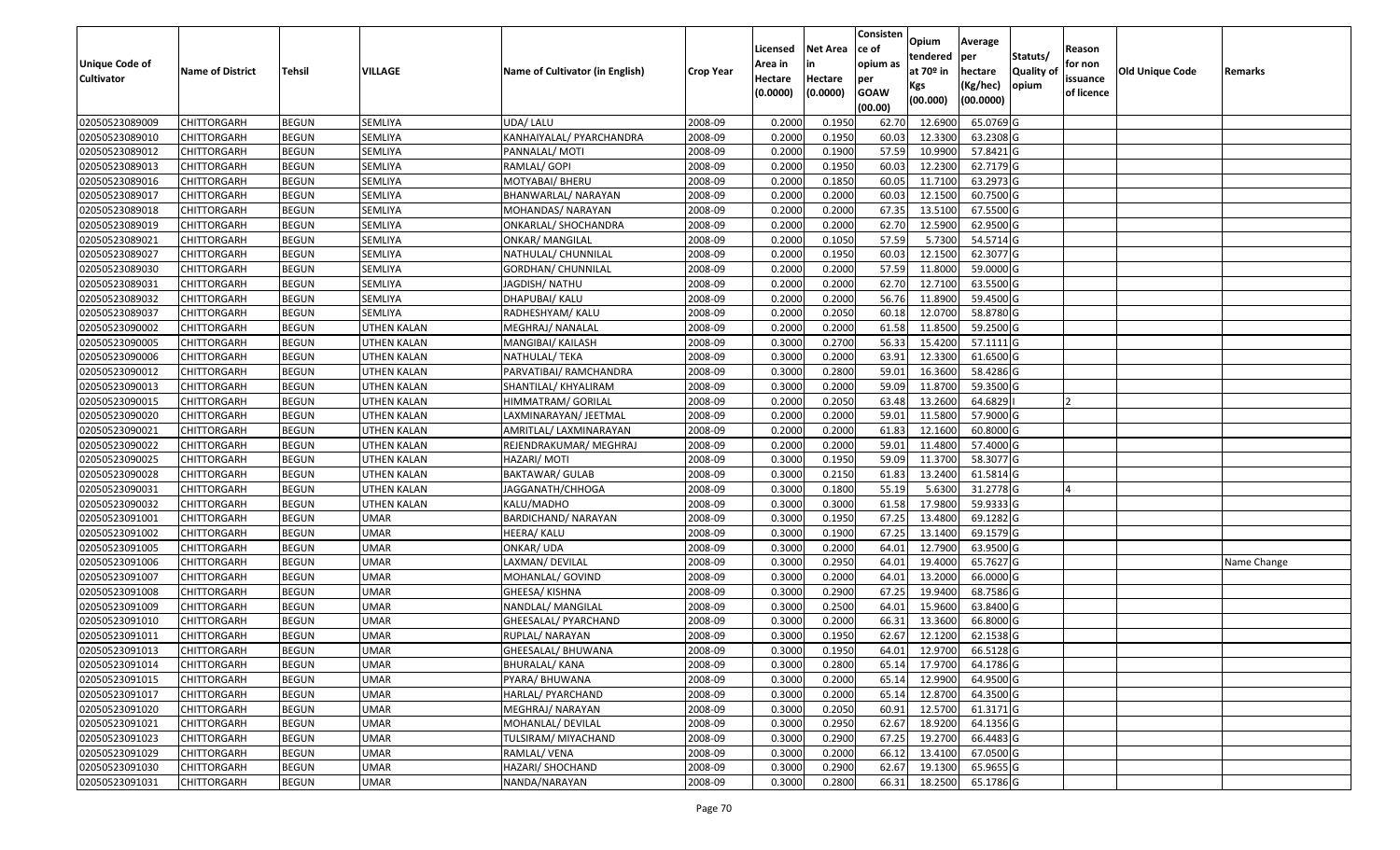|                       |                         |               |                   |                                 |                  |                     |                     | Consisten          | Opium       | Average     |                  |                        |                 |                                       |
|-----------------------|-------------------------|---------------|-------------------|---------------------------------|------------------|---------------------|---------------------|--------------------|-------------|-------------|------------------|------------------------|-----------------|---------------------------------------|
|                       |                         |               |                   |                                 |                  | Licensed            | <b>Net Area</b>     | ce of              | tendered    | per         | Statuts/         | Reason                 |                 |                                       |
| <b>Unique Code of</b> | <b>Name of District</b> | <b>Tehsil</b> | VILLAGE           | Name of Cultivator (in English) | <b>Crop Year</b> | Area in             | in                  | opium as           | at $70°$ in | hectare     | <b>Quality o</b> | for non                | Old Unique Code | Remarks                               |
| <b>Cultivator</b>     |                         |               |                   |                                 |                  | Hectare<br>(0.0000) | Hectare<br>(0.0000) | per<br><b>GOAW</b> | Kgs         | (Kg/hec)    | opium            | issuance<br>of licence |                 |                                       |
|                       |                         |               |                   |                                 |                  |                     |                     | (00.00)            | (00.000)    | (00.0000)   |                  |                        |                 |                                       |
| 02050523091032        | CHITTORGARH             | <b>BEGUN</b>  | <b>UMAR</b>       | MOTI/NARAYAN                    | 2008-09          | 0.3000              | 0.2500              | 66.3               | 17.0100     | 68.0400 G   |                  |                        |                 |                                       |
| 02050523091033        | CHITTORGARH             | <b>BEGUN</b>  | <b>UMAR</b>       | SHANGARIBAI/ MANGILAL           | 2008-09          | 0.3000              | 0.1900              | 67.25              | 12.6900     | 66.7895 G   |                  |                        |                 |                                       |
| 02050523091036        | CHITTORGARH             | <b>BEGUN</b>  | <b>UMAR</b>       | NANU/GHISA                      | 2008-09          | 0.3000              | 0.1800              | 62.67              | 10.9200     | 60.6667 G   |                  |                        |                 |                                       |
| 02050523091038        | <b>CHITTORGARH</b>      | <b>BEGUN</b>  | <b>UMAR</b>       | LAXMAN/NANJI                    | 2008-09          | 0.3000              | 0.1950              | 65.14              | 12.9400     | 66.3590 G   |                  |                        |                 |                                       |
| 02050523091041        | CHITTORGARH             | <b>BEGUN</b>  | <b>UMAR</b>       | <b>BHERULAL/ GHEESA</b>         | 2008-09          | 0.3000              | 0.2000              | 66.3               | 13.2700     | 66.3500 G   |                  |                        |                 |                                       |
| 02050523091042        | CHITTORGARH             | <b>BEGUN</b>  | <b>UMAR</b>       | MOHANIBAI/ MODILAL              | 2008-09          | 0.3000              | 0.1750              | 65.14              | 11.5400     | $65.9429$ G |                  |                        |                 |                                       |
| 02050523091043        | CHITTORGARH             | <b>BEGUN</b>  | <b>UMAR</b>       | DEVILAL/ BARDA                  | 2008-09          | 0.3000              | 0.2000              | 66.3               | 13.6700     | 68.3500 G   |                  |                        | 02050523085022  | TRANSFER                              |
| 02050523091044        | CHITTORGARH             | <b>BEGUN</b>  | <b>UMAR</b>       | KANIRAM/HEERA                   | 2008-09          | 0.3000              | 0.2050              | 61.90              | 12.6400     | 61.6585G    |                  |                        | 02050523085045  | <b>TRANSFER</b>                       |
| 02050523092002        | CHITTORGARH             | <b>BEGUN</b>  | DAULATPURA        | MOTYABAI/ RUPA                  | 2008-09          | 0.2000              | 0.2000              | 67.87              | 13.5200     | 67.6000 G   |                  |                        |                 |                                       |
| 02050523092004        | CHITTORGARH             | <b>BEGUN</b>  | <b>DAULATPURA</b> | JAMNALAL/ LAXMICHAND            | 2008-09          | 0.3000              | 0.0000              | 0.00               | 0.0000      | $0.0000$ F  |                  |                        |                 |                                       |
| 02050523092005        | CHITTORGARH             | <b>BEGUN</b>  | DAULATPURA        | JAIRAM/ NANDA                   | 2008-09          | 0.2000              | 0.1950              | 63.40              | 12.6300     | 64.7692 G   |                  |                        |                 |                                       |
| 02050523092006        | CHITTORGARH             | <b>BEGUN</b>  | <b>DAULATPURA</b> | INDRAMAL/ PYARA                 | 2008-09          | 0.2000              | 0.2000              | 63.40              | 12.8600     | 64.3000 G   |                  |                        |                 |                                       |
| 02050523092007        | <b>CHITTORGARH</b>      | <b>BEGUN</b>  | <b>DAULATPURA</b> | DEVILAL/ DEVA                   | 2008-09          | 0.2000              | 0.2000              | 63.40              | 13.2400     | 66.2000 G   |                  |                        |                 |                                       |
| 02050523092011        | <b>CHITTORGARH</b>      | <b>BEGUN</b>  | <b>DAULATPURA</b> | MANGILAL/NANDA                  | 2008-09          | 0.2000              | 0.1950              | 55.19              | 3.6100      | 18.5128 G   |                  |                        |                 |                                       |
| 02050523092017        | CHITTORGARH             | <b>BEGUN</b>  | DAULATPURA        | RAMCHANDRA/ HEERA               | 2008-09          | 0.2000              | 0.2000              | 58.98              | 11.9900     | 59.9500G    |                  |                        |                 |                                       |
| 02050523092019        | CHITTORGARH             | <b>BEGUN</b>  | DAULATPURA        | <b>BHURIBAI/ MEGHA</b>          | 2008-09          | 0.2000              | 0.2000              | 61.25              | 12.5600     | 62.8000 G   |                  |                        |                 |                                       |
| 02050523093001        | CHITTORGARH             | <b>BEGUN</b>  | CHANDAKHEDI       | SOHANLAL/ JAGANNATH             | 2008-09          | 0.3000              | 0.2950              | 63.41              | 18.4500     | 62.5424 G   |                  |                        |                 |                                       |
| 02050523093002        | CHITTORGARH             | <b>BEGUN</b>  | CHANDAKHEDI       | DEBILAL/ PYARCHAND              | 2008-09          | 0.3000              | 0.2900              | 65.45              | 19.5500     | 67.4138 G   |                  |                        |                 |                                       |
| 02050523093003        | CHITTORGARH             | <b>BEGUN</b>  | CHANDAKHEDI       | PRATHVIRAJ/ KHEMRAJ             | 2008-09          | 0.3000              | 0.3000              | 65.45              | 19.3900     | 64.6333 G   |                  |                        |                 |                                       |
| 02050523093004        | CHITTORGARH             | <b>BEGUN</b>  | CHANDAKHEDI       | MIYACHAND/ MOTI DHAKAD          | 2008-09          | 0.3000              | 0.2750              | 63.41              | 17.4700     | 63.5273 G   |                  |                        |                 |                                       |
| 02050523093005        | CHITTORGARH             | <b>BEGUN</b>  | CHANDAKHEDI       | BALURAM/ NANDRAM                | 2008-09          | 0.3000              | 0.1900              | 67.38              | 13.7100     | 72.1579 G   |                  |                        |                 |                                       |
| 02050523093006        | CHITTORGARH             | <b>BEGUN</b>  | CHANDAKHEDI       | NARAYAN/ BHANWARLAL             | 2008-09          | 0.3000              | 0.2900              | 63.41              | 18.9500     | 65.3448 G   |                  |                        |                 |                                       |
| 02050523093007        | CHITTORGARH             | <b>BEGUN</b>  | CHANDAKHEDI       | <b>GULABCHAND/ RATTIRAM</b>     | 2008-09          | 0.3000              | 0.2900              | 63.41              | 18.4070     | 63.4724 G   |                  |                        |                 |                                       |
| 02050523093008        | CHITTORGARH             | <b>BEGUN</b>  | CHANDAKHEDI       | SHAMBHULAL/ BHUWANA             | 2008-09          | 0.3000              | 0.2900              | 65.45              | 20.0000     | 68.9655 G   |                  |                        |                 |                                       |
| 02050523093009        | CHITTORGARH             | <b>BEGUN</b>  | CHANDAKHEDI       | ANOPIBAI/ NANALAL S/IL NANDA    | 2008-09          | 0.3000              | 0.2900              | 65.45              | 19.4100     | 66.9310 G   |                  |                        |                 |                                       |
| 02050523093010        | CHITTORGARH             | <b>BEGUN</b>  | CHANDAKHEDI       | DEVLIBAI/ DUNGA                 | 2008-09          | 0.3000              | 0.2800              | 58.87              | 16.6900     | 59.6071G    |                  |                        |                 |                                       |
| 02050523093011        | CHITTORGARH             | <b>BEGUN</b>  | CHANDAKHEDI       | NARAYAN/ SITARAM                | 2008-09          | 0.3000              | 0.2850              | 65.43              | 18.5900     | 65.2281G    |                  |                        |                 |                                       |
| 02050523093012        | CHITTORGARH             | <b>BEGUN</b>  | CHANDAKHEDI       | HARKUBAI/ NANDRAM               | 2008-09          | 0.2000              | 0.1900              | 63.41              | 11.9700     | 63.0000G    |                  |                        |                 |                                       |
| 02050523093014        | CHITTORGARH             | <b>BEGUN</b>  | CHANDAKHEDI       | PRATAPIBAI/ NARAYAN             | 2008-09          | 0.3000              | 0.2800              | 65.45              | 18.3600     | 65.5714 G   |                  |                        |                 |                                       |
| 02050523093016        | CHITTORGARH             | <b>BEGUN</b>  | CHANDAKHEDI       | SHOCHAND/ HEERA                 | 2008-09          | 0.3000              | 0.2950              | 63.41              | 18.8500     | 63.8983 G   |                  |                        |                 |                                       |
| 02050523093017        | CHITTORGARH             | <b>BEGUN</b>  | CHANDAKHEDI       | HARLAL/ DHULA                   | 2008-09          | 0.3000              | 0.3000              | 62.66              | 18.7700     | 62.5667 G   |                  |                        |                 |                                       |
| 02050523093018        | CHITTORGARH             | <b>BEGUN</b>  | CHANDAKHEDI       | MOTYABAI/ BARDA                 | 2008-09          | 0.3000              | 0.2900              | 62.66              | 18.5200     | 63.8621 G   |                  |                        |                 |                                       |
| 02050523093019        | CHITTORGARH             | <b>BEGUN</b>  | CHANDAKHEDI       | MANGILAL/RATNA                  | 2008-09          | 0.3000              | 0.2050              | 67.38              | 14.0100     | 68.3415 G   |                  |                        |                 |                                       |
| 02050523093020        | CHITTORGARH             | <b>BEGUN</b>  | CHANDAKHEDI       | HEERA/ DHULA                    | 2008-09          | 0.3000              | 0.2750              | 64.40              | 17.2400     | 62.6909 G   |                  |                        |                 |                                       |
| 02050523093022        | CHITTORGARH             | <b>BEGUN</b>  | CHANDAKHEDI       | BALURAM/ UDA                    | 2008-09          | 0.300               | 0.2900              | 64.40              | 18.8100     | 64.8621 G   |                  |                        |                 |                                       |
| 02050523093023        | CHITTORGARH             | <b>BEGUN</b>  | CHANDAKHEDI       | DEVA/ BALU                      | 2008-09          | 0.3000              | 0.2500              | 71.00              | 18.8900     | 75.5600G    |                  |                        |                 |                                       |
| 02050523093024        | CHITTORGARH             | <b>BEGUN</b>  | CHANDAKHEDI       | HANGAMIBAI/ NOLA                | 2008-09          | 0.3000              | 0.1650              | 67.38              | 11.5600     | 70.0606 G   |                  |                        |                 |                                       |
| 02050523093025        | <b>CHITTORGARH</b>      | <b>BEGUN</b>  | CHANDAKHEDI       | NATHU/ BHANWARLAL               | 2008-09          | 0.2000              | 0.2000              | 64.58              | 12.3500     | 61.7500 G   |                  |                        |                 | TRANSFER / GANESHPURA<br><b>BORAV</b> |
| 02050523093026        | <b>CHITTORGARH</b>      | <b>BEGUN</b>  | CHANDAKHEDI       | NARAYANIBAI/ CHUNNILAL          | 2008-09          | 0.3000              | 0.2850              | 62.66              | 17.9000     | 62.8070 G   |                  |                        |                 | Name Change                           |
| 02050523093027        | CHITTORGARH             | <b>BEGUN</b>  | CHANDAKHEDI       | KASHIRAM/ NANDA                 | 2008-09          | 0.3000              | 0.2750              | 67.38              | 18.6400     | 67.7818 G   |                  |                        |                 |                                       |
| 02050523093028        | <b>CHITTORGARH</b>      | <b>BEGUN</b>  | CHANDAKHEDI       | MANGILAL/ GHASI                 | 2008-09          | 0.3000              | 0.2950              | 62.66              | 18.8700     | 63.9661G    |                  |                        |                 |                                       |
| 02050523093030        | <b>CHITTORGARH</b>      | <b>BEGUN</b>  | CHANDAKHEDI       | KAILASH/ CHUNNILAL              | 2008-09          | 0.3000              | 0.2850              | 64.40              | 18.5900     | 65.2281 G   |                  |                        |                 |                                       |
| 02050523093031        | CHITTORGARH             | <b>BEGUN</b>  | CHANDAKHEDI       | <b>BALU/ GOKAL</b>              | 2008-09          | 0.3000              | 0.2950              | 62.66              | 18.4700     | 62.6102 G   |                  |                        |                 |                                       |
| 02050523093032        | <b>CHITTORGARH</b>      | <b>BEGUN</b>  | CHANDAKHEDI       | MANGILAL/ JALAM                 | 2008-09          | 0.3000              | 0.3000              | 58.87              | 17.6100     | 58.7000 G   |                  |                        |                 |                                       |
| 02050523093033        | <b>CHITTORGARH</b>      | <b>BEGUN</b>  | CHANDAKHEDI       | CHUNNILAL/ GOKAL                | 2008-09          | 0.3000              | 0.3000              | 62.81              | 19.3900     | 64.6333 G   |                  |                        |                 |                                       |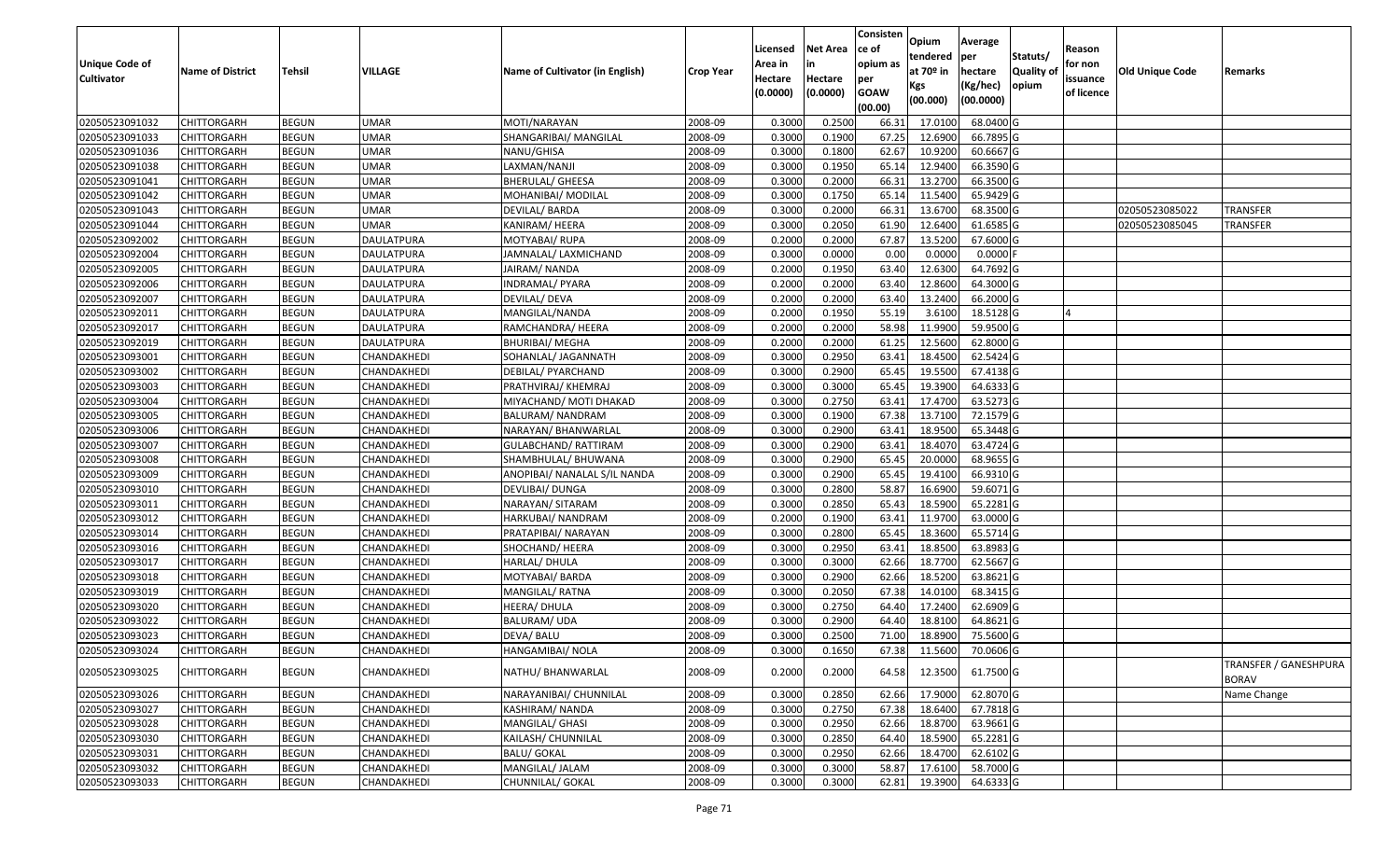|                       |                         |               |                |                                 |                  |          |                 | Consisten          | Opium         | Average   |                  |            |                 |             |
|-----------------------|-------------------------|---------------|----------------|---------------------------------|------------------|----------|-----------------|--------------------|---------------|-----------|------------------|------------|-----------------|-------------|
|                       |                         |               |                |                                 |                  | Licensed | <b>Net Area</b> | ce of              | tendered      | per       | Statuts/         | Reason     |                 |             |
| <b>Unique Code of</b> | <b>Name of District</b> | <b>Tehsil</b> | VILLAGE        | Name of Cultivator (in English) | <b>Crop Year</b> | Area in  | in              | opium as           | at $70°$ in   | hectare   | <b>Quality o</b> | for non    | Old Unique Code | Remarks     |
| <b>Cultivator</b>     |                         |               |                |                                 |                  | Hectare  | Hectare         | per<br><b>GOAW</b> | Kgs           | (Kg/hec)  | opium            | issuance   |                 |             |
|                       |                         |               |                |                                 |                  | (0.0000) | (0.0000)        | (00.00)            | (00.000)      | (00.0000) |                  | of licence |                 |             |
| 02050523093034        | CHITTORGARH             | <b>BEGUN</b>  | CHANDAKHEDI    | <b>KUKIBAI/ MANGILAL</b>        | 2008-09          | 0.3000   | 0.2800          | 67.38              | 18.8600       | 67.3571G  |                  |            |                 |             |
| 02050523093035        | CHITTORGARH             | <b>BEGUN</b>  | CHANDAKHEDI    | KANHAIYALAL/ DOLA               | 2008-09          | 0.3000   | 0.2950          | 68.17              | 21.0600       | 71.3898 G |                  |            |                 |             |
| 02050523093036        | CHITTORGARH             | <b>BEGUN</b>  | CHANDAKHEDI    | BALU/ JALAM                     | 2008-09          | 0.3000   | 0.2750          | 58.87              | 16.7900       | 61.0545 G |                  |            |                 |             |
| 02050523093037        | <b>CHITTORGARH</b>      | <b>BEGUN</b>  | CHANDAKHEDI    | LEHARIBAI/ MODA                 | 2008-09          | 0.3000   | 0.3000          | 58.87              | 17.2400       | 57.4667 G |                  |            |                 |             |
| 02050523093038        | CHITTORGARH             | <b>BEGUN</b>  | CHANDAKHEDI    | NATHU/ NARAYAN                  | 2008-09          | 0.3000   | 0.2850          | 62.8               | 17.6800       | 62.0351 G |                  |            |                 |             |
| 02050523093039        | <b>CHITTORGARH</b>      | <b>BEGUN</b>  | CHANDAKHEDI    | PRABHULAL/ JAGANNATH            | 2008-09          | 0.3000   | 0.3000          | 64.40              | 19.7900       | 65.9667 G |                  |            |                 |             |
| 02050523093040        | CHITTORGARH             | <b>BEGUN</b>  | CHANDAKHEDI    | ONKARLAL/ GOKAL                 | 2008-09          | 0.3000   | 0.2750          | 64.39              | 17.4600       | 63.4909 G |                  |            |                 |             |
| 02050523093041        | CHITTORGARH             | <b>BEGUN</b>  | CHANDAKHEDI    | LALU/ BARDA                     | 2008-09          | 0.3000   | 0.2700          | 64.58              | 17.5900       | 65.1481 G |                  |            |                 |             |
| 02050523093042        | CHITTORGARH             | <b>BEGUN</b>  | CHANDAKHEDI    | LAXMAN/BARDA                    | 2008-09          | 0.3000   | 0.2850          | 59.27              | 16.8400       | 59.0877 G |                  |            |                 |             |
| 02050523093044        | CHITTORGARH             | <b>BEGUN</b>  | CHANDAKHEDI    | PANNALAL/ ONKAR                 | 2008-09          | 0.2000   | 0.1900          | 47.58              | 3.0700        | 16.1579 G |                  |            |                 |             |
| 02050523093045        | CHITTORGARH             | <b>BEGUN</b>  | CHANDAKHEDI    | MOTYABAI/ MOHANLAL              | 2008-09          | 0.2000   | 0.2000          | 64.40              | 12.6900       | 63.4500 G |                  |            |                 |             |
| 02050523093046        | <b>CHITTORGARH</b>      | <b>BEGUN</b>  | CHANDAKHEDI    | NARAYAN/ GULAB                  | 2008-09          | 0.3000   | 0.2100          | 58.87              | 12.4100       | 59.0952 G |                  |            |                 |             |
| 02050523093048        | <b>CHITTORGARH</b>      | <b>BEGUN</b>  | CHANDAKHEDI    | KASTURIBAI/ BALU                | 2008-09          | 0.3000   | 0.2900          | 62.81              | 19.2000       | 66.2069 G |                  |            |                 |             |
| 02050523093050        | <b>CHITTORGARH</b>      | <b>BEGUN</b>  | CHANDAKHEDI    | SHANTILAL/ BALURAM              | 2008-09          | 0.3000   | 0.2900          | 68.16              | 20.3600       | 70.2069 G |                  |            |                 |             |
| 02050523093051        | <b>CHITTORGARH</b>      | <b>BEGUN</b>  | CHANDAKHEDI    | JAGANNATH/ NANDA                | 2008-09          | 0.2000   | 0.1950          | 64.50              | 12.1900       | 62.5128 G |                  |            |                 |             |
| 02050523093052        | <b>CHITTORGARH</b>      | <b>BEGUN</b>  | CHANDAKHEDI    | NANALAL/ BARDA                  | 2008-09          | 0.3000   | 0.2800          | 68.16              | 19.2700       | 68.8214 G |                  |            |                 |             |
| 02050523093053        | CHITTORGARH             | <b>BEGUN</b>  | CHANDAKHEDI    | PRATHVIRAJ/ DHANNA              | 2008-09          | 0.2000   | 0.1850          | 68.16              | 13.4900       | 72.9189 G |                  |            |                 |             |
| 02050523093055        | CHITTORGARH             | <b>BEGUN</b>  | CHANDAKHEDI    | KESHARBAI/ HARLAL               | 2008-09          | 0.3000   | 0.2900          | 64.50              | 18.7400       | 64.6207 G |                  |            |                 |             |
| 02050523093058        | CHITTORGARH             | <b>BEGUN</b>  | CHANDAKHEDI    | KASHIRAM/ MUNLAL                | 2008-09          | 0.2000   | 0.1950          | 64.50              | 12.4500       | 63.8462G  |                  |            |                 |             |
| 02050523093059        | CHITTORGARH             | <b>BEGUN</b>  | CHANDAKHEDI    | SHANKERLAL/ BALU                | 2008-09          | 0.3000   | 0.2900          | 62.81              | 18.4200       | 63.5172 G |                  |            |                 |             |
| 02050523093060        | CHITTORGARH             | <b>BEGUN</b>  | CHANDAKHEDI    | LALURAM/ BALURAM                | 2008-09          | 0.3000   | 0.2800          | 64.50              | 18.2200       | 65.0714 G |                  |            |                 |             |
| 02050523093061        | CHITTORGARH             | <b>BEGUN</b>  | CHANDAKHEDI    | <b>ONKARLAL/ HEERA</b>          | 2008-09          | 0.3000   | 0.2850          | 68.16              | 19.4700       | 68.3158 G |                  |            |                 |             |
| 02050523093066        | CHITTORGARH             | <b>BEGUN</b>  | CHANDAKHEDI    | KANHAIYALAL/ BARDA              | 2008-09          | 0.3000   | 0.2800          | 68.12              | 19.1400       | 68.3571 G |                  |            |                 |             |
| 02050523093067        | <b>CHITTORGARH</b>      | <b>BEGUN</b>  | CHANDAKHEDI    | JAMNALAL/ PYARCHAND             | 2008-09          | 0.3000   | 0.2700          | 67.89              | 18.3900       | 68.1111G  |                  |            |                 |             |
| 02050523093069        | <b>CHITTORGARH</b>      | <b>BEGUN</b>  | CHANDAKHEDI    | <b>BHURIBAI/ SHANKER</b>        | 2008-09          | 0.3000   | 0.3050          | 64.50              | 18.9500       | 62.1311 G |                  |            |                 |             |
| 02050523093070        | CHITTORGARH             | <b>BEGUN</b>  | CHANDAKHEDI    | <b>BALU/ GULAB</b>              | 2008-09          | 0.3000   | 0.2150          | 64.58              | 13.8800       | 64.5581 G |                  |            |                 |             |
| 02050523093071        | CHITTORGARH             | <b>BEGUN</b>  | CHANDAKHEDI    | RADHESHYAM/ DEVLAL              | 2008-09          | 0.3000   | 0.2900          | 68.12              | 20.5500       | 70.8621G  |                  |            |                 |             |
| 02050523093072        | CHITTORGARH             | <b>BEGUN</b>  | CHANDAKHEDI    | JAIRAM/ RATANLAL                | 2008-09          | 0.3000   | 0.2900          | 62.81              | 18.1700       | 62.6552G  |                  |            |                 |             |
| 02050523093073        | CHITTORGARH             | <b>BEGUN</b>  | CHANDAKHEDI    | BHUWANA/ HEERA                  | 2008-09          | 0.3000   | 0.2900          | 64.50              | 18.6400       | 64.2759 G |                  |            |                 |             |
| 02050523093074        | CHITTORGARH             | <b>BEGUN</b>  | CHANDAKHEDI    | JEETMAL/ TULSIRAM               | 2008-09          | 0.3000   | 0.2750          | 63.46              | 17.2400       | 62.6909 G |                  |            |                 |             |
| 02050523093076        | CHITTORGARH             | <b>BEGUN</b>  | CHANDAKHEDI    | <b>KERING/ NARAYAN</b>          | 2008-09          | 0.3000   | 0.2800          | 64.58              | 18.1900       | 64.9643 G |                  |            |                 |             |
| 02050523093077        | CHITTORGARH             | <b>BEGUN</b>  | CHANDAKHEDI    | PYARCHAND/ KHEMA                | 2008-09          | 0.3000   | 0.2950          | 35.19              | 6.7000        | 22.7119 G |                  |            |                 |             |
| 02050523093078        | CHITTORGARH             | <b>BEGUN</b>  | CHANDAKHEDI    | MOHANLAL/ ONKAR                 | 2008-09          | 0.3000   | 0.2800          | 68.12              | 19.1700       | 68.4643 G |                  |            |                 |             |
| 02050523093079        | CHITTORGARH             | <b>BEGUN</b>  | CHANDAKHEDI    | LADU/HAZARI RAMESHWAR           | 2008-09          | 0.3000   | 0.2750          | 64.58              | 18.0300       | 65.5636 G |                  |            |                 |             |
| 02050523093083        | CHITTORGARH             | <b>BEGUN</b>  | CHANDAKHEDI    | JHAMKUBAI/ GHEESA               | 2008-09          | 0.300    | 0.2800          | 68.1               | 19.6600       | 70.2143 G |                  |            |                 | Name Change |
| 02050523093084        | CHITTORGARH             | <b>BEGUN</b>  | CHANDAKHEDI    | BANSHILAL/ LALU                 | 2008-09          | 0.3000   | 0.1050          | 68.12              | 7.2600        | 69.1429 G |                  |            |                 |             |
| 02050523094003        | <b>CHITTORGARH</b>      | <b>BEGUN</b>  | <b>TURKADI</b> | MANGILAL/BALU                   | 2008-09          | 0.2000   | 0.1950          |                    | 60.91 12.0700 | 61.8974 G |                  |            |                 |             |
| 02050523094008        | <b>CHITTORGARH</b>      | <b>BEGUN</b>  | TURKADI        | DAULATRAM/RUPA                  | 2008-09          | 0.2000   | 0.2000          | 64.84              | 12.8900       | 64.4500 G |                  |            |                 |             |
| 02050523094011        | <b>CHITTORGARH</b>      | <b>BEGUN</b>  | <b>TURKADI</b> | CHUNNILAL/AMARCHAND             | 2008-09          | 0.2000   | 0.1950          | 62.47              | 12.5000       | 64.1026 G |                  |            |                 |             |
| 02050523094013        | <b>CHITTORGARH</b>      | <b>BEGUN</b>  | <b>TURKADI</b> | SHANKERLAL/VENA                 | 2008-09          | 0.3000   | 0.2850          | 64.84              | 19.9100       | 69.8596 G |                  |            |                 |             |
| 02050523094020        | <b>CHITTORGARH</b>      | <b>BEGUN</b>  | <b>TURKADI</b> | GHEESALAL/ONKAR                 | 2008-09          | 0.2000   | 0.0500          | 62.47              | 3.1300        | 62.6000 G |                  |            |                 |             |
| 02050523094021        | <b>CHITTORGARH</b>      | <b>BEGUN</b>  | <b>TURKADI</b> | BALU/GANGARAM                   | 2008-09          | 0.3000   | 0.2850          | 64.84              | 18.2900       | 64.1754 G |                  |            |                 |             |
| 02050523094025        | <b>CHITTORGARH</b>      | <b>BEGUN</b>  | <b>TURKADI</b> | VENA/KALU                       | 2008-09          | 0.2000   | 0.1950          | 62.47              | 12.6400       | 64.8205 G |                  |            |                 |             |
| 02050523094028        | CHITTORGARH             | <b>BEGUN</b>  | <b>TURKADI</b> | PYARCHAND/GHEESA                | 2008-09          | 0.2000   | 0.2000          | 57.67              | 11.5700       | 57.8500 G |                  |            |                 |             |
| 02050523094029        | <b>CHITTORGARH</b>      | <b>BEGUN</b>  | <b>TURKADI</b> | RAMCHANDRA /NARAYAN             | 2008-09          | 0.2000   | 0.0200          | 68.00              | 1.4000        | 70.0000 G |                  |            |                 |             |
| 02050523094035        | <b>CHITTORGARH</b>      | <b>BEGUN</b>  | <b>TURKADI</b> | MANGILAL/ BHERU                 | 2008-09          | 0.2000   | 0.1900          | 64.84              | 12.6800       | 66.7368 G |                  |            |                 |             |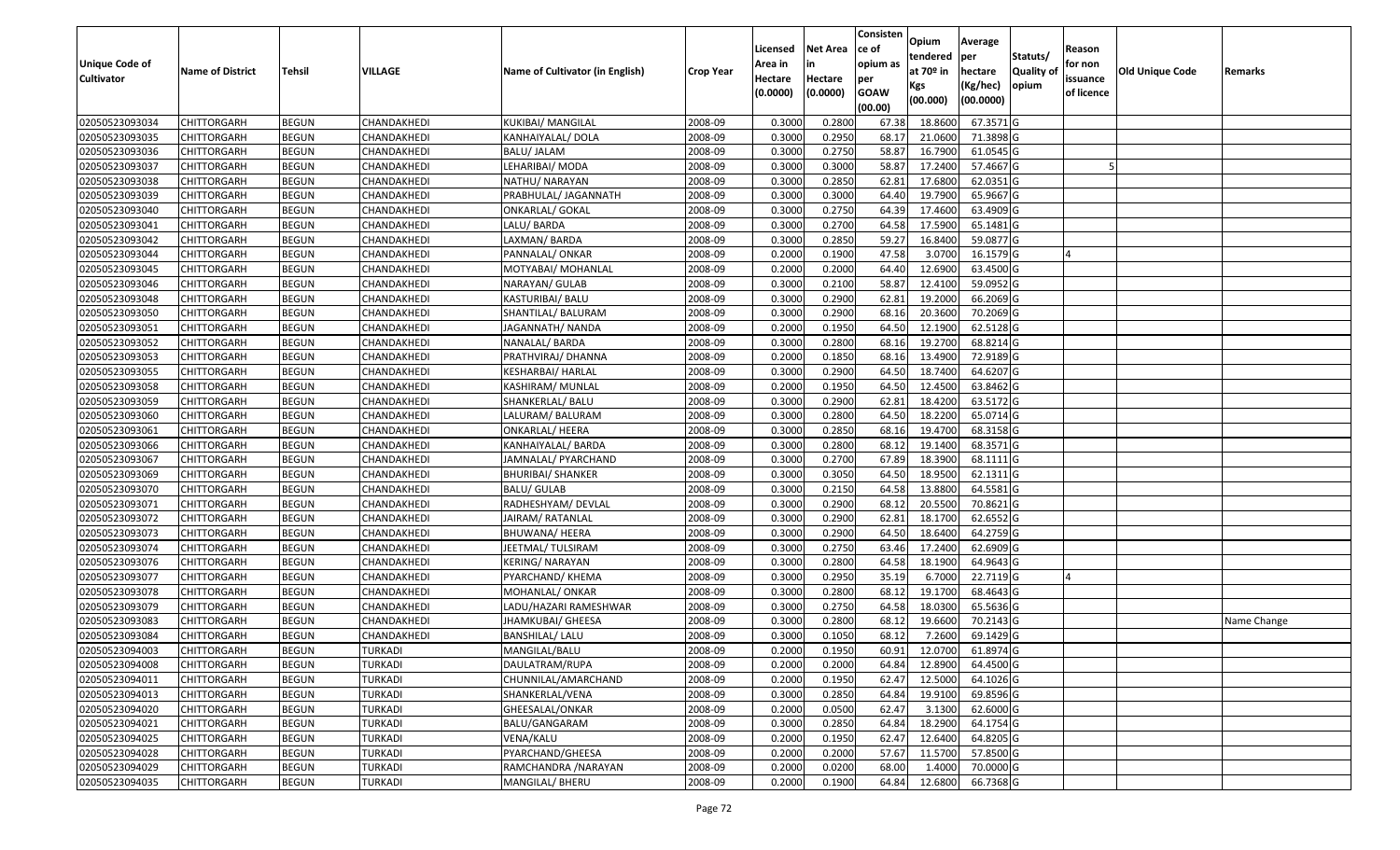| <b>Unique Code of</b><br><b>Cultivator</b> | <b>Name of District</b> | Tehsil       | VILLAGE   | Name of Cultivator (in English) | <b>Crop Year</b> | Licensed<br>Area in<br>Hectare<br>(0.0000) | <b>Net Area</b><br>in<br>Hectare<br>(0.0000) | Consisten<br>ce of<br>opium as<br>per<br><b>GOAW</b><br>(00.00) | Opium<br>tendered<br>at 70º in<br>Kgs<br>(00.000) | Average<br>per<br>hectare<br>(Kg/hec)<br>(00.0000) | Statuts/<br>Quality of<br>opium | Reason<br>for non<br>issuance<br>of licence | Old Unique Code | Remarks               |
|--------------------------------------------|-------------------------|--------------|-----------|---------------------------------|------------------|--------------------------------------------|----------------------------------------------|-----------------------------------------------------------------|---------------------------------------------------|----------------------------------------------------|---------------------------------|---------------------------------------------|-----------------|-----------------------|
| 02050523094039                             | <b>CHITTORGARH</b>      | <b>BEGUN</b> | TURKADI   | KELIBAI/ DEVILAL                | 2008-09          | 0.2000                                     | 0.190                                        | 57.67                                                           | 10.6500                                           | 56.0526 G                                          |                                 |                                             |                 |                       |
| 02050523094046                             | CHITTORGARH             | <b>BEGUN</b> | TURKADI   | MODIRAM/ DEEPA                  | 2008-09          | 0.2000                                     | 0.0350                                       | 64.73                                                           | 2.4600                                            | 70.2857 G                                          |                                 |                                             |                 | TRANSFER / BORBAWARI  |
| 02050523094047                             | CHITTORGARH             | <b>BEGUN</b> | TURKADI   | AMARCHAND / MODIRAM             | 2008-09          | 0.2000                                     | 0.1100                                       | 62.47                                                           | 6.9000                                            | 62.7273 G                                          |                                 |                                             |                 | TRANSFER / BORBAWARI  |
| 02050523094048                             | CHITTORGARH             | <b>BEGUN</b> | TURKADI   | JAGANNATH/ VENA                 | 2008-09          | 0.2000                                     | 0.0350                                       | 66.12                                                           | 2.4300                                            | 69.4286 G                                          |                                 |                                             |                 | TRANSFER / BORBAWARI  |
| 02050523095003                             | <b>CHITTORGARH</b>      | <b>BEGUN</b> | AMARPURA  | <b>BALULAL/ KUKA</b>            | 2008-09          | 0.2000                                     | 0.1950                                       | 63.65                                                           | 12.7500                                           | 65.3846 G                                          |                                 |                                             |                 |                       |
| 02050523095004                             | CHITTORGARH             | <b>BEGUN</b> | AMARPURA  | DEVA/HEERA                      | 2008-09          | 0.3000                                     | 0.2900                                       | 61.09                                                           | 18.1000                                           | 62.4138 G                                          |                                 |                                             |                 |                       |
| 02050523095007                             | <b>CHITTORGARH</b>      | <b>BEGUN</b> | AMARPURA  | DEVILAL/ BALU                   | 2008-09          | 0.2000                                     | 0.2000                                       | 63.84                                                           | 13.0600                                           | 65.3000 G                                          |                                 |                                             |                 |                       |
| 02050523095009                             | CHITTORGARH             | <b>BEGUN</b> | AMARPURA  | HEERA/ KUKA                     | 2008-09          | 0.2000                                     | 0.1500                                       | 61.09                                                           | 9.3000                                            | 62.0000 G                                          |                                 |                                             |                 |                       |
| 02050523095010                             | <b>CHITTORGARH</b>      | <b>BEGUN</b> | AMARPURA  | KAJODIBAI/ BHUWANA              | 2008-09          | 0.2000                                     | 0.1650                                       | 61.09                                                           | 9.8000                                            | 59.3939 G                                          |                                 |                                             |                 |                       |
| 02050523095012                             | <b>CHITTORGARH</b>      | <b>BEGUN</b> | AMARPURA  | NANDUBAI/ GANGARAM              | 2008-09          | 0.2000                                     | 0.1900                                       | 58.51                                                           | 11.1400                                           | 58.6316 G                                          |                                 |                                             |                 | TRANSFER / GALYABAVDI |
| 02050523095014                             | CHITTORGARH             | <b>BEGUN</b> | AMARPURA  | <b>ONKARLAL/ BHERU</b>          | 2008-09          | 0.2000                                     | 0.1950                                       | 61.09                                                           | 12.1100                                           | 62.1026 G                                          |                                 |                                             |                 | Name Change           |
| 02050523095017                             | <b>CHITTORGARH</b>      | <b>BEGUN</b> | AMARPURA  | SITARAM/ TULSIRAM               | 2008-09          | 0.2000                                     | 0.1900                                       | 63.65                                                           | 12.2600                                           | 64.5263 G                                          |                                 |                                             |                 |                       |
| 02050523095018                             | <b>CHITTORGARH</b>      | <b>BEGUN</b> | AMARPURA  | BHAGIRATH/ HUKMICHAND           | 2008-09          | 0.2000                                     | 0.1900                                       | 62.55                                                           | 11.9400                                           | 62.8421 G                                          |                                 |                                             |                 |                       |
| 02050523095020                             | CHITTORGARH             | <b>BEGUN</b> | AMARPURA  | RUKMANIBAI/ KALU                | 2008-09          | 0.3000                                     | 0.2150                                       | 58.5                                                            | 12.4700                                           | 58.0000 G                                          |                                 |                                             |                 |                       |
| 02050523095021                             | <b>CHITTORGARH</b>      | <b>BEGUN</b> | AMARPURA  | RUPA/ BALU                      | 2008-09          | 0.2000                                     | 0.1900                                       | 62.55                                                           | 11.8200                                           | 62.2105 G                                          |                                 |                                             |                 |                       |
| 02050523095022                             | <b>CHITTORGARH</b>      | <b>BEGUN</b> | AMARPURA  | BHANWARIBAI/ KHEMA              | 2008-09          | 0.2000                                     | 0.1950                                       | 62.55                                                           | 12.5100                                           | 64.1538 G                                          |                                 |                                             |                 |                       |
| 02050523095023                             | <b>CHITTORGARH</b>      | <b>BEGUN</b> | AMARPURA  | SHIVRAJ/ CHHAGANLAL             | 2008-09          | 0.2000                                     | 0.1600                                       | 58.51                                                           | 9.3300                                            | 58.3125 G                                          |                                 |                                             |                 | Name Change           |
| 02050523095026                             | <b>CHITTORGARH</b>      | <b>BEGUN</b> | AMARPURA  | NANALAL/RUPA                    | 2008-09          | 0.2000                                     | 0.1950                                       | 63.66                                                           | 13.1700                                           | 67.5385 G                                          |                                 |                                             |                 |                       |
| 02050523095027                             | <b>CHITTORGARH</b>      | <b>BEGUN</b> | AMARPURA  | KELIBAI/ MANGILAL               | 2008-09          | 0.2000                                     | 0.1950                                       | 55.64                                                           | 10.6300                                           | 54.5128 G                                          |                                 |                                             |                 |                       |
| 02050523095028                             | CHITTORGARH             | <b>BEGUN</b> | AMARPURA  | MANGILAL/ KUKA                  | 2008-09          | 0.2000                                     | 0.1950                                       | 61.24                                                           | 12.2300                                           | 62.7179 G                                          |                                 |                                             |                 |                       |
| 02050523095030                             | <b>CHITTORGARH</b>      | <b>BEGUN</b> | AMARPURA  | SHOBHALAL/ DEVILAL              | 2008-09          | 0.3000                                     | 0.2800                                       | 62.55                                                           | 18.0540                                           | 64.4786 G                                          |                                 |                                             |                 |                       |
| 02050523095038                             | <b>CHITTORGARH</b>      | <b>BEGUN</b> | AMARPURA  | JYANIBAI/ BALULAL               | 2008-09          | 0.3000                                     | 0.1100                                       | 63.65                                                           | 6.9600                                            | 63.2727 G                                          |                                 |                                             |                 |                       |
| 02050523095041                             | <b>CHITTORGARH</b>      | <b>BEGUN</b> | AMARPURA  | MANGILAL/ KISHNA                | 2008-09          | 0.2000                                     | 0.1900                                       | 53.63                                                           | 9.6600                                            | 50.8421 G                                          |                                 |                                             |                 |                       |
| 02050523095042                             | <b>CHITTORGARH</b>      | <b>BEGUN</b> | AMARPURA  | FORULAL/ HEERA                  | 2008-09          | 0.2000                                     | 0.1950                                       | 61.24                                                           | 11.9500                                           | 61.2821 G                                          |                                 |                                             |                 |                       |
| 02050523095045                             | <b>CHITTORGARH</b>      | <b>BEGUN</b> | AMARPURA  | SHAMBHULAL/ KASHIRAM            | 2008-09          | 0.3000                                     | 0.2950                                       | 67.52                                                           | 20.0000                                           | 67.7966 G                                          |                                 |                                             |                 |                       |
| 02050523095049                             | <b>CHITTORGARH</b>      | <b>BEGUN</b> | AMARPURA  | SUGNABAI/ SHAMBHULAL            | 2008-09          | 0.2000                                     | 0.1900                                       | 62.55                                                           | 11.9200                                           | 62.7368 G                                          |                                 |                                             |                 |                       |
| 02050523095052                             | <b>CHITTORGARH</b>      | <b>BEGUN</b> | AMARPURA  | PANNALAL/ BALU                  | 2008-09          | 0.2000                                     | 0.2000                                       | 64.37                                                           | 13.1400                                           | 65.7000 G                                          |                                 |                                             |                 |                       |
| 02050523095053                             | CHITTORGARH             | <b>BEGUN</b> | AMARPURA  | RUPLAL/ BALA                    | 2008-09          | 0.2000                                     | 0.2000                                       | 64.37                                                           | 13.0200                                           | 65.1000 G                                          |                                 |                                             |                 |                       |
| 02050523095054                             | <b>CHITTORGARH</b>      | <b>BEGUN</b> | AMARPURA  | <b>GIRDHARI/ KUKA</b>           | 2008-09          | 0.2000                                     | 0.1900                                       | 63.65                                                           | 12.3200                                           | 64.8421 G                                          |                                 |                                             |                 |                       |
| 02050523096002                             | <b>CHITTORGARH</b>      | <b>BEGUN</b> | ANWALHEDA | NARAYAN/ BARDA                  | 2008-09          | 0.2000                                     | 0.1900                                       | 66.32                                                           | 12.7500                                           | 67.1053 G                                          |                                 |                                             |                 |                       |
| 02050523096004                             | <b>CHITTORGARH</b>      | <b>BEGUN</b> | ANWALHEDA | RAMSUKH/SITARAM                 | 2008-09          | 0.2000                                     | 0.1950                                       | 66.32                                                           | 12.8900                                           | 66.1026 G                                          |                                 |                                             |                 |                       |
| 02050523096005                             | CHITTORGARH             | <b>BEGUN</b> | ANWALHEDA | PYARCHAND/ BALU                 | 2008-09          | 0.2000                                     | 0.1900                                       | 62.09                                                           | 11.9600                                           | 62.9474 G                                          |                                 |                                             |                 |                       |
| 02050523096006                             | <b>CHITTORGARH</b>      | <b>BEGUN</b> | ANWALHEDA | <b>BARDICHAND/ BHEEMA</b>       | 2008-09          | 0.2000                                     | 0.2000                                       |                                                                 | 64.61 13.0000                                     | 65.0000G                                           |                                 |                                             |                 |                       |
| 02050523096008                             | <b>CHITTORGARH</b>      | <b>BEGUN</b> | ANWALHEDA | CHUNNIBAI/ CHUNNILAL            | 2008-09          | 0.3000                                     | 0.2950                                       | 62.09                                                           | 19.4300                                           | 65.8644 G                                          |                                 |                                             |                 |                       |
| 02050523096011                             | <b>CHITTORGARH</b>      | <b>BEGUN</b> | ANWALHEDA | NARAYANIBAI/ CHUNNILAL          | 2008-09          | 0.2000                                     | 0.1900                                       | 64.61                                                           | 12.2400                                           | 64.4211 G                                          |                                 |                                             |                 |                       |
| 02050523096012                             | <b>CHITTORGARH</b>      | <b>BEGUN</b> | ANWALHEDA | MODIRAM/BALU                    | 2008-09          | 0.3000                                     | 0.2850                                       | 62.09                                                           | 17.7900                                           | 62.4211G                                           |                                 |                                             |                 |                       |
| 02050523096013                             | <b>CHITTORGARH</b>      | <b>BEGUN</b> | ANWALHEDA | EAJENBAI/ MANGILAL              | 2008-09          | 0.2000                                     | 0.1950                                       | 62.09                                                           | 12.3600                                           | 63.3846 G                                          |                                 |                                             |                 |                       |
| 02050523096016                             | <b>CHITTORGARH</b>      | <b>BEGUN</b> | ANWALHEDA | SOHANIBAI/ CHATERBHUJ           | 2008-09          | 0.2000                                     | 0.1850                                       | 62.82                                                           | 11.7500                                           | 63.5135 G                                          |                                 |                                             |                 |                       |
| 02050523096017                             | <b>CHITTORGARH</b>      | <b>BEGUN</b> | ANWALHEDA | ONKARLAL/ BALU                  | 2008-09          | 0.2000                                     | 0.1950                                       | 62.82                                                           | 12.4100                                           | 63.6410 G                                          |                                 |                                             |                 |                       |
| 02050523096020                             | <b>CHITTORGARH</b>      | <b>BEGUN</b> | ANWALHEDA | NANALAL A/S GHEESA / RAMSUKH    | 2008-09          | 0.2000                                     | 0.1950                                       | 67.75                                                           | 12.6100                                           | 64.6667 G                                          |                                 |                                             |                 | Name Change           |
| 02050523096022                             | <b>CHITTORGARH</b>      | <b>BEGUN</b> | ANWALHEDA | BHEEMA/BARDA                    | 2008-09          | 0.2000                                     | 0.1900                                       | 62.82                                                           | 12.7900                                           | 67.3158 G                                          |                                 |                                             |                 |                       |
| 02050523096024                             | <b>CHITTORGARH</b>      | <b>BEGUN</b> | ANWALHEDA | MOHANLAL/ BALU                  | 2008-09          | 0.2000                                     | 0.1900                                       | 62.82                                                           | 12.2500                                           | 64.4737 G                                          |                                 |                                             |                 |                       |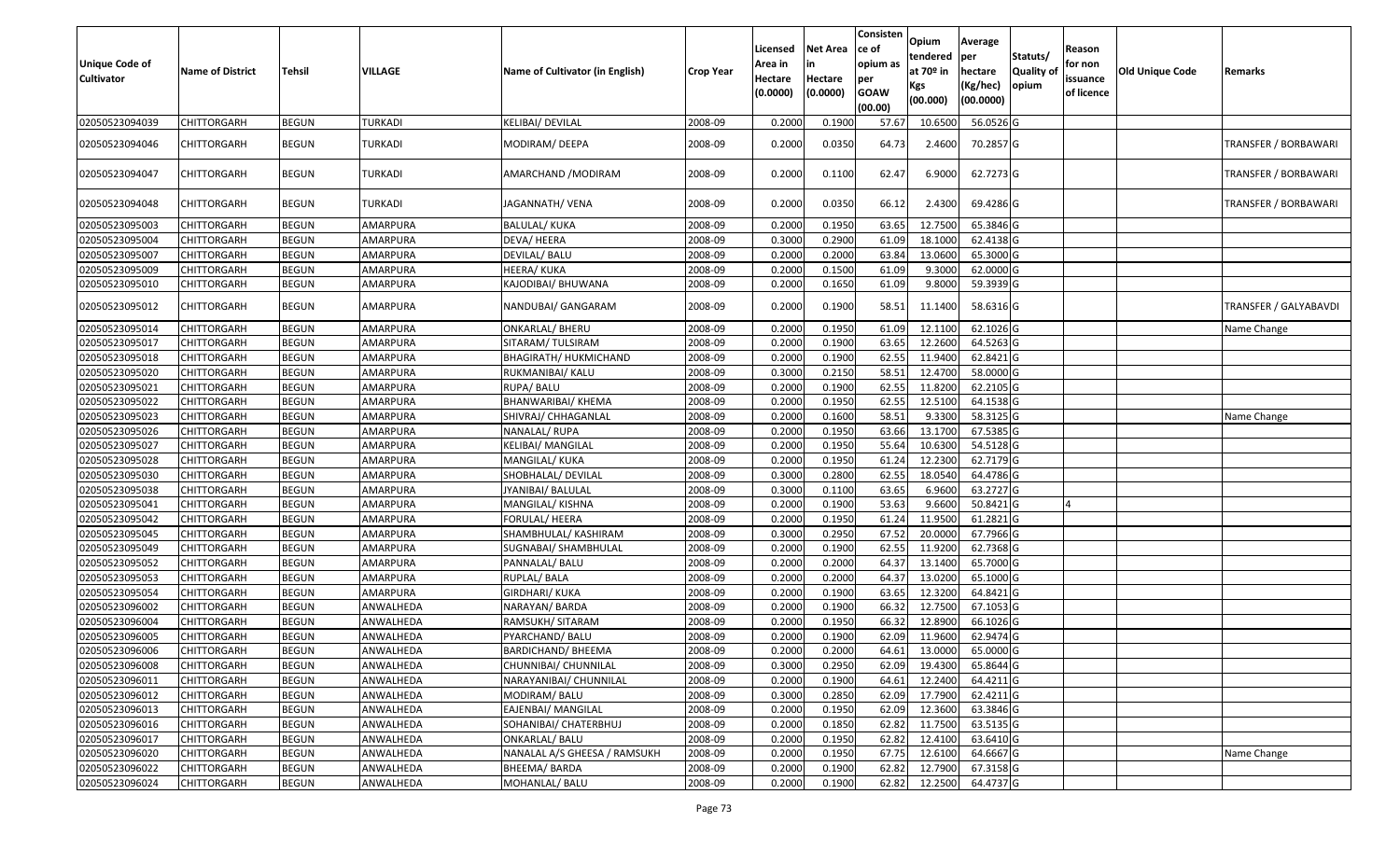|                       |                         |               |                        |                                 |                  |          |                 | Consisten              | Opium         | Average     |                  |            |                        |                 |
|-----------------------|-------------------------|---------------|------------------------|---------------------------------|------------------|----------|-----------------|------------------------|---------------|-------------|------------------|------------|------------------------|-----------------|
|                       |                         |               |                        |                                 |                  | Licensed | <b>Net Area</b> | ce of                  | tendered      | per         | Statuts/         | Reason     |                        |                 |
| <b>Unique Code of</b> | <b>Name of District</b> | <b>Tehsil</b> | VILLAGE                | Name of Cultivator (in English) | <b>Crop Year</b> | Area in  |                 | opium as               | at $70°$ in   | hectare     | <b>Quality o</b> | for non    | <b>Old Unique Code</b> | Remarks         |
| <b>Cultivator</b>     |                         |               |                        |                                 |                  | Hectare  | Hectare         | per                    | Kgs           | (Kg/hec)    | opium            | issuance   |                        |                 |
|                       |                         |               |                        |                                 |                  | (0.0000) | (0.0000)        | <b>GOAW</b><br>(00.00) | (00.000)      | (00.0000)   |                  | of licence |                        |                 |
| 02050523096025        | CHITTORGARH             | <b>BEGUN</b>  | ANWALHEDA              | PRABHU/ DUNGA                   | 2008-09          | 0.3000   | 0.2600          | 62.82                  | 16.7100       | 64.2692 G   |                  |            |                        |                 |
| 02050523096026        | CHITTORGARH             | <b>BEGUN</b>  | ANWALHEDA              | CHETRAM/ MODA                   | 2008-09          | 0.2000   | 0.2050          | 62.23                  | 13.4500       | 65.6098 G   |                  |            |                        |                 |
| 02050523096027        | CHITTORGARH             | <b>BEGUN</b>  | ANWALHEDA              | HEERALAL/ KAJOD                 | 2008-09          | 0.2000   | 0.1950          | 62.82                  | 12.7000       | 65.1282 G   |                  |            |                        |                 |
| 02050523096028        | CHITTORGARH             | <b>BEGUN</b>  | ANWALHEDA              | PYARCHAND/ DUNGA                | 2008-09          | 0.2000   | 0.1950          | 59.77                  | 12.1100       | 62.1026 G   |                  |            |                        |                 |
| 02050523096029        | CHITTORGARH             | <b>BEGUN</b>  | ANWALHEDA              | SHANTILAL/ MANGILAL             | 2008-09          | 0.2000   | 0.1950          | 64.6                   | 13.0000       | 66.6667 G   |                  |            |                        |                 |
| 02050523096033        | CHITTORGARH             | <b>BEGUN</b>  | ANWALHEDA              | CHHHTER/RUPA                    | 2008-09          | 0.3000   | 0.2800          | 59.77                  | 16.8200       | 60.0714 G   |                  |            |                        |                 |
| 02050523096037        | CHITTORGARH             | <b>BEGUN</b>  | ANWALHEDA              | MODIRAM/ MOJIRAM                | 2008-09          | 0.2000   | 0.0200          | 65.1                   | 1.5300        | 76.5000G    |                  |            |                        |                 |
| 02050523096044        | CHITTORGARH             | <b>BEGUN</b>  | ANWALHEDA              | <b>BHURALAL/ DUNGA</b>          | 2008-09          | 0.3000   | 0.2900          | 64.61                  | 18.7900       | 64.7931 G   |                  |            |                        |                 |
| 02050523096052        | CHITTORGARH             | <b>BEGUN</b>  | ANWALHEDA              | PREMCHANDRA/ KAJOD              | 2008-09          | 0.2000   | 0.2000          | 64.6                   | 13.6200       | 68.1000 G   |                  |            |                        |                 |
| 02050523096056        | CHITTORGARH             | <b>BEGUN</b>  | ANWALHEDA              | RAMSUKH/ CHUNNILAL              | 2008-09          | 0.3000   | 0.2700          | 62.23                  | 16.8200       | 62.2963 G   |                  |            |                        |                 |
| 02050523096058        | CHITTORGARH             | <b>BEGUN</b>  | ANWALHEDA              | MOHANLAL/ CHUNNILAL             | 2008-09          | 0.3000   | 0.1800          | 66.32                  | 12.4700       | 69.2778 G   |                  |            |                        |                 |
| 02050523096070        | <b>CHITTORGARH</b>      | <b>BEGUN</b>  | ANWALHEDA              | MODIBAI/ JAMNALAL               | 2008-09          | 0.2000   | 0.1900          | 62.23                  | 12.0900       | 63.6316 G   |                  |            |                        |                 |
| 02050523096071        | <b>CHITTORGARH</b>      | <b>BEGUN</b>  | ANWALHEDA              | RAMSUKH/ LALU                   | 2008-09          | 0.2000   | 0.1950          | 61.25                  | 12.3900       | 63.5385 G   |                  |            |                        |                 |
| 02050523096072        | <b>CHITTORGARH</b>      | <b>BEGUN</b>  | ANWALHEDA              | KANA/ BHAWANA                   | 2008-09          | 0.2000   | 0.2000          | 62.23                  | 12.8500       | 64.2500 G   |                  |            |                        |                 |
| 02050523096073        | CHITTORGARH             | <b>BEGUN</b>  | ANWALHEDA              | BALURAM/ KHEMRAJ                | 2008-09          | 0.2000   | 0.1900          | 61.25                  | 11.7900       | 62.0526 G   |                  |            |                        |                 |
| 02050523096074        | <b>CHITTORGARH</b>      | <b>BEGUN</b>  | ANWALHEDA              | GHEESALAL/ PRATAP               | 2008-09          | 0.2000   | 0.2000          | 53.99                  | 4.8400        | 24.2000 G   |                  |            |                        |                 |
| 02050523096082        | CHITTORGARH             | <b>BEGUN</b>  | ANWALHEDA              | ONKARLAL/ CHETRAM               | 2008-09          | 0.3000   | 0.2450          | 59.77                  | 14.9300       | 60.9388 G   |                  |            |                        |                 |
| 02050523096088        | CHITTORGARH             | <b>BEGUN</b>  | ANWALHEDA              | DEVILAL/ HARIRAM                | 2008-09          | 0.2000   | 0.2000          | 61.25                  | 12.4100       | 62.0500 G   |                  |            |                        |                 |
| 02050523096090        | CHITTORGARH             | <b>BEGUN</b>  | ANWALHEDA              | SHYAMLAL/ KANA                  | 2008-09          | 0.2000   | 0.1300          | 65.9                   | 9.0200        | 69.3846 G   |                  |            |                        |                 |
| 02050523096092        | CHITTORGARH             | <b>BEGUN</b>  | ANWALHEDA              | JAGANNATH/ RODA                 | 2008-09          | 0.2000   | 0.0650          | 62.23                  | 3.8800        | 59.6923 G   |                  |            |                        |                 |
| 02050523096098        | CHITTORGARH             | <b>BEGUN</b>  | ANWALHEDA              | DEVILAL/ TARACHAND              | 2008-09          | 0.3000   | 0.2900          | 62.09                  | 18.3400       | 63.2414 G   |                  |            |                        |                 |
| 02050523096102        | CHITTORGARH             | <b>BEGUN</b>  | ANWALHEDA              | <b>BHARMAL / BALU</b>           | 2008-09          | 0.2000   | 0.2000          | 61.25                  | 12.4500       | 62.2500 G   |                  |            |                        |                 |
| 02050523097001        | CHITTORGARH             | <b>BEGUN</b>  | ANOPPURA KHARDI        | MODIRAM/ BALU                   | 2008-09          | 0.2000   | 0.1900          | 61.23                  | 11.4400       | 60.2105 G   |                  |            |                        |                 |
| 02050523097002        | CHITTORGARH             | <b>BEGUN</b>  | ANOPPURA KHARDI        | MANGIBAI/ MANGILAL              | 2008-09          | 0.2000   | 0.2000          | 61.23                  | 12.4400       | 62.2000 G   |                  |            |                        |                 |
| 02050523097003        | CHITTORGARH             | <b>BEGUN</b>  | ANOPPURA KHARDI        | <b>BALIBAI/ NANALAL</b>         | 2008-09          | 0.3000   | 0.2950          | 64.1                   | 19.5000       | 66.1017 G   |                  |            |                        | Name Change     |
| 02050523097004        | CHITTORGARH             | <b>BEGUN</b>  | ANOPPURA KHARDI        | MANGILAL/ KUKA                  | 2008-09          | 0.3000   | 0.2800          | 61.23                  | 16.8900       | 60.3214 G   |                  |            |                        |                 |
| 02050523097005        | CHITTORGARH             | <b>BEGUN</b>  | ANOPPURA KHARDI        | <b>BARJIBAI/ JAGANNATH</b>      | 2008-09          | 0.2000   | 0.2000          | 61.23                  | 12.5200       | 62.6000G    |                  |            |                        |                 |
| 02050523097007        | CHITTORGARH             | <b>BEGUN</b>  | ANOPPURA KHARDI        | CHUNNILAL/ JAIRAM               | 2008-09          | 0.2000   | 0.2000          | 61.10                  | 12.2300       | 61.1500 G   |                  |            |                        |                 |
| 02050523097010        | CHITTORGARH             | <b>BEGUN</b>  | ANOPPURA KHARDI        | MANGILAL/ GHEESU                | 2008-09          | 0.2000   | 0.1900          | 64.14                  | 12.1100       | 63.7368 G   |                  |            |                        |                 |
| 02050523097013        | CHITTORGARH             | <b>BEGUN</b>  | ANOPPURA KHARDI        | MADANDAS/ BALUDAS               | 2008-09          | 0.2000   | 0.1950          | 57.8                   | 11.2500       | 57.6923 G   |                  |            |                        |                 |
| 02050523097014        | CHITTORGARH             | <b>BEGUN</b>  | ANOPPURA KHARDI        | RAMLAL/ BHEEMA                  | 2008-09          | 0.2000   | 0.1950          | 61.1                   | 12.1400       | 62.2564 G   |                  |            |                        |                 |
| 02050523097016        | CHITTORGARH             | <b>BEGUN</b>  | ANOPPURA KHARDI        | RADHABAI/ DUNGA                 | 2008-09          | 0.2000   | 0.1950          | 52.65                  | 4.9700        | 25.4872G    |                  |            |                        |                 |
| 02050523097018        | CHITTORGARH             | <b>BEGUN</b>  | ANOPPURA KHARDI        | KANHAIYALAL/ AMARCHAND          | 2008-09          | 0.2000   | 0.1900          | 61.10                  | 11.8400       | 62.3158 G   |                  |            |                        |                 |
| 02050523097019        | CHITTORGARH             | <b>BEGUN</b>  | ANOPPURA KHARDI        | NANA/ AMARCHAND                 | 2008-09          | 0.2000   | 0.1900          | 61.1                   | 11.7500       | $61.8421$ G |                  |            |                        |                 |
| 02050523097021        | CHITTORGARH             | <b>BEGUN</b>  | ANOPPURA KHARDI        | UDA/ BHAGIRATH                  | 2008-09          | 0.2000   | 0.1950          | 57.81                  | 11.4000       | 58.4615 G   |                  |            |                        |                 |
| 02050523097022        | CHITTORGARH             | <b>BEGUN</b>  | ANOPPURA KHARDI        | BHANWARLAL/ CHUNNILAL           | 2008-09          | 0.2000   | 0.1950          | 66.63                  | 13.4800       | 69.1282 G   |                  |            |                        |                 |
| 02050523097024        | <b>CHITTORGARH</b>      | <b>BEGUN</b>  | <b>ANOPPURA KHARDI</b> | PYARIBAI/ KERING                | 2008-09          | 0.2000   | 0.1900          |                        | 61.10 11.6900 | 61.5263 G   |                  |            |                        |                 |
| 02050523097026        | <b>CHITTORGARH</b>      | <b>BEGUN</b>  | ANOPPURA KHARDI        | RODA/ PYARA                     | 2008-09          | 0.2000   | 0.1900          | 57.81                  | 10.7600       | 56.6316 G   |                  |            |                        |                 |
| 02050523097027        | <b>CHITTORGARH</b>      | <b>BEGUN</b>  | ANOPPURA KHARDI        | HEERABAI/ HIRA                  | 2008-09          | 0.2000   | 0.1350          | 52.65                  | 3.1200        | 23.1111G    |                  |            |                        |                 |
| 02050523097029        | <b>CHITTORGARH</b>      | <b>BEGUN</b>  | ANOPPURA KHARDI        | BARJIBAI/ NARAYAN               | 2008-09          | 0.2000   | 0.1950          | 61.83                  | 12.3600       | 63.3846 G   |                  |            |                        |                 |
| 02050523097032        | CHITTORGARH             | <b>BEGUN</b>  | ANOPPURA KHARDI        | <b>BANSHIAL/ DEVA</b>           | 2008-09          | 0.2000   | 0.1900          | 61.83                  | 11.8600       | 62.4211 G   |                  |            | 02050523078041         | <b>TRANSFER</b> |
| 02050523097033        | <b>CHITTORGARH</b>      | <b>BEGUN</b>  | ANOPPURA KHARDI        | <b>ONKAR/ RUPA</b>              | 2008-09          | 0.2000   | 0.1950          | 61.83                  | 12.1500       | 62.3077 G   |                  |            | 02050523075005         | <b>TRANSFER</b> |
| 02050523098001        | <b>CHITTORGARH</b>      | <b>BEGUN</b>  | <b>GANESHPURA</b>      | <b>BANSHILAL/ PYARA</b>         | 2008-09          | 0.2000   | 0.1900          | 39.72                  | 2.1600        | 11.3684 G   |                  |            |                        |                 |
| 02050523098004        | CHITTORGARH             | <b>BEGUN</b>  | GANESHPURA             | KASHIRAM/ KAJOD                 | 2008-09          | 0.3000   | 0.2950          | 58.73                  | 18.1500       | 61.5254 G   |                  |            |                        |                 |
| 02050523098006        | CHITTORGARH             | <b>BEGUN</b>  | GANESHPURA             | MOHANLAL/ BHANWARLAL            | 2008-09          | 0.3000   | 0.2900          | 65.20                  | 19.7500       | 68.1034 G   |                  |            |                        |                 |
| 02050523098007        | <b>CHITTORGARH</b>      | <b>BEGUN</b>  | GANESHPURA             | RAMCHANDRA/ SEWA                | 2008-09          | 0.2000   | 0.2000          | 49.31                  | 2.1500        | 10.7500 G   |                  |            |                        |                 |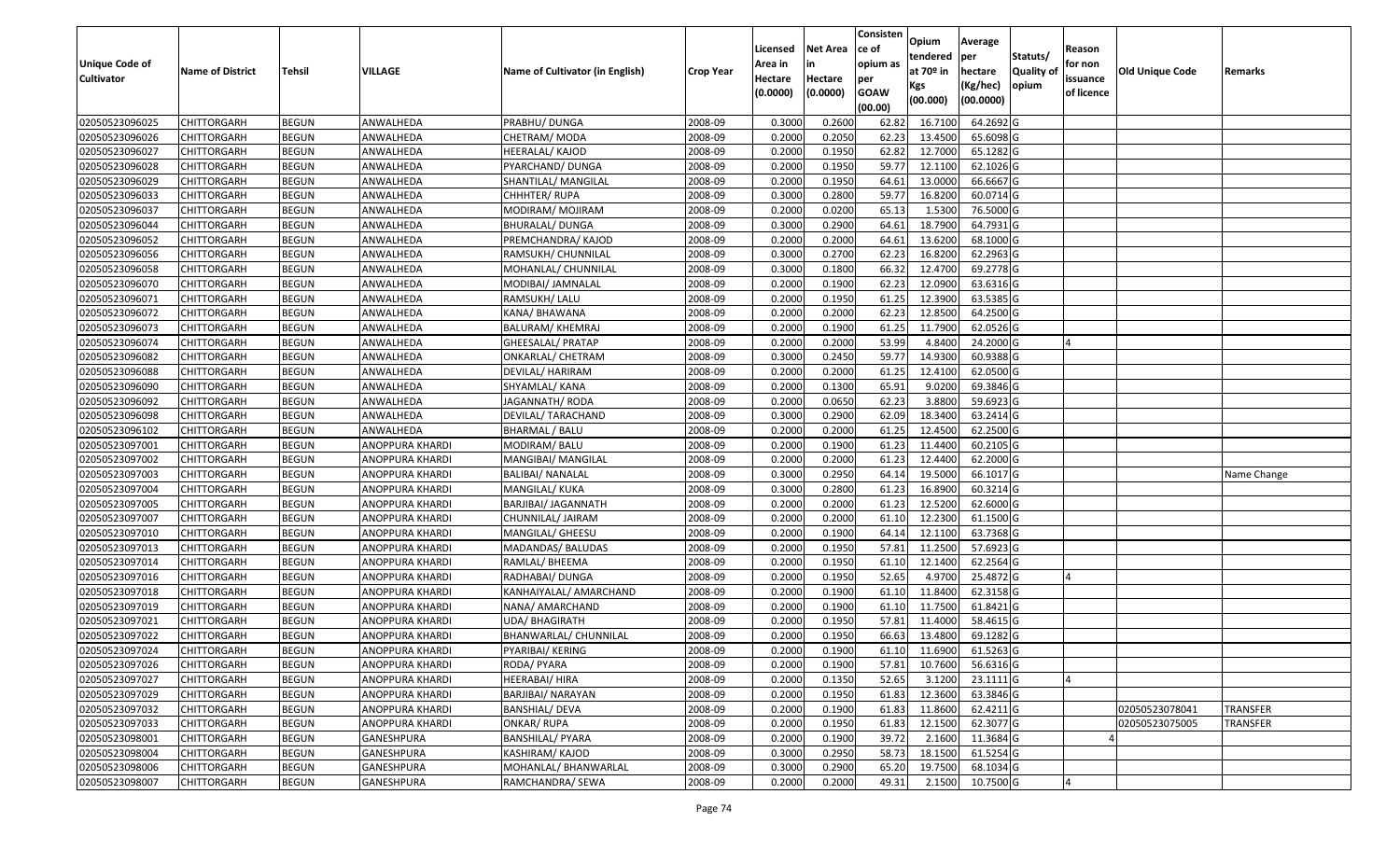|                       |                         |               |                          |                                 |                  |          |                 | Consisten   | Opium       | Average    |                  |            |                        |         |
|-----------------------|-------------------------|---------------|--------------------------|---------------------------------|------------------|----------|-----------------|-------------|-------------|------------|------------------|------------|------------------------|---------|
|                       |                         |               |                          |                                 |                  | Licensed | <b>Net Area</b> | ce of       | tendered    | per        | Statuts/         | Reason     |                        |         |
| <b>Unique Code of</b> | <b>Name of District</b> | <b>Tehsil</b> | VILLAGE                  | Name of Cultivator (in English) | <b>Crop Year</b> | Area in  |                 | opium as    | at $70°$ in | hectare    | <b>Quality o</b> | for non    | <b>Old Unique Code</b> | Remarks |
| <b>Cultivator</b>     |                         |               |                          |                                 |                  | Hectare  | Hectare         | per         | Kgs         | (Kg/hec)   | opium            | issuance   |                        |         |
|                       |                         |               |                          |                                 |                  | (0.0000) | (0.0000)        | <b>GOAW</b> | (00.000)    | (00.0000)  |                  | of licence |                        |         |
|                       |                         |               |                          |                                 |                  |          |                 | (00.00)     |             |            |                  |            |                        |         |
| 02050523098010        | CHITTORGARH             | <b>BEGUN</b>  | <b>GANESHPURA</b>        | SOHANLAL/ BHANWARLAL            | 2008-09          | 0.3000   | 0.2800          | 61.10       | 17.8400     | 63.7143 G  |                  |            |                        |         |
| 02050523098011        | CHITTORGARH             | <b>BEGUN</b>  | GANESHPURA               | DEVILAL/ PYARA                  | 2008-09          | 0.2000   | 0.1950          | 61.10       | 12.5800     | 64.5128 G  |                  |            |                        |         |
| 02050523098013        | CHITTORGARH             | <b>BEGUN</b>  | GANESHPURA               | DUNGA/ NATHU                    | 2008-09          | 0.3000   | 0.2950          | 61.10       | 19.0000     | 64.4068 G  |                  |            |                        |         |
| 02050523098015        | <b>CHITTORGARH</b>      | <b>BEGUN</b>  | <b>GANESHPURA</b>        | TULSIRAM/MODA                   | 2008-09          | 0.3000   | 0.2950          | 58.73       | 17.6400     | 59.7960 G  |                  |            |                        |         |
| 02050523098016        | CHITTORGARH             | <b>BEGUN</b>  | GANESHPURA               | SHANKERLAL/ BHANWARLAL          | 2008-09          | 0.2000   | 0.2000          | 61.1        | 12.7600     | 63.8000 G  |                  |            |                        |         |
| 02050523098017        | CHITTORGARH             | <b>BEGUN</b>  | GANESHPURA               | AASHARAM/ JAILAL                | 2008-09          | 0.2000   | 0.1900          | 61.10       | 12.4700     | 65.6316 G  |                  |            |                        |         |
| 02050523098020        | CHITTORGARH             | <b>BEGUN</b>  | GANESHPURA               | KAILASH A/S SALAGRAM            | 2008-09          | 0.3000   | 0.2850          | 57.83       | 17.2900     | 60.6667 G  |                  |            |                        |         |
| 02050523098028        | CHITTORGARH             | <b>BEGUN</b>  | GANESHPURA               | LILABAI/ KANHAIYALAL            | 2008-09          | 0.2000   | 0.1950          | 40.16       | 1.4400      | 7.3846 G   |                  |            |                        |         |
| 02050523099001        | CHITTORGARH             | <b>BEGUN</b>  | <b>GOPALPURA (BEGUN)</b> | PYARIBAI/ HEERA                 | 2008-09          | 0.3000   | 0.2900          | 64.19       | 19.4200     | 66.9655 G  |                  |            |                        |         |
| 02050523099003        | CHITTORGARH             | <b>BEGUN</b>  | <b>GOPALPURA (BEGUN)</b> | MANGILAL/RAMA                   | 2008-09          | 0.2000   | 0.2000          | 64.84       | 13.2300     | 66.1500 G  |                  |            |                        |         |
| 02050523099004        | CHITTORGARH             | <b>BEGUN</b>  | <b>GOPALPURA (BEGUN)</b> | BALU/ UDA DHAKAD                | 2008-09          | 0.2000   | 0.2000          | 66.12       | 13.5900     | 67.9500 G  |                  |            |                        |         |
| 02050523099005        | CHITTORGARH             | <b>BEGUN</b>  | <b>GOPALPURA (BEGUN)</b> | DHAPUBAI/ BHANWARLAL            | 2008-09          | 0.2000   | 0.1900          | 61.49       | 11.7600     | 61.8947 G  |                  |            |                        |         |
| 02050523099007        | <b>CHITTORGARH</b>      | <b>BEGUN</b>  | <b>GOPALPURA (BEGUN)</b> | GOPI/RAMA                       | 2008-09          | 0.3000   | 0.3000          | 64.19       | 5.7000      | 19.0000 G  |                  |            |                        |         |
| 02050523099010        | <b>CHITTORGARH</b>      | <b>BEGUN</b>  | <b>GOPALPURA (BEGUN)</b> | MOTILAL/ PARTHU                 | 2008-09          | 0.3000   | 0.2950          | 59.13       | 17.6000     | 59.6610G   |                  |            |                        |         |
| 02050523099017        | CHITTORGARH             | <b>BEGUN</b>  | <b>GOPALPURA (BEGUN)</b> | MADHO/ VENA                     | 2008-09          | 0.2000   | 0.2000          | 66.12       | 13.2300     | 66.1500G   |                  |            |                        |         |
| 02050523099019        | <b>CHITTORGARH</b>      | <b>BEGUN</b>  | GOPALPURA (BEGUN)        | KHUSHAL/ GIRDHARI               | 2008-09          | 0.3000   | 0.2900          | 64.10       | 19.4200     | 66.9655 G  |                  |            |                        |         |
| 02050523099020        | <b>CHITTORGARH</b>      | <b>BEGUN</b>  | <b>GOPALPURA (BEGUN)</b> | <b>BALIRAM/ RAMA</b>            | 2008-09          | 0.3000   | 0.2950          | 66.12       | 20.2300     | 68.5763 G  |                  |            |                        |         |
| 02050523099028        | CHITTORGARH             | <b>BEGUN</b>  | <b>GOPALPURA (BEGUN)</b> | RUPA/ CHATERBHUJ                | 2008-09          | 0.2000   | 0.2000          | 64.19       | 12.9400     | 64.7000 G  |                  |            |                        |         |
| 02050523099030        | CHITTORGARH             | <b>BEGUN</b>  | <b>GOPALPURA (BEGUN)</b> | DEVILAL/ NOLA                   | 2008-09          | 0.2000   | 0.2000          | 59.13       | 11.9600     | 59.8000 G  |                  |            |                        |         |
| 02050523099036        | CHITTORGARH             | <b>BEGUN</b>  | <b>GOPALPURA (BEGUN)</b> | BARJIBAI/NANDLAL                | 2008-09          | 0.2000   | 0.1950          | 61.49       | 11.9000     | 61.0256 G  |                  |            |                        |         |
| 02050523099039        | CHITTORGARH             | <b>BEGUN</b>  | <b>GOPALPURA (BEGUN)</b> | HAZARILAL/ BHANWARLAL           | 2008-09          | 0.3000   | 0.2950          | 64.19       | 19.2100     | 65.1186 G  |                  |            |                        |         |
| 02050523099040        | CHITTORGARH             | <b>BEGUN</b>  | <b>GOPALPURA (BEGUN)</b> | NARAYAN/ PYARA                  | 2008-09          | 0.3000   | 0.3000          | 61.49       | 17.6400     | 58.8000 G  |                  |            |                        |         |
| 02050523099041        | CHITTORGARH             | <b>BEGUN</b>  | <b>GOPALPURA (BEGUN)</b> | NANALAL/ KAJOD                  | 2008-09          | 0.2000   | 0.1950          | 66.12       | 13.4600     | 69.0256 G  |                  |            |                        |         |
| 02050523099043        | <b>CHITTORGARH</b>      | <b>BEGUN</b>  | <b>GOPALPURA (BEGUN)</b> | HIRIBAI/ SHIVNARAYAN            | 2008-09          | 0.3000   | 0.2900          | 61.49       | 3.1700      | 10.9310 G  |                  |            |                        |         |
| 02050523099045        | CHITTORGARH             | <b>BEGUN</b>  | <b>GOPALPURA (BEGUN)</b> | <b>HEMA/BARDA</b>               | 2008-09          | 0.2000   | 0.2000          | 64.73       | 13.2300     | 66.1500 G  |                  |            |                        |         |
| 02050523099048        | CHITTORGARH             | <b>BEGUN</b>  | <b>GOPALPURA (BEGUN)</b> | HARLAL/ UDA                     | 2008-09          | 0.2000   | 0.2000          | 60.91       | 12.5500     | 62.7500 G  |                  |            |                        |         |
| 02050523099049        | CHITTORGARH             | <b>BEGUN</b>  | <b>GOPALPURA (BEGUN)</b> | SITABAI/ DEVILAL                | 2008-09          | 0.2000   | 0.1950          | 64.73       | 12.9200     | 66.2564 G  |                  |            |                        |         |
| 02050523099050        | CHITTORGARH             | <b>BEGUN</b>  | <b>GOPALPURA (BEGUN)</b> | LALU/ VENA                      | 2008-09          | 0.2000   | 0.2000          | 64.73       | 13.0500     | 65.2500 G  |                  |            |                        |         |
| 02050523099051        | CHITTORGARH             | <b>BEGUN</b>  | <b>GOPALPURA (BEGUN)</b> | KISHANLAL/ ONKAR                | 2008-09          | 0.2000   | 0.1950          | 64.73       | 13.1200     | 67.2821 G  |                  |            |                        |         |
| 02050523099052        | CHITTORGARH             | <b>BEGUN</b>  | <b>GOPALPURA (BEGUN)</b> | ONKAR/ PYARA                    | 2008-09          | 0.2000   | 0.2000          | 60.91       | 12.4700     | 62.3500 G  |                  |            |                        |         |
| 02050523099054        | CHITTORGARH             | <b>BEGUN</b>  | <b>GOPALPURA (BEGUN)</b> | KHEMRAJ/ UDA                    | 2008-09          | 0.2000   | 0.2000          | 59.1        | 12.1200     | 60.6000 G  |                  |            |                        |         |
| 02050523099055        | CHITTORGARH             | <b>BEGUN</b>  | GOPALPURA (BEGUN)        | MOHAN/ GOPI                     | 2008-09          | 0.3000   | 0.2950          | 59.1        | 17.6200     | 59.7288 G  |                  |            |                        |         |
| 02050523099056        | CHITTORGARH             | <b>BEGUN</b>  | <b>GOPALPURA (BEGUN)</b> | MADHOLAL/ BARDA                 | 2008-09          | 0.2000   | 0.1950          | 60.91       | 12.5200     | 64.2051 G  |                  |            |                        |         |
| 02050523099057        | <b>CHITTORGARH</b>      | <b>BEGUN</b>  | <b>GOPALPURA (BEGUN)</b> | BHOJRAJ/ AMARCHAND              | 2008-09          | 0.2000   | 0.2000          | 59.13       | 4.0000      | 20.0000 G  |                  |            |                        |         |
| 02050523101002        | CHITTORGARH             | <b>BEGUN</b>  | KALABAD                  | <b>ONKAR/ GOKAL</b>             | 2008-09          | 0.2000   | 0.2000          | 63.7        | 12.6900     | 63.4500 G  |                  |            |                        |         |
| 02050523101003        | CHITTORGARH             | <b>BEGUN</b>  | KALABAD                  | TULSIRAM/ KERING                | 2008-09          | 0.2000   | 0.2000          | 67.03       | 13.4800     | 67.4000 G  |                  |            |                        |         |
| 02050523101004        | <b>CHITTORGARH</b>      | <b>BEGUN</b>  | <b>KALABAD</b>           | <b>DEVILAL/ SITARAM</b>         | 2008-09          | 0.2000   | 0.0000          | 0.00        | 0.0000      | $0.0000$ F |                  |            |                        |         |
| 02050523101005        | <b>CHITTORGARH</b>      | <b>BEGUN</b>  | KALABAD                  | DEVILAL/ HEERA                  | 2008-09          | 0.3000   | 0.2000          | 63.74       | 13.3100     | 66.5500 G  |                  |            |                        |         |
| 02050523101008        | <b>CHITTORGARH</b>      | <b>BEGUN</b>  | KALABAD                  | UDA/ NATHU                      | 2008-09          | 0.2000   | 0.2000          | 38.27       | 2.1800      | 10.9000 G  |                  |            |                        |         |
| 02050523101011        | <b>CHITTORGARH</b>      | <b>BEGUN</b>  | KALABAD                  | GOPI/ RAMA                      | 2008-09          | 0.2000   | 0.2000          | 58.54       | 11.7800     | 58.9000 G  |                  |            |                        |         |
| 02050523101012        | <b>CHITTORGARH</b>      | <b>BEGUN</b>  | KALABAD                  | BHAWANILAL/ NANALAL             | 2008-09          | 0.2000   | 0.2000          | 63.74       | 12.8500     | 64.2500 G  |                  |            |                        |         |
| 02050523101013        | <b>CHITTORGARH</b>      | <b>BEGUN</b>  | <b>KALABAD</b>           | NANDUBAI/ ONKAR                 | 2008-09          | 0.2000   | 0.2000          | 61.72       | 12.5200     | 62.6000 G  |                  |            |                        |         |
| 02050523101014        | <b>CHITTORGARH</b>      | <b>BEGUN</b>  | KALABAD                  | AMARIBAI/ PEMA                  | 2008-09          | 0.2000   | 0.2000          | 43.04       | 2.5300      | 12.6500 G  |                  |            |                        |         |
| 02050523114001        | <b>CHITTORGARH</b>      | <b>BEGUN</b>  | <b>GOVINDPURA</b>        | RATIRAM/BHAGIRATH               | 2008-09          | 0.2000   | 0.2000          | 61.65       | 12.7600     | 63.8000 G  |                  |            |                        |         |
| 02050523114003        | <b>CHITTORGARH</b>      | <b>BEGUN</b>  | <b>GOVINDPURA</b>        | PYARCHAND/SITARAM               | 2008-09          | 0.2000   | 0.2050          | 62.65       | 12.6900     | 61.9024 G  |                  |            |                        |         |
| 02050523114005        | <b>CHITTORGARH</b>      | <b>BEGUN</b>  | <b>GOVINDPURA</b>        | MANGILAL/CHAGNA                 | 2008-09          | 0.2000   | 0.1950          | 61.65       | 11.6200     | 59.5897 G  |                  |            |                        |         |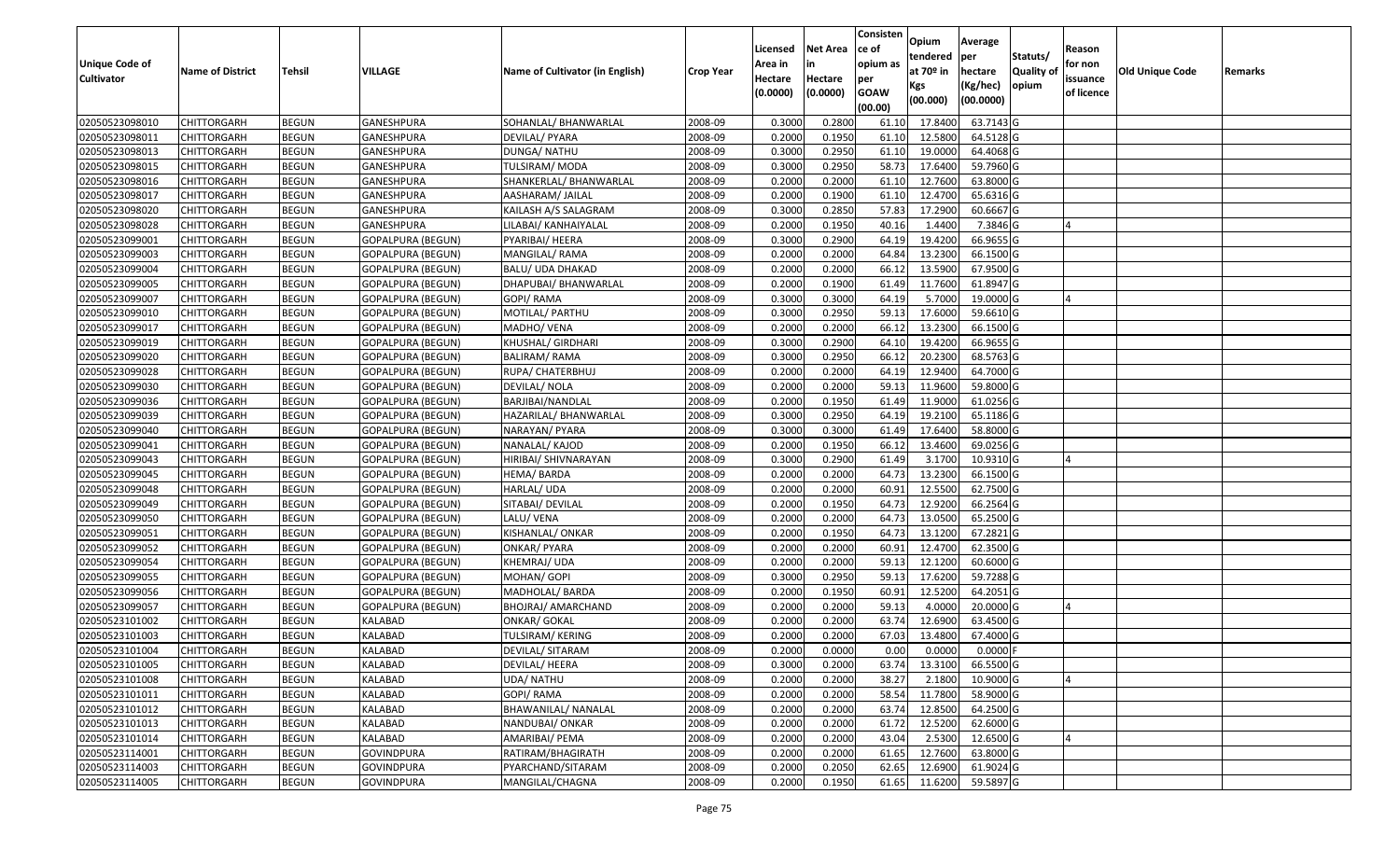| <b>Unique Code of</b> | <b>Name of District</b> | <b>Tehsil</b> | VILLAGE           | Name of Cultivator (in English) | <b>Crop Year</b> | Licensed<br>Area in | <b>Net Area</b>     | Consisten<br>ce of<br>opium as | Opium<br>tendered<br>at 70 <sup>o</sup> in | Average<br>per<br>hectare | Statuts/<br><b>Quality o</b> | Reason<br>for non      | Old Unique Code | Remarks            |
|-----------------------|-------------------------|---------------|-------------------|---------------------------------|------------------|---------------------|---------------------|--------------------------------|--------------------------------------------|---------------------------|------------------------------|------------------------|-----------------|--------------------|
| <b>Cultivator</b>     |                         |               |                   |                                 |                  | Hectare<br>(0.0000) | Hectare<br>(0.0000) | per<br><b>GOAW</b><br>(00.00)  | Kgs<br>(00.000)                            | (Kg/hec)<br>(00.0000)     | opium                        | issuance<br>of licence |                 |                    |
| 02050523114006        | CHITTORGARH             | <b>BEGUN</b>  | <b>GOVINDPURA</b> | NANDRAM/SHOCHAND                | 2008-09          | 0.2000              | 0.2000              | 61.65                          | 12.4300                                    | 62.1500 G                 |                              |                        |                 |                    |
| 02050523114007        | CHITTORGARH             | <b>BEGUN</b>  | <b>GOVINDPURA</b> | MODIRAM A/S BHERU               | 2008-09          | 0.2000              | 0.2000              | 61.65                          | 12.6200                                    | 63.1000G                  |                              |                        |                 | Name Change        |
| 02050523114008        | CHITTORGARH             | <b>BEGUN</b>  | <b>GOVINDPURA</b> | BHULIBAI/UDA                    | 2008-09          | 0.2000              | 0.1950              | 52.47                          | 5.8400                                     | 29.9487 G                 |                              |                        |                 | Name Change        |
| 02050523114012        | <b>CHITTORGARH</b>      | <b>BEGUN</b>  | <b>GOVINDPURA</b> | GHISALAL/DEVILAL                | 2008-09          | 0.2000              | 0.1950              | 61.65                          | 11.9800                                    | 61.4359 G                 |                              |                        |                 |                    |
| 02050523114014        | CHITTORGARH             | <b>BEGUN</b>  | <b>GOVINDPURA</b> | UDA/DEVA                        | 2008-09          | 0.2000              | 0.1000              | 62.65                          | 6.3400                                     | 63.4000 G                 |                              |                        |                 |                    |
| 02050523114015        | CHITTORGARH             | <b>BEGUN</b>  | <b>GOVINDPURA</b> | MADHO/BHARMAL                   | 2008-09          | 0.2000              | 0.2050              | 62.32                          | 12.7000                                    | 61.9512 G                 |                              |                        |                 |                    |
| 02050523114021        | CHITTORGARH             | <b>BEGUN</b>  | GOVINDPURA        | PRATAPIBAI/KISHNA               | 2008-09          | 0.2000              | 0.2000              | 59.41                          | 5.5500                                     | 27.7500 G                 |                              |                        |                 |                    |
| 02050523114022        | CHITTORGARH             | <b>BEGUN</b>  | <b>GOVINDPURA</b> | GISHA/DHOLA                     | 2008-09          | 0.2000              | 0.2000              | 62.32                          | 12.5800                                    | 62.9000 G                 |                              |                        |                 |                    |
| 02050523114026        | CHITTORGARH             | <b>BEGUN</b>  | <b>GOVINDPURA</b> | NOLIBAI/NANDA                   | 2008-09          | 0.2000              | 0.2000              | 59.5                           | 11.3700                                    | 56.8500 G                 |                              |                        |                 |                    |
| 02050523114029        | CHITTORGARH             | <b>BEGUN</b>  | GOVINDPURA        | SUNDERBAI/BHANWARLAL            | 2008-09          | 0.2000              | 0.2000              | 62.32                          | 12.4000                                    | 62.0000 G                 |                              |                        |                 |                    |
| 02050523114032        | CHITTORGARH             | <b>BEGUN</b>  | <b>GOVINDPURA</b> | PARTHU/KALU                     | 2008-09          | 0.2000              | 0.1950              | 62.32                          | 12.2300                                    | 62.7179 G                 |                              |                        |                 |                    |
| 02050523114034        | CHITTORGARH             | <b>BEGUN</b>  | <b>GOVINDPURA</b> | KALU/BHURA                      | 2008-09          | 0.2000              | 0.2000              | 62.32                          | 12.8200                                    | 64.1000 G                 |                              |                        |                 |                    |
| 02050523114037        | <b>CHITTORGARH</b>      | <b>BEGUN</b>  | <b>GOVINDPURA</b> | AMERCHAND/CHUNNILAL             | 2008-09          | 0.2000              | 0.2000              | 62.65                          | 12.8200                                    | 64.1000 G                 |                              |                        |                 |                    |
| 02050523114038        | <b>CHITTORGARH</b>      | <b>BEGUN</b>  | <b>GOVINDPURA</b> | DEUBAI/KANHAIYALAL              | 2008-09          | 0.2000              | 0.1950              | 59.41                          | 10.8100                                    | 55.4359 G                 |                              |                        |                 |                    |
| 02050523114041        | CHITTORGARH             | <b>BEGUN</b>  | <b>GOVINDPURA</b> | GHEESHIBAI/BANSHILAL            | 2008-09          | 0.2000              | 0.2050              | 62.65                          | 12.3500                                    | 60.2439 G                 |                              |                        |                 |                    |
| 02050523114043        | <b>CHITTORGARH</b>      | <b>BEGUN</b>  | <b>GOVINDPURA</b> | HEERA/KUKA                      | 2008-09          | 0.2000              | 0.0200              | 62.94                          | 1.3200                                     | 66.0000 G                 |                              |                        |                 | TRANSFER / TURKADI |
| 02050523114050        | <b>CHITTORGARH</b>      | <b>BEGUN</b>  | <b>GOVINDPURA</b> | HEERALAL/HANSRAJ                | 2008-09          | 0.2000              | 0.1950              | 55.62                          | 10.9400                                    | 56.1026 G                 |                              |                        |                 |                    |
| 02050523114052        | CHITTORGARH             | <b>BEGUN</b>  | <b>GOVINDPURA</b> | MANGIBAI/LALU                   | 2008-09          | 0.2000              | 0.2000              | 62.27                          | 11.9900                                    | 59.9500 G                 |                              |                        |                 |                    |
| 02050523114058        | CHITTORGARH             | <b>BEGUN</b>  | <b>GOVINDPURA</b> | LAXMIBAI/NARAYAN                | 2008-09          | 0.3000              | 0.3000              | 62.65                          | 18.8100                                    | 62.7000 G                 |                              |                        |                 |                    |
| 02050523114059        | CHITTORGARH             | <b>BEGUN</b>  | <b>GOVINDPURA</b> | RADHYSHYAM/BALU                 | 2008-09          | 0.2000              | 0.1950              | 67.30                          | 4.8900                                     | 25.0769 G                 |                              |                        |                 |                    |
| 02050523115007        | CHITTORGARH             | <b>BEGUN</b>  | SHODARSHANPURA    | SUGANCHAND/KAJOD                | 2008-09          | 0.2000              | 0.1850              | 55.03                          | 9.6500                                     | 52.1622 G                 |                              |                        |                 |                    |
| 02050523115008        | CHITTORGARH             | <b>BEGUN</b>  | SHODARSHANPURA    | GHEESA/MODA                     | 2008-09          | 0.2000              | 0.2000              | 58.19                          | 11.5400                                    | 57.7000G                  |                              |                        |                 |                    |
| 02050523115009        | CHITTORGARH             | <b>BEGUN</b>  | SHODARSHANPURA    | <b>BHURA/UDHA</b>               | 2008-09          | 0.2000              | 0.2000              | 61.21                          | 11.5200                                    | 57.6000 G                 |                              |                        |                 |                    |
| 02050523115011        | <b>CHITTORGARH</b>      | <b>BEGUN</b>  | SHODARSHANPURA    | PYARCHAND/CHAMPA                | 2008-09          | 0.2000              | 0.1900              | 58.19                          | 11.2800                                    | 59.3684 G                 |                              |                        |                 |                    |
| 02050523115014        | CHITTORGARH             | <b>BEGUN</b>  | SHODARSHANPURA    | SARJUBAI/SHAMBHULAL             | 2008-09          | 0.2000              | 0.1900              | 55.03                          | 10.9200                                    | 57.4737 G                 |                              |                        |                 |                    |
| 02050523115016        | CHITTORGARH             | <b>BEGUN</b>  | SHODARSHANPURA    | HEERA/JODHA                     | 2008-09          | 0.2000              | 0.1900              | 58.19                          | 11.2800                                    | 59.3684 G                 |                              |                        |                 |                    |
| 02050523115018        | CHITTORGARH             | <b>BEGUN</b>  | SHODARSHANPURA    | MOTILAL/KESRIMAL                | 2008-09          | 0.2000              | 0.2050              | 61.21                          | 12.6200                                    | 61.5610G                  |                              |                        |                 |                    |
| 02050523115030        | CHITTORGARH             | <b>BEGUN</b>  | SHODARSHANPURA    | MANGILAL/NANA                   | 2008-09          | 0.2000              | 0.2050              | 55.03                          | 8.6400                                     | 42.1463 G                 |                              |                        |                 |                    |
| 02050523115031        | CHITTORGARH             | <b>BEGUN</b>  | SHODARSHANPURA    | BHANWARLAL/BALU                 | 2008-09          | 0.3000              | 0.3000              | 64.34                          | 20.0200                                    | 66.7333 G                 |                              |                        |                 |                    |
| 02050523116001        | CHITTORGARH             | <b>BEGUN</b>  | BADANPURA         | KUKA/CHAMPA                     | 2008-09          | 0.2000              | 0.1950              | 66.04                          | 13.3500                                    | 68.4615 G                 |                              |                        |                 |                    |
| 02050523116003        | CHITTORGARH             | <b>BEGUN</b>  | BADANPURA         | MOTI/RUPA                       | 2008-09          | 0.2000              | 0.2000              | 62.68                          | 12.8800                                    | 64.4000 G                 |                              |                        |                 |                    |
| 02050523116004        | CHITTORGARH             | <b>BEGUN</b>  | BADANPURA         | MODIRAM/KALU                    | 2008-09          | 0.2000              | 0.2000              | 62.88                          | 12.6700                                    | 63.3500 G                 |                              |                        |                 |                    |
| 02050523116005        | CHITTORGARH             | <b>BEGUN</b>  | <b>BADANPURA</b>  | HEERA/SEVA                      | 2008-09          | 0.2000              | 0.1850              | 66.94                          | 12.7400                                    | 68.8649 G                 |                              |                        |                 |                    |
| 02050523116007        | CHITTORGARH             | <b>BEGUN</b>  | BADANPURA         | UDA/KALU                        | 2008-09          | 0.2000              | 0.2000              | 66.94                          | 13.0600                                    | 65.3000 G                 |                              |                        |                 |                    |
| 02050523116011        | CHITTORGARH             | <b>BEGUN</b>  | BADANPURA         | MEGHA/NARAYAN                   | 2008-09          | 0.2000              | 0.1950              | 59.3                           | 13.9400                                    | 71.4872 G                 |                              |                        |                 |                    |
| 02050523116012        | CHITTORGARH             | <b>BEGUN</b>  | BADANPURA         | BHANWARLAL/KANHAIYALAL          | 2008-09          | 0.3000              | 0.3000              | 64.34                          | 18.2500                                    | 60.8333 G                 |                              |                        |                 |                    |
| 02050523116014        | <b>CHITTORGARH</b>      | <b>BEGUN</b>  | BADANPURA         | BHAWANIRAM/BAJERAM(VENARAM)     | 2008-09          | 0.2000              | 0.2000              | 64.34                          | 13.0500                                    | 65.2500 G                 |                              |                        |                 |                    |
| 02050523116017        | <b>CHITTORGARH</b>      | <b>BEGUN</b>  | BADANPURA         | NANALAL/DEVILAL                 | 2008-09          | 0.3000              | 0.2500              | 62.88                          | 15.0800                                    | $60.3200$ G               |                              |                        |                 |                    |
| 02050523116019        | <b>CHITTORGARH</b>      | <b>BEGUN</b>  | BADANPURA         | HEERADAS/ROOPPDAS               | 2008-09          | 0.2000              | 0.1900              | 61.86                          | 11.7300                                    | 61.7368 G                 |                              |                        |                 |                    |
| 02050523117001        | CHITTORGARH             | <b>BEGUN</b>  | <b>DEDIYA</b>     | GHEESULAL/KANA                  | 2008-09          | 0.2000              | 0.1900              | 61.31                          | 11.5200                                    | 60.6316 G                 |                              |                        |                 |                    |
| 02050523117002        | <b>CHITTORGARH</b>      | <b>BEGUN</b>  | <b>DEDIYA</b>     | NANDA/DEBI DAROGA               | 2008-09          | 0.2000              | 0.1950              | 64.25                          | 12.9300                                    | 66.3077 G                 |                              |                        |                 |                    |
| 02050523117003        | <b>CHITTORGARH</b>      | <b>BEGUN</b>  | <b>DEDIYA</b>     | SHANKAR/BALU                    | 2008-09          | 0.2000              | 0.2000              | 66.45                          | 13.2600                                    | 66.3000 G                 |                              |                        |                 |                    |
| 02050523117004        | CHITTORGARH             | <b>BEGUN</b>  | <b>DEDIYA</b>     | KASTURIBAI/NANDA                | 2008-09          | 0.2000              | 0.1900              | 62.79                          | 12.2800                                    | 64.6310 G                 |                              |                        |                 |                    |
| 02050523117005        | <b>CHITTORGARH</b>      | <b>BEGUN</b>  | <b>DEDIYA</b>     | RAMLAL/DEBILAL                  | 2008-09          | 0.2000              | 0.2000              | 65.40                          | 13.3100                                    | 66.5500 G                 |                              |                        |                 |                    |
| 02050523117006        | <b>CHITTORGARH</b>      | <b>BEGUN</b>  | <b>DEDIYA</b>     | UDA/DEVI                        | 2008-09          | 0.2000              | 0.1900              | 64.25                          | 12.5800                                    | 66.2100 G                 |                              |                        |                 |                    |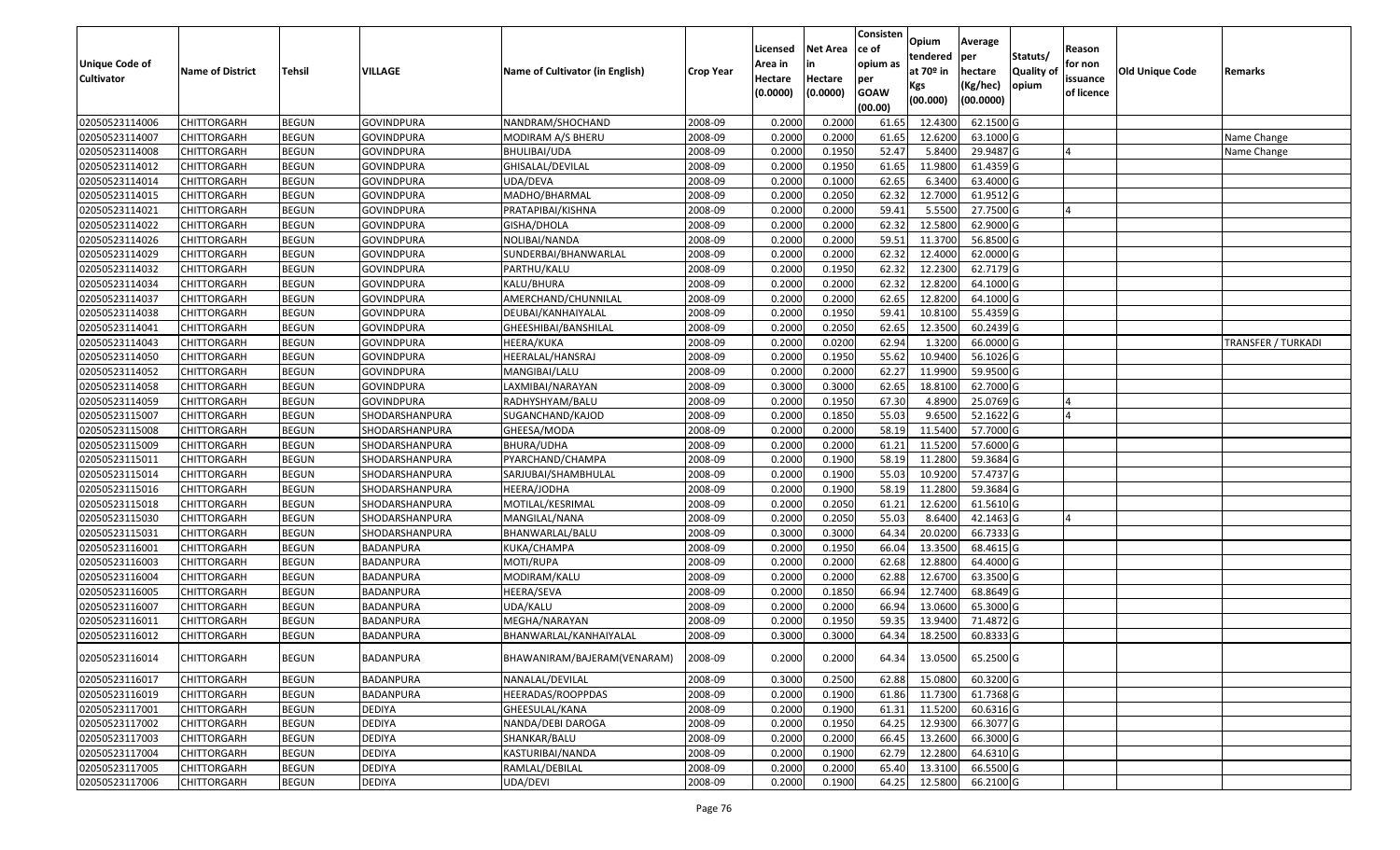|                       |                         |               |                  |                                 |                  |          |                 | Consisten              | Opium                 | Average   |                  |            |                 |                                     |
|-----------------------|-------------------------|---------------|------------------|---------------------------------|------------------|----------|-----------------|------------------------|-----------------------|-----------|------------------|------------|-----------------|-------------------------------------|
|                       |                         |               |                  |                                 |                  | Licensed | <b>Net Area</b> | ce of                  | tendered              | per       | Statuts/         | Reason     |                 |                                     |
| <b>Unique Code of</b> | <b>Name of District</b> | <b>Tehsil</b> | VILLAGE          | Name of Cultivator (in English) | <b>Crop Year</b> | Area in  |                 | opium as               | at 70 <sup>o</sup> in | hectare   | <b>Quality o</b> | for non    | Old Unique Code | Remarks                             |
| <b>Cultivator</b>     |                         |               |                  |                                 |                  | Hectare  | Hectare         | per                    | Kgs                   | (Kg/hec)  | opium            | issuance   |                 |                                     |
|                       |                         |               |                  |                                 |                  | (0.0000) | (0.0000)        | <b>GOAW</b><br>(00.00) | (00.000)              | (00.0000) |                  | of licence |                 |                                     |
| 02050523117007        | CHITTORGARH             | <b>BEGUN</b>  | <b>DEDIYA</b>    | ONKAR/CHITAR                    | 2008-09          | 0.2000   | 0.1900          | 64.47                  | 12.6500               | 66.5789 G |                  |            |                 |                                     |
| 02050523117008        | CHITTORGARH             | <b>BEGUN</b>  | <b>DEDIYA</b>    | GANGARAM/KISHNA                 | 2008-09          | 0.2000   | 0.2050          | 67.7                   | 14.2600               | 69.5610 G |                  |            |                 |                                     |
| 02050523117009        | CHITTORGARH             | <b>BEGUN</b>  | <b>DEDIYA</b>    | POKHAR/KISHNA                   | 2008-09          | 0.3000   | 0.2950          | 61.31                  | 19.1100               | 64.7797 G |                  |            |                 |                                     |
| 02050523117010        | <b>CHITTORGARH</b>      | <b>BEGUN</b>  | <b>DEDIYA</b>    | MANGU/NARAYAN                   | 2008-09          | 0.2000   | 0.1000          | 64.57                  | 6.7500                | 67.5000G  |                  |            |                 |                                     |
| 02050523117012        | CHITTORGARH             | <b>BEGUN</b>  | <b>DEDIYA</b>    | GISALAL/DEVILAL                 | 2008-09          | 0.2000   | 0.2000          | 67.72                  | 13.7500               | 68.7500 G |                  |            |                 |                                     |
| 02050523117013        | CHITTORGARH             | <b>BEGUN</b>  | <b>DEDIYA</b>    | SHANKARLAL/PYARA                | 2008-09          | 0.2000   | 0.1950          | 61.3                   | 11.9400               | 61.2308 G |                  |            |                 |                                     |
| 02050523117014        | CHITTORGARH             | <b>BEGUN</b>  | <b>DEDIYA</b>    | IODHA/NARAYAN                   | 2008-09          | 0.2000   | 0.2000          | 64.25                  | 13.0100               | 65.0500 G |                  |            |                 |                                     |
| 02050523117018        | CHITTORGARH             | <b>BEGUN</b>  | <b>DEDIYA</b>    | SHYAMLAL/BALU                   | 2008-09          | 0.2000   | 0.1950          | 61.31                  | 12.0600               | 61.8462G  |                  |            |                 |                                     |
| 02050523117025        | CHITTORGARH             | <b>BEGUN</b>  | DEDIYA           | KANHAIYALAL/GOKUL               | 2008-09          | 0.2000   | 0.2050          | 61.3                   | 13.3300               | 65.0244 G |                  |            |                 | TRANSFER / KULATIYA                 |
| 02050523117026        | CHITTORGARH             | <b>BEGUN</b>  | <b>DEDIYA</b>    | KUKA/TULSHIRAM                  | 2008-09          | 0.2000   | 0.2000          | 59.58                  | 11.7200               | 58.6000 G |                  |            |                 | TRANSFER / KULATIYA                 |
| 02050523118001        | CHITTORGARH             | <b>BEGUN</b>  | <b>CHEKLI</b>    | BABULAL/RAMESHWAR               | 2008-09          | 0.3000   | 0.3000          | 60.78                  | 18.8800               | 62.9333 G |                  |            |                 |                                     |
| 02050523118002        | CHITTORGARH             | <b>BEGUN</b>  | <b>CHEKLI</b>    | BADRILAL/RUPA                   | 2008-09          | 0.3000   | 0.2750          | 64.76                  | 18.4300               | 67.0182 G |                  |            |                 |                                     |
| 02050523118004        | <b>CHITTORGARH</b>      | <b>BEGUN</b>  | <b>CHEKLI</b>    | BHANWARLAL/DEBILAL              | 2008-09          | 0.3000   | 0.2100          | 64.76                  | 13.6000               | 64.7619 G |                  |            |                 |                                     |
| 02050523118005        | <b>CHITTORGARH</b>      | <b>BEGUN</b>  | <b>CHEKLI</b>    | SHAMBHULAL/RUPA                 | 2008-09          | 0.3000   | 0.2900          | 59.96                  | 17.2200               | 59.3793 G |                  |            |                 |                                     |
| 02050523118006        | CHITTORGARH             | <b>BEGUN</b>  | <b>CHEKLI</b>    | BHANSHILAL/ASHARAM              | 2008-09          | 0.3000   | 0.2900          | 60.62                  | 17.4600               | 60.2069 G |                  |            |                 |                                     |
| 02050523118009        | <b>CHITTORGARH</b>      | <b>BEGUN</b>  | <b>CHEKLI</b>    | KANA/GHASI                      | 2008-09          | 0.2000   | 0.2000          | 65.29                  | 13.3000               | 66.5000 G |                  |            |                 |                                     |
| 02050523118010        | CHITTORGARH             | <b>BEGUN</b>  | <b>CHEKLI</b>    | KALURAM/RUPA                    | 2008-09          | 0.3000   | 0.2000          | 60.78                  | 12.6900               | 63.4500 G |                  |            |                 |                                     |
| 02050523118013        | CHITTORGARH             | <b>BEGUN</b>  | <b>CHEKLI</b>    | MODIRAM/DEVILAL                 | 2008-09          | 0.3000   | 0.2100          | 60.62                  | 12.7700               | 60.8095 G |                  |            |                 |                                     |
| 02050523118014        | CHITTORGARH             | <b>BEGUN</b>  | <b>CHEKLI</b>    | DULICHAND/BHANWARLAL            | 2008-09          | 0.2000   | 0.2000          | 64.76                  | 13.6800               | 68.4000 G |                  |            | 02050523120001  | TRANSFER / TRANSFER/<br>DHAVLA KUDI |
| 02050523119002        | CHITTORGARH             | <b>BEGUN</b>  | DHAMANCHA        | DEUBAI/KANHAIYALAL              | 2008-09          | 0.2000   | 0.1950          | 59.35                  | 11.4900               | 58.9231G  |                  |            |                 |                                     |
| 02050523119003        | CHITTORGARH             | <b>BEGUN</b>  | DHAMANCHA        | GOKLIBAI/PYARA                  | 2008-09          | 0.2000   | 0.2000          | 59.35                  | 12.0400               | 60.2000 G |                  |            |                 | Name Change                         |
| 02050523119009        | CHITTORGARH             | <b>BEGUN</b>  | DHAMANCHA        | JETIBAI/LALU                    | 2008-09          | 0.3000   | 0.2850          | 62.88                  | 18.0400               | 63.2982 G |                  |            |                 |                                     |
| 02050523119011        | CHITTORGARH             | <b>BEGUN</b>  | DHAMANCHA        | SUNDARBAI/MIYACHAND             | 2008-09          | 0.3000   | 0.3000          | 62.80                  | 17.2600               | 57.5333 G |                  |            |                 |                                     |
| 02050523119013        | CHITTORGARH             | <b>BEGUN</b>  | DHAMANCHA        | CHATURBHUJ/BHURA                | 2008-09          | 0.2000   | 0.1950          | 63.36                  | 12.1500               | 62.3077 G |                  |            |                 |                                     |
| 02050523119014        | CHITTORGARH             | <b>BEGUN</b>  | DHAMANCHA        | BARJIBAI/GOKAL                  | 2008-09          | 0.3000   | 0.2950          | 63.36                  | 7.5300                | 25.5254 G |                  |            |                 |                                     |
| 02050523119015        | CHITTORGARH             | <b>BEGUN</b>  | DHAMANCHA        | MANGILAL/NANA                   | 2008-09          | 0.2000   | 0.1950          | 51.39                  | 9.6400                | 49.4359 G |                  |            |                 |                                     |
| 02050523119017        | CHITTORGARH             | <b>BEGUN</b>  | DHAMANCHA        | SHAMBHULAL/DALU                 | 2008-09          | 0.2000   | 0.2000          | 59.35                  | 12.2600               | 61.3000G  |                  |            |                 |                                     |
| 02050523119018        | <b>CHITTORGARH</b>      | <b>BEGUN</b>  | DHAMANCHA        | SUKHLAL/KELA                    | 2008-09          | 0.2000   | 0.1850          | 63.36                  | 11.7900               | 63.7297 G |                  |            |                 |                                     |
| 02050523119025        | CHITTORGARH             | <b>BEGUN</b>  | DHAMANCHA        | NANDRAM/RAMCHANDRA              | 2008-09          | 0.3000   | 0.3000          | 56.27                  | 15.6500               | 52.1667 G |                  |            |                 | Name Change                         |
| 02050523119026        | CHITTORGARH             | <b>BEGUN</b>  | DHAMANCHA        | MOHAN/MODA                      | 2008-09          | 0.3000   | 0.2950          | 61.55                  | 4.7400                | 16.0678 G |                  |            |                 |                                     |
| 02050523119028        | CHITTORGARH             | <b>BEGUN</b>  | DHAMANCHA        | GHEESALAL/NANA                  | 2008-09          | 0.2000   | 0.2000          | 63.36                  | 12.2900               | 61.4500G  |                  |            |                 |                                     |
| 02050523119029        | CHITTORGARH             | <b>BEGUN</b>  | DHAMANCHA        | BHAGWANBAI/BHANWARLAL           | 2008-09          | 0.2000   | 0.1950          | 59.35                  | 11.1800               | 57.3333 G |                  |            |                 |                                     |
| 02050523119031        | <b>CHITTORGARH</b>      | <b>BEGUN</b>  | DHAMANCHA        | PRABHU/AMICHAND                 | 2008-09          | 0.3000   | 0.2600          | 63.36                  | 15.7900               | 60.7308 G |                  |            |                 |                                     |
| 02050523119032        | CHITTORGARH             | <b>BEGUN</b>  | DHAMANCHA        | GOKUL/BHAWANA                   | 2008-09          | 0.300    | 0.2900          | 57.33                  | 10.0600               | 34.6897 G |                  |            |                 |                                     |
| 02050523119034        | CHITTORGARH             | <b>BEGUN</b>  | DHAMANCHA        | DEBILAL/PIYARA                  | 2008-09          | 0.2000   | 0.2000          | 55.03                  | 11.4900               | 57.4500 G |                  |            |                 |                                     |
| 02050523119038        | <b>CHITTORGARH</b>      | <b>BEGUN</b>  | DHAMANCHA        | SHANKAR/BALU                    | 2008-09          | 0.3000   | 0.2850          |                        | 57.31 16.1600         | 56.7018 G |                  |            |                 |                                     |
| 02050523119039        | <b>CHITTORGARH</b>      | <b>BEGUN</b>  | DHAMANCHA        | MODA/KESHURAM                   | 2008-09          | 0.2000   | 0.2000          | 55.03                  | 10.4000               | 52.0000 G |                  |            |                 |                                     |
| 02050523119041        | <b>CHITTORGARH</b>      | <b>BEGUN</b>  | DHAMANCHA        | BHAGIRATH/GANGARAM              | 2008-09          | 0.2000   | 0.1900          | 57.31                  | 10.7000               | 56.3158 G |                  |            |                 |                                     |
| 02050523119044        | <b>CHITTORGARH</b>      | <b>BEGUN</b>  | DHAMANCHA        | HEERALAL/GOMA                   | 2008-09          | 0.3000   | 0.2850          | 61.55                  | 18.4900               | 64.8772 G |                  |            |                 |                                     |
| 02050523119048        | CHITTORGARH             | <b>BEGUN</b>  | DHAMANCHA        | JAGANNATH/PEMA                  | 2008-09          | 0.3000   | 0.2950          | 61.55                  | 18.0500               | 61.1864 G |                  |            |                 |                                     |
| 02050523119049        | <b>CHITTORGARH</b>      | <b>BEGUN</b>  | <b>DHAMANCHA</b> | BALU/CHUNA                      | 2008-09          | 0.2000   | 0.2000          | 64.51                  | 13.2000               | 66.0000G  |                  |            |                 |                                     |
| 02050523119054        | <b>CHITTORGARH</b>      | <b>BEGUN</b>  | DHAMANCHA        | RADHEYSHYAM/SITARAM             | 2008-09          | 0.3000   | 0.2900          | 57.31                  | 14.7600               | 50.8960 G |                  |            |                 | Name Change                         |
| 02050523119059        | CHITTORGARH             | <b>BEGUN</b>  | DHAMANCHA        | PRAKASHCHANDRA/BHURA            | 2008-09          | 0.2000   | 0.1950          | 57.31                  | 11.2800               | 57.8462 G |                  |            |                 |                                     |
| 02050523119060        | <b>CHITTORGARH</b>      | <b>BEGUN</b>  | DHAMANCHA        | ONKAR/RADHU                     | 2008-09          | 0.3000   | 0.2600          | 61.55                  | 15.8400               | 60.9231 G |                  |            |                 |                                     |
| 02050523119061        | <b>CHITTORGARH</b>      | <b>BEGUN</b>  | DHAMANCHA        | ONKARDAS/KALUDAS                | 2008-09          | 0.2000   | 0.1900          | 57.81                  | 9.8700                | 51.9474 G |                  |            | 02050523009009  | <b>TRANSFER</b>                     |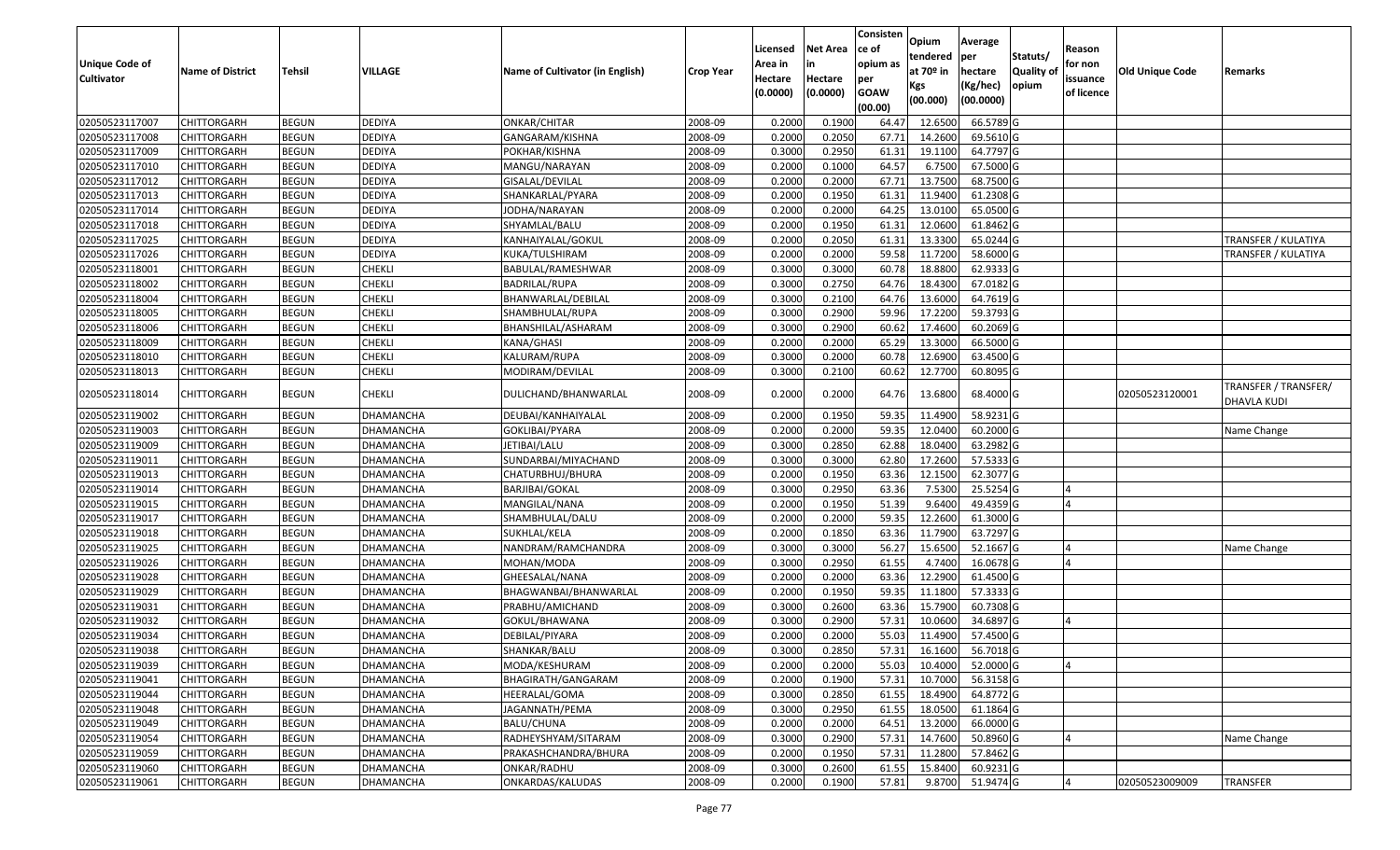|                       |                         |               |                 |                                 |                  | Licensed | <b>Net Area</b> | Consisten<br>ce of | Opium<br>tendered | Average<br>per | Statuts/         | Reason     |                 |                            |
|-----------------------|-------------------------|---------------|-----------------|---------------------------------|------------------|----------|-----------------|--------------------|-------------------|----------------|------------------|------------|-----------------|----------------------------|
| <b>Unique Code of</b> | <b>Name of District</b> | <b>Tehsil</b> | VILLAGE         | Name of Cultivator (in English) | <b>Crop Year</b> | Area in  |                 | opium as           | at $70°$ in       | hectare        | <b>Quality o</b> | for non    | Old Unique Code | Remarks                    |
| <b>Cultivator</b>     |                         |               |                 |                                 |                  | Hectare  | Hectare         | per<br><b>GOAW</b> | Kgs               | (Kg/hec)       | opium            | issuance   |                 |                            |
|                       |                         |               |                 |                                 |                  | (0.0000) | (0.0000)        | (00.00)            | (00.000)          | (00.0000)      |                  | of licence |                 |                            |
| 02050523122001        | CHITTORGARH             | <b>BEGUN</b>  | JANDOLA         | HARISINGH/SHOSINGH              | 2008-09          | 0.3000   | 0.2950          | 61.86              | 18.700            | 63.3890 G      |                  |            |                 |                            |
| 02050523122002        | CHITTORGARH             | <b>BEGUN</b>  | JANDOLA         | BARDA/BHAGIRATH                 | 2008-09          | 0.3000   | 0.3000          | 61.86              | 18.5400           | 61.8000G       |                  |            |                 |                            |
| 02050523122003        | CHITTORGARH             | <b>BEGUN</b>  | <b>JANDOLA</b>  | MANGILAL/PRABHULAL              | 2008-09          | 0.3000   | 0.2950          | 58.19              | 17.8400           | 60.4746 G      |                  |            |                 |                            |
| 02050523122004        | <b>CHITTORGARH</b>      | <b>BEGUN</b>  | <b>JANDOLA</b>  | NARAYANIBAI/DALU                | 2008-09          | 0.3000   | 0.3050          | 59.19              | 18.2800           | 59.9344 G      |                  |            |                 | Name Change                |
| 02050523122012        | CHITTORGARH             | <b>BEGUN</b>  | <b>JANDOLA</b>  | BAHADURSINGH/DEBISINGH          | 2008-09          | 0.2000   | 0.2000          | 61.86              | 12.6100           | 63.0500 G      |                  |            |                 |                            |
| 02050523122015        | CHITTORGARH             | <b>BEGUN</b>  | <b>JANDOLA</b>  | GOVERDHANSINGH/KISHORSINGH      | 2008-09          | 0.3000   | 0.3000          | 61.86              | 19.0700           | 63.5667 G      |                  |            |                 |                            |
| 02050523123001        | CHITTORGARH             | <b>BEGUN</b>  | SAMRO KA LEVA   | CHAGANLAL/JAYRAM                | 2008-09          | 0.3000   | 0.2850          | 66.1               | 18.8500           | 66.1404 G      |                  |            |                 |                            |
| 02050523123002        | CHITTORGARH             | <b>BEGUN</b>  | SAMRO KA LEVA   | GOPILAL/LALU                    | 2008-09          | 0.2000   | 0.1850          | 61.65              | 11.3500           | $61.3514$ G    |                  |            |                 |                            |
| 02050523123006        | CHITTORGARH             | <b>BEGUN</b>  | SAMRO KA LEVA   | PIYARA/ROOPA                    | 2008-09          | 0.3000   | 0.2100          | 62.79              | 13.2000           | 62.8571 G      |                  |            |                 |                            |
| 02050523123008        | CHITTORGARH             | <b>BEGUN</b>  | SAMRO KA LEVA   | VIJAYRAM/NANDA                  | 2008-09          | 0.2000   | 0.1950          | 59.49              | 11.2200           | 57.5385 G      |                  |            |                 |                            |
| 02050523123015        | CHITTORGARH             | <b>BEGUN</b>  | SAMRO KA LEVA   | SHANKARI BAI/MAANGINATH         | 2008-09          | 0.2000   | 0.1900          | 59.49              | 11.1400           | 58.6316 G      |                  |            |                 |                            |
| 02050523123019        | CHITTORGARH             | <b>BEGUN</b>  | SAMRO KA LEVA   | DEVILAL/ROOPA                   | 2008-09          | 0.3000   | 0.2750          | 64.47              | 17.3100           | 62.9455 G      |                  |            |                 |                            |
| 02050523123020        | <b>CHITTORGARH</b>      | <b>BEGUN</b>  | SAMRO KA LEVA   | HEERALAL/DEVA                   | 2008-09          | 0.2000   | 0.2000          | 64.47              | 12.6900           | 63.4500 G      |                  |            |                 |                            |
| 02050523124001        | CHITTORGARH             | <b>BEGUN</b>  | <b>HANOTIYA</b> | MADHO/NATHU                     | 2008-09          | 0.3000   | 0.2400          | 62.27              | 15.0000           | 62.5000G       |                  |            |                 |                            |
| 02050523124002        | CHITTORGARH             | <b>BEGUN</b>  | <b>HANOTIYA</b> | BHANWARLAL/LALU                 | 2008-09          | 0.3000   | 0.2000          | 67.30              | 13.7500           | 68.7500 G      |                  |            |                 |                            |
| 02050523124003        | <b>CHITTORGARH</b>      | <b>BEGUN</b>  | <b>HANOTIYA</b> | UDAYRAM/SHOCHAND                | 2008-09          | 0.3000   | 0.2950          | 62.57              | 18.5400           | 62.8475 G      |                  |            |                 |                            |
| 02050523124004        | CHITTORGARH             | <b>BEGUN</b>  | <b>HANOTIYA</b> | KAILASH/MEGHA                   | 2008-09          | 0.3000   | 0.2750          | 62.57              | 17.6800           | 64.2900 G      |                  |            |                 |                            |
| 02050523124006        | CHITTORGARH             | <b>BEGUN</b>  | <b>HANOTIYA</b> | BALU/NARAYAN                    | 2008-09          | 0.3000   | 0.3000          | 61.95              | 18.1900           | 60.6333 G      |                  |            |                 |                            |
| 02050523124007        | CHITTORGARH             | <b>BEGUN</b>  | <b>HANOTIYA</b> | BHUWANA/DEVRAM                  | 2008-09          | 0.3000   | 0.2900          | 61.94              | 17.9600           | 61.9310 G      |                  |            |                 |                            |
| 02050523124008        | CHITTORGARH             | <b>BEGUN</b>  | <b>HANOTIYA</b> | BHERU/LAKHMA                    | 2008-09          | 0.2000   | 0.1950          | 62.57              | 12.4300           | 63.7436 G      |                  |            |                 |                            |
| 02050523124009        | CHITTORGARH             | <b>BEGUN</b>  | <b>HANOTIYA</b> | NANDLAL/HARIRAM                 | 2008-09          | 0.3000   | 0.3000          | 61.94              | 18.5600           | 61.8667G       |                  |            |                 |                            |
| 02050523124010        | CHITTORGARH             | <b>BEGUN</b>  | <b>HANOTIYA</b> | UDIBAI/RATANLAL                 | 2008-09          | 0.3000   | 0.3000          | 62.57              | 18.8700           | 62.9000 G      |                  |            |                 |                            |
| 02050523124012        | CHITTORGARH             | <b>BEGUN</b>  | <b>HANOTIYA</b> | NANDUBAI/ONKAR                  | 2008-09          | 0.3000   | 0.3000          | 62.57              | 19.2600           | 64.2000 G      |                  |            |                 |                            |
| 02050523124013        | CHITTORGARH             | <b>BEGUN</b>  | <b>HANOTIYA</b> | KUKLIBAI/BALU                   | 2008-09          | 0.3000   | 0.2000          | 62.63              | 12.6500           | 63.2500 G      |                  |            |                 |                            |
| 02050523124014        | CHITTORGARH             | <b>BEGUN</b>  | <b>HANOTIYA</b> | KAJOD/NATHU                     | 2008-09          | 0.3000   | 0.0000          | 0.00               | 0.0000            | 0.0000F        |                  |            |                 |                            |
| 02050523124015        | CHITTORGARH             | <b>BEGUN</b>  | <b>HANOTIYA</b> | DEVA/KHEMA                      | 2008-09          | 0.3000   | 0.2650          | 62.63              | 16.6900           | 62.9811 G      |                  |            |                 |                            |
| 02050523124016        | CHITTORGARH             | <b>BEGUN</b>  | <b>HANOTIYA</b> | SITARAM/AMARCHAND               | 2008-09          | 0.2000   | 0.2000          | 62.63              | 12.4600           | 62.3000G       |                  |            |                 |                            |
| 02050523124017        | CHITTORGARH             | <b>BEGUN</b>  | <b>HANOTIYA</b> | GHEESA/MOTILAL                  | 2008-09          | 0.3000   | 0.2950          | 59.41              | 17.7200           | 60.0670 G      |                  |            |                 |                            |
| 02050523124018        | CHITTORGARH             | <b>BEGUN</b>  | <b>HANOTIYA</b> | CHUNNILAL/ROOPA                 | 2008-09          | 0.3000   | 0.2850          | 62.63              | 17.7700           | 62.3509 G      |                  |            |                 |                            |
| 02050523124019        | CHITTORGARH             | <b>BEGUN</b>  | <b>HANOTIYA</b> | LAKHMICHAND/TARACHAND           | 2008-09          | 0.3000   | 0.2300          | 62.27              | 14.2800           | 62.0870 G      |                  |            |                 |                            |
| 02050523124021        | CHITTORGARH             | <b>BEGUN</b>  | <b>HANOTIYA</b> | SHOBHALAL/KASHIRAM              | 2008-09          | 0.2000   | 0.1900          | 62.63              | 12.1200           | 63.7895 G      |                  |            |                 |                            |
| 02050523124022        | CHITTORGARH             | <b>BEGUN</b>  | <b>HANOTIYA</b> | ROOPA/CHAMPA                    | 2008-09          | 0.2000   | 0.1950          | 61.69              | 12.0700           | 61.8974 G      |                  |            |                 |                            |
| 02050523124023        | CHITTORGARH             | <b>BEGUN</b>  | <b>HANOTIYA</b> | TODU/NARAYAN                    | 2008-09          | 0.2000   | 0.1950          | 61.69              | 11.6000           | 59.4872G       |                  |            |                 |                            |
| 02050523124026        | CHITTORGARH             | <b>BEGUN</b>  | <b>HANOTIYA</b> | NANDLAL/DOLA                    | 2008-09          | 0.2000   | 0.1950          | 61.94              | 11.8500           | 60.7692 G      |                  |            |                 |                            |
| 02050523124027        | CHITTORGARH             | <b>BEGUN</b>  | <b>HANOTIYA</b> | RAMCHANDRA/LALU                 | 2008-09          | 0.300    | 0.2150          | 62.27              | 13.3300           | 62.0000 G      |                  |            |                 |                            |
| 02050523124028        | CHITTORGARH             | <b>BEGUN</b>  | <b>HANOTIYA</b> | AMARCHAND/NARAYAN               | 2008-09          | 0.3000   | 0.3050          | 61.69              | 18.6600           | 61.1803 G      |                  |            |                 |                            |
| 02050523124031        | <b>CHITTORGARH</b>      | <b>BEGUN</b>  | <b>HANOTIYA</b> | DUNGA/MOJIRAM                   | 2008-09          | 0.2000   | 0.1850          |                    | 55.72 10.7200     | 57.9459 G      |                  |            |                 |                            |
| 02050523124032        | <b>CHITTORGARH</b>      | <b>BEGUN</b>  | <b>HANOTIYA</b> | RADHEYSHYAM/PIYARDAS            | 2008-09          | 0.2000   | 0.2000          | 59.01              | 11.7000           | 58.5000 G      |                  |            |                 |                            |
| 02050523124033        | CHITTORGARH             | <b>BEGUN</b>  | <b>HANOTIYA</b> | GHEESALAL/BHANWARLAL            | 2008-09          | 0.3000   | 0.2700          | 62.27              | 16.9600           | 62.8148 G      |                  |            |                 |                            |
| 02050523124034        | <b>CHITTORGARH</b>      | <b>BEGUN</b>  | <b>HANOTIYA</b> | MOTYABAI/BHURA                  | 2008-09          | 0.2000   | 0.1900          | 61.91              | 11.4700           | 60.3684 G      |                  |            |                 | TRANSFER FROM NMH II<br>Dn |
| 02050523124035        | <b>CHITTORGARH</b>      | <b>BEGUN</b>  | <b>HANOTIYA</b> | NANDA/AMARCHAND                 | 2008-09          | 0.3000   | 0.2750          | 61.69              | 16.7600           | 60.9455 G      |                  |            |                 |                            |
| 02050523125001        | <b>CHITTORGARH</b>      | <b>BEGUN</b>  | KANTHARIYA      | KAILASHCHAND/KUKA               | 2008-09          | 0.3000   | 0.2950          | 67.35              | 19.8000           | 67.1186 G      |                  |            |                 |                            |
| 02050523125004        | CHITTORGARH             | <b>BEGUN</b>  | KANTHARIYA      | GOPI/MODA                       | 2008-09          | 0.3000   | 0.2950          | 62.70              | 18.3900           | 62.3390 G      |                  |            |                 |                            |
| 02050523125006        | <b>CHITTORGARH</b>      | <b>BEGUN</b>  | KANTHARIYA      | KUKA/RAMA DHAKAD                | 2008-09          | 0.2000   | 0.2000          | 67.45              | 13.4900           | 67.4500 G      |                  |            |                 |                            |
| 02050523125011        | <b>CHITTORGARH</b>      | <b>BEGUN</b>  | KANTHARIYA      | NANIBAI/ROOPLAL                 | 2008-09          | 0.3000   | 0.2800          | 64.27              | 18.0800           | 64.5714 G      |                  |            |                 |                            |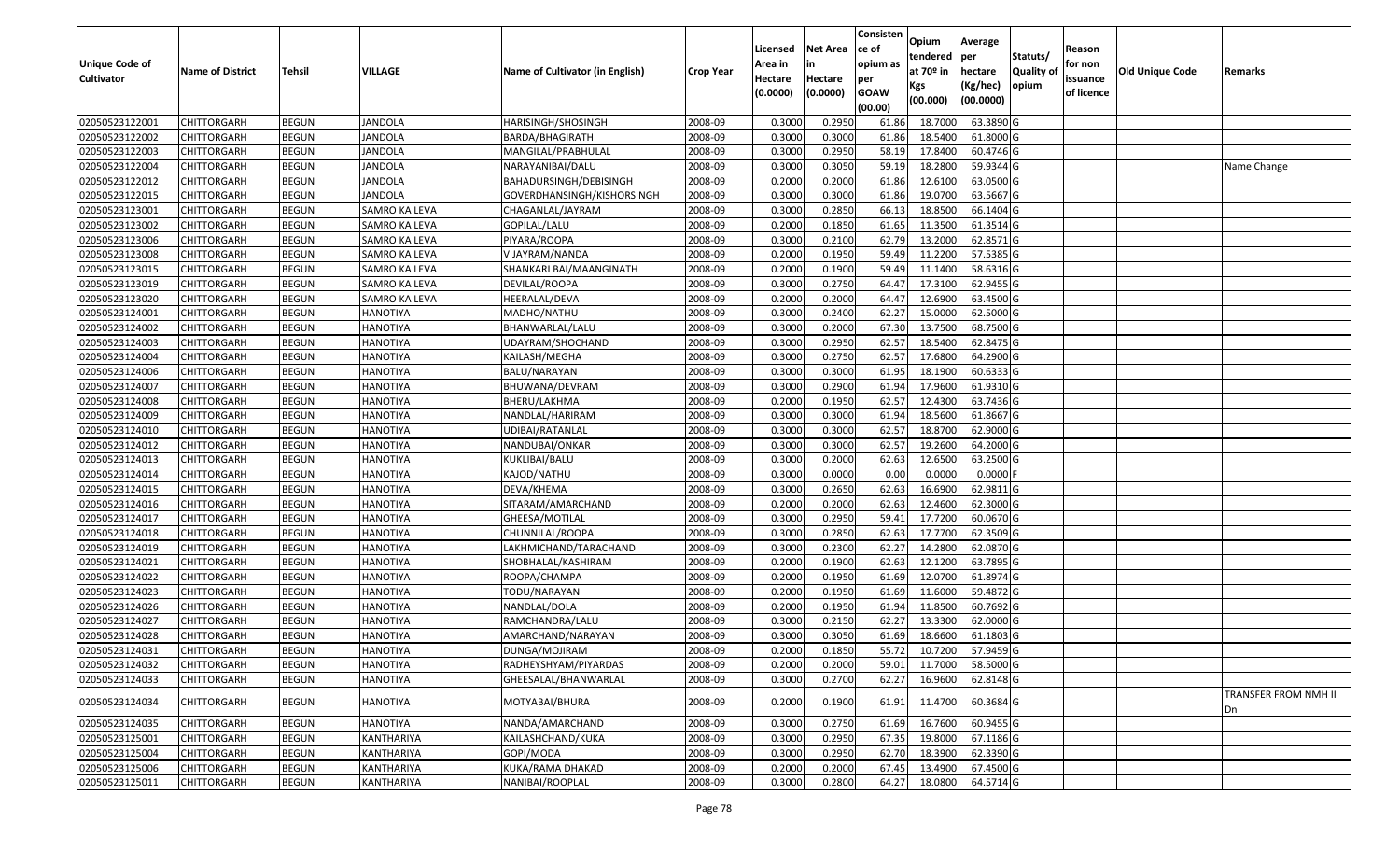| <b>Unique Code of</b><br><b>Cultivator</b> | <b>Name of District</b> | <b>Tehsil</b> | VILLAGE           | Name of Cultivator (in English) | <b>Crop Year</b> | Licensed<br>Area in<br>Hectare<br>(0.0000) | <b>Net Area</b><br>in<br>Hectare<br>(0.0000) | Consisten<br>ce of<br>opium as<br>per<br><b>GOAW</b><br>(00.00) | Opium<br>tendered<br>at $70°$ in<br>Kgs<br>(00.000) | Average<br>per<br>hectare<br>(Kg/hec)<br>(00.0000) | Statuts/<br>Quality of<br>opium | Reason<br>for non<br>issuance<br>of licence | <b>Old Unique Code</b> | Remarks |
|--------------------------------------------|-------------------------|---------------|-------------------|---------------------------------|------------------|--------------------------------------------|----------------------------------------------|-----------------------------------------------------------------|-----------------------------------------------------|----------------------------------------------------|---------------------------------|---------------------------------------------|------------------------|---------|
| 02050523125013                             | <b>CHITTORGARH</b>      | <b>BEGUN</b>  | KANTHARIYA        | RAMESHWARLAL/NARAYAN            | 2008-09          | 0.2000                                     | 0.2000                                       | 64.27                                                           | 12.7600                                             | 63.8000 G                                          |                                 |                                             |                        |         |
| 02050523125014                             | CHITTORGARH             | <b>BEGUN</b>  | KANTHARIYA        | PANNALAL/NANDA                  | 2008-09          | 0.2000                                     | 0.1950                                       | 63.17                                                           | 12.1000                                             | 62.0513 G                                          |                                 |                                             |                        |         |
| 02050523125015                             | CHITTORGARH             | <b>BEGUN</b>  | KANTHARIYA        | CHAMPALAL/MANGILAL              | 2008-09          | 0.3000                                     | 0.2750                                       | 63.76                                                           | 18.6400                                             | 67.7818 G                                          |                                 |                                             |                        |         |
| 02050523125018                             | <b>CHITTORGARH</b>      | <b>BEGUN</b>  | KANTHARIYA        | SHANKARLAL/MIYACHAND            | 2008-09          | 0.3000                                     | 0.0000                                       | 0.00                                                            | 0.0000                                              | $0.0000$ F                                         |                                 |                                             |                        |         |
| 02050523125019                             | <b>CHITTORGARH</b>      | <b>BEGUN</b>  | KANTHARIYA        | DEVA/PEMA                       | 2008-09          | 0.3000                                     | 0.3000                                       | 60.93                                                           | 18.5000                                             | 61.6667 G                                          |                                 |                                             |                        |         |
| 02050523125020                             | CHITTORGARH             | <b>BEGUN</b>  | KANTHARIYA        | BHAWANILAL/TARACHAND            | 2008-09          | 0.2000                                     | 0.0900                                       | 67.35                                                           | 5.9500                                              | 66.1111G                                           |                                 |                                             |                        |         |
| 02050523125023                             | <b>CHITTORGARH</b>      | <b>BEGUN</b>  | KANTHARIYA        | NARAYAN/UDA                     | 2008-09          | 0.3000                                     | 0.1900                                       | 63.17                                                           | 12.2900                                             | 64.6842 G                                          |                                 |                                             |                        |         |
| 02050523125026                             | <b>CHITTORGARH</b>      | <b>BEGUN</b>  | KANTHARIYA        | LAKHMA/GOPI                     | 2008-09          | 0.2000                                     | 0.1950                                       | 63.17                                                           | 12.2700                                             | 62.9231 G                                          |                                 |                                             |                        |         |
| 02050523125030                             | CHITTORGARH             | <b>BEGUN</b>  | KANTHARIYA        | BHURIBAI/MADHOLAL               | 2008-09          | 0.3000                                     | 0.3000                                       | 63.17                                                           | 19.4600                                             | 64.8667 G                                          |                                 |                                             |                        |         |
| 02050523125032                             | CHITTORGARH             | <b>BEGUN</b>  | KANTHARIYA        | PIYARCHAND/TODU                 | 2008-09          | 0.3000                                     | 0.2650                                       | 60.93                                                           | 16.6100                                             | 62.6792 G                                          |                                 |                                             |                        |         |
| 02050523125036                             | <b>CHITTORGARH</b>      | <b>BEGUN</b>  | KANTHARIYA        | MODIRAM/PIYARA                  | 2008-09          | 0.2000                                     | 0.2000                                       | 64.27                                                           | 12.7500                                             | 63.7500 G                                          |                                 |                                             |                        |         |
| 02050523125043                             | CHITTORGARH             | <b>BEGUN</b>  | KANTHARIYA        | HEERA/PIYARA                    | 2008-09          | 0.3000                                     | 0.2800                                       | 63.17                                                           | 17.4300                                             | 62.2500 G                                          |                                 |                                             |                        |         |
| 02050523125044                             | CHITTORGARH             | <b>BEGUN</b>  | KANTHARIYA        | JAGDISH/SHANKAR                 | 2008-09          | 0.3000                                     | 0.2900                                       | 63.76                                                           | 17.5000                                             | 60.3448 G                                          |                                 |                                             |                        |         |
| 02050523125045                             | CHITTORGARH             | <b>BEGUN</b>  | KANTHARIYA        | SHOBHALAL/NARAYAN               | 2008-09          | 0.3000                                     | 0.2950                                       | 63.76                                                           | 18.7600                                             | 63.5932 G                                          |                                 |                                             |                        |         |
| 02050523125048                             | CHITTORGARH             | <b>BEGUN</b>  | KANTHARIYA        | CHAMPALAL/TARACHAND             | 2008-09          | 0.2000                                     | 0.1900                                       | 67.35                                                           | 12.8400                                             | 67.5789 G                                          |                                 |                                             |                        |         |
| 02050523125050                             | CHITTORGARH             | <b>BEGUN</b>  | KANTHARIYA        | NARAYAN/JAYRAM                  | 2008-09          | 0.2000                                     | 0.1900                                       | 64.27                                                           | 12.6600                                             | 66.6316 G                                          |                                 |                                             |                        |         |
| 02050523125051                             | CHITTORGARH             | <b>BEGUN</b>  | <b>KANTHARIYA</b> | CHITTAR/KUKA                    | 2008-09          | 0.2000                                     | 0.1900                                       | 64.27                                                           | 12.3100                                             | 64.7895 G                                          |                                 |                                             |                        |         |
| 02050523125055                             | CHITTORGARH             | <b>BEGUN</b>  | KANTHARIYA        | DHAPUBAI/JODHA                  | 2008-09          | 0.3000                                     | 0.2750                                       | 61.30                                                           | 17.4700                                             | 63.5273 G                                          |                                 |                                             |                        |         |
| 02050523126001                             | CHITTORGARH             | <b>BEGUN</b>  | <b>GALYABAVDI</b> | SARJU BAI/HEMA                  | 2008-09          | 0.3000                                     | 0.2900                                       | 64.34                                                           | 19.4100                                             | 66.9310 G                                          |                                 |                                             |                        |         |
| 02050523126002                             | CHITTORGARH             | <b>BEGUN</b>  | <b>GALYABAVDI</b> | BHERULAL/PIYARA                 | 2008-09          | 0.2000                                     | 0.2000                                       | 61.21                                                           | 12.3000                                             | 61.5000G                                           |                                 |                                             |                        |         |
| 02050523126004                             | <b>CHITTORGARH</b>      | <b>BEGUN</b>  | <b>GALYABAVDI</b> | NARAYAN/GHEESA                  | 2008-09          | 0.3000                                     | 0.2900                                       | 59.31                                                           | 17.2400                                             | 59.4483 G                                          |                                 |                                             |                        |         |
| 02050523126005                             | CHITTORGARH             | <b>BEGUN</b>  | <b>GALYABAVDI</b> | KAJOD/NAVLA                     | 2008-09          | 0.3000                                     | 0.2900                                       | 61.49                                                           | 17.9200                                             | 61.7931G                                           |                                 |                                             |                        |         |
| 02050523126012                             | CHITTORGARH             | <b>BEGUN</b>  | <b>GALYABAVDI</b> | SHANKARLAL/MOHANLAL             | 2008-09          | 0.2000                                     | 0.1950                                       | 61.86                                                           | 12.2000                                             | 62.5641 G                                          |                                 |                                             |                        |         |
| 02050523126013                             | CHITTORGARH             | <b>BEGUN</b>  | GALYABAVDI        | BHANWARLAL/HAJARI               | 2008-09          | 0.2000                                     | 0.2000                                       | 59.31                                                           | 11.8600                                             | 59.3000G                                           |                                 |                                             |                        |         |
| 02050523127002                             | CHITTORGARH             | <b>BEGUN</b>  | RAMPURIYA - A     | IHAMKUBAI/KASHIRAM              | 2008-09          | 0.2000                                     | 0.1950                                       | 61.30                                                           | 12.2300                                             | 62.7179 G                                          |                                 |                                             |                        |         |
| 02050523127003                             | CHITTORGARH             | <b>BEGUN</b>  | RAMPURIYA - A     | JAGANNATH/MOHAN                 | 2008-09          | 0.3000                                     | 0.2900                                       | 60.55                                                           | 19.0800                                             | 65.7931 G                                          |                                 |                                             |                        |         |
| 02050523127004                             | CHITTORGARH             | <b>BEGUN</b>  | RAMPURIYA - A     | UDA/BOTHLAL                     | 2008-09          | 0.2000                                     | 0.2000                                       | 63.8                                                            | 13.1800                                             | 65.9000 G                                          |                                 |                                             |                        |         |
| 02050523127005                             | CHITTORGARH             | <b>BEGUN</b>  | RAMPURIYA - A     | SHANKARLAL/ROOPA                | 2008-09          | 0.3000                                     | 0.2900                                       | 59.59                                                           | 17.9100                                             | 61.7586 G                                          |                                 |                                             |                        |         |
| 02050523127007                             | <b>CHITTORGARH</b>      | <b>BEGUN</b>  | RAMPURIYA - A     | <b>BALU/DHOLA</b>               | 2008-09          | 0.2000                                     | 0.1950                                       | 63.81                                                           | 12.4400                                             | 63.7949 G                                          |                                 |                                             |                        |         |
| 02050523127009                             | <b>CHITTORGARH</b>      | <b>BEGUN</b>  | RAMPURIYA - A     | HARLAL/NARAYAN                  | 2008-09          | 0.2000                                     | 0.1900                                       | 60.82                                                           | 11.6000                                             | 61.0526 G                                          |                                 |                                             |                        |         |
| 02050523127010                             | CHITTORGARH             | <b>BEGUN</b>  | RAMPURIYA - A     | BARDIBAI/NATHU                  | 2008-09          | 0.3000                                     | 0.2900                                       | 63.8                                                            | 19.5000                                             | 67.2410 G                                          |                                 |                                             |                        |         |
| 02050523127012                             | CHITTORGARH             | <b>BEGUN</b>  | RAMPURIYA - A     | SITARAM/BHUWANA                 | 2008-09          | 0.2000                                     | 0.2000                                       | 60.82                                                           | 12.9400                                             | 64.7000 G                                          |                                 |                                             |                        |         |
| 02050523127013                             | <b>CHITTORGARH</b>      | <b>BEGUN</b>  | RAMPURIYA - A     | SHAMBHULAL/ BHERULAL            | 2008-09          | 0.2000                                     | 0.1850                                       | 59.59                                                           | 11.4400                                             | 61.8378 G                                          |                                 |                                             |                        |         |
| 02050523127019                             | <b>CHITTORGARH</b>      | <b>BEGUN</b>  | RAMPURIYA - A     | NATHULAL/DEVA                   | 2008-09          | 0.2000                                     | 0.2000                                       | 63.03                                                           | 12.3800                                             | 61.9000G                                           |                                 |                                             |                        |         |
| 02050523127024                             | CHITTORGARH             | <b>BEGUN</b>  | RAMPURIYA - A     | SHANKARLAL/EKLINGH              | 2008-09          | 0.2000                                     | 0.1950                                       | 57.06                                                           | 11.6600                                             | 59.7949 G                                          |                                 |                                             |                        |         |
| 02050523127029                             | CHITTORGARH             | <b>BEGUN</b>  | RAMPURIYA - A     | LADULAL/DUDHA                   | 2008-09          | 0.2000                                     | 0.1950                                       | 59.11                                                           | 11.4100                                             | 58.5120G                                           |                                 |                                             |                        |         |
| 02050523127030                             | <b>CHITTORGARH</b>      | <b>BEGUN</b>  | RAMPURIYA - A     | BHOLIRAM/SALAGRAM               | 2008-09          | 0.2000                                     | 0.1850                                       | 59.11                                                           | 11.3300                                             | 61.2430 G                                          |                                 |                                             |                        |         |
| 02050523127032                             | <b>CHITTORGARH</b>      | <b>BEGUN</b>  | RAMPURIYA - A     | RADHEYSHYAM/BALU                | 2008-09          | 0.2000                                     | 0.2000                                       | 62.49                                                           | 12.8900                                             | 64.4500 G                                          |                                 |                                             |                        |         |
| 02050523127033                             | <b>CHITTORGARH</b>      | <b>BEGUN</b>  | RAMPURIYA - A     | MANGILAL/NANA                   | 2008-09          | 0.3000                                     | 0.2950                                       | 62.59                                                           | 19.1200                                             | 64.8136 G                                          |                                 |                                             |                        |         |
| 02050523127035                             | <b>CHITTORGARH</b>      | <b>BEGUN</b>  | RAMPURIYA - A     | JAGGANATH/NARAYAN               | 2008-09          | 0.2000                                     | 0.0850                                       | 62.59                                                           | 5.4800                                              | 64.4706 G                                          |                                 |                                             |                        |         |
| 02050523127036                             | <b>CHITTORGARH</b>      | <b>BEGUN</b>  | RAMPURIYA - A     | BALU/NARAYAN                    | 2008-09          | 0.2000                                     | 0.1900                                       | 60.82                                                           | 11.7700                                             | 61.9474 G                                          |                                 |                                             |                        |         |
| 02050523127038                             | <b>CHITTORGARH</b>      | <b>BEGUN</b>  | RAMPURIYA - A     | MEGRAJ/BHAGIRATH                | 2008-09          | 0.3000                                     | 0.2550                                       | 62.59                                                           | 16.7000                                             | 65.4902 G                                          |                                 |                                             |                        |         |
| 02050523127042                             | <b>CHITTORGARH</b>      | <b>BEGUN</b>  | RAMPURIYA - A     | BHERU/UDA                       | 2008-09          | 0.2000                                     | 0.1850                                       | 60.82                                                           | 11.3400                                             | 61.2973 G                                          |                                 |                                             |                        |         |
| 02050523127045                             | <b>CHITTORGARH</b>      | <b>BEGUN</b>  | RAMPURIYA - A     | DULICHAND/UDA                   | 2008-09          | 0.2000                                     | 0.2000                                       | 62.77                                                           | 12.4000                                             | 62.0000 G                                          |                                 |                                             |                        |         |
| 02050523127046                             | <b>CHITTORGARH</b>      | <b>BEGUN</b>  | RAMPURIYA - A     | ONKAR/SEVA                      | 2008-09          | 0.2000                                     | 0.1850                                       | 62.59                                                           | 12.2000                                             | 65.9459 G                                          |                                 |                                             |                        |         |
| 02050523127048                             | <b>CHITTORGARH</b>      | <b>BEGUN</b>  | RAMPURIYA - A     | KUKA/GHOPAL                     | 2008-09          | 0.2000                                     | 0.1950                                       | 60.82                                                           | 12.1800                                             | 62.4615 G                                          |                                 |                                             |                        |         |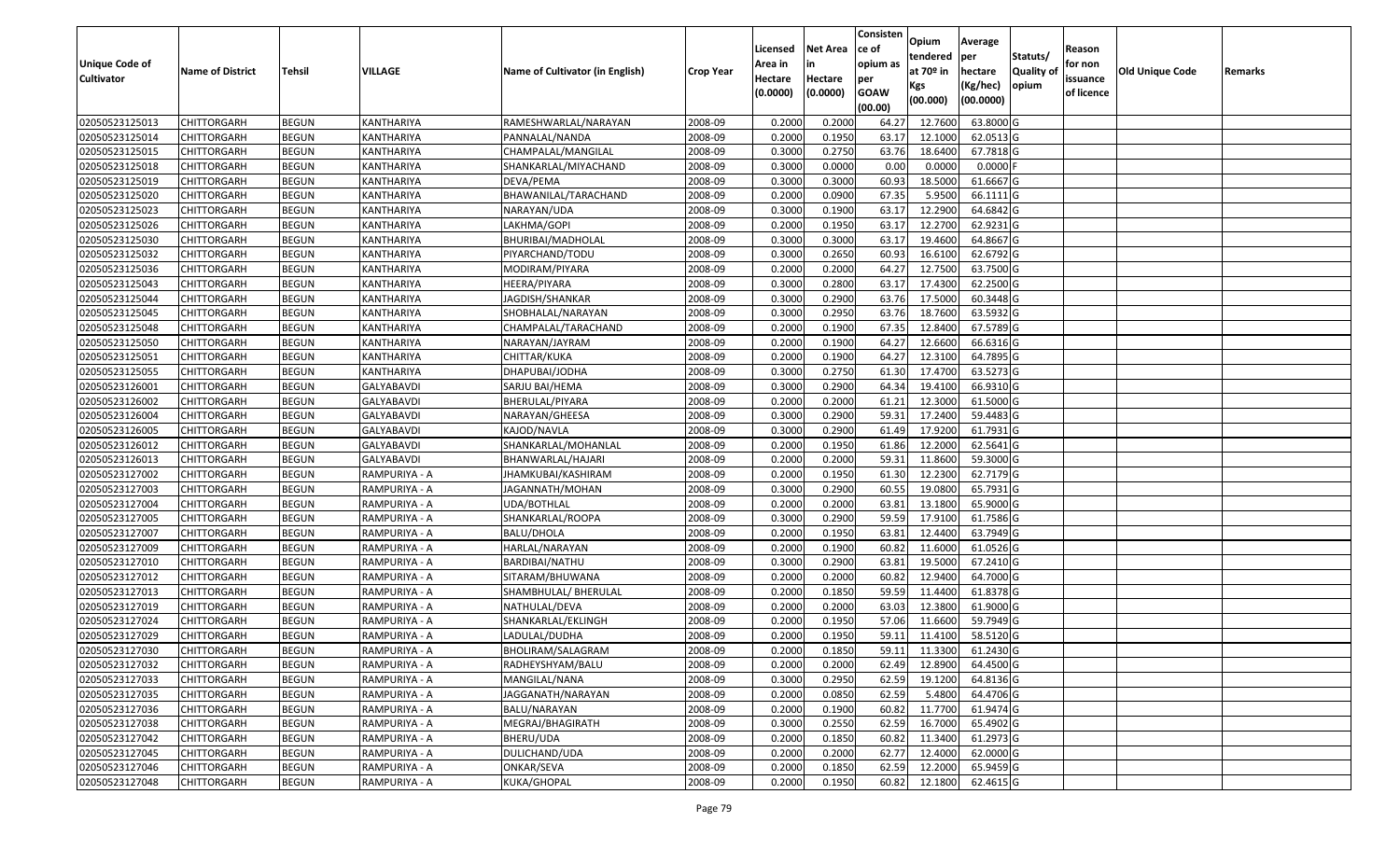| <b>Net Area</b><br>Licensed<br>ce of<br>Reason<br>Statuts/<br>tendered<br>per<br><b>Unique Code of</b><br>Area in<br>opium as<br>for non<br>in<br>at 70º in<br>Old Unique Code<br>VILLAGE<br>Name of Cultivator (in English)<br>Quality of<br><b>Name of District</b><br><b>Tehsil</b><br>hectare<br><b>Crop Year</b><br>Remarks<br><b>Cultivator</b><br>Hectare<br>Hectare<br>issuance<br>per<br>(Kg/hec)<br>opium<br>Kgs<br>(0.0000)<br>(0.0000)<br><b>GOAW</b><br>of licence<br>(00.0000)<br>(00.000)<br>(00.00)<br>02050523127052<br>KAJOD/GOKUL<br>0.3000<br>0.1600<br>9.4200<br>58.8750 G<br>CHITTORGARH<br><b>BEGUN</b><br>RAMPURIYA - A<br>2008-09<br>59.59<br><b>TRANSFER / JAINAGAR</b><br>02050523127054<br>0.2000<br>0.1950<br>12.5700<br>CHITTORGARH<br><b>BEGUN</b><br>RAMPURIYA - A<br>KANHAIYALAL/KEMRAJ<br>2008-09<br>62.37<br>64.4615 G<br>62.37<br>0.2000<br>0.1900<br>12.1500<br>02050523127060<br>CHITTORGARH<br><b>BEGUN</b><br>RAMPURIYA - A<br>2008-09<br>63.9474 G<br>HOKMA/KAJOD<br>02050523127062<br><b>BEGUN</b><br>RAMPURIYA - A<br>KANHAIYALAL/NANDA<br>2008-09<br>0.2000<br>0.1950<br>59.59<br>11.7800<br>60.4103 G<br>CHITTORGARH<br>02050523127063<br>2008-09<br>0.2000<br>0.2000<br>62.37<br>12.7700<br>63.8500 G<br>CHITTORGARH<br><b>BEGUN</b><br>RAMPURIYA - A<br>KHANA/ NARAYAN<br>02050523127068<br><b>BEGUN</b><br>RAMPURIYA - A<br>2008-09<br>0.3000<br>0.2650<br>62.37<br>15.9100<br>60.0377 G<br>CHITTORGARH<br>ONKAR/LAXMAN<br><b>BEGUN</b><br>2008-09<br>0.3000<br>0.3000<br>62.37<br>17.5600<br>58.5333 G<br>02050523127075<br>CHITTORGARH<br>RAMPURIYA - A<br>BHAGDIRAM/MANGILAL<br>02050523127077<br>CHITTORGARH<br><b>BEGUN</b><br>RAMPURIYA - A<br>BOTHLAL/DEVA<br>2008-09<br>0.2000<br>0.1700<br>62.77<br>11.2100<br>65.9412 G<br>02050523127078<br>0.1650<br>CHITTORGARH<br><b>BEGUN</b><br>RAMPURIYA - A<br>MOHANLAL/CHAMPHA<br>2008-09<br>0.3000<br>63.03<br>11.3000<br>68.4848 G<br>02050523127080<br>CHITTORGARH<br><b>BEGUN</b><br>RAMPURIYA - A<br>LALURAM/KESRIMAL@BHANWARLAL<br>2008-09<br>0.3000<br>0.2450<br>62.77<br>15.7100<br>64.1224 G<br>2008-09<br>0.2000<br>0.1900<br>59.59<br>11.0300<br>58.0526 G<br>02050523127086<br>CHITTORGARH<br><b>BEGUN</b><br>RAMPURIYA - A<br>BHOLIRAM/PIYARA<br>02050523127089<br>RAMPURIYA - A<br>0.2000<br>0.2050<br>58.71<br>12.1600<br>59.3171 G<br>CHITTORGARH<br><b>BEGUN</b><br>BALULAL/BHOLA<br>2008-09<br>02050523127096<br>2008-09<br>0.2000<br>0.1950<br>63.81<br>12.9800<br>66.5641 G<br><b>CHITTORGARH</b><br><b>BEGUN</b><br>RAMPURIYA - B<br>BHANWARLAL/DEVILAL<br>0.3000<br>0.2800<br>63.81<br>18.5900<br>02050523127099<br><b>BEGUN</b><br>RAMPURIYA - B<br>2008-09<br>66.3929 G<br>CHITTORGARH<br>UDAYLAL/MODA<br>02050523127101<br><b>BEGUN</b><br>2008-09<br>0.3000<br>0.2050<br>63.76<br>13.3300<br>65.0244 G<br>CHITTORGARH<br>RAMPURIYA - B<br>NATHU/KUKA<br>0.2750<br>02050523127104<br>RAMPURIYA - B<br>2008-09<br>0.3000<br>61.30<br>17.0700<br>62.0727 G<br>CHITTORGARH<br><b>BEGUN</b><br>BHOLIBAI/ASHARAM<br>02050523127105<br>0.1800<br>60.5<br>10.7700<br>59.8333 G<br>CHITTORGARH<br><b>BEGUN</b><br>RAMPURIYA - B<br>NARAYANIBAI/MOHAN<br>2008-09<br>0.2000<br>02050523127112<br>0.2000<br>0.1850<br>61.30<br>11.4600<br>CHITTORGARH<br><b>BEGUN</b><br>RAMPURIYA - B<br>KAJODLAL/PIYARA<br>2008-09<br>61.9459 G<br>02050523127117<br><b>BEGUN</b><br>2008-09<br>0.3000<br>0.1900<br>60.56<br>12.1800<br>CHITTORGARH<br>RAMPURIYA - B<br>KESHRIMAL/BHANWARLAL<br>64.1053 G<br>02050523127119<br>RAMPURIYA - B<br>0.2000<br>0.1800<br>63.76<br>12.0200<br>66.7778 G<br>CHITTORGARH<br><b>BEGUN</b><br>MATHURA/BHUWANA<br>2008-09<br>02050523127120<br>0.3000<br>0.2850<br>60.5<br>17.0000<br>59.6491 G<br>CHITTORGARH<br><b>BEGUN</b><br>RAMPURIYA - B<br>BOTHLAL/BHUWANA/BHOLA<br>2008-09<br>02050523127126<br>RAMPURIYA - B<br>2008-09<br>0.3000<br>0.2950<br>60.55<br>18.2000<br>CHITTORGARH<br><b>BEGUN</b><br>KASIRAM/BHANWARLAL<br>61.6949 G<br>02050523127128<br>2008-09<br>0.2000<br>0.1950<br>60.5<br>12.5300<br>64.2564 G<br>CHITTORGARH<br><b>BEGUN</b><br>RAMPURIYA - B<br>BHURALAL/NANDA<br>02050523127131<br><b>BEGUN</b><br>RAMPURIYA - B<br>2008-09<br>0.3000<br>0.2250<br>63.76<br>14.5100<br>64.4889 G<br>CHITTORGARH<br>HARIKISAN/BHANWARLAL<br>02050523127135<br>RAMPURIYA - B<br>0.2000<br>12.0700<br>65.2432 G<br>CHITTORGARH<br><b>BEGUN</b><br>PANNALAL/BHAGIRATH<br>2008-09<br>0.1850<br>63.81<br>02050523127137<br>RAMPURIYA - B<br>2008-09<br>0.2000<br>0.1650<br>60.93<br>9.3500<br>56.6667 G<br>CHITTORGARH<br><b>BEGUN</b><br>MANGILAL/RAMCHANDRA<br>0.2000<br>0.1700<br>60.93<br>10.4000<br>02050523127151<br>CHITTORGARH<br><b>BEGUN</b><br>RAMPURIYA - B<br>2008-09<br>61.1765 G<br>BHANWARLAL/GHULLA<br>02050523127161<br>0.1850<br>11.5300<br>CHITTORGARH<br><b>BEGUN</b><br>RAMPURIYA - B<br>SHANKARLAL/MOHAN<br>2008-09<br>0.2000<br>60.93<br>62.3243 G<br>02050523127169<br>RAMPURIYA - B<br>2008-09<br>0.2000<br>0.1550<br>61.30<br>62.1290 G<br>CHITTORGARH<br><b>BEGUN</b><br>SHANTILAL/RAMLAL<br>9.6300<br>02050523128001<br><b>BEGUN</b><br>2008-09<br>0.3000<br>0.2900<br>62.77<br>18.2900<br>63.0690 G<br>CHITTORGARH<br>NAYA GAON CHECHI<br>HARLAL/AMARCHAND<br>0.2000<br>0.1950<br>62.72<br>12.5500<br>64.3590 G<br>02050523128002<br><b>BEGUN</b><br>2008-09<br>CHITTORGARH<br>NAYA GAON CHECHI<br>RADHESHYAM/JAGANNATH<br>02050523128005<br>CHITTORGARH<br><b>BEGUN</b><br>2008-09<br>0.2000<br>0.2000<br>62.72<br>13.1900<br>65.9500 G<br>NAYA GAON CHECHI<br>DEVILAL/MADHO<br>02050523128006<br>2008-09<br>0.3000<br>0.3000<br>58.71<br>17.8300<br>59.4333 G<br><b>CHITTORGARH</b><br><b>BEGUN</b><br>NAYA GAON CHECHI<br>ASHARAM/NARAYAN<br>02050523128007<br>0.2000<br>12.6700<br>CHITTORGARH<br><b>BEGUN</b><br>NAYA GAON CHECHI<br>NARAYAN/BHUWANA<br>2008-09<br>0.1850<br>67.45<br>68.4865 G<br>0.2000<br>0.1500<br>64.57<br>9.7800<br>02050523128008<br><b>BEGUN</b><br>2008-09<br>65.2000 G<br>CHITTORGARH<br>NAYA GAON CHECHI<br>MANGILAL/KHEMA<br>02050523128009<br><b>BEGUN</b><br>2008-09<br>0.2000<br>0.2000<br>64.57 13.0200<br>65.1000G<br><b>CHITTORGARH</b><br>NAYA GAON CHECHI<br>KAJODIBAI/BALU<br>02050523128011<br><b>CHITTORGARH</b><br><b>BEGUN</b><br>RAMLAL/LAXMAN<br>2008-09<br>0.2000<br>0.1950<br>64.57<br>12.8500<br>65.8974 G<br>NAYA GAON CHECHI<br>02050523128012<br><b>CHITTORGARH</b><br><b>BEGUN</b><br>NAYA GAON CHECHI<br>2008-09<br>0.2000<br>0.2000<br>58.71<br>11.9900<br>59.9500 G<br>MANGILAL/NANDA<br>02050523128013<br>2008-09<br>0.2000<br>0.1950<br>62.72<br>12.7300<br>65.2821 G<br><b>CHITTORGARH</b><br><b>BEGUN</b><br>NAYA GAON CHECHI<br>UDAYRAM/KALU<br>62.72<br>02050523128014<br><b>BEGUN</b><br>2008-09<br>0.2000<br>0.2000<br>12.4600<br>62.3000 G<br><b>CHITTORGARH</b><br>NAYA GAON CHECHI<br>GHEESALAL/BHURA<br>0.3000<br>20.2500<br>02050523128015<br><b>CHITTORGARH</b><br>NAYA GAON CHECHI<br>CHOGALAL/ONKAR<br>2008-09<br>0.3000<br>64.57<br>67.5000 G<br><b>BEGUN</b><br>02050523128017<br><b>CHITTORGARH</b><br><b>BEGUN</b><br>KUKALAL/DEVA<br>2008-09<br>0.2000<br>0.2000<br>59.65<br>12.1400<br>60.7000 G<br>NAYA GAON CHECHI<br>02050523128019<br><b>BEGUN</b><br>0.3000<br>0.2600<br>58.71<br>15.5400<br>59.7692 G<br>CHITTORGARH<br>NAYA GAON CHECHI<br>KASTURBAI/MANOHARLAL<br>2008-09<br>02050523128021<br>2008-09<br>0.1950<br>62.37<br>12.6400<br>64.8205 G<br>CHITTORGARH<br><b>BEGUN</b><br>NAYA GAON CHECHI<br>DEVILAL/PIYARA<br>0.2000<br>02050523128027<br>0.3000<br>0.3000<br>61.61<br>18.5900<br>61.9667 G<br><b>CHITTORGARH</b><br><b>BEGUN</b><br>NAYA GAON CHECHI<br>KANHAIYALAL/MANGILAL<br>2008-09 |  |  |  |  | Consisten | Opium | Average |  |  |
|-------------------------------------------------------------------------------------------------------------------------------------------------------------------------------------------------------------------------------------------------------------------------------------------------------------------------------------------------------------------------------------------------------------------------------------------------------------------------------------------------------------------------------------------------------------------------------------------------------------------------------------------------------------------------------------------------------------------------------------------------------------------------------------------------------------------------------------------------------------------------------------------------------------------------------------------------------------------------------------------------------------------------------------------------------------------------------------------------------------------------------------------------------------------------------------------------------------------------------------------------------------------------------------------------------------------------------------------------------------------------------------------------------------------------------------------------------------------------------------------------------------------------------------------------------------------------------------------------------------------------------------------------------------------------------------------------------------------------------------------------------------------------------------------------------------------------------------------------------------------------------------------------------------------------------------------------------------------------------------------------------------------------------------------------------------------------------------------------------------------------------------------------------------------------------------------------------------------------------------------------------------------------------------------------------------------------------------------------------------------------------------------------------------------------------------------------------------------------------------------------------------------------------------------------------------------------------------------------------------------------------------------------------------------------------------------------------------------------------------------------------------------------------------------------------------------------------------------------------------------------------------------------------------------------------------------------------------------------------------------------------------------------------------------------------------------------------------------------------------------------------------------------------------------------------------------------------------------------------------------------------------------------------------------------------------------------------------------------------------------------------------------------------------------------------------------------------------------------------------------------------------------------------------------------------------------------------------------------------------------------------------------------------------------------------------------------------------------------------------------------------------------------------------------------------------------------------------------------------------------------------------------------------------------------------------------------------------------------------------------------------------------------------------------------------------------------------------------------------------------------------------------------------------------------------------------------------------------------------------------------------------------------------------------------------------------------------------------------------------------------------------------------------------------------------------------------------------------------------------------------------------------------------------------------------------------------------------------------------------------------------------------------------------------------------------------------------------------------------------------------------------------------------------------------------------------------------------------------------------------------------------------------------------------------------------------------------------------------------------------------------------------------------------------------------------------------------------------------------------------------------------------------------------------------------------------------------------------------------------------------------------------------------------------------------------------------------------------------------------------------------------------------------------------------------------------------------------------------------------------------------------------------------------------------------------------------------------------------------------------------------------------------------------------------------------------------------------------------------------------------------------------------------------------------------------------------------------------------------------------------------------------------------------------------------------------------------------------------------------------------------------------------------------------------------------------------------------------------------------------------------------------------------------------------------------------------------------------------------------------------------------------------------------------------------------------------------------------------------------------------------------------------------------------------------------------------------------------------------------------------------------------------------------------------------------------------------------------------------------------------------------------------------------------------------------------------------------------------------------------------------------------------------------------------------------------------------------------------------------------------------------------------------------------------------------------------------------------------------------------------------------------------------------------------------------------------------------------------------------------------------------------------------------------------------------------------------------------------------------------------------------------------------------------------------------------------------------------------------------------------------------------------------------------------------------------------------------------------------------------------------------------------------------------------------------------------------------------------------------------------------------------------------------------------------|--|--|--|--|-----------|-------|---------|--|--|
|                                                                                                                                                                                                                                                                                                                                                                                                                                                                                                                                                                                                                                                                                                                                                                                                                                                                                                                                                                                                                                                                                                                                                                                                                                                                                                                                                                                                                                                                                                                                                                                                                                                                                                                                                                                                                                                                                                                                                                                                                                                                                                                                                                                                                                                                                                                                                                                                                                                                                                                                                                                                                                                                                                                                                                                                                                                                                                                                                                                                                                                                                                                                                                                                                                                                                                                                                                                                                                                                                                                                                                                                                                                                                                                                                                                                                                                                                                                                                                                                                                                                                                                                                                                                                                                                                                                                                                                                                                                                                                                                                                                                                                                                                                                                                                                                                                                                                                                                                                                                                                                                                                                                                                                                                                                                                                                                                                                                                                                                                                                                                                                                                                                                                                                                                                                                                                                                                                                                                                                                                                                                                                                                                                                                                                                                                                                                                                                                                                                                                                                                                                                                                                                                                                                                                                                                                                                                                                                                                                                                                                                                                                                                                                                                                                                                                                                                                                                                                                                                                                                                                                                                                                                                               |  |  |  |  |           |       |         |  |  |
|                                                                                                                                                                                                                                                                                                                                                                                                                                                                                                                                                                                                                                                                                                                                                                                                                                                                                                                                                                                                                                                                                                                                                                                                                                                                                                                                                                                                                                                                                                                                                                                                                                                                                                                                                                                                                                                                                                                                                                                                                                                                                                                                                                                                                                                                                                                                                                                                                                                                                                                                                                                                                                                                                                                                                                                                                                                                                                                                                                                                                                                                                                                                                                                                                                                                                                                                                                                                                                                                                                                                                                                                                                                                                                                                                                                                                                                                                                                                                                                                                                                                                                                                                                                                                                                                                                                                                                                                                                                                                                                                                                                                                                                                                                                                                                                                                                                                                                                                                                                                                                                                                                                                                                                                                                                                                                                                                                                                                                                                                                                                                                                                                                                                                                                                                                                                                                                                                                                                                                                                                                                                                                                                                                                                                                                                                                                                                                                                                                                                                                                                                                                                                                                                                                                                                                                                                                                                                                                                                                                                                                                                                                                                                                                                                                                                                                                                                                                                                                                                                                                                                                                                                                                                               |  |  |  |  |           |       |         |  |  |
|                                                                                                                                                                                                                                                                                                                                                                                                                                                                                                                                                                                                                                                                                                                                                                                                                                                                                                                                                                                                                                                                                                                                                                                                                                                                                                                                                                                                                                                                                                                                                                                                                                                                                                                                                                                                                                                                                                                                                                                                                                                                                                                                                                                                                                                                                                                                                                                                                                                                                                                                                                                                                                                                                                                                                                                                                                                                                                                                                                                                                                                                                                                                                                                                                                                                                                                                                                                                                                                                                                                                                                                                                                                                                                                                                                                                                                                                                                                                                                                                                                                                                                                                                                                                                                                                                                                                                                                                                                                                                                                                                                                                                                                                                                                                                                                                                                                                                                                                                                                                                                                                                                                                                                                                                                                                                                                                                                                                                                                                                                                                                                                                                                                                                                                                                                                                                                                                                                                                                                                                                                                                                                                                                                                                                                                                                                                                                                                                                                                                                                                                                                                                                                                                                                                                                                                                                                                                                                                                                                                                                                                                                                                                                                                                                                                                                                                                                                                                                                                                                                                                                                                                                                                                               |  |  |  |  |           |       |         |  |  |
|                                                                                                                                                                                                                                                                                                                                                                                                                                                                                                                                                                                                                                                                                                                                                                                                                                                                                                                                                                                                                                                                                                                                                                                                                                                                                                                                                                                                                                                                                                                                                                                                                                                                                                                                                                                                                                                                                                                                                                                                                                                                                                                                                                                                                                                                                                                                                                                                                                                                                                                                                                                                                                                                                                                                                                                                                                                                                                                                                                                                                                                                                                                                                                                                                                                                                                                                                                                                                                                                                                                                                                                                                                                                                                                                                                                                                                                                                                                                                                                                                                                                                                                                                                                                                                                                                                                                                                                                                                                                                                                                                                                                                                                                                                                                                                                                                                                                                                                                                                                                                                                                                                                                                                                                                                                                                                                                                                                                                                                                                                                                                                                                                                                                                                                                                                                                                                                                                                                                                                                                                                                                                                                                                                                                                                                                                                                                                                                                                                                                                                                                                                                                                                                                                                                                                                                                                                                                                                                                                                                                                                                                                                                                                                                                                                                                                                                                                                                                                                                                                                                                                                                                                                                                               |  |  |  |  |           |       |         |  |  |
|                                                                                                                                                                                                                                                                                                                                                                                                                                                                                                                                                                                                                                                                                                                                                                                                                                                                                                                                                                                                                                                                                                                                                                                                                                                                                                                                                                                                                                                                                                                                                                                                                                                                                                                                                                                                                                                                                                                                                                                                                                                                                                                                                                                                                                                                                                                                                                                                                                                                                                                                                                                                                                                                                                                                                                                                                                                                                                                                                                                                                                                                                                                                                                                                                                                                                                                                                                                                                                                                                                                                                                                                                                                                                                                                                                                                                                                                                                                                                                                                                                                                                                                                                                                                                                                                                                                                                                                                                                                                                                                                                                                                                                                                                                                                                                                                                                                                                                                                                                                                                                                                                                                                                                                                                                                                                                                                                                                                                                                                                                                                                                                                                                                                                                                                                                                                                                                                                                                                                                                                                                                                                                                                                                                                                                                                                                                                                                                                                                                                                                                                                                                                                                                                                                                                                                                                                                                                                                                                                                                                                                                                                                                                                                                                                                                                                                                                                                                                                                                                                                                                                                                                                                                                               |  |  |  |  |           |       |         |  |  |
|                                                                                                                                                                                                                                                                                                                                                                                                                                                                                                                                                                                                                                                                                                                                                                                                                                                                                                                                                                                                                                                                                                                                                                                                                                                                                                                                                                                                                                                                                                                                                                                                                                                                                                                                                                                                                                                                                                                                                                                                                                                                                                                                                                                                                                                                                                                                                                                                                                                                                                                                                                                                                                                                                                                                                                                                                                                                                                                                                                                                                                                                                                                                                                                                                                                                                                                                                                                                                                                                                                                                                                                                                                                                                                                                                                                                                                                                                                                                                                                                                                                                                                                                                                                                                                                                                                                                                                                                                                                                                                                                                                                                                                                                                                                                                                                                                                                                                                                                                                                                                                                                                                                                                                                                                                                                                                                                                                                                                                                                                                                                                                                                                                                                                                                                                                                                                                                                                                                                                                                                                                                                                                                                                                                                                                                                                                                                                                                                                                                                                                                                                                                                                                                                                                                                                                                                                                                                                                                                                                                                                                                                                                                                                                                                                                                                                                                                                                                                                                                                                                                                                                                                                                                                               |  |  |  |  |           |       |         |  |  |
|                                                                                                                                                                                                                                                                                                                                                                                                                                                                                                                                                                                                                                                                                                                                                                                                                                                                                                                                                                                                                                                                                                                                                                                                                                                                                                                                                                                                                                                                                                                                                                                                                                                                                                                                                                                                                                                                                                                                                                                                                                                                                                                                                                                                                                                                                                                                                                                                                                                                                                                                                                                                                                                                                                                                                                                                                                                                                                                                                                                                                                                                                                                                                                                                                                                                                                                                                                                                                                                                                                                                                                                                                                                                                                                                                                                                                                                                                                                                                                                                                                                                                                                                                                                                                                                                                                                                                                                                                                                                                                                                                                                                                                                                                                                                                                                                                                                                                                                                                                                                                                                                                                                                                                                                                                                                                                                                                                                                                                                                                                                                                                                                                                                                                                                                                                                                                                                                                                                                                                                                                                                                                                                                                                                                                                                                                                                                                                                                                                                                                                                                                                                                                                                                                                                                                                                                                                                                                                                                                                                                                                                                                                                                                                                                                                                                                                                                                                                                                                                                                                                                                                                                                                                                               |  |  |  |  |           |       |         |  |  |
|                                                                                                                                                                                                                                                                                                                                                                                                                                                                                                                                                                                                                                                                                                                                                                                                                                                                                                                                                                                                                                                                                                                                                                                                                                                                                                                                                                                                                                                                                                                                                                                                                                                                                                                                                                                                                                                                                                                                                                                                                                                                                                                                                                                                                                                                                                                                                                                                                                                                                                                                                                                                                                                                                                                                                                                                                                                                                                                                                                                                                                                                                                                                                                                                                                                                                                                                                                                                                                                                                                                                                                                                                                                                                                                                                                                                                                                                                                                                                                                                                                                                                                                                                                                                                                                                                                                                                                                                                                                                                                                                                                                                                                                                                                                                                                                                                                                                                                                                                                                                                                                                                                                                                                                                                                                                                                                                                                                                                                                                                                                                                                                                                                                                                                                                                                                                                                                                                                                                                                                                                                                                                                                                                                                                                                                                                                                                                                                                                                                                                                                                                                                                                                                                                                                                                                                                                                                                                                                                                                                                                                                                                                                                                                                                                                                                                                                                                                                                                                                                                                                                                                                                                                                                               |  |  |  |  |           |       |         |  |  |
|                                                                                                                                                                                                                                                                                                                                                                                                                                                                                                                                                                                                                                                                                                                                                                                                                                                                                                                                                                                                                                                                                                                                                                                                                                                                                                                                                                                                                                                                                                                                                                                                                                                                                                                                                                                                                                                                                                                                                                                                                                                                                                                                                                                                                                                                                                                                                                                                                                                                                                                                                                                                                                                                                                                                                                                                                                                                                                                                                                                                                                                                                                                                                                                                                                                                                                                                                                                                                                                                                                                                                                                                                                                                                                                                                                                                                                                                                                                                                                                                                                                                                                                                                                                                                                                                                                                                                                                                                                                                                                                                                                                                                                                                                                                                                                                                                                                                                                                                                                                                                                                                                                                                                                                                                                                                                                                                                                                                                                                                                                                                                                                                                                                                                                                                                                                                                                                                                                                                                                                                                                                                                                                                                                                                                                                                                                                                                                                                                                                                                                                                                                                                                                                                                                                                                                                                                                                                                                                                                                                                                                                                                                                                                                                                                                                                                                                                                                                                                                                                                                                                                                                                                                                                               |  |  |  |  |           |       |         |  |  |
|                                                                                                                                                                                                                                                                                                                                                                                                                                                                                                                                                                                                                                                                                                                                                                                                                                                                                                                                                                                                                                                                                                                                                                                                                                                                                                                                                                                                                                                                                                                                                                                                                                                                                                                                                                                                                                                                                                                                                                                                                                                                                                                                                                                                                                                                                                                                                                                                                                                                                                                                                                                                                                                                                                                                                                                                                                                                                                                                                                                                                                                                                                                                                                                                                                                                                                                                                                                                                                                                                                                                                                                                                                                                                                                                                                                                                                                                                                                                                                                                                                                                                                                                                                                                                                                                                                                                                                                                                                                                                                                                                                                                                                                                                                                                                                                                                                                                                                                                                                                                                                                                                                                                                                                                                                                                                                                                                                                                                                                                                                                                                                                                                                                                                                                                                                                                                                                                                                                                                                                                                                                                                                                                                                                                                                                                                                                                                                                                                                                                                                                                                                                                                                                                                                                                                                                                                                                                                                                                                                                                                                                                                                                                                                                                                                                                                                                                                                                                                                                                                                                                                                                                                                                                               |  |  |  |  |           |       |         |  |  |
|                                                                                                                                                                                                                                                                                                                                                                                                                                                                                                                                                                                                                                                                                                                                                                                                                                                                                                                                                                                                                                                                                                                                                                                                                                                                                                                                                                                                                                                                                                                                                                                                                                                                                                                                                                                                                                                                                                                                                                                                                                                                                                                                                                                                                                                                                                                                                                                                                                                                                                                                                                                                                                                                                                                                                                                                                                                                                                                                                                                                                                                                                                                                                                                                                                                                                                                                                                                                                                                                                                                                                                                                                                                                                                                                                                                                                                                                                                                                                                                                                                                                                                                                                                                                                                                                                                                                                                                                                                                                                                                                                                                                                                                                                                                                                                                                                                                                                                                                                                                                                                                                                                                                                                                                                                                                                                                                                                                                                                                                                                                                                                                                                                                                                                                                                                                                                                                                                                                                                                                                                                                                                                                                                                                                                                                                                                                                                                                                                                                                                                                                                                                                                                                                                                                                                                                                                                                                                                                                                                                                                                                                                                                                                                                                                                                                                                                                                                                                                                                                                                                                                                                                                                                                               |  |  |  |  |           |       |         |  |  |
|                                                                                                                                                                                                                                                                                                                                                                                                                                                                                                                                                                                                                                                                                                                                                                                                                                                                                                                                                                                                                                                                                                                                                                                                                                                                                                                                                                                                                                                                                                                                                                                                                                                                                                                                                                                                                                                                                                                                                                                                                                                                                                                                                                                                                                                                                                                                                                                                                                                                                                                                                                                                                                                                                                                                                                                                                                                                                                                                                                                                                                                                                                                                                                                                                                                                                                                                                                                                                                                                                                                                                                                                                                                                                                                                                                                                                                                                                                                                                                                                                                                                                                                                                                                                                                                                                                                                                                                                                                                                                                                                                                                                                                                                                                                                                                                                                                                                                                                                                                                                                                                                                                                                                                                                                                                                                                                                                                                                                                                                                                                                                                                                                                                                                                                                                                                                                                                                                                                                                                                                                                                                                                                                                                                                                                                                                                                                                                                                                                                                                                                                                                                                                                                                                                                                                                                                                                                                                                                                                                                                                                                                                                                                                                                                                                                                                                                                                                                                                                                                                                                                                                                                                                                                               |  |  |  |  |           |       |         |  |  |
|                                                                                                                                                                                                                                                                                                                                                                                                                                                                                                                                                                                                                                                                                                                                                                                                                                                                                                                                                                                                                                                                                                                                                                                                                                                                                                                                                                                                                                                                                                                                                                                                                                                                                                                                                                                                                                                                                                                                                                                                                                                                                                                                                                                                                                                                                                                                                                                                                                                                                                                                                                                                                                                                                                                                                                                                                                                                                                                                                                                                                                                                                                                                                                                                                                                                                                                                                                                                                                                                                                                                                                                                                                                                                                                                                                                                                                                                                                                                                                                                                                                                                                                                                                                                                                                                                                                                                                                                                                                                                                                                                                                                                                                                                                                                                                                                                                                                                                                                                                                                                                                                                                                                                                                                                                                                                                                                                                                                                                                                                                                                                                                                                                                                                                                                                                                                                                                                                                                                                                                                                                                                                                                                                                                                                                                                                                                                                                                                                                                                                                                                                                                                                                                                                                                                                                                                                                                                                                                                                                                                                                                                                                                                                                                                                                                                                                                                                                                                                                                                                                                                                                                                                                                                               |  |  |  |  |           |       |         |  |  |
|                                                                                                                                                                                                                                                                                                                                                                                                                                                                                                                                                                                                                                                                                                                                                                                                                                                                                                                                                                                                                                                                                                                                                                                                                                                                                                                                                                                                                                                                                                                                                                                                                                                                                                                                                                                                                                                                                                                                                                                                                                                                                                                                                                                                                                                                                                                                                                                                                                                                                                                                                                                                                                                                                                                                                                                                                                                                                                                                                                                                                                                                                                                                                                                                                                                                                                                                                                                                                                                                                                                                                                                                                                                                                                                                                                                                                                                                                                                                                                                                                                                                                                                                                                                                                                                                                                                                                                                                                                                                                                                                                                                                                                                                                                                                                                                                                                                                                                                                                                                                                                                                                                                                                                                                                                                                                                                                                                                                                                                                                                                                                                                                                                                                                                                                                                                                                                                                                                                                                                                                                                                                                                                                                                                                                                                                                                                                                                                                                                                                                                                                                                                                                                                                                                                                                                                                                                                                                                                                                                                                                                                                                                                                                                                                                                                                                                                                                                                                                                                                                                                                                                                                                                                                               |  |  |  |  |           |       |         |  |  |
|                                                                                                                                                                                                                                                                                                                                                                                                                                                                                                                                                                                                                                                                                                                                                                                                                                                                                                                                                                                                                                                                                                                                                                                                                                                                                                                                                                                                                                                                                                                                                                                                                                                                                                                                                                                                                                                                                                                                                                                                                                                                                                                                                                                                                                                                                                                                                                                                                                                                                                                                                                                                                                                                                                                                                                                                                                                                                                                                                                                                                                                                                                                                                                                                                                                                                                                                                                                                                                                                                                                                                                                                                                                                                                                                                                                                                                                                                                                                                                                                                                                                                                                                                                                                                                                                                                                                                                                                                                                                                                                                                                                                                                                                                                                                                                                                                                                                                                                                                                                                                                                                                                                                                                                                                                                                                                                                                                                                                                                                                                                                                                                                                                                                                                                                                                                                                                                                                                                                                                                                                                                                                                                                                                                                                                                                                                                                                                                                                                                                                                                                                                                                                                                                                                                                                                                                                                                                                                                                                                                                                                                                                                                                                                                                                                                                                                                                                                                                                                                                                                                                                                                                                                                                               |  |  |  |  |           |       |         |  |  |
|                                                                                                                                                                                                                                                                                                                                                                                                                                                                                                                                                                                                                                                                                                                                                                                                                                                                                                                                                                                                                                                                                                                                                                                                                                                                                                                                                                                                                                                                                                                                                                                                                                                                                                                                                                                                                                                                                                                                                                                                                                                                                                                                                                                                                                                                                                                                                                                                                                                                                                                                                                                                                                                                                                                                                                                                                                                                                                                                                                                                                                                                                                                                                                                                                                                                                                                                                                                                                                                                                                                                                                                                                                                                                                                                                                                                                                                                                                                                                                                                                                                                                                                                                                                                                                                                                                                                                                                                                                                                                                                                                                                                                                                                                                                                                                                                                                                                                                                                                                                                                                                                                                                                                                                                                                                                                                                                                                                                                                                                                                                                                                                                                                                                                                                                                                                                                                                                                                                                                                                                                                                                                                                                                                                                                                                                                                                                                                                                                                                                                                                                                                                                                                                                                                                                                                                                                                                                                                                                                                                                                                                                                                                                                                                                                                                                                                                                                                                                                                                                                                                                                                                                                                                                               |  |  |  |  |           |       |         |  |  |
|                                                                                                                                                                                                                                                                                                                                                                                                                                                                                                                                                                                                                                                                                                                                                                                                                                                                                                                                                                                                                                                                                                                                                                                                                                                                                                                                                                                                                                                                                                                                                                                                                                                                                                                                                                                                                                                                                                                                                                                                                                                                                                                                                                                                                                                                                                                                                                                                                                                                                                                                                                                                                                                                                                                                                                                                                                                                                                                                                                                                                                                                                                                                                                                                                                                                                                                                                                                                                                                                                                                                                                                                                                                                                                                                                                                                                                                                                                                                                                                                                                                                                                                                                                                                                                                                                                                                                                                                                                                                                                                                                                                                                                                                                                                                                                                                                                                                                                                                                                                                                                                                                                                                                                                                                                                                                                                                                                                                                                                                                                                                                                                                                                                                                                                                                                                                                                                                                                                                                                                                                                                                                                                                                                                                                                                                                                                                                                                                                                                                                                                                                                                                                                                                                                                                                                                                                                                                                                                                                                                                                                                                                                                                                                                                                                                                                                                                                                                                                                                                                                                                                                                                                                                                               |  |  |  |  |           |       |         |  |  |
|                                                                                                                                                                                                                                                                                                                                                                                                                                                                                                                                                                                                                                                                                                                                                                                                                                                                                                                                                                                                                                                                                                                                                                                                                                                                                                                                                                                                                                                                                                                                                                                                                                                                                                                                                                                                                                                                                                                                                                                                                                                                                                                                                                                                                                                                                                                                                                                                                                                                                                                                                                                                                                                                                                                                                                                                                                                                                                                                                                                                                                                                                                                                                                                                                                                                                                                                                                                                                                                                                                                                                                                                                                                                                                                                                                                                                                                                                                                                                                                                                                                                                                                                                                                                                                                                                                                                                                                                                                                                                                                                                                                                                                                                                                                                                                                                                                                                                                                                                                                                                                                                                                                                                                                                                                                                                                                                                                                                                                                                                                                                                                                                                                                                                                                                                                                                                                                                                                                                                                                                                                                                                                                                                                                                                                                                                                                                                                                                                                                                                                                                                                                                                                                                                                                                                                                                                                                                                                                                                                                                                                                                                                                                                                                                                                                                                                                                                                                                                                                                                                                                                                                                                                                                               |  |  |  |  |           |       |         |  |  |
|                                                                                                                                                                                                                                                                                                                                                                                                                                                                                                                                                                                                                                                                                                                                                                                                                                                                                                                                                                                                                                                                                                                                                                                                                                                                                                                                                                                                                                                                                                                                                                                                                                                                                                                                                                                                                                                                                                                                                                                                                                                                                                                                                                                                                                                                                                                                                                                                                                                                                                                                                                                                                                                                                                                                                                                                                                                                                                                                                                                                                                                                                                                                                                                                                                                                                                                                                                                                                                                                                                                                                                                                                                                                                                                                                                                                                                                                                                                                                                                                                                                                                                                                                                                                                                                                                                                                                                                                                                                                                                                                                                                                                                                                                                                                                                                                                                                                                                                                                                                                                                                                                                                                                                                                                                                                                                                                                                                                                                                                                                                                                                                                                                                                                                                                                                                                                                                                                                                                                                                                                                                                                                                                                                                                                                                                                                                                                                                                                                                                                                                                                                                                                                                                                                                                                                                                                                                                                                                                                                                                                                                                                                                                                                                                                                                                                                                                                                                                                                                                                                                                                                                                                                                                               |  |  |  |  |           |       |         |  |  |
|                                                                                                                                                                                                                                                                                                                                                                                                                                                                                                                                                                                                                                                                                                                                                                                                                                                                                                                                                                                                                                                                                                                                                                                                                                                                                                                                                                                                                                                                                                                                                                                                                                                                                                                                                                                                                                                                                                                                                                                                                                                                                                                                                                                                                                                                                                                                                                                                                                                                                                                                                                                                                                                                                                                                                                                                                                                                                                                                                                                                                                                                                                                                                                                                                                                                                                                                                                                                                                                                                                                                                                                                                                                                                                                                                                                                                                                                                                                                                                                                                                                                                                                                                                                                                                                                                                                                                                                                                                                                                                                                                                                                                                                                                                                                                                                                                                                                                                                                                                                                                                                                                                                                                                                                                                                                                                                                                                                                                                                                                                                                                                                                                                                                                                                                                                                                                                                                                                                                                                                                                                                                                                                                                                                                                                                                                                                                                                                                                                                                                                                                                                                                                                                                                                                                                                                                                                                                                                                                                                                                                                                                                                                                                                                                                                                                                                                                                                                                                                                                                                                                                                                                                                                                               |  |  |  |  |           |       |         |  |  |
|                                                                                                                                                                                                                                                                                                                                                                                                                                                                                                                                                                                                                                                                                                                                                                                                                                                                                                                                                                                                                                                                                                                                                                                                                                                                                                                                                                                                                                                                                                                                                                                                                                                                                                                                                                                                                                                                                                                                                                                                                                                                                                                                                                                                                                                                                                                                                                                                                                                                                                                                                                                                                                                                                                                                                                                                                                                                                                                                                                                                                                                                                                                                                                                                                                                                                                                                                                                                                                                                                                                                                                                                                                                                                                                                                                                                                                                                                                                                                                                                                                                                                                                                                                                                                                                                                                                                                                                                                                                                                                                                                                                                                                                                                                                                                                                                                                                                                                                                                                                                                                                                                                                                                                                                                                                                                                                                                                                                                                                                                                                                                                                                                                                                                                                                                                                                                                                                                                                                                                                                                                                                                                                                                                                                                                                                                                                                                                                                                                                                                                                                                                                                                                                                                                                                                                                                                                                                                                                                                                                                                                                                                                                                                                                                                                                                                                                                                                                                                                                                                                                                                                                                                                                                               |  |  |  |  |           |       |         |  |  |
|                                                                                                                                                                                                                                                                                                                                                                                                                                                                                                                                                                                                                                                                                                                                                                                                                                                                                                                                                                                                                                                                                                                                                                                                                                                                                                                                                                                                                                                                                                                                                                                                                                                                                                                                                                                                                                                                                                                                                                                                                                                                                                                                                                                                                                                                                                                                                                                                                                                                                                                                                                                                                                                                                                                                                                                                                                                                                                                                                                                                                                                                                                                                                                                                                                                                                                                                                                                                                                                                                                                                                                                                                                                                                                                                                                                                                                                                                                                                                                                                                                                                                                                                                                                                                                                                                                                                                                                                                                                                                                                                                                                                                                                                                                                                                                                                                                                                                                                                                                                                                                                                                                                                                                                                                                                                                                                                                                                                                                                                                                                                                                                                                                                                                                                                                                                                                                                                                                                                                                                                                                                                                                                                                                                                                                                                                                                                                                                                                                                                                                                                                                                                                                                                                                                                                                                                                                                                                                                                                                                                                                                                                                                                                                                                                                                                                                                                                                                                                                                                                                                                                                                                                                                                               |  |  |  |  |           |       |         |  |  |
|                                                                                                                                                                                                                                                                                                                                                                                                                                                                                                                                                                                                                                                                                                                                                                                                                                                                                                                                                                                                                                                                                                                                                                                                                                                                                                                                                                                                                                                                                                                                                                                                                                                                                                                                                                                                                                                                                                                                                                                                                                                                                                                                                                                                                                                                                                                                                                                                                                                                                                                                                                                                                                                                                                                                                                                                                                                                                                                                                                                                                                                                                                                                                                                                                                                                                                                                                                                                                                                                                                                                                                                                                                                                                                                                                                                                                                                                                                                                                                                                                                                                                                                                                                                                                                                                                                                                                                                                                                                                                                                                                                                                                                                                                                                                                                                                                                                                                                                                                                                                                                                                                                                                                                                                                                                                                                                                                                                                                                                                                                                                                                                                                                                                                                                                                                                                                                                                                                                                                                                                                                                                                                                                                                                                                                                                                                                                                                                                                                                                                                                                                                                                                                                                                                                                                                                                                                                                                                                                                                                                                                                                                                                                                                                                                                                                                                                                                                                                                                                                                                                                                                                                                                                                               |  |  |  |  |           |       |         |  |  |
|                                                                                                                                                                                                                                                                                                                                                                                                                                                                                                                                                                                                                                                                                                                                                                                                                                                                                                                                                                                                                                                                                                                                                                                                                                                                                                                                                                                                                                                                                                                                                                                                                                                                                                                                                                                                                                                                                                                                                                                                                                                                                                                                                                                                                                                                                                                                                                                                                                                                                                                                                                                                                                                                                                                                                                                                                                                                                                                                                                                                                                                                                                                                                                                                                                                                                                                                                                                                                                                                                                                                                                                                                                                                                                                                                                                                                                                                                                                                                                                                                                                                                                                                                                                                                                                                                                                                                                                                                                                                                                                                                                                                                                                                                                                                                                                                                                                                                                                                                                                                                                                                                                                                                                                                                                                                                                                                                                                                                                                                                                                                                                                                                                                                                                                                                                                                                                                                                                                                                                                                                                                                                                                                                                                                                                                                                                                                                                                                                                                                                                                                                                                                                                                                                                                                                                                                                                                                                                                                                                                                                                                                                                                                                                                                                                                                                                                                                                                                                                                                                                                                                                                                                                                                               |  |  |  |  |           |       |         |  |  |
|                                                                                                                                                                                                                                                                                                                                                                                                                                                                                                                                                                                                                                                                                                                                                                                                                                                                                                                                                                                                                                                                                                                                                                                                                                                                                                                                                                                                                                                                                                                                                                                                                                                                                                                                                                                                                                                                                                                                                                                                                                                                                                                                                                                                                                                                                                                                                                                                                                                                                                                                                                                                                                                                                                                                                                                                                                                                                                                                                                                                                                                                                                                                                                                                                                                                                                                                                                                                                                                                                                                                                                                                                                                                                                                                                                                                                                                                                                                                                                                                                                                                                                                                                                                                                                                                                                                                                                                                                                                                                                                                                                                                                                                                                                                                                                                                                                                                                                                                                                                                                                                                                                                                                                                                                                                                                                                                                                                                                                                                                                                                                                                                                                                                                                                                                                                                                                                                                                                                                                                                                                                                                                                                                                                                                                                                                                                                                                                                                                                                                                                                                                                                                                                                                                                                                                                                                                                                                                                                                                                                                                                                                                                                                                                                                                                                                                                                                                                                                                                                                                                                                                                                                                                                               |  |  |  |  |           |       |         |  |  |
|                                                                                                                                                                                                                                                                                                                                                                                                                                                                                                                                                                                                                                                                                                                                                                                                                                                                                                                                                                                                                                                                                                                                                                                                                                                                                                                                                                                                                                                                                                                                                                                                                                                                                                                                                                                                                                                                                                                                                                                                                                                                                                                                                                                                                                                                                                                                                                                                                                                                                                                                                                                                                                                                                                                                                                                                                                                                                                                                                                                                                                                                                                                                                                                                                                                                                                                                                                                                                                                                                                                                                                                                                                                                                                                                                                                                                                                                                                                                                                                                                                                                                                                                                                                                                                                                                                                                                                                                                                                                                                                                                                                                                                                                                                                                                                                                                                                                                                                                                                                                                                                                                                                                                                                                                                                                                                                                                                                                                                                                                                                                                                                                                                                                                                                                                                                                                                                                                                                                                                                                                                                                                                                                                                                                                                                                                                                                                                                                                                                                                                                                                                                                                                                                                                                                                                                                                                                                                                                                                                                                                                                                                                                                                                                                                                                                                                                                                                                                                                                                                                                                                                                                                                                                               |  |  |  |  |           |       |         |  |  |
|                                                                                                                                                                                                                                                                                                                                                                                                                                                                                                                                                                                                                                                                                                                                                                                                                                                                                                                                                                                                                                                                                                                                                                                                                                                                                                                                                                                                                                                                                                                                                                                                                                                                                                                                                                                                                                                                                                                                                                                                                                                                                                                                                                                                                                                                                                                                                                                                                                                                                                                                                                                                                                                                                                                                                                                                                                                                                                                                                                                                                                                                                                                                                                                                                                                                                                                                                                                                                                                                                                                                                                                                                                                                                                                                                                                                                                                                                                                                                                                                                                                                                                                                                                                                                                                                                                                                                                                                                                                                                                                                                                                                                                                                                                                                                                                                                                                                                                                                                                                                                                                                                                                                                                                                                                                                                                                                                                                                                                                                                                                                                                                                                                                                                                                                                                                                                                                                                                                                                                                                                                                                                                                                                                                                                                                                                                                                                                                                                                                                                                                                                                                                                                                                                                                                                                                                                                                                                                                                                                                                                                                                                                                                                                                                                                                                                                                                                                                                                                                                                                                                                                                                                                                                               |  |  |  |  |           |       |         |  |  |
|                                                                                                                                                                                                                                                                                                                                                                                                                                                                                                                                                                                                                                                                                                                                                                                                                                                                                                                                                                                                                                                                                                                                                                                                                                                                                                                                                                                                                                                                                                                                                                                                                                                                                                                                                                                                                                                                                                                                                                                                                                                                                                                                                                                                                                                                                                                                                                                                                                                                                                                                                                                                                                                                                                                                                                                                                                                                                                                                                                                                                                                                                                                                                                                                                                                                                                                                                                                                                                                                                                                                                                                                                                                                                                                                                                                                                                                                                                                                                                                                                                                                                                                                                                                                                                                                                                                                                                                                                                                                                                                                                                                                                                                                                                                                                                                                                                                                                                                                                                                                                                                                                                                                                                                                                                                                                                                                                                                                                                                                                                                                                                                                                                                                                                                                                                                                                                                                                                                                                                                                                                                                                                                                                                                                                                                                                                                                                                                                                                                                                                                                                                                                                                                                                                                                                                                                                                                                                                                                                                                                                                                                                                                                                                                                                                                                                                                                                                                                                                                                                                                                                                                                                                                                               |  |  |  |  |           |       |         |  |  |
|                                                                                                                                                                                                                                                                                                                                                                                                                                                                                                                                                                                                                                                                                                                                                                                                                                                                                                                                                                                                                                                                                                                                                                                                                                                                                                                                                                                                                                                                                                                                                                                                                                                                                                                                                                                                                                                                                                                                                                                                                                                                                                                                                                                                                                                                                                                                                                                                                                                                                                                                                                                                                                                                                                                                                                                                                                                                                                                                                                                                                                                                                                                                                                                                                                                                                                                                                                                                                                                                                                                                                                                                                                                                                                                                                                                                                                                                                                                                                                                                                                                                                                                                                                                                                                                                                                                                                                                                                                                                                                                                                                                                                                                                                                                                                                                                                                                                                                                                                                                                                                                                                                                                                                                                                                                                                                                                                                                                                                                                                                                                                                                                                                                                                                                                                                                                                                                                                                                                                                                                                                                                                                                                                                                                                                                                                                                                                                                                                                                                                                                                                                                                                                                                                                                                                                                                                                                                                                                                                                                                                                                                                                                                                                                                                                                                                                                                                                                                                                                                                                                                                                                                                                                                               |  |  |  |  |           |       |         |  |  |
|                                                                                                                                                                                                                                                                                                                                                                                                                                                                                                                                                                                                                                                                                                                                                                                                                                                                                                                                                                                                                                                                                                                                                                                                                                                                                                                                                                                                                                                                                                                                                                                                                                                                                                                                                                                                                                                                                                                                                                                                                                                                                                                                                                                                                                                                                                                                                                                                                                                                                                                                                                                                                                                                                                                                                                                                                                                                                                                                                                                                                                                                                                                                                                                                                                                                                                                                                                                                                                                                                                                                                                                                                                                                                                                                                                                                                                                                                                                                                                                                                                                                                                                                                                                                                                                                                                                                                                                                                                                                                                                                                                                                                                                                                                                                                                                                                                                                                                                                                                                                                                                                                                                                                                                                                                                                                                                                                                                                                                                                                                                                                                                                                                                                                                                                                                                                                                                                                                                                                                                                                                                                                                                                                                                                                                                                                                                                                                                                                                                                                                                                                                                                                                                                                                                                                                                                                                                                                                                                                                                                                                                                                                                                                                                                                                                                                                                                                                                                                                                                                                                                                                                                                                                                               |  |  |  |  |           |       |         |  |  |
|                                                                                                                                                                                                                                                                                                                                                                                                                                                                                                                                                                                                                                                                                                                                                                                                                                                                                                                                                                                                                                                                                                                                                                                                                                                                                                                                                                                                                                                                                                                                                                                                                                                                                                                                                                                                                                                                                                                                                                                                                                                                                                                                                                                                                                                                                                                                                                                                                                                                                                                                                                                                                                                                                                                                                                                                                                                                                                                                                                                                                                                                                                                                                                                                                                                                                                                                                                                                                                                                                                                                                                                                                                                                                                                                                                                                                                                                                                                                                                                                                                                                                                                                                                                                                                                                                                                                                                                                                                                                                                                                                                                                                                                                                                                                                                                                                                                                                                                                                                                                                                                                                                                                                                                                                                                                                                                                                                                                                                                                                                                                                                                                                                                                                                                                                                                                                                                                                                                                                                                                                                                                                                                                                                                                                                                                                                                                                                                                                                                                                                                                                                                                                                                                                                                                                                                                                                                                                                                                                                                                                                                                                                                                                                                                                                                                                                                                                                                                                                                                                                                                                                                                                                                                               |  |  |  |  |           |       |         |  |  |
|                                                                                                                                                                                                                                                                                                                                                                                                                                                                                                                                                                                                                                                                                                                                                                                                                                                                                                                                                                                                                                                                                                                                                                                                                                                                                                                                                                                                                                                                                                                                                                                                                                                                                                                                                                                                                                                                                                                                                                                                                                                                                                                                                                                                                                                                                                                                                                                                                                                                                                                                                                                                                                                                                                                                                                                                                                                                                                                                                                                                                                                                                                                                                                                                                                                                                                                                                                                                                                                                                                                                                                                                                                                                                                                                                                                                                                                                                                                                                                                                                                                                                                                                                                                                                                                                                                                                                                                                                                                                                                                                                                                                                                                                                                                                                                                                                                                                                                                                                                                                                                                                                                                                                                                                                                                                                                                                                                                                                                                                                                                                                                                                                                                                                                                                                                                                                                                                                                                                                                                                                                                                                                                                                                                                                                                                                                                                                                                                                                                                                                                                                                                                                                                                                                                                                                                                                                                                                                                                                                                                                                                                                                                                                                                                                                                                                                                                                                                                                                                                                                                                                                                                                                                                               |  |  |  |  |           |       |         |  |  |
|                                                                                                                                                                                                                                                                                                                                                                                                                                                                                                                                                                                                                                                                                                                                                                                                                                                                                                                                                                                                                                                                                                                                                                                                                                                                                                                                                                                                                                                                                                                                                                                                                                                                                                                                                                                                                                                                                                                                                                                                                                                                                                                                                                                                                                                                                                                                                                                                                                                                                                                                                                                                                                                                                                                                                                                                                                                                                                                                                                                                                                                                                                                                                                                                                                                                                                                                                                                                                                                                                                                                                                                                                                                                                                                                                                                                                                                                                                                                                                                                                                                                                                                                                                                                                                                                                                                                                                                                                                                                                                                                                                                                                                                                                                                                                                                                                                                                                                                                                                                                                                                                                                                                                                                                                                                                                                                                                                                                                                                                                                                                                                                                                                                                                                                                                                                                                                                                                                                                                                                                                                                                                                                                                                                                                                                                                                                                                                                                                                                                                                                                                                                                                                                                                                                                                                                                                                                                                                                                                                                                                                                                                                                                                                                                                                                                                                                                                                                                                                                                                                                                                                                                                                                                               |  |  |  |  |           |       |         |  |  |
|                                                                                                                                                                                                                                                                                                                                                                                                                                                                                                                                                                                                                                                                                                                                                                                                                                                                                                                                                                                                                                                                                                                                                                                                                                                                                                                                                                                                                                                                                                                                                                                                                                                                                                                                                                                                                                                                                                                                                                                                                                                                                                                                                                                                                                                                                                                                                                                                                                                                                                                                                                                                                                                                                                                                                                                                                                                                                                                                                                                                                                                                                                                                                                                                                                                                                                                                                                                                                                                                                                                                                                                                                                                                                                                                                                                                                                                                                                                                                                                                                                                                                                                                                                                                                                                                                                                                                                                                                                                                                                                                                                                                                                                                                                                                                                                                                                                                                                                                                                                                                                                                                                                                                                                                                                                                                                                                                                                                                                                                                                                                                                                                                                                                                                                                                                                                                                                                                                                                                                                                                                                                                                                                                                                                                                                                                                                                                                                                                                                                                                                                                                                                                                                                                                                                                                                                                                                                                                                                                                                                                                                                                                                                                                                                                                                                                                                                                                                                                                                                                                                                                                                                                                                                               |  |  |  |  |           |       |         |  |  |
|                                                                                                                                                                                                                                                                                                                                                                                                                                                                                                                                                                                                                                                                                                                                                                                                                                                                                                                                                                                                                                                                                                                                                                                                                                                                                                                                                                                                                                                                                                                                                                                                                                                                                                                                                                                                                                                                                                                                                                                                                                                                                                                                                                                                                                                                                                                                                                                                                                                                                                                                                                                                                                                                                                                                                                                                                                                                                                                                                                                                                                                                                                                                                                                                                                                                                                                                                                                                                                                                                                                                                                                                                                                                                                                                                                                                                                                                                                                                                                                                                                                                                                                                                                                                                                                                                                                                                                                                                                                                                                                                                                                                                                                                                                                                                                                                                                                                                                                                                                                                                                                                                                                                                                                                                                                                                                                                                                                                                                                                                                                                                                                                                                                                                                                                                                                                                                                                                                                                                                                                                                                                                                                                                                                                                                                                                                                                                                                                                                                                                                                                                                                                                                                                                                                                                                                                                                                                                                                                                                                                                                                                                                                                                                                                                                                                                                                                                                                                                                                                                                                                                                                                                                                                               |  |  |  |  |           |       |         |  |  |
|                                                                                                                                                                                                                                                                                                                                                                                                                                                                                                                                                                                                                                                                                                                                                                                                                                                                                                                                                                                                                                                                                                                                                                                                                                                                                                                                                                                                                                                                                                                                                                                                                                                                                                                                                                                                                                                                                                                                                                                                                                                                                                                                                                                                                                                                                                                                                                                                                                                                                                                                                                                                                                                                                                                                                                                                                                                                                                                                                                                                                                                                                                                                                                                                                                                                                                                                                                                                                                                                                                                                                                                                                                                                                                                                                                                                                                                                                                                                                                                                                                                                                                                                                                                                                                                                                                                                                                                                                                                                                                                                                                                                                                                                                                                                                                                                                                                                                                                                                                                                                                                                                                                                                                                                                                                                                                                                                                                                                                                                                                                                                                                                                                                                                                                                                                                                                                                                                                                                                                                                                                                                                                                                                                                                                                                                                                                                                                                                                                                                                                                                                                                                                                                                                                                                                                                                                                                                                                                                                                                                                                                                                                                                                                                                                                                                                                                                                                                                                                                                                                                                                                                                                                                                               |  |  |  |  |           |       |         |  |  |
|                                                                                                                                                                                                                                                                                                                                                                                                                                                                                                                                                                                                                                                                                                                                                                                                                                                                                                                                                                                                                                                                                                                                                                                                                                                                                                                                                                                                                                                                                                                                                                                                                                                                                                                                                                                                                                                                                                                                                                                                                                                                                                                                                                                                                                                                                                                                                                                                                                                                                                                                                                                                                                                                                                                                                                                                                                                                                                                                                                                                                                                                                                                                                                                                                                                                                                                                                                                                                                                                                                                                                                                                                                                                                                                                                                                                                                                                                                                                                                                                                                                                                                                                                                                                                                                                                                                                                                                                                                                                                                                                                                                                                                                                                                                                                                                                                                                                                                                                                                                                                                                                                                                                                                                                                                                                                                                                                                                                                                                                                                                                                                                                                                                                                                                                                                                                                                                                                                                                                                                                                                                                                                                                                                                                                                                                                                                                                                                                                                                                                                                                                                                                                                                                                                                                                                                                                                                                                                                                                                                                                                                                                                                                                                                                                                                                                                                                                                                                                                                                                                                                                                                                                                                                               |  |  |  |  |           |       |         |  |  |
|                                                                                                                                                                                                                                                                                                                                                                                                                                                                                                                                                                                                                                                                                                                                                                                                                                                                                                                                                                                                                                                                                                                                                                                                                                                                                                                                                                                                                                                                                                                                                                                                                                                                                                                                                                                                                                                                                                                                                                                                                                                                                                                                                                                                                                                                                                                                                                                                                                                                                                                                                                                                                                                                                                                                                                                                                                                                                                                                                                                                                                                                                                                                                                                                                                                                                                                                                                                                                                                                                                                                                                                                                                                                                                                                                                                                                                                                                                                                                                                                                                                                                                                                                                                                                                                                                                                                                                                                                                                                                                                                                                                                                                                                                                                                                                                                                                                                                                                                                                                                                                                                                                                                                                                                                                                                                                                                                                                                                                                                                                                                                                                                                                                                                                                                                                                                                                                                                                                                                                                                                                                                                                                                                                                                                                                                                                                                                                                                                                                                                                                                                                                                                                                                                                                                                                                                                                                                                                                                                                                                                                                                                                                                                                                                                                                                                                                                                                                                                                                                                                                                                                                                                                                                               |  |  |  |  |           |       |         |  |  |
|                                                                                                                                                                                                                                                                                                                                                                                                                                                                                                                                                                                                                                                                                                                                                                                                                                                                                                                                                                                                                                                                                                                                                                                                                                                                                                                                                                                                                                                                                                                                                                                                                                                                                                                                                                                                                                                                                                                                                                                                                                                                                                                                                                                                                                                                                                                                                                                                                                                                                                                                                                                                                                                                                                                                                                                                                                                                                                                                                                                                                                                                                                                                                                                                                                                                                                                                                                                                                                                                                                                                                                                                                                                                                                                                                                                                                                                                                                                                                                                                                                                                                                                                                                                                                                                                                                                                                                                                                                                                                                                                                                                                                                                                                                                                                                                                                                                                                                                                                                                                                                                                                                                                                                                                                                                                                                                                                                                                                                                                                                                                                                                                                                                                                                                                                                                                                                                                                                                                                                                                                                                                                                                                                                                                                                                                                                                                                                                                                                                                                                                                                                                                                                                                                                                                                                                                                                                                                                                                                                                                                                                                                                                                                                                                                                                                                                                                                                                                                                                                                                                                                                                                                                                                               |  |  |  |  |           |       |         |  |  |
|                                                                                                                                                                                                                                                                                                                                                                                                                                                                                                                                                                                                                                                                                                                                                                                                                                                                                                                                                                                                                                                                                                                                                                                                                                                                                                                                                                                                                                                                                                                                                                                                                                                                                                                                                                                                                                                                                                                                                                                                                                                                                                                                                                                                                                                                                                                                                                                                                                                                                                                                                                                                                                                                                                                                                                                                                                                                                                                                                                                                                                                                                                                                                                                                                                                                                                                                                                                                                                                                                                                                                                                                                                                                                                                                                                                                                                                                                                                                                                                                                                                                                                                                                                                                                                                                                                                                                                                                                                                                                                                                                                                                                                                                                                                                                                                                                                                                                                                                                                                                                                                                                                                                                                                                                                                                                                                                                                                                                                                                                                                                                                                                                                                                                                                                                                                                                                                                                                                                                                                                                                                                                                                                                                                                                                                                                                                                                                                                                                                                                                                                                                                                                                                                                                                                                                                                                                                                                                                                                                                                                                                                                                                                                                                                                                                                                                                                                                                                                                                                                                                                                                                                                                                                               |  |  |  |  |           |       |         |  |  |
|                                                                                                                                                                                                                                                                                                                                                                                                                                                                                                                                                                                                                                                                                                                                                                                                                                                                                                                                                                                                                                                                                                                                                                                                                                                                                                                                                                                                                                                                                                                                                                                                                                                                                                                                                                                                                                                                                                                                                                                                                                                                                                                                                                                                                                                                                                                                                                                                                                                                                                                                                                                                                                                                                                                                                                                                                                                                                                                                                                                                                                                                                                                                                                                                                                                                                                                                                                                                                                                                                                                                                                                                                                                                                                                                                                                                                                                                                                                                                                                                                                                                                                                                                                                                                                                                                                                                                                                                                                                                                                                                                                                                                                                                                                                                                                                                                                                                                                                                                                                                                                                                                                                                                                                                                                                                                                                                                                                                                                                                                                                                                                                                                                                                                                                                                                                                                                                                                                                                                                                                                                                                                                                                                                                                                                                                                                                                                                                                                                                                                                                                                                                                                                                                                                                                                                                                                                                                                                                                                                                                                                                                                                                                                                                                                                                                                                                                                                                                                                                                                                                                                                                                                                                                               |  |  |  |  |           |       |         |  |  |
|                                                                                                                                                                                                                                                                                                                                                                                                                                                                                                                                                                                                                                                                                                                                                                                                                                                                                                                                                                                                                                                                                                                                                                                                                                                                                                                                                                                                                                                                                                                                                                                                                                                                                                                                                                                                                                                                                                                                                                                                                                                                                                                                                                                                                                                                                                                                                                                                                                                                                                                                                                                                                                                                                                                                                                                                                                                                                                                                                                                                                                                                                                                                                                                                                                                                                                                                                                                                                                                                                                                                                                                                                                                                                                                                                                                                                                                                                                                                                                                                                                                                                                                                                                                                                                                                                                                                                                                                                                                                                                                                                                                                                                                                                                                                                                                                                                                                                                                                                                                                                                                                                                                                                                                                                                                                                                                                                                                                                                                                                                                                                                                                                                                                                                                                                                                                                                                                                                                                                                                                                                                                                                                                                                                                                                                                                                                                                                                                                                                                                                                                                                                                                                                                                                                                                                                                                                                                                                                                                                                                                                                                                                                                                                                                                                                                                                                                                                                                                                                                                                                                                                                                                                                                               |  |  |  |  |           |       |         |  |  |
|                                                                                                                                                                                                                                                                                                                                                                                                                                                                                                                                                                                                                                                                                                                                                                                                                                                                                                                                                                                                                                                                                                                                                                                                                                                                                                                                                                                                                                                                                                                                                                                                                                                                                                                                                                                                                                                                                                                                                                                                                                                                                                                                                                                                                                                                                                                                                                                                                                                                                                                                                                                                                                                                                                                                                                                                                                                                                                                                                                                                                                                                                                                                                                                                                                                                                                                                                                                                                                                                                                                                                                                                                                                                                                                                                                                                                                                                                                                                                                                                                                                                                                                                                                                                                                                                                                                                                                                                                                                                                                                                                                                                                                                                                                                                                                                                                                                                                                                                                                                                                                                                                                                                                                                                                                                                                                                                                                                                                                                                                                                                                                                                                                                                                                                                                                                                                                                                                                                                                                                                                                                                                                                                                                                                                                                                                                                                                                                                                                                                                                                                                                                                                                                                                                                                                                                                                                                                                                                                                                                                                                                                                                                                                                                                                                                                                                                                                                                                                                                                                                                                                                                                                                                                               |  |  |  |  |           |       |         |  |  |
|                                                                                                                                                                                                                                                                                                                                                                                                                                                                                                                                                                                                                                                                                                                                                                                                                                                                                                                                                                                                                                                                                                                                                                                                                                                                                                                                                                                                                                                                                                                                                                                                                                                                                                                                                                                                                                                                                                                                                                                                                                                                                                                                                                                                                                                                                                                                                                                                                                                                                                                                                                                                                                                                                                                                                                                                                                                                                                                                                                                                                                                                                                                                                                                                                                                                                                                                                                                                                                                                                                                                                                                                                                                                                                                                                                                                                                                                                                                                                                                                                                                                                                                                                                                                                                                                                                                                                                                                                                                                                                                                                                                                                                                                                                                                                                                                                                                                                                                                                                                                                                                                                                                                                                                                                                                                                                                                                                                                                                                                                                                                                                                                                                                                                                                                                                                                                                                                                                                                                                                                                                                                                                                                                                                                                                                                                                                                                                                                                                                                                                                                                                                                                                                                                                                                                                                                                                                                                                                                                                                                                                                                                                                                                                                                                                                                                                                                                                                                                                                                                                                                                                                                                                                                               |  |  |  |  |           |       |         |  |  |
|                                                                                                                                                                                                                                                                                                                                                                                                                                                                                                                                                                                                                                                                                                                                                                                                                                                                                                                                                                                                                                                                                                                                                                                                                                                                                                                                                                                                                                                                                                                                                                                                                                                                                                                                                                                                                                                                                                                                                                                                                                                                                                                                                                                                                                                                                                                                                                                                                                                                                                                                                                                                                                                                                                                                                                                                                                                                                                                                                                                                                                                                                                                                                                                                                                                                                                                                                                                                                                                                                                                                                                                                                                                                                                                                                                                                                                                                                                                                                                                                                                                                                                                                                                                                                                                                                                                                                                                                                                                                                                                                                                                                                                                                                                                                                                                                                                                                                                                                                                                                                                                                                                                                                                                                                                                                                                                                                                                                                                                                                                                                                                                                                                                                                                                                                                                                                                                                                                                                                                                                                                                                                                                                                                                                                                                                                                                                                                                                                                                                                                                                                                                                                                                                                                                                                                                                                                                                                                                                                                                                                                                                                                                                                                                                                                                                                                                                                                                                                                                                                                                                                                                                                                                                               |  |  |  |  |           |       |         |  |  |
|                                                                                                                                                                                                                                                                                                                                                                                                                                                                                                                                                                                                                                                                                                                                                                                                                                                                                                                                                                                                                                                                                                                                                                                                                                                                                                                                                                                                                                                                                                                                                                                                                                                                                                                                                                                                                                                                                                                                                                                                                                                                                                                                                                                                                                                                                                                                                                                                                                                                                                                                                                                                                                                                                                                                                                                                                                                                                                                                                                                                                                                                                                                                                                                                                                                                                                                                                                                                                                                                                                                                                                                                                                                                                                                                                                                                                                                                                                                                                                                                                                                                                                                                                                                                                                                                                                                                                                                                                                                                                                                                                                                                                                                                                                                                                                                                                                                                                                                                                                                                                                                                                                                                                                                                                                                                                                                                                                                                                                                                                                                                                                                                                                                                                                                                                                                                                                                                                                                                                                                                                                                                                                                                                                                                                                                                                                                                                                                                                                                                                                                                                                                                                                                                                                                                                                                                                                                                                                                                                                                                                                                                                                                                                                                                                                                                                                                                                                                                                                                                                                                                                                                                                                                                               |  |  |  |  |           |       |         |  |  |
|                                                                                                                                                                                                                                                                                                                                                                                                                                                                                                                                                                                                                                                                                                                                                                                                                                                                                                                                                                                                                                                                                                                                                                                                                                                                                                                                                                                                                                                                                                                                                                                                                                                                                                                                                                                                                                                                                                                                                                                                                                                                                                                                                                                                                                                                                                                                                                                                                                                                                                                                                                                                                                                                                                                                                                                                                                                                                                                                                                                                                                                                                                                                                                                                                                                                                                                                                                                                                                                                                                                                                                                                                                                                                                                                                                                                                                                                                                                                                                                                                                                                                                                                                                                                                                                                                                                                                                                                                                                                                                                                                                                                                                                                                                                                                                                                                                                                                                                                                                                                                                                                                                                                                                                                                                                                                                                                                                                                                                                                                                                                                                                                                                                                                                                                                                                                                                                                                                                                                                                                                                                                                                                                                                                                                                                                                                                                                                                                                                                                                                                                                                                                                                                                                                                                                                                                                                                                                                                                                                                                                                                                                                                                                                                                                                                                                                                                                                                                                                                                                                                                                                                                                                                                               |  |  |  |  |           |       |         |  |  |
|                                                                                                                                                                                                                                                                                                                                                                                                                                                                                                                                                                                                                                                                                                                                                                                                                                                                                                                                                                                                                                                                                                                                                                                                                                                                                                                                                                                                                                                                                                                                                                                                                                                                                                                                                                                                                                                                                                                                                                                                                                                                                                                                                                                                                                                                                                                                                                                                                                                                                                                                                                                                                                                                                                                                                                                                                                                                                                                                                                                                                                                                                                                                                                                                                                                                                                                                                                                                                                                                                                                                                                                                                                                                                                                                                                                                                                                                                                                                                                                                                                                                                                                                                                                                                                                                                                                                                                                                                                                                                                                                                                                                                                                                                                                                                                                                                                                                                                                                                                                                                                                                                                                                                                                                                                                                                                                                                                                                                                                                                                                                                                                                                                                                                                                                                                                                                                                                                                                                                                                                                                                                                                                                                                                                                                                                                                                                                                                                                                                                                                                                                                                                                                                                                                                                                                                                                                                                                                                                                                                                                                                                                                                                                                                                                                                                                                                                                                                                                                                                                                                                                                                                                                                                               |  |  |  |  |           |       |         |  |  |
|                                                                                                                                                                                                                                                                                                                                                                                                                                                                                                                                                                                                                                                                                                                                                                                                                                                                                                                                                                                                                                                                                                                                                                                                                                                                                                                                                                                                                                                                                                                                                                                                                                                                                                                                                                                                                                                                                                                                                                                                                                                                                                                                                                                                                                                                                                                                                                                                                                                                                                                                                                                                                                                                                                                                                                                                                                                                                                                                                                                                                                                                                                                                                                                                                                                                                                                                                                                                                                                                                                                                                                                                                                                                                                                                                                                                                                                                                                                                                                                                                                                                                                                                                                                                                                                                                                                                                                                                                                                                                                                                                                                                                                                                                                                                                                                                                                                                                                                                                                                                                                                                                                                                                                                                                                                                                                                                                                                                                                                                                                                                                                                                                                                                                                                                                                                                                                                                                                                                                                                                                                                                                                                                                                                                                                                                                                                                                                                                                                                                                                                                                                                                                                                                                                                                                                                                                                                                                                                                                                                                                                                                                                                                                                                                                                                                                                                                                                                                                                                                                                                                                                                                                                                                               |  |  |  |  |           |       |         |  |  |
|                                                                                                                                                                                                                                                                                                                                                                                                                                                                                                                                                                                                                                                                                                                                                                                                                                                                                                                                                                                                                                                                                                                                                                                                                                                                                                                                                                                                                                                                                                                                                                                                                                                                                                                                                                                                                                                                                                                                                                                                                                                                                                                                                                                                                                                                                                                                                                                                                                                                                                                                                                                                                                                                                                                                                                                                                                                                                                                                                                                                                                                                                                                                                                                                                                                                                                                                                                                                                                                                                                                                                                                                                                                                                                                                                                                                                                                                                                                                                                                                                                                                                                                                                                                                                                                                                                                                                                                                                                                                                                                                                                                                                                                                                                                                                                                                                                                                                                                                                                                                                                                                                                                                                                                                                                                                                                                                                                                                                                                                                                                                                                                                                                                                                                                                                                                                                                                                                                                                                                                                                                                                                                                                                                                                                                                                                                                                                                                                                                                                                                                                                                                                                                                                                                                                                                                                                                                                                                                                                                                                                                                                                                                                                                                                                                                                                                                                                                                                                                                                                                                                                                                                                                                                               |  |  |  |  |           |       |         |  |  |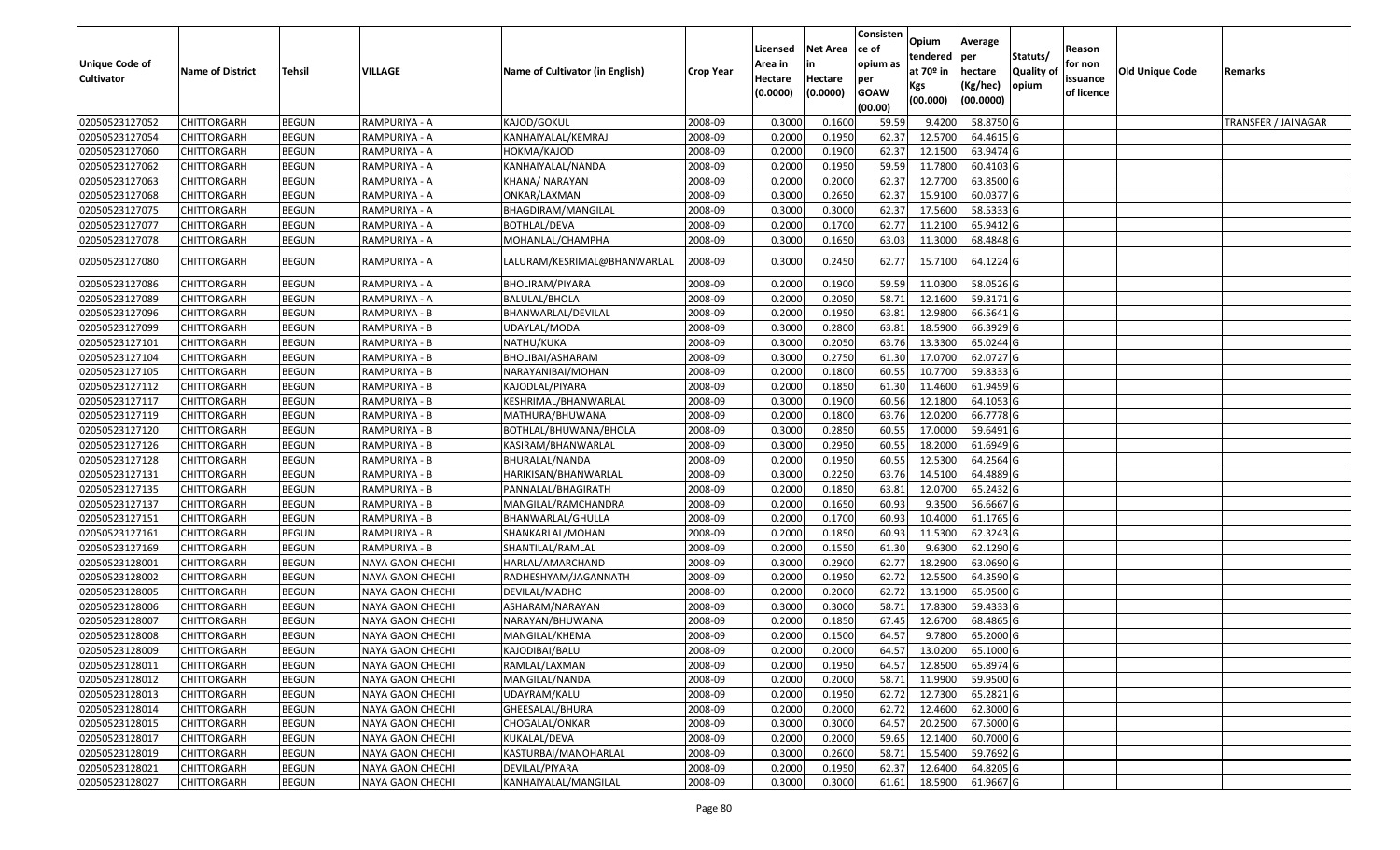| <b>Unique Code of</b><br><b>Cultivator</b> | <b>Name of District</b> | <b>Tehsil</b> | <b>VILLAGE</b>          | <b>Name of Cultivator (in English)</b> | <b>Crop Year</b> | Licensed<br>Area in<br>Hectare | <b>Net Area</b><br>Hectare | Consisten<br>ce of<br>opium as<br>per | Opium<br>tendered<br>at $70°$ in<br>Kgs | Average<br>per<br>hectare<br>(Kg/hec) | Statuts/<br>Quality of<br>opium | Reason<br>for non<br>issuance | <b>Old Unique Code</b> | Remarks               |
|--------------------------------------------|-------------------------|---------------|-------------------------|----------------------------------------|------------------|--------------------------------|----------------------------|---------------------------------------|-----------------------------------------|---------------------------------------|---------------------------------|-------------------------------|------------------------|-----------------------|
|                                            |                         |               |                         |                                        |                  | (0.0000)                       | (0.0000)                   | <b>GOAW</b><br>(00.00)                | (00.000)                                | (00.0000)                             |                                 | of licence                    |                        |                       |
| 02050523128029                             | <b>CHITTORGARH</b>      | <b>BEGUN</b>  | <b>NAYA GAON CHECHI</b> | JAMNALAL/LAXMAN                        | 2008-09          | 0.2000                         | 0.2000                     | 62.37                                 | 12.7400                                 | 63.7000 G                             |                                 |                               |                        |                       |
| 02050523128030                             | CHITTORGARH             | <b>BEGUN</b>  | NAYA GAON CHECHI        | LALU/SUKHA                             | 2008-09          | 0.3000                         | 0.2950                     | 62.37                                 | 18.9600                                 | 64.2712 G                             |                                 |                               |                        |                       |
| 02050523128031                             | <b>CHITTORGARH</b>      | <b>BEGUN</b>  | NAYA GAON CHECHI        | NARAYAN/SUKHA                          | 2008-09          | 0.3000                         | 0.2750                     | 62.37                                 | 17.6200                                 | 64.0727 G                             |                                 |                               |                        |                       |
| 02050523128032                             | <b>CHITTORGARH</b>      | <b>BEGUN</b>  | NAYA GAON CHECHI        | SHAMBHULAL/HARLAL                      | 2008-09          | 0.3000                         | 0.2900                     | 62.72                                 | 18.4900                                 | 63.7586 G                             |                                 |                               |                        |                       |
| 02050523128035                             | <b>CHITTORGARH</b>      | <b>BEGUN</b>  | NAYA GAON CHECHI        | BADRILAL/KHEMA                         | 2008-09          | 0.2000                         | 0.2000                     | 64.57                                 | 13.0500                                 | 65.2500 G                             |                                 |                               |                        |                       |
| 02050523128038                             | CHITTORGARH             | <b>BEGUN</b>  | NAYA GAON CHECHI        | GOKAL/LALU                             | 2008-09          | 0.2000                         | 0.2000                     | 62.37                                 | 12.5100                                 | 62.5500 G                             |                                 |                               | 02050523129033         | TRANSFER              |
| 02050523129001                             | CHITTORGARH             | <b>BEGUN</b>  | CHECHI - A              | KANHAIYALAL/PRITHVIRAJ                 | 2008-09          | 0.2000                         | 0.1650                     | 66.63                                 | 10.9300                                 | 66.2424 G                             |                                 |                               |                        |                       |
| 02050523129003                             | <b>CHITTORGARH</b>      | <b>BEGUN</b>  | CHECHI - A              | NANDLAL/MANAK                          | 2008-09          | 0.2000                         | 0.1900                     | 66.63                                 | 12.8900                                 | 67.8421 G                             |                                 |                               |                        |                       |
| 02050523129013                             | <b>CHITTORGARH</b>      | <b>BEGUN</b>  | CHECHI - A              | NANDA/GHISA                            | 2008-09          | 0.2000                         | 0.2000                     | 60.82                                 | 12.5000                                 | 62.5000 G                             |                                 |                               |                        |                       |
| 02050523129015                             | CHITTORGARH             | <b>BEGUN</b>  | CHECHI - A              | BALIBAI/KAJOD                          | 2008-09          | 0.2000                         | 0.0950                     | 63.13                                 | 6.6100                                  | 69.5789 G                             |                                 |                               |                        | Name Change           |
| 02050523129016                             | <b>CHITTORGARH</b>      | <b>BEGUN</b>  | CHECHI - A              | HUKMICHAND/KUKA                        | 2008-09          | 0.2000                         | 0.2000                     | 63.13                                 | 12.6800                                 | 63.4000 G                             |                                 |                               |                        |                       |
| 02050523129025                             | <b>CHITTORGARH</b>      | <b>BEGUN</b>  | CHECHI - A              | MUNEERAHAMAD/PEER MOH                  | 2008-09          | 0.2000                         | 0.1950                     | 66.63                                 | 13.0700                                 | 67.0256 G                             |                                 |                               |                        |                       |
| 02050523129027                             | <b>CHITTORGARH</b>      | <b>BEGUN</b>  | CHECHI - A              | PIYARCHAND/BHOLA                       | 2008-09          | 0.2000                         | 0.1800                     | 60.82                                 | 11.5600                                 | 64.2222 G                             |                                 |                               |                        |                       |
| 02050523129032                             | <b>CHITTORGARH</b>      | <b>BEGUN</b>  | CHECHI - A              | GULABBAI/TULSIRAM                      | 2008-09          | 0.2000                         | 0.2000                     | 63.13                                 | 12.9700                                 | 64.8500 G                             |                                 |                               |                        |                       |
| 02050523129042                             | <b>CHITTORGARH</b>      | <b>BEGUN</b>  | CHECHI - A              | MAANGIBAI/GANGARAM                     | 2008-09          | 0.2000                         | 0.1950                     | 44.75                                 | 3.5200                                  | 18.0513 G                             |                                 | $\overline{a}$                |                        |                       |
| 02050523129046                             | <b>CHITTORGARH</b>      | <b>BEGUN</b>  | CHECHI - A              | GOPILAL/RODU                           | 2008-09          | 0.2000                         | 0.2050                     | 55.77                                 | 11.7800                                 | 57.4634 G                             |                                 |                               |                        |                       |
| 02050523129049                             | <b>CHITTORGARH</b>      | <b>BEGUN</b>  | CHECHI - A              | NANDLAL/RUPA                           | 2008-09          | 0.2000                         | 0.1950                     | 57.98                                 | 10.7600                                 | 55.1795 G                             |                                 |                               |                        |                       |
| 02050523129050                             | CHITTORGARH             | <b>BEGUN</b>  | CHECHI - A              | KERING/LAKHMA                          | 2008-09          | 0.2000                         | 0.2000                     | 55.55                                 | 3.2100                                  | 16.0500 G                             |                                 |                               |                        |                       |
| 02050523129056                             | CHITTORGARH             | <b>BEGUN</b>  | CHECHI - A              | BHANWARLAL/UDA                         | 2008-09          | 0.2000                         | 0.1900                     | 52.65                                 | 4.0400                                  | 21.2632 G                             |                                 | $\overline{a}$                |                        |                       |
| 02050523129058                             | CHITTORGARH             | <b>BEGUN</b>  | CHECHI - A              | RAJMAL/MOTILAL                         | 2008-09          | 0.2000                         | 0.1950                     | 57.98                                 | 10.4100                                 | 53.3846 G                             |                                 |                               |                        | TRANSFER / GOVINDPURA |
| 02050523129059                             | CHITTORGARH             | <b>BEGUN</b>  | CHECHI - A              | JAGDISH/LAXMAN                         | 2008-09          | 0.2000                         | 0.2000                     | 65.35                                 | 13.5000                                 | 67.5000 G                             |                                 |                               |                        |                       |
| 02050523129061                             | CHITTORGARH             | <b>BEGUN</b>  | CHECHI - A              | MOHAN/SHOLA                            | 2008-09          | 0.2000                         | 0.1900                     | 64.14                                 | 12.0800                                 | 63.5789 G                             |                                 |                               |                        |                       |
| 02050523129067                             | <b>CHITTORGARH</b>      | <b>BEGUN</b>  | CHECHI - B              | NATHULAL/HUKMA                         | 2008-09          | 0.2000                         | 0.1900                     | 63.03                                 | 11.8900                                 | 62.5789 G                             |                                 |                               |                        |                       |
| 02050523129076                             | <b>CHITTORGARH</b>      | <b>BEGUN</b>  | CHECHI - B              | JAYCHAND/GOKAL                         | 2008-09          | 0.2000                         | 0.1950                     | 63.03                                 | 12.6500                                 | 64.8718 G                             |                                 |                               |                        |                       |
| 02050523129079                             | <b>CHITTORGARH</b>      | <b>BEGUN</b>  | CHECHI - B              | KASHIRAM/BHUVANA                       | 2008-09          | 0.2000                         | 0.2000                     | 58.7                                  | 11.9500                                 | 59.7500 G                             |                                 |                               |                        |                       |
| 02050523129082                             | CHITTORGARH             | <b>BEGUN</b>  | CHECHI - B              | MEGHRAJ/RUP JI                         | 2008-09          | 0.2000                         | 0.2000                     | 63.03                                 | 12.8600                                 | 64.3000 G                             |                                 |                               |                        |                       |
| 02050523129083                             | <b>CHITTORGARH</b>      | <b>BEGUN</b>  | CHECHI - B              | BALIBAI/RUPA                           | 2008-09          | 0.2000                         | 0.1950                     | 38.17                                 | 5.0500                                  | 25.8974 G                             |                                 | $\overline{a}$                |                        |                       |
| 02050523129085                             | <b>CHITTORGARH</b>      | <b>BEGUN</b>  | CHECHI - B              | DEVILAL/LAKHMA                         | 2008-09          | 0.2000                         | 0.2000                     | 62.77                                 | 12.4800                                 | 62.4000 G                             |                                 |                               |                        |                       |
| 02050523129087                             | CHITTORGARH             | <b>BEGUN</b>  | CHECHI - B              | KHEMRAJ/LAKHMA                         | 2008-09          | 0.2000                         | 0.2000                     | 63.49                                 | 12.5400                                 | 62.7000 G                             |                                 |                               |                        |                       |
| 02050523129089                             | CHITTORGARH             | <b>BEGUN</b>  | CHECHI - B              | NANDLAL/HEERA                          | 2008-09          | 0.2000                         | 0.2050                     | 51.80                                 | 3.6300                                  | 17.7073 G                             |                                 |                               |                        |                       |
| 02050523129101                             | CHITTORGARH             | <b>BEGUN</b>  | CHECHI - B              | BHUWANA/RUPA                           | 2008-09          | 0.2000                         | 0.2000                     | 61.2                                  | 12.2100                                 | 61.0500 G                             |                                 |                               |                        |                       |
| 02050523129103                             | <b>CHITTORGARH</b>      | <b>BEGUN</b>  | CHECHI - A              | GHISALAL/AMARCHAND                     | 2008-09          | 0.2000                         | 0.1250                     | 57.98                                 | 7.4200                                  | 59.3600 G                             |                                 |                               |                        |                       |
| 02050523129104                             | <b>CHITTORGARH</b>      | <b>BEGUN</b>  | CHECHI - B              | MODILAL/MEGHA                          | 2008-09          | 0.2000                         | 0.1850                     | 65.48                                 | 12.3500                                 | 66.7568 G                             |                                 |                               |                        |                       |
| 02050523130002                             | CHITTORGARH             | <b>BEGUN</b>  | KHARDI                  | MANGILAL/KUKA                          | 2008-09          | 0.2000                         | 0.1950                     | 67.8                                  | 13.1500                                 | 67.4359 G                             |                                 |                               |                        |                       |
| 02050523130004                             | <b>CHITTORGARH</b>      | <b>BEGUN</b>  | <b>KHARDI</b>           | BHUWANA/HARIRAM                        | 2008-09          | 0.2000                         | 0.1950                     | 67.30                                 | 12.7500                                 | 65.3846 G                             |                                 |                               |                        |                       |
| 02050523130005                             | <b>CHITTORGARH</b>      | <b>BEGUN</b>  | <b>KHARDI</b>           | ROOPA/MOTI                             | 2008-09          | 0.3000                         | 0.2900                     | 67.81                                 | 18.5300                                 | 63.8966 G                             |                                 |                               |                        |                       |
| 02050523130007                             | <b>CHITTORGARH</b>      | <b>BEGUN</b>  | KHARDI                  | NANDA/ROOPA                            | 2008-09          | 0.2000                         | 0.2000                     | 64.78                                 | 12.9300                                 | 64.6500 G                             |                                 |                               |                        |                       |
| 02050523130010                             | <b>CHITTORGARH</b>      | <b>BEGUN</b>  | <b>KHARDI</b>           | DEVILAL/MADHO                          | 2008-09          | 0.3000                         | 0.2850                     | 67.16                                 | 19.1000                                 | 67.0175 G                             |                                 |                               |                        |                       |
| 02050523130011                             | <b>CHITTORGARH</b>      | <b>BEGUN</b>  | <b>KHARDI</b>           | GOPILAL/BHANWARLAL                     | 2008-09          | 0.3000                         | 0.2800                     | 64.78                                 | 18.7600                                 | 67.0000 G                             |                                 |                               |                        |                       |
| 02050523130013                             | <b>CHITTORGARH</b>      | <b>BEGUN</b>  | <b>KHARDI</b>           | ONKARLAL/BHERU                         | 2008-09          | 0.2000                         | 0.1950                     | 62.26                                 | 12.4200                                 | 63.6923 G                             |                                 |                               |                        |                       |
| 02050523130014                             | <b>CHITTORGARH</b>      | <b>BEGUN</b>  | <b>KHARDI</b>           | GHEESALAL/LAXMAN                       | 2008-09          | 0.2000                         | 0.2000                     | 68.96                                 | 13.4800                                 | 67.4000 G                             |                                 |                               |                        |                       |
| 02050523130015                             | <b>CHITTORGARH</b>      | <b>BEGUN</b>  | <b>KHARDI</b>           | MANGILAL/DEVA                          | 2008-09          | 0.2000                         | 0.1950                     | 67.16                                 | 13.0100                                 | 66.7179 G                             |                                 |                               |                        |                       |
| 02050523130016                             | <b>CHITTORGARH</b>      | <b>BEGUN</b>  | KHARDI                  | KUKA/HEERA                             | 2008-09          | 0.2000                         | 0.1950                     | 67.16                                 | 12.8200                                 | 65.7436 G                             |                                 |                               |                        |                       |
| 02050523130017                             | <b>CHITTORGARH</b>      | <b>BEGUN</b>  | <b>KHARDI</b>           | SHAMBHULAL/LAKHMICHAND                 | 2008-09          | 0.2000                         | 0.2000                     | 64.55                                 | 12.8400                                 | 64.2000 G                             |                                 |                               |                        |                       |
| 02050523130018                             | <b>CHITTORGARH</b>      | <b>BEGUN</b>  | <b>KHARDI</b>           | DALU/BALU                              | 2008-09          | 0.2000                         | 0.2000                     | 64.78                                 | 12.7500                                 | 63.7500 G                             |                                 |                               |                        |                       |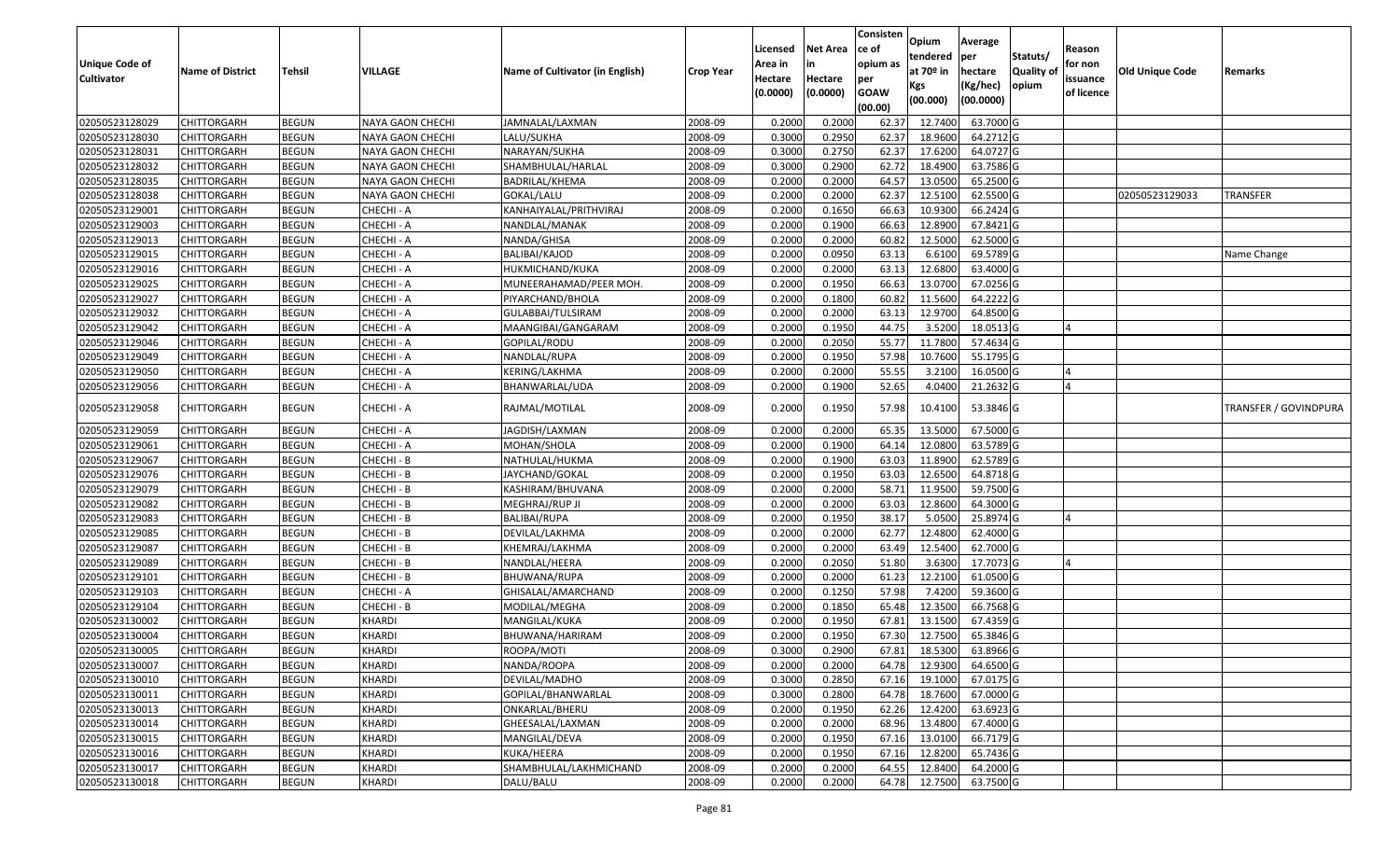| <b>Unique Code of</b> | <b>Name of District</b> | <b>Tehsil</b>     | VILLAGE       | Name of Cultivator (in English) | <b>Crop Year</b> | Licensed<br>Area in | Net Area<br>in      | Consisten<br>ce of<br>opium as | Opium<br>tendered<br>at 70º in | Average<br>per<br>hectare | Statuts/<br><b>Quality of</b> | Reason<br>for non      | <b>Old Unique Code</b> | Remarks                       |
|-----------------------|-------------------------|-------------------|---------------|---------------------------------|------------------|---------------------|---------------------|--------------------------------|--------------------------------|---------------------------|-------------------------------|------------------------|------------------------|-------------------------------|
| <b>Cultivator</b>     |                         |                   |               |                                 |                  | Hectare<br>(0.0000) | Hectare<br>(0.0000) | per<br><b>GOAW</b><br>(00.00)  | Kgs<br>(00.000)                | (Kg/hec)<br>(00.0000)     | opium                         | issuance<br>of licence |                        |                               |
| 02050523130019        | <b>CHITTORGARH</b>      | <b>BEGUN</b>      | KHARDI        | <b>BHURIBAI/GHEESA</b>          | 2008-09          | 0.2000              | 0.2000              | 67.43                          | 13.3900                        | 66.9500 G                 |                               |                        |                        |                               |
| 02050523130020        | CHITTORGARH             | <b>BEGUN</b>      | KHARDI        | PIYARA/PANNA                    | 2008-09          | 0.2000              | 0.1950              | 67.43                          | 13.2700                        | 68.0513 G                 |                               |                        |                        |                               |
| 02050523130022        | CHITTORGARH             | <b>BEGUN</b>      | KHARDI        | GHEESA/SEVA                     | 2008-09          | 0.3000              | 0.1900              | 67.43                          | 12.7100                        | 66.8947 G                 |                               |                        |                        |                               |
| 02050523130024        | <b>CHITTORGARH</b>      | <b>BEGUN</b>      | KHARDI        | DEVILAL A/S NATHU               | 2008-09          | 0.2000              | 0.1950              | 64.55                          | 12.0500                        | 61.7949 G                 |                               |                        |                        | Name Change                   |
| 02050523130025        | CHITTORGARH             | <b>BEGUN</b>      | KHARDI        | TULSHIBAI S/O SARJUBAI          | 2008-09          | 0.2000              | 0.1950              | 67.43                          | 13.0500                        | 66.9231 G                 |                               |                        |                        |                               |
| 02050523130026        | CHITTORGARH             | <b>BEGUN</b>      | KHARDI        | SOHANIBAI/KANHAIYALAL           | 2008-09          | 0.3000              | 0.2000              | 66.87                          | 13.5200                        | 67.6000 G                 |                               |                        |                        | Name Change                   |
| 02050523130027        | CHITTORGARH             | <b>BEGUN</b>      | KHARDI        | GOPILAL/ONKAR                   | 2008-09          | 0.2000              | 0.2000              | 67.43                          | 13.4700                        | 67.3500 G                 |                               |                        |                        |                               |
| 02050523130028        | <b>CHITTORGARH</b>      | <b>BEGUN</b>      | KHARDI        | JAYRAM/NARAYAN                  | 2008-09          | 0.2000              | 0.2000              | 64.55                          | 12.8500                        | 64.2500 G                 |                               |                        |                        |                               |
| 02050523130029        | CHITTORGARH             | <b>BEGUN</b>      | KHARDI        | MANGILAL/LALU                   | 2008-09          | 0.2000              | 0.2050              | 66.83                          | 13.3100                        | 64.9268 G                 |                               |                        |                        |                               |
| 02050523130030        | CHITTORGARH             | <b>BEGUN</b>      | KHARDI        | NATHU/LALU                      | 2008-09          | 0.2000              | 0.2000              | 66.83                          | 13.3500                        | 66.7500 G                 |                               |                        |                        |                               |
| 02050523130031        | CHITTORGARH             | <b>BEGUN</b>      | KHARDI        | PANNALAL/HEERALAL               | 2008-09          | 0.2000              | 0.1950              | 64.55                          | 12.6400                        | 64.8205 G                 |                               |                        |                        |                               |
| 02050523130032        | <b>CHITTORGARH</b>      | <b>BEGUN</b>      | KHARDI        | TULSHIRAM/BHURA                 | 2008-09          | 0.2000              | 0.2000              | 62.26                          | 12.1100                        | 60.5500 G                 |                               |                        |                        |                               |
| 02050523130035        | <b>CHITTORGARH</b>      | <b>BEGUN</b>      | <b>KHARDI</b> | PIYARCHAND/NARAYAN              | 2008-09          | 0.2000              | 0.2000              | 71.71                          | 13.7100                        | 68.5500 G                 |                               |                        |                        |                               |
| 02050523130036        | <b>CHITTORGARH</b>      | <b>BEGUN</b>      | KHARDI        | RAMESHWAR/BHURA                 | 2008-09          | 0.2000              | 0.0200              | 69.66                          | 1.3700                         | 68.5000 G                 |                               |                        |                        |                               |
| 02050523130037        | CHITTORGARH             | <b>BEGUN</b>      | KHARDI        | SOHANLAL/DEVA                   | 2008-09          | 0.2000              | 0.1950              | 66.83                          | 12.7200                        | 65.2300 G                 |                               |                        |                        |                               |
| 02050523130038        | <b>CHITTORGARH</b>      | <b>BEGUN</b>      | KHARDI        | MOHANLAL/BHANWARLAL             | 2008-09          | 0.2000              | 0.1950              | 64.55                          | 12.9400                        | 66.3590 G                 |                               |                        |                        |                               |
| 02050523130039        | CHITTORGARH             | <b>BEGUN</b>      | KHARDI        | ONKARLAL/NARAYAN                | 2008-09          | 0.2000              | 0.1950              | 73.67                          | 14.1100                        | 72.3590 G                 |                               |                        |                        |                               |
| 02050523130041        | CHITTORGARH             | <b>BEGUN</b>      | KHARDI        | KUKA/BHIMA                      | 2008-09          | 0.2000              | 0.2000              | 70.51                          | 14.1300                        | 70.6500 G                 |                               |                        |                        |                               |
| 02050523130042        | CHITTORGARH             | <b>BEGUN</b>      | KHARDI        | HAJARI/MOTI                     | 2008-09          | 0.2000              | 0.2000              | 66.83                          | 13.3500                        | 66.7500 G                 |                               |                        |                        |                               |
| 02050523130043        | CHITTORGARH             | <b>BEGUN</b>      | KHARDI        | BALUDAS/HEERALAL                | 2008-09          | 0.3000              | 0.2000              | 66.83                          | 12.4700                        | 62.3500 G                 |                               |                        |                        |                               |
| 02050523130045        | CHITTORGARH             | <b>BEGUN</b>      | KHARDI        | RAMLAL/BHANWARLAL               | 2008-09          | 0.2000              | 0.1900              | 65.48                          | 11.9900                        | 63.1053 G                 |                               |                        |                        |                               |
| 02050523130047        | CHITTORGARH             | <b>BEGUN</b>      | KHARDI        | RAMLAL/BHURA                    | 2008-09          | 0.2000              | 0.2000              | 67.30                          | 13.3400                        | 66.7000 G                 |                               |                        |                        |                               |
| 02050523130048        | CHITTORGARH             | <b>BEGUN</b>      | KHARDI        | DUNGA/SHIVA                     | 2008-09          | 0.2000              | 0.2000              | 67.30                          | 13.4700                        | 67.3500 G                 |                               |                        |                        |                               |
| 02050523130050        | CHITTORGARH             | <b>BEGUN</b>      | KHARDI        | PARMANAND/DUNGA                 | 2008-09          | 0.3000              | 0.2950              | 62.26                          | 17.7100                        | 60.0339 G                 |                               |                        |                        |                               |
| 02050523130051        | CHITTORGARH             | <b>BEGUN</b>      | <b>KHARDI</b> | BOTHLAL/NANDRAM                 | 2008-09          | 0.2000              | 0.2000              | 65.48                          | 13.2800                        | 66.4000 G                 |                               |                        |                        |                               |
| 02050523130052        | CHITTORGARH             | <b>BEGUN</b>      | KHARDI        | TULSIRAM/HEERA                  | 2008-09          | 0.2000              | 0.0950              | 65.48                          | 6.2500                         | 65.7895 G                 |                               |                        |                        | TRANSFER / ANOPPURA<br>KHARDA |
| 02050523130053        | CHITTORGARH             | <b>BEGUN</b>      | KHARDI        | SUSHEELABAI/DEVILAL             | 2008-09          | 0.2000              | 0.1950              | 65.48                          | 12.4300                        | 63.7436 G                 |                               |                        |                        |                               |
| 02050523130055        | <b>CHITTORGARH</b>      | <b>BEGUN</b>      | KHARDI        | MOHANLAL/DUNGA                  | 2008-09          | 0.2000              | 0.1950              | 62.26                          | 11.5800                        | 59.3846 G                 |                               |                        |                        |                               |
| 02050523130056        | CHITTORGARH             | <b>BEGUN</b>      | <b>KHARDI</b> | HAJARILAL/BHURA                 | 2008-09          | 0.3000              | 0.3000              | 52.05                          | 6.3000                         | 21.0000 G                 |                               |                        |                        |                               |
| 02050523130059        | CHITTORGARH             | <b>BEGUN</b>      | KHARDI        | MODA/BALU                       | 2008-09          | 0.2000              | 0.1950              | 62.26                          | 12.1200                        | 62.1530 G                 |                               |                        |                        |                               |
| 02050523130068        | CHITTORGARH             | <b>BEGUN</b>      | KHARDI        | DEVILAL/EKLINGH                 | 2008-09          | 0.2000              | 0.2050              | 61.69                          | 11.9400                        | 58.2439 G                 |                               |                        |                        |                               |
| 02050523130070        | <b>CHITTORGARH</b>      | <b>BEGUN</b>      | KHARDI        | KAJOD/GHEESA                    | 2008-09          | 0.2000              | 0.2000              | 65.48                          | 12.1800                        | 60.9000 G                 |                               |                        |                        |                               |
| 02050524001001        | <b>CHITTORGARH</b>      | RAWATBHATA        | KHEMAKHEDA    | BHERULAL/DEVA                   | 2008-09          | 0.2000              | 0.1900              | 60.17                          | 3.5300                         | 18.5789 G                 |                               | IΔ                     |                        |                               |
| 02050524001005        | CHITTORGARH             | RAWATBHATA        | KHEMAKHEDA    | GOKAL/BARDA                     | 2008-09          | 0.2000              | 0.2000              | 64.91                          | 12.3000                        | 61.5000 G                 |                               |                        |                        |                               |
| 02050524001009        | CHITTORGARH             | RAWATBHATA        | KHEMAKHEDA    | BARJIBAI/BHANWARLAL             | 2008-09          | 0.2000              | 0.1900              | 55.99                          | 3.4600                         | 18.2105 G                 |                               |                        |                        |                               |
| 02050524001017        | <b>CHITTORGARH</b>      | RAWATBHATA        | KHEMAKHEDA    | KELA/DEVJI                      | 2008-09          | 0.2000              | 0.0750              | 65.67                          |                                | 4.6500 62.0000 G          |                               |                        |                        |                               |
| 02050524001024        | <b>CHITTORGARH</b>      | RAWATBHATA        | KHEMAKHEDA    | MOHANIBAI/KHANA                 | 2008-09          | 0.2000              | 0.2000              | 55.97                          | 3.1900                         | 15.9500 G                 |                               | IΔ                     |                        |                               |
| 02050524001025        | <b>CHITTORGARH</b>      | RAWATBHATA        | KHEMAKHEDA    | KAHAIYALAL/BHEEMA               | 2008-09          | 0.2000              | 0.2000              | 60.17                          | 4.6600                         | 23.3000 G                 |                               |                        |                        |                               |
| 02050524001026        | <b>CHITTORGARH</b>      | RAWATBHATA        | KHEMAKHEDA    | MODIBAI/KISHOR                  | 2008-09          | 0.3000              | 0.2950              | 65.67                          | 18.9600                        | 64.2712 G                 |                               |                        |                        | Name change                   |
| 02050524001028        | <b>CHITTORGARH</b>      | RAWATBHATA        | KHEMAKHEDA    | RAJU/LAXMAN                     | 2008-09          | 0.2000              | 0.1900              | 60.17                          | 10.6800                        | 56.2105 G                 |                               |                        |                        |                               |
| 02050524001034        | <b>CHITTORGARH</b>      | RAWATBHATA        | KHEMAKHEDA    | ONKARLAL/DERAM                  | 2008-09          | 0.2000              | 0.1300              | 59.31                          | 1.6600                         | 12.7692 G                 |                               |                        |                        |                               |
| 02050524001035        | <b>CHITTORGARH</b>      | RAWATBHATA        | KHEMAKHEDA    | KANHAIYALAL/NARAYAN             | 2008-09          | 0.2000              | 0.2000              | 60.17                          | 2.5100                         | 12.5500 G                 |                               | $\Delta$               |                        |                               |
| 02050524001036        | <b>CHITTORGARH</b>      | RAWATBHATA        | KHEMAKHEDA    | HEERALAL/DAULA                  | 2008-09          | 0.3000              | 0.2600              | 60.17                          | 14.6700                        | 56.4231 G                 |                               |                        | 02050524022001         | <b>TRANSFER</b>               |
| 02050524001037        | <b>CHITTORGARH</b>      | <b>RAWATBHATA</b> | KHEMAKHEDA    | NARAYANIBAI/KAJOD               | 2008-09          | 0.3000              | 0.0000              | 0.00                           | 0.0000                         | $0.0000$ F                |                               |                        | 02050524022027         | TRANSFER                      |
| 02050524002001        | <b>CHITTORGARH</b>      | RAWATBHATA        | <b>BORAV</b>  | MAHAVEERKUMAR/NATHU             | 2008-09          | 0.2000              | 0.0000              | 0.00                           | 0.0000                         | $0.0000$ F                |                               |                        |                        |                               |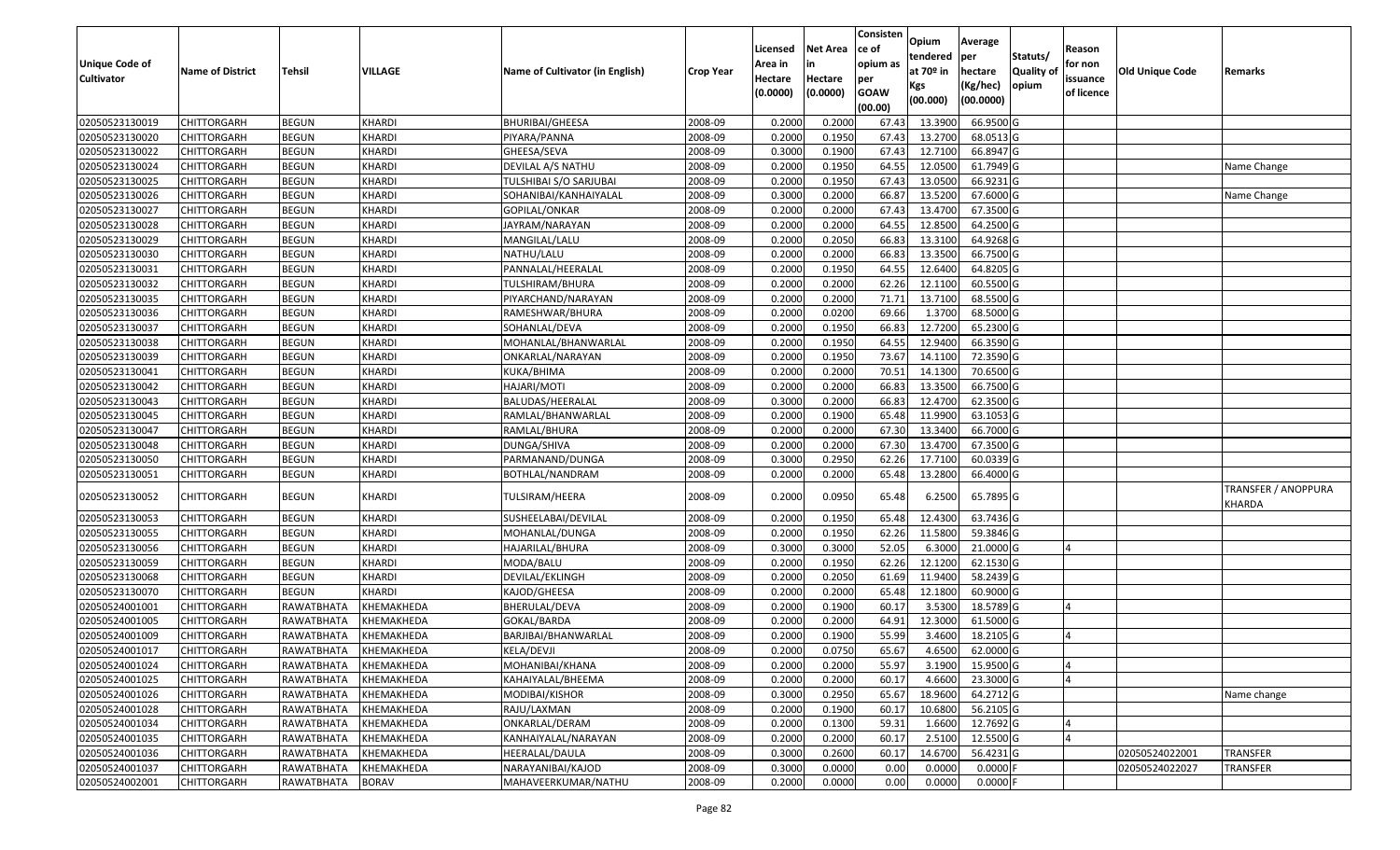|                       |                         |               |                             |                                 |                  | Licensed | <b>Net Area</b> | Consisten<br>ce of | Opium           | Average               |                  | Reason     |                 |         |
|-----------------------|-------------------------|---------------|-----------------------------|---------------------------------|------------------|----------|-----------------|--------------------|-----------------|-----------------------|------------------|------------|-----------------|---------|
| <b>Unique Code of</b> |                         |               |                             |                                 |                  | Area in  |                 | opium as           | tendered        | per                   | Statuts/         | for non    |                 |         |
| <b>Cultivator</b>     | <b>Name of District</b> | <b>Tehsil</b> | <b>VILLAGE</b>              | Name of Cultivator (in English) | <b>Crop Year</b> | Hectare  | Hectare         | per                | at $70°$ in     | hectare               | <b>Quality o</b> | issuance   | Old Unique Code | Remarks |
|                       |                         |               |                             |                                 |                  | (0.0000) | (0.0000)        | <b>GOAW</b>        | Kgs<br>(00.000) | (Kg/hec)<br>(00.0000) | opium            | of licence |                 |         |
|                       |                         |               |                             |                                 |                  |          |                 | (00.00)            |                 |                       |                  |            |                 |         |
| 02050524002005        | CHITTORGARH             | RAWATBHATA    | <b>BORAV</b>                | GHEESALAL/KALU                  | 2008-09          | 0.2000   | 0.2000          | 60.08              | 12.0700         | 60.3500 G             |                  |            |                 |         |
| 02050524002011        | CHITTORGARH             | RAWATBHATA    | <b>BORAV</b>                | BHANWARLAL/HEERALAL             | 2008-09          | 0.2000   | 0.1950          | 68.53              | 13.4500         | 68.9744 G             |                  |            |                 |         |
| 02050524002015        | CHITTORGARH             | RAWATBHATA    | <b>BORAV</b>                | JAGDISH/CHAGNA                  | 2008-09          | 0.2000   | 0.0000          | 0.00               | 0.0000          | 0.0000                |                  |            |                 |         |
| 02050524002016        | <b>CHITTORGARH</b>      | RAWATBHATA    | <b>BORAV</b>                | PANNA/BARDICHAND                | 2008-09          | 0.2000   | 0.0900          | 68.53              | 6.0000          | 66.6667 G             |                  |            |                 |         |
| 02050524002017        | CHITTORGARH             | RAWATBHATA    | <b>BORAV</b>                | CHUNNIBAI/PIYARA                | 2008-09          | 0.2000   | 0.1950          | 66.77              | 12.1400         | 62.2564 G             |                  |            |                 |         |
| 02050524002025        | CHITTORGARH             | RAWATBHATA    | <b>BORAV</b>                | LADULAL/MODA                    | 2008-09          | 0.2000   | 0.1900          | 51.33              | 3.6100          | 19.0000 G             |                  |            |                 |         |
| 02050524002026        | CHITTORGARH             | RAWATBHATA    | <b>BORAV</b>                | GHEESALAL/BHUWANA               | 2008-09          | 0.2000   | 0.1850          | 44.96              | 3.2500          | 17.5676 G             |                  |            |                 |         |
| 02050524002027        | CHITTORGARH             | RAWATBHATA    | <b>BORAV</b>                | BHEEMA/DAYACHAND                | 2008-09          | 0.2000   | 0.0000          | 0.00               | 0.0000          | $0.0000$ F            |                  |            |                 |         |
| 02050524002035        | CHITTORGARH             | RAWATBHATA    | <b>BORAV</b>                | GYANCHAND/NATHULAL              | 2008-09          | 0.2000   | 0.0950          | 62.44              | 5.4800          | 57.6840 G             |                  |            |                 |         |
| 02050524002038        | CHITTORGARH             | RAWATBHATA    | <b>BORAV</b>                | BHAWANISHANKAR/BHEEMA TELI      | 2008-09          | 0.2000   | 0.0000          | 0.00               | 0.0000          | $0.0000$ F            |                  |            |                 |         |
| 02050524002041        | CHITTORGARH             | RAWATBHATA    | <b>BORAV</b>                | MANGILAL/GHASHI                 | 2008-09          | 0.2000   | 0.1900          | 62.55              | 7.6300          | 40.1578 G             |                  |            |                 |         |
| 02050524002044        | CHITTORGARH             | RAWATBHATA    | <b>BORAV</b>                | RAMLAL/DEVI DHAKAD              | 2008-09          | 0.3000   | 0.2950          | 59.96              | 6.2900          | 21.3220 G             |                  |            |                 |         |
| 02050524002045        | <b>CHITTORGARH</b>      | RAWATBHATA    | <b>BORAV</b>                | SHANTILAL/PARTHA                | 2008-09          | 0.2000   | 0.1750          | 55.98              | 9.0000          | 51.4286 G             |                  |            |                 |         |
| 02050524002046        | CHITTORGARH             | RAWATBHATA    | <b>BORAV</b>                | BHANWARLAL/BALDEV               | 2008-09          | 0.2000   | 0.0000          | 0.00               | 0.0000          | $0.0000$ F            |                  |            |                 |         |
| 02050524002050        | CHITTORGARH             | RAWATBHATA    | <b>BORAV</b>                | SHUKHLAL/DEVILAL                | 2008-09          | 0.2000   | 0.2000          | 59.96              | 3.6400          | 18.2000 G             |                  |            |                 |         |
| 02050524002055        | CHITTORGARH             | RAWATBHATA    | <b>BORAV</b>                | PRABHULAL/NATHULAL              | 2008-09          | 0.2000   | 0.1950          | 59.96              | 7.3900          | 37.8974 G             |                  |            |                 |         |
| 02050524002056        | CHITTORGARH             | RAWATBHATA    | <b>BORAV</b>                | GANGABAI/RATANLAL               | 2008-09          | 0.2000   | 0.0000          | 0.00               | 0.0000          | $0.0000$ F            |                  |            |                 |         |
| 02050524002057        | CHITTORGARH             | RAWATBHATA    | <b>BORAV</b>                | RATANLAL/KASHIRAM               | 2008-09          | 0.2000   | 0.2000          | 66.77              | 5.0500          | 25.2500 G             |                  |            |                 |         |
| 02050524002065        | CHITTORGARH             | RAWATBHATA    | <b>BORAV</b>                | MANGILAL/CHATRA                 | 2008-09          | 0.2000   | 0.2000          | 68.53              | 12.6000         | 63.0000G              |                  |            |                 |         |
| 02050524002067        | CHITTORGARH             | RAWATBHATA    | <b>BORAV</b>                | KAILASHCHAND/NATHULAL           | 2008-09          | 0.2000   | 0.0000          | 0.00               | 0.0000          | 0.0000                |                  |            |                 |         |
| 02050524002068        | CHITTORGARH             | RAWATBHATA    | <b>BORAV</b>                | RAJMAL/BHOLU                    | 2008-09          | 0.2000   | 0.2100          | 48.05              | 4.9800          | 23.7140 G             |                  |            |                 |         |
| 02050524002071        | CHITTORGARH             | RAWATBHATA    | <b>BORAV</b>                | MOTYABAI/GHEESA                 | 2008-09          | 0.2000   | 0.1700          | 66.77              | 10.3400         | 60.8235 G             |                  |            |                 |         |
| 02050524002072        | CHITTORGARH             | RAWATBHATA    | <b>BORAV</b>                | CHANDMAL/NATHULAL               | 2008-09          | 0.2000   | 0.0000          | 0.00               | 0.0000          | $0.0000$ F            |                  |            |                 |         |
| 02050524002075        | CHITTORGARH             | RAWATBHATA    | <b>BORAV</b>                | KANHAIYALAL/CHOGA               | 2008-09          | 0.2000   | 0.1850          | 62.55              | 11.2600         | 60.8649 G             |                  |            |                 |         |
| 02050524003001        | <b>CHITTORGARH</b>      | RAWATBHATA    | MEGNIWAS KALAN              | MOHANLAL/BHOLA                  | 2008-09          | 0.2000   | 0.1950          | 62.55              | 12.1700         | 62.4103 G             |                  |            |                 |         |
| 02050524003002        | CHITTORGARH             | RAWATBHATA    | MEGNIWAS KALAN              | JAYLAL/BHURA                    | 2008-09          | 0.3000   | 0.2650          | 58.49              | 15.6200         | 58.9434 G             |                  |            |                 |         |
| 02050524003003        | CHITTORGARH             | RAWATBHATA    | MEGNIWAS KALAN              | BALU/RUPA                       | 2008-09          | 0.3000   | 0.0000          | 0.00               | 0.0000          | $0.0000$ F            |                  |            |                 |         |
| 02050524003011        | CHITTORGARH             | RAWATBHATA    | MEGNIWAS KALAN              | PYARA/RUPA                      | 2008-09          | 0.2000   | 0.1900          | 45.75              | 3.3500          | 17.6316 G             |                  |            |                 |         |
| 02050524003013        | CHITTORGARH             | RAWATBHATA    | MEGNIWAS KALAN              | SHANKAR/PANNA                   | 2008-09          | 0.3000   | 0.2900          | 60.61              | 18.9700         | 65.4138 G             |                  |            |                 |         |
| 02050524003018        | CHITTORGARH             | RAWATBHATA    | MEGNIWAS KALAN              | <b>KELA/NANDA</b>               | 2008-09          | 0.2000   | 0.2000          | 58.49              | 11.4300         | 57.1500 G             |                  |            |                 |         |
| 02050524003021        | CHITTORGARH             | RAWATBHATA    | MEGNIWAS KALAN              | DEVILAL/DHULA                   | 2008-09          | 0.3000   | 0.2850          | 58.49              | 15.9000         | 55.7895 G             |                  |            |                 |         |
| 02050524003023        | CHITTORGARH             | RAWATBHATA    | MEGNIWAS KALAN              | RAMLAL/NAULA                    | 2008-09          | 0.2000   | 0.2000          | 59.45              | 11.3400         | 56.7000 G             |                  |            |                 |         |
| 02050524003026        | CHITTORGARH             | RAWATBHATA    | MEGNIWAS KALAN              | SHAMBHULAL/ONKAR                | 2008-09          | 0.2000   | 0.2050          | 54.75              | 2.5200          | 12.2927 G             |                  |            |                 |         |
| 02050524003028        | CHITTORGARH             | RAWATBHATA    | MEGNIWAS KALAN              | RATIRAM/BHOLA                   | 2008-09          | 0.2000   | 0.1950          | 62.55              | 12.1500         | 62.3070 G             |                  |            |                 |         |
| 02050524003029        | CHITTORGARH             | RAWATBHATA    | MEGNIWAS KALAN              | SHAMBHULAL/KELA                 | 2008-09          | 0.2000   | 0.1750          | 58.49              | 10.1300         | 57.8850G              |                  |            |                 |         |
| 02050524003030        | CHITTORGARH             | RAWATBHATA    | MEGNIWAS KALAN              | RAMCHANDRA/BHOLIRAM             | 2008-09          | 0.2000   | 0.2000          | 62.55              | 12.0800         | 60.4000 G             |                  |            |                 |         |
| 02050524003031        | <b>CHITTORGARH</b>      | RAWATBHATA    | <b>MEGNIWAS KALAN</b>       | BALULAL/MANGILAL                | 2008-09          | 0.2000   | 0.2000          | 52.05              | 8.4900          | 42.4500 G             |                  |            |                 |         |
| 02050524003033        | CHITTORGARH             | RAWATBHATA    | MEGNIWAS KALAN              | RAMCHANDRA/NARAYAN              | 2008-09          | 0.2000   | 0.2000          | 58.65              | 10.7600         | 53.8000 G             |                  |            |                 |         |
| 02050524004002        | <b>CHITTORGARH</b>      | RAWATBHATA    | <b>SHAMBHUNATH KA KHEDA</b> | BHARATSINGH/MADHOSINGH          | 2008-09          | 0.3000   | 0.2500          | 54.75              | 5.5500          | 22.2000 G             |                  |            |                 |         |
| 02050524004007        | <b>CHITTORGARH</b>      | RAWATBHATA    | SHAMBHUNATH KA KHEDA        | SHANKAR/HUKMA                   | 2008-09          | 0.3000   | 0.2800          | 65.67              | 7.9900          | 28.5357 G             |                  |            |                 |         |
| 02050524004008        | <b>CHITTORGARH</b>      | RAWATBHATA    | SHAMBHUNATH KA KHEDA        | PIAYARA/BHARMAL                 | 2008-09          | 0.3000   | 0.3050          | 59.50              | 18.9500         | 62.1311 G             |                  |            |                 |         |
| 02050524004010        | <b>CHITTORGARH</b>      | RAWATBHATA    | SHAMBHUNATH KA KHEDA        | BHANWERLAL/LAXMAN               | 2008-09          | 0.3000   | 0.2850          | 64.91              | 17.9500         | 62.9825 G             |                  |            |                 |         |
| 02050524004014        | <b>CHITTORGARH</b>      | RAWATBHATA    | SHAMBHUNATH KA KHEDA        | <b>BARDICHAND/DEVA</b>          | 2008-09          | 0.3000   | 0.2850          | 59.45              | 12.2300         | 42.9123 G             |                  |            |                 |         |
| 02050524004016        | CHITTORGARH             | RAWATBHATA    | <b>SHAMBHUNATH KA KHEDA</b> | MANGILAL/NARAYAN                | 2008-09          | 0.2000   | 0.0000          | 0.00               | 0.0000          | $0.0000$ F            |                  |            |                 |         |
| 02050524004017        | CHITTORGARH             | RAWATBHATA    | SHAMBHUNATH KA KHEDA        | MANGILAL/KASHIRAM               | 2008-09          | 0.2000   | 0.0000          | 0.00               | 0.0000          | 0.0000F               |                  |            |                 |         |
| 02050524004018        | <b>CHITTORGARH</b>      | RAWATBHATA    | <b>SHAMBHUNATH KA KHEDA</b> | NANDLAL/DERAM                   | 2008-09          | 0.3000   | 0.2900          | 59.50              | 4.2900          | 14.7931 G             |                  |            |                 |         |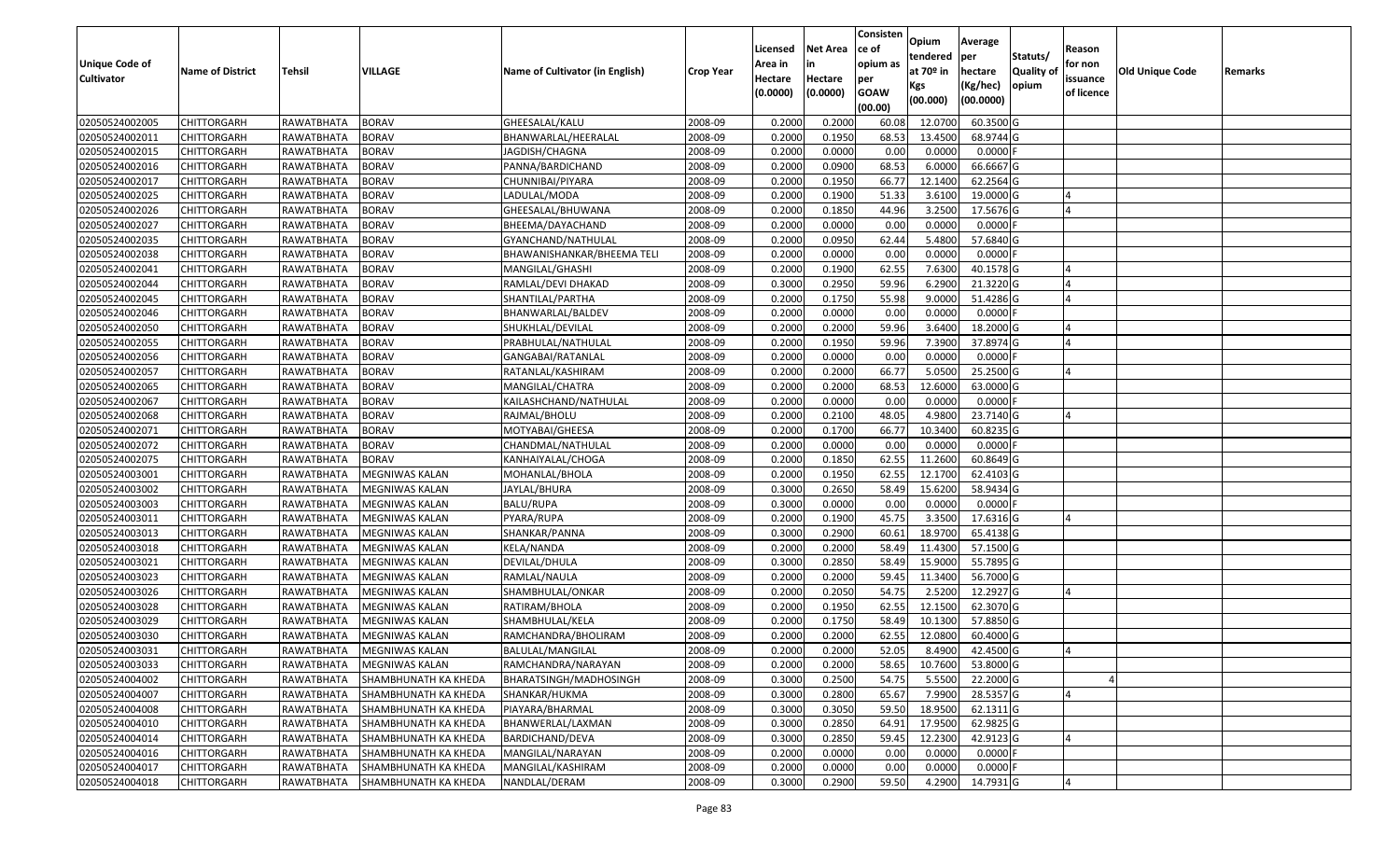| <b>Unique Code of</b><br><b>Cultivator</b> | <b>Name of District</b> | Tehsil              | VILLAGE                | Name of Cultivator (in English) | <b>Crop Year</b> | Licensed<br>Area in<br>Hectare<br>(0.0000) | <b>Net Area</b><br>in<br>Hectare<br>(0.0000) | Consisten<br>lce of<br>opium as<br>per<br><b>GOAW</b><br>(00.00) | Opium<br>tendered<br>at $70°$ in<br>Kgs<br>(00.000) | Average<br>per<br>hectare<br>(Kg/hec)<br>(00.0000) | Statuts/<br><b>Quality o</b><br>opium | Reason<br>for non<br>issuance<br>of licence | Old Unique Code | Remarks         |
|--------------------------------------------|-------------------------|---------------------|------------------------|---------------------------------|------------------|--------------------------------------------|----------------------------------------------|------------------------------------------------------------------|-----------------------------------------------------|----------------------------------------------------|---------------------------------------|---------------------------------------------|-----------------|-----------------|
| 02050524004022                             | <b>CHITTORGARH</b>      | RAWATBHATA          | SHAMBHUNATH KA KHEDA   | TULSHIRAM/KISHNA                | 2008-09          | 0.3000                                     | 0.2900                                       | 64.91                                                            | 17.7500                                             | 61.2069 G                                          |                                       |                                             |                 |                 |
| 02050524004034                             | CHITTORGARH             | RAWATBHATA          | SHAMBHUNATH KA KHEDA   | BARDICHAND/KISHNA               | 2008-09          | 0.3000                                     | 0.2800                                       | 65.67                                                            | 5.4700                                              | 19.5357 G                                          |                                       |                                             | 02050524022018  | <b>TRANSFER</b> |
| 02050524005001                             | <b>CHITTORGARH</b>      | RAWATBHATA          | <b>SUKHPURA</b>        | PANNA/MODA                      | 2008-09          | 0.2000                                     | 0.0000                                       | 0.00                                                             | 0.0000                                              | 0.0000                                             |                                       |                                             |                 |                 |
| 02050524005003                             | <b>CHITTORGARH</b>      | RAWATBHATA          | <b>SUKHPURA</b>        | JADAVBAI/BARDICHAND             | 2008-09          | 0.3000                                     | 0.2000                                       | 71.07                                                            | 12.8700                                             | 64.3500 G                                          |                                       |                                             |                 |                 |
| 02050524005004                             | <b>CHITTORGARH</b>      | RAWATBHATA          | <b>SUKHPURA</b>        | NARAYAN/LALA                    | 2008-09          | 0.3000                                     | 0.2550                                       | 57.64                                                            | 7.5200                                              | 29.4900 G                                          |                                       |                                             |                 |                 |
| 02050524005006                             | <b>CHITTORGARH</b>      | RAWATBHATA          | <b>SUKHPURA</b>        | JAGANNATH/PIAYRCHAND            | 2008-09          | 0.2000                                     | 0.1850                                       | 57.64                                                            | 7.0100                                              | 37.8919 G                                          |                                       |                                             |                 |                 |
| 02050524005007                             | CHITTORGARH             | RAWATBHATA          | SUKHPURA               | NARAYAN/DALLA                   | 2008-09          | 0.3000                                     | 0.2950                                       | 66.94                                                            | 17.6700                                             | 59.8983 G                                          |                                       |                                             |                 |                 |
| 02050524005008                             | <b>CHITTORGARH</b>      | RAWATBHATA          | <b>SUKHPURA</b>        | KHANA/DHANNA                    | 2008-09          | 0.3000                                     | 0.2800                                       | 71.07                                                            | 18.1900                                             | 64.9643 G                                          |                                       |                                             |                 |                 |
| 02050524005009                             | <b>CHITTORGARH</b>      | RAWATBHATA          | <b>SUKHPURA</b>        | TEJRAM/MOJIRAM                  | 2008-09          | 0.2000                                     | 0.1900                                       | 65.41                                                            | 11.2800                                             | 59.3684 G                                          |                                       |                                             |                 |                 |
| 02050524005010                             | <b>CHITTORGARH</b>      | RAWATBHATA          | <b>SUKHPURA</b>        | KUKA/CHAMNA                     | 2008-09          | 0.2000                                     | 0.2100                                       | 72.07                                                            | 13.9300                                             | 66.3333 G                                          |                                       |                                             |                 |                 |
| 02050524005011                             | <b>CHITTORGARH</b>      | RAWATBHATA          | <b>SUKHPURA</b>        | MOTYBAI/GHEESA                  | 2008-09          | 0.3000                                     | 0.2950                                       | 72.07                                                            | 19.0900                                             | 64.7119 G                                          |                                       |                                             |                 |                 |
| 02050524005012                             | <b>CHITTORGARH</b>      | RAWATBHATA          | <b>SUKHPURA</b>        | KANHA/LALA                      | 2008-09          | 0.3000                                     | 0.2900                                       | 47.39                                                            | 8.1700                                              | 28.1724 G                                          |                                       |                                             |                 |                 |
| 02050524005013                             | <b>CHITTORGARH</b>      | RAWATBHATA          | <b>SUKHPURA</b>        | GHEESALAL/GOKAL                 | 2008-09          | 0.3000                                     | 0.2700                                       | 72.07                                                            | 18.0600                                             | 66.8889 G                                          |                                       |                                             |                 |                 |
| 02050524005014                             | <b>CHITTORGARH</b>      | RAWATBHATA          | <b>SUKHPURA</b>        | GULABIBAI/DEVI                  | 2008-09          | 0.2000                                     | 0.1500                                       | 42.17                                                            | 2.8000                                              | 18.6667 G                                          |                                       |                                             |                 | Name Change     |
| 02050524005015                             | CHITTORGARH             | RAWATBHATA          | <b>SUKHPURA</b>        | BHUWANA/CHAMNA                  | 2008-09          | 0.2000                                     | 0.2050                                       | 67.38                                                            | 12.4900                                             | 60.9268 G                                          |                                       |                                             |                 |                 |
| 02050524005017                             | <b>CHITTORGARH</b>      | RAWATBHATA          | <b>SUKHPURA</b>        | DALU/SHOCHAND                   | 2008-09          | 0.2000                                     | 0.2000                                       | 72.07                                                            | 13.0200                                             | 65.1000 G                                          |                                       |                                             |                 |                 |
| 02050524005018                             | <b>CHITTORGARH</b>      | RAWATBHATA          | <b>SUKHPURA</b>        | BHANWARLAL/GOPI                 | 2008-09          | 0.2000                                     | 0.1950                                       | 45.41                                                            | 3.2000                                              | 16.4103 G                                          |                                       |                                             |                 |                 |
| 02050524005019                             | <b>CHITTORGARH</b>      | RAWATBHATA          | <b>SUKHPURA</b>        | PIAYRCHAND/LALU                 | 2008-09          | 0.2000                                     | 0.0000                                       | 0.00                                                             | 0.0000                                              | 0.0000                                             |                                       |                                             |                 |                 |
| 02050524005020                             | <b>CHITTORGARH</b>      | RAWATBHATA          | <b>SUKHPURA</b>        | GANGABAI/RUPA                   | 2008-09          | 0.3000                                     | 0.2500                                       | 67.38                                                            | 15.4700                                             | 61.8800 G                                          |                                       |                                             |                 |                 |
| 02050524005021                             | <b>CHITTORGARH</b>      | RAWATBHATA          | SUKHPURA               | TEJRAM/GIRDHARI                 | 2008-09          | 0.3000                                     | 0.2600                                       | 65.41                                                            | 14.8700                                             | 57.1923 G                                          |                                       |                                             |                 |                 |
| 02050524005023                             | <b>CHITTORGARH</b>      | RAWATBHATA          | <b>SUKHPURA</b>        | KANHA/LALU                      | 2008-09          | 0.3000                                     | 0.0550                                       | 74.70                                                            | 3.6900                                              | 67.0909 G                                          |                                       |                                             |                 |                 |
| 02050524005025                             | <b>CHITTORGARH</b>      | RAWATBHATA          | <b>SUKHPURA</b>        | DEVILAL/TEJRAM                  | 2008-09          | 0.3000                                     | 0.2250                                       | 51.84                                                            | 6.5300                                              | 29.0222G                                           |                                       |                                             |                 |                 |
| 02050524005026                             | <b>CHITTORGARH</b>      | RAWATBHATA          | <b>SUKHPURA</b>        | MANGILAL/TARACHAND              | 2008-09          | 0.2000                                     | 0.1900                                       | 71.57                                                            | 12.2400                                             | 64.4211 G                                          |                                       |                                             |                 |                 |
| 02050524005028                             | <b>CHITTORGARH</b>      | RAWATBHATA          | <b>SUKHPURA</b>        | PINAKIN/MOHANLAL                | 2008-09          | 0.2000                                     | 0.1850                                       | 71.43                                                            | 13.3900                                             | 72.3784 G                                          |                                       |                                             |                 |                 |
| 02050524005029                             | <b>CHITTORGARH</b>      | RAWATBHATA          | <b>SUKHPURA</b>        | KASHIRAM/TARACHAND              | 2008-09          | 0.2000                                     | 0.1950                                       | 67.38                                                            | 11.9600                                             | 61.3333 G                                          |                                       |                                             |                 |                 |
| 02050524005032                             | <b>CHITTORGARH</b>      | RAWATBHATA          | <b>SUKHPURA</b>        | MOTI/JALAM                      | 2008-09          | 0.2000                                     | 0.1650                                       | 72.1                                                             | 10.8200                                             | 65.5758 G                                          |                                       |                                             |                 |                 |
| 02050524005033                             | <b>CHITTORGARH</b>      | RAWATBHATA          | <b>SUKHPURA</b>        | PIYARA/KISHNA                   | 2008-09          | 0.2000                                     | 0.1700                                       | 45.41                                                            | 4.0000                                              | 23.5294 G                                          |                                       |                                             |                 |                 |
| 02050524005034                             | <b>CHITTORGARH</b>      | RAWATBHATA          | <b>SUKHPURA</b>        | CHUNNI/MEGHA                    | 2008-09          | 0.2000                                     | 0.1950                                       | 57.81                                                            | 5.3600                                              | 27.4872 G                                          |                                       |                                             |                 | Name Change     |
| 02050524005035                             | <b>CHITTORGARH</b>      | RAWATBHATA          | <b>SUKHPURA</b>        | JAYRAM/TULCHA                   | 2008-09          | 0.2000                                     | 0.1000                                       | 71.31                                                            | 6.2300                                              | 62.3000 G                                          |                                       |                                             |                 |                 |
| 02050524005036                             | <b>CHITTORGARH</b>      | RAWATBHATA          | <b>SUKHPURA</b>        | LAXMICHAND/TULCHA               | 2008-09          | 0.3000                                     | 0.2850                                       | 71.31                                                            | 18.2300                                             | 63.9649 G                                          |                                       |                                             |                 |                 |
| 02050524005037                             | <b>CHITTORGARH</b>      | RAWATBHATA          | <b>SUKHPURA</b>        | RAMESHWAR/DEVILAL               | 2008-09          | 0.2000                                     | 0.2000                                       | 66.94                                                            | 11.8400                                             | 59.2000 G                                          |                                       |                                             |                 |                 |
| 02050524005039                             | CHITTORGARH             | RAWATBHATA          | <b>SUKHPURA</b>        | PEMA/GOPI                       | 2008-09          | 0.2000                                     | 0.2050                                       | 64.57                                                            | 3.2400                                              | 15.8049 G                                          |                                       |                                             |                 |                 |
| 02050524005040                             | <b>CHITTORGARH</b>      | RAWATBHATA          | <b>SUKHPURA</b>        | SHAMBHULAL/CHAMPA               | 2008-09          | 0.3000                                     | 0.2100                                       | 64.5                                                             | 12.1300                                             | 57.7619 G                                          |                                       |                                             |                 |                 |
| 02050524005043                             | <b>CHITTORGARH</b>      | RAWATBHATA          | <b>SUKHPURA</b>        | DEVILAL/BARDICHAND              | 2008-09          | 0.3000                                     | 0.1650                                       | 71.36                                                            | 10.5000                                             | 63.6364 G                                          |                                       |                                             |                 |                 |
| 02050524005044                             | CHITTORGARH             | RAWATBHATA          | SUKHPURA               | JEETMAL/JAYCHAND                | 2008-09          | 0.3000                                     | 0.2800                                       | 71.31                                                            | 18.6700                                             | 66.6786 G                                          |                                       |                                             |                 |                 |
| 02050524005045                             | <b>CHITTORGARH</b>      | RAWATBHATA          | <b>SUKHPURA</b>        | HEERALAL/KASHIRAM               | 2008-09          | 0.2000                                     | 0.1900                                       | 57.8                                                             | 4.1400                                              | 21.7895 G                                          |                                       |                                             |                 |                 |
| 02050524005047                             | <b>CHITTORGARH</b>      | RAWATBHATA SUKHPURA |                        | PIYARCHAND/TARACHAND            | 2008-09          | 0.2000                                     | 0.0900                                       | 71.36                                                            | 6.1200                                              | 68.0000 G                                          |                                       |                                             |                 |                 |
| 02050524005048                             | <b>CHITTORGARH</b>      | RAWATBHATA          | <b>SUKHPURA</b>        | KISHNA/LALU                     | 2008-09          | 0.3000                                     | 0.1000                                       | 73.07                                                            | 6.7000                                              | 67.0000 G                                          |                                       |                                             |                 |                 |
| 02050524005050                             | <b>CHITTORGARH</b>      | RAWATBHATA          | <b>SUKHPURA</b>        | HARIRAM/KASHIRAM                | 2008-09          | 0.2000                                     | 0.1500                                       | 71.63                                                            | 9.9400                                              | 66.2667 G                                          |                                       |                                             |                 |                 |
| 02050524005051                             | <b>CHITTORGARH</b>      | RAWATBHATA          | <b>SUKHPURA</b>        | LAXMAN/LALU                     | 2008-09          | 0.2000                                     | 0.2000                                       | 71.63                                                            | 12.8100                                             | 64.0500G                                           |                                       |                                             |                 |                 |
| 02050524005052                             | <b>CHITTORGARH</b>      | RAWATBHATA          | <b>SUKHPURA</b>        | MANGILAL/NATHU                  | 2008-09          | 0.2000                                     | 0.1950                                       | 71.63                                                            | 12.7200                                             | 65.2308 G                                          |                                       |                                             |                 |                 |
| 02050524005054                             | <b>CHITTORGARH</b>      | RAWATBHATA          | <b>SUKHPURA</b>        | MANGIBAI/BALU                   | 2008-09          | 0.2000                                     | 0.2000                                       | 57.81                                                            | 6.3800                                              | 31.9000 G                                          |                                       |                                             |                 |                 |
| 02050524005055                             | <b>CHITTORGARH</b>      | RAWATBHATA          | SUKHPURA               | KESHAVRAM/DEVI                  | 2008-09          | 0.2000                                     | 0.2000                                       | 67.67                                                            | 12.4100                                             | 62.0500 G                                          |                                       |                                             |                 |                 |
| 02050524005056                             | <b>CHITTORGARH</b>      | RAWATBHATA          | <b>SUKHPURA</b>        | BABULAL/CHUNNILAL               | 2008-09          | 0.2000                                     | 0.1900                                       | 64.51                                                            | 2.4000                                              | 12.6316 G                                          |                                       |                                             |                 |                 |
| 02050524005057                             | <b>CHITTORGARH</b>      | RAWATBHATA          | SUKHPURA               | BHAGIRATH/HARISHCHANDRA         | 2008-09          | 0.2000                                     | 0.1900                                       | 57.64                                                            | 9.8300                                              | 51.7368 G                                          |                                       |                                             |                 |                 |
| 02050524006004                             | <b>CHITTORGARH</b>      | RAWATBHATA          | <b>GOPALPURA BORAV</b> | KAJOD/DHNAA                     | 2008-09          | 0.2000                                     | 0.2000                                       | 55.99                                                            | 3.8000                                              | 19.0000 G                                          |                                       |                                             |                 |                 |
|                                            |                         |                     |                        |                                 |                  |                                            |                                              |                                                                  |                                                     |                                                    |                                       |                                             |                 |                 |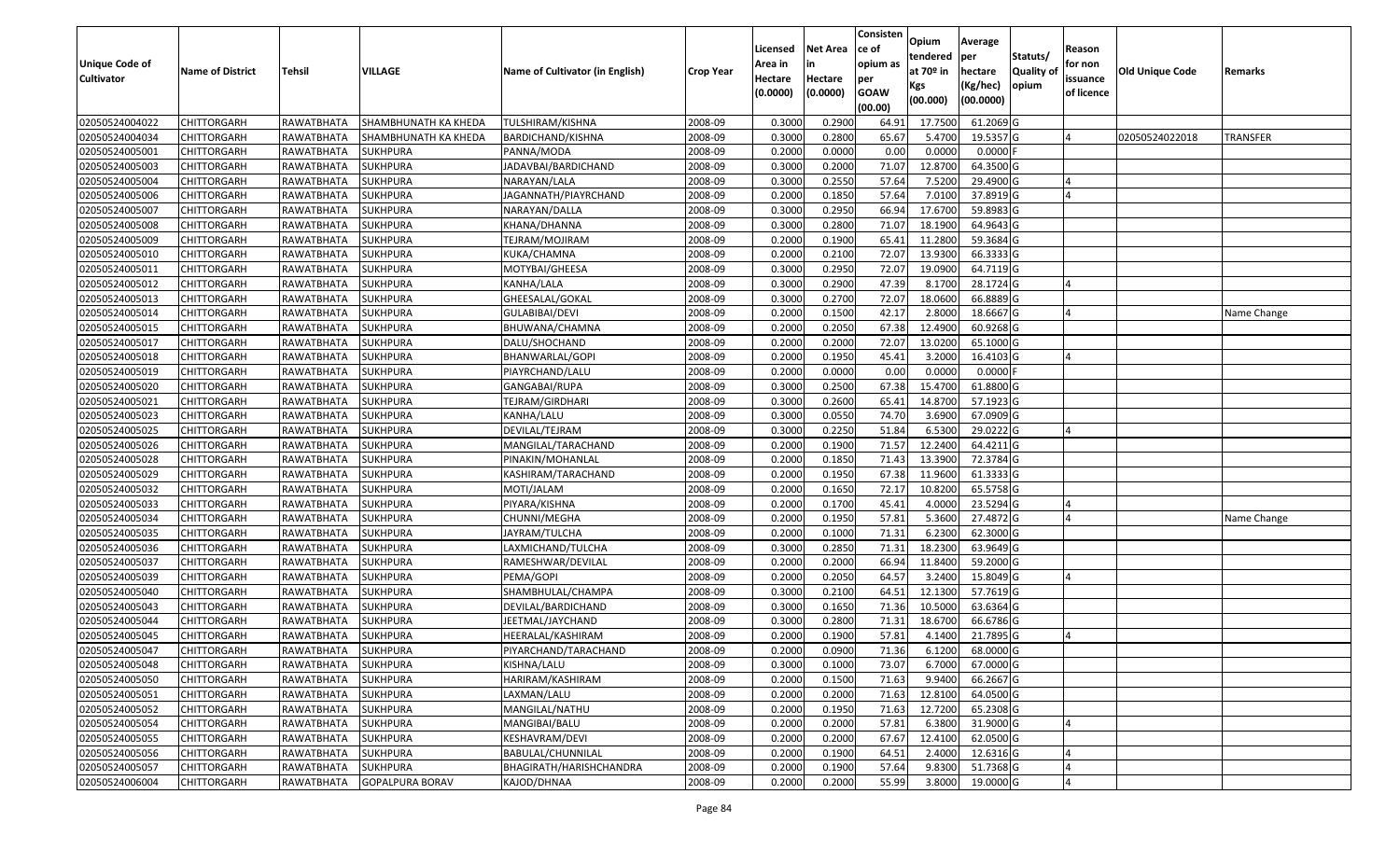| <b>Unique Code of</b><br><b>Cultivator</b> | <b>Name of District</b> | <b>Tehsil</b> | VILLAGE            | Name of Cultivator (in English) | <b>Crop Year</b> | Licensed<br>Area in<br>Hectare | <b>Net Area</b><br>in<br>Hectare | Consisten<br>ce of<br>opium as<br>per | Opium<br>tendered<br>at 70º in | Average<br><b>per</b><br>hectare | Statuts/<br><b>Quality of</b> | Reason<br>for non<br>issuance | Old Unique Code | Remarks                               |
|--------------------------------------------|-------------------------|---------------|--------------------|---------------------------------|------------------|--------------------------------|----------------------------------|---------------------------------------|--------------------------------|----------------------------------|-------------------------------|-------------------------------|-----------------|---------------------------------------|
|                                            |                         |               |                    |                                 |                  | (0.0000)                       | (0.0000)                         | <b>GOAW</b><br>(00.00)                | Kgs<br>(00.000)                | (Kg/hec)<br>(00.0000)            | opium                         | of licence                    |                 |                                       |
| 02050524006006                             | <b>CHITTORGARH</b>      | RAWATBHATA    | GOPALPURA BORAV    | RAMESH/DEBILAL                  | 2008-09          | 0.2000                         | 0.2000                           | 59.50                                 | 4.0700                         | 20.3500 G                        |                               |                               |                 |                                       |
| 02050524006007                             | <b>CHITTORGARH</b>      | RAWATBHATA    | GOPALPURA BORAV    | MANGILAL/GHOKUL                 | 2008-09          | 0.2000                         | 0.1850                           | 55.99                                 | 3.4600                         | 18.7027 G                        |                               |                               |                 |                                       |
| 02050524006015                             | <b>CHITTORGARH</b>      | RAWATBHATA    | GOPALPURA BORAV    | BALLUBAI/BARDANATH              | 2008-09          | 0.2000                         | 0.1900                           | 55.97                                 | 3.2900                         | 17.3158 G                        |                               | 4                             |                 |                                       |
| 02050524006018                             | <b>CHITTORGARH</b>      | RAWATBHATA    | GOPALPURA BORAV    | GHEESIBAI/PYARA                 | 2008-09          | 0.2000                         | 0.2000                           | 56.71                                 | 3.3000                         | 16.5000 G                        |                               | $\overline{A}$                |                 |                                       |
| 02050524006019                             | <b>CHITTORGARH</b>      | RAWATBHATA    | GOPALPURA BORAV    | BHERU/NANDA                     | 2008-09          | 0.2000                         | 0.1900                           | 56.71                                 | 10.5100                        | 55.3158 G                        |                               |                               |                 | TRANSFER / GANESHPURA<br><b>BORAV</b> |
| 02050524006020                             | <b>CHITTORGARH</b>      | RAWATBHATA    | GOPALPURA BORAV    | SHAMBHULAL/DEVILAL              | 2008-09          | 0.2000                         | 0.1900                           | 65.67                                 | 11.2400                        | 59.1579 G                        |                               |                               |                 | TRANSFER / GANESHPURA<br><b>BORAV</b> |
| 02050524006021                             | <b>CHITTORGARH</b>      | RAWATBHATA    | GOPALPURA BORAV    | HAJARI/MANGILAL                 | 2008-09          | 0.2000                         | 0.1950                           | 55.99                                 | 10.3900                        | 53.2821 G                        |                               |                               |                 | TRANSFER / GANESHPURA<br>BORAV        |
| 02050524006023                             | <b>CHITTORGARH</b>      | RAWATBHATA    | GOPALPURA BORAV    | NARAYAN/GOPI                    | 2008-09          | 0.2000                         | 0.2000                           | 59.37                                 | 3.3900                         | 16.9500 G                        |                               | 4                             |                 |                                       |
| 02050524008003                             | <b>CHITTORGARH</b>      | RAWATBHATA    | PIPLDA BORAV       | NANURAM/RUPA                    | 2008-09          | 0.2000                         | 0.2000                           | 60.39                                 | 11.7700                        | 58.8500 G                        |                               |                               |                 |                                       |
| 02050524008004                             | <b>CHITTORGARH</b>      | RAWATBHATA    | PIPLDA BORAV       | LALU/NANDA                      | 2008-09          | 0.2000                         | 0.2000                           | 58.49                                 | 11.6700                        | 58.3500 G                        |                               |                               |                 |                                       |
| 02050524008005                             | <b>CHITTORGARH</b>      | RAWATBHATA    | PIPLDA BORAV       | ASHARAM/BHAGCHAND               | 2008-09          | 0.2000                         | 0.1500                           | 56.71                                 | 3.3700                         | 22.4667 G                        |                               |                               |                 |                                       |
| 02050524008009                             | <b>CHITTORGARH</b>      | RAWATBHATA    | PIPLDA BORAV       | LALU/AMARCHAND                  | 2008-09          | 0.2000                         | 0.1900                           | 59.50                                 | 11.2900                        | 59.4211 G                        |                               |                               |                 |                                       |
| 02050524008011                             | <b>CHITTORGARH</b>      | RAWATBHATA    | PIPLDA BORAV       | MOJIRAM/DOULA                   | 2008-09          | 0.2000                         | 0.2000                           | 59.50                                 | 11.8300                        | 59.1500 G                        |                               |                               |                 |                                       |
| 02050524008012                             | <b>CHITTORGARH</b>      | RAWATBHATA    | PIPLDA BORAV       | BHANWARIBAI/JODHA               | 2008-09          | 0.2000                         | 0.1850                           | 52.05                                 | 3.0900                         | 16.7027 G                        |                               |                               |                 |                                       |
| 02050524008015                             | <b>CHITTORGARH</b>      | RAWATBHATA    | PIPLDA BORAV       | NANDA/PEETHA                    | 2008-09          | 0.2000                         | 0.2000                           | 66.98                                 | 13.2100                        | 66.0500 G                        |                               |                               |                 |                                       |
| 02050524008016                             | <b>CHITTORGARH</b>      | RAWATBHATA    | PIPLDA BORAV       | MIYACHAND/DEEPA                 | 2008-09          | 0.2000                         | 0.2000                           | 59.50                                 | 11.5900                        | 57.9500 G                        |                               |                               |                 |                                       |
| 02050524009006                             | <b>CHITTORGARH</b>      | RAWATBHATA    | IAWDA NIMDI        | SOHANIBAI/BHANWARLAL            | 2008-09          | 0.3000                         | 0.1550                           | 67.63                                 | 10.6200                        | 68.5161 G                        |                               |                               |                 |                                       |
| 02050524009025                             | <b>CHITTORGARH</b>      | RAWATBHATA    | <b>JAWDA NIMDI</b> | KANHAIYALAL/MOOLCHAND           | 2008-09          | 0.3000                         | 0.0000                           | 0.00                                  | 0.0000                         | $0.0000$ F                       |                               |                               |                 |                                       |
| 02050524009032                             | <b>CHITTORGARH</b>      | RAWATBHATA    | IAWDA NIMDI        | PREMRAJ/DEVA                    | 2008-09          | 0.3000                         | 0.2850                           | 59.72                                 | 6.0800                         | 21.3333 G                        |                               |                               |                 |                                       |
| 02050524009033                             | <b>CHITTORGARH</b>      | RAWATBHATA    | JAWDA NIMDI        | MANGILAL/DEVA                   | 2008-09          | 0.3000                         | 0.2950                           | 62.10                                 | 8.0000                         | 27.1186 G                        |                               |                               |                 |                                       |
| 02050524009036                             | <b>CHITTORGARH</b>      | RAWATBHATA    | JAWDA NIMDI        | MATHURALAL/CHATURBHUJ           | 2008-09          | 0.3000                         | 0.2900                           | 64.51                                 | 17.5800                        | 60.6207 G                        |                               |                               |                 |                                       |
| 02050524009037                             | <b>CHITTORGARH</b>      | RAWATBHATA    | <b>JAWDA NIMDI</b> | DEBBAI/RODU D/O SARJIBAI        | 2008-09          | 0.3000                         | 0.2050                           | 65.27                                 | 13.2500                        | 64.6341 G                        |                               |                               |                 |                                       |
| 02050524009065                             | <b>CHITTORGARH</b>      | RAWATBHATA    | JAWDA NIMDI        | KESAV/VENA                      | 2008-09          | 0.3000                         | 0.3000                           | 62.60                                 | 18.3500                        | 61.1667 G                        |                               |                               |                 | <b>TRANSFER/ SEMLIYA</b>              |
| 02050524009070                             | <b>CHITTORGARH</b>      | RAWATBHATA    | JAWDA NIMDI        | PRABHULAL/JAGANNATH             | 2008-09          | 0.3000                         | 0.1000                           | 59.72                                 | 6.1200                         | 61.2000 G                        |                               |                               |                 | TRANSFER/LAXMIPURA                    |
| 02050524009071                             | <b>CHITTORGARH</b>      | RAWATBHATA    | JAWDA NIMDI        | BHERU/MIYARAM                   | 2008-09          | 0.3000                         | 0.0000                           | 0.00                                  | 0.0000                         | $0.0000$ F                       |                               |                               |                 | TRANSFER/LAXMIPURA                    |
| 02050524009072                             | <b>CHITTORGARH</b>      | RAWATBHATA    | <b>JAWDA NIMDI</b> | KISNIBAI/DEVA                   | 2008-09          | 0.3000                         | 0.3000                           | 62.10                                 | 18.8900                        | 62.9667 G                        |                               |                               |                 | TRANSFER/LAXMIPURA                    |
| 02050524009073                             | <b>CHITTORGARH</b>      | RAWATBHATA    | JAWDA NIMDI        | ISHWARLAL/BALURAM               | 2008-09          | 0.3000                         | 0.2900                           | 58.23                                 | 4.7600                         | 16.4138 G                        |                               | IΔ                            |                 |                                       |
| 02050524009074                             | <b>CHITTORGARH</b>      | RAWATBHATA    | JAWDA NIMDI        | NANDA/CHATURBHUJ                | 2008-09          | 0.3000                         | 0.0000                           | 0.00                                  | 0.0000                         | $0.0000$ F                       |                               |                               |                 | TRANSFER/LAXMIPURA                    |
| 02050524010001                             | <b>CHITTORGARH</b>      | RAWATBHATA    | DAULATPURA NIMDI   | MOHANDAS/RAMDAS                 | 2008-09          | 0.3000                         | 0.2900                           | 58.33                                 | 17.0300                        | 58.7241 G                        |                               |                               |                 |                                       |
| 02050524010002                             | <b>CHITTORGARH</b>      | RAWATBHATA    | DAULATPURA NIMDI   | MANGILAL/BHUWANA                | 2008-09          | 0.3000                         | 0.3000                           | 62.60                                 | 19.2500                        | 64.1667 G                        |                               |                               |                 |                                       |
| 02050524010003                             | <b>CHITTORGARH</b>      | RAWATBHATA    | DAULATPURA NIMDI   | MOOLCHAND/BOTHLAL               | 2008-09          | 0.3000                         | 0.2900                           | 60.68                                 | 18.4000                        | 63.4483 G                        |                               |                               |                 |                                       |
| 02050524010007                             | <b>CHITTORGARH</b>      | RAWATBHATA    | DAULATPURA NIMDI   | VENIRAM/BHUWANA                 | 2008-09          | 0.3000                         | 0.2950                           | 60.68                                 | 18.3500                        | 62.2034 G                        |                               |                               |                 |                                       |
| 02050524010011                             | <b>CHITTORGARH</b>      | RAWATBHATA    | DAULATPURA NIMDI   | SHRILAL/HEERA                   | 2008-09          | 0.3000                         | 0.2700                           | 60.68                                 | 16.3700                        | 60.6296 G                        |                               |                               |                 |                                       |
| 02050524010012                             | <b>CHITTORGARH</b>      | RAWATBHATA    | DAULATPURA NIMDI   | RAMLAL/DHANNA SHARMA            | 2008-09          | 0.3000                         | 0.3000                           | 62.60                                 | 18.7700                        | 62.5667 G                        |                               |                               |                 |                                       |
| 02050524010014                             | <b>CHITTORGARH</b>      | RAWATBHATA    | DAULATPURA NIMDI   | OMPRAKASH/DHANNALAL             | 2008-09          | 0.3000                         | 0.2900                           | 62.30                                 | 18.6200                        | 64.2069 G                        |                               |                               |                 |                                       |
| 02050524010015                             | <b>CHITTORGARH</b>      | RAWATBHATA    | DAULATPURA NIMDI   | SATYANARAYAN/SHANKARLAL         | 2008-09          | 0.3000                         | 0.2800                           | 62.60                                 | 17.7800                        | 63.5000 G                        |                               |                               |                 |                                       |
| 02050524010016                             | <b>CHITTORGARH</b>      | RAWATBHATA    | DAULATPURA NIMDI   | ISHWARLAL/MANGILAL              | 2008-09          | 0.3000                         | 0.2950                           | 62.60                                 | 19.7800                        | 67.0508 G                        |                               |                               |                 |                                       |
| 02050524010018                             | <b>CHITTORGARH</b>      | RAWATBHATA    | DAULATPURA NIMDI   | BHAGUCHAND/TARACHAND            | 2008-09          | 0.3000                         | 0.3000                           | 60.68                                 | 18.3900                        | 61.3000 G                        |                               |                               |                 |                                       |
| 02050524010019                             | <b>CHITTORGARH</b>      | RAWATBHATA    | DAULATPURA NIMDI   | BALULAL/DHANNALAL               | 2008-09          | 0.3000                         | 0.2850                           | 62.40                                 | 17.7900                        | 62.4211 G                        |                               |                               |                 |                                       |
| 02050524010021                             | <b>CHITTORGARH</b>      | RAWATBHATA    | DAULATPURA NIMDI   | JAGDISH/GOPILAL                 | 2008-09          | 0.3000                         | 0.3000                           | 58.23                                 | 17.5700                        | 58.5667 G                        |                               |                               |                 |                                       |
| 02050524010024                             | <b>CHITTORGARH</b>      | RAWATBHATA    | DAULATPURA NIMDI   | NANDLAL/HEERA                   | 2008-09          | 0.3000                         | 0.2850                           | 60.68                                 | 17.5000                        | 61.4035 G                        |                               |                               |                 |                                       |
| 02050524010028                             | <b>CHITTORGARH</b>      | RAWATBHATA    | DAULATPURA NIMDI   | KISHNLAL/CHUNNILAL              | 2008-09          | 0.3000                         | 0.2950                           | 61.60                                 | 17.8700                        | 60.5763 G                        |                               |                               |                 |                                       |
| 02050524010032                             | <b>CHITTORGARH</b>      | RAWATBHATA    | DAULATPURA NIMDI   | DEVILAL/DHANNALAL               | 2008-09          | 0.3000                         | 0.2900                           | 56.05                                 | 5.6400                         | 19.4483 G                        |                               | 4                             |                 |                                       |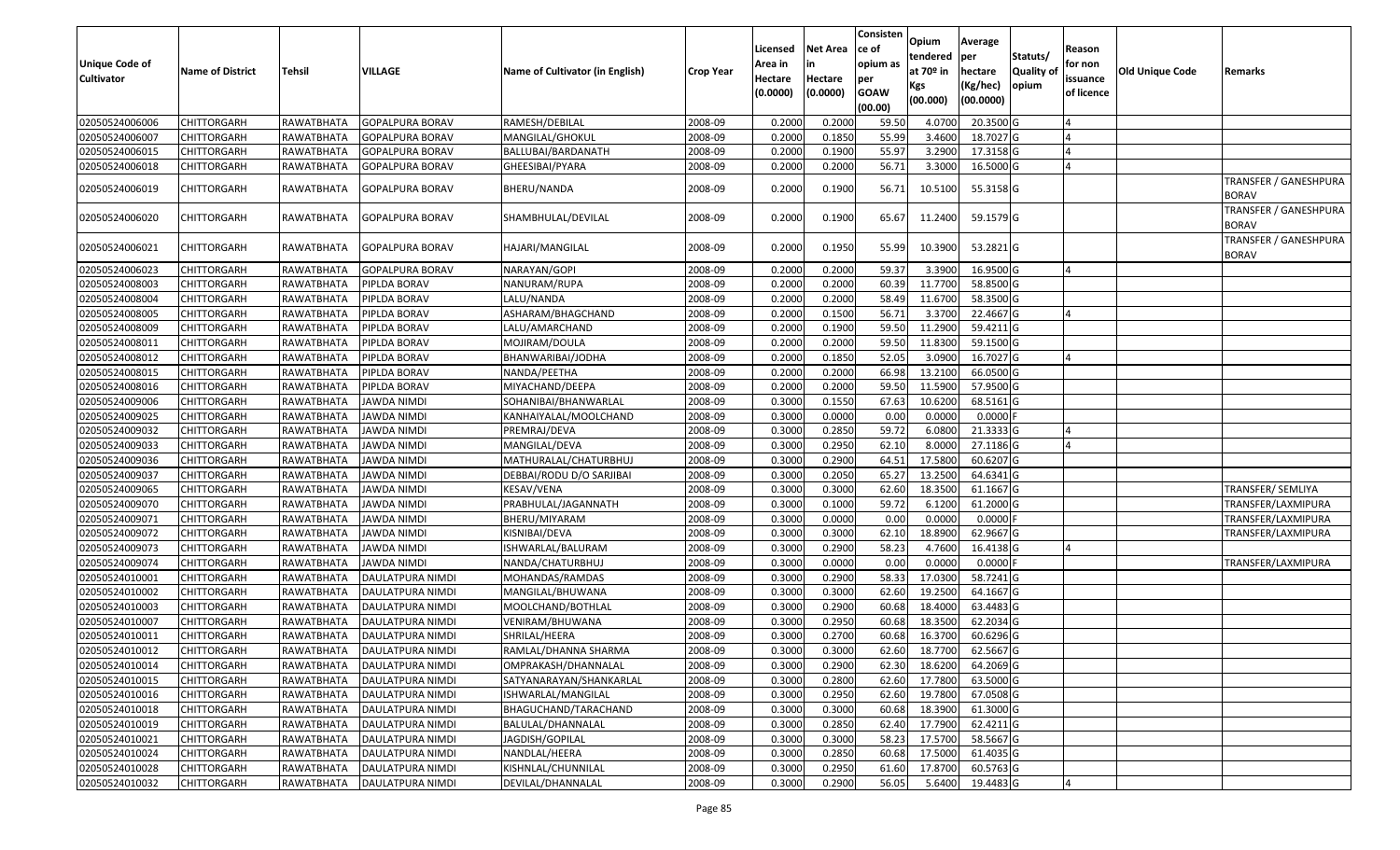| <b>Unique Code of</b><br><b>Cultivator</b> | <b>Name of District</b> | Tehsil              | VILLAGE               | Name of Cultivator (in English) | <b>Crop Year</b> | Licensed<br>Area in<br>Hectare<br>(0.0000) | <b>Net Area</b><br>in<br>Hectare<br>(0.0000) | Consisten<br>ce of<br>opium as<br>per<br><b>GOAW</b> | Opium<br>tendered<br>at $70°$ in<br>Kgs | Average<br>per<br>hectare<br>(Kg/hec) | Statuts/<br>Quality o<br>opium | Reason<br>for non<br>issuance<br>of licence | Old Unique Code | Remarks |
|--------------------------------------------|-------------------------|---------------------|-----------------------|---------------------------------|------------------|--------------------------------------------|----------------------------------------------|------------------------------------------------------|-----------------------------------------|---------------------------------------|--------------------------------|---------------------------------------------|-----------------|---------|
|                                            |                         |                     |                       |                                 |                  |                                            |                                              | (00.00)                                              | (00.000)                                | (00.0000)                             |                                |                                             |                 |         |
| 02050524010033                             | <b>CHITTORGARH</b>      | RAWATBHATA          | DAULATPURA NIMDI      | JAGDISHCHAND/DHANNALAL          | 2008-09          | 0.3000                                     | 0.2900                                       | 61.60                                                | 17.5900                                 | 60.6552 G                             |                                |                                             |                 |         |
| 02050524010034                             | <b>CHITTORGARH</b>      | RAWATBHATA          | DAULATPURA NIMDI      | RAMLAL/HUKMA                    | 2008-09          | 0.3000                                     | 0.2900                                       | 62.06                                                | 18.6900                                 | 64.4483 G                             |                                |                                             |                 |         |
| 02050524010035                             | <b>CHITTORGARH</b>      | RAWATBHATA          | DAULATPURA NIMDI      | SANTOSHKUMAR/GORILAL            | 2008-09          | 0.3000                                     | 0.2950                                       | 58.23                                                | 9.3000                                  | 31.5254 G                             |                                |                                             |                 |         |
| 02050524011001                             | <b>CHITTORGARH</b>      | RAWATBHATA          | <b>HADO KI MORVAN</b> | PRATHVISINGH/HARISINGH          | 2008-09          | 0.3000                                     | 0.2950                                       | 62.01                                                | 18.5500                                 | 62.8814 G                             |                                |                                             |                 |         |
| 02050524011002                             | <b>CHITTORGARH</b>      | RAWATBHATA          | HADO KI MORVAN        | DEVILAL/TARACHAND               | 2008-09          | 0.2000                                     | 0.2050                                       | 59.23                                                | 12.0700                                 | 58.8780 G                             |                                |                                             |                 |         |
| 02050524011003                             | <b>CHITTORGARH</b>      | RAWATBHATA          | <b>HADO KI MORVAN</b> | BADANSINGH/HARISINGH            | 2008-09          | 0.3000                                     | 0.1000                                       | 61.40                                                | 6.1000                                  | 61.0000 G                             |                                |                                             |                 |         |
| 02050524011005                             | CHITTORGARH             | RAWATBHATA          | HADO KI MORVAN        | DHANKUNWAR/BHANWARSINGH         | 2008-09          | 0.3000                                     | 0.0000                                       | 0.00                                                 | 0.0000                                  | 0.0000                                |                                |                                             |                 |         |
| 02050524011007                             | <b>CHITTORGARH</b>      | RAWATBHATA          | HADO KI MORVAN        | DEVILAL/BHUWANA                 | 2008-09          | 0.3000                                     | 0.3000                                       | 58.69                                                | 17.3700                                 | 57.9000 G                             |                                |                                             |                 |         |
| 02050524011008                             | <b>CHITTORGARH</b>      | RAWATBHATA          | <b>HADO KI MORVAN</b> | KISHANLAL/UDA                   | 2008-09          | 0.3000                                     | 0.3000                                       | 58.30                                                | 17.4800                                 | 58.2667 G                             |                                |                                             |                 |         |
| 02050524011009                             | <b>CHITTORGARH</b>      | RAWATBHATA          | <b>HADO KI MORVAN</b> | BRAJKANWAR/KISHORSINGH          | 2008-09          | 0.3000                                     | 0.2850                                       | 61.83                                                | 17.5600                                 | 61.6140 G                             |                                |                                             |                 |         |
| 02050524011010                             | <b>CHITTORGARH</b>      | RAWATBHATA          | <b>HADO KI MORVAN</b> | DEVA/BHOLA                      | 2008-09          | 0.3000                                     | 0.2950                                       | 61.39                                                | 18.0000                                 | 61.0169 G                             |                                |                                             |                 |         |
| 02050524011011                             | <b>CHITTORGARH</b>      | RAWATBHATA          | <b>HADO KI MORVAN</b> | SHAMBHUSINGH/TEJSINGH           | 2008-09          | 0.3000                                     | 0.2900                                       | 59.33                                                | 16.9900                                 | 58.5862 G                             |                                |                                             |                 |         |
| 02050524011012                             | <b>CHITTORGARH</b>      | RAWATBHATA          | <b>HADO KI MORVAN</b> | KHUMANSINGH/SHIVSINGH           | 2008-09          | 0.3000                                     | 0.3000                                       | 59.31                                                | 17.6000                                 | 58.6667 G                             |                                |                                             |                 |         |
| 02050524011013                             | <b>CHITTORGARH</b>      | RAWATBHATA          | <b>HADO KI MORVAN</b> | RATANLAL/RAMLAL                 | 2008-09          | 0.3000                                     | 0.2850                                       | 59.33                                                | 17.0300                                 | 59.7544 G                             |                                |                                             |                 |         |
| 02050524011014                             | CHITTORGARH             | RAWATBHATA          | <b>HADO KI MORVAN</b> | JAGANNATH/NARU                  | 2008-09          | 0.2000                                     | 0.1950                                       | 58.95                                                | 11.7000                                 | 60.0000 G                             |                                |                                             |                 |         |
| 02050524011015                             | <b>CHITTORGARH</b>      | RAWATBHATA          | <b>HADO KI MORVAN</b> | HEERA/BHANWARLAL                | 2008-09          | 0.3000                                     | 0.2900                                       | 58.80                                                | 16.9800                                 | 58.5517 G                             |                                |                                             |                 |         |
| 02050524011016                             | <b>CHITTORGARH</b>      | RAWATBHATA          | <b>HADO KI MORVAN</b> | <b>GORIBAI/NAGJI</b>            | 2008-09          | 0.3000                                     | 0.2950                                       | 59.97                                                | 17.7800                                 | 60.2712 G                             |                                |                                             |                 |         |
| 02050524011019                             | <b>CHITTORGARH</b>      | RAWATBHATA          | <b>HADO KI MORVAN</b> | SARJUBAI/VENA                   | 2008-09          | 0.3000                                     | 0.2900                                       | 57.61                                                | 16.5400                                 | 57.0345 G                             |                                |                                             |                 |         |
| 02050524011020                             | <b>CHITTORGARH</b>      | RAWATBHATA          | <b>HADO KI MORVAN</b> | KUKA/BHOLA                      | 2008-09          | 0.3000                                     | 0.3000                                       | 59.97                                                | 18.1300                                 | 60.4333 G                             |                                |                                             |                 |         |
| 02050524011022                             | <b>CHITTORGARH</b>      | RAWATBHATA          | <b>HADO KI MORVAN</b> | SHAMBHULAL/NARAYAN              | 2008-09          | 0.3000                                     | 0.0000                                       | 0.00                                                 | 0.0000                                  | 0.0000                                |                                |                                             |                 |         |
| 02050524011028                             | <b>CHITTORGARH</b>      | RAWATBHATA          | <b>HADO KI MORVAN</b> | SHANKARSINGH/MOHANSINGH         | 2008-09          | 0.3000                                     | 0.2900                                       | 61.49                                                | 17.8100                                 | 61.4130 G                             |                                |                                             |                 |         |
| 02050524011031                             | <b>CHITTORGARH</b>      | RAWATBHATA          | <b>HADO KI MORVAN</b> | DALPATSINGH/SHIVSINGH           | 2008-09          | 0.3000                                     | 0.2900                                       | 59.33                                                | 17.1500                                 | 59.1379 G                             |                                |                                             |                 |         |
| 02050524011033                             | <b>CHITTORGARH</b>      | RAWATBHATA          | <b>HADO KI MORVAN</b> | NANURAM/NARAYAN                 | 2008-09          | 0.3000                                     | 0.2850                                       | 59.33                                                | 16.5200                                 | 57.9649 G                             |                                |                                             |                 |         |
| 02050524011034                             | <b>CHITTORGARH</b>      | RAWATBHATA          | <b>HADO KI MORVAN</b> | NANDSINGH/BHANWARSINGH          | 2008-09          | 0.3000                                     | 0.2800                                       | 57.53                                                | 16.0300                                 | 57.2500 G                             |                                |                                             |                 |         |
| 02050524011035                             | <b>CHITTORGARH</b>      | RAWATBHATA          | <b>HADO KI MORVAN</b> | LALSINGH/TEJSINGH               | 2008-09          | 0.3000                                     | 0.2950                                       | 58.95                                                | 17.2600                                 | 58.5085 G                             |                                |                                             |                 |         |
| 02050524011036                             | <b>CHITTORGARH</b>      | RAWATBHATA          | <b>HADO KI MORVAN</b> | SHAMBHULAL/TARACHAND            | 2008-09          | 0.3000                                     | 0.2950                                       | 57.80                                                | 17.8300                                 | 60.4407 G                             |                                |                                             |                 |         |
| 02050524011038                             | <b>CHITTORGARH</b>      | RAWATBHATA          | <b>HADO KI MORVAN</b> | GORDHANSINGH/SHIVSINGH          | 2008-09          | 0.3000                                     | 0.2950                                       | 60.62                                                | 17.8100                                 | 60.3729 G                             |                                |                                             |                 |         |
| 02050524011040                             | <b>CHITTORGARH</b>      | RAWATBHATA          | HADO KI MORVAN        | PIYARANATH/NARAYANNATH          | 2008-09          | 0.3000                                     | 0.2850                                       | 57.78                                                | 16.5300                                 | 58.0000 G                             |                                |                                             |                 |         |
| 02050524011042                             | <b>CHITTORGARH</b>      | RAWATBHATA          | <b>HADO KI MORVAN</b> | MITTHUKUNWAR/BALUSINGH          | 2008-09          | 0.3000                                     | 0.2900                                       | 55.97                                                | 15.7000                                 | 54.1379 G                             |                                |                                             |                 |         |
| 02050524011043                             | <b>CHITTORGARH</b>      | RAWATBHATA          | <b>HADO KI MORVAN</b> | BAHADURSINGH/BADANSINGH         | 2008-09          | 0.3000                                     | 0.2900                                       | 59.22                                                | 17.2100                                 | 59.3448 G                             |                                |                                             |                 |         |
| 02050524012001                             | <b>CHITTORGARH</b>      | RAWATBHATA          | TANKARDA              | KERING/AMARCHAND                | 2008-09          | 0.2000                                     | 0.1300                                       | 66.7                                                 | 7.8300                                  | 60.2308 G                             |                                |                                             |                 |         |
| 02050524012003                             | CHITTORGARH             | RAWATBHATA          | TANKARDA              | LALU/PEMA                       | 2008-09          | 0.2000                                     | 0.2000                                       | 66.77                                                | 1.9900                                  | $9.9500$ G                            |                                |                                             |                 |         |
| 02050524012005                             | <b>CHITTORGARH</b>      | RAWATBHATA          | <b>TANKARDA</b>       | BHANWARLAL/GHISA                | 2008-09          | 0.2000                                     | 0.0200                                       | 66.26                                                | 1.3400                                  | 67.0000 G                             |                                |                                             |                 |         |
| 02050524012017                             | <b>CHITTORGARH</b>      | RAWATBHATA          | TANKARDA              | BHERU/KANA JATIYA               | 2008-09          | 0.2000                                     | 0.1950                                       | 63.47                                                | 11.8500                                 | 60.7692 G                             |                                |                                             |                 |         |
| 02050524012022                             | <b>CHITTORGARH</b>      | RAWATBHATA          | TANKARDA              | DUNGA/CHUNNA                    | 2008-09          | 0.2000                                     | 0.1900                                       | 66.26                                                | 11.9500                                 | 62.8947 G                             |                                |                                             |                 |         |
| 02050524012025                             | <b>CHITTORGARH</b>      | RAWATBHATA          | TANKARDA              | ONKAR/RAMCHANDRA                | 2008-09          | 0.2000                                     | 0.2000                                       | 67.72                                                | 2.0500                                  | 10.2500 G                             |                                |                                             |                 |         |
| 02050524012028                             | <b>CHITTORGARH</b>      | RAWATBHATA TANKARDA |                       | DEVILAL/AMARA                   | 2008-09          | 0.2000                                     | 0.1950                                       | 66.26                                                |                                         | 2.8000 14.3590 G                      |                                |                                             |                 |         |
| 02050524012029                             | <b>CHITTORGARH</b>      | RAWATBHATA          | <b>TANKARDA</b>       | DEVILAL/MANAKCHAND              | 2008-09          | 0.2000                                     | 0.0300                                       | 72.02                                                | 2.2000                                  | 73.3333 G                             |                                |                                             |                 |         |
| 02050524012030                             | <b>CHITTORGARH</b>      | RAWATBHATA          | <b>TANKARDA</b>       | NARAYAN/KISHNA                  | 2008-09          | 0.2000                                     | 0.0200                                       | 66.26                                                | 1.4700                                  | 73.5000 G                             |                                |                                             |                 |         |
| 02050524012032                             | <b>CHITTORGARH</b>      | RAWATBHATA          | <b>TANKARDA</b>       | NARAYAN/KHEMA                   | 2008-09          | 0.2000                                     | 0.0200                                       | 72.02                                                | 1.4000                                  | 70.0000 G                             |                                |                                             |                 |         |
| 02050524012034                             | <b>CHITTORGARH</b>      | RAWATBHATA          | <b>TANKARDA</b>       | KAMLIBAI/NARAYAN                | 2008-09          | 0.2000                                     | 0.2000                                       | 60.50                                                | 11.1800                                 | 55.9000 G                             |                                |                                             |                 |         |
| 02050524012036                             | <b>CHITTORGARH</b>      | RAWATBHATA          | <b>TANKARDA</b>       | GHISA/BHIMA                     | 2008-09          | 0.2000                                     | 0.2000                                       | 63.89                                                | 12.5700                                 | 62.8500 G                             |                                |                                             |                 |         |
| 02050524012038                             | <b>CHITTORGARH</b>      | RAWATBHATA          | <b>TANKARDA</b>       | SOHANIBAI/JAGANNATH             | 2008-09          | 0.2000                                     | 0.2050                                       | 62.81                                                | 2.4000                                  | 11.7073 G                             |                                |                                             |                 |         |
| 02050524012041                             | <b>CHITTORGARH</b>      | RAWATBHATA          | TANKARDA              | BHANWARLAL/DEVA                 | 2008-09          | 0.3000                                     | 0.2900                                       | 66.26                                                | 18.5800                                 | 64.0690 G                             |                                |                                             |                 |         |
| 02050524012043                             | <b>CHITTORGARH</b>      | RAWATBHATA          | <b>TANKARDA</b>       | BHIMRAJ/GOPI                    | 2008-09          | 0.2000                                     | 0.1950                                       | 65.29                                                | 1.8300                                  | 9.3846 G                              |                                |                                             |                 |         |
| 02050524012047                             | <b>CHITTORGARH</b>      | RAWATBHATA          | <b>TANKARDA</b>       | GHISIBAI/BALU                   | 2008-09          | 0.2000                                     | 0.1150                                       | 65.29                                                | 2.2900                                  | 19.9130 G                             |                                |                                             |                 |         |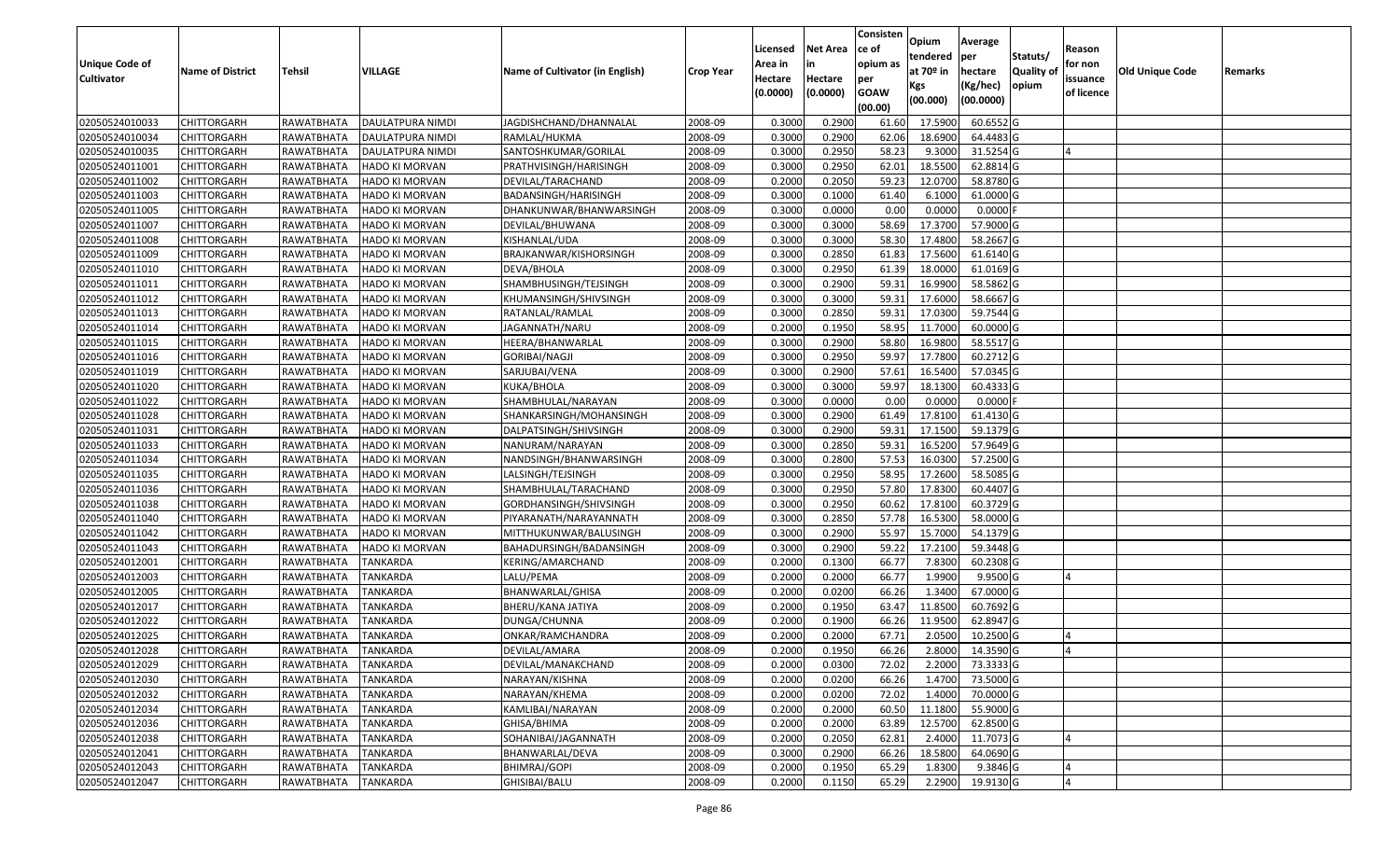|                       |                         |                    |                         |                                        |                  | Licensed | <b>Net Area</b> | Consisten<br>ce of     | Opium           | Average             |                     | Reason         |                 |                    |
|-----------------------|-------------------------|--------------------|-------------------------|----------------------------------------|------------------|----------|-----------------|------------------------|-----------------|---------------------|---------------------|----------------|-----------------|--------------------|
| <b>Unique Code of</b> |                         |                    |                         |                                        |                  | Area in  |                 | opium as               | tendered        | per                 | Statuts/            | for non        |                 |                    |
| <b>Cultivator</b>     | <b>Name of District</b> | <b>Tehsil</b>      | VILLAGE                 | <b>Name of Cultivator (in English)</b> | <b>Crop Year</b> | Hectare  | Hectare         | per                    | at $70°$ in     | hectare<br>(Kg/hec) | Quality of<br>opium | issuance       | Old Unique Code | Remarks            |
|                       |                         |                    |                         |                                        |                  | (0.0000) | (0.0000)        | <b>GOAW</b><br>(00.00) | Kgs<br>(00.000) | (00.0000)           |                     | of licence     |                 |                    |
| 02050524012049        | <b>CHITTORGARH</b>      | RAWATBHATA         | <b>TANKARDA</b>         | PARASMAL/HEERALAL                      | 2008-09          | 0.2000   | 0.0350          | 68.53                  | 2.5600          | 73.1429 G           |                     |                |                 |                    |
| 02050524012052        | CHITTORGARH             | RAWATBHATA         | <b>TANKARDA</b>         | PYARCHAND/JAYLAL                       | 2008-09          | 0.2000   | 0.1600          | 60.62                  | 2.1000          | 13.1250 G           |                     |                |                 |                    |
| 02050524012053        | <b>CHITTORGARH</b>      | RAWATBHATA         | <b>TANKARDA</b>         | KAJOD/JAYLAL                           | 2008-09          | 0.2000   | 0.0400          | 60.62                  | 2.4100          | 60.2500 G           |                     |                |                 |                    |
| 02050524012054        | <b>CHITTORGARH</b>      | RAWATBHATA         | <b>TANKARDA</b>         | LALURAM/KHEMA                          | 2008-09          | 0.2000   | 0.1950          | 68.53                  | 2.4400          | 12.5128 G           |                     |                |                 |                    |
| 02050524012055        | <b>CHITTORGARH</b>      | RAWATBHATA         | <b>TANKARDA</b>         | LAXMAN/DHOLA                           | 2008-09          | 0.2000   | 0.2000          | 65.29                  | 12.4200         | 62.1000 G           |                     |                |                 |                    |
| 02050524012061        | <b>CHITTORGARH</b>      | <b>RAWATBHATA</b>  | <b>TANKARDA</b>         | DEVILAL/BARDA                          | 2008-09          | 0.2000   | 0.1000          | 63.18                  | 4.4500          | 44.5000 G           |                     |                |                 |                    |
| 02050524012062        | CHITTORGARH             | RAWATBHATA         | TANKARDA                | KANHAIYALAL/SHANKAR                    | 2008-09          | 0.2000   | 0.2000          | 60.62                  | 3.3300          | 16.6500 G           |                     | $\overline{a}$ |                 |                    |
| 02050524012068        | <b>CHITTORGARH</b>      | RAWATBHATA         | <b>TANKARDA</b>         | MOJIRAM/TARACHAND                      | 2008-09          | 0.2000   | 0.2000          | 65.29                  | 11.6800         | 58.4000 G           |                     |                |                 |                    |
| 02050524012073        | <b>CHITTORGARH</b>      | RAWATBHATA         | <b>TANKARDA</b>         | MANIRAM/TARACHAND                      | 2008-09          | 0.2000   | 0.1950          | 59.96                  | 3.5700          | 18.3077 G           |                     |                |                 |                    |
| 02050524012079        | CHITTORGARH             | RAWATBHATA         | <b>TANKARDA</b>         | GHISALAL/AASARAM                       | 2008-09          | 0.2000   | 0.1900          | 55.98                  | 10.1400         | 53.3684 G           |                     |                |                 |                    |
| 02050524012080        | <b>CHITTORGARH</b>      | RAWATBHATA         | <b>TANKARDA</b>         | PRABHU/SHOLA                           | 2008-09          | 0.2000   | 0.0200          | 72.02                  | 1.5000          | 75.0000 G           |                     |                |                 |                    |
| 02050524013001        | <b>CHITTORGARH</b>      | RAWATBHATA         | HAMERGANJ               | RATANLAL/KEDAR SHARMA                  | 2008-09          | 0.3000   | 0.2900          | 58.95                  | 17.0000         | 58.6207 G           |                     |                |                 |                    |
| 02050524013002        | <b>CHITTORGARH</b>      | RAWATBHATA         | HAMERGANJ               | MOTYABAI/CHATRA                        | 2008-09          | 0.3000   | 0.3000          | 61.57                  | 6.0100          | 20.0333 G           |                     | IΔ             |                 |                    |
| 02050524013003        | <b>CHITTORGARH</b>      | RAWATBHATA         | HAMERGANJ               | HARLAL/NANURAM                         | 2008-09          | 0.3000   | 0.3000          | 54.75                  | 6.070           | 20.2333 G           |                     |                |                 |                    |
| 02050524013004        | <b>CHITTORGARH</b>      | RAWATBHATA         | HAMERGANJ               | CHOKHA/MODA                            | 2008-09          | 0.2000   | 0.2050          | 55.97                  | 11.2900         | 55.0732 G           |                     |                |                 |                    |
| 02050524013006        | <b>CHITTORGARH</b>      | RAWATBHATA         | HAMERGANJ               | NANI/LAXMAN                            | 2008-09          | 0.3000   | 0.2950          | 61.59                  | 17.9900         | 60.9831 G           |                     |                |                 |                    |
| 02050524013007        | <b>CHITTORGARH</b>      | RAWATBHATA         | HAMERGANJ               | BHERU/HEERA                            | 2008-09          | 0.3000   | 0.2950          | 58.95                  | 17.4800         | 59.2542 G           |                     |                |                 |                    |
| 02050524013008        | <b>CHITTORGARH</b>      | RAWATBHATA         | HAMERGANJ               | HEMA/NANURAM                           | 2008-09          | 0.300    | 0.3050          | 55.97                  | 17.4200         | 57.1148 G           |                     |                |                 |                    |
| 02050524013010        | <b>CHITTORGARH</b>      | RAWATBHATA         | HAMERGANJ               | TARACHAND/BHANWARLAL                   | 2008-09          | 0.3000   | 0.2950          | 62.05                  | 18.6700         | 63.2881 G           |                     |                |                 |                    |
| 02050524013011        | <b>CHITTORGARH</b>      | RAWATBHATA         | HAMERGANJ               | PREMCHND/HANSRAJ                       | 2008-09          | 0.3000   | 0.2950          | 61.59                  | 18.5200         | 62.7797 G           |                     |                |                 | Name Change        |
| 02050524013012        | <b>CHITTORGARH</b>      | RAWATBHATA         | HAMERGANJ               | PANNIBAI/ONKAR                         | 2008-09          | 0.3000   | 0.0800          | 61.59                  | 4.9400          | 61.7500 G           |                     |                |                 |                    |
| 02050524013013        | <b>CHITTORGARH</b>      | RAWATBHATA         | HAMERGANJ               | DHANNA/GANESH                          | 2008-09          | 0.3000   | 0.2950          | 58.95                  | 6.3800          | 21.6271 G           |                     | $\overline{a}$ |                 |                    |
| 02050524013014        | CHITTORGARH             | RAWATBHATA         | HAMERGANJ               | RATANLAL/MOTILAL                       | 2008-09          | 0.3000   | 0.2950          | 61.19                  | 17.9300         | 60.7797 G           |                     |                |                 |                    |
| 02050524013015        | <b>CHITTORGARH</b>      | RAWATBHATA         | HAMERGANJ               | PRATHVIRAJ/BHURA                       | 2008-09          | 0.3000   | 0.1150          | 61.59                  | 7.2200          | 62.7826 G           |                     |                |                 |                    |
| 02050524013017        | <b>CHITTORGARH</b>      | RAWATBHATA         | <b>HAMERGANJ</b>        | BALIBAI W/O BHERU                      | 2008-09          | 0.3000   | 0.3000          | 59.63                  | 17.8800         | 59.6000 G           |                     |                |                 | Name Change        |
| 02050524013020        | <b>CHITTORGARH</b>      | RAWATBHATA         | HAMERGANJ               | GOVARDHAN/BHANWARLAL                   | 2008-09          | 0.3000   | 0.3000          | 58.95                  | 17.4200         | 58.0667 G           |                     |                |                 |                    |
| 02050524013021        | <b>CHITTORGARH</b>      | RAWATBHATA         | HAMERGANJ               | DEVILAL/KUKA                           | 2008-09          | 0.3000   | 0.2500          | 63.39                  | 16.5000         | 66.0000 G           |                     |                |                 |                    |
| 02050524013023        | <b>CHITTORGARH</b>      | RAWATBHATA         | HAMERGANJ               | UDAILAL/GOPI                           | 2008-09          | 0.3000   | 0.2950          | 39.57                  | 4.9000          | 16.6102 G           |                     |                |                 |                    |
| 02050524014004        | <b>CHITTORGARH</b>      | RAWATBHATA         | <b>NIMBODA</b>          | GORILAL/AMARCHAND                      | 2008-09          | 0.3000   | 0.2850          | 59.72                  | 16.6800         | 58.5263 G           |                     |                |                 |                    |
| 02050524014008        | <b>CHITTORGARH</b>      | RAWATBHATA         | <b>NIMBODA</b>          | BHOLA/CHATURBHUJ                       | 2008-09          | 0.3000   | 0.0000          | 0.00                   | 0.0000          | 0.0000F             |                     |                |                 |                    |
| 02050524014011        | CHITTORGARH             | RAWATBHATA         | <b>NIMBODA</b>          | DEVILAL/BHERULAL                       | 2008-09          | 0.3000   | 0.1350          | 71.19                  | 10.1200         | 74.9630 G           |                     |                |                 |                    |
| 02050524014013        | CHITTORGARH             | RAWATBHATA         | <b>NIMBODA</b>          | RAMCHANDRA/BHANWARLAL                  | 2008-09          | 0.3000   | 0.0000          | 0.00                   | 0.0000          | 0.0000              |                     |                |                 | Name Change        |
| 02050524014022        | <b>CHITTORGARH</b>      | RAWATBHATA         | <b>NIMBODA</b>          | UDAYLAL/GORILAI                        | 2008-09          | 0.3000   | 0.0000          | 0.00                   | 0.0000          | $0.0000$ F          |                     |                |                 |                    |
| 02050524014025        | CHITTORGARH             | RAWATBHATA         | NIMBODA                 | RAMLAL/BHURA                           | 2008-09          | 0.300    | 0.2650          | 63.48                  | 16.4400         | 62.0377 G           |                     |                |                 |                    |
| 02050524014027        | <b>CHITTORGARH</b>      | RAWATBHATA         | <b>NIMBODA</b>          | IAGNATH/DEVILAL                        | 2008-09          | 0.300    | 0.0000          | 0.00                   | 0.0000          | 0.0000              |                     |                |                 | TRANSFER/BADODIA   |
| 02050524014028        | <b>CHITTORGARH</b>      | RAWATBHATA         | <b>NIMBODA</b>          | BHURA/PYRA                             | 2008-09          | 0.3000   | 0.0000          | 0.00                   | 0.0000          | 0.0000F             |                     |                |                 |                    |
| 02050524014029        | <b>CHITTORGARH</b>      | RAWATBHATA NIMBODA |                         | GENDMAL/NANALAL                        | 2008-09          | 0.3000   | 0.2950          | 62.10                  | 17.9800         | 60.9492 G           |                     |                |                 | TRANSFER/BADODIA   |
| 02050524014030        | <b>CHITTORGARH</b>      | RAWATBHATA         | <b>NIMBODA</b>          | PRBHULAL/AMRCHAND                      | 2008-09          | 0.3000   | 0.0600          | 59.72                  | 3.5500          | 59.1667 G           |                     |                |                 | TRANSFER/BADODIA   |
| 02050524014031        | CHITTORGARH             | RAWATBHATA         | <b>NIMBODA</b>          | BHANWARLAL/BHOLA                       | 2008-09          | 0.3000   | 0.2850          | 62.10                  | 17.5700         | 61.6491 G           |                     |                |                 |                    |
| 02050524015001        | <b>CHITTORGARH</b>      | RAWATBHATA         | <b>TOLO KA LUHARIYA</b> | CHAMPALAL/BALU                         | 2008-09          | 0.3000   | 0.1150          | 64.78                  | 7.5900          | 66.0000 G           |                     |                |                 |                    |
| 02050524015002        | CHITTORGARH             | RAWATBHATA         | TOLO KA LUHARIYA        | MANGIBAI/BHANWARLAL                    | 2008-09          | 0.3000   | 0.2850          | 61.5                   | 17.2600         | 60.5614 G           |                     |                |                 |                    |
| 02050524015003        | <b>CHITTORGARH</b>      | RAWATBHATA         | <b>TOLO KA LUHARIYA</b> | MEDHSINGH/MODASINGH                    | 2008-09          | 0.3000   | 0.2750          | 61.51                  | 16.8200         | 61.1636 G           |                     |                |                 |                    |
| 02050524015004        | <b>CHITTORGARH</b>      | RAWATBHATA         | TOLO KA LUHARIYA        | RODULAL/DALLA                          | 2008-09          | 0.3000   | 0.2750          | 64.00                  | 17.5100         | 63.6727 G           |                     |                |                 | <b>NAME CHANGE</b> |
| 02050524015005        | <b>CHITTORGARH</b>      | RAWATBHATA         | TOLO KA LUHARIYA        | HEERALAL/MODIRAM                       | 2008-09          | 0.3000   | 0.2250          | 61.51                  | 13.7900         | 61.2889 G           |                     |                |                 |                    |
| 02050524015006        | <b>CHITTORGARH</b>      | RAWATBHATA         | TOLO KA LUHARIYA        | JUJHARSINGH/ARJUNSINGH                 | 2008-09          | 0.3000   | 0.2750          | 62.00                  | 17.1000         | 62.1818 G           |                     |                |                 |                    |
| 02050524015007        | <b>CHITTORGARH</b>      | RAWATBHATA         | <b>TOLO KA LUHARIYA</b> | SITARAM/MOTI                           | 2008-09          | 0.3000   | 0.2850          | 61.61                  | 17.5000         | 61.4035 G           |                     |                |                 |                    |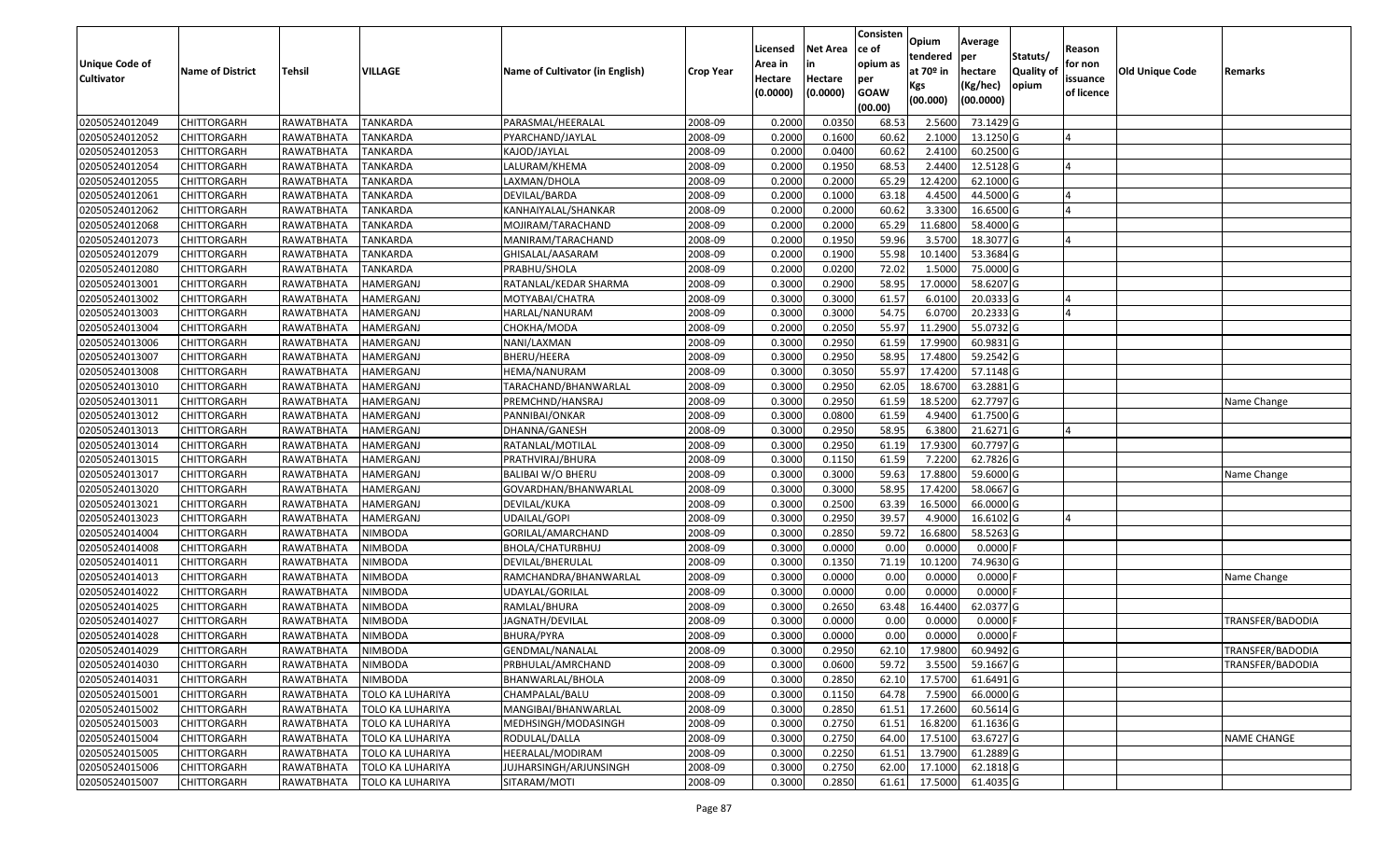| <b>Unique Code of</b> | <b>Name of District</b> | <b>Tehsil</b> | VILLAGE                 | Name of Cultivator (in English)      | <b>Crop Year</b> | Licensed<br>Area in | <b>Net Area</b>     | Consisten<br>ce of<br>opium as | Opium<br>tendered<br>at 70º in | Average<br>per<br>hectare | Statuts/<br>Quality of | Reason<br>for non      | <b>Old Unique Code</b> | Remarks     |
|-----------------------|-------------------------|---------------|-------------------------|--------------------------------------|------------------|---------------------|---------------------|--------------------------------|--------------------------------|---------------------------|------------------------|------------------------|------------------------|-------------|
| <b>Cultivator</b>     |                         |               |                         |                                      |                  | Hectare<br>(0.0000) | Hectare<br>(0.0000) | per<br><b>GOAW</b><br>(00.00)  | Kgs<br>(00.000)                | (Kg/hec)<br>(00.0000)     | opium                  | issuance<br>of licence |                        |             |
| 02050524015008        | <b>CHITTORGARH</b>      | RAWATBHATA    | TOLO KA LUHARIYA        | MITTHULAL/MADHO                      | 2008-09          | 0.300               | 0.2700              | 62.02                          | 16.4700                        | 61.0000 G                 |                        |                        |                        | NAME CHANGE |
| 02050524015009        | CHITTORGARH             | RAWATBHATA    | <b>TOLO KA LUHARIYA</b> | SHANKARLAL/SHIVLAL                   | 2008-09          | 0.3000              | 0.2850              | 61.61                          | 17.4000                        | 61.0526 G                 |                        |                        |                        |             |
| 02050524015010        | <b>CHITTORGARH</b>      | RAWATBHATA    | TOLO KA LUHARIYA        | MODANATH/DUDHANATH                   | 2008-09          | 0.3000              | 0.2800              | 61.17                          | 17.0000                        | 60.7143 G                 |                        |                        |                        |             |
| 02050524015013        | <b>CHITTORGARH</b>      | RAWATBHATA    | <b>TOLO KA LUHARIYA</b> | JAMNALAL/NANA                        | 2008-09          | 0.3000              | 0.2900              | 61.17                          | 17.6400                        | 60.8276 G                 |                        |                        |                        |             |
| 02050524015014        | <b>CHITTORGARH</b>      | RAWATBHATA    | TOLO KA LUHARIYA        | KAMLA BAI/MANGILAL                   | 2008-09          | 0.3000              | 0.1600              | 62.55                          | 9.8900                         | 61.8125 G                 |                        |                        |                        | NAME CHANGE |
| 02050524015015        | CHITTORGARH             | RAWATBHATA    | TOLO KA LUHARIYA        | DEVILAL/CHOGA                        | 2008-09          | 0.3000              | 0.2850              | 61.17                          | 16.8400                        | 59.0877 G                 |                        |                        |                        |             |
| 02050524015016        | CHITTORGARH             | RAWATBHATA    | TOLO KA LUHARIYA        | BHAGWATIBAI/BHANWARLAL               | 2008-09          | 0.3000              | 0.3000              | 62.55                          | 18.7100                        | 62.3667 G                 |                        |                        |                        |             |
| 02050524015017        | <b>CHITTORGARH</b>      | RAWATBHATA    | TOLO KA LUHARIYA        | BHURALAL/KALU                        | 2008-09          | 0.3000              | 0.2700              | 64.00                          | 17.3700                        | 64.3333 G                 |                        |                        |                        |             |
| 02050524015020        | <b>CHITTORGARH</b>      | RAWATBHATA    | TOLO KA LUHARIYA        | BAGDIRAM/NAGJI                       | 2008-09          | 0.3000              | 0.2750              | 64.00                          | 17.8000                        | 64.7273 G                 |                        |                        |                        |             |
| 02050524015023        | CHITTORGARH             | RAWATBHATA    | TOLO KA LUHARIYA        | DABLIBAI/KALULAL                     | 2008-09          | 0.3000              | 0.2800              | 62.55                          | 17.4300                        | 62.2500 G                 |                        |                        |                        | Name Change |
| 02050524015025        | <b>CHITTORGARH</b>      | RAWATBHATA    | TOLO KA LUHARIYA        | MATHURA/NANDA                        | 2008-09          | 0.3000              | 0.2750              | 61.17                          | 16.1900                        | 58.8727 G                 |                        |                        |                        | Name Change |
| 02050524015027        | CHITTORGARH             | RAWATBHATA    | TOLO KA LUHARIYA        | SHANKARLAL/RAMCHAND                  | 2008-09          | 0.3000              | 0.2400              | 61.1                           | 14.5100                        | 60.4583 G                 |                        |                        |                        |             |
| 02050524015030        | CHITTORGARH             | RAWATBHATA    | TOLO KA LUHARIYA        | BHANWARNATH URF BHUWANA<br>/MODANATH | 2008-09          | 0.3000              | 0.2900              | 64.00                          | 18.3100                        | 63.1379 G                 |                        |                        |                        |             |
| 02050524015032        | <b>CHITTORGARH</b>      | RAWATBHATA    | TOLO KA LUHARIYA        | LABHCHAND/BHURALAL                   | 2008-09          | 0.3000              | 0.2850              | 64.00                          | 18.2300                        | 63.9649 G                 |                        |                        |                        |             |
| 02050524015037        | <b>CHITTORGARH</b>      | RAWATBHATA    | TOLO KA LUHARIYA        | NARAYANSINGH/JUJHARSINGH             | 2008-09          | 0.3000              | 0.2800              | 64.97                          | 19.3700                        | 69.1786 G                 |                        |                        |                        |             |
| 02050524015039        | <b>CHITTORGARH</b>      | RAWATBHATA    | TOLO KA LUHARIYA        | SOHANIBAI/LALURAM                    | 2008-09          | 0.3000              | 0.2800              | 64.97                          | 17.7900                        | 63.5357 G                 |                        |                        |                        |             |
| 02050524015041        | <b>CHITTORGARH</b>      | RAWATBHATA    | TOLO KA LUHARIYA        | AMBALAL/MADHO                        | 2008-09          | 0.3000              | 0.3000              | 64.97                          | 19.7200                        | 65.7333 G                 |                        |                        |                        |             |
| 02050524015042        | <b>CHITTORGARH</b>      | RAWATBHATA    | TOLO KA LUHARIYA        | KALUSINGH/ISHWARSINGH                | 2008-09          | 0.3000              | 0.2950              | 60.8                           | 18.1500                        | 61.5254 G                 |                        |                        |                        |             |
| 02050524015043        | <b>CHITTORGARH</b>      | RAWATBHATA    | TOLO KA LUHARIYA        | BAGDIRAM/NANDRAM                     | 2008-09          | 0.3000              | 0.3000              | 60.81                          | 18.3410                        | 61.1367 G                 |                        |                        |                        |             |
| 02050524015044        | <b>CHITTORGARH</b>      | RAWATBHATA    | <b>TOLO KA LUHARIYA</b> | SHANKARLAL/MODIRAM                   | 2008-09          | 0.3000              | 0.2600              | 62.5                           | 16.1500                        | 62.1154 G                 |                        |                        |                        |             |
| 02050524015045        | <b>CHITTORGARH</b>      | RAWATBHATA    | TOLO KA LUHARIYA        | PANNALAL/MODA                        | 2008-09          | 0.3000              | 0.2800              | 54.55                          | 8.1400                         | 29.0714 G                 |                        | $\overline{a}$         |                        |             |
| 02050524015046        | CHITTORGARH             | RAWATBHATA    | TOLO KA LUHARIYA        | BHAGWANLAL/TEJA                      | 2008-09          | 0.3000              | 0.2800              | 61.5                           | 17.2010                        | 61.4321 G                 |                        |                        |                        |             |
| 02050524015051        | <b>CHITTORGARH</b>      | RAWATBHATA    | TOLO KA LUHARIYA        | HEMRAJ/MADHO                         | 2008-09          | 0.3000              | 0.2950              | 60.8                           | 17.6500                        | 59.8305 G                 |                        |                        |                        |             |
| 02050524015053        | <b>CHITTORGARH</b>      | RAWATBHATA    | <b>TOLO KA LUHARIYA</b> | DALELSINGH/VIJAYSINGH                | 2008-09          | 0.3000              | 0.2950              | 56.6                           | 16.6400                        | 56.4068 G                 |                        |                        |                        |             |
| 02050524015054        | <b>CHITTORGARH</b>      | RAWATBHATA    | TOLO KA LUHARIYA        | VAJERAM/NAULA JI                     | 2008-09          | 0.3000              | 0.2500              | 62.55                          | 15.8500                        | 63.4000 G                 |                        |                        |                        |             |
| 02050524015056        | CHITTORGARH             | RAWATBHATA    | TOLO KA LUHARIYA        | POKHARNATH/GULABNATH                 | 2008-09          | 0.3000              | 0.2850              | 43.14                          | 4.4400                         | 15.5789 G                 |                        |                        |                        |             |
| 02050524015057        | <b>CHITTORGARH</b>      | RAWATBHATA    | TOLO KA LUHARIYA        | SHAMBHUNATH/KANANATH                 | 2008-09          | 0.3000              | 0.2750              | 63.29                          | 18.1700                        | 66.0727 G                 |                        |                        |                        |             |
| 02050524015058        | <b>CHITTORGARH</b>      | RAWATBHATA    | TOLO KA LUHARIYA        | BHARTSINGH/ONKARSINGH                | 2008-09          | 0.3000              | 0.3000              | 63.28                          | 18.6700                        | 62.2333 G                 |                        |                        |                        |             |
| 02050524015059        | CHITTORGARH             | RAWATBHATA    | TOLO KA LUHARIYA        | JODHSINGH/MEGSINGH                   | 2008-09          | 0.3000              | 0.2900              | 63.28                          | 18.3300                        | 63.2069 G                 |                        |                        |                        |             |
| 02050524015062        | <b>CHITTORGARH</b>      | RAWATBHATA    | TOLO KA LUHARIYA        | RAMESHWAR/HEERALAL                   | 2008-09          | 0.3000              | 0.2950              | 63.28                          | 18.7400                        | 63.5254 G                 |                        |                        |                        |             |
| 02050524015063        | CHITTORGARH             | RAWATBHATA    | TOLO KA LUHARIYA        | NANA/UDA                             | 2008-09          | 0.3000              | 0.2850              | 61.6                           | 17.6900                        | 62.0702 G                 |                        |                        |                        |             |
| 02050524015064        | <b>CHITTORGARH</b>      | RAWATBHATA    | TOLO KA LUHARIYA        | MADHU/NAGJIRAM                       | 2008-09          | 0.3000              | 0.3000              | 60.8                           | 18.1700                        | 60.5667 G                 |                        |                        |                        |             |
| 02050524015069        | <b>CHITTORGARH</b>      | RAWATBHATA    | TOLO KA LUHARIYA        | MOOLCHAND/MOTI                       | 2008-09          | 0.3000              | 0.2550              | 63.28                          | 16.1800                        | 63.4500 G                 |                        |                        |                        |             |
| 02050524015070        | <b>CHITTORGARH</b>      | RAWATBHATA    | TOLO KA LUHARIYA        | MADANLAL/BHANWARLAL                  | 2008-09          | 0.300               | 0.2750              | 64.97                          | 17.9100                        | 65.1273 G                 |                        |                        |                        |             |
| 02050524015071        | <b>CHITTORGARH</b>      | RAWATBHATA    | <b>TOLO KA LUHARIYA</b> | BADRILAL/PEMA                        | 2008-09          | 0.3000              | 0.2850              | 64.97                          | 17.9000                        | 62.8070 G                 |                        |                        |                        |             |
| 02050524015072        | <b>CHITTORGARH</b>      | RAWATBHATA    | <b>TOLO KA LUHARIYA</b> | GANGARAM/BALU                        | 2008-09          | 0.3000              | 0.2000              | 63.29                          | 12.6700                        | 63.3500 G                 |                        |                        |                        |             |
| 02050524015076        | <b>CHITTORGARH</b>      | RAWATBHATA    | <b>TOLO KA LUHARIYA</b> | CHOTHURAM/UDA                        | 2008-09          | 0.3000              | 0.2950              | 63.29                          | 18.4400                        | 62.5085 G                 |                        |                        |                        |             |
| 02050524015078        | <b>CHITTORGARH</b>      | RAWATBHATA    | TOLO KA LUHARIYA        | MADHOLAL/SHOJI                       | 2008-09          | 0.3000              | 0.2700              | 65.42                          | 17.3400                        | 64.2222 G                 |                        |                        |                        |             |
| 02050524015079        | <b>CHITTORGARH</b>      | RAWATBHATA    | <b>TOLO KA LUHARIYA</b> | BHAGWAN/MODA MEGWAL                  | 2008-09          | 0.3000              | 0.2900              | 56.05                          | 15.9900                        | 55.1379 G                 |                        |                        |                        |             |
| 02050524015085        | CHITTORGARH             | RAWATBHATA    | TOLO KA LUHARIYA        | GENDKUNWAR/GORHDHANSINGH             | 2008-09          | 0.3000              | 0.2900              | 63.29                          | 18.4300                        | 63.5517 G                 |                        |                        |                        |             |
| 02050524015088        | <b>CHITTORGARH</b>      | RAWATBHATA    | <b>TOLO KA LUHARIYA</b> | PANNALAL/DHANNA                      | 2008-09          | 0.3000              | 0.2650              | 63.29                          | 16.6100                        | 62.6792 G                 |                        |                        |                        |             |
| 02050524016001        | <b>CHITTORGARH</b>      | RAWATBHATA    | <b>GUJRO KI MORVAN</b>  | DEVILAL/UDA (CHHOTA)                 | 2008-09          | 0.3000              | 0.2900              | 62.02                          | 18.3200                        | 63.1724 G                 |                        |                        |                        |             |
| 02050524016007        | <b>CHITTORGARH</b>      | RAWATBHATA    | <b>GUJRO KI MORVAN</b>  | JETUBAI/BHURA                        | 2008-09          | 0.3000              | 0.2900              | 56.05                          | 16.1900                        | 55.8276 G                 |                        |                        |                        |             |
| 02050524016011        | CHITTORGARH             | RAWATBHATA    | <b>GUJRO KI MORVAN</b>  | RADHABAI/KASHIBAI                    | 2008-09          | 0.2000              | 0.1900              | 62.02                          | 11.6800                        | 61.4737 G                 |                        |                        |                        | Name Change |
| 02050524016014        | <b>CHITTORGARH</b>      | RAWATBHATA    | <b>GUJRO KI MORVAN</b>  | GOPILAL/GANGARAM                     | 2008-09          | 0.3000              | 0.2950              | 57.82                          | 17.7800                        | 60.2712 G                 |                        |                        |                        |             |